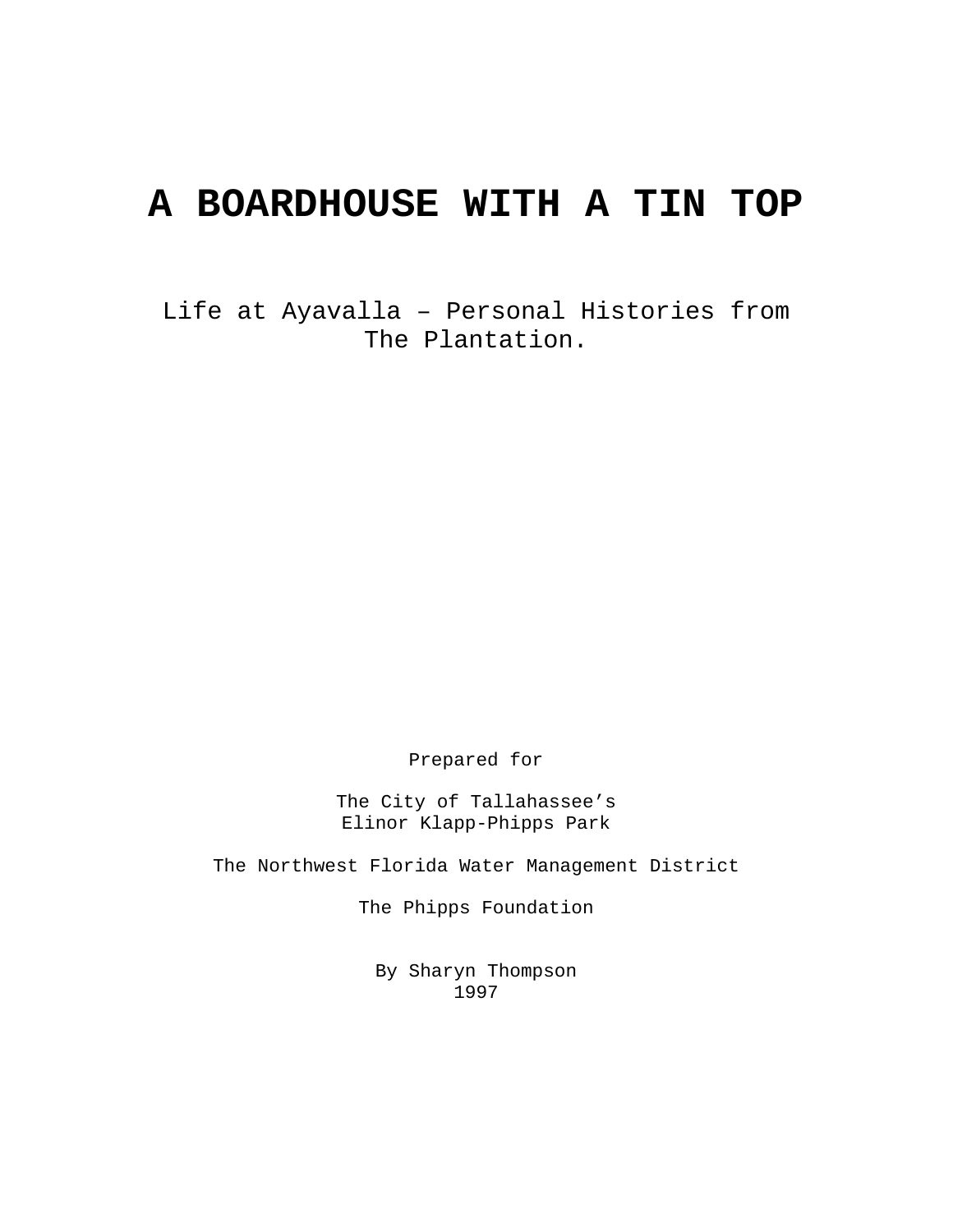## **A Board House With a Tin Top: Life at Ayavalla – Personal Histories from the Plantation**

Project Staff:

 Sharyn Thompson, Principal Investigator Althemese Barnes, Research Associate

Photography Credits:

 Matthew Carter and Dogs: Courtesy of Mattie and Clipper Charlton

 Mattie Charlton: Courtesy of Mattie Charlton Clipper Charlton: Courtesy of Clipper Charlton Albert Cofield, Sr.: Courtesy of Johnny Coefield Ephraim Charlton and Matthew Carter: Courtesy of Mattie and Clipper Charlton

C: 1997 All Rights Reserved. No part of this publication, or the tape recordings associated with this project, may be copied, reproduced, or transmitted in any form, in whole or in part, without express written consent by Sharyn Thompson, the Phipps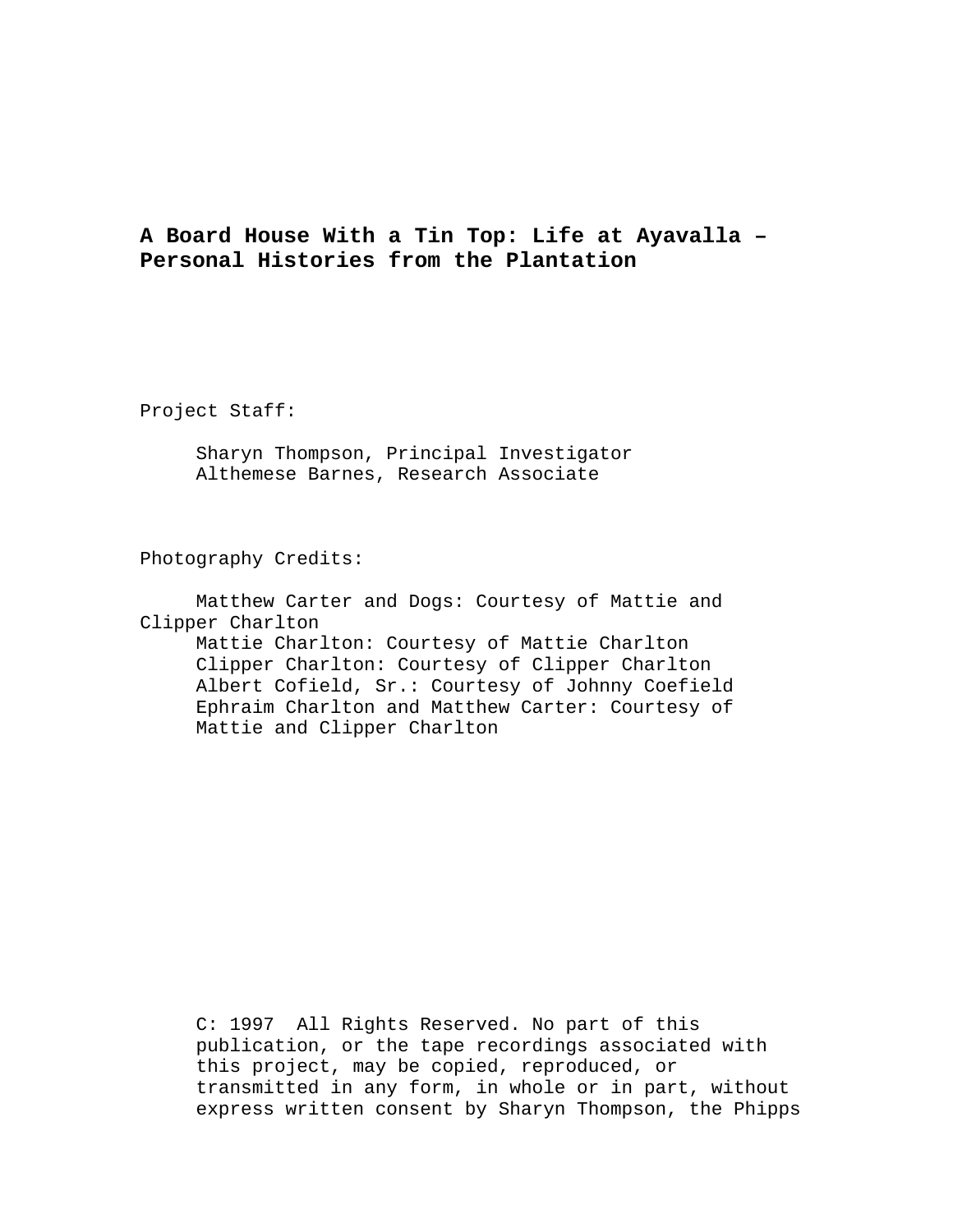Foundation, and the Northwest Florida Water Management District.

## TABLE OF CONTENTS

|                                  | PAGE |
|----------------------------------|------|
| Introduction                     | 5    |
| Acknowledgements                 | 6    |
| Historical Summary               | 7    |
| Ayavalla Plantation              | 7    |
| Tenant Farm System               | 8    |
| South Davis Parcel               | 11   |
| Ayavalla Informants              | 15   |
| Summary of Interviews            | 22   |
| Dwellings                        | 26   |
| Outbuildings                     | 32   |
| Living Conditions                | 34   |
| Yards                            | 37   |
| Gardens                          | 39   |
| Diet                             | 40   |
| Farm Animals                     | 43   |
| Recommendations                  | 44   |
| Bibliography                     | 48   |
| Oral Histories                   | 52   |
| Jack Pons                        | 54   |
| Willie Mae and Matthew Carter    | 69   |
| Willie J. Gardner, Jr.           | 82   |
| Burt Hadley                      | 89   |
| Johnny Cofield                   | 101  |
| Clipper and Mattie Charlton      | 114  |
| Agnes Charlton                   | 124  |
| Wilma and Mainor S. Poppell, Jr. | 129  |
| Colin S. Phipps                  | 149  |

Appendix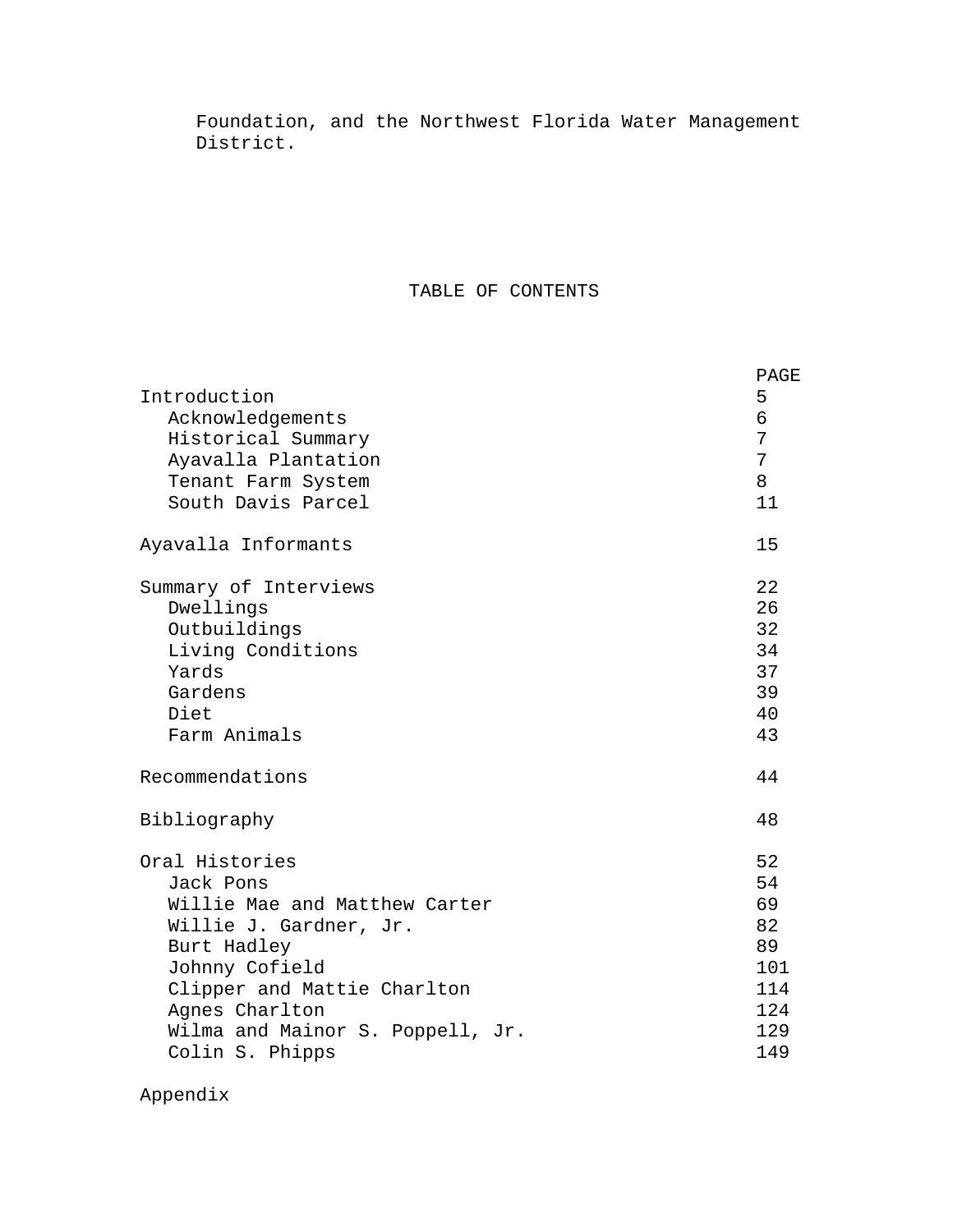What happens to the history of a people not accustomed to writing things down? To whom poverty and illiteracy make wills, diaries, and letters superfluous? Birth and death certificates, tax receipts – these occasional records punctuate but do not describe everyday life.

Theordore Rosengarten – All God's Dangers: The Life of Nate Shaw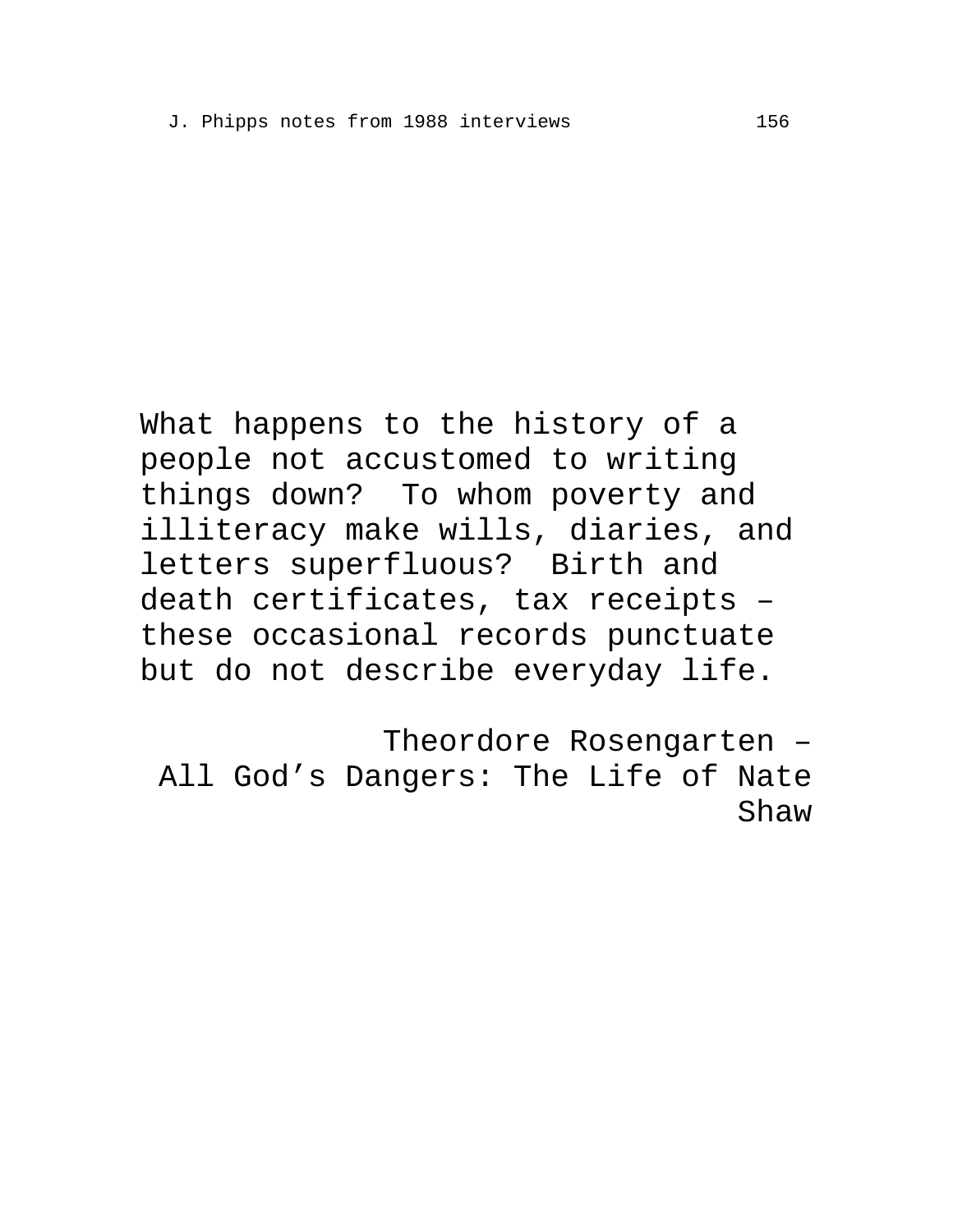#### **INTRODUCTION**

**In preparation for historical interpretation and education programs at the City of Tallahassee's Elinor Klapp-Phipps Park, the Phipps Foundation and the Northwest Florida Water Management District contracted with Sharyn Thompson, consulting historian, to begin the development of a comprehensive history of Ayavalla Plantation. The proposed study was divided into two components: Phase I is the preliminary study which concentrates on oral interviews to acquire first=person information about the tenant farm system at Ayavalla. For Phase II of the project it was suggested that the investigation should involve multiple interviews with informants, in-depth archival research to compile a history of Ayavalla, and video-taping of selected interviews for use in future interpretive programs. The second phase is such that it can involve students from Florida State University and Florida A and M University (history, cultural geography, antrhpology, architecture, etc.) who are in study courses that require internships.** 

**Phase I of the study concentrated on identifying persons who had resided on Ayavalla as members of tenant farm**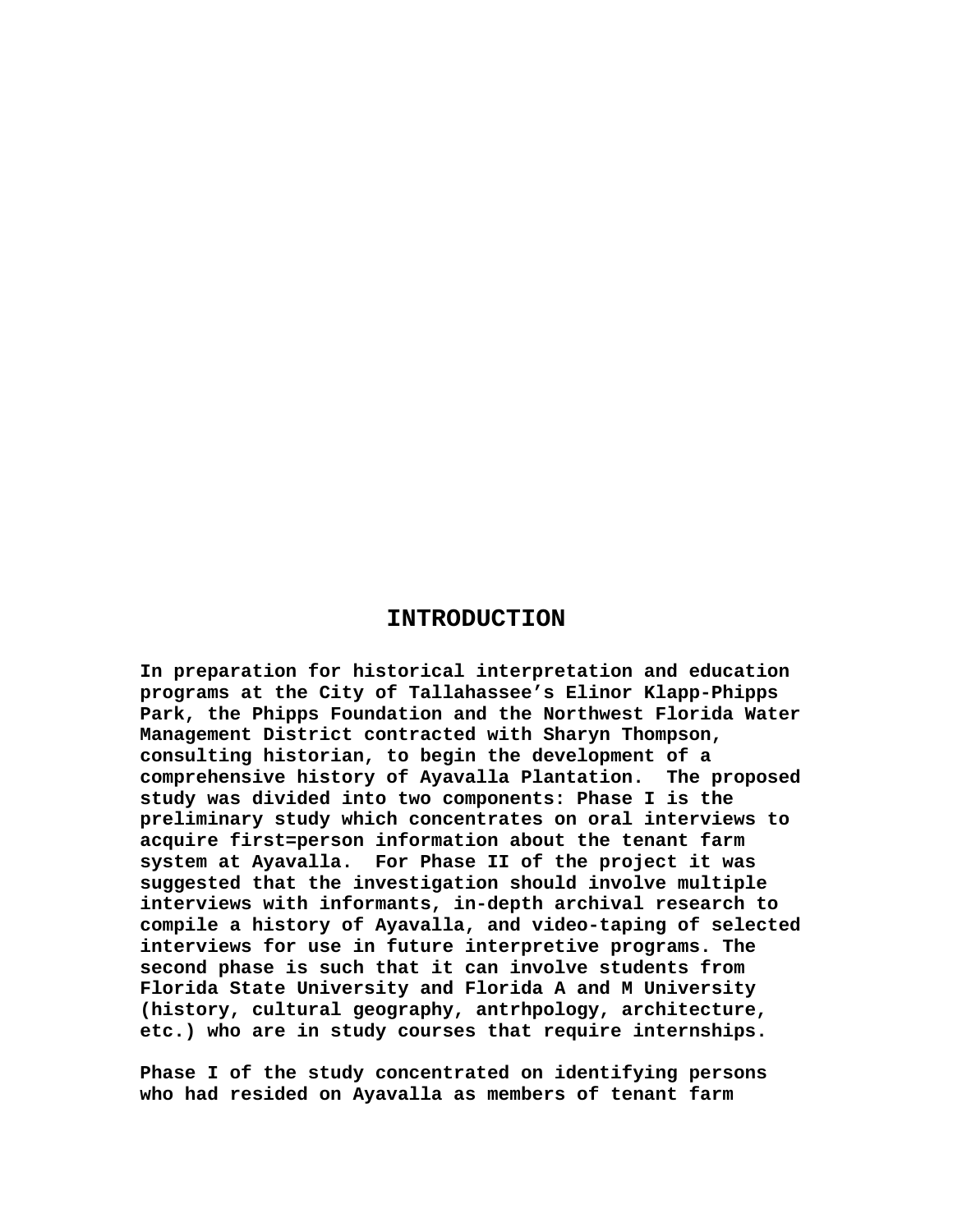**families, determining who would have appropriate information for this phase of the study, and conducting interviews with those who were selected. While the project focused on tenant farmers, it also included persons who represent other points of view from within the Plantation's socio-economic hierarchy. A secondary purpose of Phase I was to discover what human activities had an impact upon the landscape of the "South Davis" parcel (the site of the Elinoir Klapp-Phipps Park) and areas immediately surrounding it. The results of this investigation, and the transcripts of oral history interviews, are provided in this report,** *A Board House with a Tin Top: Life on Ayavalla – Personal Histories from the Plantation.* 

**Although the scope of work for this phase of the study did not include researching the history of Ayavalla Plantation, a brief historical summary is included to provide appropriate contest for the oral histories. This summary was developed from readily available secondary sources, and is in no way complete. The summary concerning land use on the South Davis parcel was developed from both primary and secondary sources.** 

**In addition to the personal histories collected for this study, Jeffrey Phipps contributed his research notes from interviews that he conducted in the late 1980's with several long-term tenants or employees of Ayavalla. This material is particularly important because some of the informants have died and his notes are the only known written record of their memories. The transcribed notes, and a list of sites significant to the history of the plantation, are included in the appendix of this report. Clifton Paisly, author of** *From Cotton to Quail,* **and** *The Red Hills of Florida, 1528-1875,* **loaned his research notes from an earlier study he had conducted for Colin Phipps. His material was very useful in understanding the developmental history of Ayavalla Plantation.** 

#### **ACKNOWLEDGEMENTS**

This project could not have been completed without the assistance and support of many people. I would like to thank Colin Phipps for his interest, help and good humor throughout the project; Chuck Goodheart, Park Management Specialist, Elinor Klapp-Phipps Park, for his enthusiastic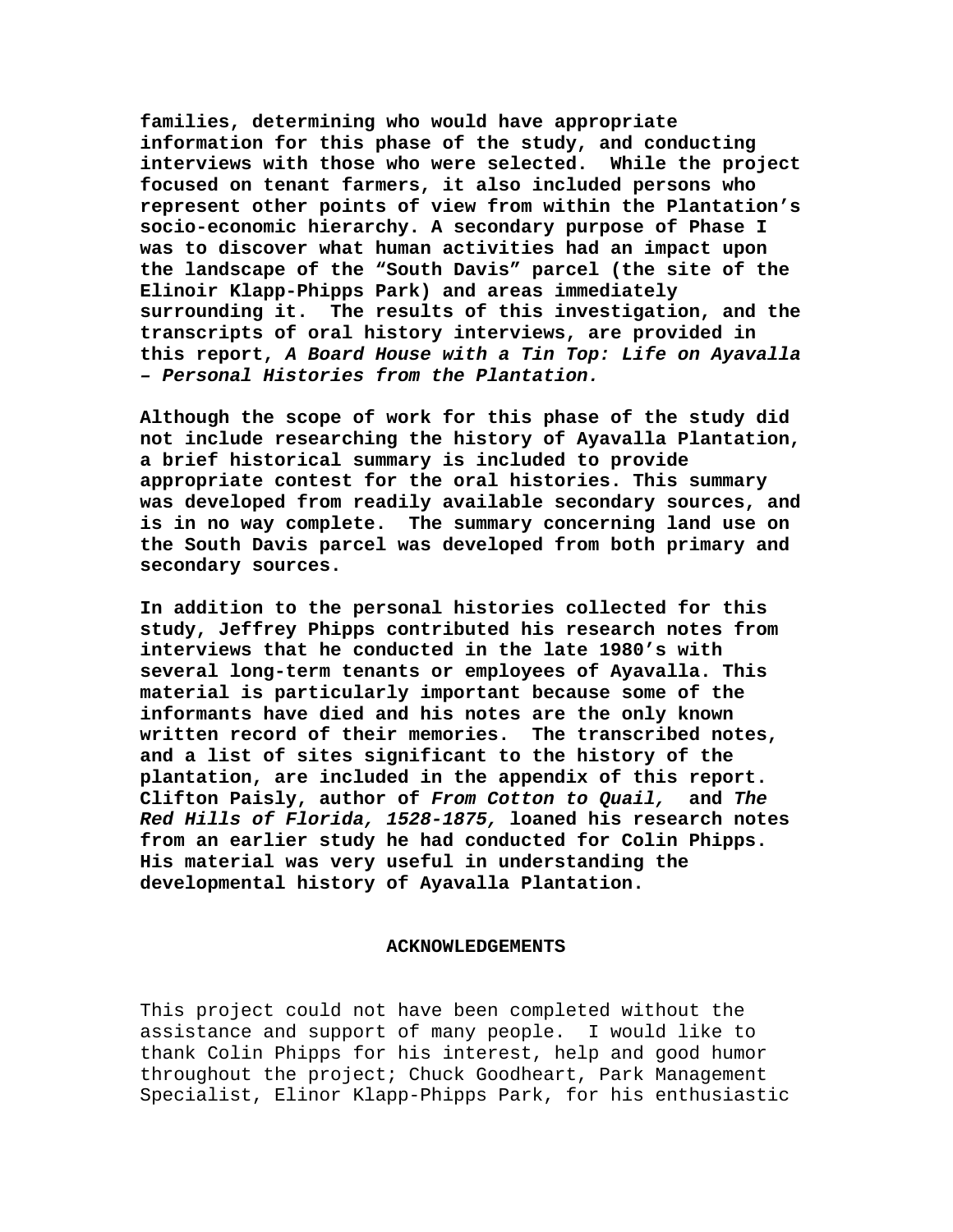support; and Kevin McGorty, Director of the Red Hills Conservation Program, Tall Timbers Research, Inc., for his advice regarding tenant farming practices in the Red Hills region. Robin Huck of the Florida Park Service offered documents related to the history of Lake Overstreet property. Jeffrey Phipps provided notes from interviews he conducted with African American persons associated with Ayavalla. Clifton Paisley graciously contributed his research notes about the lands that make up the Plantation. A special thank you to the people of Ayavalla – those who granted interviews and those who chose not to – for the patience and trust they extended. I would also like to acknowledge my research associate, Althemese Barnes, for his assistance in locating members of the plantation families. It is because of her diligence and insight that much of this information was obtained.

> Sharyn Thompson November 1997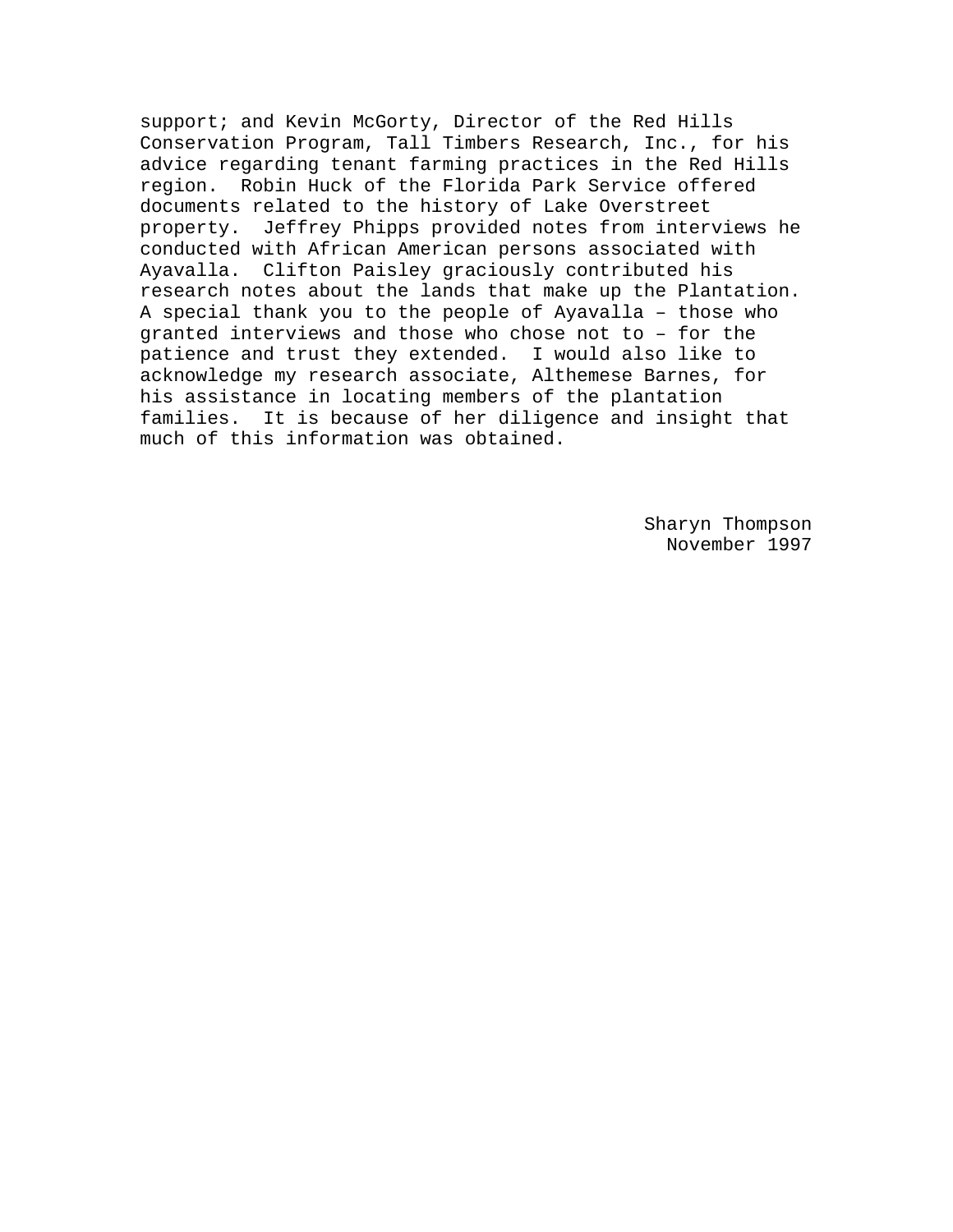# **HISTORICAL SUMMARY**

#### **Ayavalla Plantation:**

As with other hunting plantations located in Florida's Red Hills Region, Ayavalla Plantation was cobbled together from properties that were originally ante-bellum plantations and farmsteads. It grew to eventually encompass more than 10,600 acres, and surrounded much of the Lake Jackson Shoreline. Ayavalla's main house is situated on land that once belonged to Richard Keith Call, one of Florida's territorial governors (Paisley 1981:90: Historic Tallahassee Preservation Board (HTPB) plantation survey files, 1984: n. pag.).

Ayavalla was established in 1936, when John H. Phipps purchased 439 acres of an ante-bellum plantation once owned by John S. Shepard of North Carolina. Shepard owned plantation land along the Lake Jackson shoreline which included present-day Rollins and Brill Points, as well as tracts that stretched about a mile north of the lake. He utilized early soil conservation practices, planting the crops in "circular horizontal rows", to retard erosion. In 1850 his crop produced 310 bales of cotton. That same year he sold the plantation to Frederick Cotten (unpub. Ms., C. Paisely's Ayavalla Research Notes, n.d.:11)

Mr. Cotten arrived in Florida from North Carolina in 1841. He was a successful landowner and planter, with holdings along the south shore of Lake Iamonia and along five miles of the eastern Lake Jackson shoreline. In 1860, Mr. Cotten and Joseph John Wiliams, produced, between them, one-eighth of Leon County's cotton. In that year, Mr. Cotten owned real estate valued at \$100,000, and 274 slaves valued at \$164,000. His plantation produced 825 bales of cotton, 13,000 bushels of corn, 75 tons of hay, 4,000 bushels of sweet potatoes, 2,000 bushels of peas and beans and some 30 bushels of Irish potatoes. The property was eventually inherited by one of Mr. Cotten's heirs, Major F. C. Elliott (Paisley, 1981:8; 73; unpub. Ms., C. Paisley's Ayavalla research notes., n.d.:11).

Another plantation which eventually made up a part of Ayavalla was once owned by his son-in-law, Alexander Hawkings. In June 1883, H. D. McCulloch, of Stevens Point, Wisconsin, purchased this 2,340 acre tract, which was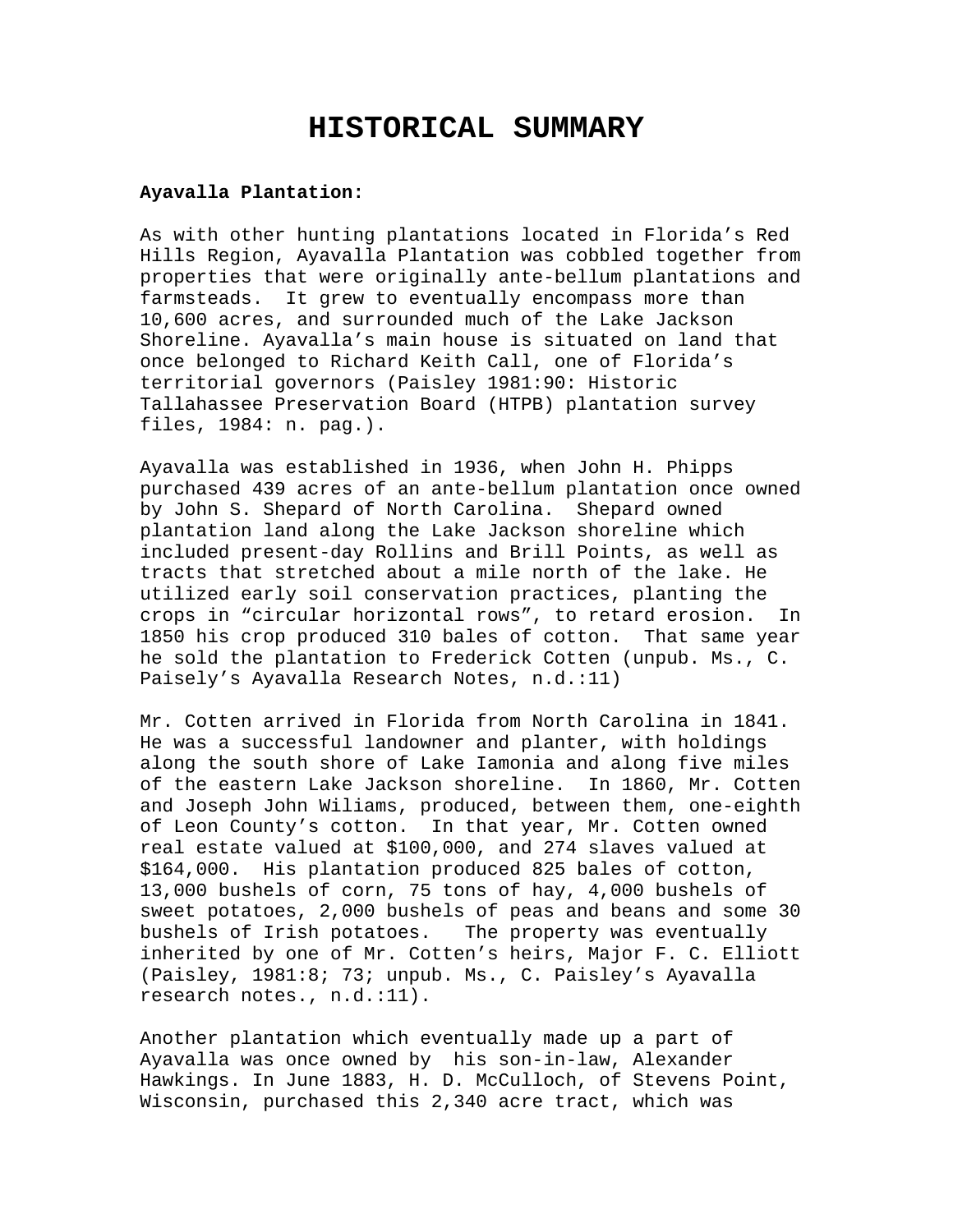situated between Meridian Road and the eastern shore of Lake Jackson. The property was subsequently purchased by John H. Phipps (Paisley 1981:73, 83; Thompson 1985:n.pag.).

Mossview Plantation also became part of Ayavalla. During the ante-bellum period it was owned by the Whitehead family. In 1915 Sadie Rawls Moran and Kenneth Moran sold its 2,263 acres to Arthur B. Lapsley, of Pomfret Center Connecticut. Mr. Lapsley renamed the property Meridian Plantation. It, too, was situated between Lake Jackson and the Meridian Road. Additional acquisitions increased the size of the plantation to 4,640 acres by 1930. Meridian Plantation was sold to Dwight F. Davis in 1933. Davis served as Secretary of War under President Coolidge, was governor-general of the Phillipines (1929-1932) and founder of the Davis Cup in tennis (Paisley 1981:9, 83; HTPB plantation survey files, 1984: n.pag).

After Davis' death in 1945 his property was acquired by Griscom Bettle. Bettle had several land holdings in Leon County, but sold them within a relatively short time. Meridian Plantation was acquired by John H. Phipps in December of 1947 for \$163,000. John S. Phipps, father of John H. Phipps, also acquired plantation land in northern Leon County. He purchased Orchard Pond Plantation from Dwight Davis in 1940. Mr. Davis had acquired the property in 1930 from Harold B. Fowler (HTPB plantation survey files, 1984:n pag.).

Following the death of John S. Phipps in 1958, Orchard Pond was inherited by his son John H. Phipps, who divided Meridian Plantation between his sons, John Eugene and Colin. Colin Phipps received the western portion of the property and eventually named it Meridian Meadows. (The "South Davis" parcel, where Elinor Klapp-Phipps Park is located, is part of Meridian Meadows, and the primary focus of this study) (Paisley 1981;90; HTPB plantation survey files, 1984:n.pag).

In an unpublished manuscript, Clifton Paisley summarized the prior land ownership of properties belonging to Colin Phipps, stating that, "his lands at Meridian Park were in the hands of at least three game planters before becoming the property of the Phipps family: Arthur B. Lapsley of Connecticut, bought what came to be called Meridian Plantation in 1915, and Dwight F. Davis, bought Meridian in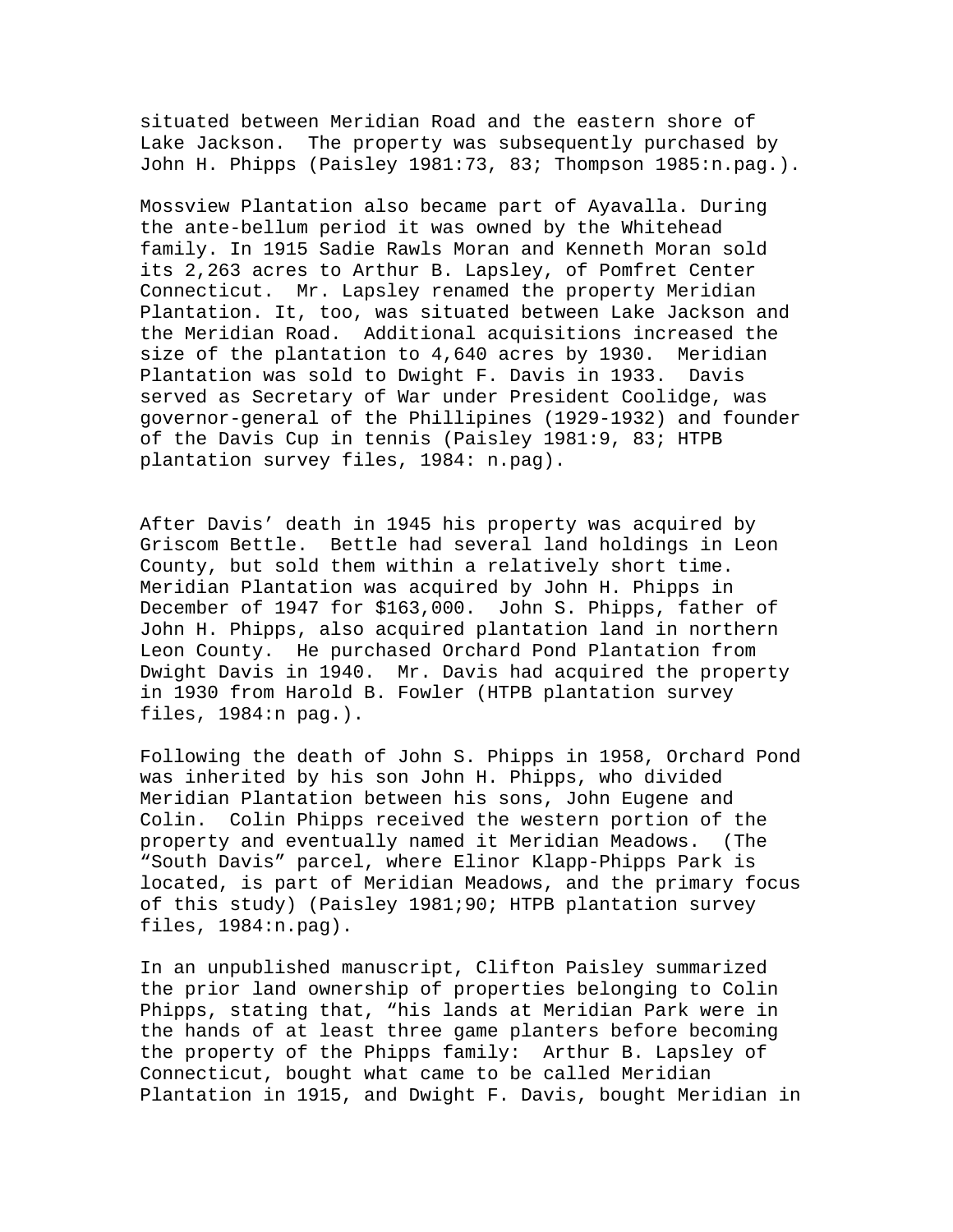1933. It remained in Davis' hands until his death in 1945, after which it was acquired by Griscom Bettle, a nephew of Lloyd S. Griscom. Shortly, the land was acquired by the Phipps family (unpub.ms., C. Paisley's Ayavalla research notes, n.d.,: 13).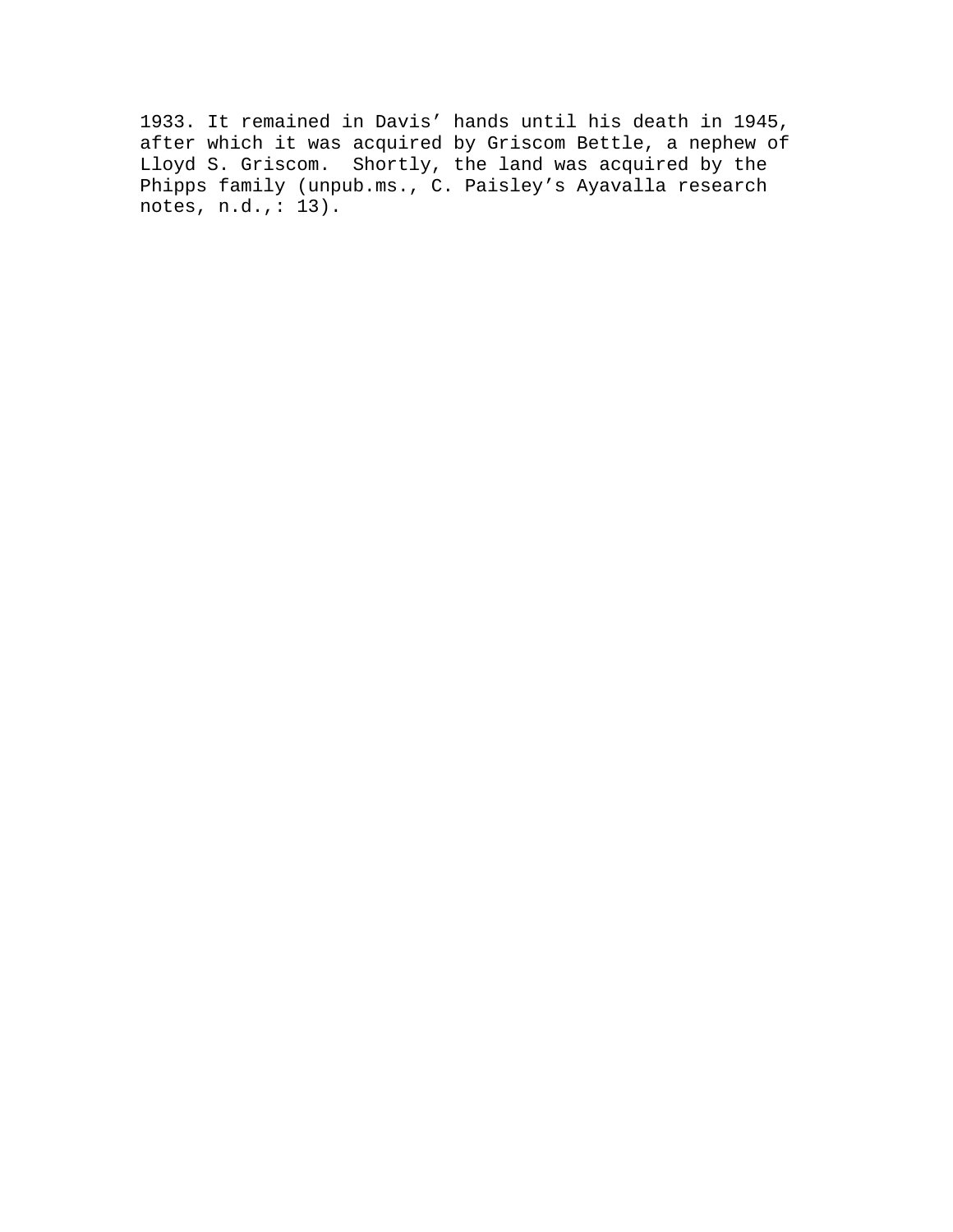#### **The Tenant Farm System:**

Following the Civil War there was a twenty percent decline in improved farm acreage in Leon County. The slavery system was gradually replaced by a tenant or "sharecrop" system, although land use patterns were basically the same as before the war. Cotton and corn remained the cash crops, with the county's cotton crop reaching its postwar pack of 9,562 bales in 1880. In the rural areas, almost all people of African descent were tenant farmers, growing corn and cotton to pay their rent, and growing their food and raising some animals. In an 1885 newspaper series entitled "*His Letters From Tallahassee"* one writer stated that, "most generally the owners of the larger tracts liver in the towns and the lands are let to the Negro tenants who pay a rental of from 450 to 1,000 pounds of lint or ginned cotton delivered in a baled and marketable condition at the depot, for so much land as an ox or a little mule can cultivate, ranging from 20 to 40 acres" (Brubaker 1956:45; unpub.ms., C Paisley's Ayavalla research notes, n.d.:12).

Ninety percent of the tenant farmers in Leon County between the years 1900 and 1950 were African American. Of those, 85 to 90% lived on the hunting plantations. There were 1,7775 tenant farms in Leon County in 1900, but only 360 farms in 1950 – or, put another way, nearly three out of every four farmers in 1900 were tenants, but by 1950 less than one of three farmers was a tenant. The sharpest decline was during the decade of World War II, when the number of farms worked by tenants fell from 812 in 1940 to 360 farms in 1950.

In 1930, just six years prior to John J. Phipps purchasing the first Ayavalla property, black tenant farmers worked fifty-one percent of all harvested land in Leon County. Through the Depression, conditions became extremely difficult for many of them. Reports of the County Agriculture Agent during the 1930's illustrate that it was not only the depressed economy that was causing their suffering, but also the agriculture methods and crops they were using (Brubaker 1956:109, 115-116).

The tenant farms existed on the various Ayavalla properties that eventually came to be the present-day plantation. Some of the informants for this study were born and grew up on these tracts and usually mentioned the geographic locations in association with the names of previous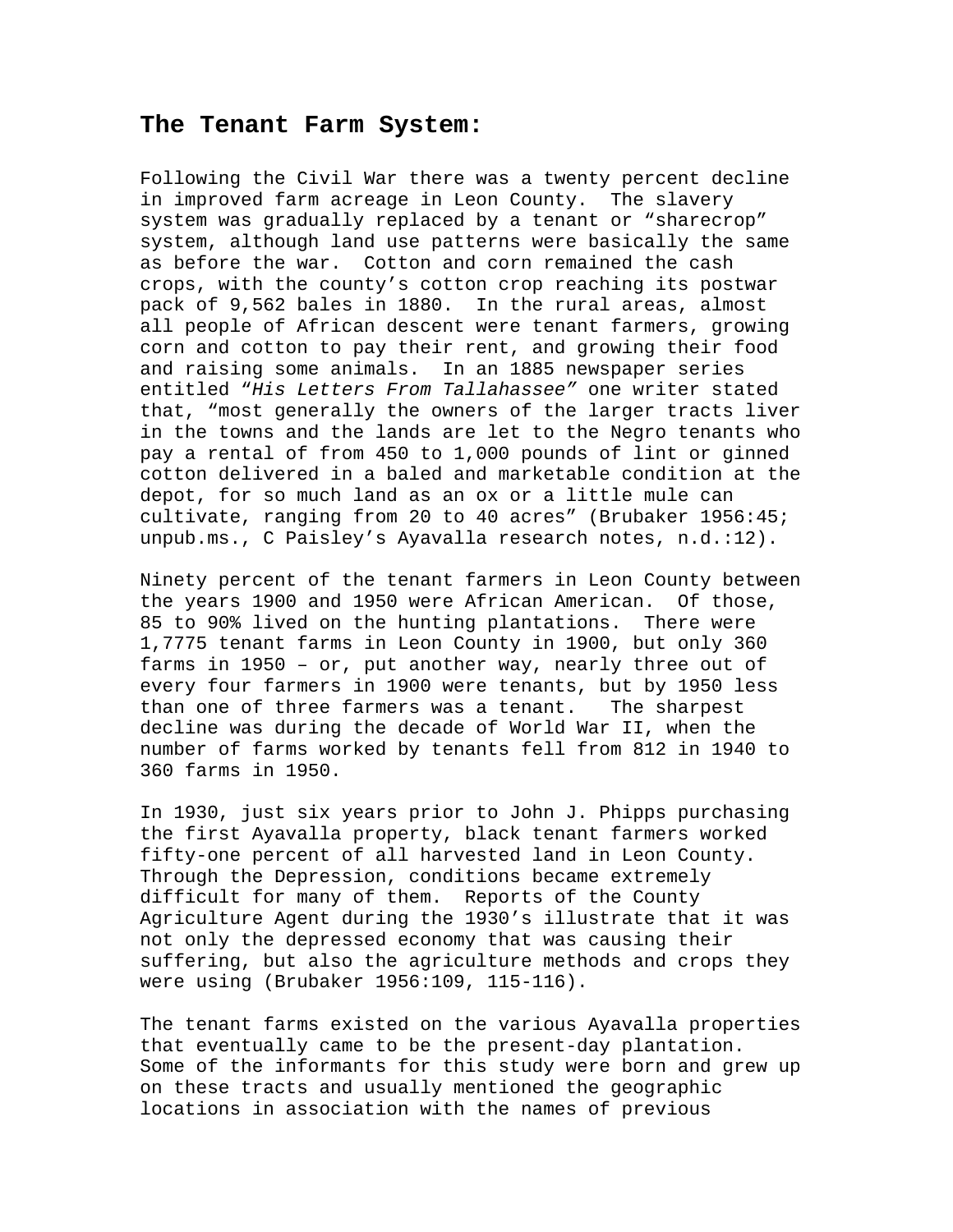landowners. For instance, Mattie and Clipper Charlton, who both worked for the Phipps family for nearly 50 years, stated that they once lived "on Dr. Gwynn's plantation." Agnes Charlton, "was born on the Phipps Plantation, the Phipps didn't own it, but they bought the place after I was born… Mr. Fowler owned it before Mr. Phipps bought it."

Jack Pons, who became the manager of Ayavalla in 1950, states that,

When I arrived most of the tenants were at least in their 50s or 60s. They had a diminishing amount of land that they would farm each year because of their age. During the decade of the 50's I saw the number of tenants diminish from 55 or 56 to almost none. The only ones left were tenants that had been there all their lives and that had worked and lived on the plantation, and Mr. Phipps allowed them to stay.

At Ayavalla, the tenant system under John H. Phipps appears to have been more relaxed than it was prior to his arrival in 1936. However, Mr. Phipps required a formal contract with the farmers until at least the early 1950s. Mr. Pons states that when he began work at Ayavalla in 1950,

One of my first experiences that first winter… was going around to sign up the tenants to their annual contract. We had actual written contracts that they signed, which were based on the number of acres they would farm, an average of maybe between 20 and 30 acres, which they could handle reasonably well with one mule… We would fill in – it was a blank, two or three pages as I recall – rental agreement. "I, Junius Hill, will rent thirty acres and the house and I agree 90 bushels of corn, to be delivered to the owner's crib by the first of December, 1951" or something to effect. It would have a list of things also on that agreement that he would sign that were more or less rules for the tenants. Not to light any wood fires, not to keep cats on the property – because they would eat the quail. It was a very primary type, basic rules that they had to abide by. They weren't to hunt or trap any quail on the property, or turkeys, or any game, unless they had written permission from me.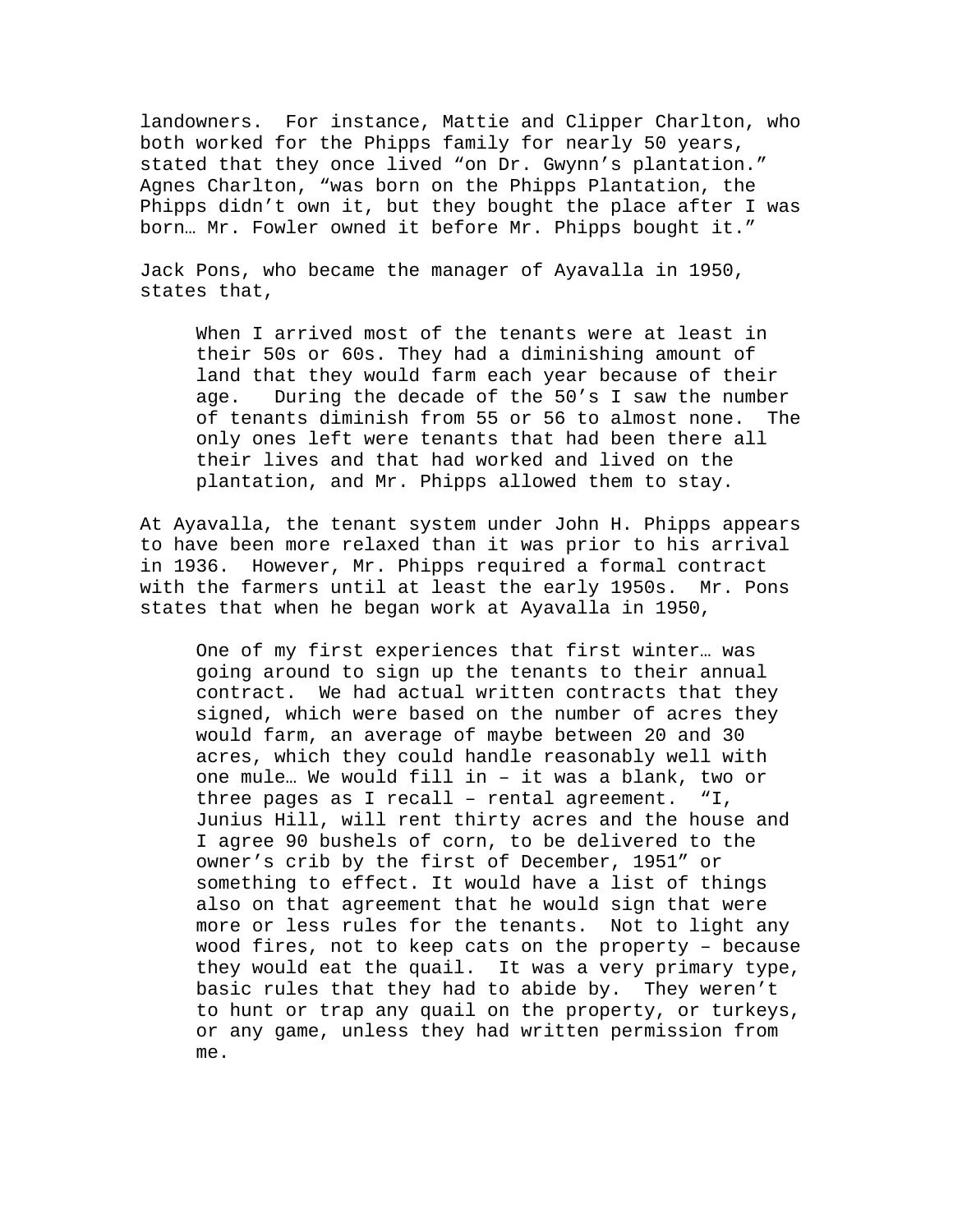Mainor Poppell, Jr., an Ayavalla employee from 1936 to the present relates that,

Then, all of the land here, most of it, was tenant farmers.. They's farm a little bit and, of course, they were supposed to pay a little rent, most of them. But nobody asked them for the rent, if they paid it, all right, if they didn't it was all right. Just let it go. The plantation was interested in that little thing anyway. They maintained for quail. Of course, the tenant farmers, with little patches all around, it was for the quail.

Johnny Cofields memory of his parent's situation as Ayavalla tenants, confirms Mr. Poppel's statement regarding the benevolent attitude of the Phipps family towards the farmers. The tenants who lived on the plantation farmed and sometimes worked for Mr. Phipps. They also had the latitude to work jobs away from the plantation.

Mr. Cofield relates that Mr. Phipps gave Albert and Mary Cofield "a place to stay…if you kept it clean and farmed it, you could stay there for free. Sometimes you would have to help him (Mr. Phipps) gather his crop. " He also recalls that his father "worked out, when he'd get all the crop together, then he went to work for … the WPA. That was doing the streets around town."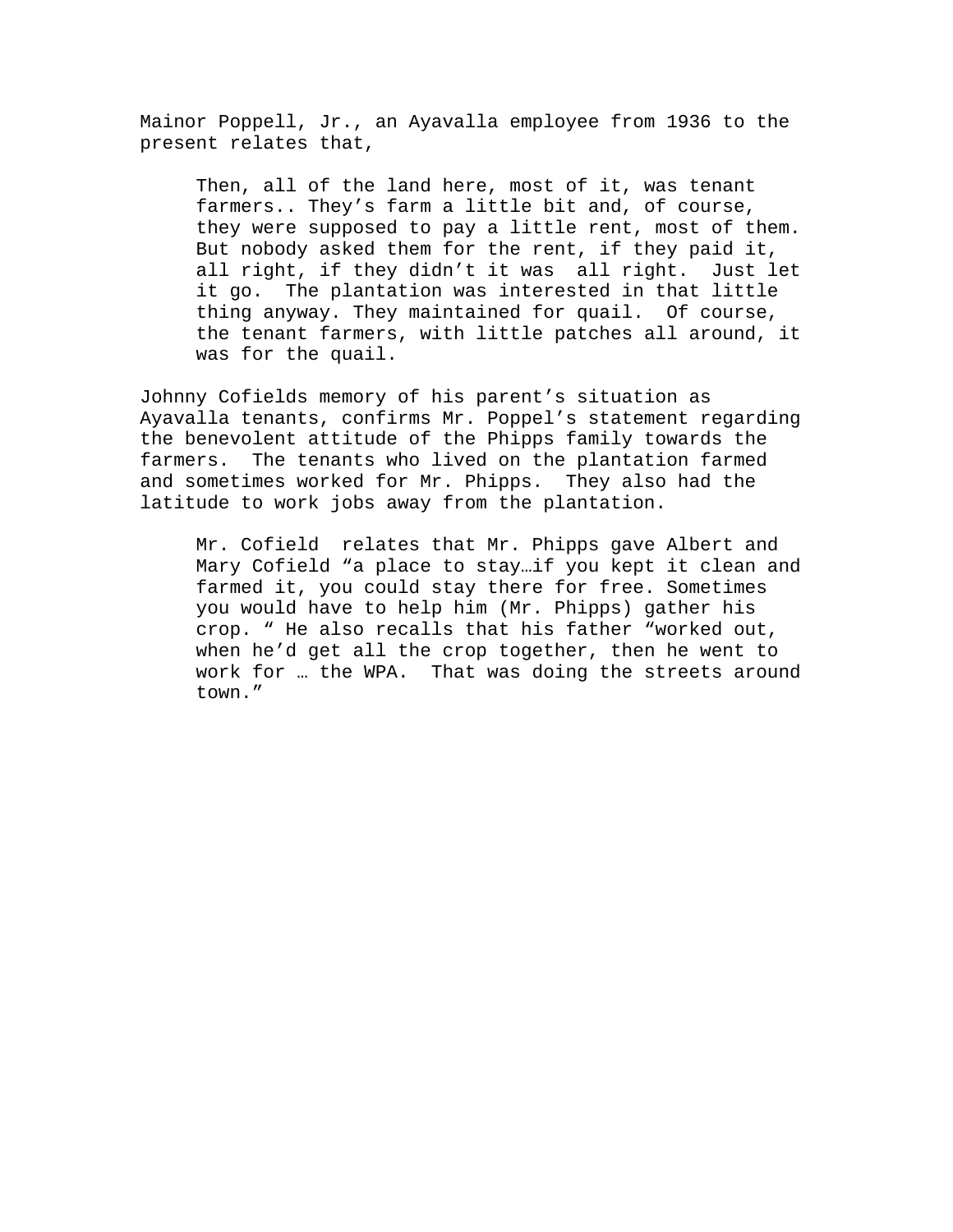### **SOUTH DAVIS**

Elinor Klapp-Phipps Park is located on what was once the Meridian Plantation area of Ayavalla Plantation. Part of the Meridian Plantation became the property of Colin S. Phipps when he traced property in South Florida with his father, John H. Phipps. Colin renamed this tract "Meridian Meadows". The Elinor Klapp-Phipps Park is part of this. It is sometimes called the "South Davis" parcel, a designation that refers to the prior land owner, Dwight Davis. South Davis was purchased by John H. Phipps for quail hunting. Colin Phipps notes that it "added a one-day shoot or course to what he had already bought to the north". A number of other activities also occurred on the parcel.

According to Jack Pons, the manager of the Ayavalla Plantation from 1950 to 1984, the South Davis parcel was one of the least intensively managed parts of the entire plantation. He recalls that when he started working for John H. Phipps in 1950, South Davis was primarily unimproved pasture. He describes it as having a "very high bluff overlooking the lake, a beautiful area. That was probably one of the least intensively managed portions of the plantation from our point of view…..We had some pasture on the lake bottom at the bottom of the hill. We had a fence across the side of the hill. We had about 125-140 steers that we ran down there on the lake bottom in the summer time when the lake was low. In the winter time we'd turn them loose in the woods and they would keep the bushes knocked down." In the summer, when the water level in Lake Jackson was low, the area provided pasture for about 125-140 head of steers (this was prior to when Mr. Phipps began breeding purebred Charlois stock). Mainor Poppell, who has worked at Ayavalla since 1936, remembers that, "on South Davis we ran cattle on the western part in the winter.

An extensive tung grove was one on the property, spreading over the area where the City baseball fields, the farm, the horse stables, are now located. It was probably under Dwight Davis' ownership that the tung grove was plated. Paisley, in *From Cotton to Quail,* states that, "It was not unitl the 1930s when Dwight F. Davis planted an orchard and the Leon Tung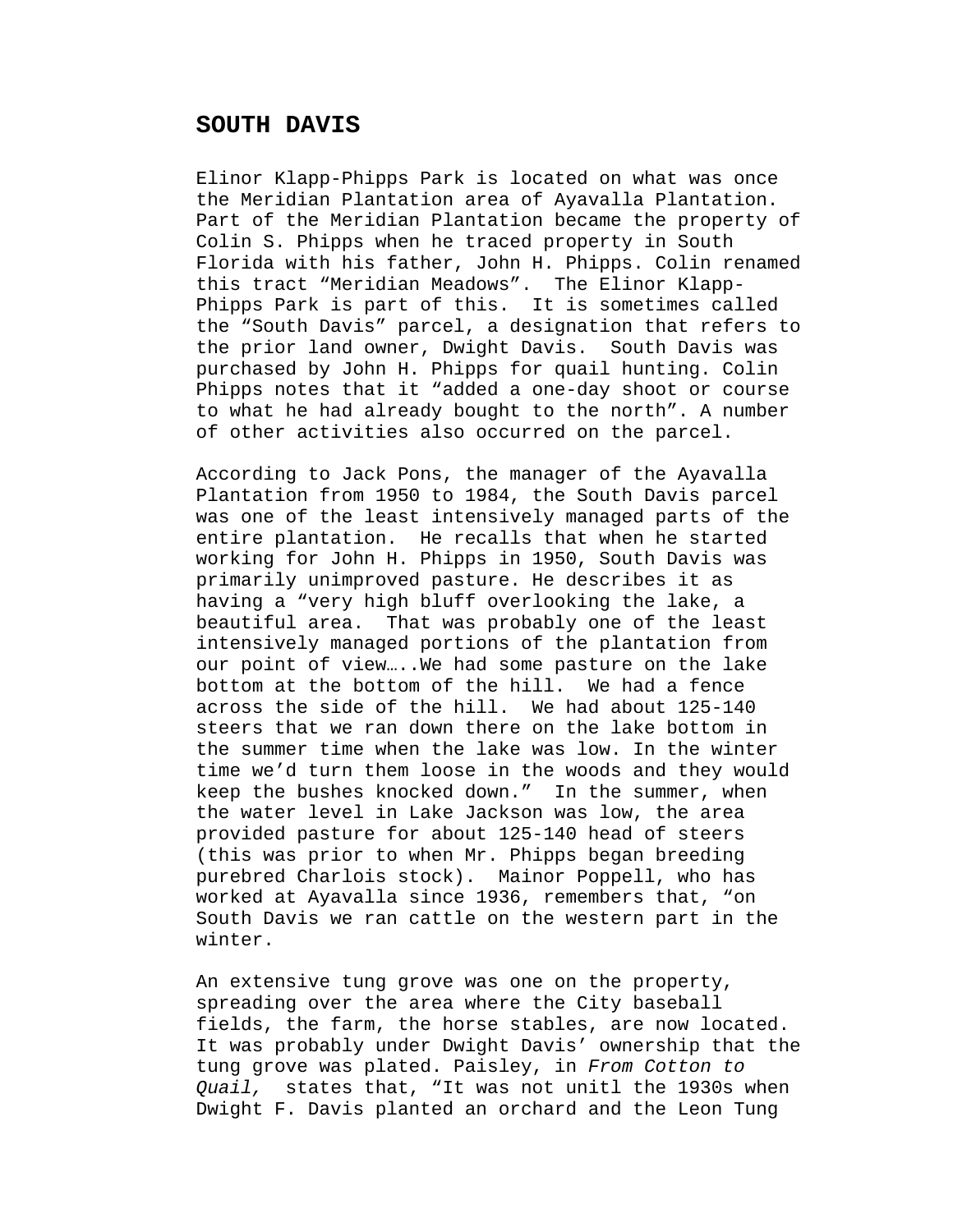Orchards Co. planted some 1,500 acres east of Tallahassee along now Highway 27, that tung production really began. By 1949, there were 42 farms and 266,597 bearing trees (Paisley, 1981:120).

Ayavalla had about 450 acres of bearing tung trees and another 50-100 acres in immature trees. Mr. Pons states that, "the present site of Meridian Meadows Horse Farm….the major part of that was a big tung grove." He stated that when he arrived at the plantation, the groves were not intensively cultivated, but were still producing. The tung nut harvest at Ayavalla is described in the Pons interview.

Prior to the mid 1930's, all tung oil was imported. China produced nearly 100% o fthe world's supply, which was used to manufacture paints, varnishes, insulation for electrical wiring, and linoleum. In the late 1930's, northern business who had acquired large acreages in the south bagn experimenting with new crops, including the tung tree. The oil was produced in several southern states; in Florida, Leon County was the second largest producer. However, by the mid 1960's the industry was in sharp decline due to a variety of forces, including market competition from synthetic materials (*Tallahassee Democrat,*  September 6, 1976: Archeological Consultants, Inc. 1992: n.pag.).

At Ayavalla, the tung groves were bulldozed in the late 1950s, when it became apparent that the production of the oil would no longer be profitable. According to Jack Pons, "In the late 50s we started replacing the tung trees.. just pushing them down, bulldozing them down and burning them."

Much of the former grove areas were planted in corn. Mr. Pons relates that after the tung groves were destroyed, "we converted many of the fields to corn fields that we utilized for the corn base….We anticipated the corn base coming in…it paid farmers not to grow corn on their property, so the larger the base, the bigger the check from Uncle Sam…All this time we were in a transition from a tenant farming thing to a corn farming thing. We had a corn farming operation. We farmer over a thousand acres of corn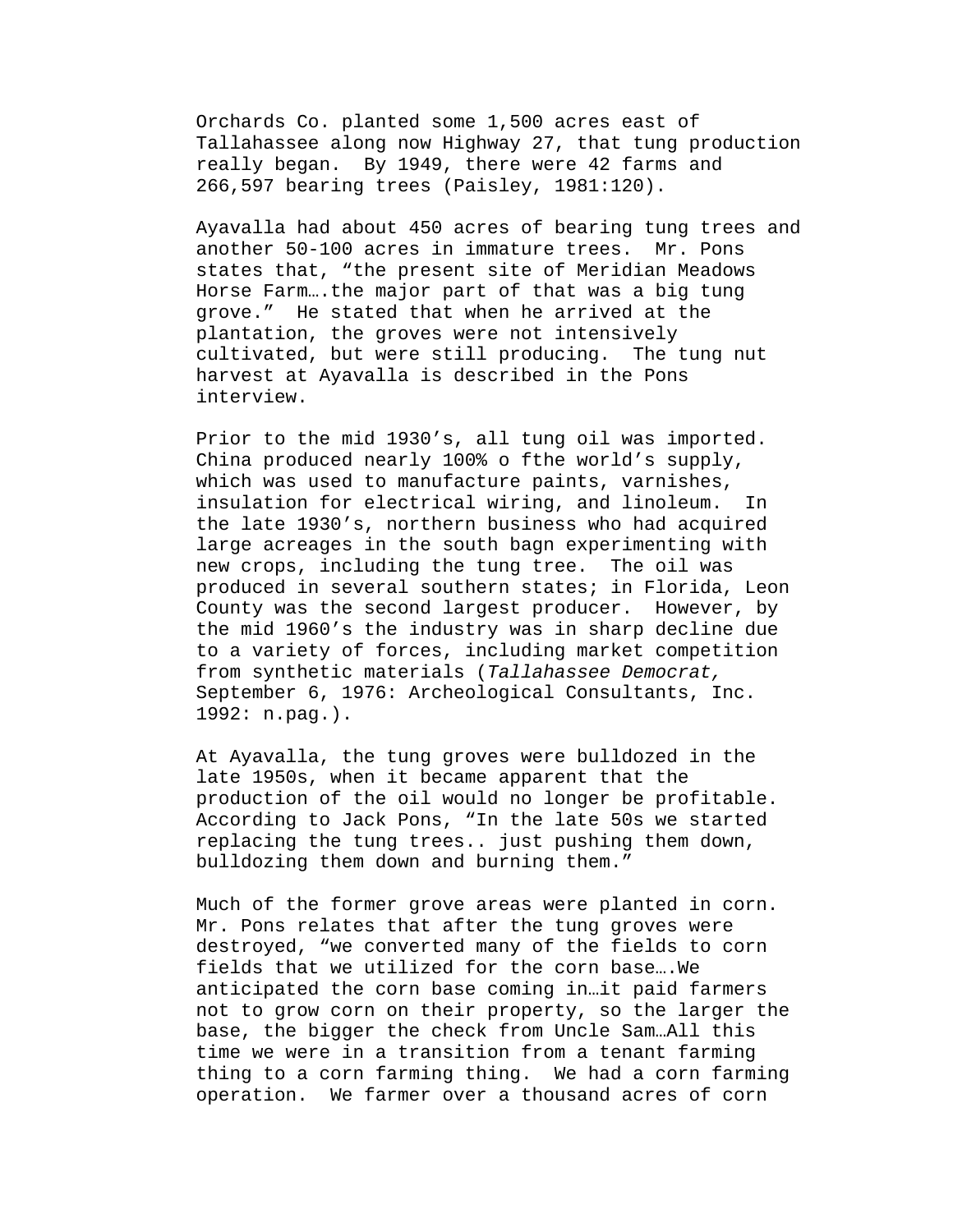for ourselves." Clifton Paisley's book, *From Cotton to Quail: An Agriculture Chronicle of Leon County, Florida, 1860 to 1967,* states that "one of the largest corn acreages in the county, 1,200 acres, was growing on the Phipps plantation, but in four or five acre patches (Paisley 1985:106).

An egg farm was located where today Colin Phipps' office and horse stables are situated. Paisley writes that "Until March , 1966, John H. Phipps had the county's largest egg enterprise, with twenty thousand layers at the peak of operation…producing 9,000 or more eggs a day. The business, called Leon Eggs, was sold and the operation moved to western Leon County" (Paisley 1981:106). Colin Phipps describes the egglaying operation having "a number of very long open sheds, with at least three double caged rows in each shed." His current office is situated in what was once the office for Leon Eggs, which "included an air conditioned room for holding the eggs until they were shipped out."

When Colin Phipps returned from Columbia in the 1970s he became interested in using Paso Finos as plantation shooting horses. He and a partner "designed and built the present fields and paddock area and imported some 80 mares and a couple of stallions from Columbia, South America….at one time we had close to 170 horses on the property." The vacant hen houses were converted to stables.

From 1954 until 1980, Mainor and Wilma Poppel operated a 10-12 acre hog farm where the soccer fields are now located. They sometimes turned the animals into the corn fields to forage. A hay operation was also located at this site. The soccer fields, near the main entrance to the Park, were established prior to 1980, when Colin Phipps became involved with the Tallahassee Soccer League.

Other parts of the South Davis parcel continued to be "casually" used for hunting. Mr. Phipps reports that, "there were a few years in the '80s that I rented most of the shooting rights to my cousin, Guy de la Valdene". Some timbering was also done on the parcel. Reforestation was attempted on a portion of the acreage by row-planting pine, but natural regeneration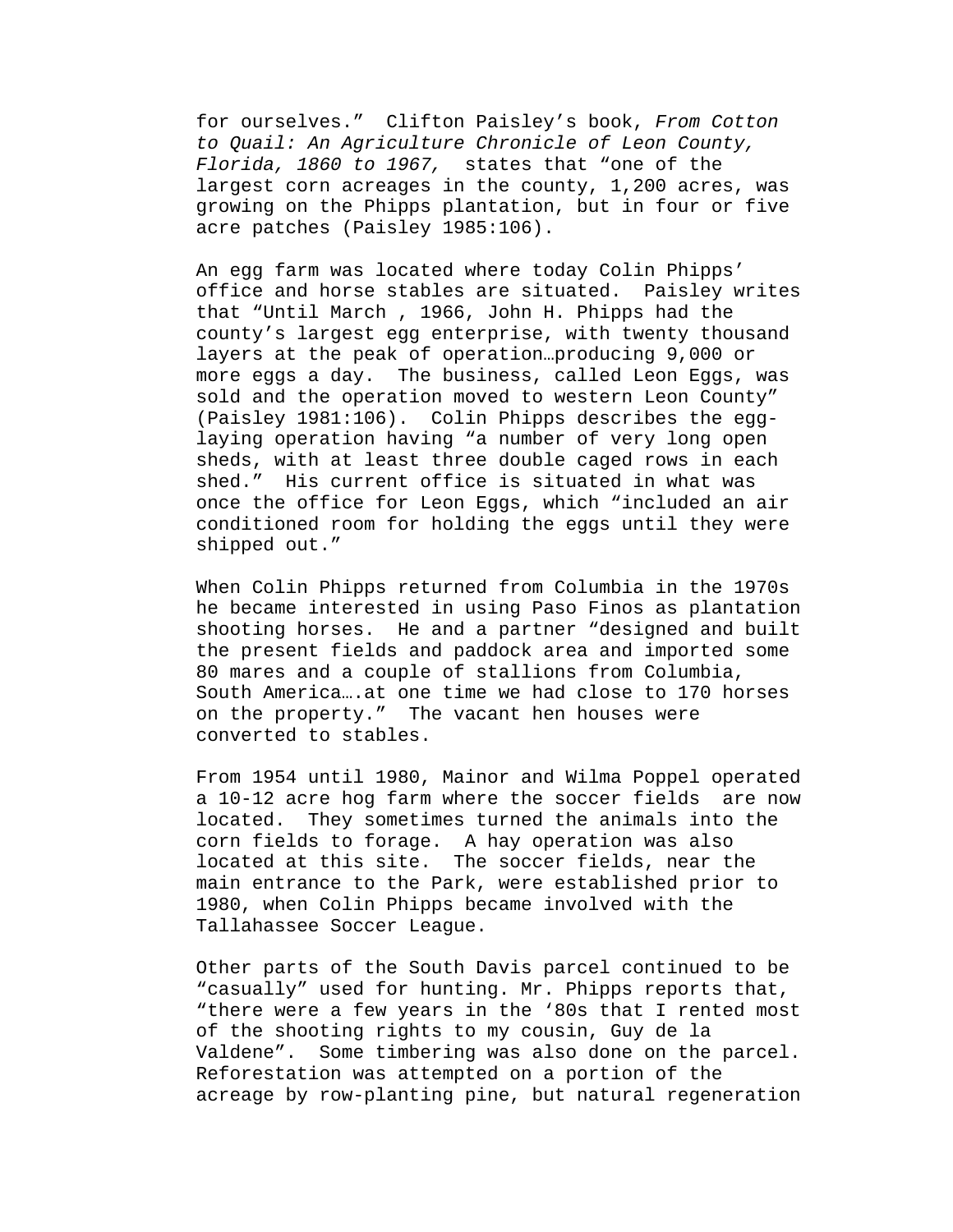was also promoted. "The property was managed by controlled burns, similar to Ayavalla and other plantations in the area."

Fletcher Braswell leased a small acreage and planted it in corn. Colin Phipps notes that "Mr. Braswell took very good care of the property. He was the only person who rented land for farming that really took care of (it) … fertilizing correctly, etc." (Phipps interview, 1996).

Jack Pons states that John H. Phipps engaged in some selective timbering during his lifetime. "He was very much a naturalist. He didn't want the oaks destroyed, the hardwoods. He wanted the woodlands left pretty much like they were. He did do some cleaning and clearing to facilitate hunting." In 1983, after Mr. Phipps' death, the previous year, Ayavalla's swamp areas were clear cut (HTPB plantation survey files, 1984, no pag.).

Within the memory of those interviewed, two tenants were associated with the land that comprises the Klapp-Phipps Park. They were Walter Walker, who lived at a place known as Chimney Field on the South Davis parcel, and Albert and Mary Cofield and their fifteen children, who lived at two sites on the plantation. The first was near the lake next to John Austin, and the second was "in back of" Poplar Springs Church.

Mr. Walker was an elderly man who, at the time Colin Phipps knew him, did not farm but continued to live in an old tenant house on the property. According to Mainor Poppell, "Walter Walker was the only one who lived over in there…. He was kind of a happy-go-lucky kind of fellow, he'd work a day or two here and a day or two yonder." Mr. Popppel also noted that Mr. Walker was residing at that location from before 1936 (when John H Phipps created Ayavalla) until the time of his death, sometime in the late 1970s.

The Albert Cofield family's life at Ayavalla Plantation is vividly described in the interviews with their son, Johnny Cofield, and with Mainor and Wilma Poppell.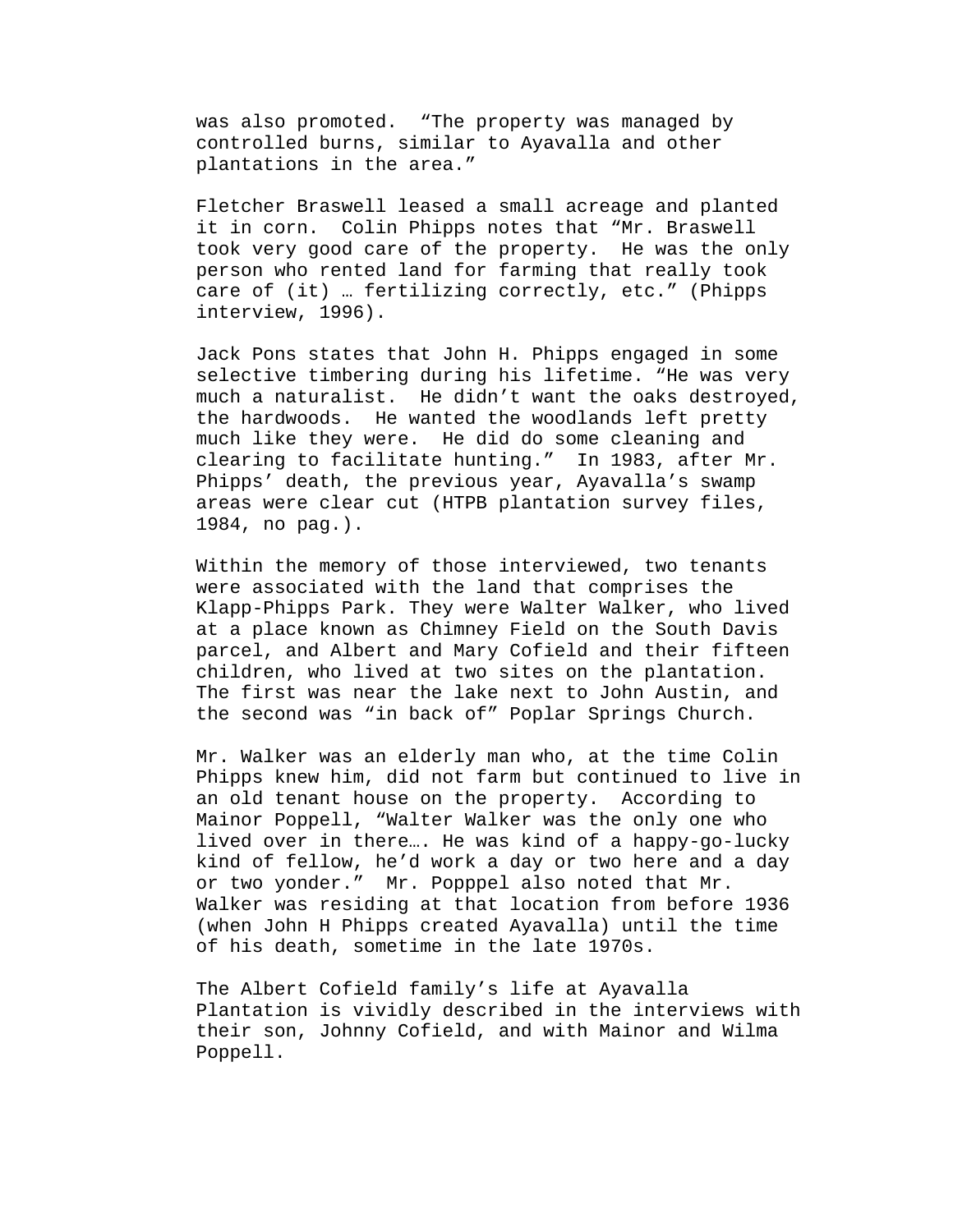Jack Pons also recalls that "there were two tenant houses n the back side of the same tung grove (that once grew at Meridian Meadows). One of them was the Thompsons, who owned land in the middle of the lake (Jackson)." These house sites were apparently outside the boundaries of the Klapp-Phipps Park.

When Colin Phipps acquired the South Davis Property, John Austin owned a 50-75 acre parcel on Lake Jackson that might best be described as an "in-holding". Mr. Phipps purchased the Austin property, "in two phases…the first was most of the land; the second, the house." A portion of the Austin farm is located within Klapp-Phipps Park, near the western boundary.

Other informants for the study also mentioned John Austin. Johnny Cofield remembered that when he was a small boy, John Austin's house was near the Cofield's house close to the Lake Jackson shore. Mr. Cofield states, "Down there by our house, old man John Austin used to be down there……he was down at the store there, near Lake Jackson. He owned some property down there."

When Willie Gardner, Jr., was a child, living on his family's property at the present-day Gardner Road, and North Meridian Road, he and other members of his family would sometimes ride to town with John Austin. Mr. Austin "ran a dairy and he used to take us. In fact, he's pick up milk and cream (from the Gardners) and we'd ride a lot with him. "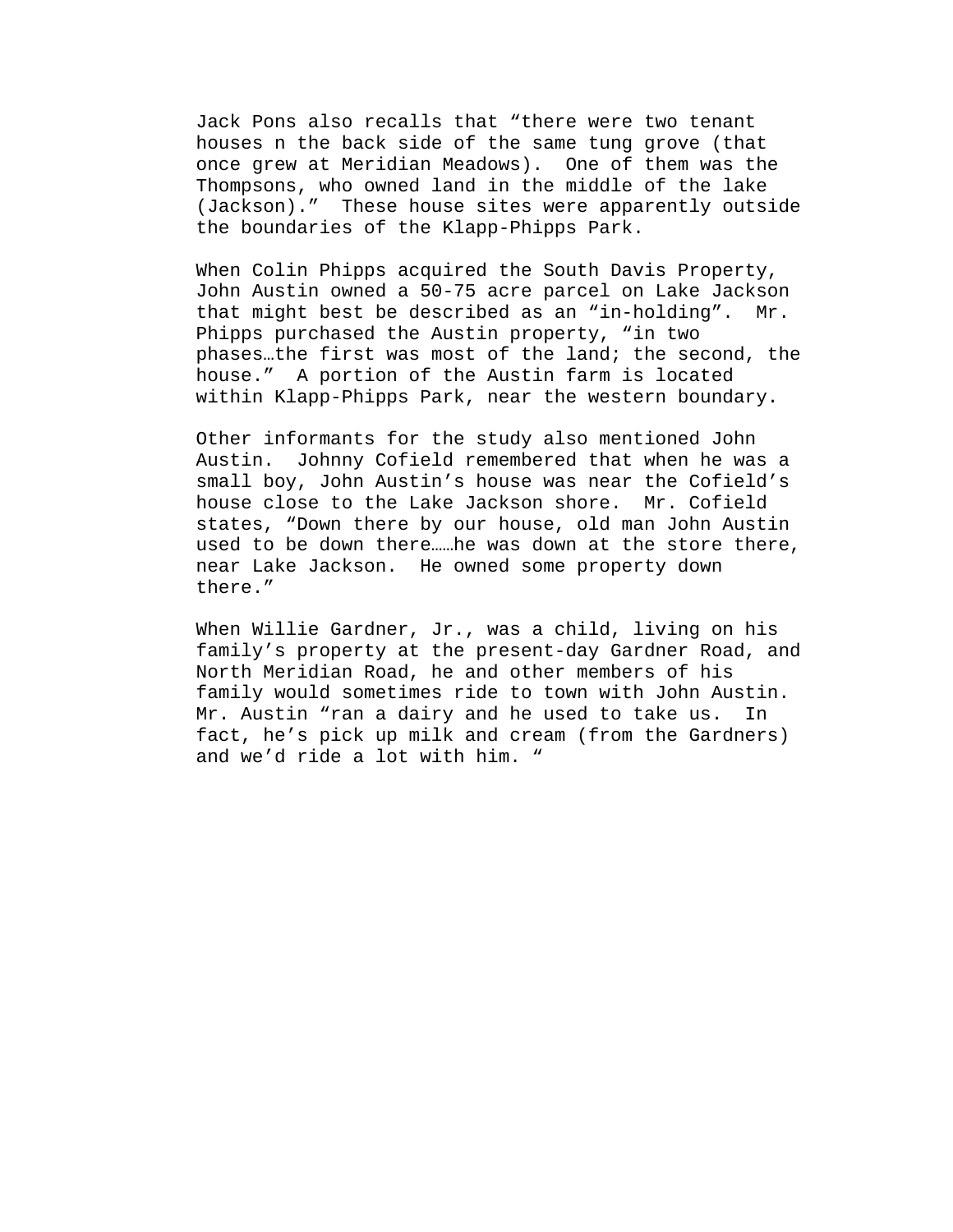## **AYAVALLA INFORMANTS**

Twelve people were interviewed for the *Life at Ayavalla* study. The African American informants were born on the land that became Ayavalla plantation or on other nearby plantations. These informants are the children of tenant farmers, born during the 1910s – 1930s, who grew up on the land. With the collapse of the tenant system in the 1950's, they often left the plantation for other opportunities. Some of the individuals' "extended memories" date to the 1860's, because they recall what their great-grandparents told them about their lives when they were slaves. Burt Hadley remembers his greatgrandfather's stories of living in slavery on a cotton plantation, and Willie Mae Carter remembers her greatgrandfather, John Proctor, a free man of color who was sold into slavery.

The African American informants are: Burt Hadley, who lived on Ayavalla from c 1945 to 1957; Clipper Charlton and Mattie Charlton, sisters born on the Gwynn property and who worked as cook and maid for the Phipps family for 48 years and 49 years respectively; Agnes Charlton, born on the Fowler property, whose husband, Ephraim Charlton, worked for the Phipps family for 50 years; Matthew Carter, a dog trainer at Ayavalla from 1942 until 1948, and his wife, Willie Mae Rollins Carter, who lived on the Gwynn property when she was a child; Johnny Cofield, whose parents Mary and Albert Cofield, Sr., were tenant farmers on Ayavalla; and Willie J. Garnder, Jr., whose family owned a country store near Ayavalla. Other informants are Wilma and Mainor Poppell, Jr., who have worked for the Phipps family since 1936; Jack Pons, the manager of the plantation from 1950 to 1984; and Colin Phipps.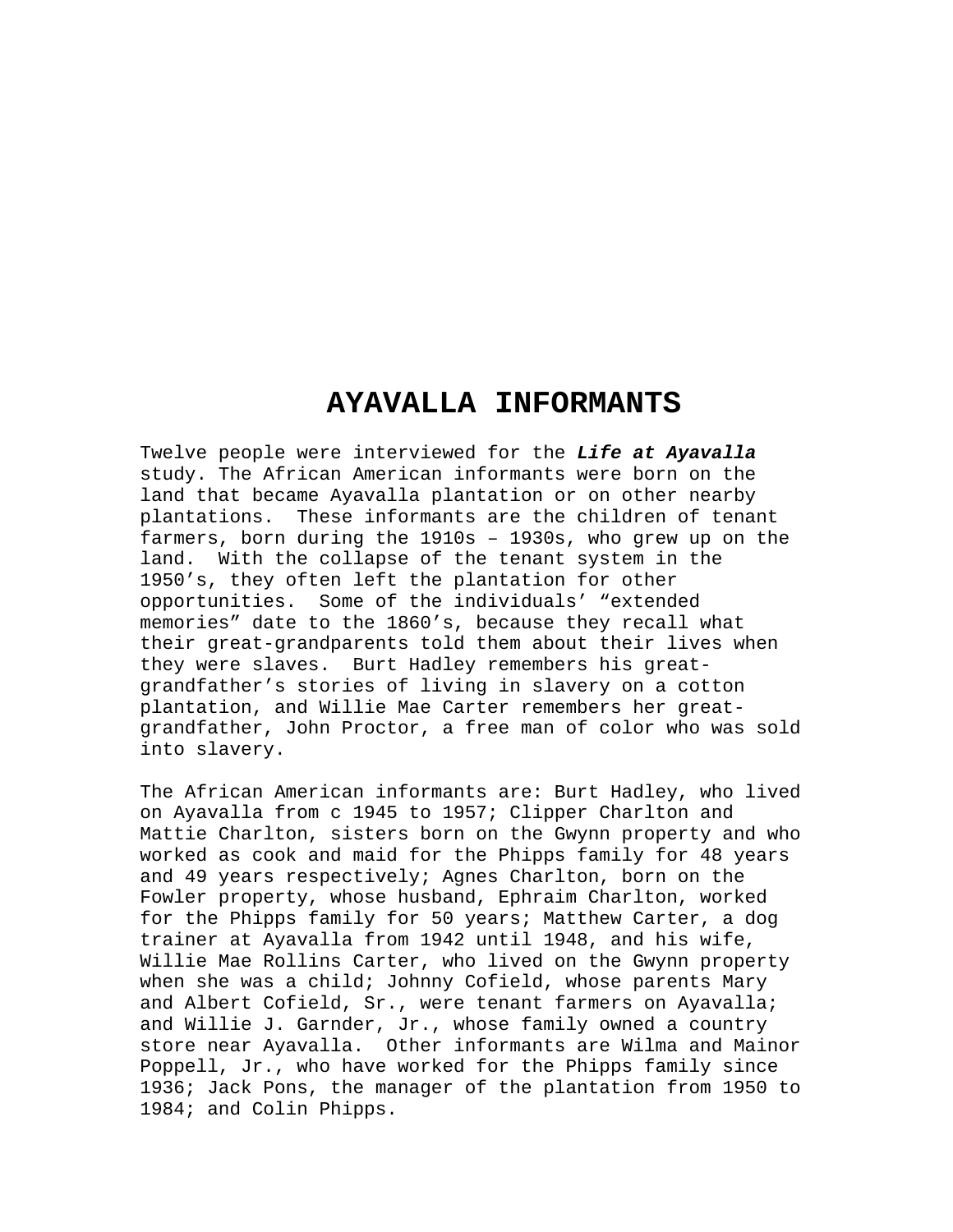Formal questionnaires were not completed while the interviews were being conducted. Avoiding the use of questionnaires allowed the interviews to be more "open ended", with the informants feeling free to talk about whatever they felt was pertinent, rather than concentrating on a set of questions they felt obligated to provide answers for. However, a set of standard questions were asked of the informants throughout the interview sessions, in an effort to have uniformity in the material compiled. Standardized questions also allowed the researchers to cross-check and corroborate the information received from each person. In almost every instance, the facts and details given by one informant were substantiated by other informants involved in the study, thus assuring a high degree of credibility for the material that has been compiled.

The questions asked of the informants covered a variety of topics --- descriptions of the houses and outbuildings on the farms, the types of gardens and crops that were grown, how food was prepared and preserved, various amenities that were (or were not) available, agricultural practices, education of the children, religious and social institutions in the community, methods of transportation, and the type of each relationship each person had with the Phipps family. While it is this kind of information that is important to historians investigating and interpreting hunting plantation life in quantitative detail, it was apparent that some of the informants were interested in expressing their feelings and views about the forces that have shaped their lives. The sharing of this type of information was encouraged. Therefore, some interviews including discussions of race relations, memories of a specific individual and personal attitudes towards religion.

The transcribed interviews are edited and abridged. Material is organized by topic so that the information is not scattered throughout an interview. Material that did not directly pertain to the project was sometimes excluded. The format of each interview is generally the same; however, some are framed in a "question=answer" style while others are a "monologue". No effort was made to replicate the actual speech of the informants n the transcriptions, although grammer and speech patterns are preserved. An occasional "stray" comma should not be interpreted as a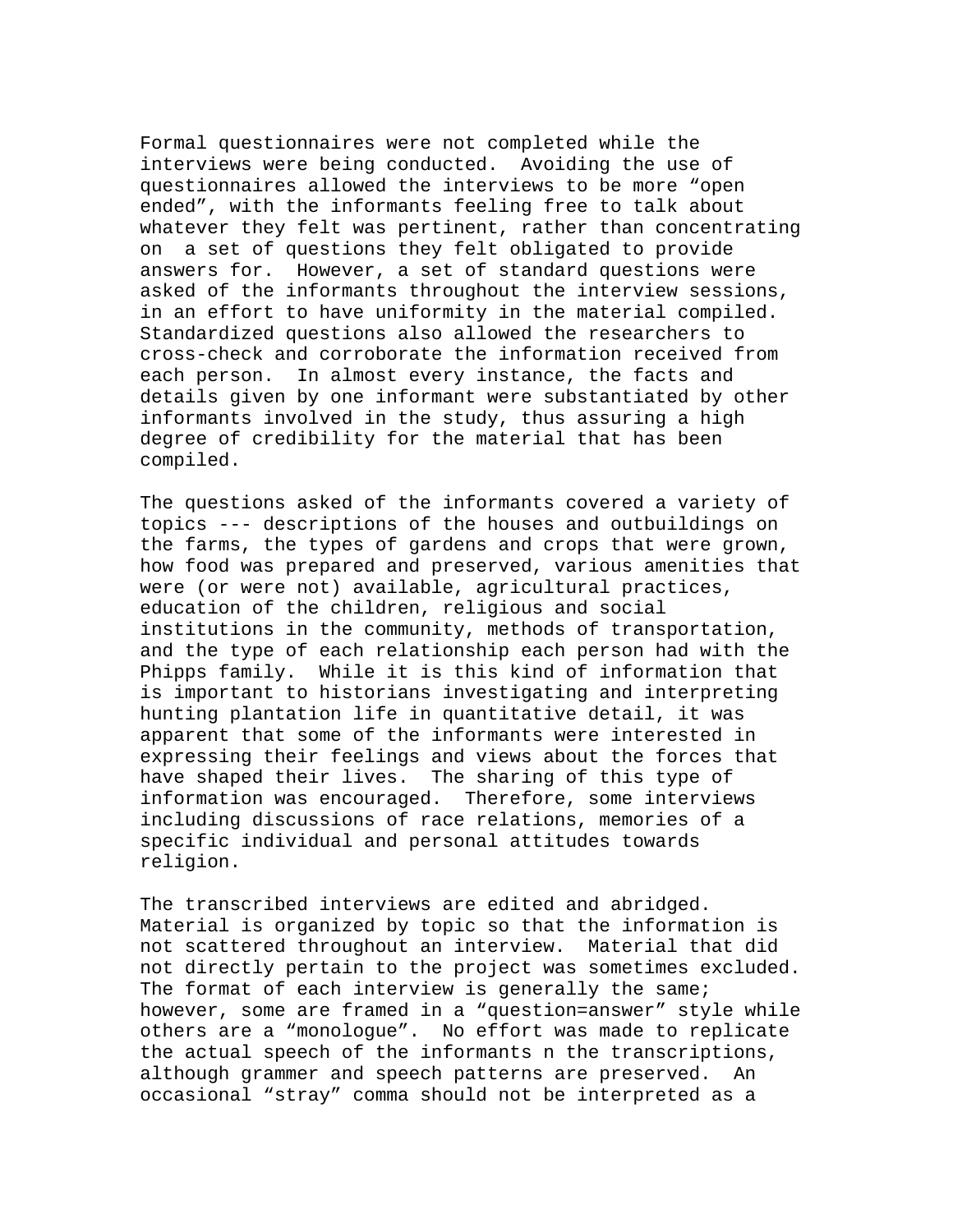punctuation mark, but rather as a pause in the speaker's thoughts. Copies of the unedited tapes are housed at the City of Tallahassee's Parks and Recreation Department.

Over the past three decades a number of excellent studies based upon oral histories have been produced about the African American experience in the South. Among these are *Hearth and Home: Preserving a People's Culture* by George McDaniel, *Living In, Living Out: African American Domestics and the Great Mitigation* by Elizabeth Clark-Lewis, and *African Americans at Mars Bluff, South Carolina* by Amelia Wallace Vernon. Theodore Rosengarten's seminal work, *All God's Dangers: The Life of Nate Shaw*, published in 1974, is the personal narration of a tenant farmer in Alabama during the early decades of the  $20^{th}$  century. Mr. Shaw told of a much harsher life than is described by Ayavalla informants. This may be because the Ayavalla informants are the children of the tenant farmers and they do not have recollections of an earlier time period, or perhaps the living conditions in North Florida were easier than those imposed upon African American tenant farmers in Alabama. It must be noted, however, that Burt Hadley and Johnny Cofield hint that there are many stories left untold.

The histories recounted here are not the stories of Ayavalla's tenant farmers, but their stories as told by their children. Those children, most now in the 70s and 80s, grew up on the hunting plantations, went to school and church nearby, and worked along with their families to provide their living – but they were not the farmers – their lives are now much different than the lives their parents had.

As Jack Pons pointed out, by the end of the 1950s, Ayavalla's tenant farm system was over, although people who had been living on the land were allowed to remain in their small houses. As the tenant system began to decline, the men and women often found employment on Ayavalla (or during the Depression, worked in government sponsored programs). Thos who worked full-time at Ayavalla were sometimes provided with newer, more substantial houses.

At the same time the tenant families who worked at full or part-time jobs on the plantation, they usually continued to farm small acreages, which, according to Jack Pons, was encouraged because it led to a viable quail population. "Basically, the tenant farming was beneficial to the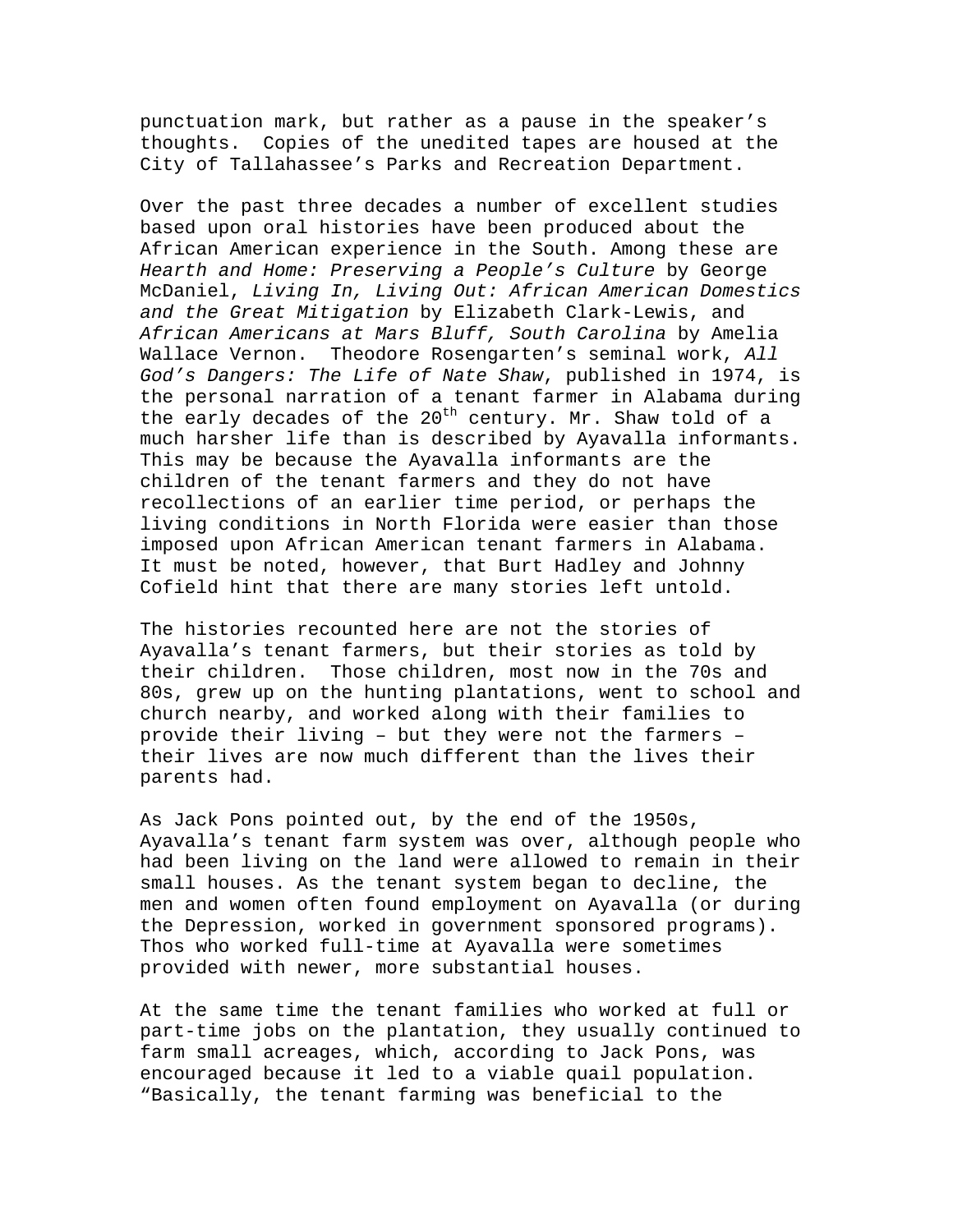interspersion of cover because the tenants would farm little patches of corn and other products that, by using what we call the bottom land, the little depressions for their corn, which was richer, more moist ground, that would allow the crops to produce better. It wasn't unusual to see a cornfield a half acre in size. That was perfect for quail."

Mr. Pons stated that the tenants not only farmed the land, but, "sometimes they would work for wages…we'd hire some of the tenants, particularly the tenant women, to hand hoe the benne (giant benne was planted on Ayavalla to attached doves)… They did jobs like that, and then sometimes when we were expanded our pastures we'd hire some of the tenants to build fences, and we'd pay them wages. Some of them we hired full time, some of the younger ones converted from tenants to tractor drivers for us. They had a little bit of mechanical aptitude, so we'd hire them as tractor drivers. Some of them worked there until they died, I guess."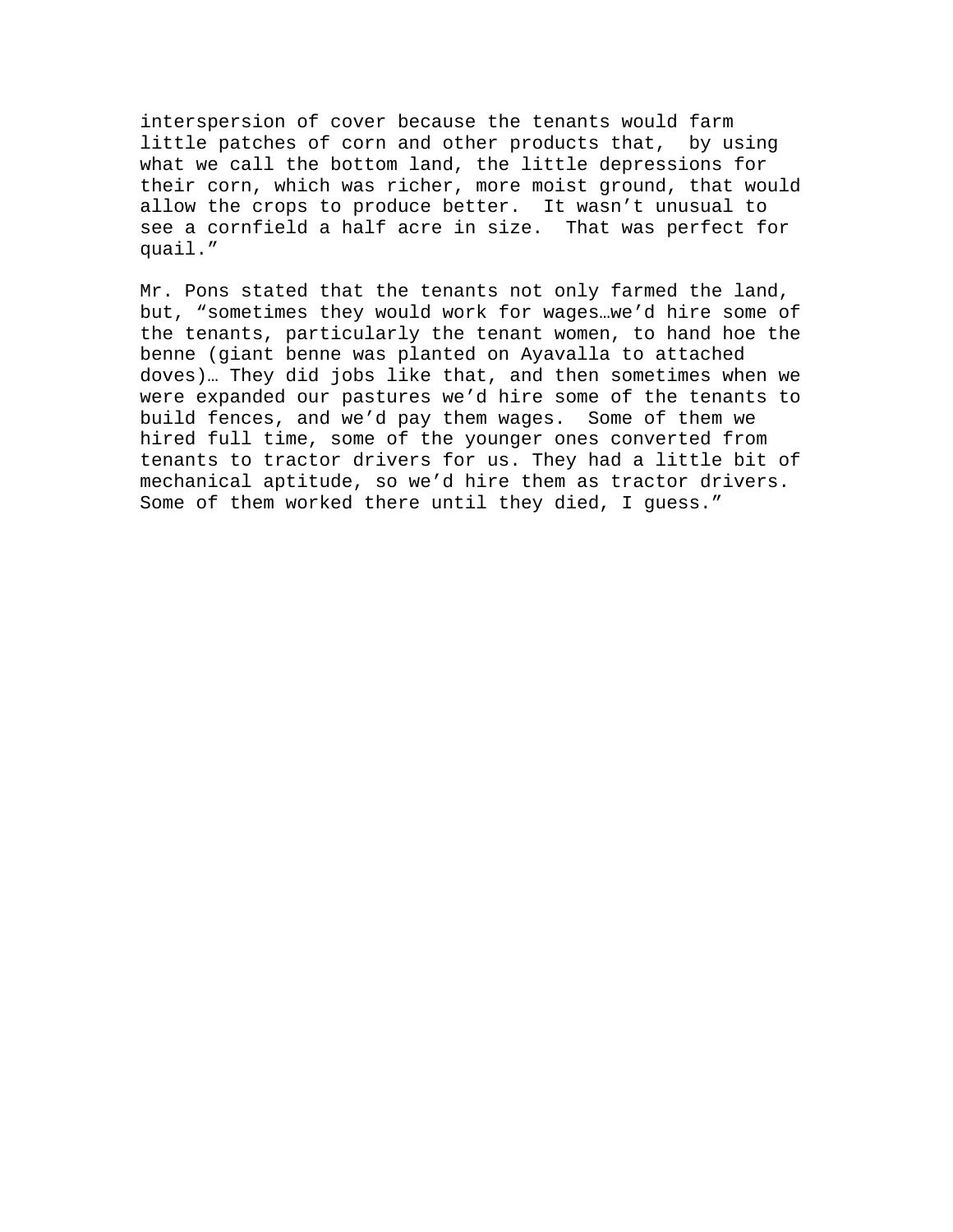## **AYAVALLA INFORMANTS**

**Jack Pons** was manager of Ayavalla Plantation from 1950 to 1984. Because of his position, he is familiar with land use on the South Davis parcel. He recalls the final years of the plantation's tenant farm system. Mr. Pon's descriptions of annual contracts with the tenants, and the autumn harvest of tung nuts, provide facts that were not touched upon by the other informants interviewed for this project. His explanation of the agricultural practices of the farms, and the rules against hunting and keeping dogs and cats, emphasizes the importance placed on managing the land for the Northern Bobwhite Quail.

**Matthew Carter and Willie Mae Rollins Carter** lived at Ayavalla from 1942 (when they married) until 1947 or 1948. Four of their children were born on the plantation. Mr. Carter was a dog handler and horse trainer. The house they lived in at Ayavalla was located close to the kennel.

Matthew Carter's parents, Willie and Ellen Carter, and his father's mother, Julia Herring, were tenants on land that eventually was purchased for Ayavalla. Mr. Carter grew up on the property but left in 1937 or 1938 to work at the "CC Camp".

Willie Mae Rollins Carter, born in 1921, is the granddaughter of Julia Proctor and John Rollins and the great-granddaughter of John Proctor. The Proctor family is a well-known part of Tallahassee's history. The patriarch, Antonio Proctor, was a free person of color who served as an interpreter for the territorial government during the Seminole Wars. His son, George, was a master carpenter; the houses he built (still standing on Calhoun Street and Park Avenue Historic Districts) are significant contributions to the City's architectural heritage. John Proctor, George's son, along with his mother and siblings, were sold into slavery after his father moved to California. Mrs. Carter remembers that her greatgrandfather when he worked as a brick mason on buildings at the Florida A and M College Campus; he also served in Florida's reconstruction legislature and as a deputy inspector of customs at the port of St. Marks. When she was a child, Mrs. Carter lived with her mother's grandparents, Mr. And Mrs. Lawrence Williams. The land was originally owned by Dr. Gwynn, but when it was acquired as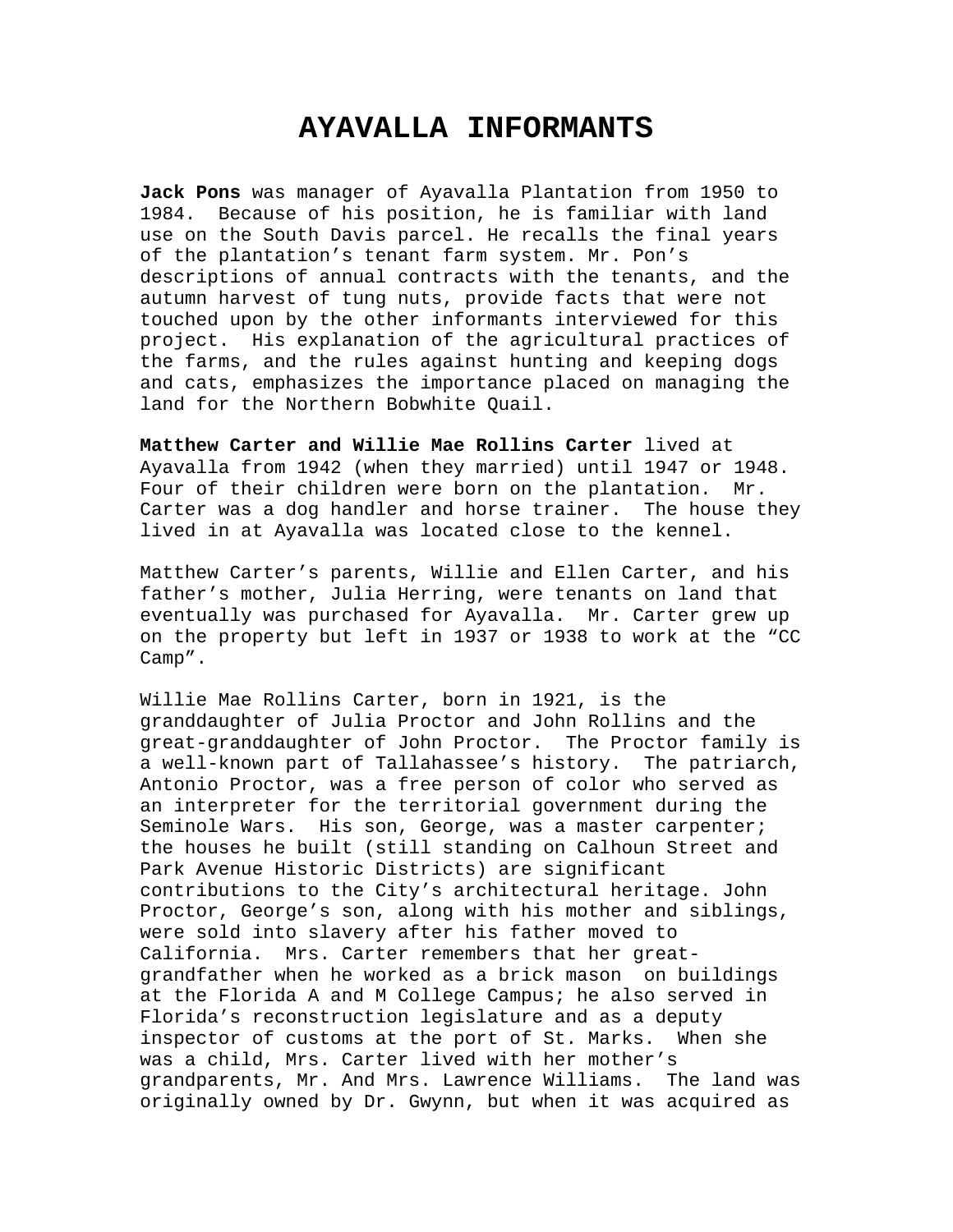part of Ayavalla, it was the "Phipps plantation that joined the Rollins plantation."

**Willie J. Garnder, Jr.** was born in 1917 at his family's property on North Meridian Road. His grandmother sold 120 acres of her land to John H. Phipps. Eventually, additional property was traced with Mr. Phipps for land that runs along Meridian Road. This property is still owned by the Gardner family.

The family also retains the "homeplace", a 40 acre tract on Meridian and Garnder Roads, where Madison George Gardner and Annie Mariah Floyd Gardner (Willie Gardner Jr.'s grandparents) raised their family. Madison Gardner had a commissary on the property, right in front of the family home. Their son, Willie Gardner, Sr., later operated the store, which he called the Meridian Grocery. (This building was demolished in the Spring of 1996). The informant's mother, Georgia Thompson Gardner, was a teacher and principal of Shepherd School.

**Burt Hadley** was born in 1911 at the Hayward Hall plantation in northern Leon County. His parents, and his mother's grandparents, were tenants there. Mr. Hadley's parents, Robert Hadley and Josie Carr Hadley, remained on the land until their deaths. Through his great-grandfather, Mr. Hadley's extended memory" reaches to the days of slavery. Steve Ford told his great grandson that when he was a slave he sometimes escaped a beating by hiding rocks in his gathering basket so that the cotton he picked would appear to weigh the required amount.

Mr. Hadley lived at Ayavalla plantation for about 12 years (c1945 to 1957) before moving his family to property he bought east of Thomasville Road, where he and several of his adult children continue to live. Hen he lived at Ayavalla, "I was a handyman, I was driving mules, fixing fences, you name it, I done it."

Mr. Hadley's wife Eva McGriff (deceased) was born and grew up in a settlement know locally as Bakertown, near Kirksey School and Church. This was on land that at one time was owned by Dwight Davis. She was the mother of eight children.

**Johnny Cofield** is the son of Mary "Chippie" Murray Cofield and Albert Cofield, Sr. One of fifteen children, Mr.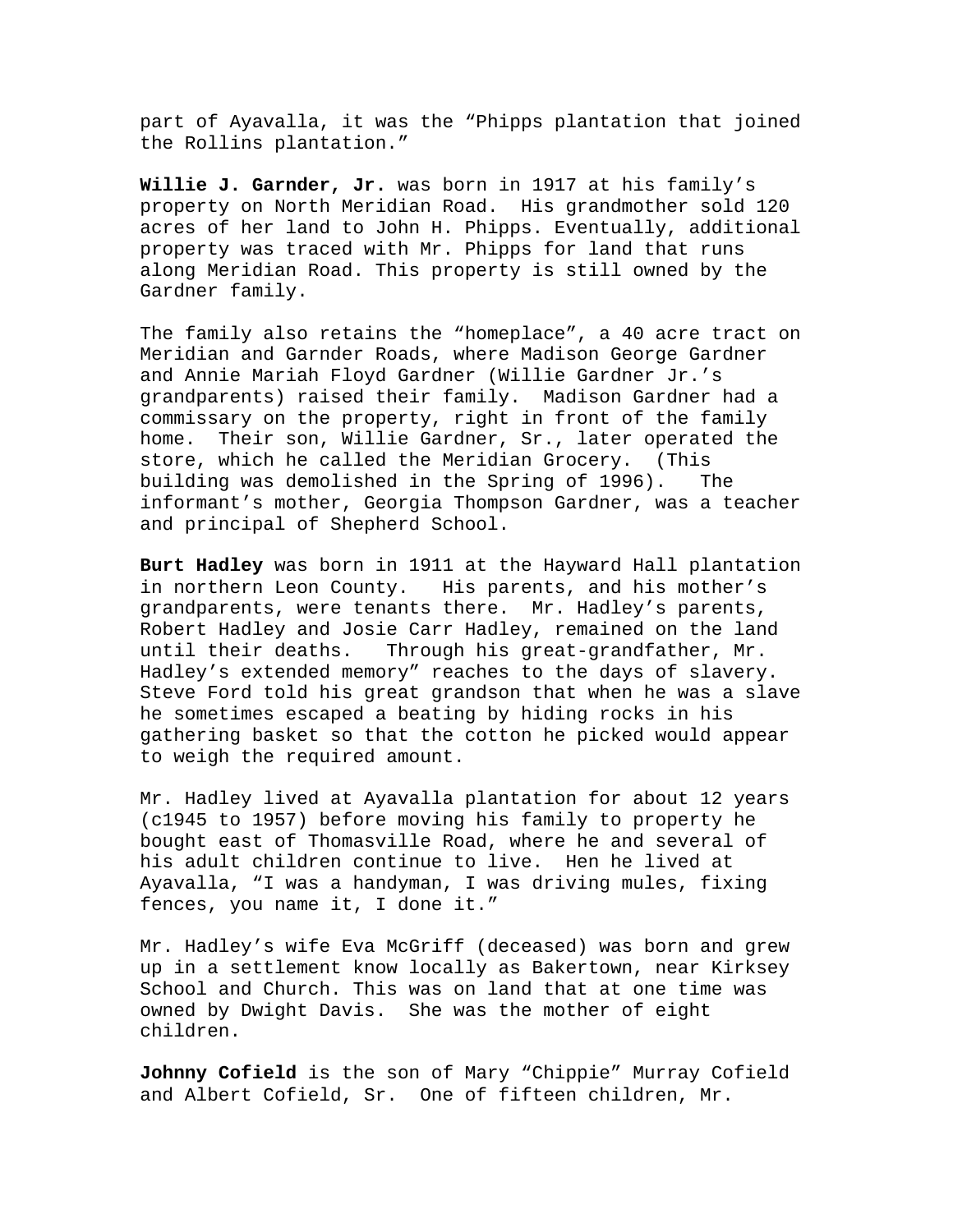Cofield grew up on Ayavalla plantation. The family lived first in a house near John Austin, close to Lake Jackson, and later moved to a house by Poplar Springs Church. When a child, he attended Cotton School and Macon School, and was graduated from Tallahassee's Lincoln High School in 1957. During this time, he also worked for Clyde Miller at his boat landing on Lake Jackson.

Mr. Cofield's parents were tenants on Ayavalla, working a "little one-horse farm", where they grew most of their food and some cotton. Besides working the acreage and doing seasonal work for John H. Phipps, Albert Cofield also worked for the W.P.A., "doing the streets around town." Mary Cofield did housework and cooking for Clyde Miller and Mr. And Mrs. Poppell, as well as taking care of her family.

**Clipper Charlton and Mattie Charlton** are daughters of Locke and Florence Dickey Charlton. The Charlton family lived on the Gwynn property, which was later incorporated into Ayavalla. Mattie Charlton stated that her father was a superintendent on the Gwynn plantation. At least four of the twelve Charlton children worked for Mr. And Mrs. John H. Phipps. Mattie Charlton worked as a maid at the Ayavalla house for 49 years and Clipper Charlton was the cook there for 48 years. Their brothers, Lloyd and Ephraim Charlton, also worked at Ayavalla.

While on the Gwynn property, the Charlton family had a farm and lived in "a board house with a tin top". The house had four rooms, with a detached kitchen. There was no indoor plumbing; water was drawn from a well. When they were children, Mattie and Clipper both worked on the farm, "chopping cotton and hoeing corn, feeding the hogs, and pulling weeds…..tying cows out on the plantation." Both attended the school that was conducted at St. Paul's Missionary Baptist Church.

**Agnes Golden Charlton** was born and grew up on the Fowler property, which was incorporated into Ayavalla. She attended Kirksey School and later worked for the John H. Phipps family for "a little while…maybe two or three years. Just maid work. I cooked sometimes when the other cook wanted to be off". Mrs. Charlton's husband, Ephraim (deceased) worked at Ayavalla for nearly 50 years, first as a farm hand, then, for many years, as a gardener, and then as a butler.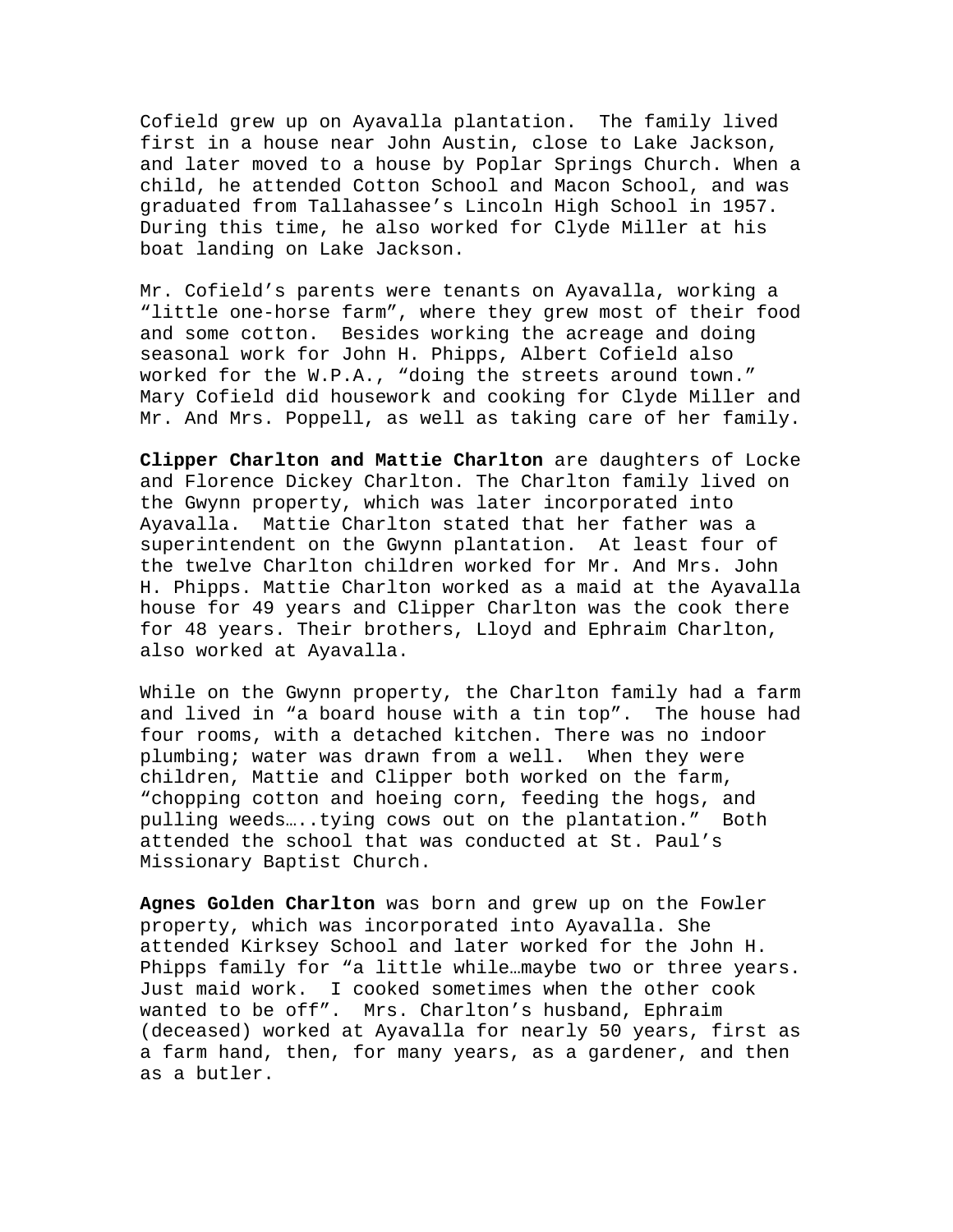**Mainor S. Poppel, Jr., and his wife, Wilma Poppel,** lived adjacent to the Klapp-Phipps Park just south of the main entrance. Mrs. Poppel explained that "This residence was part of the plantation. This was Colin's place. When he sold the part out here to the City (for the Park), this was reserved out. This is ours until our dying day. A lifetime estate.

Mainor Poppell has lived almost all of his life near, or on, Ayavalla Plantation. He was born in 1916 at Blockers Settlement. In 1920, his father established a general store/blacksmith shop/grist mill at the intersection of Meridian and Miller's landing roads. Both sites are close to where he now lives. The store (still extant), where he spent his childhood, is only one-half mild north of his current residence. Mr. Poppell began working for John H. Phipps in 1936, the year the first acreage of Ayavalla was purchased. He describes his work there as "general everything. General handyman, I guess you would call it." Sixty-one years later, although officially retired, he continues to work "a couple of days a week" on the plantation.

Wilma Poppell was born in Gadsden County. She and Mainor, Jr., were married in 1938 and the couple lived "in different houses on the plantation" until they moved to their present home in 1948. Mrs. Poppell worked for Joyce and Colin Phipps when their children were young, and was later employed at Maclay Gardens (then called Killearn Gardens).

**Colin Phipps,** the son of Elinor Klapp-Phipps and John H. Phipps, inherited a portion of Meridian Plantation. He acquired the South Davis parcel from his father, who traded it for property Colin Phipps owned in South Florida. In his interviews, Mr. Phipps describes being away from Ayavalla for a number of years before returning in the 1970's. His recollections of the plantation's tenant farmers are primarily from childhood.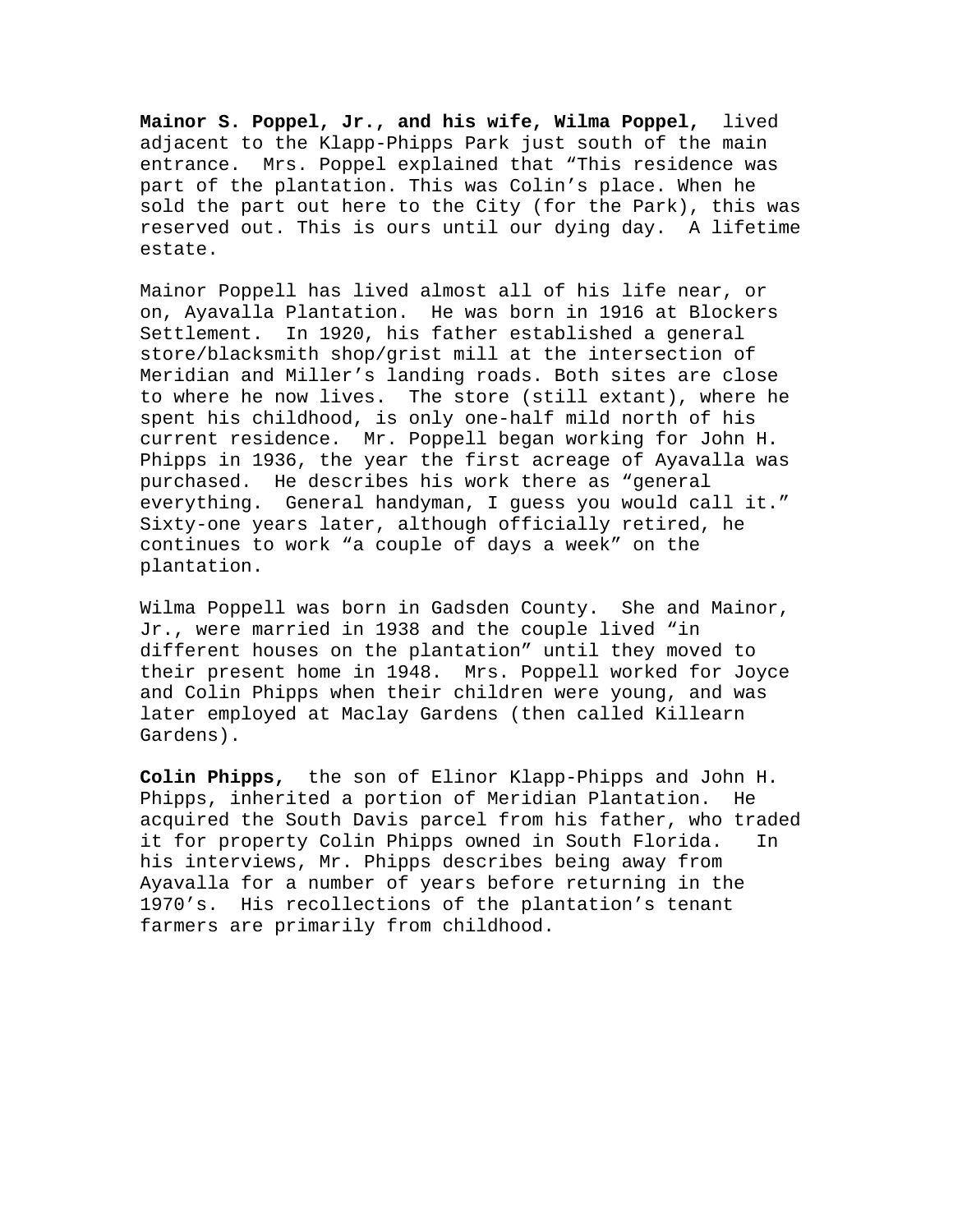## **SUMMARY OF INTERVIEWS**

With the exception of Burt Hadley, the African American informants for this project were born and grew up on the lands that are now part of Ayavalla Plantation. (as used in this report "Ayavalla Plantation" includes Meridian Plantation and Meridian Meadows). They are the children and grandchildren of tenant farmers. Cursory genealogical investigations indicate that they are all the direct descendents of slaves – many of whom probably resided on these same lands. However, one two informants remember ancestors they know for certain were once held in bondage.

When children, the informants worked with their parents and grandparents on their farms, doing chores typically associated with rural life – milking cows, hoeing crops and gardens, feeding hogs, carrying water, etc. They lived in small frame houses, with unglazed windows, that were not finished on the interiors. Toilet facilities were outdoor privies; water was obtained from running streams, and later, from stand pipes in the yards. A very few had wells.

Certain of these conditions, i.e. outdoor toilets, use of kerosene lamps, limited plumbing, were typical of most rural areas throughout the nation, especially prior to World War II. The extension of electricity to rural areas undoubtedly improved the lives of everyone living in "the country". It is not known when, or if electric lines were run to Ayavalla's tenant farms.

Through the 1950s, many African Americans who lived on Ayavalla Plantation continued to use horses and mules for transportation and to work their fields. With the exception of the Old Bainbridge and Meridian Roads, none of the roads in the area paved. Some families had cars and trucks. They were often relied upon for transportation to town and other gathering places by those who did not own vehicles.

There were a number of schools and churches in the Ayavalla neighborhood. The earlier established schools were conducted in the church buildings, and these took the same names as the religious institutions (such as St. Paul's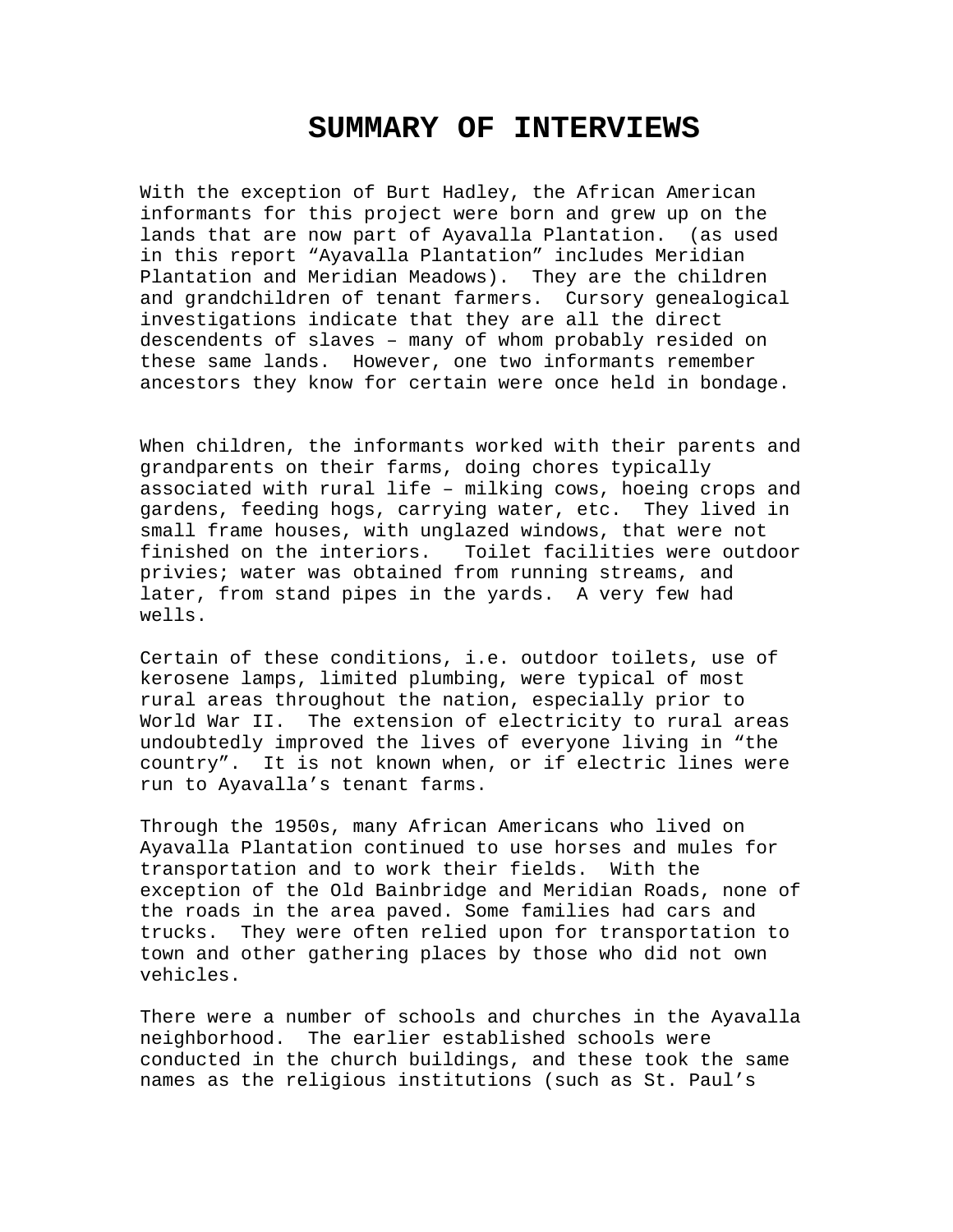School, which was housed in St. Paul's Missionary Baptist Church).

Many of the informants attended Shepherd School, located not far from Klapp-Phipps Park. Shepherd School was also in a church. It later became Cotton School and Cotton Church (some informants used the names interchangeably). Other schools associated with churches were Kirksey School and (Elizabeth) Poplar Springs Church. Cotton School was closed about 1952 and African American children in the neighborhood then went to Macon School.

The educational experiences of the informants are somewhat varied because of their ages; some started school in the mid 1920's, while others started during the mid 1940's. (Burt Hadley, born in 1911, attended school at Bradfordville even earlier). However, all said that the first schools they attended held classes for all grade levels in one or two rooms. Depending upon the time period, informants report attending school terms as short as three months and as long as eight months.

In later years, Rosenwald School was built on Old Bainbridge Road and on Thomasville Road (Lake McBride School, just east of the Thomasville and Bradfordville Roads intersection). The Rosenwald Fund was developed by Julius Rosenwald, a Chicago philanthropist, in 1917. The Fund's primary purpose was to encourage and improve the education of Negro children by constructing adequate school buildings and equipping them with the necessary furniture and supplies.

Most children carried their lunches to school until the free lunch program was initiated by the Federal government. The teachers were responsible for preparing the food. Willie Mae Carter recalls that her teacher, Mrs. Georgia Gardner, did not have an oven at school so she took the flour to her home and baked biscuits for the students. Other food that was provided included corned beef, peanut butter and jelly, and fruit such as apples and raisins.

Rural schools had only elementary grades, so if students wanted further education they attended Lincoln High School in Tallahassee. White children living in the rural areas rode buses to school every day, but this service was not provided for black children. Students attending Lincoln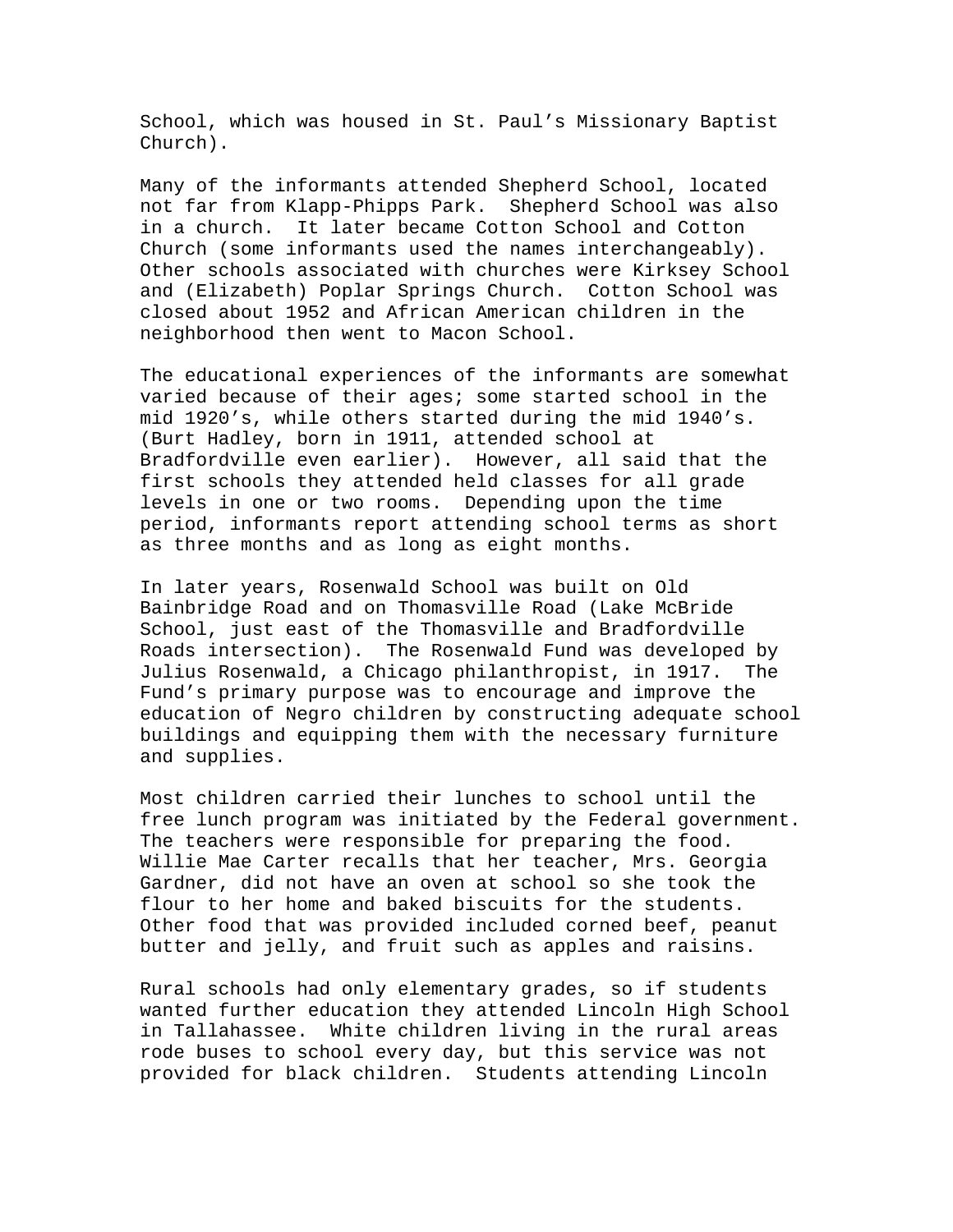had to stay in town, where they usually boarded with relatives.

There were a number of churches in the Ayavalla neighborhood. Some of these congregations remain active today. Those religious institutions mentioned by informants include Kirksey Church, Shepherd Church – Cotton Church, St. Paul's Missionary Baptist Church, St. Matthew's Primitive Baptist Church, and Poplar Springs Church. Baptisms were done in Lake Jackson, near the Rollins property, and also (perhaps at a later date) at Archipond (Orchard Pond).

Informants mentioned several cemeteries established on plantation land. Few markers remain at these sites. Because of property lines and fences, family members and descendents of the people buried there regard the cemeteries as being inaccessible to them. None of the informants were familiar with Florida Statute 704.08, which states that:

*The relatives and descendents of any person buried in a cemetery shall* 

 *have an easement for ingress and egress for the purpose of visiting the* 

 *cemetery at reasonable times, and in a reasonable manner. If the cemetery* 

 *is abandoned or otherwise not being maintained, such relatives and* 

 *descendents may request the owner to provide for reasonable maintenance* 

 *of the cemetery, and, if the owner refuses or fails to maintain the cemetery, the* 

 *relatives and descendents shall have the right to maintain the cemetery.* 

During the 1920's and 1930's there were few commercial concerns in the neighborhood surrounding Ayavalla. In the 1910's Mainor Poppell's father, Mainor Poppell, Sr., established a blacksmith shop and cotton gin at Blockers (Mainor Poppell, Jr. was born there in 1916). Jeffrey Phipps' notes (see Appendix) refer to an explosion at the Poppell cotton gin, which killed four men and injured others. After moving his family to Tallahassee for a few years, Mr. Poppell, Sr., returned to the neighborhood in 1920. He established a store and mill at the intersection of Meridian and Miller's Landing Roads. The location is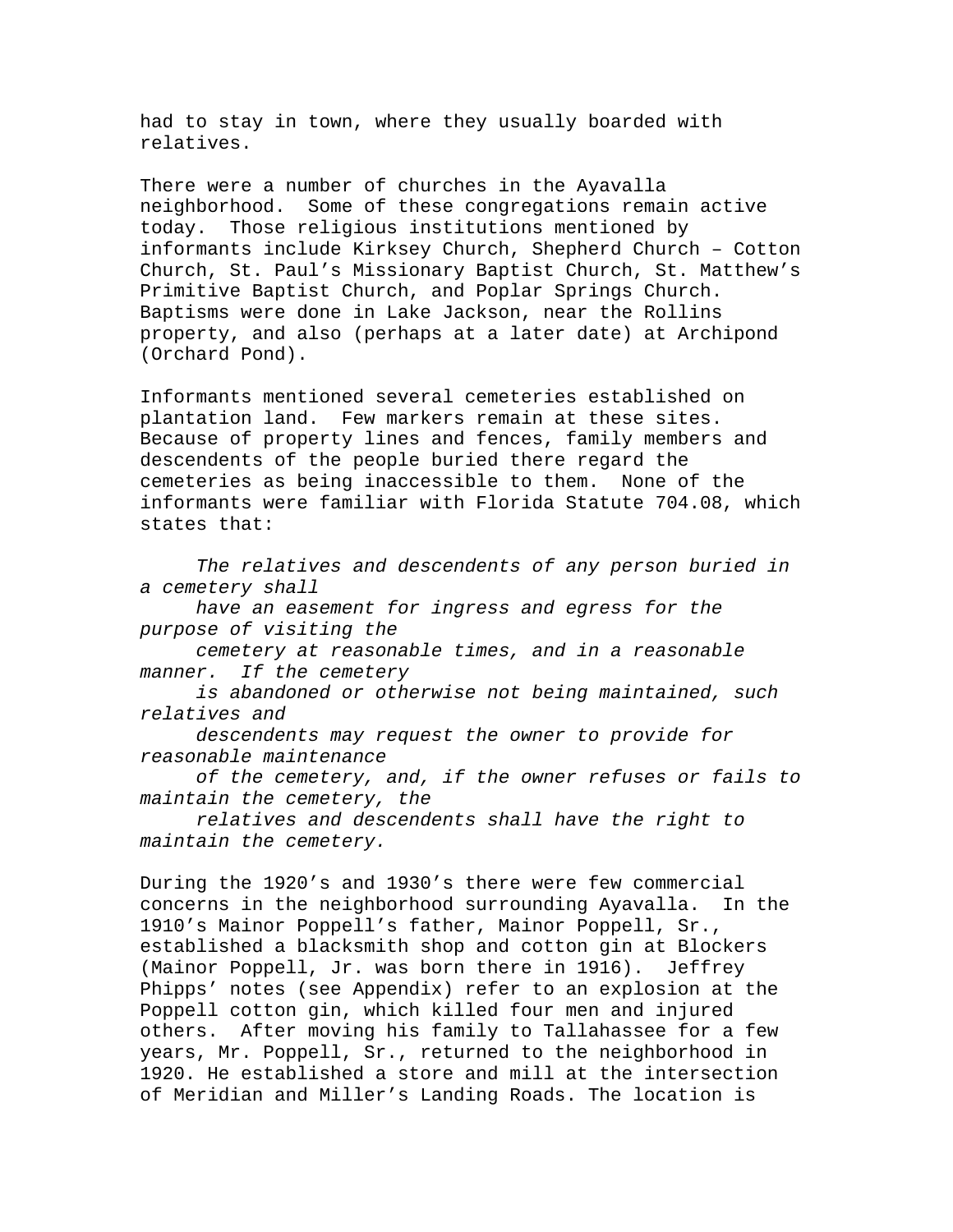about one half mile north of the entrance to the Elinor Klapp-Phipps Park.

Mr. Poppell, Jr., described it as "a little old country store" which sold basic food stuffs such as "lard, sugar, coffee, salt and pepper." At this same location was the blacksmith shop. Local farmers brought their plows and tools there to be repaired. In addition, Mr. Poppell, Sr., had a grist mill (1920 to 1940's) and saw mill operation (during the 1930's). According to Mr. Poppell, Jr., "Every Saturday was grinding day. They'd (neighboring farmers) all bring their corn and get it ground for meal and the next week's grits."

Willie Mae Carter recalled that, "You carried corn to the mill and grind it…. (it was) over there on Meridian Road where Poppell's is.......that two story building.......... Meridian Road and Miller's Landing Road. That house right there at the intersection. An you see a little building there. I don't think its used any more, but that's where they used to grind corn."

She also recalls Store George, which was located on the east side of Meridian Road, south of the Poppell store and mills. (Store George is mentioned in Jeffrey Phipps' notes). Although Mrs. Carter stated that Store George was "the only store that were out there", she does remember Mr. Poppell's store.

Mrs. Carter was the only informant to talk about the "rolling stores", which followed a weekly route. In the Ayavalla area they "come around every Wednesday". The rolling store would even stop at the school houses. "They had practically everything you would want….buy you some candy and cookies……..Get the eggs and chickens and sell them, and get your candy…..salt franks, soda water, Nehi."

Johnny Cofield stated that his father took corn to a mill on Thomasville Road (this may have been after Mr. Poppell, Sr., sold his grist mill). "We took the corn to the mill over on Thomasville Road. Martin Mill, where you'd grind your corn and make meal. Old man Martin. My daddy used to take it over there in the wagon and they'd grind it for him and make meal and (he would) bring it back to the house. Sometimes he'd (Mr. Martin) would take some of it for the cost for the man who did the grinding."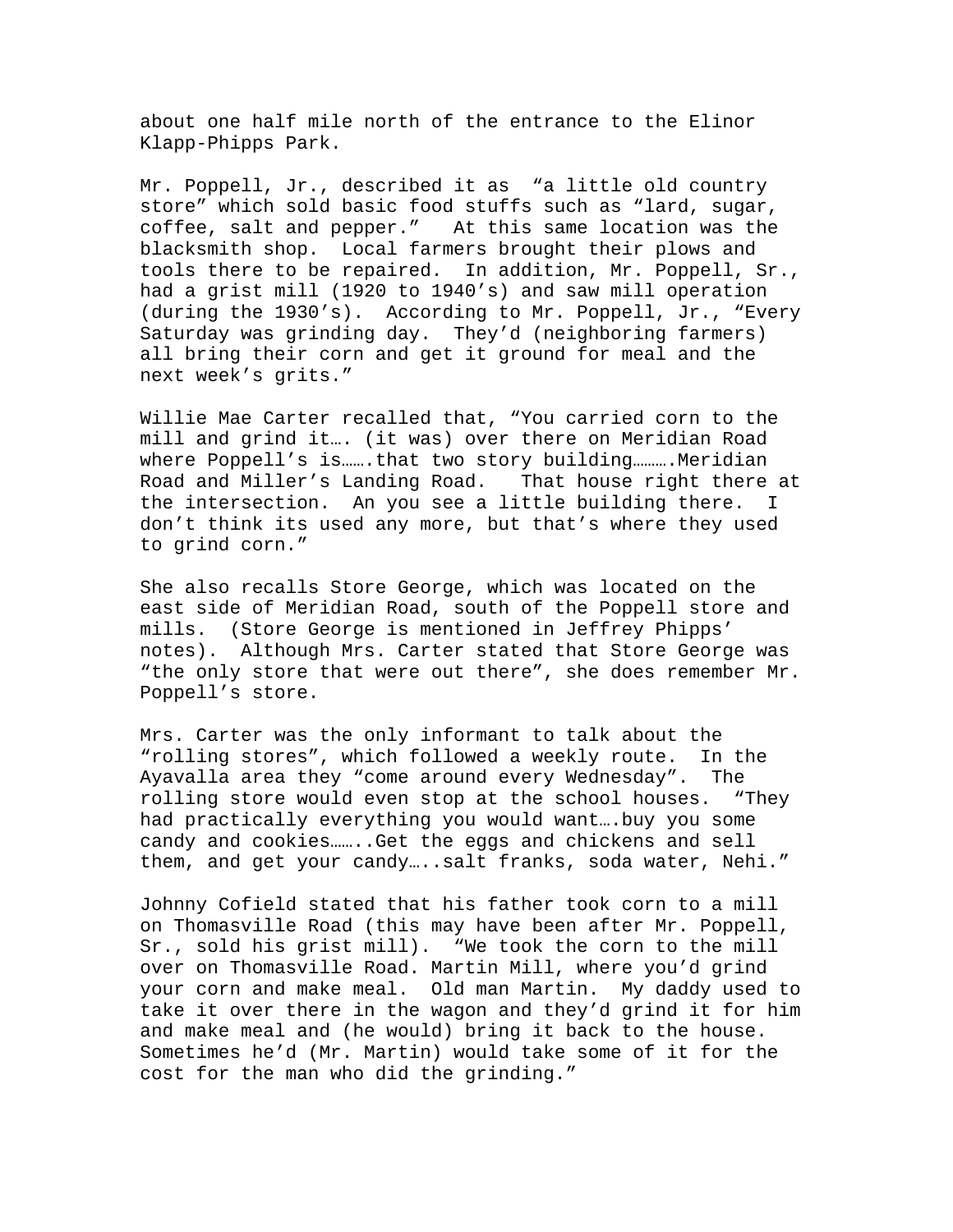## **DWELLINGS:**

In plantation areas, the buildings that had once sheltered slaves continued to be utilized by African American tenant farmers through the first decades of the  $20<sup>th</sup>$  century. Tenant houses built after the Civil War followed the earlier examples, and were no different than those that were constructed prior to 1865 (Merritt 1984: 16; Thompson and Bowers 1987: 119-121). It may be possible that some of the houses described by the Ayavalla informants were first occupied by slaves. Additional research may provide more conclusive information about this topic. This is suggested because the authors, working on a similar project at Welaunee Plantation, discovered that the children of the tenant farmers remember the "old slave houses" where their elderly relatives lived (Center for Historic Cemeteries Preservation, 1997:n. pag.).

Doran and Marrinan's report, Rural Resources of Leon County, Florida 1821-1950, notes that an archeological investigation of several tenant structures (conducted by Charles Orser at Millwood Plantation in South Carolina) suggested that there was a "clear continuity between the antebellum and postbellum periods," and in fact, "little had really changed on a day-to-day basis" for the individuals who occupied the plantation lands as slaves and tenants" (Doran and Marrinan 1992:54).

Carole Merritt, in her book *Historic Black Resources: A Handbook for the Identification, Documentation, and Evaluation of Historic African-American properties in Georgia,* describes houses built for black tenants in the late nineteenth and early twentieth centuries as:

*Typically two or three room buildings with steep gable roofs. A partition often divided the tenant house into two rooms --- a living room that served also as a bedroom, and a kitchen/dining room that was used for sleeping, too. Some houses had a third room in the rear, which was used as a kitchen………Weatherboards was*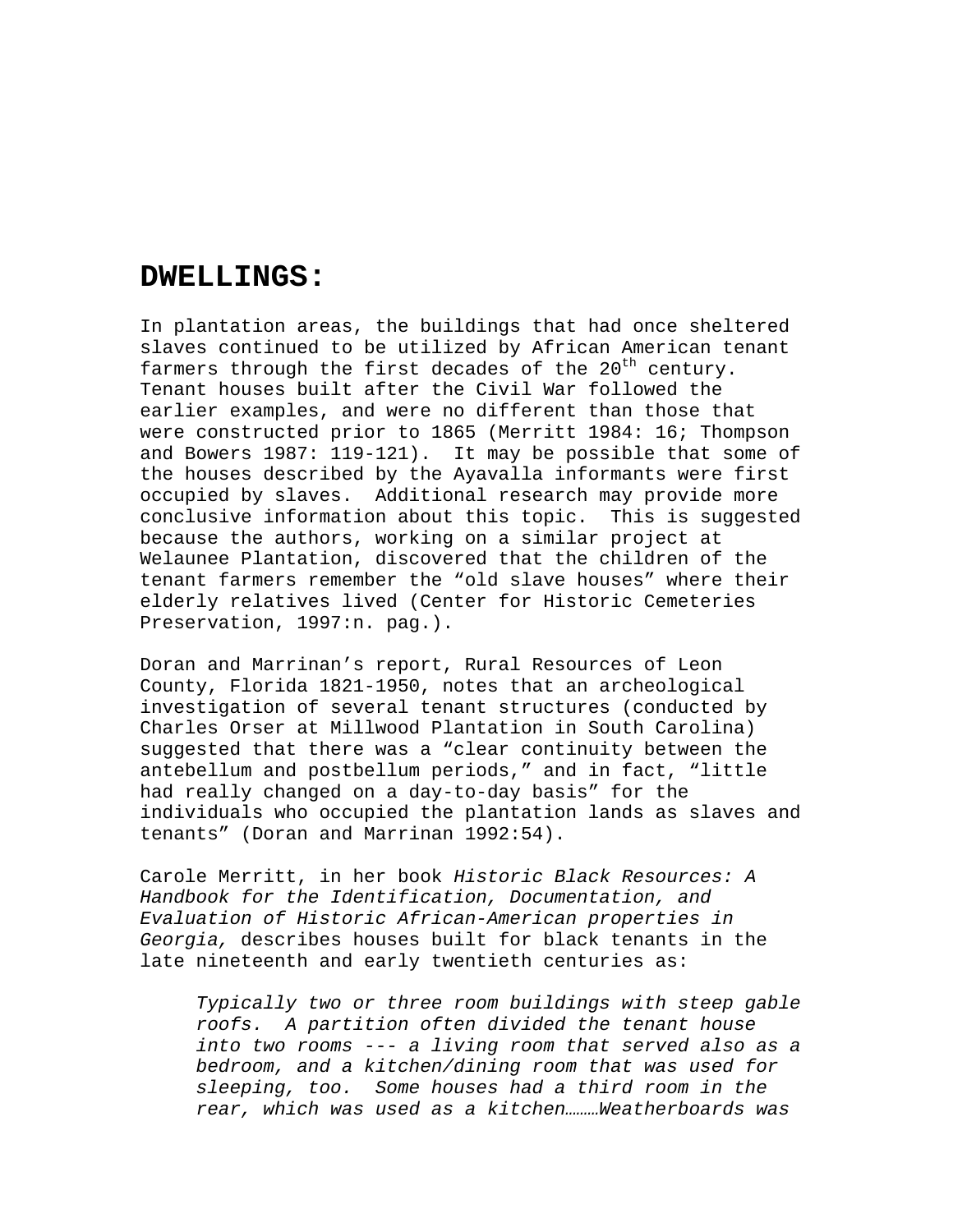*usually of oak or pine. Board and batten, an exterior covering of vertical planks, sealed with narrower strips, was also common. Roofs were usually of split pine shingles which were later often replaced with galvanized metal. Houses rested on piers, which were made either of brick or of wood blocks set on lime mortar footings. Brick and stone chimneys became common, reducing the fire hazards of wood chimneys; many fireplaces were later closed off as stoves came into use. A tenant's house had few windows. They were generally closed with board shutters, glazed windows having been a later development. As late as the 1930's, just over half of the black tenant houses in the Black Belt had ceilings. Most apparently had unplastered board walls. Lining the walls with newspaper served not only to decorate but also to insulate (Merritt 1984:16-17).* 

*Culture of the Eastern United States,* writes that on the (typical) farm of the Deep South,

*(Is) probably a one-story, two-room house with two front doors and a chimney in the center or on one end…..was evolved from cabins in the mountains and on the Coast: They were carried south and westward into the Deep South….. The two-room single chimney types were particularly common in the Southern Tidewater where several serve on the same farm as quarters, or where they are lined up in unpainted rows in the Negro sections of the small towns (Classie 1968: 101-02).* 

Geographer Fred B. Kniffen theorized that the saddle bag plan may have developed as

*…….a widely used method of extending the size of the house by adding another room, its gable set up to the chimney end of the original structure, producing a central-chimney house. The saddlebag house may be built originally as such or it may represent an addition. I t may have one story or two, it may have one, two, or three front doors. The one constant feature is its central chimney (Kniffen 1978: 182, 188).* 

Jack Pons described the appearance of the Ayavalla's tenant farms when he began work as its manager in 1950: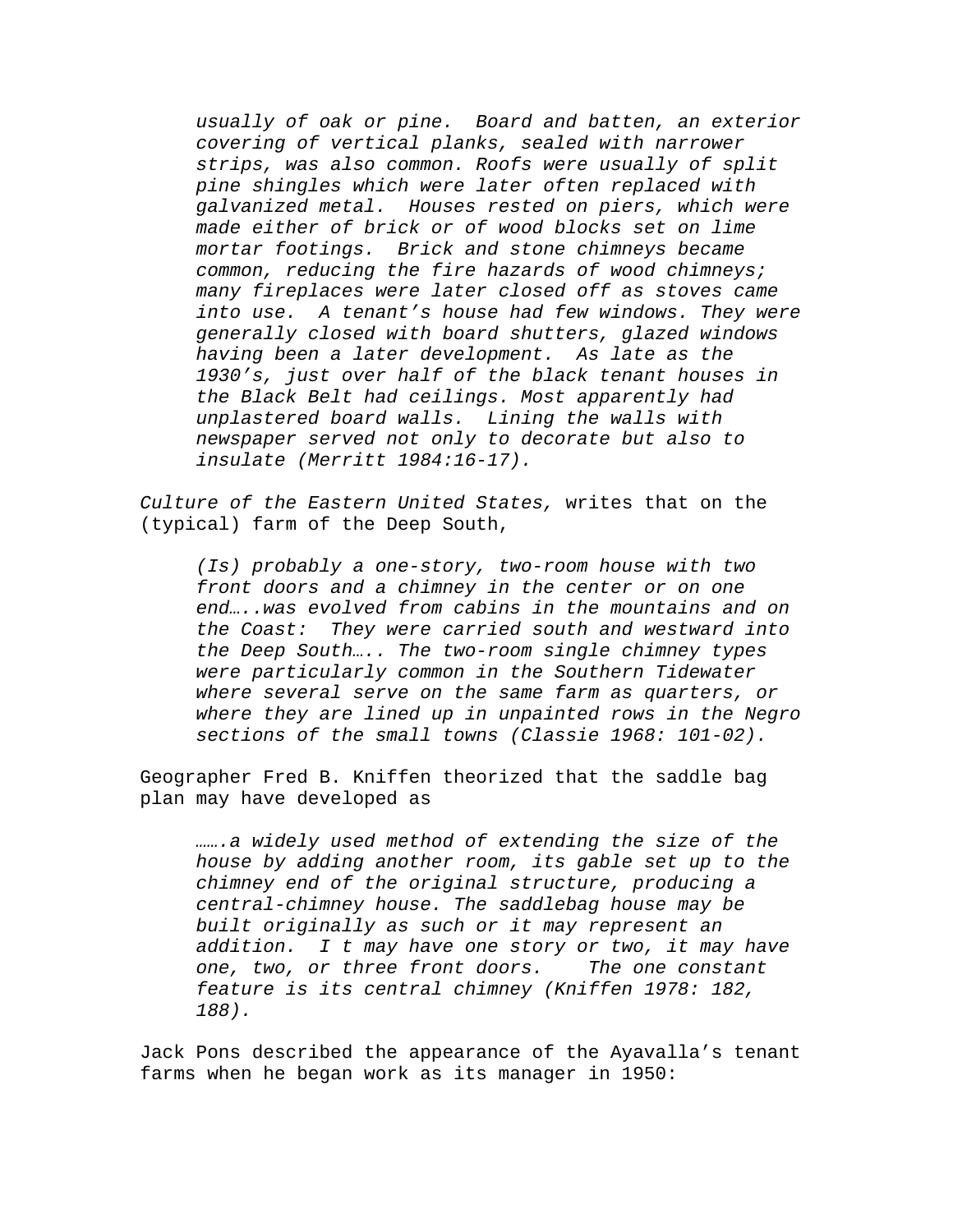*The average tenant house was made of rough lumber with some form of metal roof. They were gray looking. There were not too many buildings around each one, probably a sweet potato bin under the ground with a little roof over it, and possibly a corn crib. Basically that was it. Quite interesting to me is that all around the houses (it was) very clean, very bare…………..there was no grass…………small barns to keep a mule in, or a mule lot……………..I was appalled at the condition of the houses. They were just rough pine timber. Some had windows, some didn't. They weren't finished on the inside, it was just the outside frame, and usually they would have newspaper tacked up on the inside to help with the insulation in the winter time. I don't recall any of them, or very few of them, having screens in the summer…..* 

Mainor Poppell's description of Ayavalla's tenant houses is similar:

"*Well, they were mostly just rough houses then. Maybe two or three, or about three or four room houses, just roughed in more or less. Didn't have any ceiling or anything, no plumbing, no nothing back then. None of them had it back then."* 

Several of the Ayavalla informants remember Walter Walker, who lived on the South Davis parcel from before 1936 until his death sometime in the late 1970's. Colin Phipps describes the house, situated in "Chimney Field" as, "an old tin-roofed tenant house. I don't think it had more than two rooms, but it had the traditional front porch."

A portion of the property owned by John Austin near Lake Jackson is included within the Klapp-Phipps Park. Mr. Phipps remembers the Austin house as, "tin-roofed….It was more or less tongue-and-groove, drop-siding. Of a lighter color, painted."

The Albert Cofield, Sr. family lived in two different houses at Ayavalla. One was at Lake Jackson, near the house of John Austin, and the other was "in back of Poplar Springs Church". Johnny Cofield, who was born in the first house, stated:

……*it had about three rooms. All the kids sleep in the same room and you had a kitchen in the middle with an*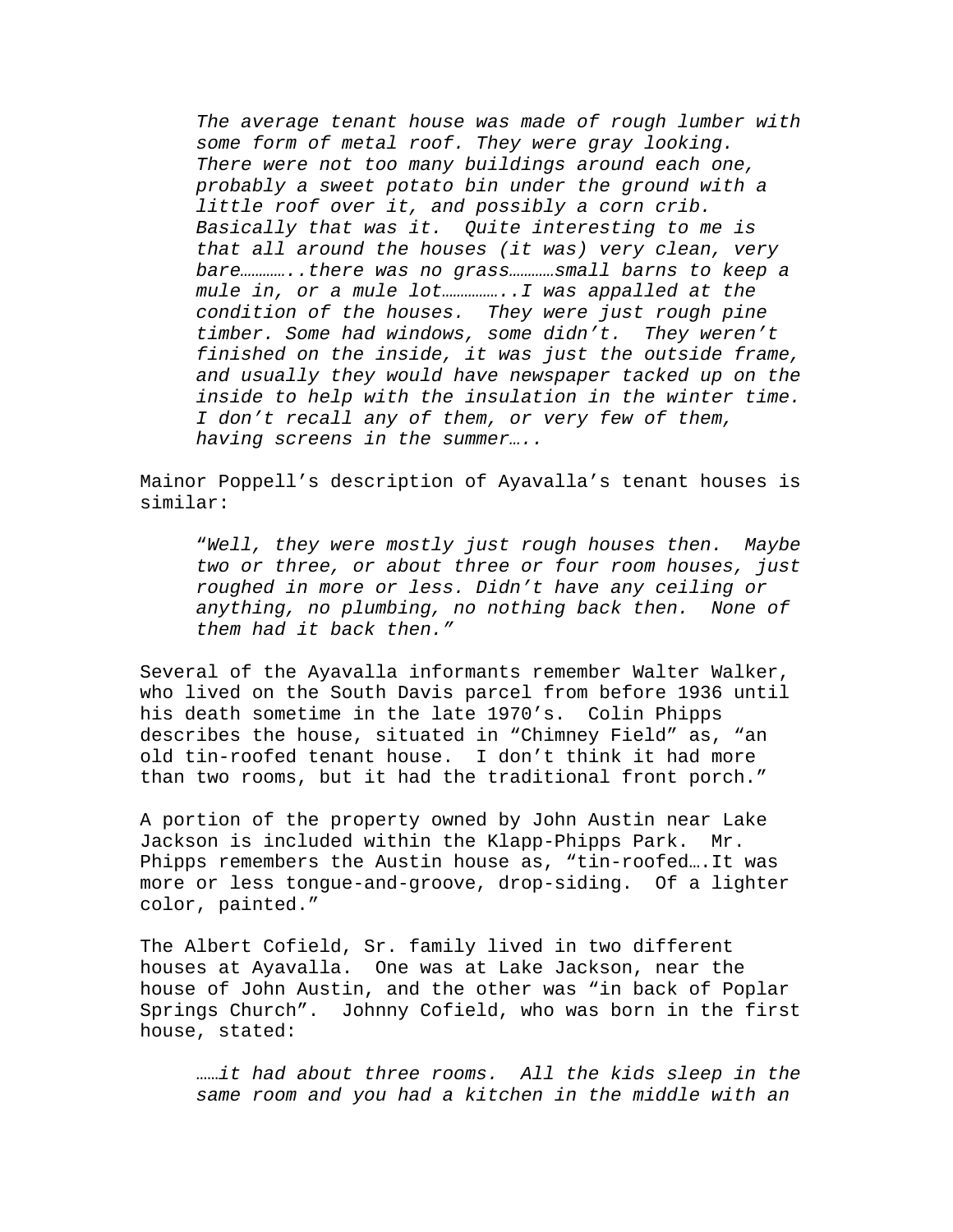*iron stove, where you cooked. And mamma and daddy, and some of the kids slept in the other (room) thee was so many of them at that time…..It was a board house….a board window, where you close it at night, shut it and latch it from the inside. No screen. You just open it in the day time and let the light come in."* 

A photograph of Albert Cofield, taken in the yard of the second house the family lived in on Ayavalla Plantation, shows that the frame house had a shed-roofed porch. Johnny Cofield's describes it as,

*A little old house, three rooms-----you could make anything out of them. Then you had little section for a kitchen, right in the middle, you'd come in there and go to the kitchen. Around here a fireplace, back there a fireplace…..Everything was in one. It wasn't like it is now. Everybody's got a room now. (Then), everybody was just sleeping together.* 

Mainor Poppell's description of the (second) Cofield house confirms that it had a saddlebag plan. It was two rooms, with a chimney in the middle of the house. Mr. Poppel explained it was "what we called a stacked chimney. You would have a fireplace on each side, have a fireplace in two rooms."

Wilma Poppell recalled that the Cofield house was, "just a quaint little house. She (Mrs. Mary Cofield) got in there and papered it. She could have that much fire in the fireplace and it stayed warm as toast." Mrs. Poppell remembered that "one room was her kitchen and dining room, another room was her living room and bedroom." Mary Cofield used the fireplaces for heating her house, but cooked on a wood stove.

When she was a child, Willie Mae Rollins Carter lived with her great-grandparents, Mr. And Mrs. Lawrence Williams, on property that had once been owned by Mr. Fowler. Their house was located near land her grandfather, John Rollins, owned. Mrs. Carter states that, "I think it was two rooms and a kitchen, outdoor toilet. The kitchen was attached to it. Our house always had a kitchen attached to it." She did point out that the house where her husband, Matthew Carter, was born, "the kitchen wasn't attached to the house. A lot of people had houses like that."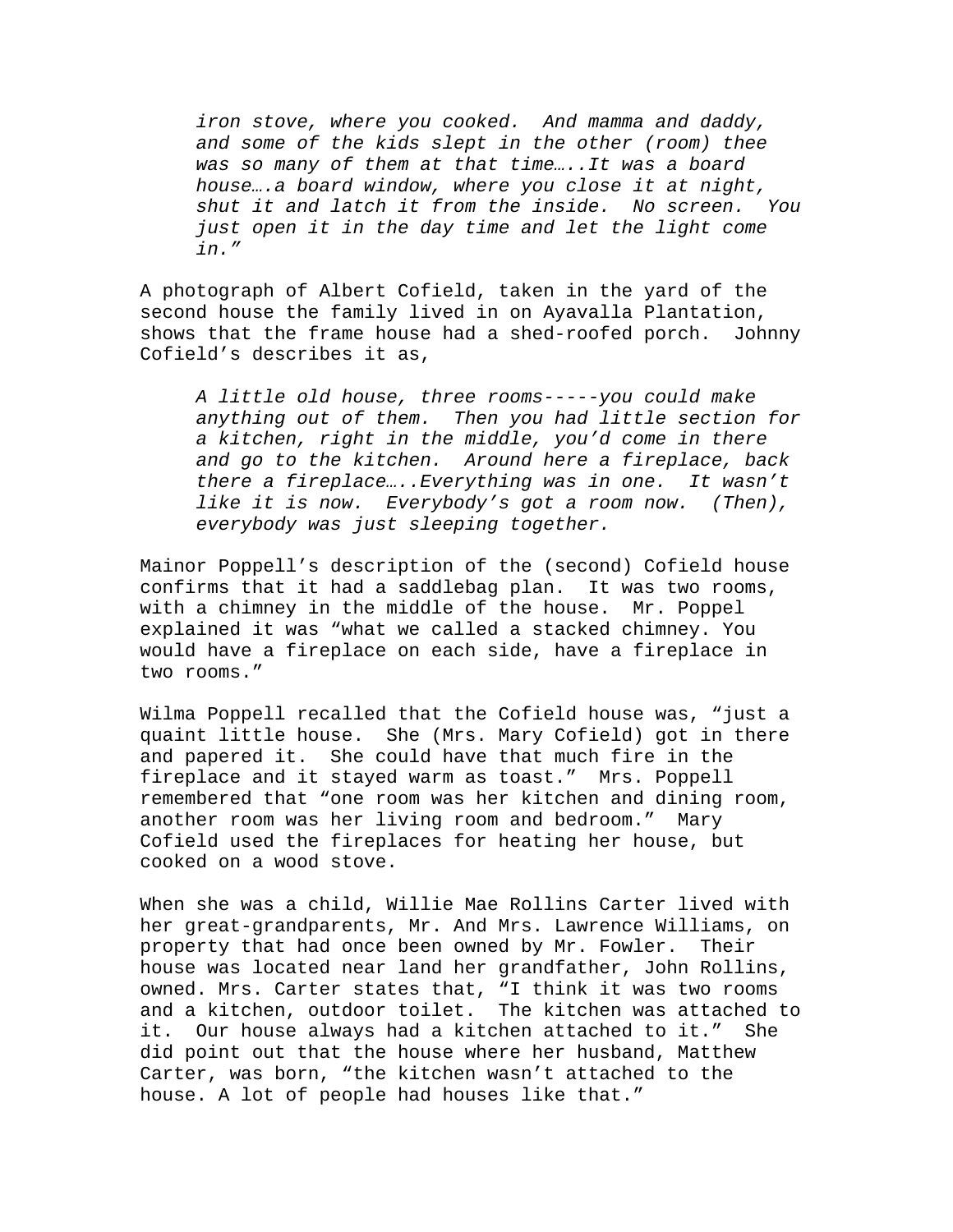When the Carters were married they moved from Tallahassee to work for Mr. John H. Phipps. For the first five or six months they were at Ayavalla they resided in the house where Mrs. Carter had lived with her great-grandparents. They "we moved in a house over there by Mr. Phipps and it had two rooms and a kitchen and it had lights. Didn't have running water in the house, they had a spigot out there in front of the house. They had an outdoor toilet …… and a porch."

Willie J. Gardner, Jr., described a house that was located on his grandparents' property at present day Bannerman and Meridian Roads. He believes that the house was there before his grandparents acquired the property, or that his grandfather might have built it.

*It had a room on the south side and a room on the north side. We had a hall running from the west side toward the front. We had a kitchen………..was attached. We had a double fireplace, we had one in the center, with a fireplace on each side. I'm trying to think whether there was a third room, bedroom, I mean. This was the first house………when I was a child, they tore that house down and built the one that is there now, on the same site.* 

Burt Hadley described the house he lived in with his parents, on the Hall Plantation, during the 1910's and 1920's:

*It was an old house, wooden doors, wooden windows. Hinges on the windows that long, you'd open the windows and you'd hear them windows crying from here to that road out there. Never would grease them. The windows were solid boards but they had those old bighinges on them….(the house) looked like a barn. Old barn, too. And there weren't nothing but thin on the top, nail on a piece of sheeting. All that cold off that tin, coming down on you. Didn't ceil things up…….. A kitchen and two bedrooms. A double chimney, the parents on that side and the children on this side.*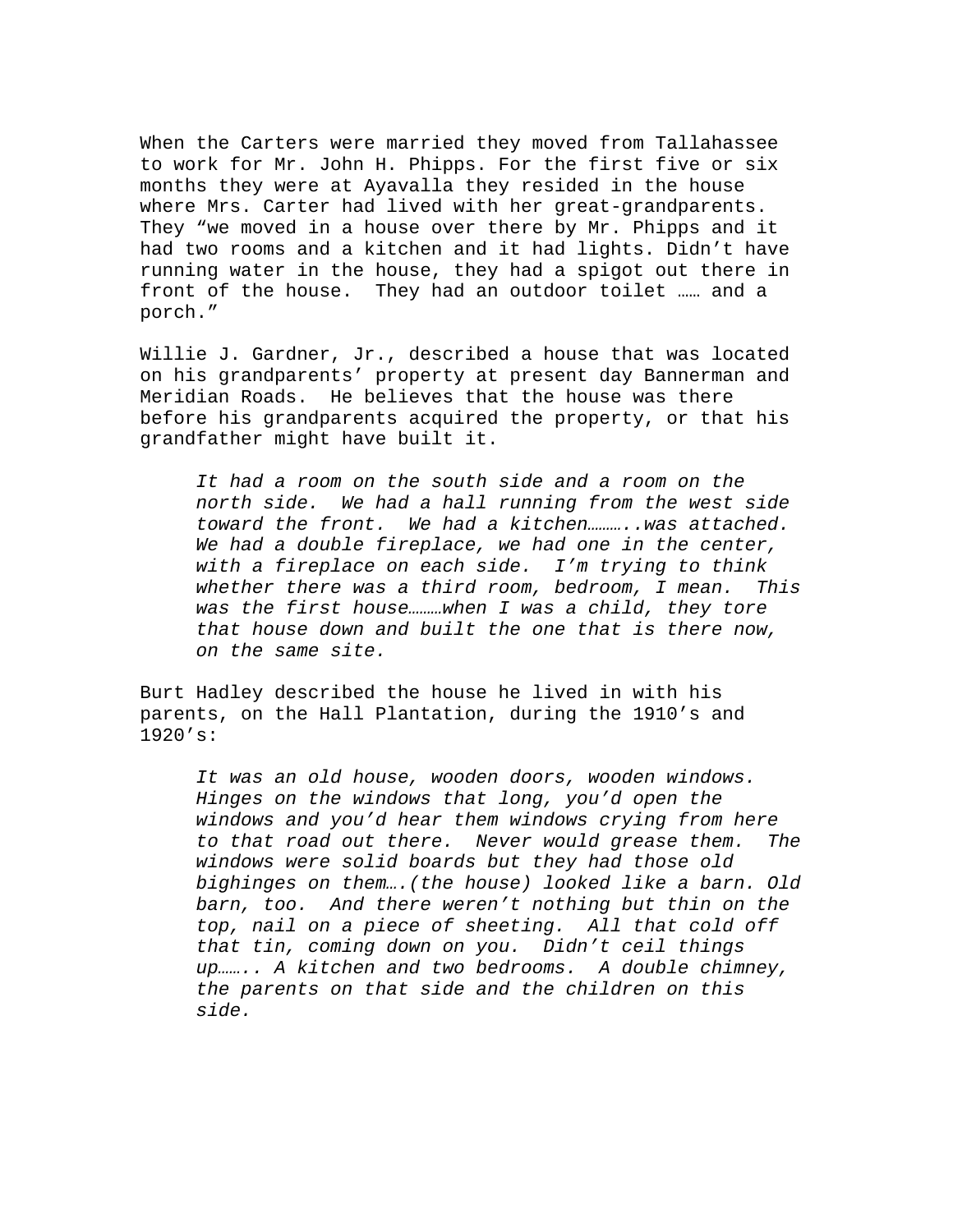# **OUTBUILDINGS:**

"There was not too many buildings around each one (tenant house), probably a sweet potato bin under the ground with a little roof over it, and possibly a corn crib. Basically, that was it…………….small barns to keep a mule in, or a mule lot" (Jack Pons).

*Detached kitchens:* 

"…………our house always had a our kitchen attached to it, but when (Matthew Carter) was a child, where he was born in, the kitchen wasn't attached to the house. A lot people had houses like that...." (Willie Mae Carter).

*Smokehouses:* 

"They had a smoke house (made of) boards. Had a smoke house for the meat. You killed your hogs, at the same time you smoked that meat. That meat would hang in the smokehouse". (Willie Mae Carter).

"We had a smoke house of meat. We had a lot meat. My dad would kill hogs and cure the meat, smoke it" (Willie Gardner, Jr.,).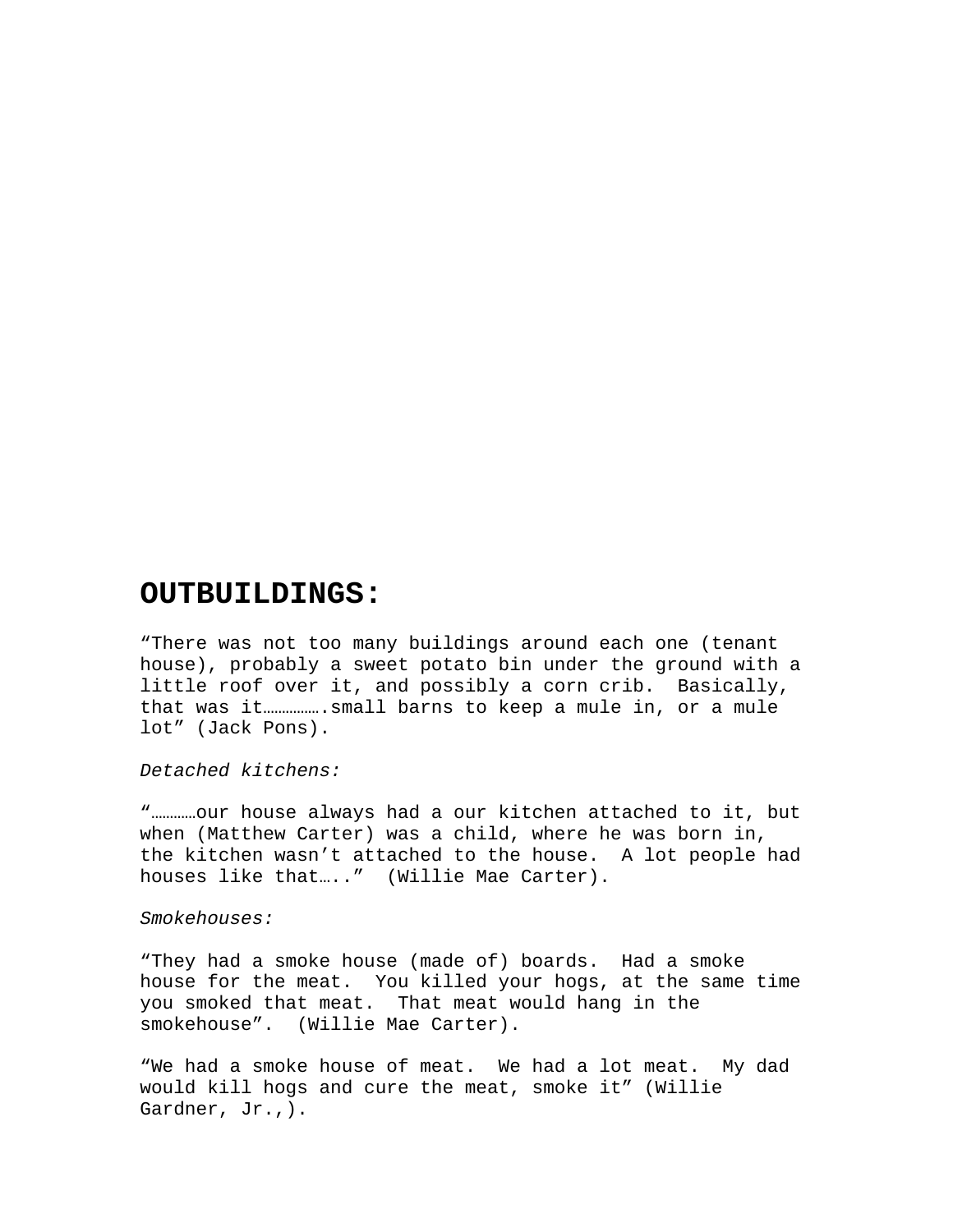"We had a smoke house. After they'd kill the hogs, you'd pack them down in salt, let them stay until a certain time………….and they had a smokehouse to hang it up. You'd build a fire under there and make mostly smoke, didn't let it blaze up. Just mostly smoke. (It was) just a little house. Boards, mostly out of boards……….the roof on it………. (about 10 feet high)." (Clipper Charlton).

*Cribs:* 

"We had a crib. That's where you kept the corn and all the little stuff. Feed the mule and the horse. That's about the only thing. It's not as big as a barn, a barn is the big one (building). We had a crib. We kept corn and stuff out there. Like when it dried up, instead of throwing that stuff away, we'd keep that stuff and feed it to the horses year around…………We had cribs both places (where the family lived on Ayavalla). ( Johnny Cofield).

"The tenants had corn cribs...........Corn cribs were a fairly common thing." (Colin Phipps).

*Stables:* 

"We had a place out there called the stable, where the horses go in and eat. They'd get out of the weather in that little stable. They had little stalls. Each one of those horses knew their staff". (Johnny Cofield).

### *Coops:*

"When the hens would start settin' and have little biddies, then we'd put her in a coop". (Clipper Charlton).

*Privies* 

*:*  "(At Ayavalla……….close to the dog kennels) we had an outdoor toilet." (Willie Mae Carter).

"(In) this picture………..there is a toilet back there…………in the yard" (Johnny Cofield).

# **LIVING CONDITIONS:**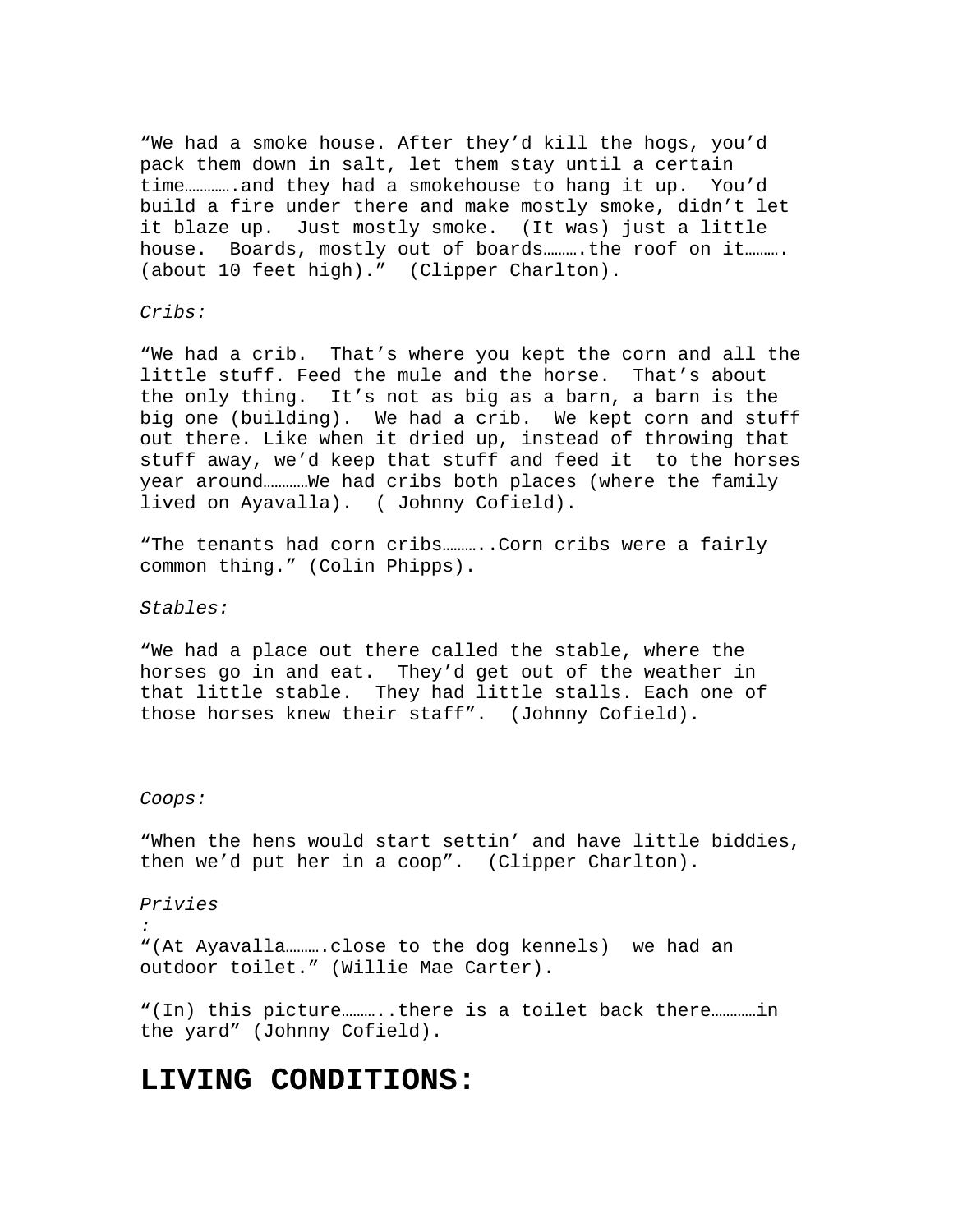"Mr. Phipps would give you, he wasn't hard. You could make a living with him because you were allowed to catch fish. I don't know if you was allowed to sell them, but they did sell them. You could grow the food that you ate……we ate meat within the season. We bought a little. You could kill your hogs, you'd make cracklings, and the grease from that, you used that grease. The lard. The syrup. We'd have to buy a little sugar. A lot of things we didn't have to buy." (Willie Mae Carter).

"I was completely ignorant of the tenant farm system. I guess that my impression was that I was appalled at the condition of the houses. They were just rough pine timber. Some had windows, some didn't……….(the tenants) would have newspaper tacked up on the inside to help with the insulation in the winter time. I guess it helped in the summer, also. I don't recall any of them, or very few of them, having screens in the summer, so the customary thing was to leave the windows open and, I guess, to let the mosquitoes eat". …… One of the things that struck me…………was that you'd drive around late in the evening, about sundown in the summer time, and you'd see the families sitting on the front porch with a big tomato can – a smudge pot, we called it…….they had a little fire in there and the smoke settling around would tend to run the insects off." (Jack Pons)

"Things were very, very primitive. On the plantation itself there were no paved roads in those early days (early 1950's). The only paved road I can recall was Meridian Road, that went through part of the plantation, and Old Bainbridge Road which bordered the plantation on the west side. Miller's Landing Road was a country road that was unpaved completely." (Jack Pons).

"……we moved in a house over by Mr. Phipps and it had two rooms and a kitchen and it had lights. Didn't have running water in the house, they had a spigot out there in the front of the house. They had an outdoor toilet." (Willie Mae Carter).

"……..you didn't have freezers. You had refrigerators, or ice boxes, you called it. They used to sell ice." (Willie Mae Carter) "When I got married, you could see the moon shining through the top of the house." (Burt Hadley)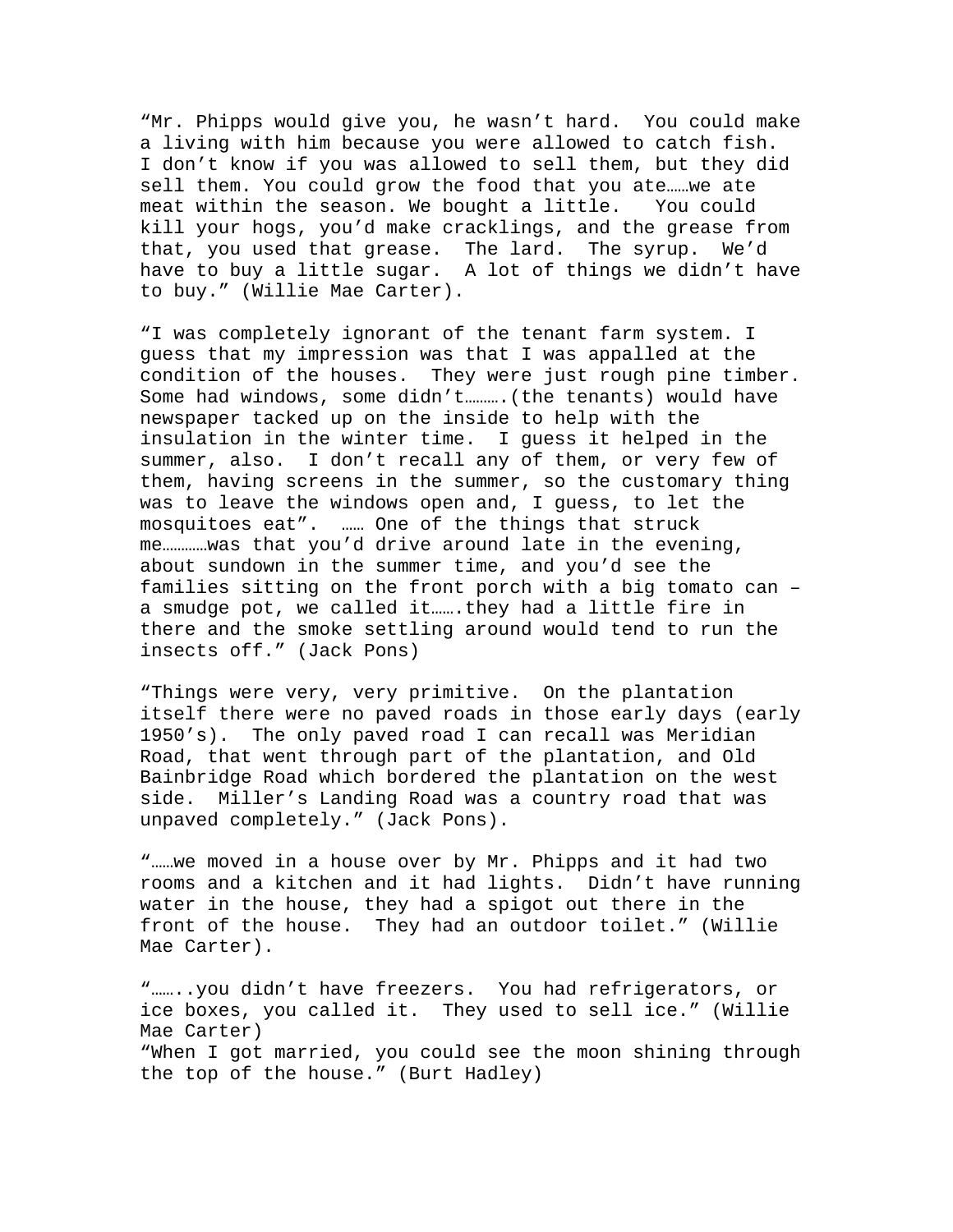"No, aint had a glass to drink water out of, let alone a glass window. We'd drink it out of them tin cups. If a hole was in it, you stopped it up and drank right on". (Burt Hadley).

"Back in them days, them people building houses for you to stay in, they didn't fix nothing decent for you. As long as you paid the rent, that's all they wanted." (Burt Hadley).

"There was no refrigerator, it was an icebox, where the iceman come by and leave ice. We put that butter in the ice box and it'd keep. Before we had an icebox, I remember the iceman coming by. My dad had a hole out there in the yard, on the side of the yard, and he'd get sawdust and put that ice and that sawdust (in the hole) and cover it up and it'd keep. That's where we kept the stuff, with the ice. Regular sawdust." (Johnny Cofield).

"I remember one time it started raining and we were sitting in the house and all of a sudden the water started running in. We had to get buckets and set them in the middle of the floor and gather the water. Sometimes we drank the water, the rain water. Because if you catch just water, you won't have to go down to what you called the running water, which is a branch, is what we called it. Tote water back to the house and take baths. We'd wash with that water. No plumping. We had an outdoor toilet. It sit off from the house, it looked like a little box." (Johnny Cofield).

"(My mother) washed with a tube and a wash board. You'd boil your clothes in a black pot. And when you'd boil them, you'd put your dirty clothes in there and she'd build up a fire up under a big old black pot. So what she'd do is wash them clothes until they get clean and then she'd rinse them out in some water. You had to have clean water. Then we'd wring them clothes and put them in the sun to dry. A clothes line". (Johnny Cofield)

"We didn't have too many clothes. You had about three pants and three shirts. If you want to wear something clean that next day, you have to wash it that evening, before the sun goes down, and you might be able to wear it…" (Johnny Cofield)

"I know a long time ago, when I was real small, some of these women's clubs around Tallahassee --- Tallahassee was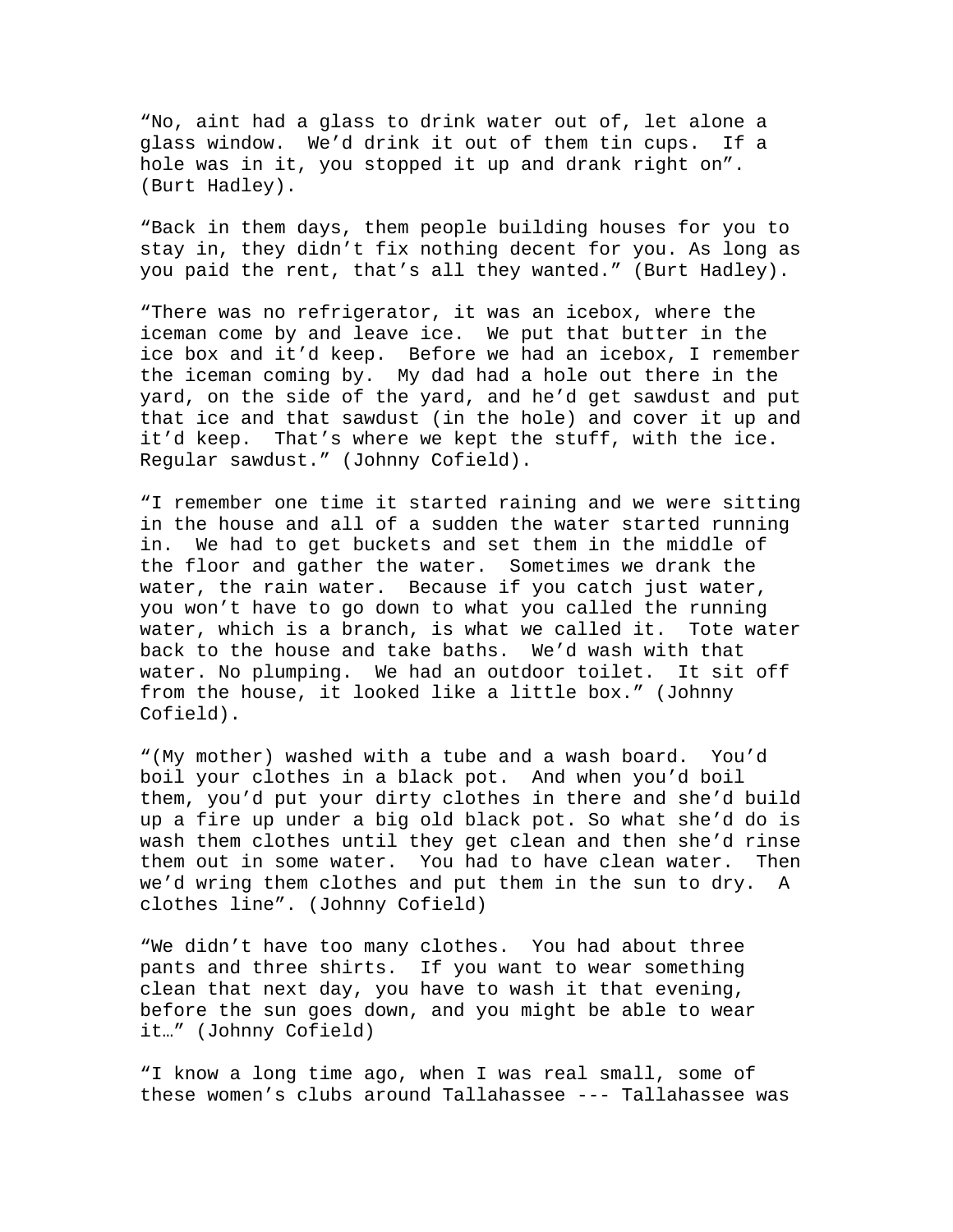real small then --- they got all upset about these people (tenant familes) getting water out of a creek and getting water out of a spring and all that. Impure water, they called it. So they came around and got samples and had it analyzed and it analyzed purer than the City water did at the time. A good running creek, unless there's something pouring into it to pollute it, ain't no purer water you can get than that. Running water purifies itself every few feet, anyway…..(Did people have wells?). No. There was one or two wells. James Landers, there was a well at his house."

"But as far as living, most people lived, as far as eating, they just about always had plenty to eat. Just nobody had no money, didn't have maybe very good clothes to wear and didn't have no money. Cotton didn't bring 'bout three or four cents a pound, three, four, five cents a pound. By the time they made a bale of cotton, a bale of cotton would bring twenty-five or thirty dollars, if that much. A couple of bales of cotton, by the time they bought everybody an outfit of clothes, that money was gone." (Mainor Poppell)

"Tenants obviously did not have electricity and water was drawn from well. Many of the tenants still carried water jugs on their heads in transporting it to their houses." (Colin Phipps).

"Zeta Mae, she did not live on this piece of property, but she did live on the place and she'd get her water out of a pipe in the ground. Then, everybody literally carried water jugs and everything on their heads." (Colin Phipps).

## **YARDS:**

An important part of the tenant house is the yard surrounding it. The yard, used as any extended living space, greatly expanded the size of a small house. Many of the domestic chores were performed in the yard, including cooking and food preservation, laundry, and seasonal work such as butchering.

The use of the yard for certain work is typical of farm life. However, the extension of the yard (as well as the house porches) as living space is viewed as traditional in African and African-descent societies. Also, the "swept" yard (one cleared of all vegetation and routinely swept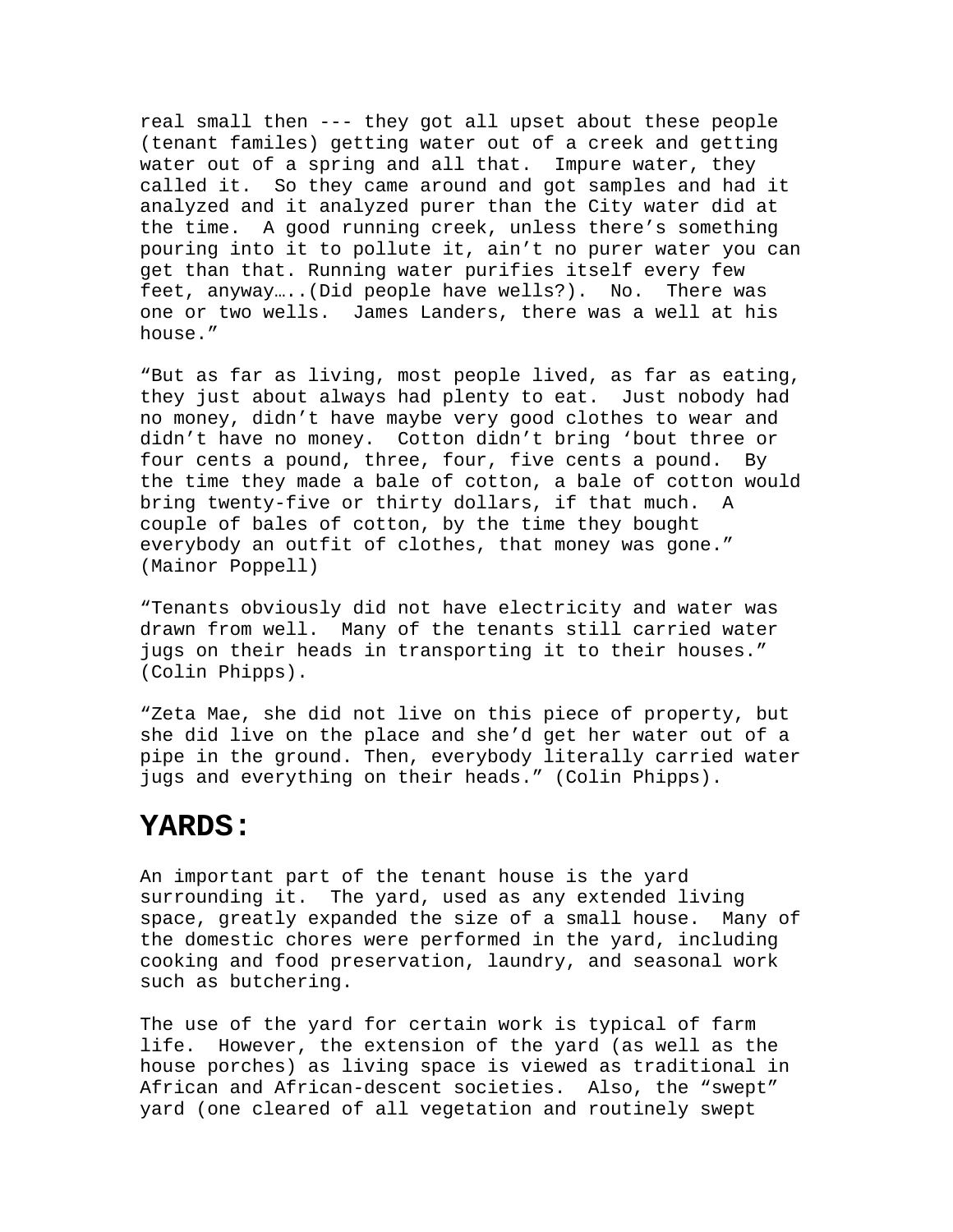with brush brooms) is viewed by some scholars as an African cultural tradition. Richard Westmacott, writing in *African American Gardens and Yards in the Rural South*, states that, "the practice of sweeping the yard is one that probably owes its origins to West Africa. Although it was used by white families, it is not characteristic of cool temperate climates of Northern Europe". (Westmacott 1992: 103).

Scholarly research about the gardens and yards of New World African-derived slave and tenant socities is relatively recent. Westmacott's study of contemporary yards and gardens in rural areas of South Carolina, Georgia and Alabama, viewed within an historical framework, has drawn close attention to this important subject matter. He notes that "Slave cabins and the kitchen yard and midden have been studied by historical archaeologists, and yard art. However, the outdoor spaces of the African-American rural homestead – the gardens of African Americans – have been largely ignored by landscape architects and garden historians". (Westmacott 1992:1).

Other studies on the use of yard space in African American and African Caribbean cultures include Sidney Mintz's *Caribbean Transformations* and Lydia Pulsipher's "*They Have Saturday and Sundays to Feed Themselves: Slave Gardens in the Caribbean".* LaVerne Wells-Bowie, a professor with the School of Architecture at Florida A and M University, joined with Pulsipher for a research paper, "The Domestic Spaces of Daufuskie and Montserrat," a comparative study between African-derived cultures of a sea island off the coast of South Carolina and the island of Montserrat in the eastern Caribbean.

The types of farm and domestic work performed in the yards of the tenant houses at Ayavalla is not directly described by the informants. Because certain types of activities were "naturally" done outside the house, the task completed in the yards is often implied, rather than directly addressed.

#### *Swept Yards:*

"All around the houses (the yard was) very clean, very bare. I say clean, there was no grass. Of course, when we got into the annual burning to enhance the ……quail habitat, I saw the reason. Because when the fires came, we didn't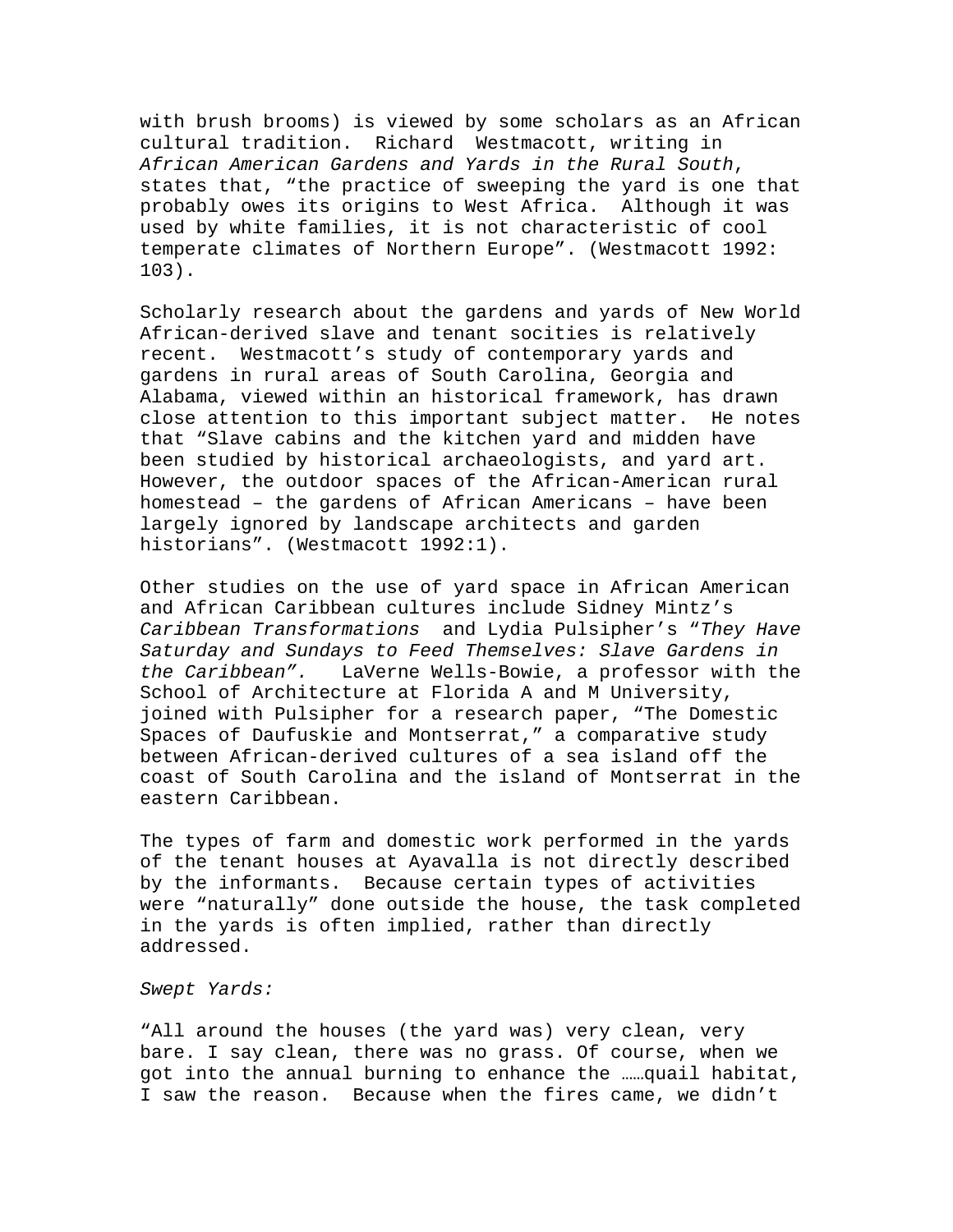have to worry about the tenant houses or their cribs or their potato bins….." (Jack Pons)

"Mr. Walker just lived in an old tin-roofed tenant house………the ground around it was swept clean, like all tenant houses were in those days. I am not quite sure why that was done, possibly so one could see snakes." (Colin Phipps)

### *Ornamental/Spiritual Vegetation:*

" (Yards of) …. Tenant houses, other than being swept clean, they all seemed to have china berry trees planted around them. I was told it was to keep witches away….." (Colin Phipps).

### *Food Trees:*

"Everybody had fig trees, plum trees, apple trees, and we also had orange trees and pear trees. All kinds of pears. Chestnut trees. And pecan trees" (Willie Mae Carter).

#### *Laundry:*

"(My mother) washed with a tub and a wash board. You'd boil your clothes in a black pot. And when you'd boil them, you'd put your dirty clothes in there and she's build a fire up under a big old black pot. She'd keep a stick and keep jiggling, you'd be surprised how clean they got in that boiling water. Then she'd take them out of there and put them in a big old wash tub. Then she'd get a rub board. So what she'd do is wash them clothes until they get clean and then she'd rinse them out in some water. You had to have clean water. Then we'd wring them clothes out and put them in the sun to dry. A clothes line. (Johnny Cofield).

#### *Butchering:*

"You killed your hogs at the same time you smoke that meat…..first when they killed the hog they would salt it down and lay it down in the pine straw. And they'd let it stay there for so many days and then would take it up and wash it. And put red pepper or syrup or whatever they want to put on it……" (Willie Mae Carter).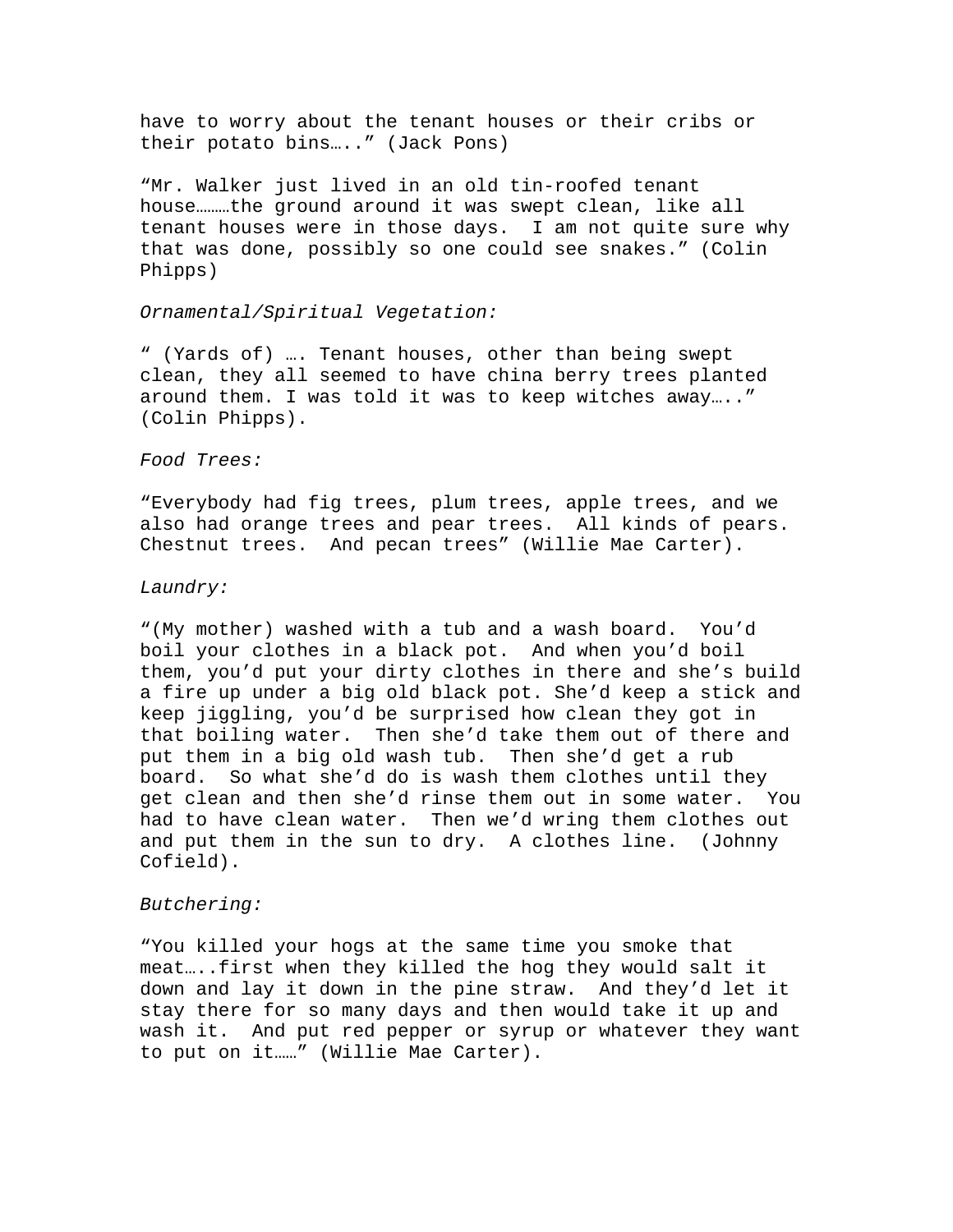"Once a year my dad killed hogs and we had pork. My dad took care of that part…….he hit them in the head, stabbed them, cut their throats". (Johnny Cofield)

## **GARDENS:**

"We'd plant in the winter time, we'd plant collards and carrots, rutabagas and turnips. And we also could plant the early June peas, you call them. You could plant radish. Watermelon, sweet potatoes. That would be in the Spring of the year when we'd plant the watermelon, cucumbers and things like that. Corn. But the winter time, that's when you plant mostly greens….we didn't plant rice…..my greatgrandmother said they used to plant rice here….but I never seen any grow" (Matthew and Willie Mae Carter).

"We had a large garden when I was coming up. All kinds of vegetables….we had okra, collard greens, mustard greens, turnips, butterbeans, peas. We also would grow watermelons but not in the garden. That's mostly what we had. Peas, butterbeans, okra, tomatoes". (Willie J. Gardner, Jr.)

"During that time there wasn't no 'garden'. There was a place where you just planted stuff and gathered it. A garden is a real small place, but we had this one-horse farm and we had everything on it. We ate off that farm." (Johnny Cofield).

"We had a nice garden. Beans, peas, onions, collard greens, turnip greens, and rutabagas, mostly. Ice potatoes and squash. White potatoes, but we used to call them ice potatoes…….They (family members) didn't sell so many (vegetables) but we had a garden and these family people were mostly in the same community. We'd give them some and they'd give us some. Whater you have, you give me some of yours, I'll give you some of mine. Peanuts and potatoes". (Clipper Charlton).

"Yes, we had a garden............ we mostly just canned them or ate them (vegetables). We had some of everything. Greens, peas, butter beans, okra, you name it, they had it." (Agnes Charlton)

"They all had a garden. That was necessity then, a garden………Of course, they'd all grow a little patch of cane, make a little syrup. A potato patch, grow some potatoes. They'd plant peas and butterbeans, save them, eat a few in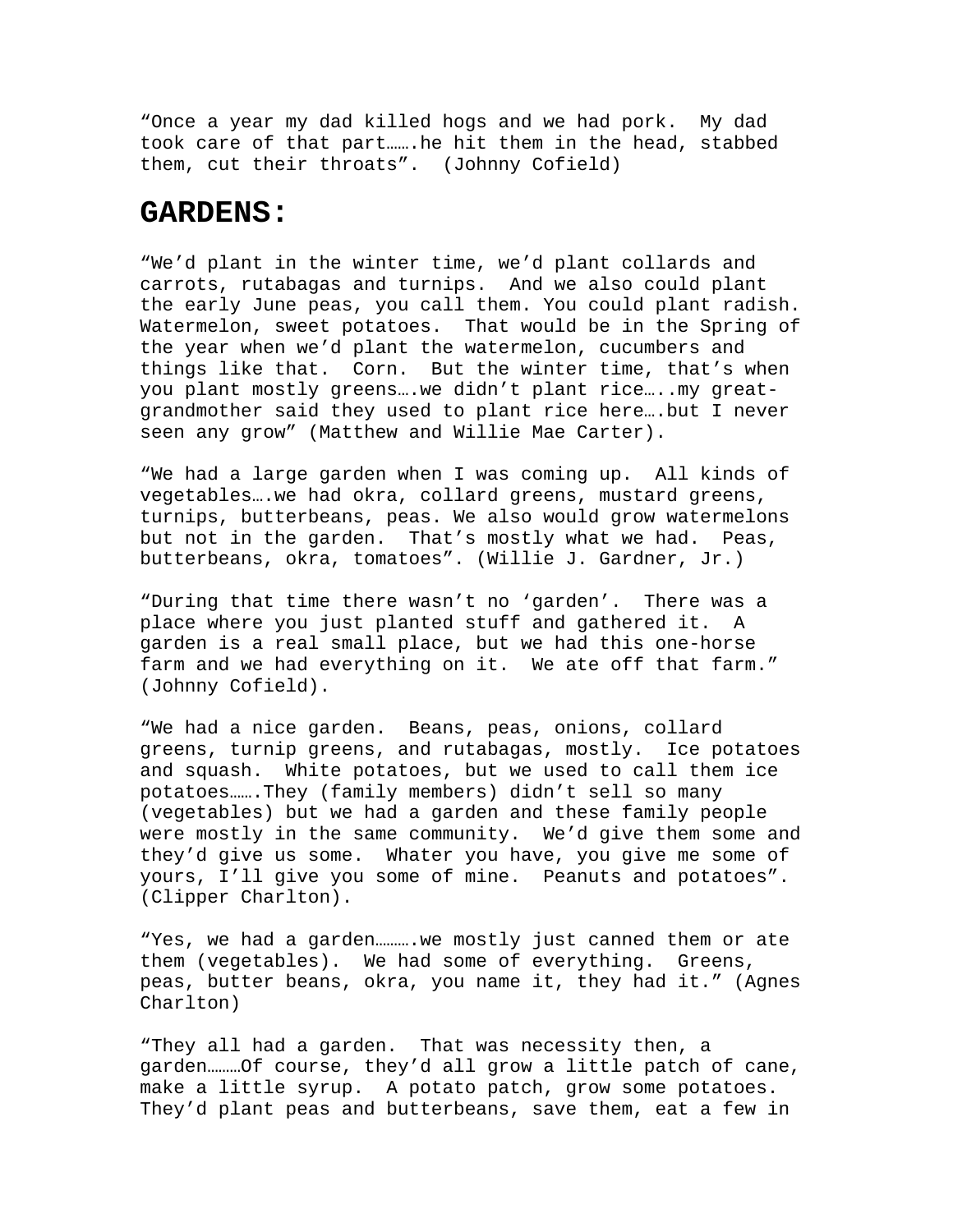the winter, dried beans. Really the same thin you go to town now and buy, dried beans and dried peas, the same thing". (Mainor Poppell).

## **DIET: COOKING AND FOOD PRESERVATION**

"You could catch as many fish as you'd want….There was also duck hunting, coot hunting --- that was in the winter time. I still eat coot and ducks and turtles and things, we call them cooters……everybody ate them. That was the spring meat…..we killed deer, rabbits and squirrels and coons and opossum" (Willie Mae and Matthew Carter).

"I made jellies and preserves. I canned string beans and corn, tomatoes. I make figs, I made peaches, blackberries, plums. We had mayhaws at the time, I'd make jelly out of mayhaws. Applies. They'd grow in your yard or there in the woods that you could get them. Everybody had fig trees, plum trees, apple trees and we also had orange trees and pear trees. All kinds of pears. Chestnut trees. And pecan trees. You had your pecans, you had your peanuts and you would take those peanuts and dry them out and keep them almost until peanuts get ripe again, and same thing you would do with your pecans." (Willie Mae Carter).

"My mother used to can. She had a pressure cooker and she used to can." (Willie J. Gardner, Jr.).

"They had peanuts. Cane, ground cane and made syrup. Them old horses would pull that sugar mill. We'd kill us four or five hogs, (have) two or three cans of lard. You had to raise what you ate, else you died." (Burt Hadley).

"We made butter out of milk. The way you make butter, you put some sweet milk in a container, then you set it up and let it get sour and cream comes to the top. My mom had an old beater and keep beating the cream and mild together and after awhile the butter comes to the top. That's how we did butter. This was a daily thing. Milk don't sit around. When it gets sour, it gets sour." (Johnny Cofield)

"(The kinds of food we had) mostly it was neck bones, back and biscuits – sandwiches. We didn't have no white bread back then. Just all the biscuits that mama cooked. The breakfast was probably neck bones, pig feet, sometimes we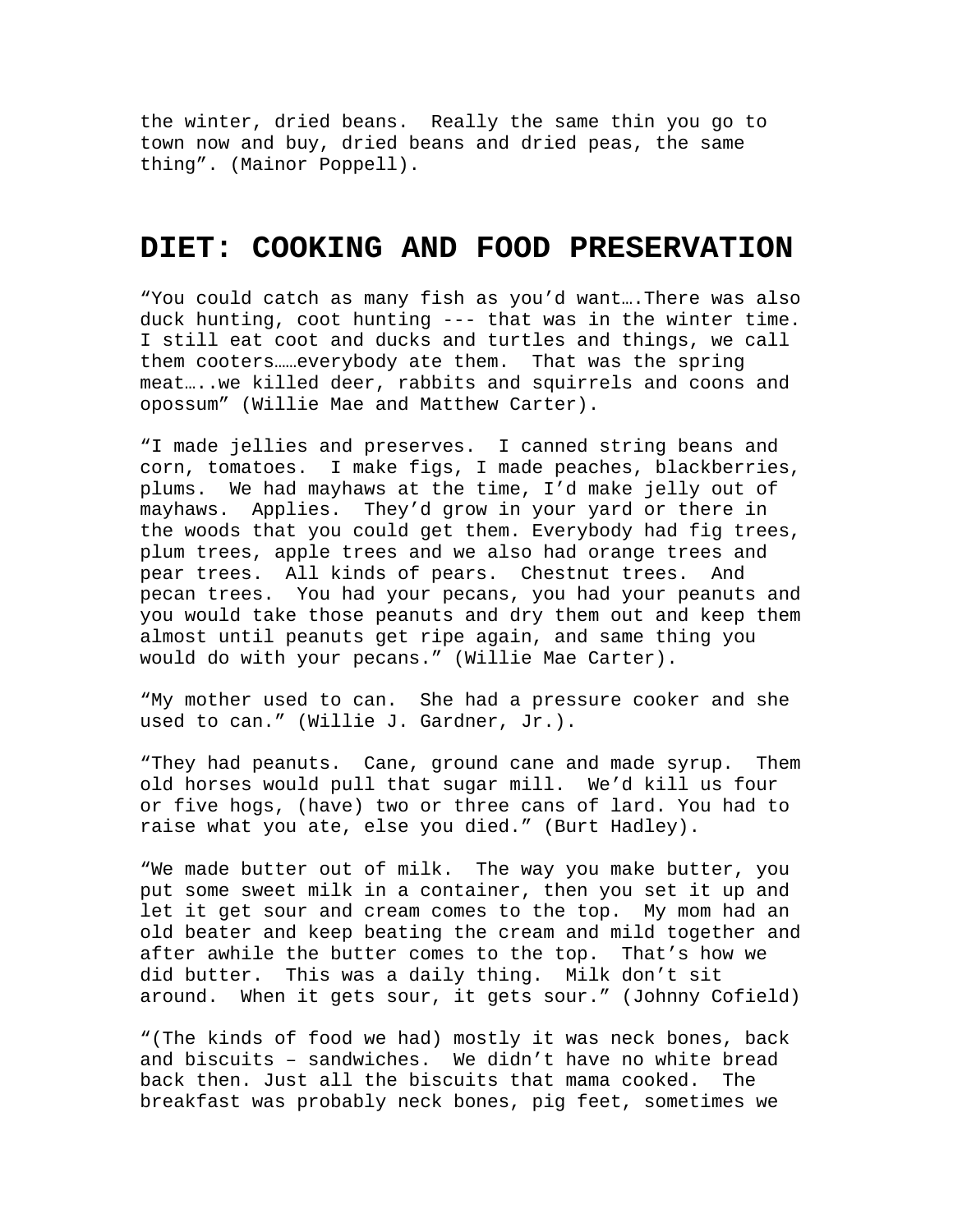ate that for breakfast. We didn't have no grits then. Grits, that was expensive, you couldn't have that. There'd be just bacon and cornbread. Milk and bread…..Mama'd cook some hoe cakes – some corn bread – and then you'd have milk, we'd use the cow milk, for milk and bread. And the sweet milk, Mama used it for making utter. Milk and bread, that's what you'd have for breakfast. Sometimes for dinner, too." (Johnny Cofield).

"(For breakfast we had) mostly a little fried meat and syrup. Bread." (Clipper Charlton).

## **FARM ANIMALS:**

"He (John H. Phipps) had a pit dog named Demon..........And if your hogs get out, he would go out and get the hogs and the cows. Everybody could have a cow. We had hogs, and you could plant anything you wanted to plant. You could raise chickens there. If your pigs got out, then Demon would bite the ears off. There were many pigs walking around there with no ears. He wouldn't kill them, but he would bite the ears off." (Willie Mae Carter).

"We had a lot of meat. My dad would kill hogs and cure the meat, smoke it. We had chickens, turkeys. My mother sold the turkeys. We'd eat the chickens. That was her little cash crop, the turkeys. Thanksgiving and Christmas. She'd sell them live." (Willie J. Gardner, Jr.)

"We had hogs, cows, we had horses. Milk cow, the cow was named Daisy. Just a regular cow. She was white with black spots. She give a lot of milk. Sometimes it was my job (to milk), sometimes my mom. We had to feed the cows every evening. I think at one point we had four or five cows. We had to go get them in the evening time, you can't come home until you get them up, if it takes until 10 o'clock at night. We used them for milk cows. You didn't have no beef back then. Pork. Hogs to kill. It was too expensive – beef – during that time." (Johnny Cofield).

"We had cows, horses, and once upon a time we had goats. And cats. We had practically everything we needed. The horses, that's what they used for plowing corn, cotton, and stuff." (Clipper Charlton).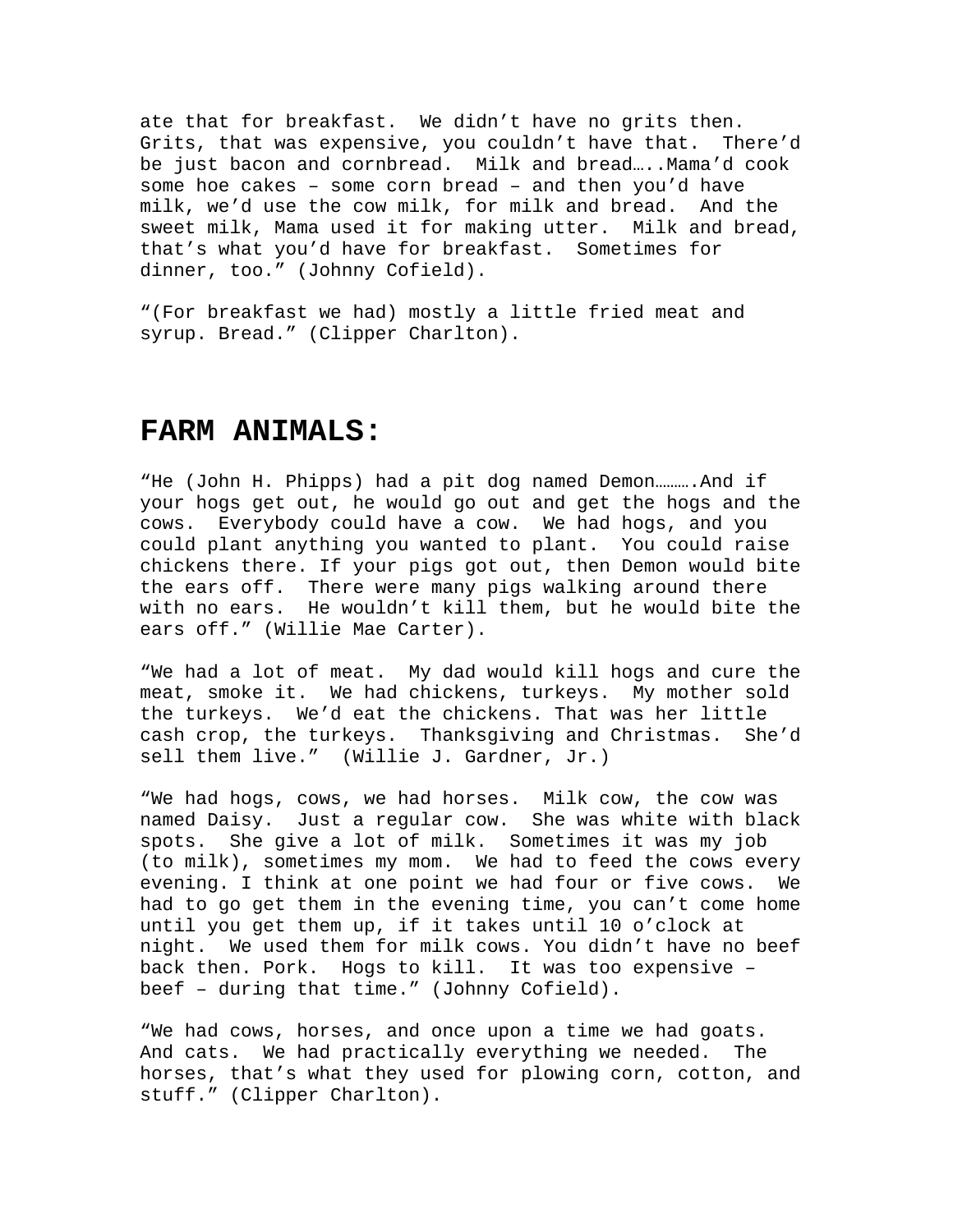## **RECOMMENDATIONS:**

Phase I of the *Life at Ayavalla* project involved interviews with twelve individuals who were associated with the Plantation. The information provided in the oral histories covers a span of four decades, and gives a vivid picture of the daily life at Ayavalla from the 1920s through the 1950s. As proposed in 1995, Phase II of the project should involve multiple interviews of selected informants, extensive archival research to develop a history of the property, and video-taping of informants for use in future interpretive programs. The following recommendations are offered in support of these goals:

1) This study identified additional informants who may contribute information about life within the tenant farm system at Ayavalla. These are:

Luberta Smith, who worked in the main house, and whose husband, Jack, worked as the butler in the Phipps household for a number of years. Mrs. Smith declined to give an interview when she was approached, saying that she did not want to offend Mrs. Phipps in any way. However, if Mrs. Smith is assured that members of the Phipps family would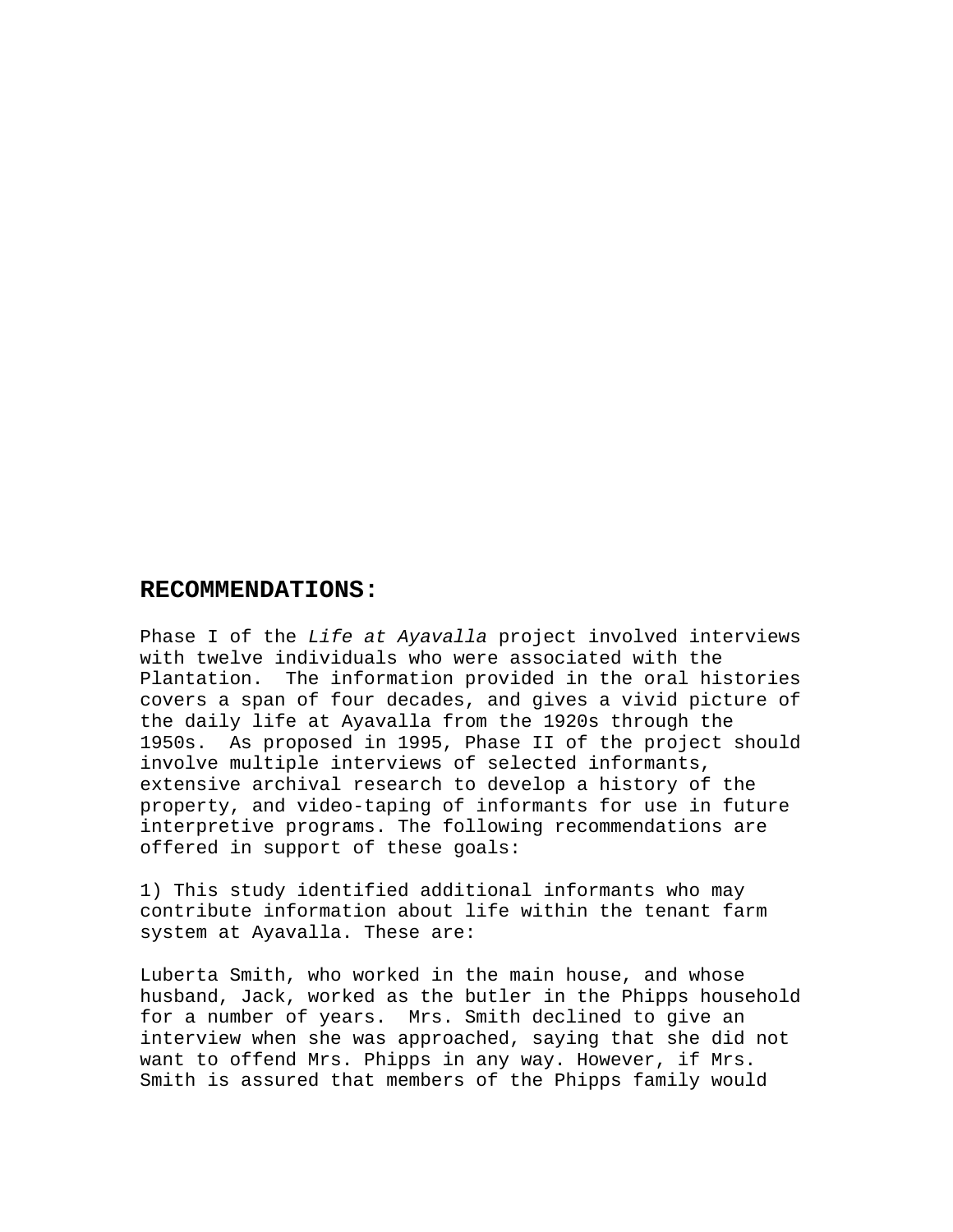like her to recount the details of her family's life at Ayavalla, she may consent to an interview.

Mrs. Eluster Richardson, whose husband worked at Ayavalla as a foreman for several decades. Mr. Richardson was lost in a boating accident on Lake Jackson several years ago. Mrs. Richardson lives with her adult children in Tallahassee. She, and members of the immediate family, including artist Eluster Richardson, Jr., may provide much information about Ayavalla.

Family members of some of the people interviewed are potential subjects for interviews. Both Willie Gardner, Jr., and Johnny Cofield suggested that several of their sisters and brothers might provide additional information because they are "older" and will remember things that happened at Ayavalla during earlier years. Mr. Gardner noted that his sisters will have other types of information to contribute because they spent more time with their mother, doing work that was typically done by the women in the family. Willie Mae Rollins Carter and Matthew Carter also have sisters, brothers, and cousins who can relate their plantation experiences. Approaching new informants may be most productive if persons who have already been interviewed speak to them about the research and ask if they will participate in the project.

It is suggested that if additional interviews are conducted, an African American historian, familiar with Tallahassee and well-acquainted with its African American community, be included as part of the research team. During this phase of the project the assistance of Althemese Barnes was very helpful for securing interviews and establishing trust between the researchers and some of the persons who were interviewed.

2) Developing topics for further research through oral interviews depends primarily on how the staff at Klapp-Phipps Park choose to interpret the site. For museum interpretive exhibits of African American Tenant Farms and/or "living history" programs, subjects that may be pursued include midwifery and folk medicine, quilt making, funeral customs, food ways, agricultural methods/equipment, country stores, and religious life. Each of these topics will give rise to a number of sub-topics. For instance, research on religious life might focus on baptism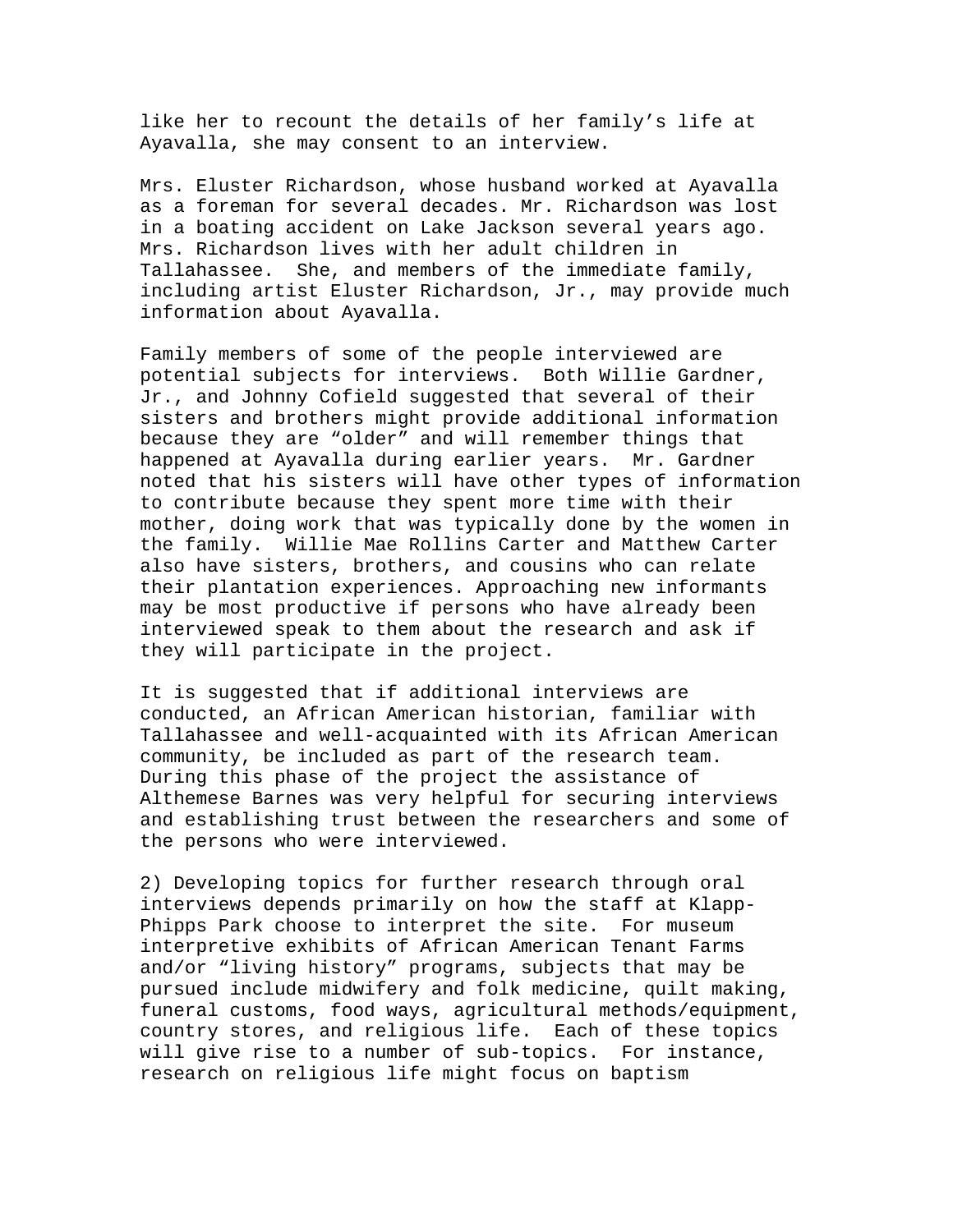ceremonies at Lake Jackson and Orchard Pon; funeral customs on burial societies; quilt making on favored patterns.

Research should view the subject matter within an African American context, when possible, and place the Ayavalla tenant farm families within the larger context of the tenant farm system throughout a geographic or cultural region.

3) Portions of some of the interviews conducted during Phase I of the project were video-taped. All of the narratives provide important contributions to the project; however, some people were more comfortable than others with the tape recorder and video camera. Burt Hadley, Willie Mae Carter, Johnny Cofield, Colin Phipps, Mainor and Wilma Poppell, and Jack Pons are very articulate. Mr. Hadley, Mrs. Carter, and Mr. Cofield will undoubtedly respond well to the camera. (Mr. Pons, Mr. Phipps and Mr. And Mrs. Poppell were not videotaped.)

Matthew Carter is confined to a wheelchair, and because of an apparent stroke, has some difficulty speaking clearly. However, his enthusiasm and smiling, happy face suggest that carefully selected questions, and patience on the part of the interviewer, will produce a unique interview.

Mattie and Clipper Charlton were shy during the interview, although they did allow the video camera to be turned on. Agnes Charlton was shy and somewhat reticent during her interview, although she allowed the video camera to be used.

If additional interviews are conducted with the informants, it will be important to discuss the taping with them prior to beginning the project, and to pre-determine, or "script" the material that is wanted for the video. A time, and setting, for the taping should be determined well in advance, to allow the subjects to look their best and to choose surroundings they are comfortable with. Unfortunately, because video-taping was not part of the scope of work for Phase I of the project, this important courtesy was sometimes overlooked. Usually, permission to use the camera was asked after arriving at the person's home. Catching some people unprepared may have contributed to their reticence.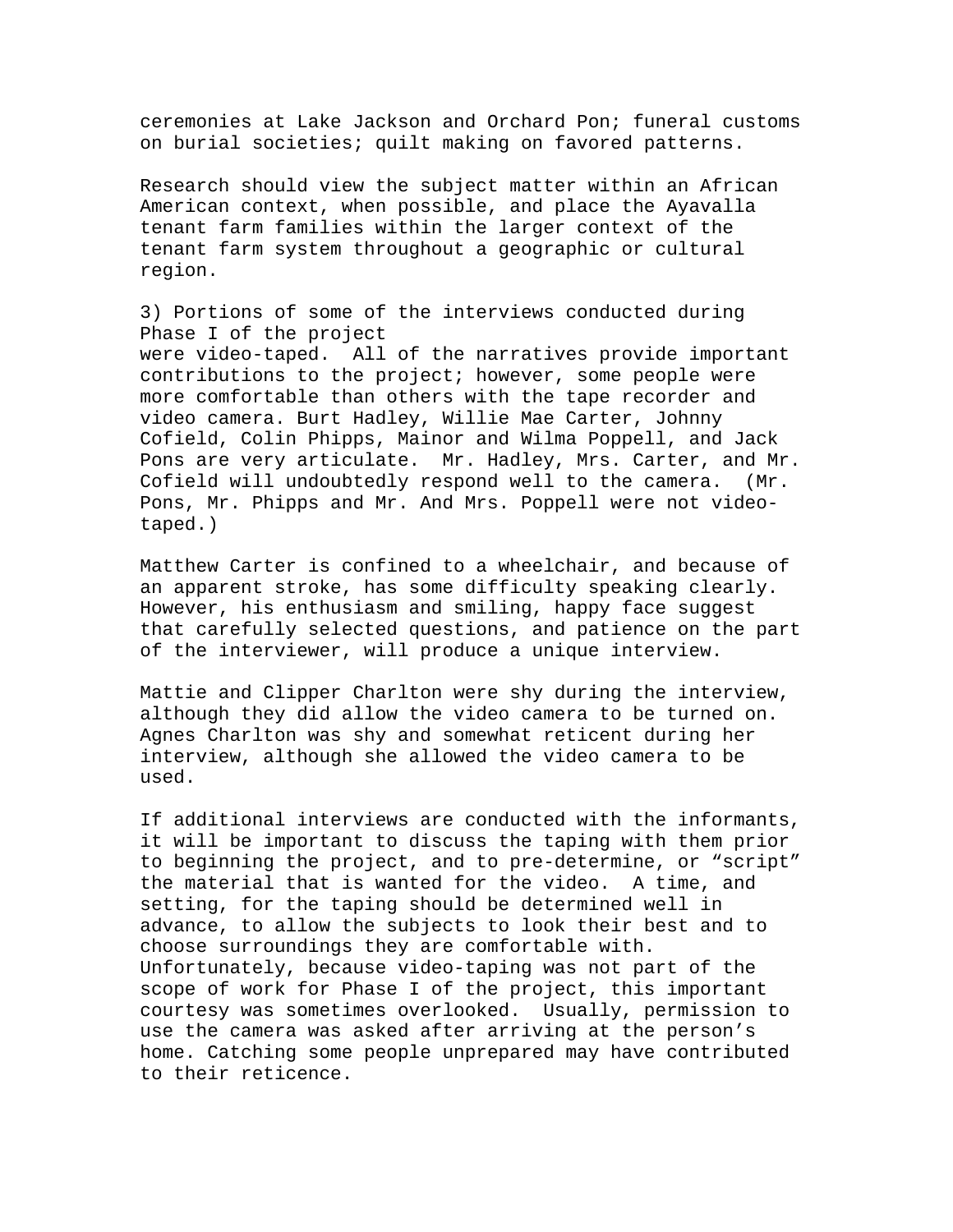4) Mr. Mainor Poppell, Jr., stated that Walter Walker was the only tenant who lived on the South Davis parcel. However, several tenant farm sites are closely associated with this area. This include the John Austin property, part of which is now included within the Klapp-Phipps Park boundary; the first house site of The Albert Cofield, Sr. family, located next to Mr. Austin near the short of Lake Jackson; and the second house site of the Cofield family, situated near the Poplar Springs Church and the home of Mr. And Mrs. Poppell. Jack Pons noted that there were also two tenant houses – one belonging to the Thompson family – on the back side of the tung grove.

For future interpretation and understanding of the cultural landscape, additional research should be conducted on the sites. Although the buildings are no longer standing, there is the potential for historical archeology at each of the farmsteads.

5) Mr. Jeffrey Phipps compiled a map, with the assistance of Buff Snead, Jack Ford, and Ephraim Charlton. At the time of the study, the map was unavailable for copying, but Mr. Phipps did include a list of identified sites with his research notes. The map legend includes a large number of tenant house sites, as well as churches, landmark trees, corrals, school house sites, dams, fields, etc. Completion of this map is important not only to this project and to Ayavalla's history, but also to the historical and genealogical records of Leon County. Efforts should be made to obtain copies of this map and place them with research institutions so the information will be accessible to interested persons.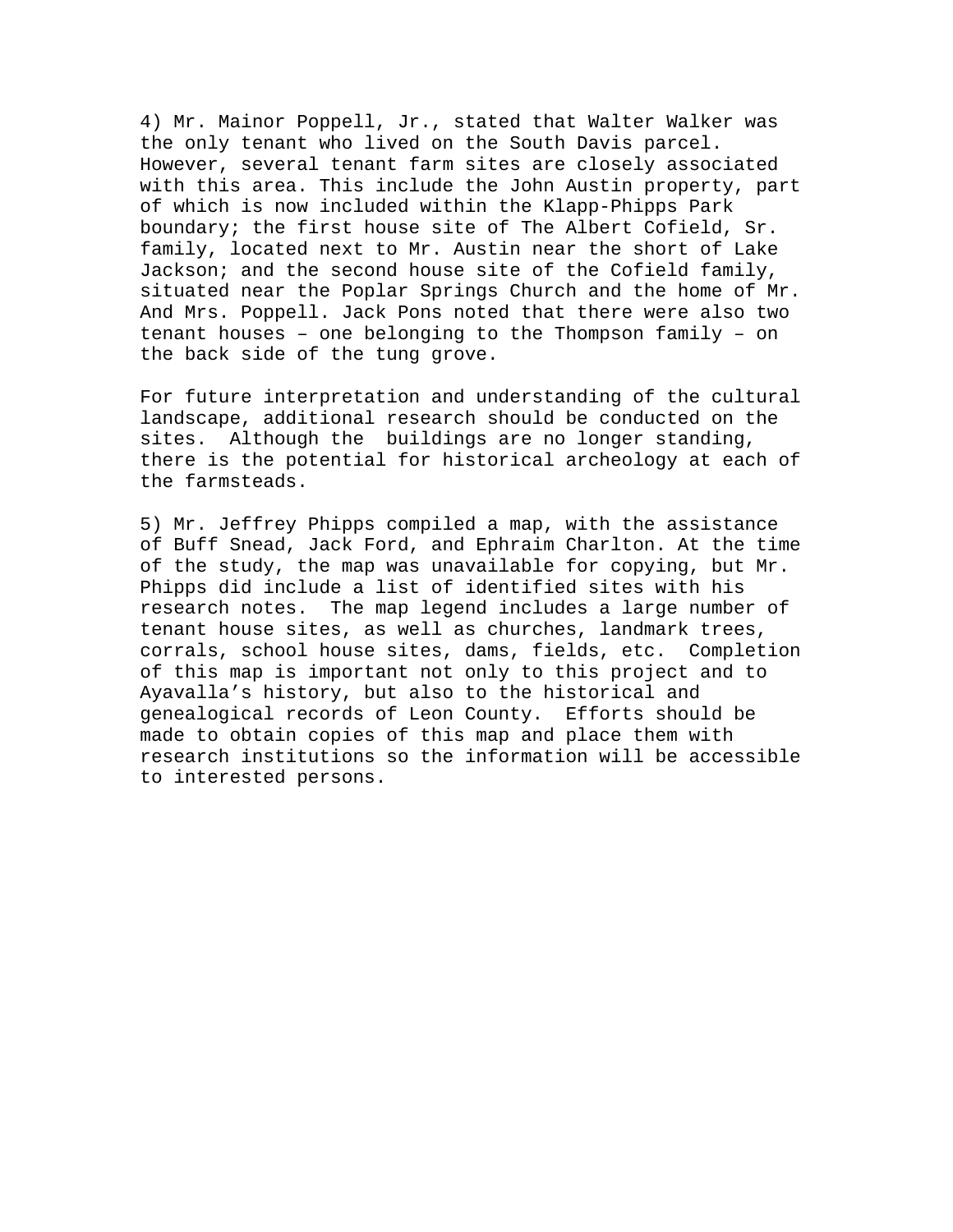## **BIBLIOGRAPHY:**

### *Books and Articles:*

Birnbaum, Charles A: *Protecting Cultural Landscapes: Planning, Treatment and Management of Historic Landscapes.* Preservation Briefs 36. National Park Service, U.S. Department of Interior, 1994.

Clark-Lewis, Elizabeth: *Living In, Living Out: African American Domestics and the Great Migration.* New York: Kodansha International, 1994.

Deas-Moore, Vennie: *Home Remedies, Herb Doctors, and Granny Midwives: Medical Adaptations of a Culture Relocated from Africa to the Sea Islands of South Carolina. The World and I,* 1987.

Ferguson, Leland: *Uncommon Ground: Archaeology and Early African America,* 1650-1800. Washington, D.C.: Smithsonian Institution Press, 1992.

Georgia Writers' Project, Works Project Administration: *Drums and Shadows: Survival Studies Among the Georgia Coastal Negroes.* Athens: The University of Georgia Press, 1986 (1940).

Glassie, Henry: *Patterns In Material Folk Culture of the Eastern United States.* Philadelphia: University of Pennsylvania Press, 1968.

\_\_\_\_\_\_*Folk Housing in Middle Virginia: A Structural Analysis of Historical Artifacts.* Knoxville: The University of Tennessee Press, 1975.

Hurmence, Belinda: *My Folks Don't Want Me to Talk About Slavery: Twenty-One Oral Histories of Former North Carolina Slaves.* Winston Salem, NC: John F. Blair, 1984.

\_\_\_\_\_\_*Before Freedom: When I just Can Remember: Twenty-Seven Oral Histories of Former South Carolina Slaves.*  Winston-Salem, NC: John F. Blair, 1989.

Joyner, Charles: *Down By The Riverside: A South Carolina Slave Community*. Chicago: University of Illnois Press, 1984.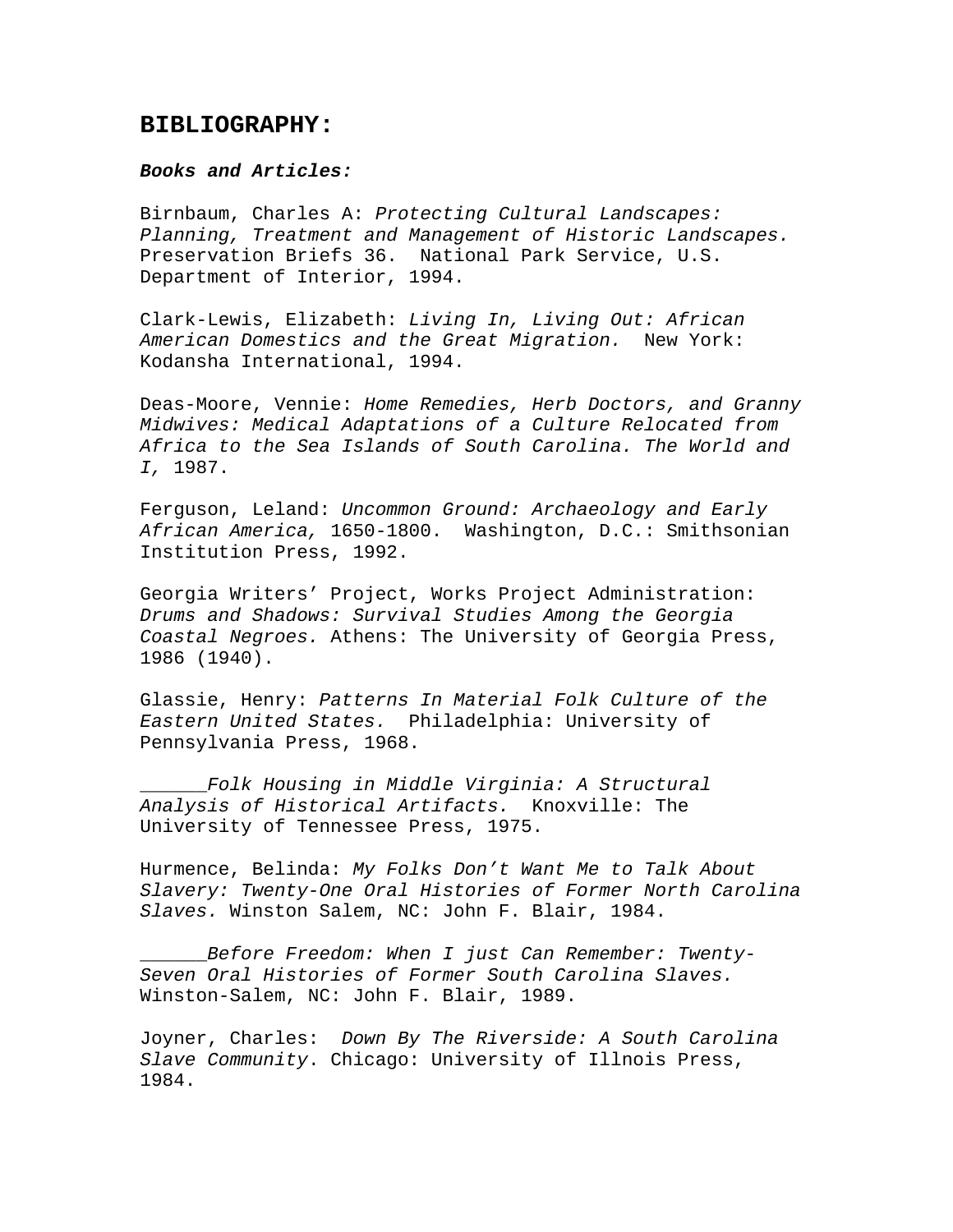Linder, Bill R. *Black Genealogy: Basic Steps to Research.*  Technical Leaflet 135. Nashville: American Association for State and Local History, 1981.

McAlester, Virginia and Lee McAlester. *A Field Guide to American Houses.* New York: Alfred A. Knopf, 1984.

McClellan, L. F., J. T. Keller, G. P. Keller and R. Z. Melnick: *Guidelines for Evaluating and Documenting Rural Historic Landscapes.* National Register, Bulletin 30. National Park Service, U. S. Department of Interior, n.d.

McDaniel, George W. *Hearth and Home: Preserving a People's Culture.* Philadelphia: Temple University Press, 1982. Merritt, Carole. *Historic Black Resources: A Handbook for Identification, Documentation and Evaluation of Historic African-American Properties in Georgia.* Atlanta: Historic Preservation Section, Georgia Department of Natural Resources, 1984.

Montgomery, William E.: *Under Their Own Vine and Fig Tree: The African-American Church in the South, 1865-1900.* Baton Rouge; Louisiana State University Press, 1993.

Paisley, Clifton L: *From Cotton to Quail: An Agriculture Chronicle of Leon County, Florida, 1860-1967.* Tallahassee: University Presses of Florida, 1993.

\_\_\_\_\_\_*The Red Hills of Florida, 1528-1865.* Tuscaloosa: The University of Alabama Press, 1989.

Pulsipher, Lydia: *"They Have Saturdays and Sundays to Feed Themselves: Slave Gardens in the Caribbean.: Expedition 2:2 (1990) 14-33.* 

Pulsipher, Lydia and LaVerne Wells-Bowie. "*The Domestic Spaces of Daufuskie and Montserrate." Traditional Dwellings and Settlements: Working Paper Series 7* (1989): 1-28.

Rosengarten, Theodore. *All God's Dangers: The Life of Nate Shaw.* New York: Alfred A. Knopf, 1974.

Shofner, Jerrell H. *History of Jefferson County, Florida.*  Tallahassee: Sentry Press, 1976.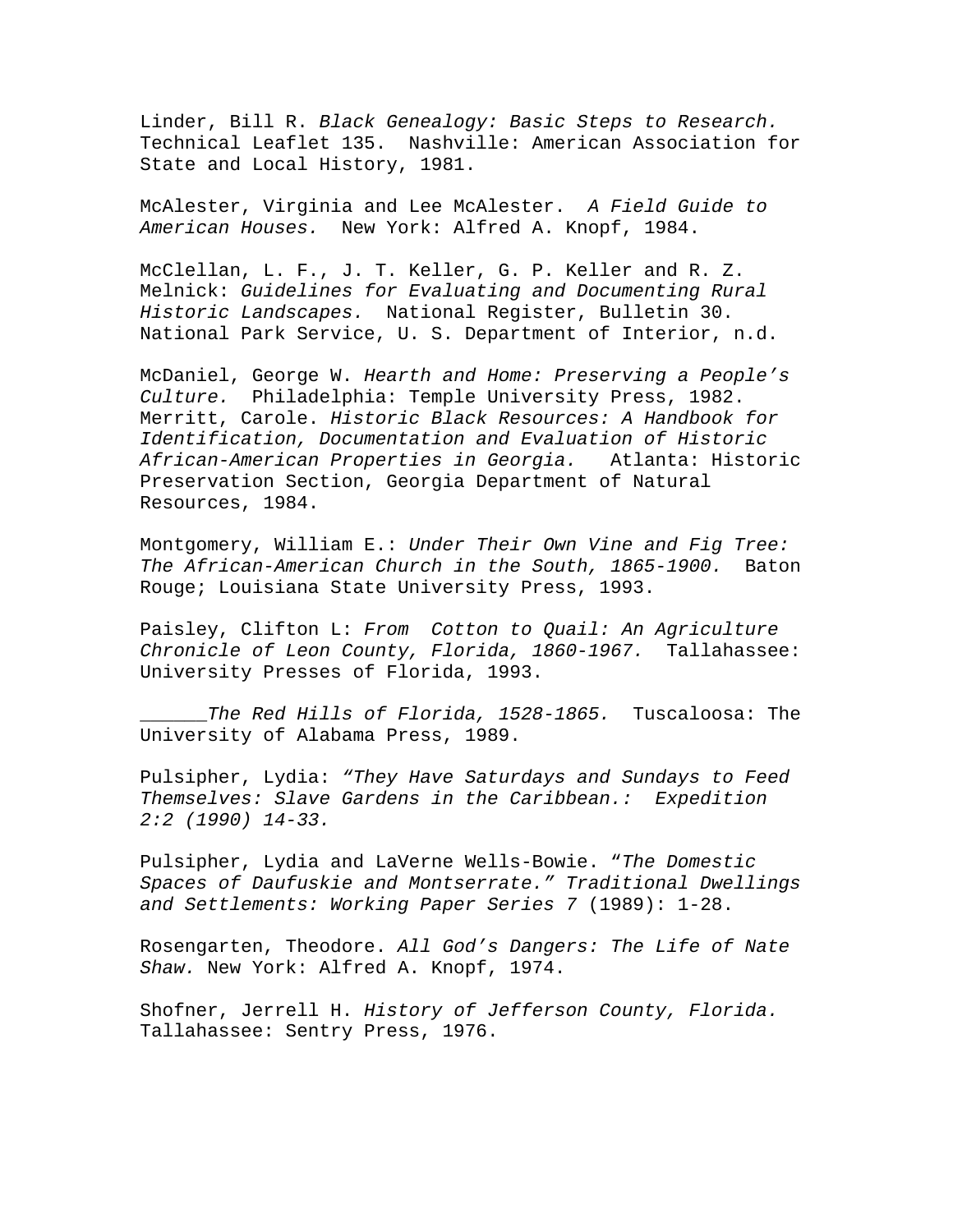Vernon, Amelia Wallace. *African Americans at Mars Bluff, South Carolina.* Columbia: University of South Carolina Press, 1995.

Vlach, John Michael: *Back of the Big House: The Architecture of Plantation Slavery.* Chapel Hill: University of North Carolina Press, 1993.

\_\_\_\_\_\_ "*Us Quarters Fixed Fine: Finding Black Buildings in Southern History" By the Work of Their Hands: Studies in Afro-American Folklife.* University Press of Virginia, 1991.

Westmacott, Richard: *African-American Gardens and Yards in the Rural South.* Knoxville: The University of Tennessee Press, 1992.

Wiggins, William H. Jr., and Douglas DeNatale: *Jubilation! African American Celebrations in the Southeast.* McKissick Museum, the University of South Carolina, 1993.

Wilson, Eugene M.: *Alabama Folk Houses.* Montgomery: Alabama Historical Commission, 1975.

\_\_\_\_\_\_ *A Guide to Rural Houses of Alabama.* Montgomery: Alabama Historical Commission, 1975.

Woofter, T. J., Jr.: *Black Yeomanry: Life on St. Helena Island.* New York: Henry Holt and Company, 1930. **Unpublished Reports:** 

Archaeological Consultants, Inc.: *A Cultural Resource Assessment Survey of US 27 from Just West of Waukeenah to the Madison County Line, Jefferson County, Florida.*  Florida Department of Transportation, 1992.

Archaeological Consultants, Inc. *A Cultural Resource Assessment Survey of SR 61 (Thomasville Road) From Amber V. to the Georgia State Line, Leon County, Florida.* Florida Department of Transportation, 1993, revised 1994.

*Ayavalla Plantation Survey (1984):* Leon County Plantation Survey Files, Historic Tallahassee Preservation Board, Tallahassee, Florida.

*Ayavalla Plantation Files:* Historic Tallahassee Preservation Board, Tallahassee, FL.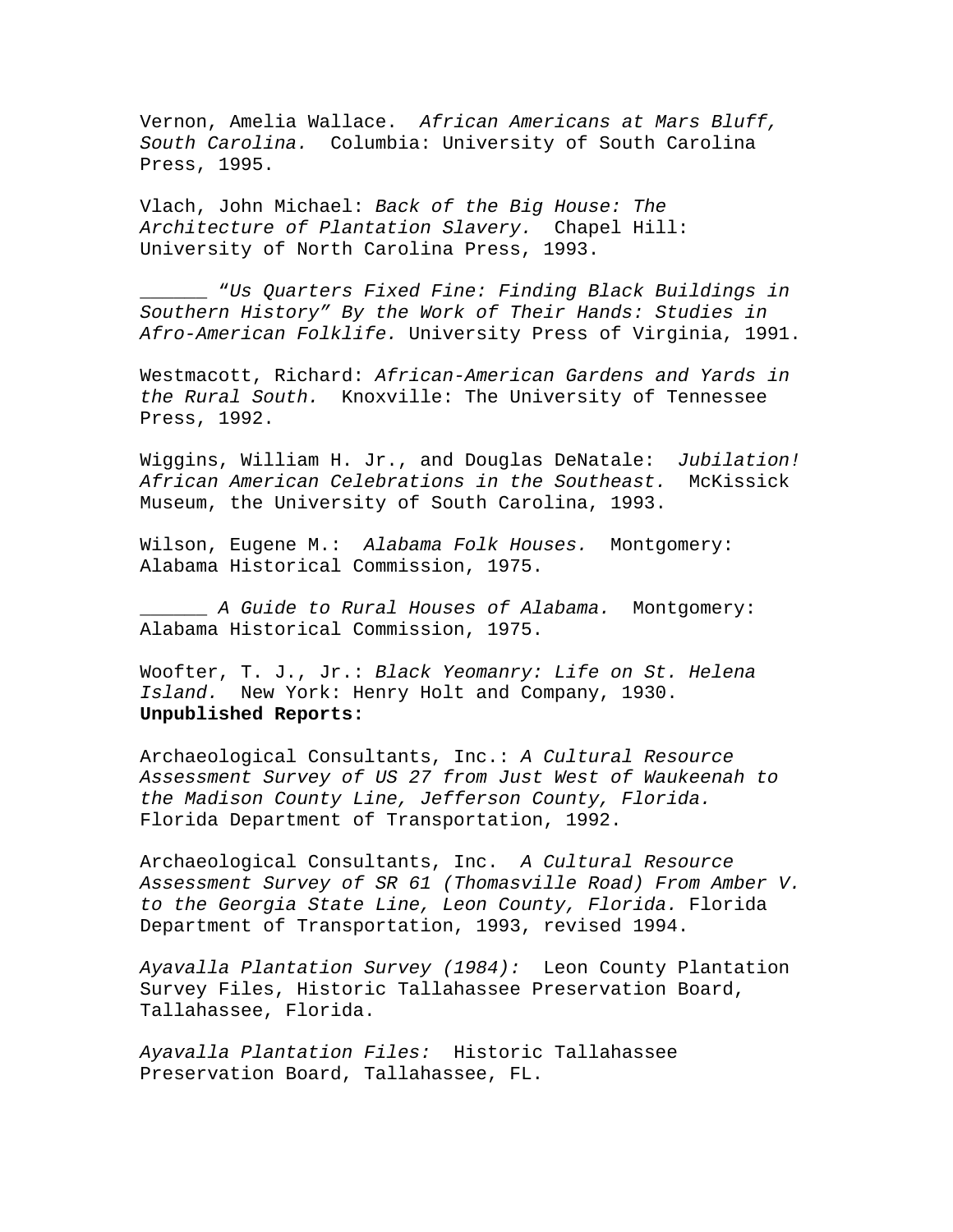Brubaker, Harry F. *Land Classification, Ownership and Use in Leon County, Florida.* Ph.D. Dissertation, University of Michigan, 1956.

Bruckheimer, W. R. *Leon County Hunting Plantations; An Historical and Architectural Survey.* Tallahassee: Historic Tallahassee Preservation Board, 1988.

Center for Historic Cemeteries Preservation: *A Preliminary History and Preservation Recommendations for Hickory Hill Cemetery at Welaununee Plantation.* 1997.

Doran, Glen H. and Rochelle A. Marrinan: *Rural Resources of Leon County, Florida, 1821-1950: An Archaeological Investigation of the Charles Bannerman Plantation and Theus-Roberts Farm.* Historic Tallahassee Preservation Board, 1992.

*Negro Rural School Files:* John G. Riley House Museum of African American History and Culture. Tallahassee, Florida.

*Proctor Family Files:* John G. Riley House Museum of African American History and Culture. Tallahassee, Florida.

Thompson, Sharyn M. E.: *The Bellamy-Bailey Family Graveyard.* Jefferson County, (Florida) Historical Association, 1985.

Thompson, Sharyn M. E. and Darlene P. Bowers. *Historical and Architectural Survey of the Frenchtown Neighborhood, Tallahassee, Florida.* Historic Tallahassee Preservation Board. 1987.

Thompson, Sharyn and Gwendolyn Waldorf: *Historical and Architectural Survey of Quincy, Florida's African American Historic Resources.* City of Quincy, Florida, 1996.

### **Newspapers:**

*Tallahassee Democrat,* 22 March 1942, 03 March 1969; 30 July 1969, 30 March 1970, 27 December 1970, 06 September 1976, 20 April 1982.

*Jacksonville Florida Times-Union: 01 July 1973*  **ORAL HISTORIES:**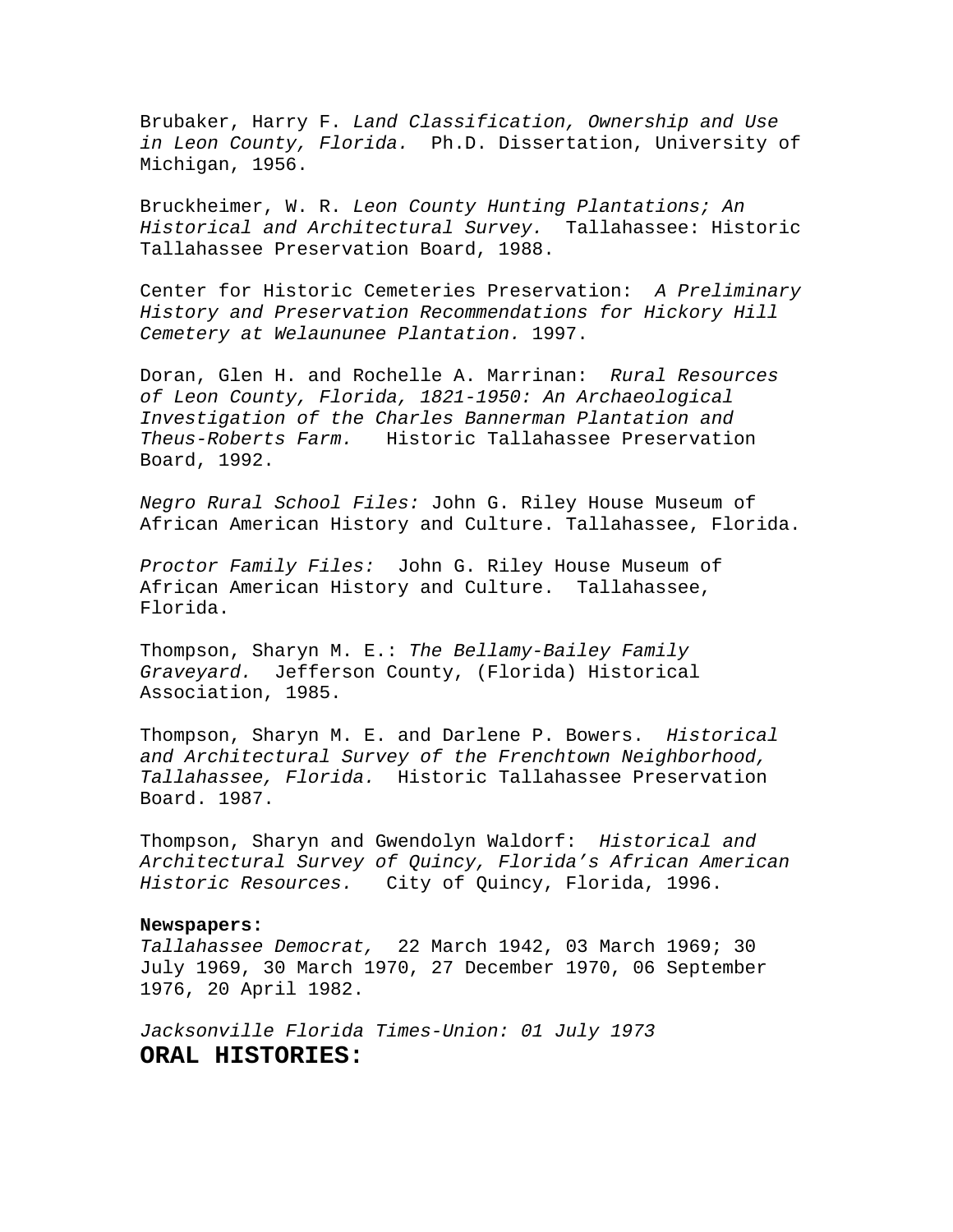# **JACK PONS: Manager of Ayavalla Plantation: 1950-1984.**

### **Personal Associations:**

I first became interested in agriculture and farming and wildlife management in the early 40s when I used to hunt and fish, etc. When I came out of the service for World War II, I went to the University of Florida with the idea of going through to be a veterinarian. When I discovered I had an allergy to Formaldehyde, I changed my major to wildlife management and animal husbandry. After I graduated I was working in New England and writing letters, trying to get a job in Florida where I was more acclimated. I happened to meet someone who knew Mr. Phipps. I wrote him a letter and he asked me to meet him in New York, where he hired me for the job. That was in 1950. I immediately came down here and went to work and found out that I was to be the plantation manager, not an assistant manager. (1:1:053). I had a very decent background and education, but he (Mr. Phipps) taught me all the practical aspects of wildlife management and the running of the plantation. He said, "I'm going to train you in my image, the way I want you to be." I received excellent training, for probably ten to twelve years, form him. I was really in a training state for the first ten years, but I was actually managing the plantation.

When I first went to work for Mr. Phipps back in the 50's, the first Christmas he gave me a branding iron with my own brand. He said, "What I'm going to give you is the opportunity to build yourself a herd of cattle." I still have that branding iron. He said, "Every year I'm going to let you have the third pick of the heifers that we retain for your own use." I said, "Where am I going to keep them?" He said, "You keep them right with the other calves, they'll just have your brand on them." I said, "What if they get too many?" He said, "Well, you'll sell them off as you want to." Then we got into the purebred business and he carried that right on. I had the third pick of the purebred cattle every year. Then we got into the Full-French business, and we had cattle worth \$40,000 and \$50,000 a piece. I had the third pick of every year that was produced. In the late 60's and 70's I sent all my children to college on my cattle. When Mr. Phipps got rather ill back in the late 70's, he told me that it wasn't going to be acceptable any longer for me to keep my cattle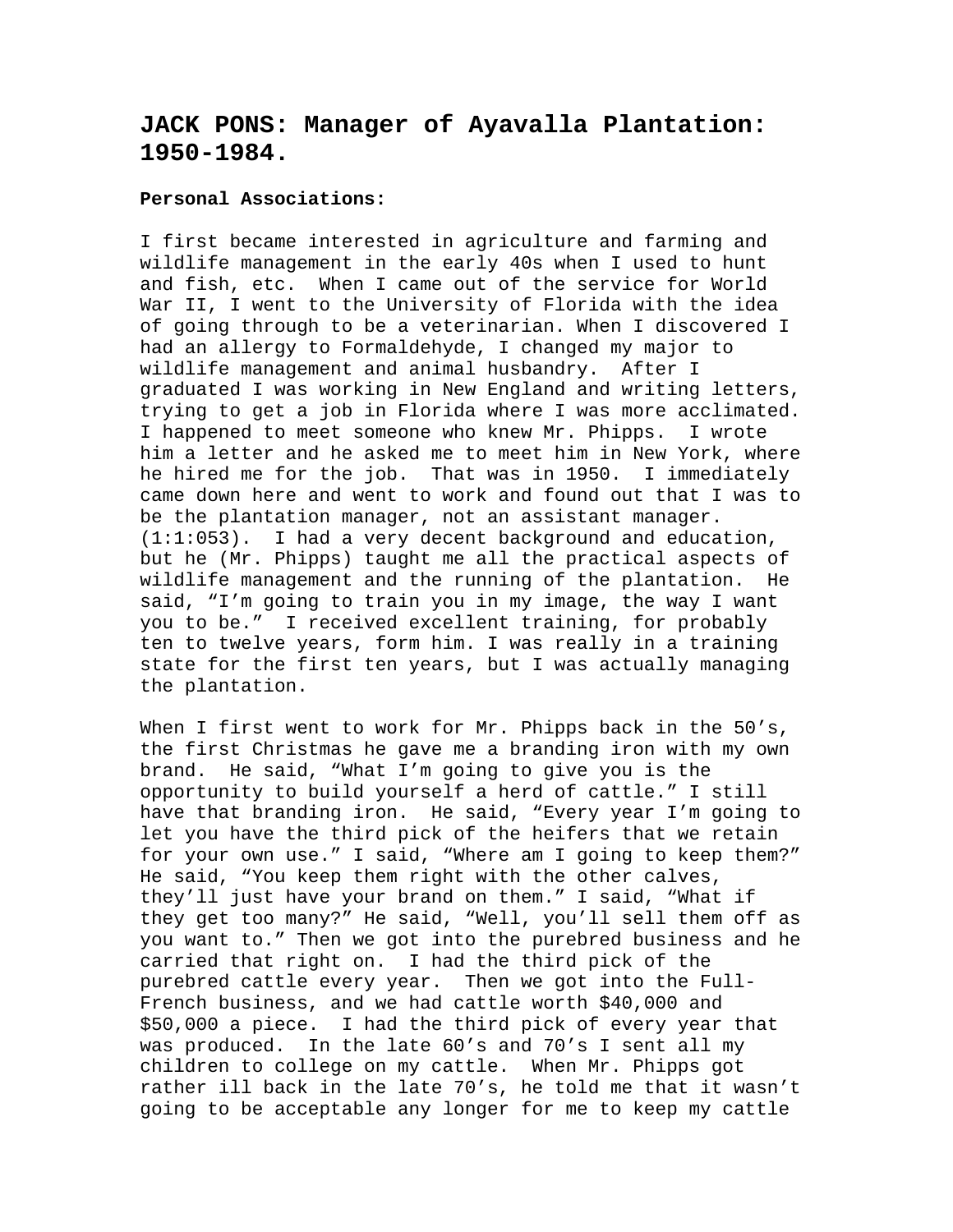on the plantation, I had about 60 head then. He said, "You can either move them or sell them back to the plantation." So, in the late 70's, the prices had declined tremendously, but they were still quite valuable. At one time he had also told me that if my herd got too big to manage that he'd cut out a piece of land and let me run my cattle on his land, but it would be my pasture, but that never consummated.

Anyhow, I had to seel them back to the plantation because it was a conflict of interest, me being an officer of the corporation. It was determined that was a conflict – me having cattle there and not paying the keep of the cattle.

I considered managing the plantation as good a job as you could have in this country. When I first went to work there I lived in the foreman's house. It was a wooden house but it was painted. I got called back in the Service in 1951, and when I cam back I lived in the Brill House, in the middle of the lake, out there on Brill Point. Then they built me a house on Meridian Road, a brand new house, and enlarged the house any time I needed it. I had a swimming pool in my yard, all my utilities and everything was paid for. I had my own beef, had a good salary, had my own transportation. I had probably as good a job as you could possibly have.

For many years my office was right there in the house, until after Mr. Phipps died. Every morning, when I was in town or he was in town, I would get my men off to work at 7:00 a.m. and I would go up to the house and sit down and have a cup of coffee with him. We'd discuss business ideas, sort of beat around, pick each other's brains a little bit. It was a great relationship. I think he was like another father to me.

### **Tenant Farms and Farmers:**

One of my first experiences that first winter on the plantation was going around to sign up the tenants to their annual contract. We had actual written contracts that they signed, which were based on the number of acres they would farm, an average of 20 to 30 acres, which they could handle reasonably well with one mule. Most of the tenants in those days were quite old, the younger generations having moved off during World War II when jobs became available locally and around the South. So when I arrived most of the tenants were in their 50s or 60s. They had a diminishing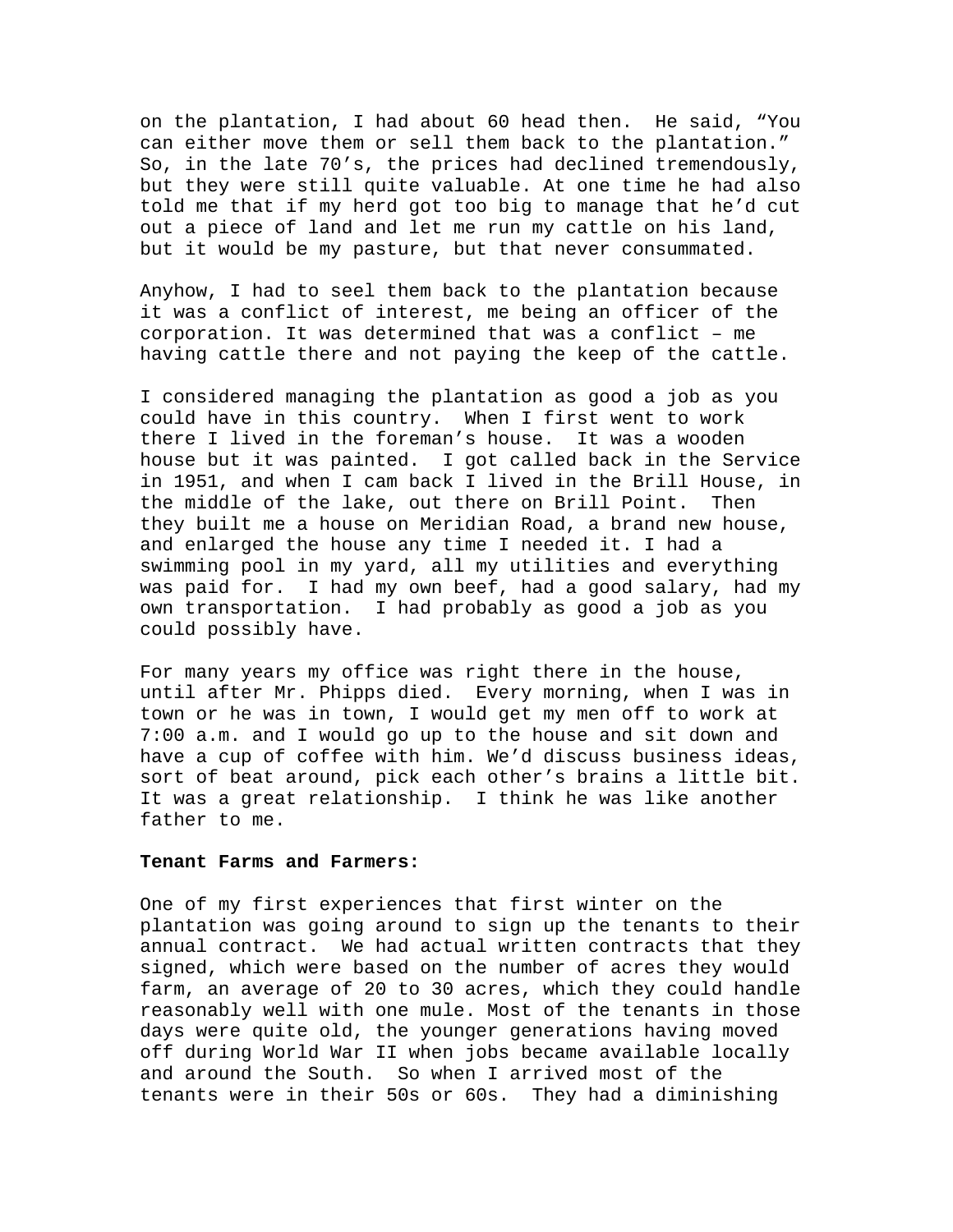amount of land that they would farm each year because of their age. They were just incapable of farming more.

During the decade of the 50's, I saw the number of tenants diminish from 55 or 56 to almost none. The only ones left were tenants that had been there all their lives and that had worked and lived on the plantation and Mr. Phipps allowed them to stay there.

The average tenant house was made of rough lumber with some form of metal roof. They were gray looking. There were not too many buildings around each one, probably a sweet potato bin under the ground with a little roof over it, and possibly a corn crib. Basically, that was it. Quite interesting to me is that all around the houses (the yard was) very clean, very bare. I say clean, there was no grass. Of course, when we got into the annual burning to enhance the quail population, the quail habitat, I saw the reason. Because when the fires came we didn't have to worry about the tenant houses or their cribs of their potato bins, or if they had small barns to keep a mule in, or a mule lot, or something like that. You didn't have to worry about it because everything was clean around there and the fires wouldn't harm it.

I was completely ignorant about the tenant farm system. I guess that my impression was that I was appalled at the condition of the houses. They were just rough pine timber. Some had windows, some didn't. They weren't finished on the inside, it was just the outside frame, and usually they would have newspaper tacked up on the inside to help with the insulation in the winter time. I guess it helped in the summer also. I don't recall any of them, or very few of them, having screens in the summer, so the customary thing was to leave the windows open and, I guess, to let the mosquitoes eat.

One of the things that struck me interesting was that you'd drive around late in the evening, about sundown in the summer time, you'd see the families sitting on the front porch with a big tomato can – a smudge pot, we called it – they had a little fire in there and the smoke settling around would tend to run the insects off.

Things were very, very primitive. On the plantation itself there wee no paved roads in those days. The only paved road I can recall was Meridian Road, that went through part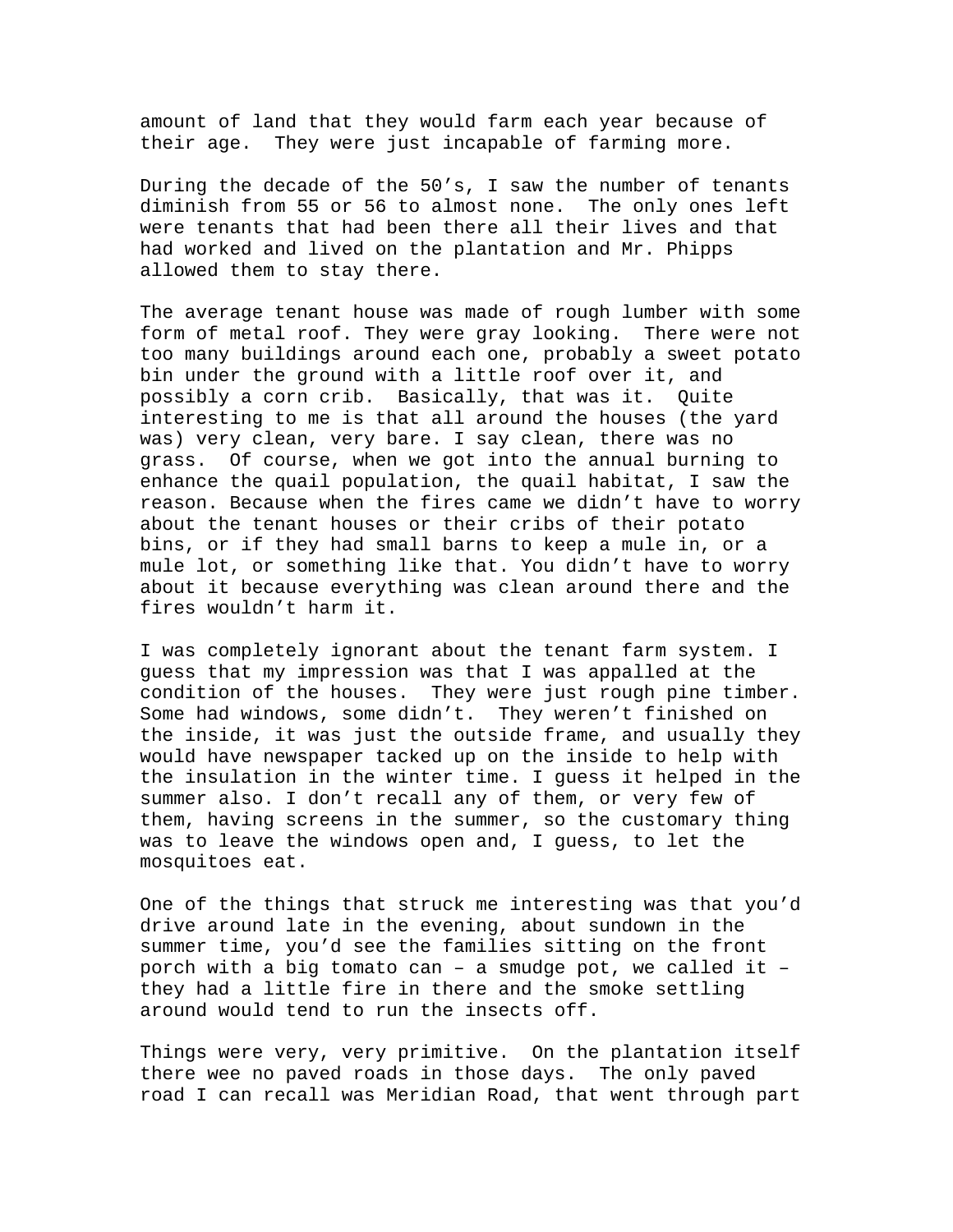of the plantation, and Old Bainbridge Road which bordered the plantation on the west side. Miller's Landing Road was a country road that was unpaved completely.

I was very much impressed with the truthfulness and the integrity of the tenants. These were very, shall we say, uneducated people. They were all black. They were very fine-quality people, very honest, very hard-working. If they told you something, that was the truth.

I think one of the most embarrassing moments to myself was right after I came to work (at Ayavalla). I went driving down one of the roads and there were a bunch of tenants walking, I guess up to the church. When I drove by, the men tipped their hats to me because of my position as manager. I thought that was so embarrassing. They were very high quality people.

Every fall, in November and December, we'd renew (the contracts) for the next year. The contract was based on the number of acres they'd farmed. We would fill in – it was a blank, two or three pages as I recall, rental agreement. "I, Junius Hill, will rent thirty acres and the house and I agree 90 bushels of corn, to be delivered to the owner's crib by the first of December, 1951" or something of that effect. It would have a list of things also on the agreement that he would sign that were more or less rules for the tenants. Not to light any woods fires, not to keep cats on the property – because they'd eat the quail. It was very primary type, basic rules they had to abide by. They weren't to hunt or trap any quail on the property, or turkeys or any game, unless they had written permission from me. In other words, they'd come to me and say, "I want to hunt opossums tonight." "Fine, glad you let me know, that's fine. I don't want to see you out there unless I know about it." Because you know, there might be somebody go with them and try to shoot a deer or something like that. We had a pretty tight control over the old farmer. But as I say, the tenants were very honorable people. I had no problems at all, hardly, with any of them. Now, once or twice you'd have one who'd get drunk or something on the weekend in town and call me.

(The tenants not only farmed the land) sometimes they would work for wages. One of those things back in the early days we used to do was, for example, we'd have a dove fields, and in dove field would be giant benne, which is sesame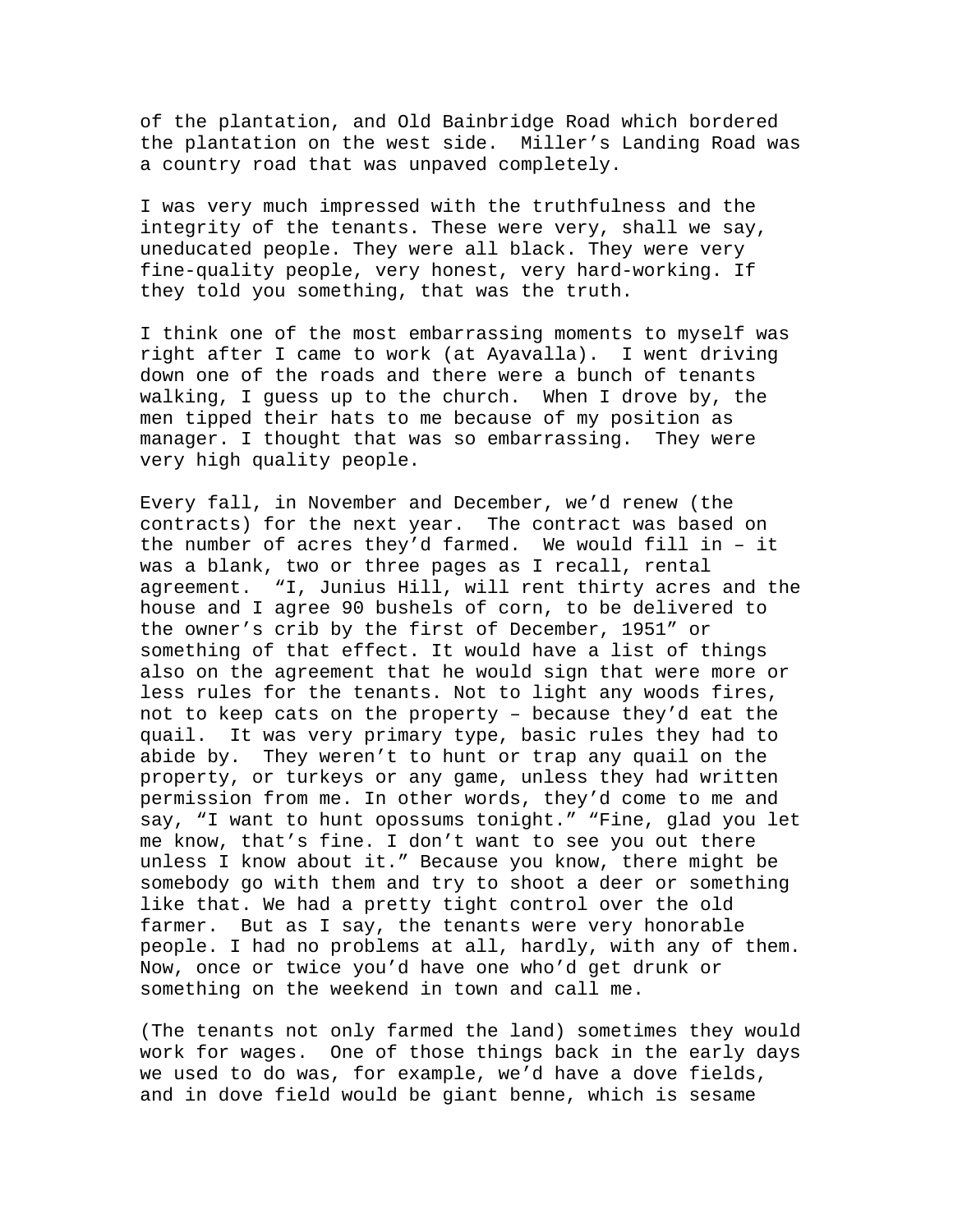seed. Giant benne grows fairly well in this country, it is susceptible to root nematodes, so you'd have to have new ground for benne, and you'd have to lay out your field in a place that would be a natural flyway for doves, it would have to be the size, with some good roosting trees around it. Its just a perception that this would make a good dove field and because of the nematode it would have to be ground that had not been farmed in a number of years. The new ground would be less apt to have annual weeds come up in it. Benne was a rather slow growing crop, and when you plant it – and you had to plant it in late May or early June. We'd have a twenty acre benne field. So we'd hire some of these tenants, particularly the tenant women, to hand hoe the benne. At least one time we'd have to hoe it to make a crop of it. Once it got up waist high, it would shade out all the rest of the weeds coming up and there'd be almost no problem whatsoever with weeds. They (The tenants did jobs like that, and then sometimes when were expanding our pastures we'd hire some of the tenants to build fences, and we'd pay them wages. Some of them we hired full time, some of the younger ones converted from tenants to tractor drivers for us. They had a little bit of mechanical aptitude, so we'd hire them as tractor drivers. Some of them worked there until they died, I guess.

Some of them lived way out on the north side of Lake Jackson and they'd drive a mule all the way downtown to Adams Street. There was sort of a mule yard on Adams Street. They'd drive to town and do their shopping, buy their hardware, whatever they had to do, and then drive back out that afternoon, on Saturday. That's an awful long way. You'd see these horrible looking old mules, they looked like they were starving to death, plodding down the hard road – Old Bainbridge Road or Meridian Road – this actually happened (in the 1950s). Saturday was the day they went to town. Everything was gradually converted from the tenants with their mule and wagon to the younger generation with automobiles or trucks. But the same process went on. Even though they may not have a wagon, now they had a truck, but they'd still go to town in that old rattle-trap truck on Saturday. It was just a custom that they did.

Of course, Sundays was church. They were a very religious people, extremely religious. There were a number of churches on the property. In fact, Mr. Phipps and I manipulated around a little bit to get people in one church, at the center of the property, and to give them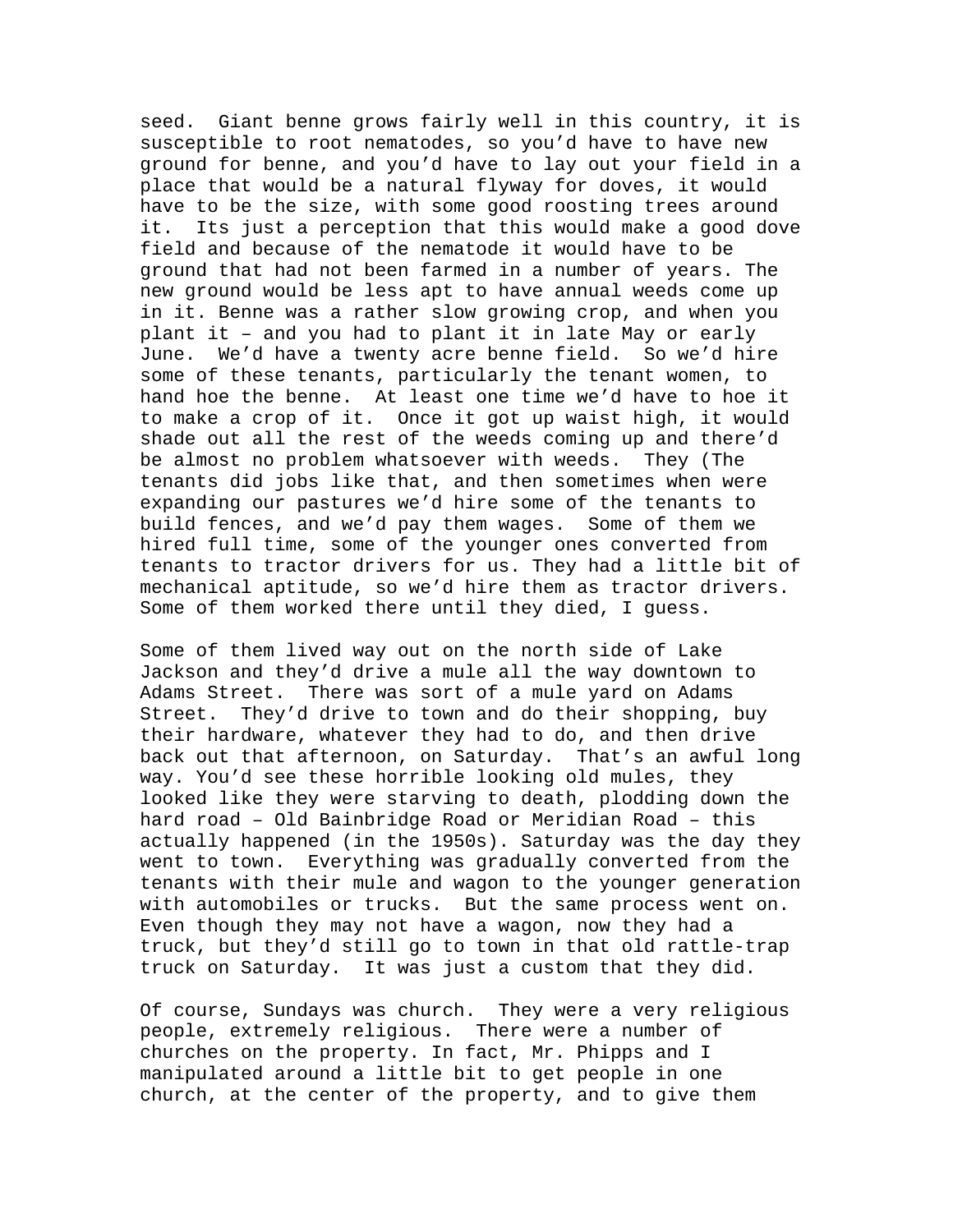better property out on the hard road, just so we'd have them out of the way. (There was) a graveyard on the property. Amazing the number of people who wanted to be buried in that free graveyard. It was just specifically for people who lived on the plantation. I would get requests from Miami. Somebody died, and his daughter said he always wanted to be buried on the plantation. Well, who was he? He was the second cousin, once removed of so-andso who lived here back in 1927. I said, "No way, that isn't the idea of the graveyard." He (Mr. Phipps) wouldn't charge them for the graveyard. My foreman, he would dig the graves himself, by hand, in the hard clay. He was a big, strong man, about 6'4". This was Lester (Eluster) Richardson. He would dig the graves himself for many years. Of course, we got to the point where we had to control it. I said, if we stake out and fence the graveyard, then we won't have to keep turning people down and be the heavy on this thing. They (The tenants) will control it themselves, because they can see there won't be no place left for them when they die, or their family dies. That was the smartest thing I ever did, was fence the graveyard, and say, "This is it now, if you want to keep coming in an asking for your third cousin to buried out there, and I let him, some of your family won't get to be buried out there." So, they controlled that themselves.

The tenants seem to disappear during the decade of the 50s. In 1960, I don't think there were any left except the ones he (Mr. Phipps) allowed to liver there – to live out their lives. We were faced with the problem of attempting to imitate the interspersion of cover that the tenants had performed for us by having these small patchy farms around. Obviously, as they got older, they shrunk the size of their fields. That left a bigger transition edge, which is actually ideal for quail. As they got older they didn't want to farm as much, so the field just naturally shrank every year and of course, the borders of any field are not as productive for crops as the centers.

### **Historical Development/Landscape Evolution:**

So we were faced with the dilemma of how we were going to replace the tenants. At about the same time, maybe a few years one way or the other, the federal government got into the process of trying to establish corn=based acreage for all properties. So, consequently, I could see that would be a real plus in the future. We determined to try to get as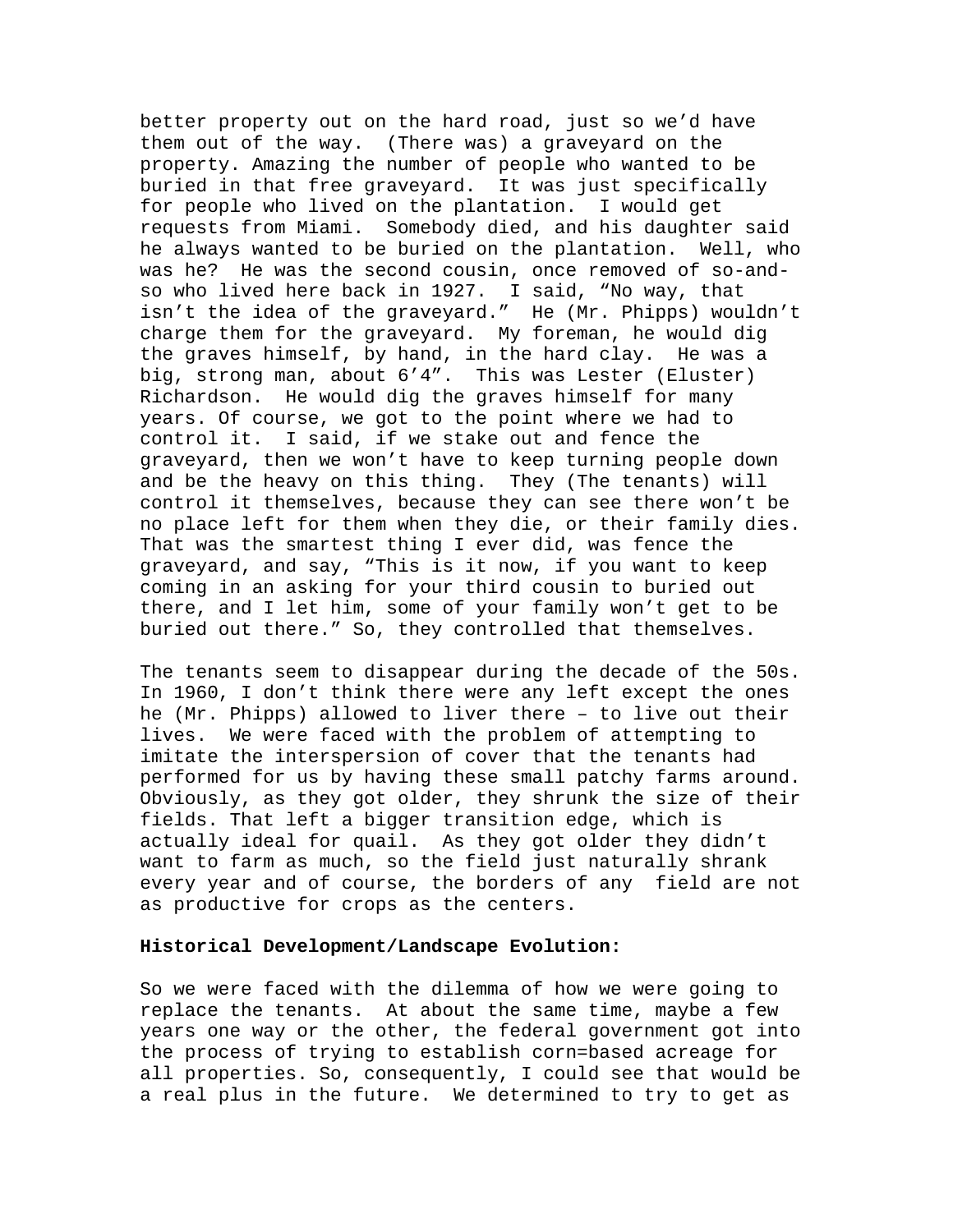much corn under cultivation as we could. I think we had something like almost 1,300 acres, allocated for corn production, which was much more, in total, than what the tenant farmers had. It was fields that we had put in, in come cases we eliminated the tung oil, the tung nut trees, and turned those into corn fields.

In the meantime, we were establishing pastures out on the western portion of the property close to the lake. There had been some pastures close by the main house, and there had been some pastures out there (on the western portion) but they weren't very much improved, they were more or less unimproved. We planted legumes and better grasses for the cattle. We went into commercial cattle production. Mr. Phipps had been in it during World War II, but apparently he had some bad experiences with it while he was gone, and so he had sold his cattle. We started buying his own cattle back/ We bought some back from Lowell Crowder, we got some back from his brother in South Florida, and we put together a herd of maybe 300 head of commercial cattle. Meantime, he got interested in Charlois and Charbrae bulls. Breeding those to the commercial herd, we produced a much bigger, more profitable calf. Back in the early 50's we got very much interested in the Charlois cattle business.

In 1953, I guess it was, we started buying Charlois and Charbrae cattle. Charbrae is a combination of Charlois and Brahman cattle. They produced a bigger calf, a more growthy calf. We slowly got into the purebred business and maintained the commercial herd, also. (Commercial) is mixed breed cattle, basically Brahma backgrounds, but they have all kinds of shorthorn, Hereford, Angus, whatever in them. That's commercial cattle that you produce calves to sell to the market to feed lots, for beef. The purebred end of it is where you produce bulls and heifers for private treaty sale to other purebred breeders, or bulls to commercial breeders, like we were ourselves.

We did very well with the purebred cattle. We expanded the pastures, improved the pastures and took in more pastures. This was in the early 50's. Some of these things overlapped because each one was being done in conjunction with other things that we were doing. By the middle to late 50's we had a tremendous herd of Charlois from France. We bought some, we leased some, then in the early 60's, we got involved with importation of the purebred Charlois from France. We got in partnership with the Union Stockyards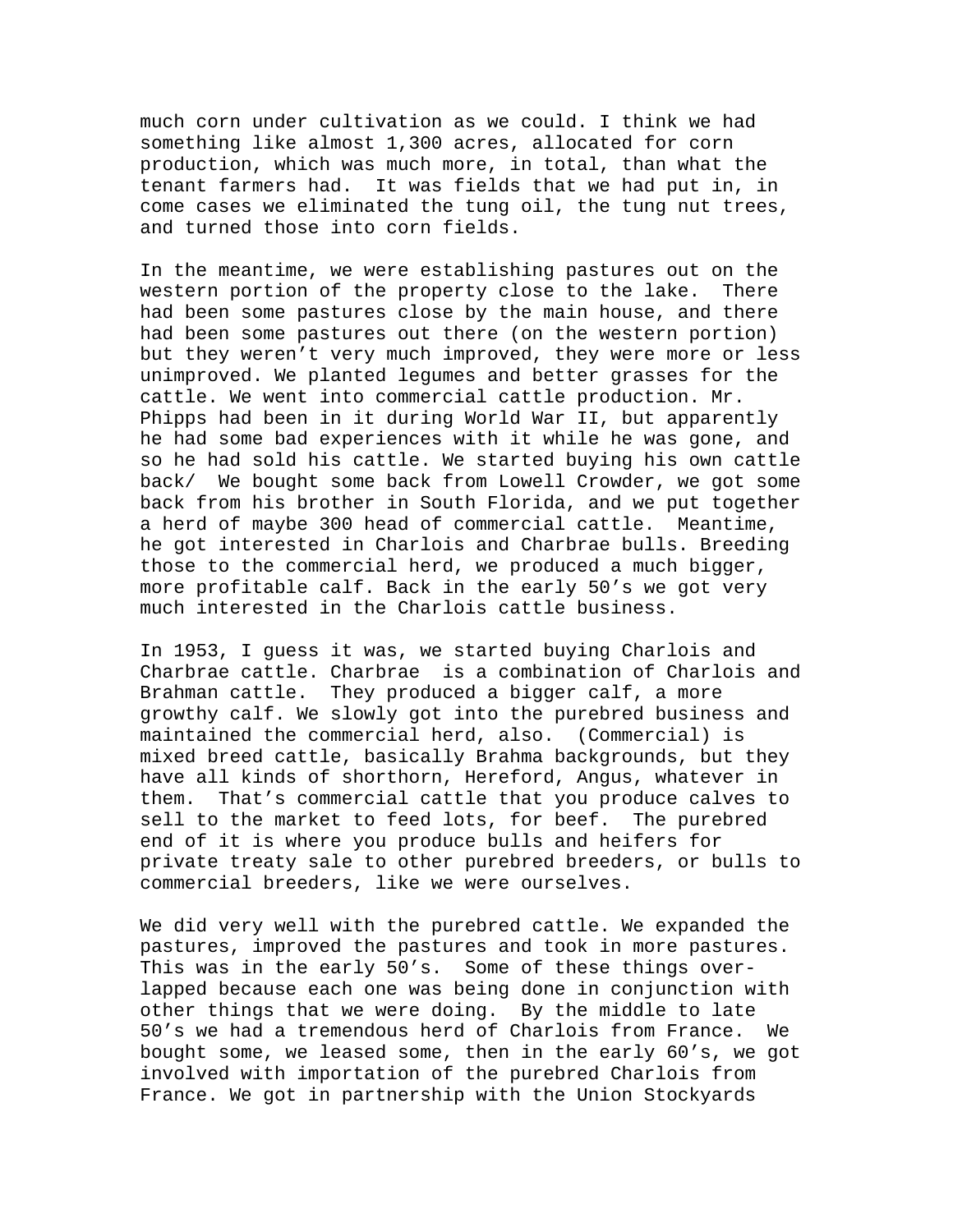from Chicago and they brought some females into the Bahamas. We went down there and got in partnership with them (Union Stockyards). Mr. Phipps got in partnership with a man from Oklahoma by the name of Mac Brawley, and we also went to France and purchased a number of female and male calves. Mac had an idea of a way to get them into this country, which worked. They had to be quarantined in France because of the hoof and mouth disease, and then they were shipped from there to the island of St. Pierre in Miquelon, which is just south of Newfoundland, and we kept them there – it seemed forever – maybe a couple of years, at least, maybe three years there. These were calves to begin with, five – six month old calves. We kept them there for three years, then we got permission to move them into Canada. Then we had to go into Canada and contract with farmers up there to take care of our cattle. As I recall, back in the early 60's, the business became incorporated. Then I became a vice-president and director of the corporation. I believe it was because we had so much money invested in these Charlois cattle, I think it was maybe Mrs. Phipps suggestion that I spend one week out of every month in Canada. She wasn't at the board meeting, but I think that was relayed by Mr. Phipps – said Klippie thought it would be appropriate and he thought it was a real good idea. So I did.

It didn't bother me too much. By that time, I had a decent staff on the plantation and the thing pretty much ran itself. I had excellent, excellent people. Dog trainers to handle the kennel, and the horses, the cattle manager, a maintenance superintendent, I had an assistant manager who came along, so everything ran very smoothly.

The entire place was rather picturesque because in the winter time, after a frost, everything was sort of golden. The sage grass was golden, and the fields were golden with the old corn stalks, and scattered pines and areas of woods. A really ideal interspersion of cover type for quail population. It is obvious that it had been managed. Mr. Phipps was very well read, an intelligent man who followed good management practices for wildlife management.

I heard that he and his father, John S. Phipps, had acquired adjacent properties back in the late 30's and before them, different people had owned different portions of the plantation. But most of it had been managed fairly intensively for quail. It was quite a popular sport in the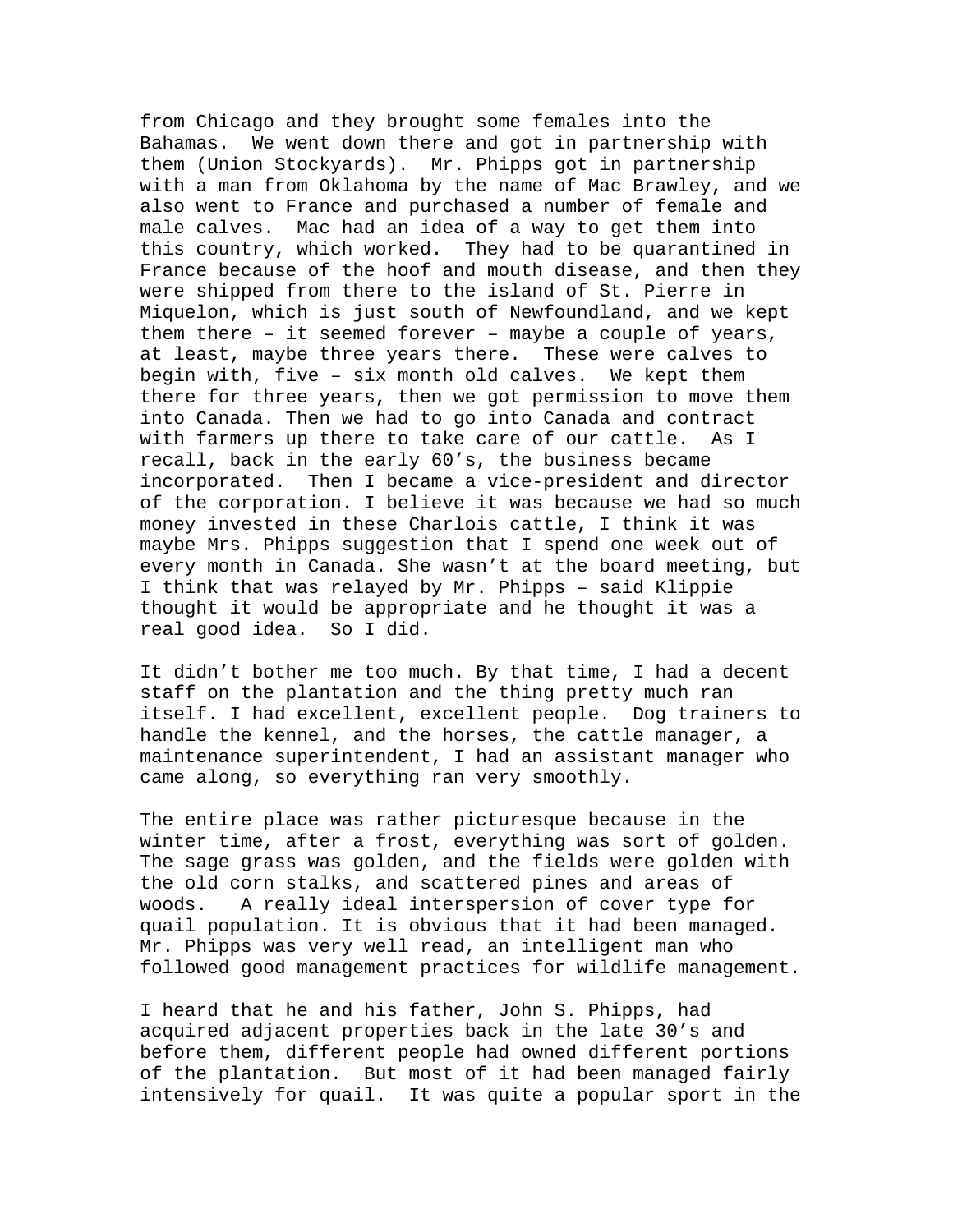South, with the shooting set in those days. The plantation, as I recall, was put together in increments by Mr. Phipps and his father – the two plantations I should say – Ayavalla and Orchard Pond, which later became part of Ayavalla, after John S. Phipps died in the middle 50's. It (Ayavalla) was comprised of different properties, a number of people who had smaller shooting places, and portions of other land.

For example, the portion that Colin (Phipps) sold the city, that was called the South Davis portion of the plantation because that was part of the old Davis plantation that Mr. Phipps bought from Mr. Griscom Beadle, back in the 30's. The plantation that he sold to Frank Shaw, Sr., it was called Meridian Palntation. He sold him the plantation house and acreage around it, maybe a couple of hundred acres around it. When I first came to Tallahassee, the first house I lived in was right next to Frank Shaw's house. In fact, it was one of the tenant houses, one of the foreman's houses or something, for Meridian Plantation. That's the present site of Meridian Meadows Horse Farm. The major part of that was a big tung grove, also. One of them was the Thompsons, who owned land in the middle of the lake (Lake Jackson), but they had been displaced by high water of 1949 when the lake flooded. Their house had been underwater, so he allowed them to move into one of the tenant houses up there.

In general, I think my first thought of the plantation was the beautiful timber, beautiful interspersion of cover, rolling landscape. It was just unbelievably beautiful. There were a lot of quall, absolutely no deer. I think we figured out there may be one deer per hundred acres in those days. Of course, they had dove fields, snipe bogs, etc. But basically, the tenant farming was beneficial to the interspersion of cover because the tenants would farm little patches of corn and other products that, by using what we call bottom land, the little depressions for their corn, which was richer, more moist ground, that would allow the crops to produce better. It wasn't unusual to see a cornfield a half acre in size. That was perfect for quail. We didn't know in those days all the ramifications of the interspersion of cover, we just knew that the corn, in small patches, produced a lot quail. And, of course, it was complimentary to turkeys, also, because there was a lot of good woods.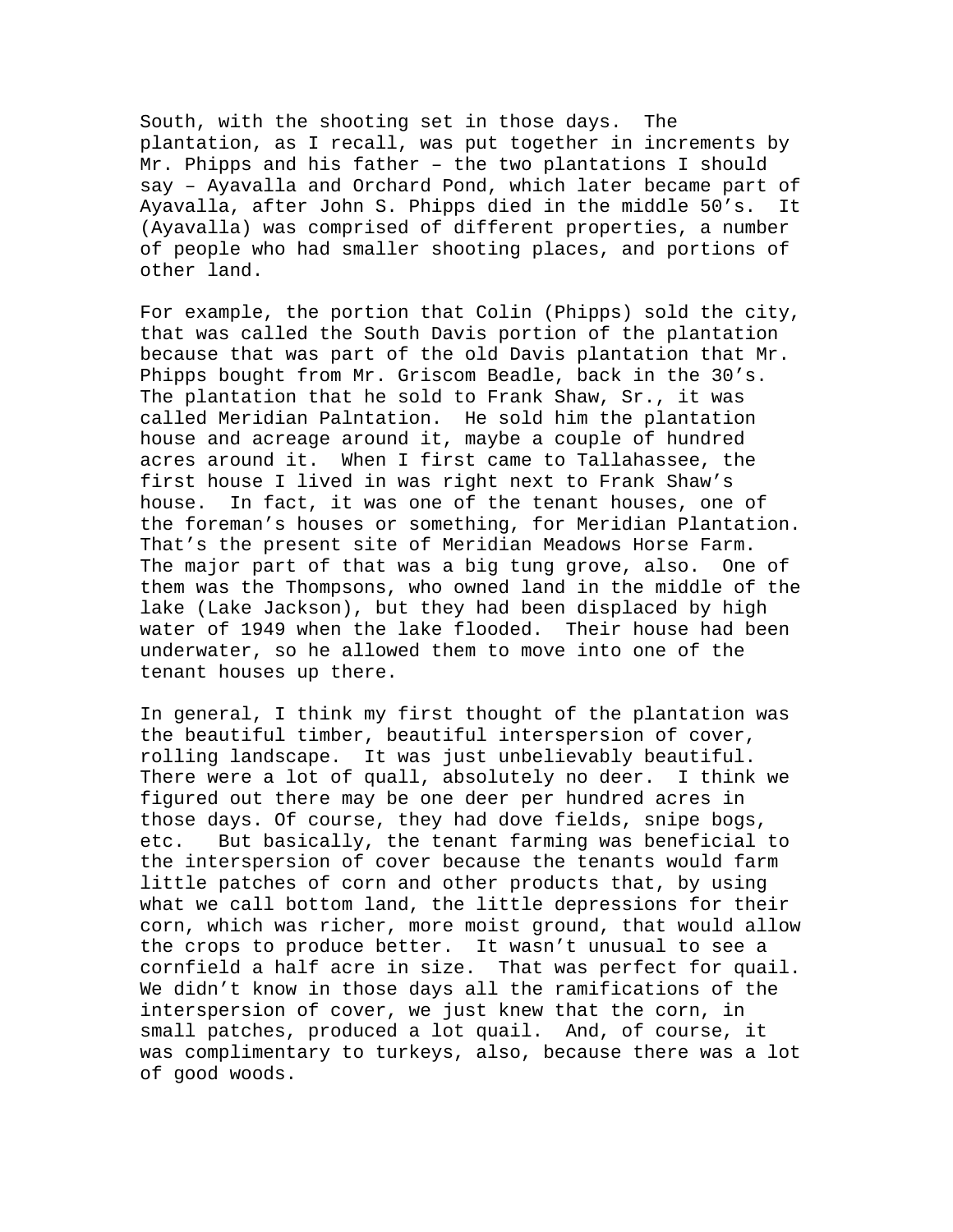#### **Plantation Management:**

Mr. Phipps was very much of a naturalist. He didn't want the timber sold unless he had to sell it. He didn't want the oaks destroyed, the hardwoods. He wanted the woodlands left pretty much like they were. He did do some cleaning and clearing to facilitate hunting, but basically he was much of a naturalist. He taught me a tremendous amount of identification of different valuable feeds and plants and trees and what they did. Back in the 40's I guess they didn't know that much about quail and what they ate. Oak trees, pine trees, gum trees, all of them produced mast that are very beneficial to wildlife.

The only problem we had, during the 60's there started to be an area-wide decline in the number of quail. Being, as we thought, rather knowledgeable about quail. (Mr. Phipps was extremely well-read on wildlife, and I thought I was fairly well-read, too) we had experimented all the time. He (Mr. Phipps) had given me very much a free hand in experimentation. For example, we discovered a new type of pea. We didn't discover it, we found it was available. It was called a combine pea. It was a tiny little field pea that was very hard. The quail loved them, so we would go out and harrow up a quarter of an acre for combine peas and we had a great feeding patch there. You'd almost always find a covey (of quail) very close to one of those feed patches. So that was going to be the solution for the lack of corn fields or interspersion created by the tenant farmers.

In conjunction with this, in the early 60's the U.S. Department of Agriculture addressed the screw worm problem with cattle. Screw worm was a larvae. Flies laid eggs on an open wound and the larvae ate on flesh of the wounds. It was particularly offensive in new-born calves. Anytime a calf was born after the  $1^\text{st}$  of March you had to treat its navel because screw worms would be in the navel. Of course, we had them. Every time a cow would rub its neck on a tree, just to scratch its neck, it would get it raw and screw worms would be there. What happened in conjunction with that was that we were continually attempting to create feed patches, interspersion of cover, leave rows of corn for quail, plant brown top millet, anything we could think of that might enhance the quail. We seemed to be in a cyclic decline in those days. Everything we did for the quail seemed to enhance the deer population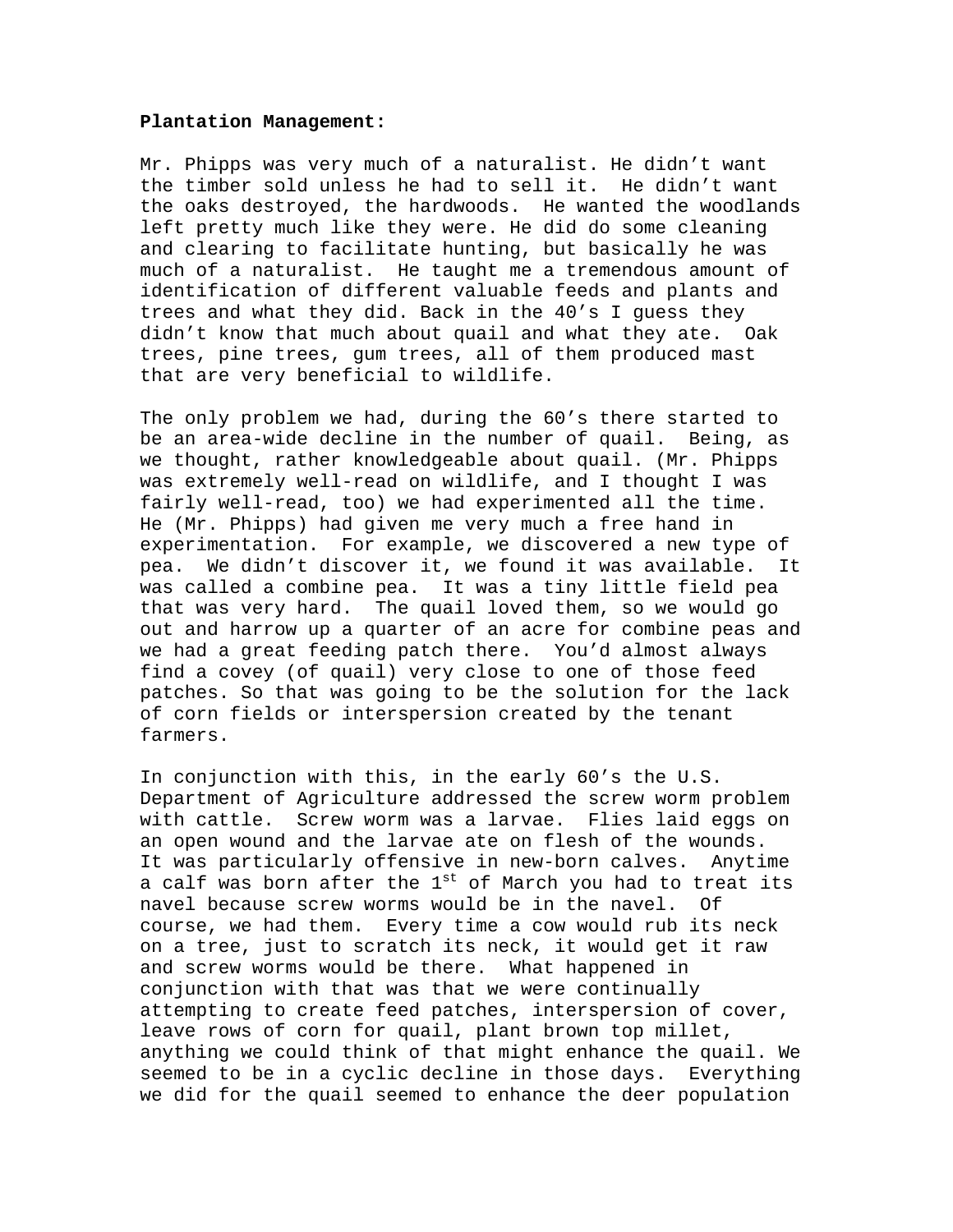– the white-tailed deer. Those little quarter acre pea patches that we originally started with had to be increased from one to two acres to allow for the deer, who loved to eat on peas, to. Originally, you could take a quarter acre and go through in the late spring of the year and harrow that place up and they would come back up and reseed itself. They just ate up all the peas. In fact, I'd go out and see young fawns laying in the pea patch in the summer time, in July when the peas were real lush, I'd see just their heads sticking up over the peas.

(The cause of the increase in the deer population) was lack of screw worms, which had devastated the young deer for years, and the protection afforded them on the plantation. The management practices that we used for bob white quail seemed to be complimentary to deer. We were protective of the property, we didn't allow night hunters or poachers or things like that in. As the deer increased, I came up with an even better idea of getting off-duty sheriff's deputies to help protect the property by allowing them to kill a number of deer a year for their own use. That worked out beautifully. My assistant manager had at one time worked for the sheriff's department and knew all the people. I'd say, "Butch, let's get about five or six people that we can trust, that won't take advantage of us and will protect the property for us, and we'll allow them to kill three deer apiece." Well, when I told Mr. Phipps about it he said, "I don't like it at all." I said, "Just look at the advantage of it. These people will feel like they've got an interest in it, and they'll be helping us for nothing." He said, "Well, it'll kill some deer off. We damn sure need that." And so we did that and it worked beautifully. Oh, maybe once or twice we had to change people, but basically it was a very good program.

Wildlife populations tend to fluctuate, they are cyclic. However, the quail thing just seemed to be going down, down, down. Where we used to have maybe fifteen to eighteen coveys in a half a day's shoot, we were lucky to maintain eight or nine coveys – about half. Despite everything we could do to enhance the population, we continued an annual program, we sprayed borders where they were too rough, we wouldn't allow vehicles in the woods during nesting season, we even experimented with feeders in the spring of the year – and I think we got some benefit from the feeders – we even attempted a predator control type of thing for nest predators, which are basically the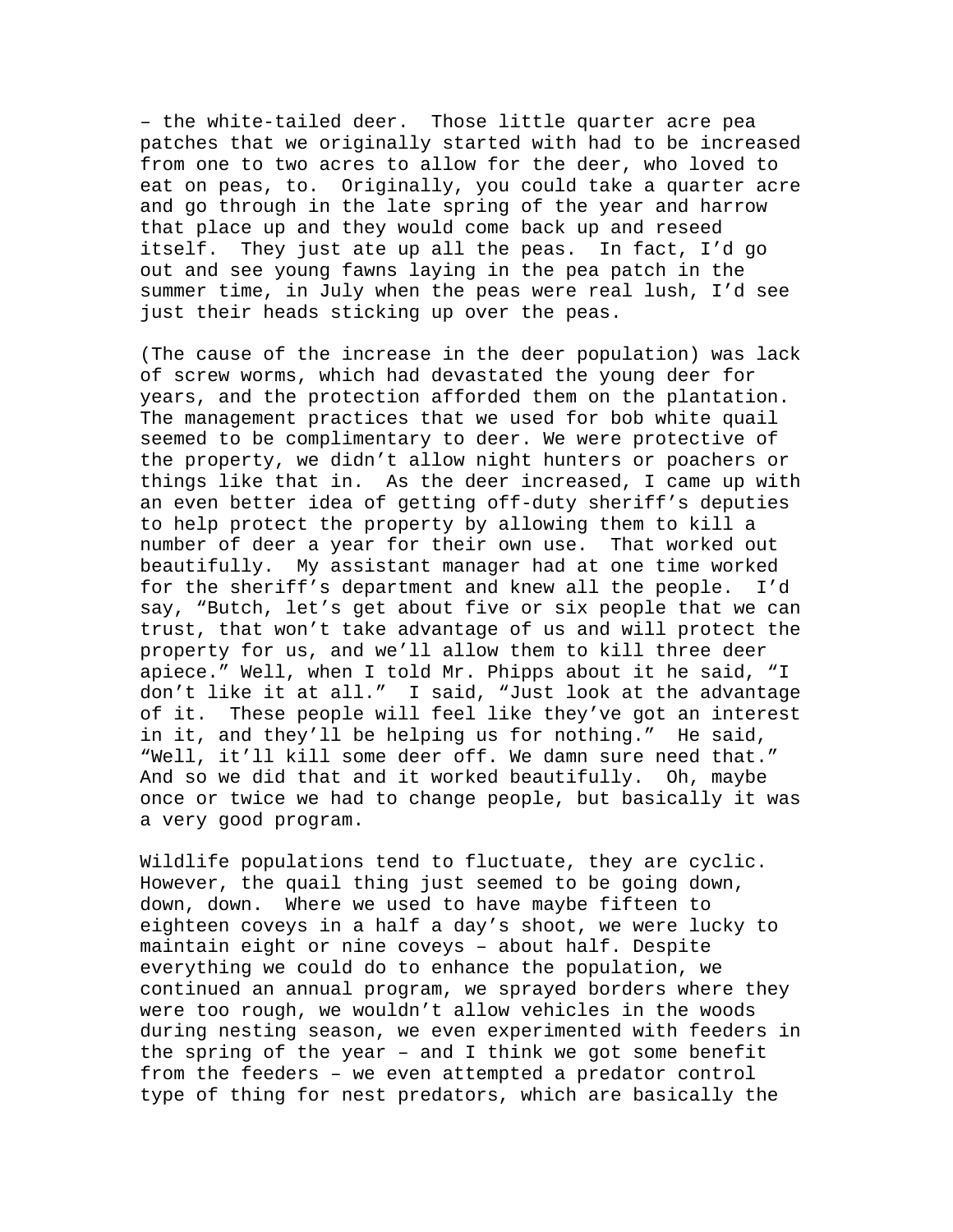biggest decimators of nesting quail populations. When they build their nests on the ground they are quite exposed to, for example, possums, that nose around and eat the eggs or eat the quail if they don't get off the next. We came up with an idea of using eggs with strychnine in them – remove one cc. Of albumin and replace it with one cc of strychnine, with a hypodermic needle. We put those around the quail feeders, and the eggs disappeared just as fast as you put them out there, every night the possums of whatever. I recorded over a hundred possums killed on one hunting course one spring over the feeding. And the quail population almost tripled in that particular course that year. We thought we had finally discovered the secret. But the strange thing was, the very next year it went back down to the way it was because the possums, in the ecology of the whole thing, the possums probably eat young snakes, and other animals. We weren't quite as smart as we thought we were, but we kept experimenting. I must say, in retrospect, that Mr. Phipps gave me a free hand to experiment any way I wanted to.

Back in the 60's, after we imported these Charlois cattle, and I guess probably my managerial abilities converted more to being a salesman for the cattle operation, attending cattle meetings, shows, sales, etc. I was away from the plantation a lot more because I had so much dealings, in fact, a couple of years in the late 60s, we sold over a million dollars worth of cattle each year off of our purebred herds.

### **"SOUTH DAVIS" HISTORICAL DEVELOPMENT/EVOLUTION:**

somewhere back in the late 50's, I guess it was, he gave them (his sons) those two properties. Colin got everything south of Miller's Landing Road, which I call "South Davis". It had a very high bluff over-looking the lake, a very high area, a beautiful area. That was probably one of the least intensively managed portions of the plantation from our point of view. After Colin got it he intensively developed pastures and things like that. But until he got it, it was rather out of the way over there. But until he got it, it was rather out of the way over there. We had some pasture on the lake bottom, at the bottom of the hill. We had a fence across the side of the hill, we had pasture down there and Lowell Crowder, who we bought the cattle back from, we ran a steer operation with him. We had about 125- 140 steers that we ran down there on the lake bottom in the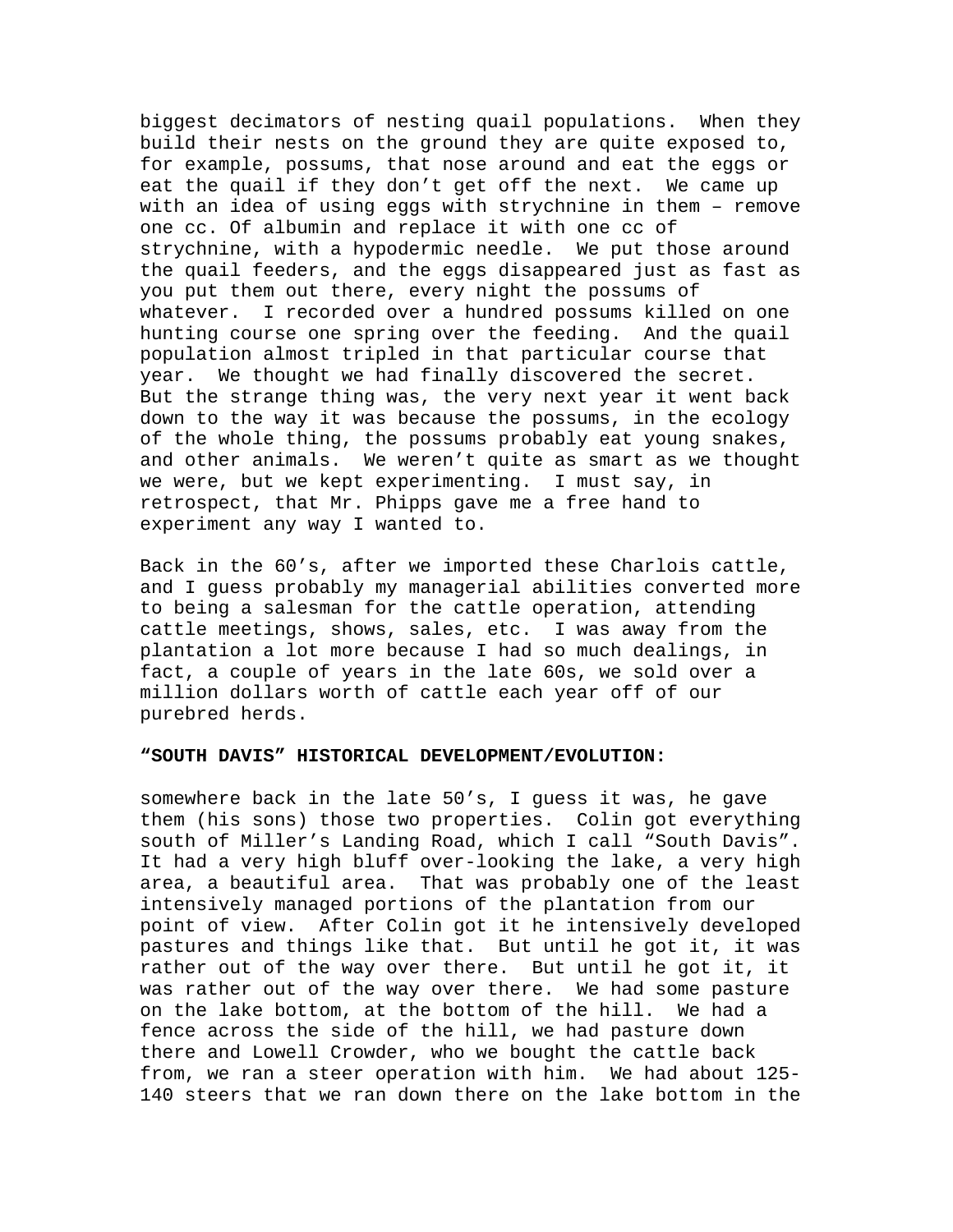summer time, when the lake was low. There was a lot of good pasture down there. In the winter time we'd turn them loose in the woods and they'd keep the bushes knocked down, and the vines and the briars and stuff like that. I don't think it helped the quail at all, though, because any corn that was standing in the field, they would eat, and a lot of corn shucks and trample the fields down.

He gave Colin everything south of Miller's Landing Road, which included all the lake frontage up to the Brill House, I guess. Which he sold, of course, to real estate developments along Miller's Landing Road there, where Ralph Smith and all those people have their houses. Then he gave Gene everything on the east side of Meridian Road, which included Moore Pond and the Shelly property, which is the name of another plantation. Gene got more property in acreage, but he figured because Colin's was closer to town, it was more valuable. And I think Gene subsequently sold most of that property to Jim Smith.

#### **Plantation Management/Development:**

As Mr. Phipps got older, he enjoyed his duck hunting and his snipe hunting. We had dove fields and every year we'd have a fancy dove field. Then, later on, when he got sort of incapacitated, we got into the commercial end of hunting. That was Gene's idea, that we develop it into commercial hunting. We first started with the deer. We had so many deer. A the beginning, we probably had one deer per five hundred acres and in the 70's we had one deer per five acres. So that an increase of a hundred-fold for deer. Mr. Phipps didn't care for deer hunting. He liked to eat venison saddles, but he didn't care for the deer hunting at all. So basically, he just let me use that for my friends. We had people come out and every weekend we'd hunt deer with dogs and everything. Gene saw an opportunity to commercialize on that, so we stopped the free hunting and went into hunting club. We had a lodge that we renovated for the hunters and we charged, in those days, I think we charged them \$2000 per year to belong to the deer lodge. With that they had the right to kill seven deer, either them or their own guests, band it was limited to and specified what kind of deer they could kill. It was very well regulated. We had twenty-five members, I think, there. That worked out so well they developed it into a dove hunting club, then duck hunting clubs. The figure escapes me now, I think the fee was maybe \$1500 for the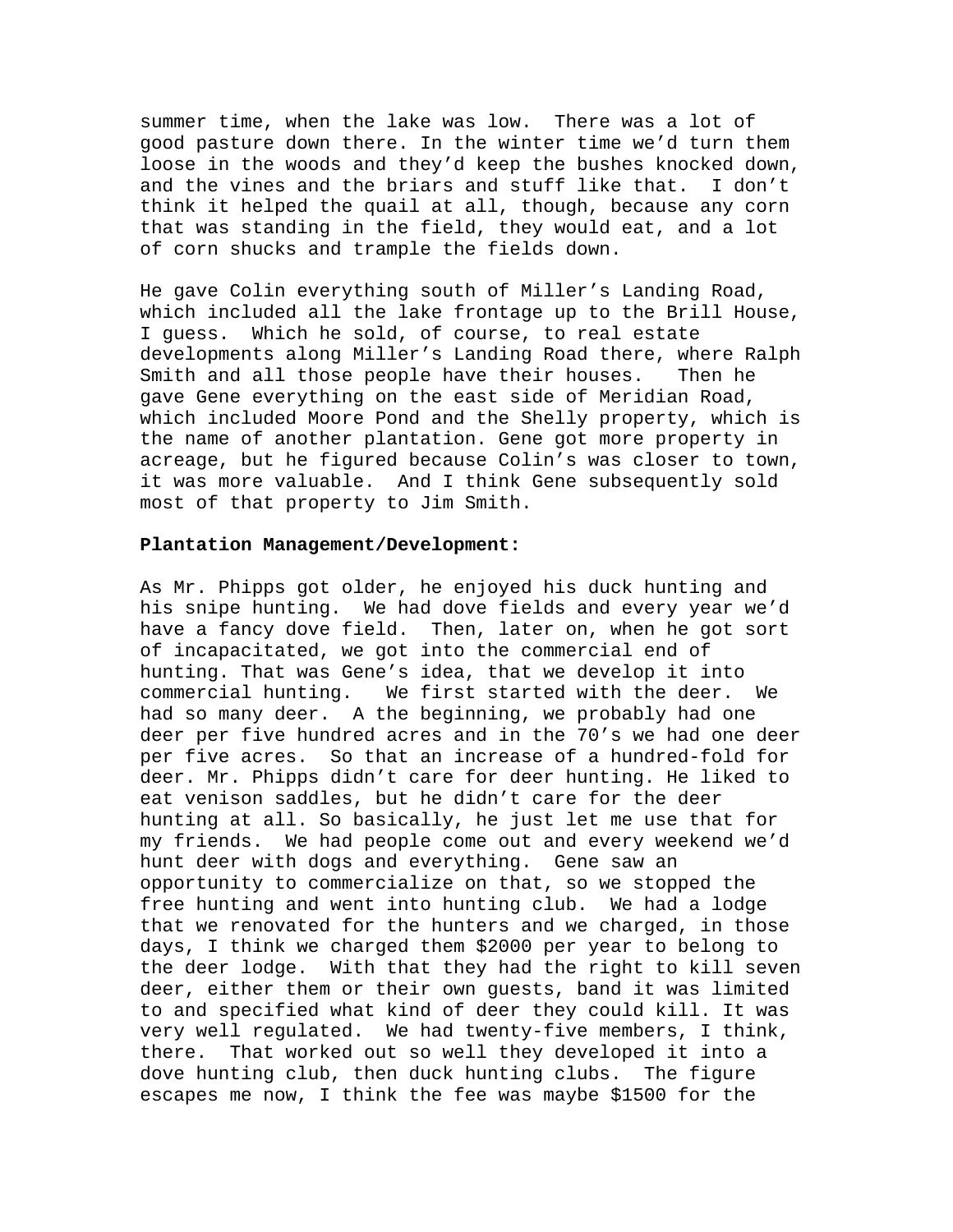dove hunting club, which would allow them to have two hunts per week during the legal dove season, which was in three increments – early, middle and late season. Usually each one lasted about two and a half weeks. What it meant was that they could either bring a guest and hunt one day or come themselves and hunt two days during the week. Consequently, we had six or seven, or maybe eight different dove fields around the property. They were supervised hunts. All the hunting was supervised. Then, we did the same thing with the duck hunting. We developed that into a duck hunting club. In fact, we established a different lodge from the deer lodge. We called it the Wing Lodge, over off Old Bainbridge Road. We had facilities, if they wanted to spend the night there, cooking facilities – we'd always have breakfast and things like that for them early in the morning, before day light. Played poker games at night. They had great times out there. We probably had six different duck ponds that we would allow them to hunt. They only had one hunt a week, I think, out of the duck club. (The commercial hunting) was in the late 70's, after Mr. Phipps got a little incapacitated. He didn't really believe in commercializing the hunting. He was very selfish about it, he said he'd maintained that for himself and his friends.

Everything was done in conjunction with everything else. We'd lay out plans and decide that we wanted to do something that would enhance the plantation. All this time we were in a transition from tenant farming thing to a corn farming thing. So we had a corn farming operation. We were farming over a thousand acres of corn for ourselves. We got into the Harveststors, the big blue, glass-lined silos, where you put silage for cattle feed. Marvelous, marvelous contraption, very expensive. I'd hate to put a pencil to it and figure out the cost of retiring the investment on those silos, but they were marvelous because they were automatic. We had automatic feed wagons, ensilage wagons, we'd go through the fields and cut the corn, cut it up, blow it in the wagon, the wagon would come to the silo, unload it, blow it up into the silo. Human hands didn't have to touch it – unless we had a breakdown. In the winter, when you're ready to feed the cattle, you blow the horn and the cattle all run up to the trough, you'd open the door, turn it on, auger it all out down the trough, the cattle would feed on it. It was a labor saving device and our cattle operation got to be very efficient. We built a beautiful purebred barn on the hill just a half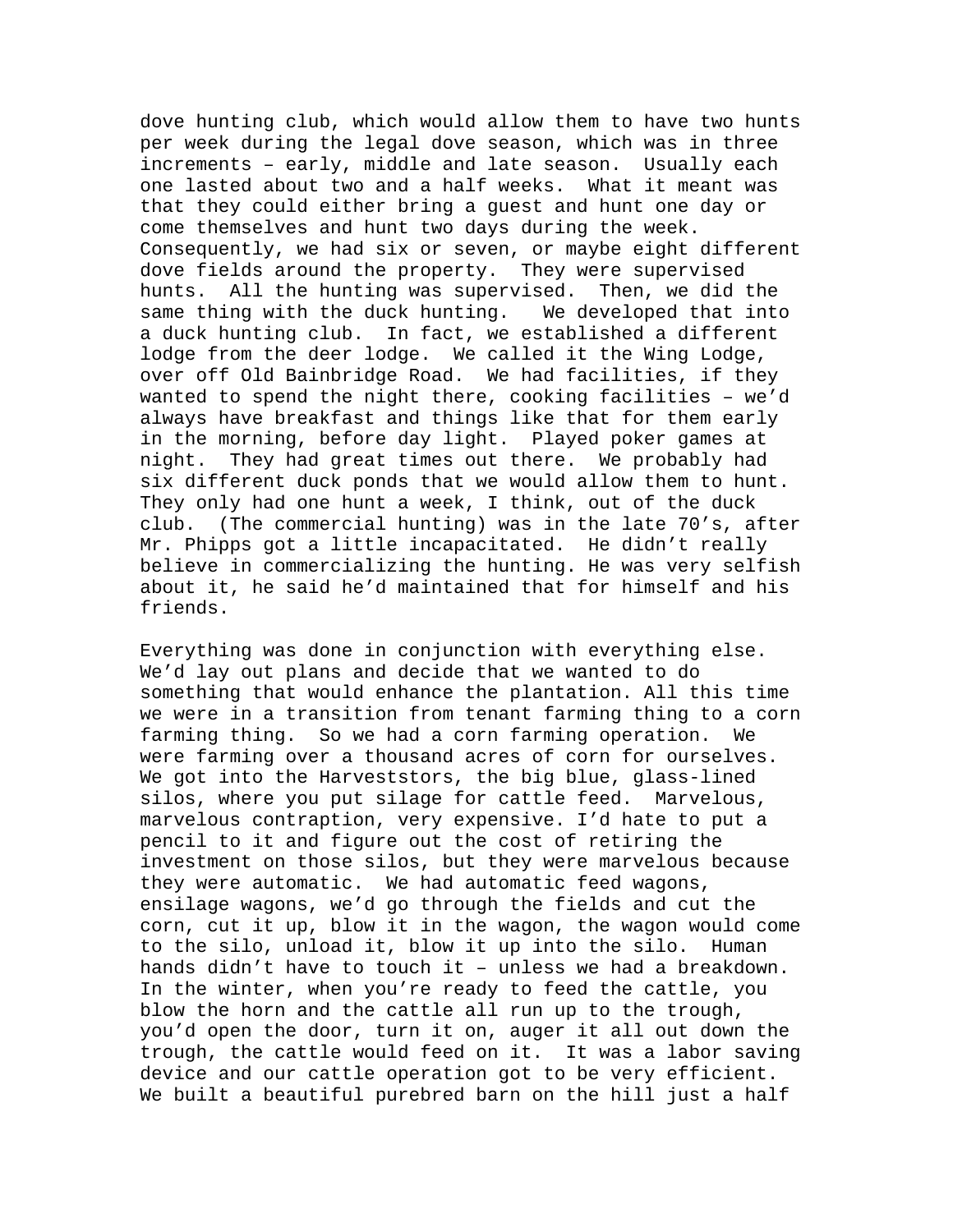a mile to the right of the main road going into the house. We had a big oval-shaped barn with individual stalls for each bull or whatever we had in there, and then had long runs funneling out from each stall, all the way around this thing, except for the road driving in. All concrete, it was a beautiful barn.

I can't exactly tell you when (the tung oil operation) was started because there were mature trees when I cam there in 1950. They had been, not, shall I say, neglected, but they hadn't been cultivated and fertilized intensively. One of the first things I did the first spring I was there, I took inventory of the tung trees and I made some contacts with some of the tung refiners and other tung plantations around and found out the potential that was there from these tung trees. I think we had about 450 acres of bearing trees and probably another 100 acres or 50 acres of smaller trees. There was a tremendous potential if they were handled right. I did some figures and told Mr. Phipps if we cultivated the trees by harrowing the weeds from under them, fertilized the trees, marketed our own tung nuts, we could show a profit. Unfortunately, after I started that I got called back in the Service for about 15 months, during the Korean War. When I came back, that had not necessarily degenerated, but (there had been a) lack of intensive management. In the meantime, the price of tung oil had dropped down. It wasn't quite as attractive as we had anticipated, so it sort of died. Then, some of the synthetics came along right after that and more or less negated the idea of the tung oil as a superior product in paints and varnishes. Eventually, in the late 50's we started replacing the tung trees – (by) just pushing them down, bulldozing them down and burning them. We converted many of the fields into corn fields that we utilized for the corn base. Everything in business, I guess, is maybe a little shady, but basically we anticipated that the corn base program was coming in and eventually it did. It paid farmers not to grow corn on their property so the larger the base, the more profitable the check from Uncle Sam was. When we found out the tung trees weren't going to ever come back to what we had anticipated they would be, we started bulldozing them out, burning them, and turning those into corn fields.

**TENANT FARMERS AND TUNG GROVES:**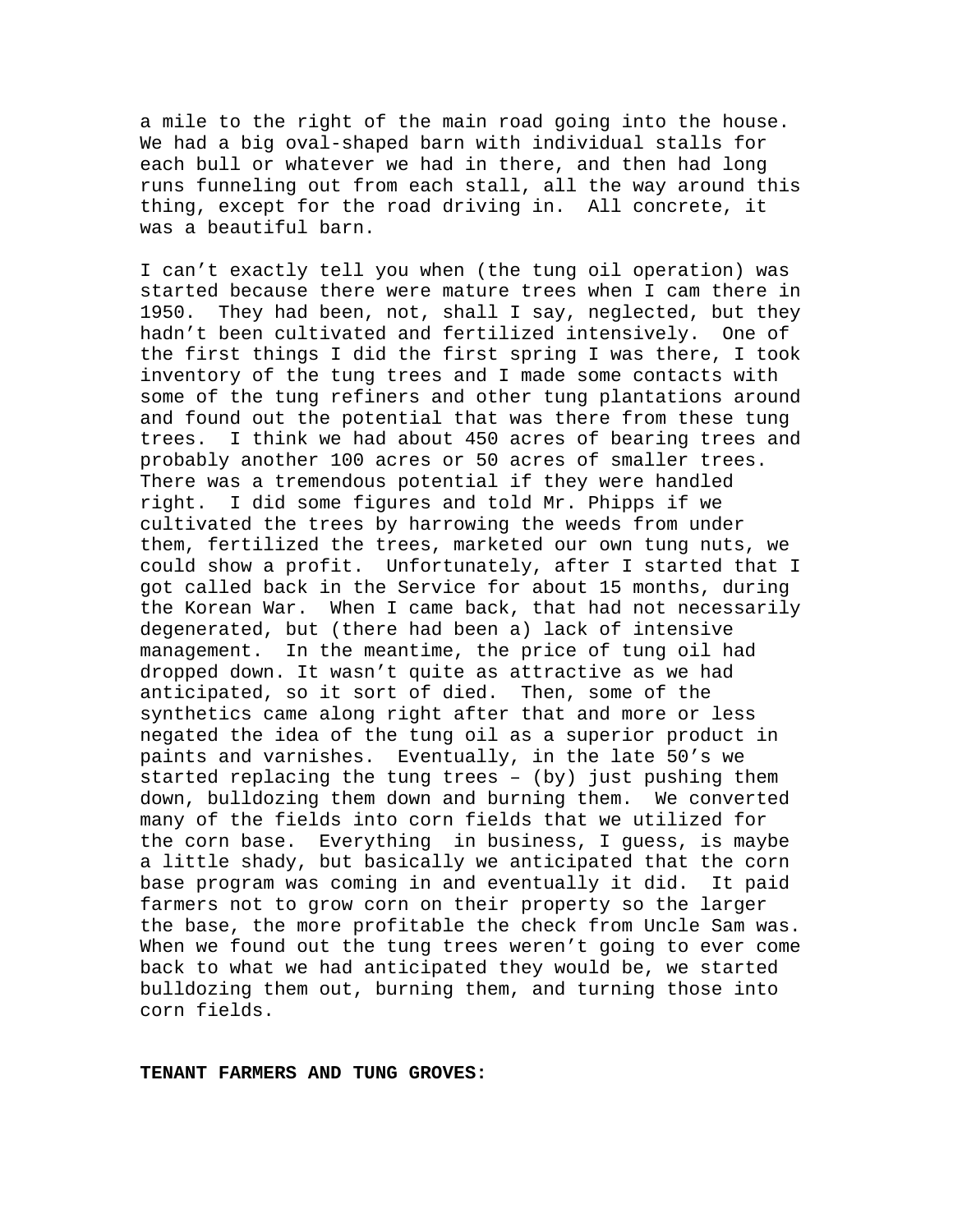(The harvesting of the tung nuts) was done by the tenants. It was sort of a Christmas present, Mr. Phipps would call it. The tung nuts would fall in October. They'd fall on the ground. The foreman, Lester Richardson, would get all the tenants together and say, "Okay, I'm going to start picking tung nuts, here's what we are going to pay for them, if you work hard and do a good job you can earn a lot more money than you've ever made in your life." And it was true. We converted from two dollars a day. They'd just pick around and hardly pick enough to pay their wages. By paying them by the five gallon bucket, 7 cents a bucket, they could pick them (the nuts) up and fill those buckets up in nothing flat. We had young boys, grandsons of some of the tenants that were still living on the place, would come out. They were making \$27, \$28 a day, back in the 50's. That was big wages. Lester would supervise. He'd say, "This is your row, this is your row." He'd go and inspect the row and if they weren't picked clean he'd say, "No, I am not going to pay you for them until you pick them up clean. I want them all up. I don't want to see any tung nuts left on the ground." They'd pick up big bunches and leave the scatters around. But he would sack them up in a croaker sack and throw them up in a fork of the tree so they'd dry. In January, after the first of the year, we'd go with big trailers and use some of our own labor and pack them on trailers and haul them into two or three different central places. We'd load them off and send them off to one of the tung processing plants. It was fairly profitable while it lasted. I loved Mr. Phipp's idea of it because he said it was just before Christmas and it was sort of a Christmas present to the tenants to give them an opportunity to earn some Christmas money.

Interviewed: Marjorie Stoneman Douglas Building Florida Department of Environmental Protection Tallahassee, Florida 07 Nov. 1995 25 Jan 1996 (revisions to 1995 transcript)

## **WILLIE MAE ROLLINS CARTER AND MATTHEW CARTER:**

**Dog Handler at Ayavalla Plantation – 1942 – 1947/48** 

**Willie Mae Carter:**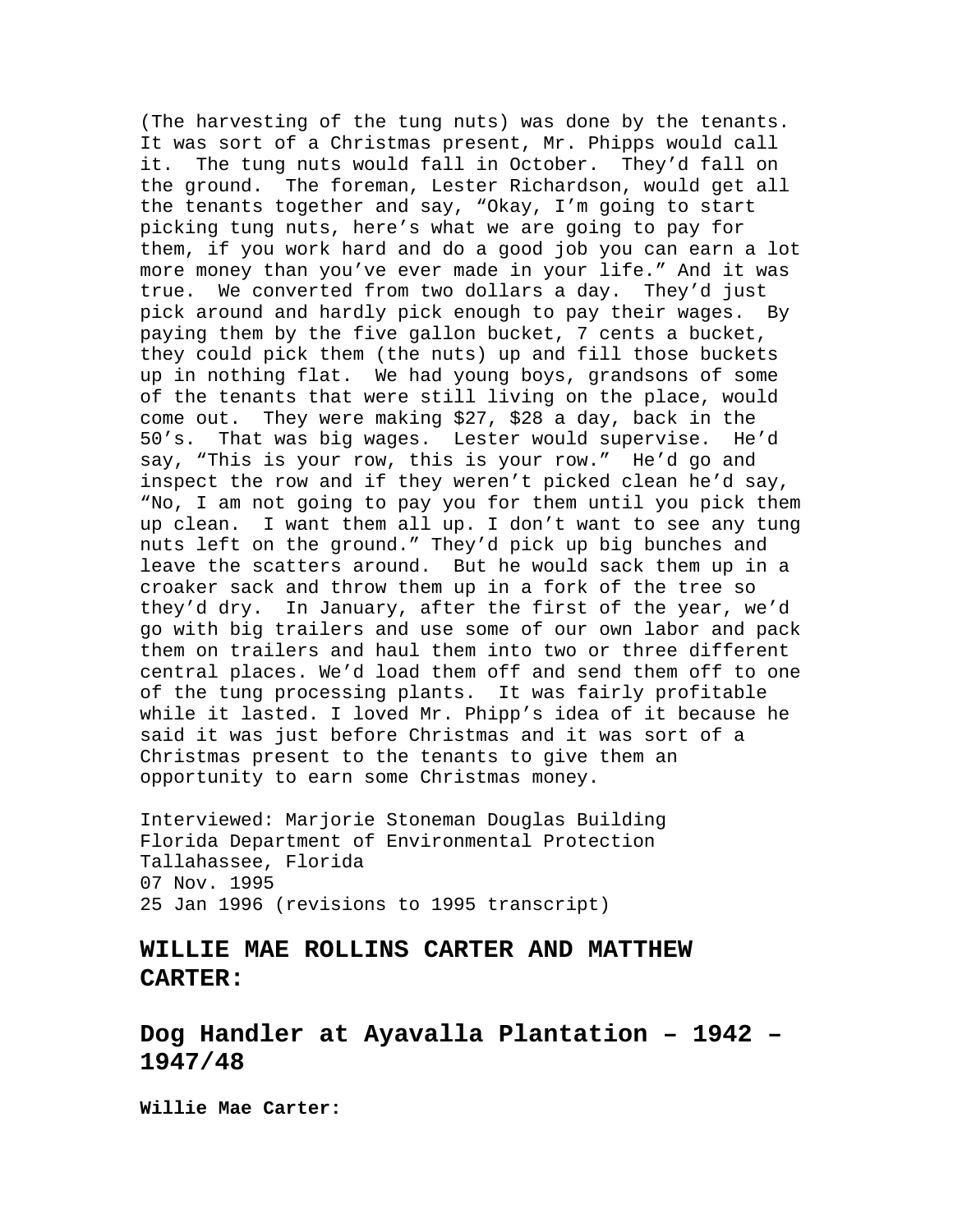### **Memories of the Phipps Family:**

As far as I can remember, the Phipps bought in the early '30s, '33 or '34. It was earlier than '35. The first place he bought was Kimball's, that's on the lake (Jackson), off of Meridian Road, which is Miller's Landing now. The next place he bought was Fred Edward's place, because I can remember. The next place I remember, where they are living now, was Dr. Gwynn, and then his daddy bought another place, J. S. Phipps. They he bought the Moore's place later, and then Sanders. He swapped land with the Thompson's down off Meridian Road, down on the lake, and the Gardners. And then over here, over where the park is on Old Bainbridge Road, he bought over there. The Rollins owned some portions of that, but they didn't sell. Also, on Meridian Road, the Rollins owned property on the lake, joining Kimball's and Martin's place, but we still own that, we still have that property. He just continued to buy and during that time he bought – I wasn't twelve years old, I can't remember exactly how old I was – they called that place Shepherd's or cotton. And we had our church there, we also had Sunday School – bible study – we also went to school there.

### **School Days:**

(When I was twelve) we lived off Meridian Road, down near the lake (not on Ayavalla). This portion over here, I don't know if all of it is named the same name, but over here, where he bought from Dr. Gwynn, that's the name. I don't know if all of it's the same or not, but I know they have a sign over here where our church (is) St. Paul's Missionary Baptist Church where we're getting ready to build on Old Bainbridge Road. We swapped maybe with Mr. Phipps and we're also buying some more property there. And also on that same property was the school called St. Paul's School. I don't know what the name of that school was. There was a church out there and they taught school there. They started phasing out all of the schools so they came over here on Old Bainbridge Road to a school, I think it was a Rosenwald School, they called it.

I remember what teachers taught there. Clyde taught there later, but Clyde was teaching for Mrs. Richardson. I don't remember her first name, but Mrs. Richardson. Clyde Richardson taught there, too, after they phased out St.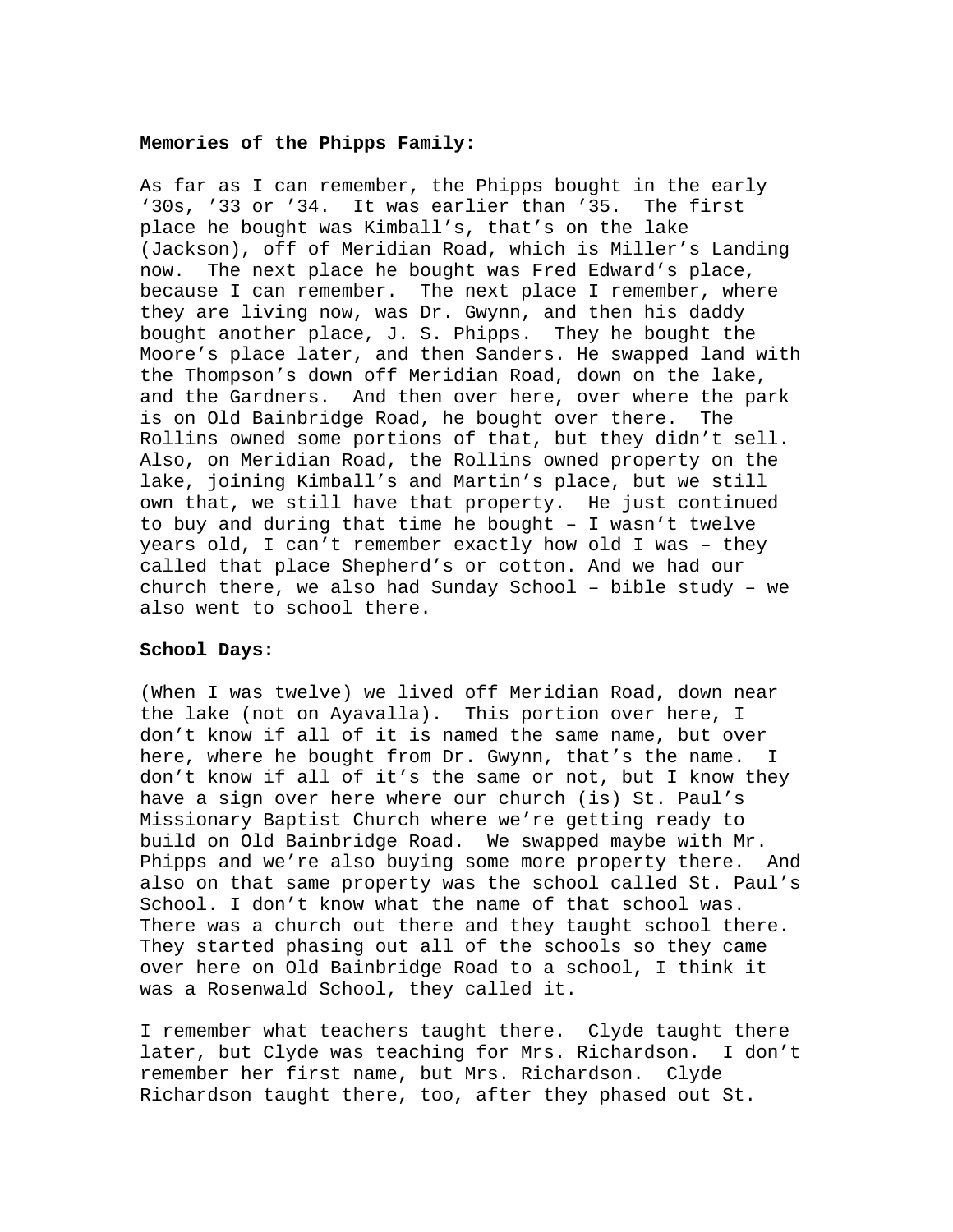Paul's School. Then all of us, the black children that lived in the country, when they finished the  $9^{th}$  grade, they had to either go to town and live with somebody there or not go to school. Later, after my children were born, my youngest children started school, Louise and Matthew started school out here at the Rosenwald School on Old Bainbridge Road. Then they built the John G. Riley School, then they went to Riley School.

(When I went to Lincoln School the principal was) Mr. Porter, Professor Riley had died when I went there. I think he must have died a year or so before, but Mr. Porter, G. L. Porter, I think. Mr. Nims was the principal. In 1937, we started Lincoln High School.

### **The Old Shepherd School:**

The Old Shepherd School. I was one of the students there. I'm 74 years old now. Miss Georgia Clark was our teacher. The only teacher at that time. Later, I think her sister, Emma Jane Thompson, taught there a while. Later they go Emma Jane Douglas. She was Emma Jane Walker at the time, but she married Sam Douglas. Then later, the community bought a piece of property, or they might have had it, I don't know, but we built a school, a two-room school. There was Mrs. Gardner and Mrs. Douglas and Hilda Goodman. Then Hilda Gardner, Mrs. Georgia Gardner's daughter, that married Mack Gardner, she taught there. They continued to teach there until they started phasing out those schools in the country for all those children. When we finished  $9<sup>th</sup>$ grade, we would all go to Lincoln High School. That's where I went, to Lincoln High School.

We went so many months. I don't know whether we went six months or seven months. We wasn't going nine months. The reason they didn't go was because most of the people was farmers. At Lincoln High School they didn't go that long either. Most of the people out there were farmers or dairymen or something, and certain times of the year they had to work.

I was born in 1921, I think I was about seven years old (when I started school) because my sister and my brother and I, we were just a year apart, and all of us started school the same time. All of us were in one big room. But I can remember when Joe Williams was in our class, and my first cousin, Eva Lee Rollins, Rebecca Rollins, Rebecca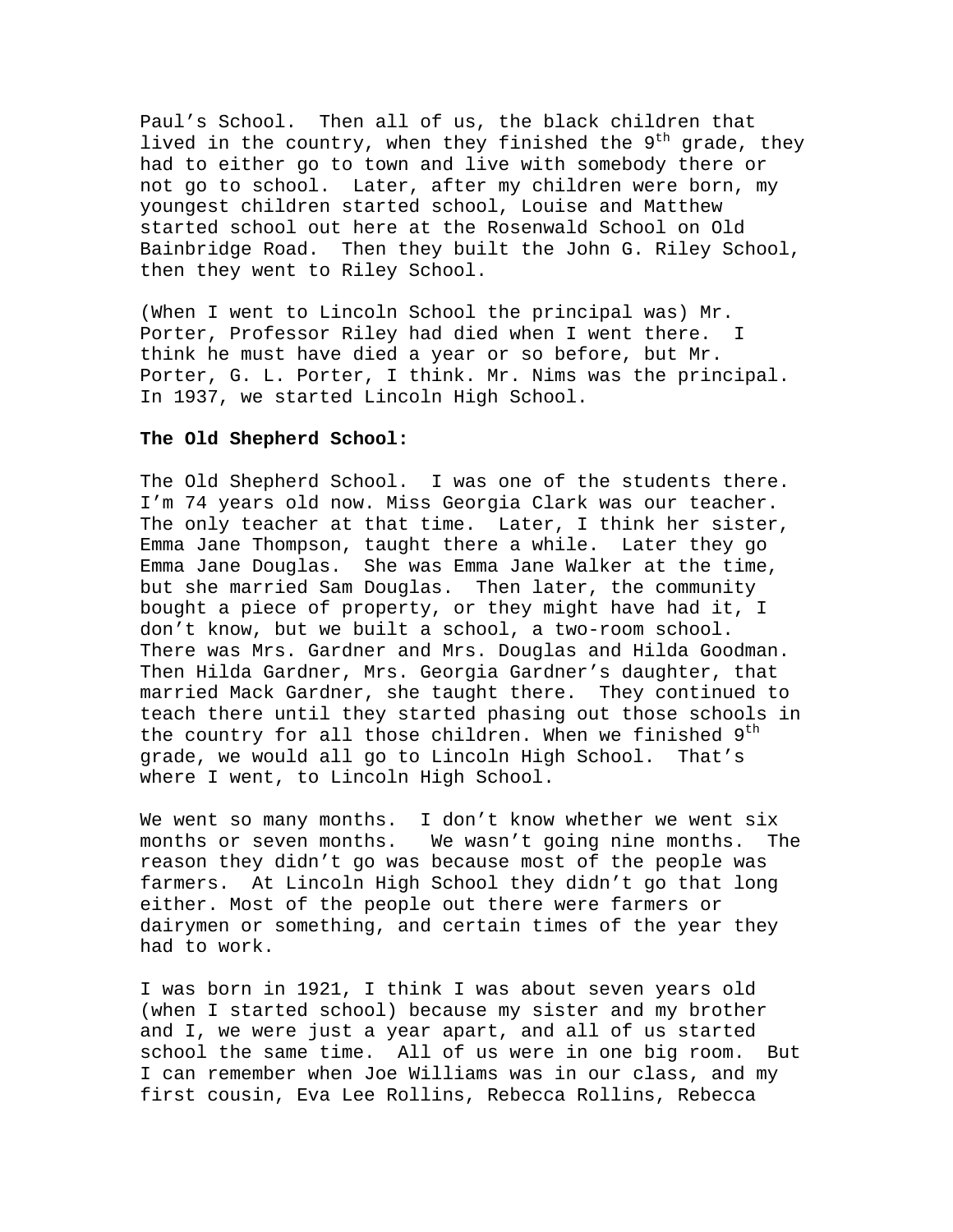Austin now, and Naomi Landers, which is Naomi Fleming now, and Mary Cary, which is May Johnson now, that lives out there in the Macon Community. But Joe didn't finish with us because his mother died and somehow Mr. Phipps and all – his daddy didn't agree or something, I don't know what it was about, but anyway, he moved from there. And he moved to a place we called the hammock and Joe didn't graduate with us. We started high school in 1937.

What we studied in school. We had primers, they called them then. That's when you are beginning school and you learn your ABC's and learn to count and you learn to read and print. We had geography, we had history, we had chemistry, we had biology.

#### **Matthew Carter:**

We had a good time. In school there'd be a line and they'd cut you down (if you missed a word).

#### **Willie Mae Carter:**

A spelling Match. We had a spelling match every Friday at school. And I would also stand beside Joe. If he missed a word he would cry. And we'd stand up there and the teacher couldn't see you working your mouth, but we would say the word to keep him being cut down. If you miss a word, you had to go down, move down, to the end of the line. That was called cutting down. If you missed a word, someone else would take your place, and then you would keep on until the best speller, that would be the one standing.

We weren't too far from school. We walked to school. The sugar berry switches, off the sugar berry tree, bring those switches there and if you missed your lesson, you'd get some licks on your hand. If you were late coming to school, you'd get some licks then.

We carried lunch to school until the President, who was it started giving the free food? Roosevelt. He started giving free food. They would give food to the school and we had something you could cook the food but you couldn't bake no biscuits. Mrs. Georgia (Gardner) would carry it home and make biscuits and bring them back. They give corned beef, peanut butter and flour. I think it was wheat flour.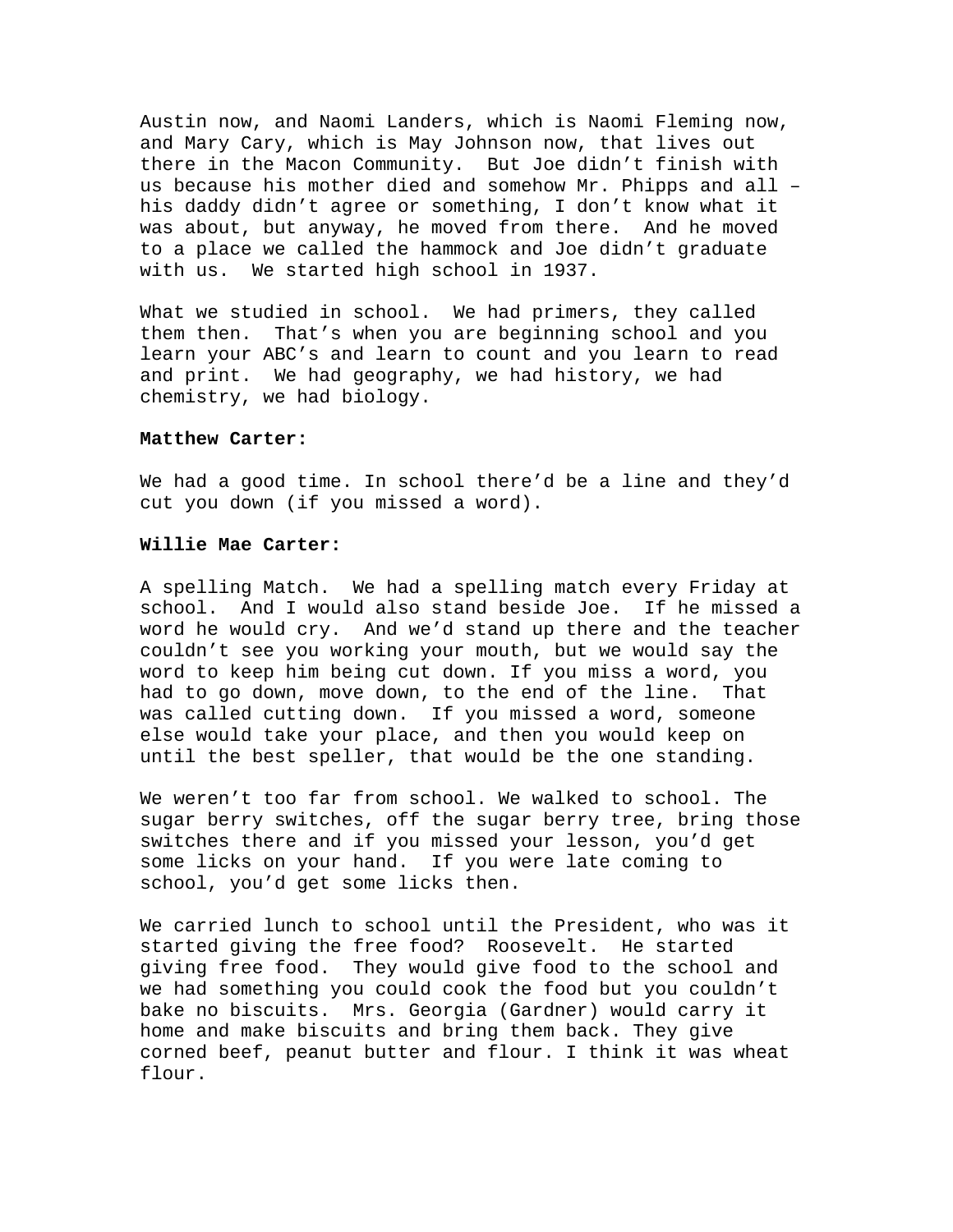#### **Matthew Carter:**

Jelly.

# **Willie Mae Carter:**

They didn't give no jelly, did they?

## **Matthew Carter:**

Yeah, they did.

# **Willie Mae Carter:**

I know they had the corned beef. He says jelly but I don't remember. I remember peanut butter. They usually give you applies. You would have an apple a day. And they'd give you raisins.

(Were white children living in the community?)

Yes, the Joyners lived over there but they did not go to school with us. I guess they was taken downtown to school somewhere. The only white school I remember them having is a school over here. That old school is still down there. You know where you go to Ayavalla plantation off of Bainbridge Road? There's a little school that sits – a little house – sits on the right hand side just up above a little pond of water. Now that's where the white children went to school. But anyway, as long as I can remember, they always had a bus that carried them. They always had buses. They had a bus that carried them to school. At certain times of the year they would have a band come out there and play. We basketball, too.

Mrs. Poole was a lady that was the homemaking teacher. Mrs. Poole would come around so often to our school. And Professor Brown for the boys.

Mr. Phipps swapped land with the church and I think they tore that building down (The Shepherd School) I am not too sure, there's not a road to go up in there now. We can't even get to the cemetery now. Shepherd or Cotton Cemetery. A lot of people buried up there. I had an uncle to get killed in the service, Earl Holiday, he's buried up there. There might be a way to get up there, but I don't know, because they a fence and everything. Well, they don't bury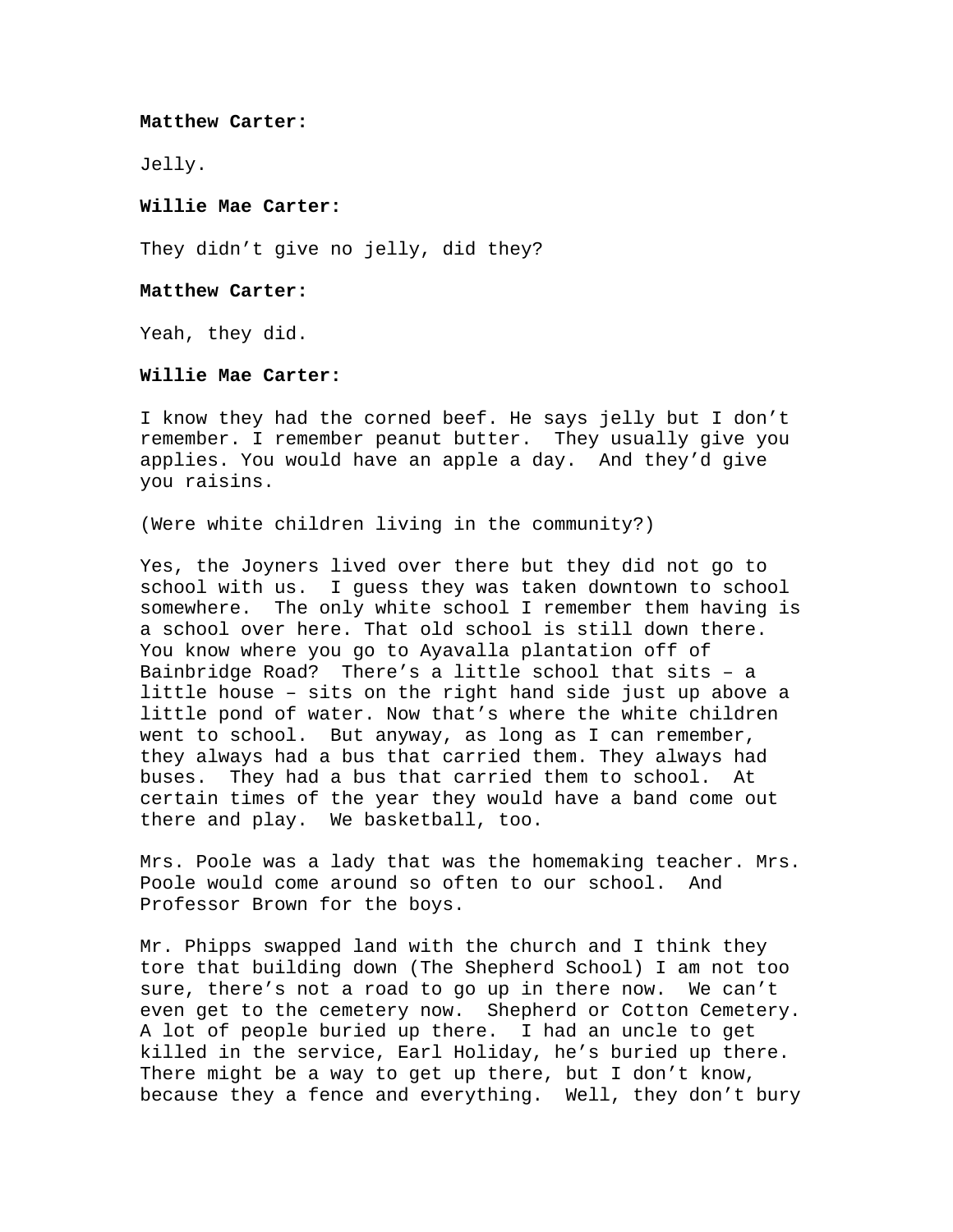no more. After that long time we just give in because we moved over to somewhere else. At St. Paul's Cemetery, that's where his (Matthew Carter) family is buried. But so many is in there now that we bought in Memory Garden. And so many other people. Grant, I think Eluster is buried in Memory Garden too, I believe. Grant Carter, his (Matthew Carter) brother, is buried in Memory Garden. Quite a few of them. A few, the Charltons, I think they still bury there (St. Paul's).

#### **PERSONAL HISTORY:**

# **Willie Mae Carter:**

Some of the children, like myself, I lived with my greatgrandfather and great-grandmother. I lived next to my daddy and step-mother. I lived with my mother downtown (when I went to Lincoln). When I was a small child, my mother moved out of town and stayed out of town until I was going to high school and then she came back into town and rented a house and that's where I lived, with her, on Georgia Street, in the 400 block, until my grandfather, John Rollins, died. (My grandmother was Julia Rollins. Julia Proctor Rollins. After my grandfather died, then we moved in to a white house there on Old Bainbridge Road, Mary Nelson's home. It (the house) was old. That's where I got married. We lived there a couple of weeks, and my husband and I, we moved back into the county. We moved on Meridian Road, in a house and we stayed over there I reckon about six or seven months. Then we moved in a house over there by Mr. Phipps, where his house is now. We lived there, I guess, about six or seven years. Then we bought this place here. My husband worked with Mr. Phipps as a dog trainer and horse trainer.

My great-grandfather was named Lawrence Williams. My grandfather – I never did know my mother's father – was John Rollins. My great-grandfather was John Proctor.

I can remember when he (John Proctor) did a building up there on the A and M Campus. It was a brick building up there, but the Proctor buildings, I think his brother did them. He was a senator and he wasn't a carpenter. They have a lot of writing on him in the *Hawkeyes.* Him and his family, they came from the Bahamas.

## **Matthew Carter:**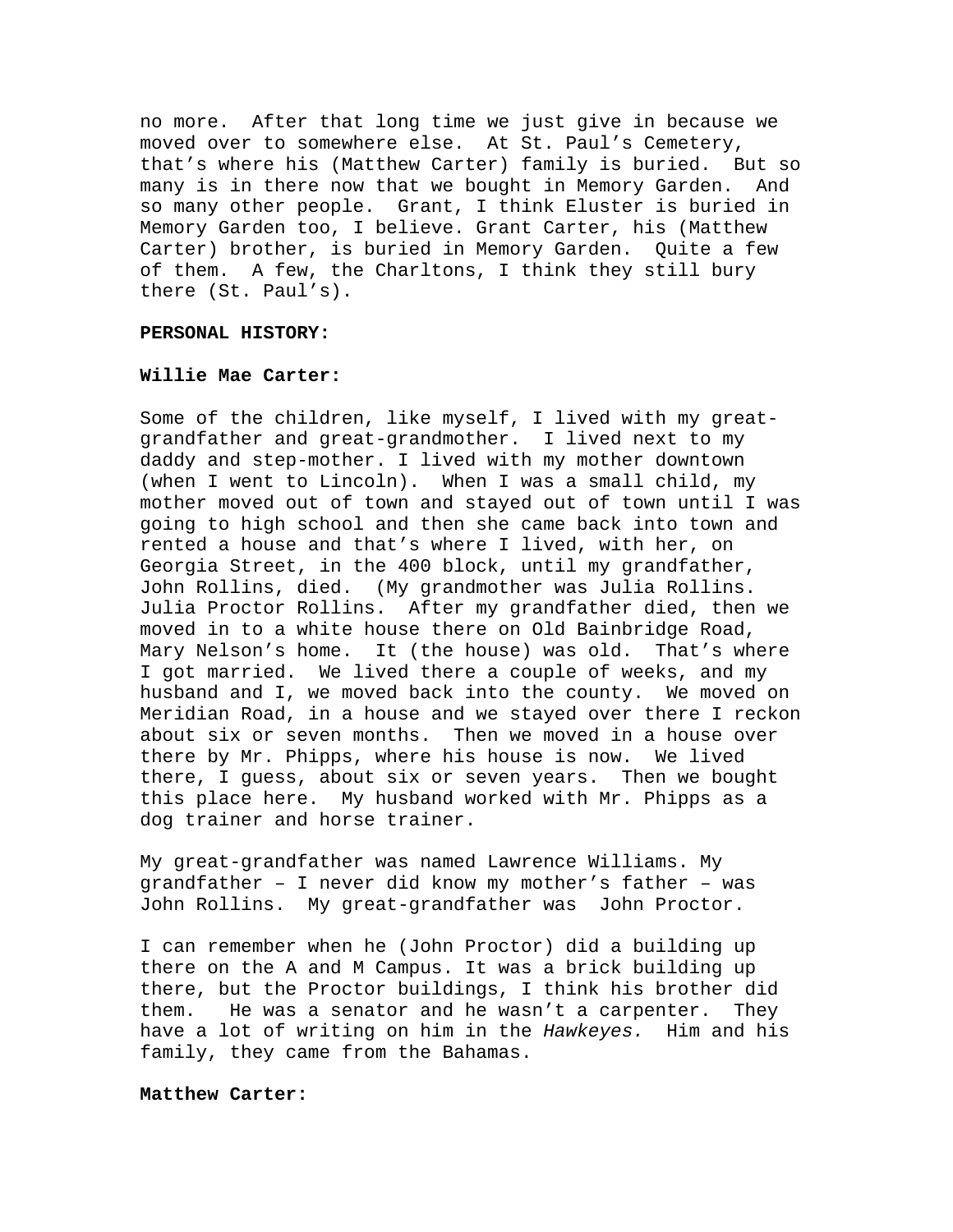I never seen my grandparents. My parents was Ellen Carter and Willie Carter.

# **Willie Mae Carter:**

He keeps saying he don't remember. He remembers his father's mother was named Julia Herring. They was out there on the Phipps Plantation. We are just more from Meridian Road, back in there on the lake. That's where we used to have the ballgames. Down there on the Rollins plantation. There was a big dance hall and everything, picnics. There was a big oak tree there. We did baptisms. Down there on Rollins Lake, that's where we all baptized. Off of Miller's Landing road, that's where they baptize now, but during that time, when we were children, they was going through by my grandmother's house.

#### **Matthew Carter:**

They baptized in Archipond (Orchard Pond).

# **Willie Mae Carter:**

Yeah, they baptized in Archipond. Matthew belonged to St. Paul's Missionary Baptist Church and I belonged to St. Matthew's Primitive Baptist Church, which is a little church there on Miller's Landing Road.

Bower Hackley. Reverend Hackley, Sr. lived in the house. But his mother was a Richardson. (She was related to Eluster Richardson) his father was her brother. Grant Richardson and Ellen Richardson was brother and sister. Clipper Charlton and those, their mother was his father's sister. Louis Thompson was my cousin. That was her first brother, because when they first bough they was on Meridian Road, and they built some small houses, there. I think it was one for Mr. Phipps and Mrs Phipps and their help and one was for the children and the nurses and then they had a house there for the butler to live in. I think they brought a butler from somewhere, named Robert, and then later they got Louis Thompson as a butler and he worked for them for many, many years.

#### **Matthew Carter:**

(After we left Ayavalla) I was with the C.C. Camp.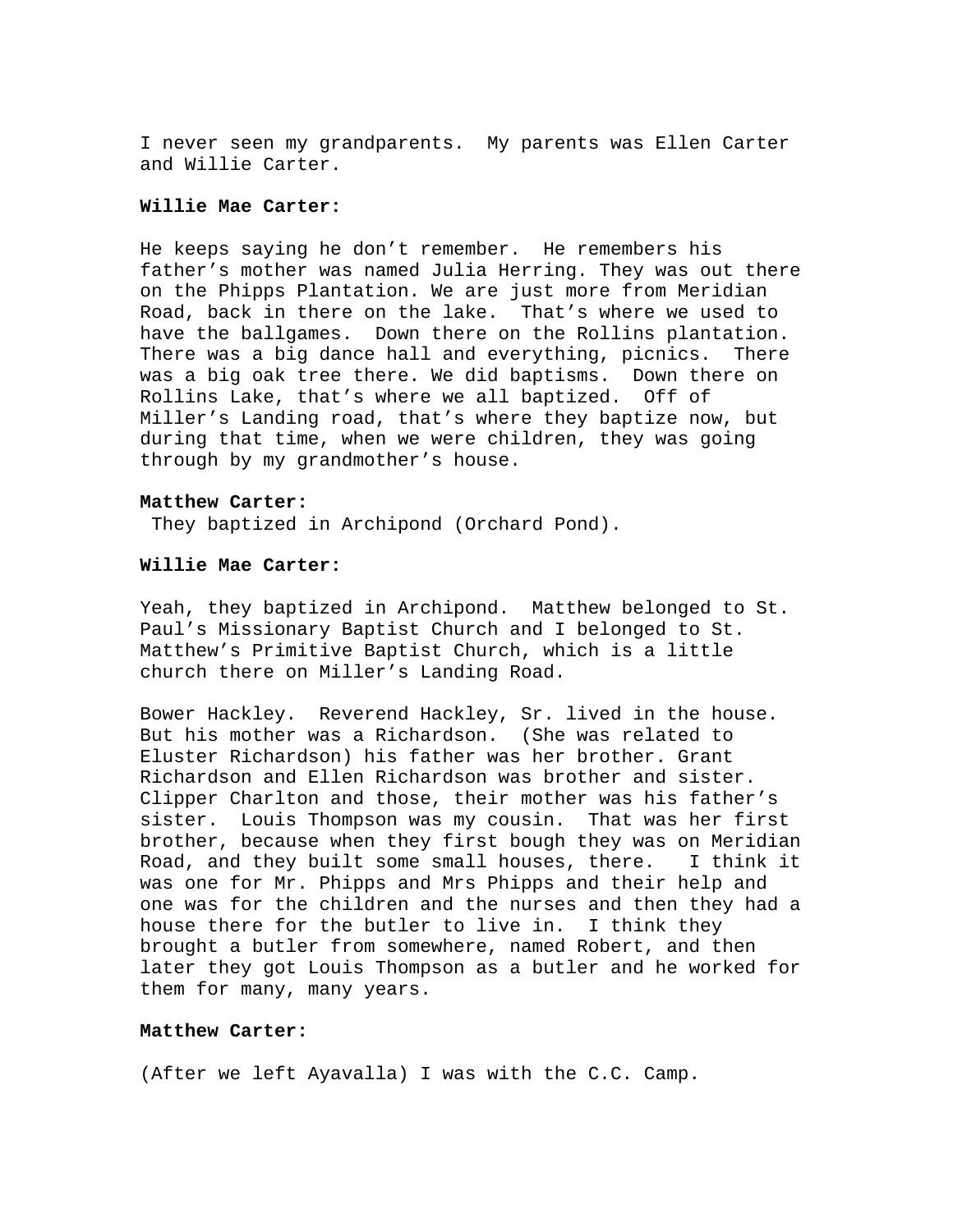#### **Willie Mae Carter:**

He (Matthew Carter) was living on the Phipps Plantation when he was a young boy. He worked on the place and then, it must have been in 1937 or 38, he moved off the Phipps Plantation and went to the C.C. Camp and he stayed there. In 1942 we got married, when he came from the C.C. Camp. He never did go back to the plantation. He worked for Sam Smith, or Red Smith, and Rainey Cawthon. After we got married, we moved from Tallahassee, out of the city limits, and moved back on the plantation. We moved to a house just up above there the Rollins, down there on Miller's Landing now, just up above there. No roads or nothing going in, no houses or nothing there any more. That's where we moved and we stayed there four or five months and then we moved over there where Mr. Phipps' house is now.

That was my grandmother's house there (where they lived before moving near Mr. Phipps' house). Now my first cousin, Eva Lee, she lived up there in Matthew Rollins' (house or neighborhood) but I lived with my great grandparents and they lived on the Phipps Plantation that joined the Rollins Plantation. I lived next door to my daddy and his wife.

But we stayed there, I guess about five or six months, and my sister and her husband, Willie Carter, they was living there. We got married first. They lived there, then they started working for Judge Lander's wife, Mrs. Landers, and they moved on – they had a house, was living on the premises. That's where they moved and they stayed there. That's where Donald was born, there at Mrs. Landers. After Willie and Emma Lee moved, I guess they might have been with us about two months, then Agnes and Ephraim got married and Ephraim was working in Apalachicola and Agnes was downtown, but on weekends, when he come from Apalachicola, he and Agnes would stay with us in that same room, where Emma and Willie had lived. Neither one of them had no children. It was just the husband and wife. The first five or six months when we were married we lived in that house, and then after that we moved in a house over there by Mr. Phipps and it had tow rooms and a kitchen and it had lights. Didn't have no running water in the house, they had a spigot out there in front of the house. They had an outdoor toilet. Mr. Phipps always had running water. In the house that they (The Phipps) built off Meridian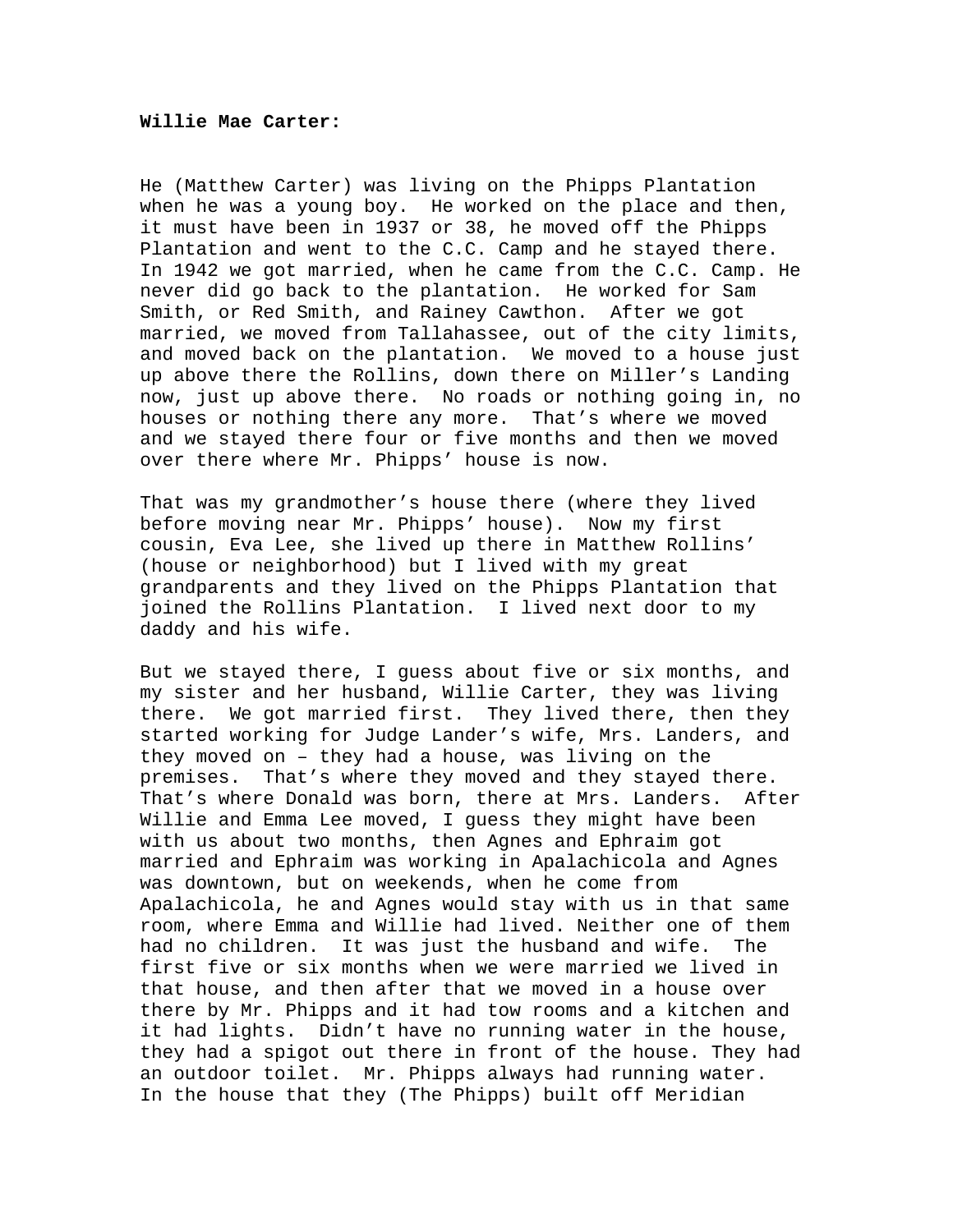Road, I don't know if the toilet was in the house or where it was, because I never did go in. The house they built over there (at the first location) they had everything in it, just like they have now.

I had eight children. I had four up there on the Phipps Plantation, I had the other four here at this place. Mary is working at the courthouse in Atlanta, working deeds, property, and Lenora is working at the telephone company, I don't know what position she holds. Irene is working at the telephone company. Sarah, the telephone company. Willie Mae is at the Capital. And Ezell is with the state road department. My oldest son just passed, he was a carpenter. And my youngest son, Jerry, he's named Jerry, Jerome, we call him Jerome but most people call him Jerry, but the people that grew up around him, I like Jerome best, so that's what I call him. Well, he's a plasterer. Took his daddy's business. He (Matthew Carter) helped Mr. Phipps. He started plastering with the Pullens. They learned him how to plaster. I. C. Williams and all of them, they learned how to plaster. Then, later years, he got his own business. And that's what the youngest son is doing.

When I was a childn, living with my great-grandfather, they didn't have a car. They had a horse and wagon that we went to town in. But when I went with the Rollins, they had a milk truck thing, shut in, where they carried milk to town. During the week, he'd go to town, he'd carry the family through the week time. On Saturday, he would take somebody to make money. Matthew's (Carter) father, and Grant Richardson, rode to town with him and my grandfather, Lawrence Williams, rode to town with him when he didn't go in the wagon. My grandfather was sick in the summertime. He had asthma, in the summer time he couldn't go. I was, I guess, about twelve years old, somewhere about there, and my grandmother was working to a boarding house somewhere downtown. And there was a store by the name of Peter Michael. My grandfather, he would write a list and give it to me and I would go to my grandmothers. Uncle Matt'd take me to town and put me out there where Clemmons is – was – that's not there no more, I don't know what it is now. But it's not too far from where the capital is, in front of city hall. That's where everybody met on Saturday, just meet and talking. In Clemmons they sold fried fish and sold fish. The Buzzard Roost was down further. The other corner was the Buzzard Roost, down there. Between where the courthouse and the City Hall, from there on back to your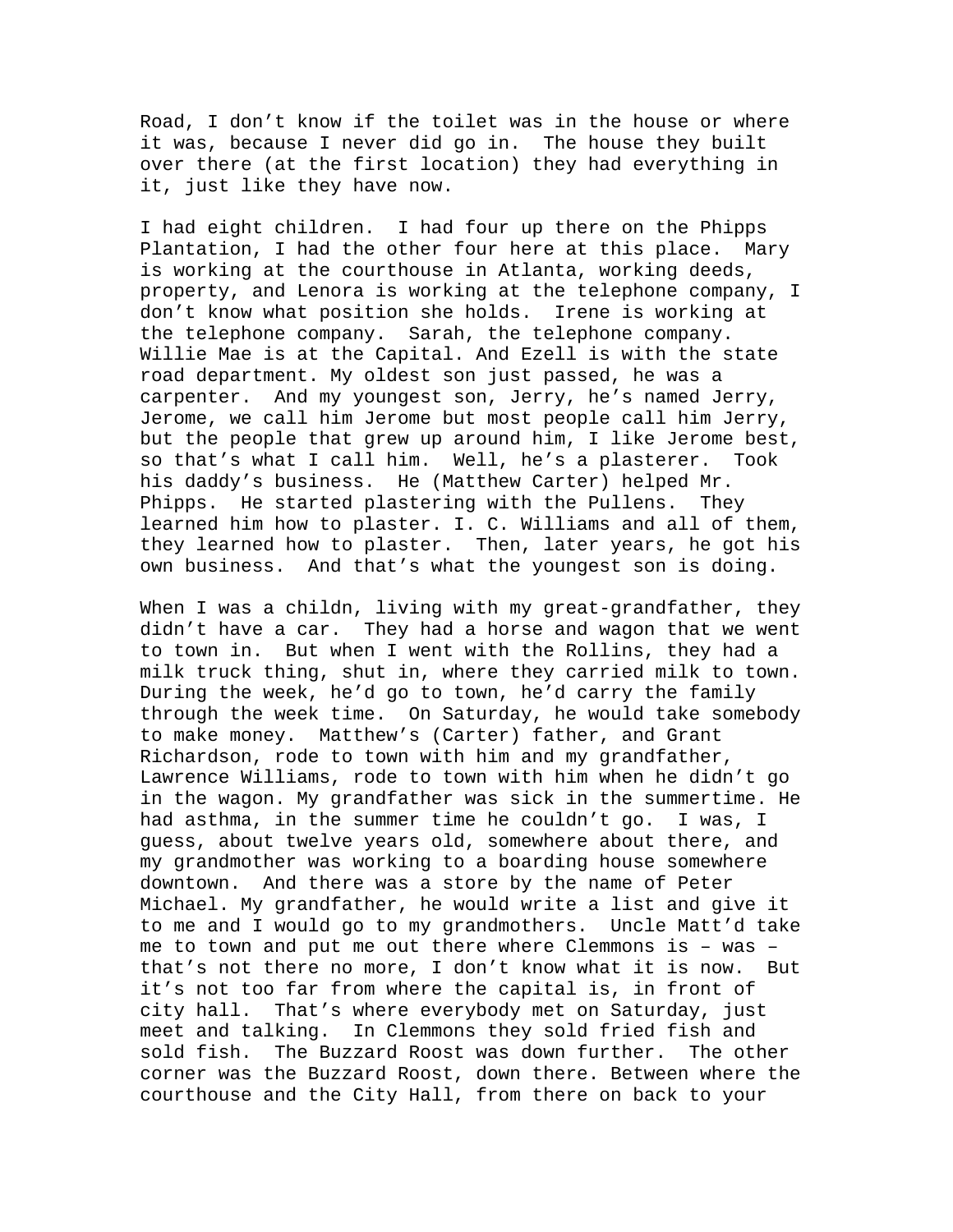north, that was Clemmons. That's where a lot of people met. And the Buzzard Roost, that was down below, on the south end. That's where they used to tie the horses, horses and buggies down on that end, where at that time, the Buzzard Roost, that's where the most people that was real ugly met. They didn't really do anything down there, but they just didn't look good. They called it the Buzzard Roost, and the intelligent people were up there by Clemmons. White and Black. They'd go in the store. They didn't stand around like the rest of the people. You'd go in and do your shopping and you'd wait there for your ride, you'd get your people to ride with. They had the dime store, and they had the HUB Store, and remember the Surprise Store, they called it, and Hicks Drugstore, had P. W. Wilson, and you had Turners.

# **Matthew Carter:**

Joe Deeb.

# **Willie Mae Carter:**

Yeah, you had Joe Deeb's store. There might have been a few more, but there weren't too many more uptown at that time.

Uncle Matthew (Rollins) had a route. He carried milk and these people he would sell vegetables to and also his eggs (in town). Everybody used to sell milk. (We took) live turkeys and live chickens. I remember that what my uncle would do, they would go to a lot of white people. They'd buy eggs and milk from you, and chickens, also live chickens from you. My grandfather did butter, they didn't do no cheese, they did butter.

## **Matthew Carter:**

They had a dairy.

## **Willie Mae Carter:**

Yeah, a dairy, a milk dairy. I guess about 60 to 70 cows or more. Uncle Matthew still has cows up there (that) somebody's seeing after. They had, I don't know how many mules and horses. My grandfather, he used to hire people to work his farm. The children worked too, but he would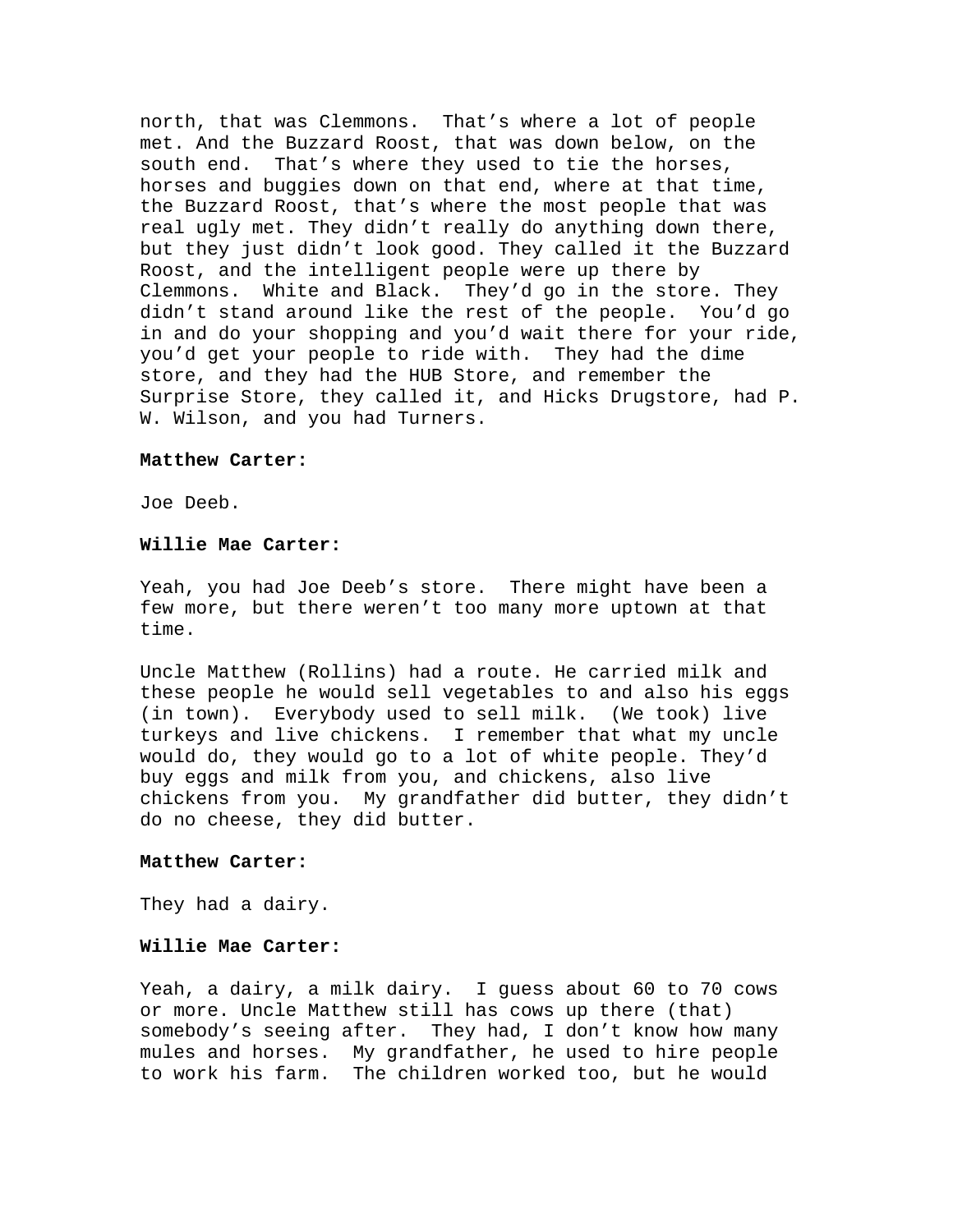plant a lot of cotton and corn and hire people to work. Rollins plantation.

Now my (great) grandfather, that raised me, he was old and he didn't have no big farm. George Williams, and John Williams and my grant aunt named Creasy Williams. They would plant his crops and work them. I would work cotton and work in velvet beans a little bit. But we didn't have a big farm, I didn't do too much farming when I was a young girl.

## **Description of House – Willie Mae Carter:**

When I finished school in the country, I moved back downtown and I stayed down until I got married, then I moved back out there in a house that was above where I used to live. I think it was two rooms and a kitchen, an outdoor toilet. The kitchen was attached to it. Our house always had our kitchen attached to it, but when he (Matthew Carter) was a child, where he was born in, the kitchen wasn't attached to the house. A lot people had houses like that, but we didn't. Our kitchen was attached to our house.

# **Ayavalla – Matthew Carter:**

He (Mr. Phipps) wanted you to tell him what was on your mind, and not to hold back once. He wanted you to tell what you mean, he didn't want you to be shy of him.

#### **Willie Mae Carter:**

I remember when he used to go hunting on the lake, he used to hut, well we call them blue petes, but they was coots and ducks. My brother, Matthew Rollins, Jr., he would paddle his boat for him. He did that until he went in the Army. He came from the Army and he never came back here to live. He's in Jacksonville.

The only bad time we had, he (Mr. Phipps) didn't want you to have cats or dogs, and he didn't want the men to carry a gun. Because he was afraid they might shoot his birds. His quail.

He (Matthew Carter) worked for him (Mr. Phipps) about six years, because Louise wasn't six years old when we moved over there. She wasn't school age. I had four children,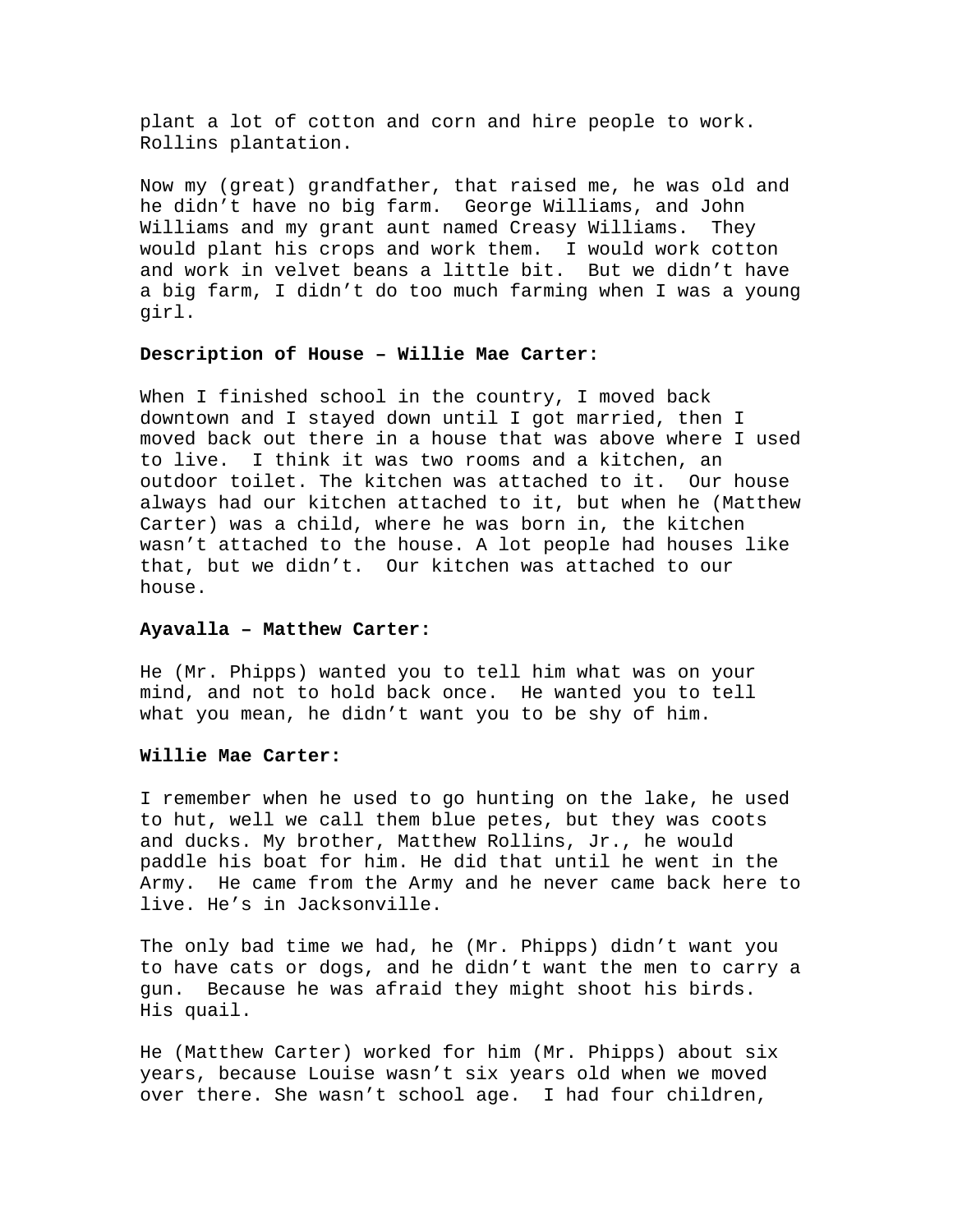but I had one the year after. That was 1942 to I guess 1947 or 1948, then we bought here.

(At Ayavalla) We had two bedrooms, a kitchen, we had running water and we had lights. But we had an outdoor toilet. And a porch. Some of those houses (are) still there, by the dog kennel. We lived close to the dog kennel. He (Mr. Phipps) got a man by the name of Booker Larry and he kept the dogs.

## **Matthew Carter:**

They were bird dogs. I don't know how many dogs he had.

#### **Willie Mae Carter:**

He had a pit dog named Demon. That was a bulldog. He would fight the hogs. And if you hogs get out, he would go out and get the hogs and the cows. Everybody could have a cow. We had hogs, and you could plant anything you wanted to plant. You could raise chickens there. If your pigs got out, then Demon would bite the ears off. There were many pigs walking around there with no ears. He wouldn't kill them, but he would bite the ears off.

## **Matthew Carter:**

We had three or four pigs.

#### **William Mae Carter:**

We had more than four pigs.

### **Matthew Carter:**

We had the sow.

## **Willie Mae Carter:**

Oh, you mean, you keep the male and the sow, and the sow will pig, but you raise those for meat. And you also plant your cane, and grind cane and make syrup. But those were good days. You didn't have freezers. You had refrigerators, or ice boxes, you called it. They used to sell ice. You could catch as many fish as you'd want. But they had a certain time, I think it was around March, they would close the season down. You couldn't fish for a certain length of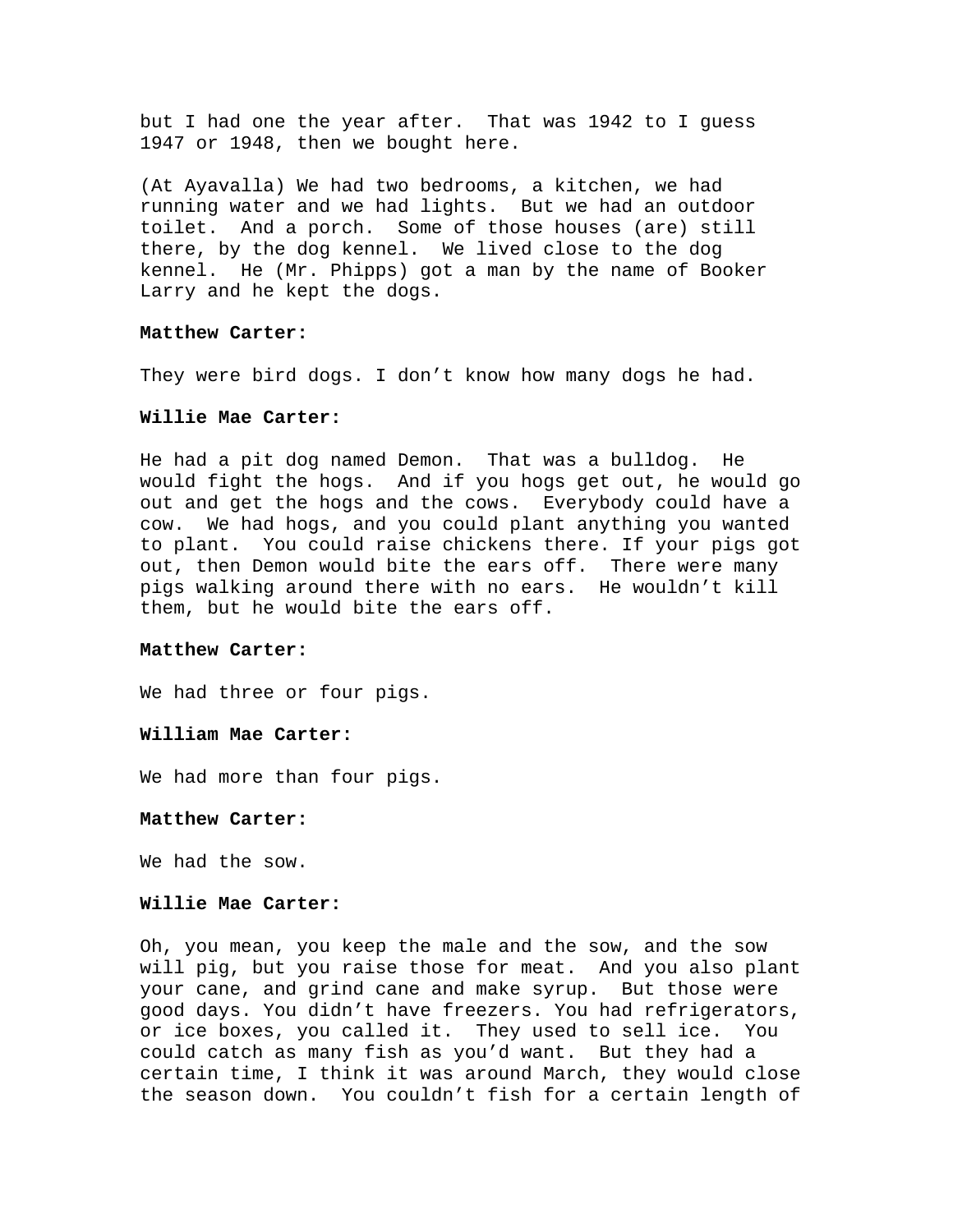time. There was also duck hunting, coot hunting – that was in the winter time. I still eat coot and ducks and turtles and things, we call them cooters but they're named terrors (terrapin) or something, but everybody ate them. That was the spring meat.

## **Matthew Carter:**

And Deer.

# **Willie Mae Carter:**

Yeah, we killed deer, rabbits and squirrels and coons and opossum. I never ate a coon, I never ate a opossum. Nope, I might of ate it when I was little and didn't know what it was. I remember one day, we were small children – large enough to clip a tree – and we had a hen, there was a great big old oak tree, and the hen was laying and we would go down there, my sister and my brother. My sister's name is Emma Lee Carter. Now we called her "Babe", they called me "Sweet". They called my brother "Buddy:. That's Mathew. My father was old and my great-grandmother was old, too. She couldn't walk, she could push a chair along and walk, but she was crippled. My grandfather, he was old, too. They told us to go down there. We'd went to the house and told them there was an opossum in the tree. So they said go down there and make him get out. Kill him or something. And my brother and sister got him out of the tree and up to the house, and when we carried him to the house my grandfather took a stick or something and hit him and broke his neck. Then when he broke his neck she turned him over and then all the little old baby opossums in the pocket – and to this day, I can't stand an opossum.

We'd plant in the winter time, we'd plant collards and carrots, rutabagas and turnips. And we also could plant the early, June peas, you call them. You could plant radish.

## **Matthew Carter:**

You could plant anything. Watermelon, sweet potatoes.

# **Willie Mae Carter:**

That would be in the spring of the year, when we'd plant the watermelon, cucumbers and things like that.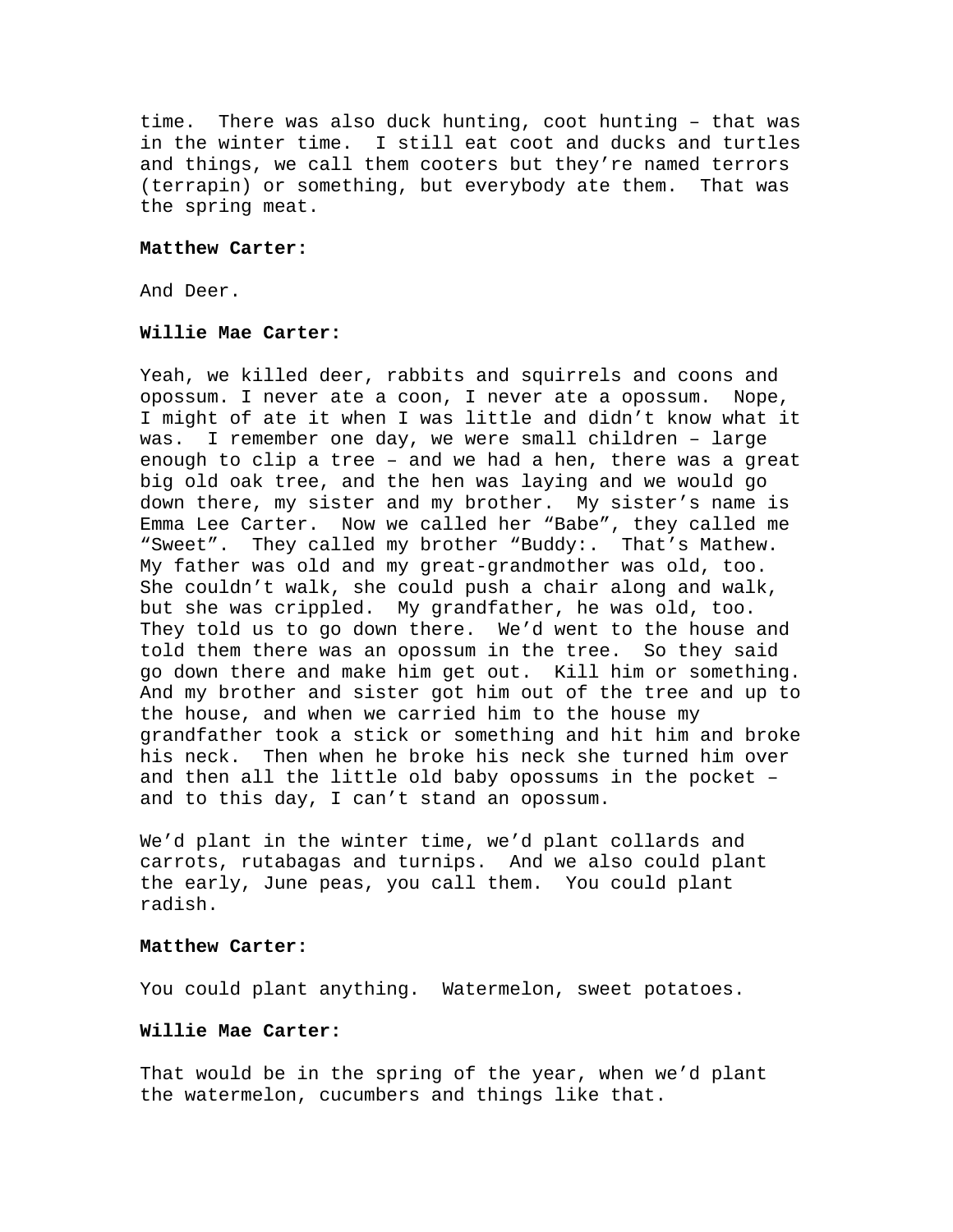#### **Matthew Carter:**

Corn.

# **Willie Mae Carter:**

But the winter time, that's when you plant mostly greens. No, we didn't plant rice. Now my grandmother, my greatgrandmother, said they used to plant rice here. They used to plant rice but I never seen any grow.

They had a smoke house and they had cribs for the corn (They were made of) boards. Had a smoke house for the meat. You killed your hogs at the same time you smoked the meat. The meat would hang in the smoke house. Well, first when they killed the hog, they would salt it down and lay it down in the pine straw. And they'd let it stay there for so many days and then would take it up and wash it. And put red pepper or syrup or whatever they wanted to put on it, and smoke it until it cured. And they would let it hang there.

### **Matthew Carter:**

There used to be a time when we hunted wild hogs.

## **Willie Mae Carter:**

You used to hunt wild hogs after you got grown and married. He didn't hunt wild hogs while he was young because there wasn't any over there. There was wild hogs over on this side of the lake, but over there on Meridian Road, where we were born, we didn't see no wild hogs. We didn't know anything about wild hogs.

## **Matthew Carter:**

(When I worked for Mr. Phipps) I'd get up early in the morning and get the dogs ready.

# **Willie Mae Carter:**

They'd kill cows and he had to cook their (the dogs') food.

## **Matthew Carter:**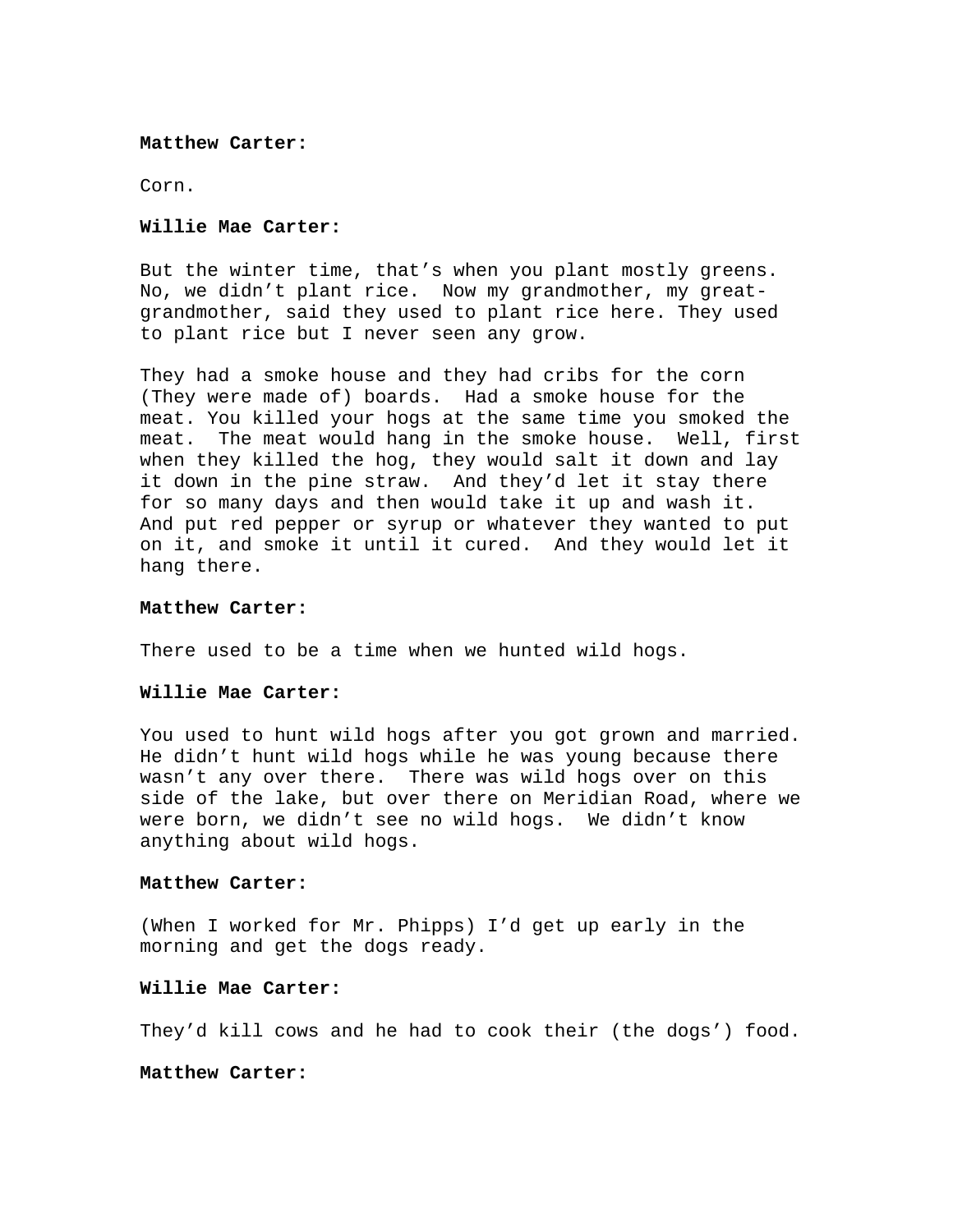I was living there and one time went bear hunting. (the guests) would tip you. They'd give you a tip. Fifty cents or a dollar sometimes.

# **Willie Mae Carter:**

They (tips) were big back then. You could buy a lot of rice for five cents and sugar for five cents.

#### **Matthew Carter:**

When we'd go down to the lake, Mr. Phipps, he'd have me push his boat. And he wouldn't give me a tip. I'd do to someone who would tip me. No, he (Mr. Phipps) wouldn't tip. He (Mr. Phipps) paid a salary. Seven dollars a week.

# **Willie Mae Carter:**

When we got married he was making #15 every two weeks. We could (live on that) because you buy flour and rice for five cents. And you had your own milk and butter, you had your sweet potatoes, you had the syrup, you carried corn down to the mill and grind it. A lot of people used to make grits out of corn, well you do make grits out of corn. They used to carry it to the mill and grind. (The mill was) over there on Meridian Road where Poppell's is. You know where Poppel's place is, that two story building on the road, there? Meridian Road and Miller's Landing Road. That house right at the intersection. And you see a little building there, I don't think its used any more, but that's where they used to grind corn. Didn't they used to sell gas there, too?

# **Matthew Carter:**

Yes.

# **Willie Mae Carter:**

And then we had another store on down, further down, almost where that church is on Miller's Landing Road. It was on the right hand side. The man's name was Store George. He had a store down there. That was the only store out there. And Mr. Poppell, I think they sold something in there. And then later, they started the rolling stores that come around every Wednesday. They had practically everything you'd want. When we were children we'd mostly meet them at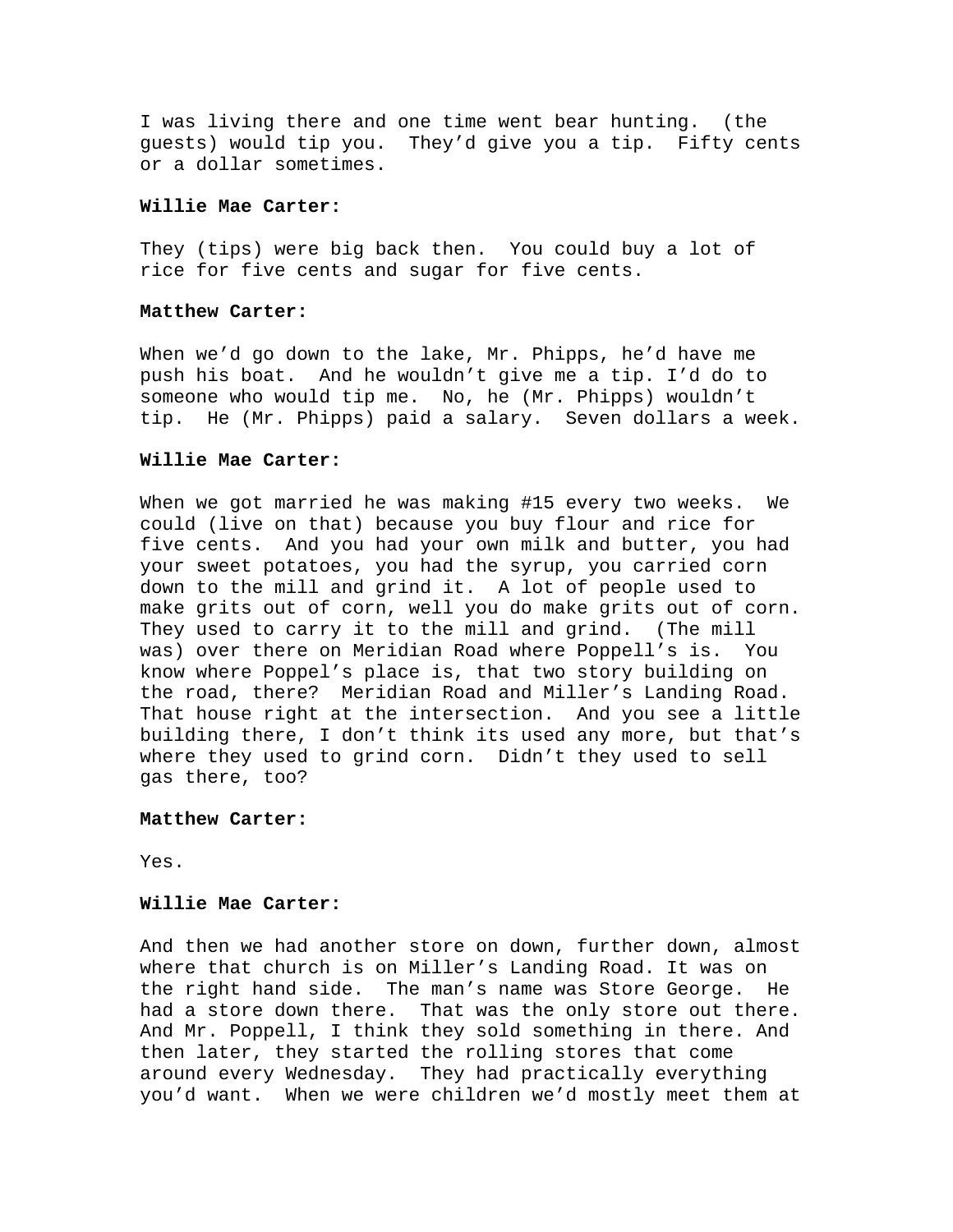the school, buy you some candy or cookies or something like that. Get the eggs and chickens and sell them, and get your candy. But they'd have practically anything you'd want, salt franks, soda water, Nehi.

#### **Matthew Carter:**

You could catch fish and sell them.

## **Willie Mae Carter:**

Yeah, Mr. Phipps would give you, he wasn't hard. You could make a living with him because you were allowed to catch fish. I don't know if you were allowed to sell them but they did sell them. You could grow the food you ate. And just like I say, we ate meat within the season. We bought a little. You could kill your hogs, you could make cracklings and the grease from that, you used that grease. The lard. And syrup. We'd have to buy a little sugar. A lot of things we didn't have to buy. I made jellies and preserves. I canned string beans and corn, tomatoes. I made figs, I made peaches, blackberries, plus. We had mayhaws at the time, I'd make jelly out of mayhaws. Apples. They'd grow in your yard or there in the woods that you could get them. Everybody had fig trees, plum trees, apple trees and we also had orange trees and pear trees. All kinds of pears. Chestnut trees and pecan trees. You had your pecans, you had your peanuts, and you would take those peanuts and dry them out and keep them almost until peanuts get ripe again, and same thing you would do with your pecans. I used to make my children's clothes. I would go to the Fairy Tale Shop and buy some on sale. I'd also go to P. W. Wilson. I bought from the dime store. But when you'd want to get some expensive stuff, you'd go to P. W. Wilson or go to Turner's to hop, or something like that. The only thing that we would try on was the shoes. You could estimate about the dresses and things like that. I never did ask to try them on, never did ask, because I would always know the sizes of my children's clothes. I'd estimate them. You could try on the shoes. Try on your hats too. Now, there might have been a time when the couldn't do that, but not in my time, not in my life time. Because I tried on dresses and things in the stores. Now you had certain bathrooms assigned. If you wanted to go to the bathroom, things like that, you'd have a problem. Just like at the dime store with the eating. They had certain places where black people could eat and certain for the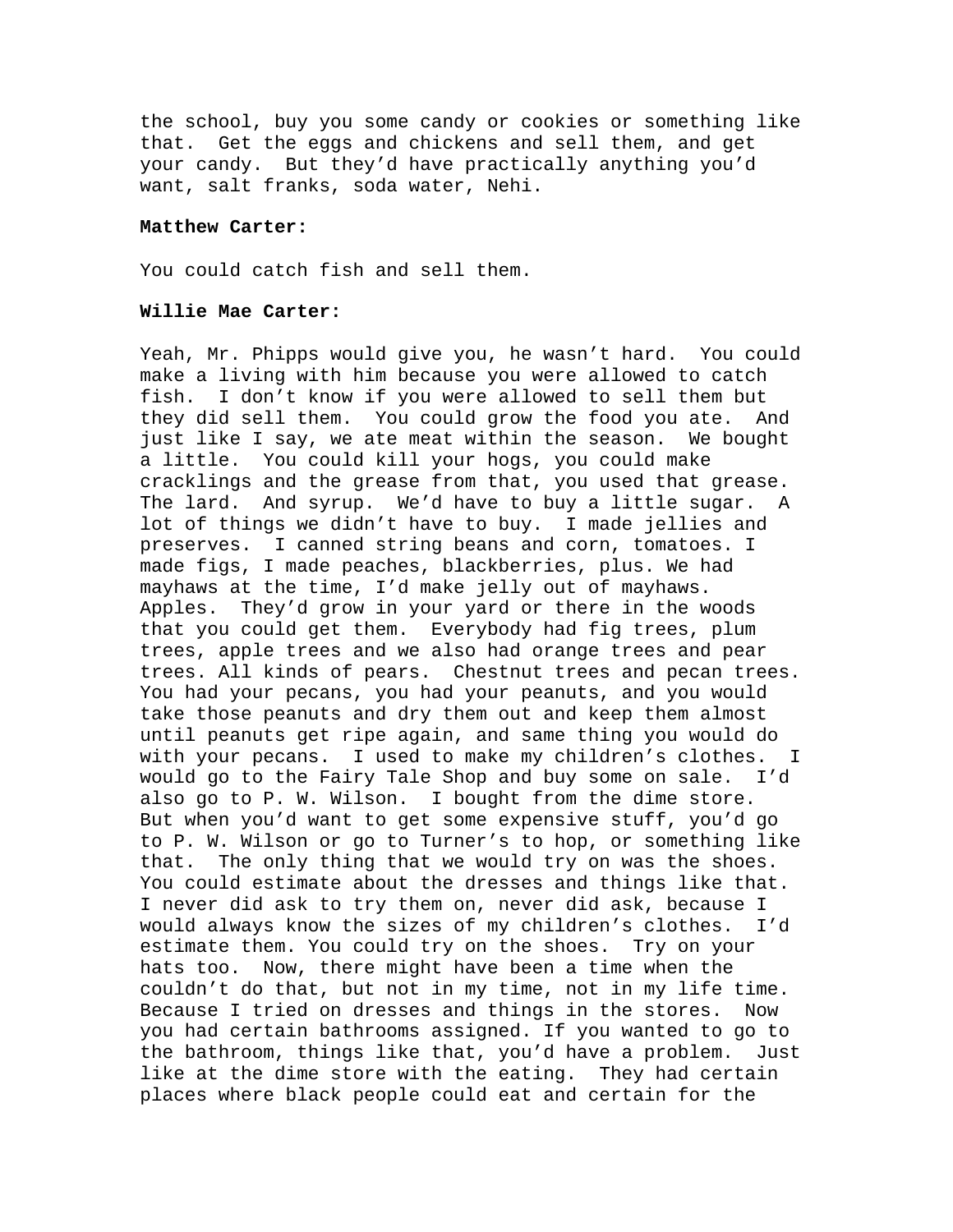white people, and all of that. I remember riding the bus, I remember you had to go to the back of the bus to find you a seat. Now, I remember that. You had to go to the courthouse to the bathroom.

Interviewed at: Route #9, Box 105 Tallahassee, Florida 32303  $23^{rd}$  of April, 1996

**WILLIE J. GARDNER, JR.** 

**Grandparents traded property with John H. Phipps; owned Meridian Grocery, near Ayavalla Plantation.** 

# **Personal History:**

I'm Willie J. Gardner. (I was born at) Route #1, box #13, Leon County, Tallahassee. That's out North Meridian Road. The home place is right by Gardner Road and Meridian. Gardner Road comes down to Lake Jackson. That's about a quarter of a mile below that new school out there. Hawks Rise, I guess about nine or ten miles away from town.

(You were an educator, what schools did you work with in Leon County?)

Rainey Elementary School was the first school. Then when they integrated I was transferred to Griffin. I started at Rainey in 52. It was about 67, or 66 before they phased Rainey out. Then I was transferred to Griffin as Assistant Principal. I went from Rainey to Griffin to Cobb Middle School.

I went to several schools. You could start real early when I cam about. I went to school out there by the home place on Meridian Road. It was Poplar Spring. It was a school I think, and Poplar Springs Church sometime back, before my time. Maybe my mother went there. This was right below Hawk Rise. The school was one room. I don't remember what year I started school. After I left the rural schools, I started at Lincoln. I think they called it Fairmount, kindergarten. I finished Lincoln High School, on Brevard. I went through the  $12^{\text{th}}$  grade.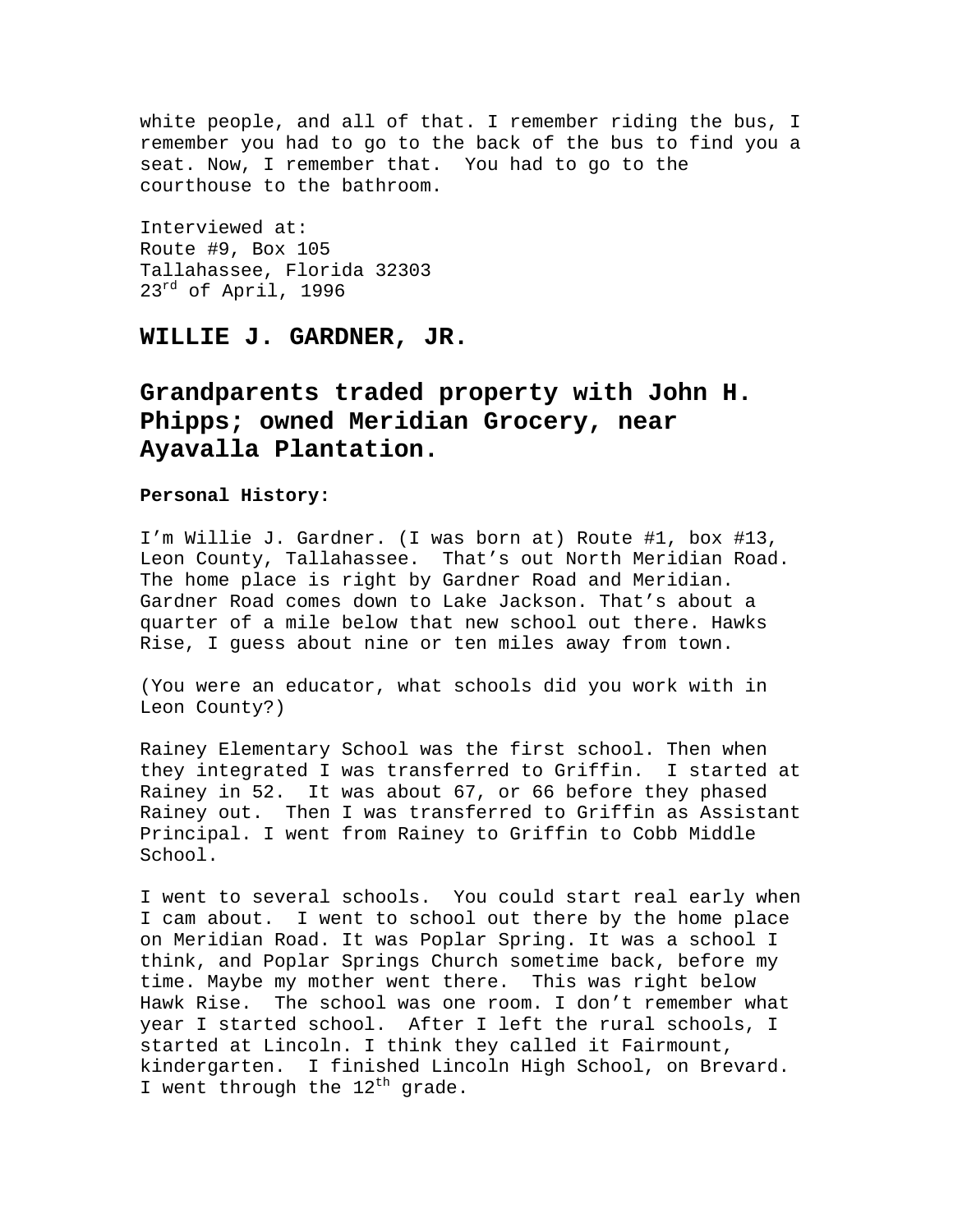Professor Riley (was principal) when I first started. He was strict. He used to come around and spray in the morning. I don't know what it was a deodorizer or something like that. I don't remember just how he dressed, but I do remember him when I was down in the lower grades. He was the first principal I had at that school when I started. Mr. Dabney, I think, was principal later, and then Mr. Griffin, I believe. I don't remember about him (Mr. Riley) closing doors (on late students). I was real young, during that time.

(When I went to Lincoln), I lived with my grandmother down on 450 West Carolina Street. We would live with her at school time and we would go on the farm during the summer, out on Meridian Road. (As a child the only school I went to were) Poplar Spring and over at Lake Jackson was Shepherd School.

(Georgia Gardner) was my mother. She taught at Shepherd for a number of years, was principal, too. The building seemed to be full. They (Students) took up most of the space we had there at both schools. In Shepherd it was a church that they had school in. Then later, they built the school.

I don't recall (a garden at the school) but all the parents were farming, and they had gardens so I don't know if the school had a garden or not. You could get any vegetables from the parents. All those had gardens.

They used to bus the whites to town, but we had to get there the best way we could. Either walk or ride in a car, truck or whatnot. Eight miles, a little over eight miles. We used to ride with Mr. John Austin. He ran a dairy and he used to take us. In fact, he'd pick up milk and cream and we'd ride a lot with him. But I lived with my grandmother at 450 West. Carolina Street and that's not far from Lincoln School. (My grandmother's house) is still there. They remodeled it about three or four years ago. Put in air conditioning and all that, except for heat. The house next to it was the first house my granddaddy and grandmother built, their first house in town, is still there. I own that one now. Undoubtedly, it was built before I was born. September 24, 1917, that's my birthday. I think my granddaddy passed when Mac (His brother) was about six months old. Either six weeks or six months old, one, when my granddaddy passed.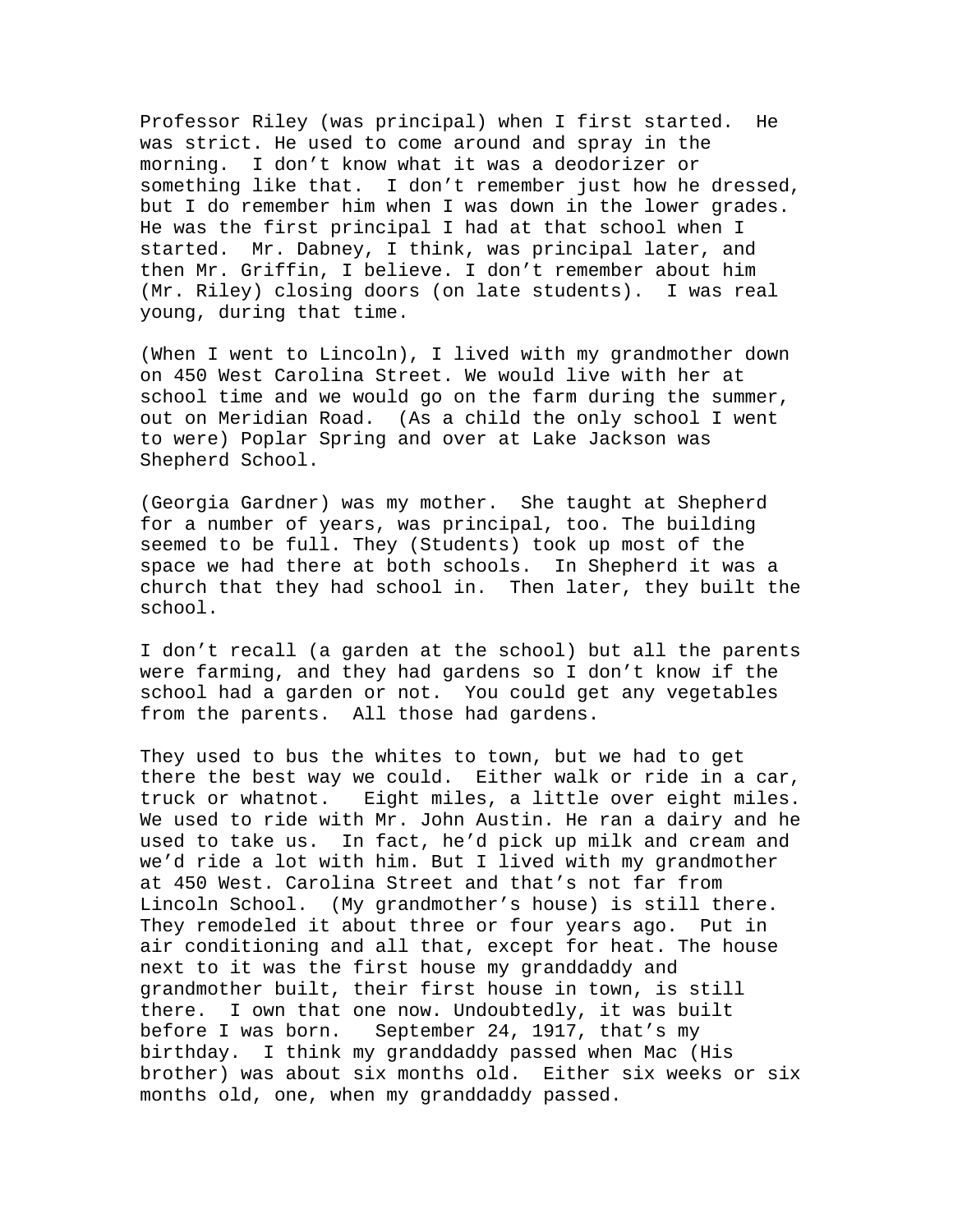We all (brothers and sisters) went to Lincoln School over there on Brevard. But some left. Now my baby sister, she left in elementary and went up to Newport News to live with my daddy's sisters. But we all started at Lincoln. Another sister didn't finish Lincoln. All my sisters and brothers finished Florida A and M University. My mother finished Florida A and M. I have four children, they finished A and M, too.

# **Phipps Association:**

The Phipps bought 120 acres from my grandmother, my father's mother, Annie Mariah Gardner. Her maiden name was Floyd, but she married a Gardner. You've heard of Archipond (Orchard Pond)? Well, we had land running across Archipond on out there, near Highway 27. So he bought 120 acres from my grandmother. After he bought that, I think my grandfather sold about 40 acres. I think the track was about 380 acres to start with, something like that. After she passed, it was 340. We eventually traded Phipps that land for land over here on Meridian Road, where are now. All of the home place over there, this land we traded with Phipps, is from Bannerman Road on down Meridian. That's where my farm is now. We still have the homeplace out on Meridian and Gardner Road. I think its over 100 years (old) because my granddaddy and grandmother, they raised their children on that spot. My grandfather, Madison George Gardner, bought 40 acres there, that was the home place, my granddaddy on my father's side.

We traded with the Phipps, some land over there on Archipond (Orchard Pond). I think the relationship with the Phipps was good. Because we used to let him have all the hunting rights for a while and he would let us pasture on some of his land over there off Meridian Road.

#### **Family History:**

My father was Willie Gardner, Sr. My mother was Georgia Thompson Gardner. Her maiden name was Thompson. I know her mother was Jane Thompson. My great=grandmother was Emily Williams. That's on my mother's side. On my father's side, my grandmother was Annie Floyd Gardner and my grandfather was Madison George Gardner. I don't remember the names of their parents. That's as far as I remember names.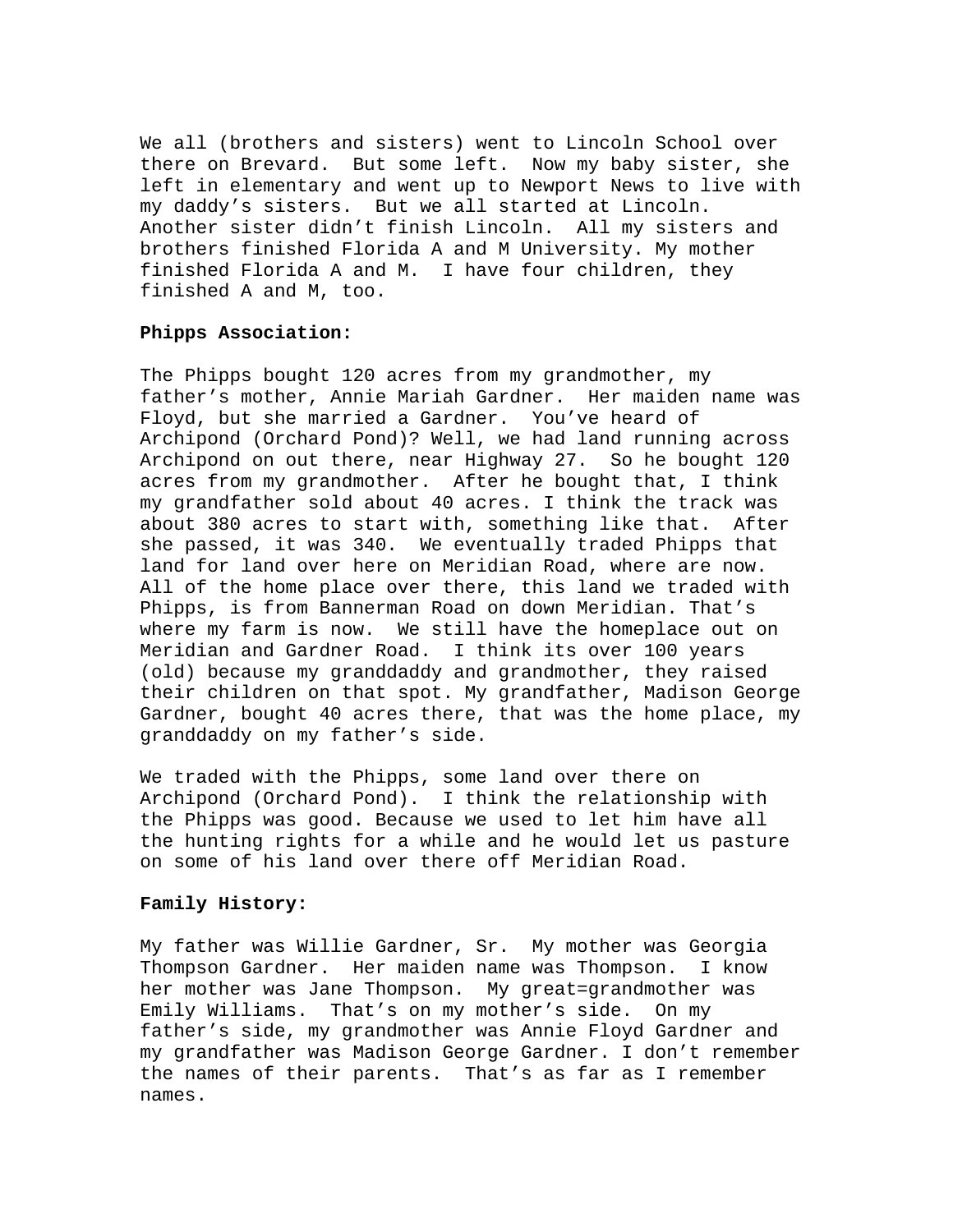My brother, Edmund Gardner, we call him Buster, he comes up and lives there off and on. Sometimes he comes up once a month and stays a while. Sometimes he comes up every two months or three months. That's the only person; he and his wife live on the home place now.

#### **Description of Houses:**

The first house was there, I believe. Or my grandfather built it. Later, when I was a child, they tore that house down and built the one that is there now, on the same site.

(The first house) it had a room on the south side and a room on the north side. We had a hall running from the west side toward the front. We had a kitchen. I remember that much. (The kitchen) was attached. We had a double fire place, we had one in the center, with a fireplace on each side. I'm trying to think whether there was a third room, a bedroom I mean. That was the first house.

The second house, what was built when I was a child, it has a lot of rooms. It has four bedrooms upstairs and a bedroom downstairs. Well, there was two bed rooms, but they made one bed room into a bath and a library. It has a dining room and a living room, a kitchen, two baths, the house out there now. We have a chimney but we heat by gas. We don't use the fire place any more, we use gas heat. It still has fire places. It is wood construction. It faces east, faces Meridian Road. I was in elementary school when it was built. I finished Lincoln in 1937, so undoubtedly that was in the late 20's, I guess (when the house was built).

There was seven of us (brothers and sisters). I think all of them was born on that particular (place) except one. There's three boys and four girls. Mac, my brother, is deceased and the rest are still living.

# **Gardner Store – Meridian Grocery:**

My granddaddy had a commissary there. The farmers in the community could come and trade and whatnot. Flour, syrup, all the store goods. Later, my father ran the store. It was right in front of the house. Cynthia, my niece, had the store town down about – hasn't been quite two months – just a little over a month ago (March or April 1996). She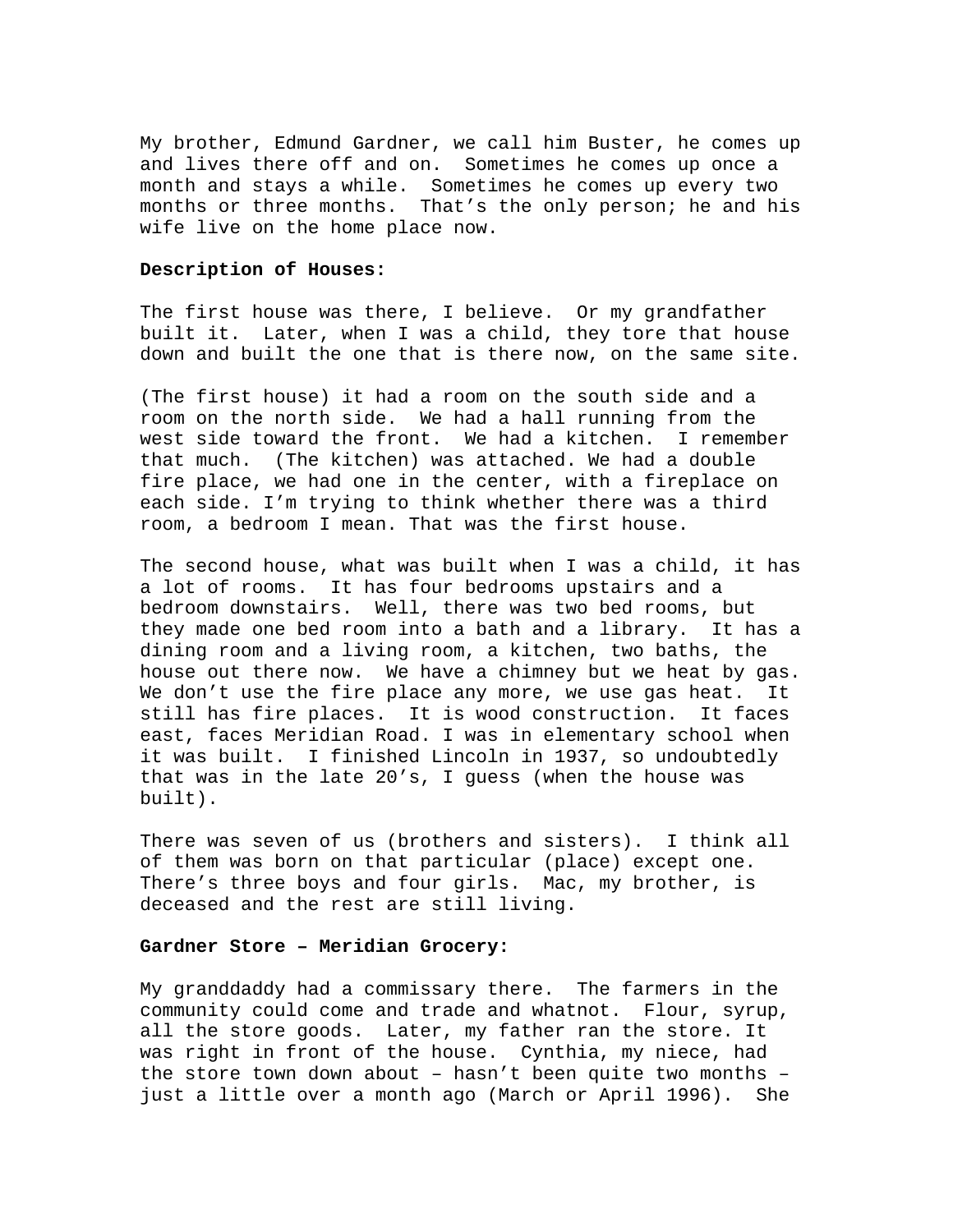lives in Maryland, now. Some of the family members may be a picture, but I don't have one myself, of Meridian Grocery. That was the name of it, Meridian Grocery. I guess they called it Gardner Store after my father, but he named it Meridian Grocery. It was the Gardner Store.

(Did people who lived on the Phipps Plantation trade there?)

Yes, we had a lot of white customers, those from Georgia and other places that come down to fish in Lake Jackson. They would trade. They'd stop and talk with my father and trade. So we had white and black business. But in the beginning it was just for the farmers in the community.

They paid cash during my daddy's time. During my granddaddy's, I don't know. He used to have a credit, he used to have accounts, too. They'd (the customers) come in and pay when they got their money. He had his book, a ledger, he used to keep credits for his customers.

# **Country Life:**

We did the farm work, the boys. I think only one girl did any farm work. That was my sister, Pearl. All the boys worked on the farm. We had to milk cows, cultivate the fields, the crops – corn, cotton. We harvested corn and we harvested cotton. We also ran a little dairy, we used to sell milk, cream. We would separate the cream from the milk. The skim milk would come out one (spout of the separator) and the cream would come out the other. The trucks used to come from Georgia and pick up milk every morning. I guess we would milk about 15 to 20 gallons of milk a day, so that's quite a number of cows. My father would sell dairy cows to dairy men from South Florida. They'd come up and he'd sell some of his cows to them. We had Jerseys.

We had a large garden when I was coming up. All kinds of vegetables. We had a smoke house of meat. We had a lot of meat. My dad would kill hogs and cure the meat, smoke it. We had chickens, turkeys. My mother sold the turkeys. We'd eat the chickens. That was her little cash crop, the turkeys. Thanksgiving and Christmas. She'd sell them live. (In the gardens) we had okra, collard greens, mustard greens, turnips, butter beans, peas. We also would grow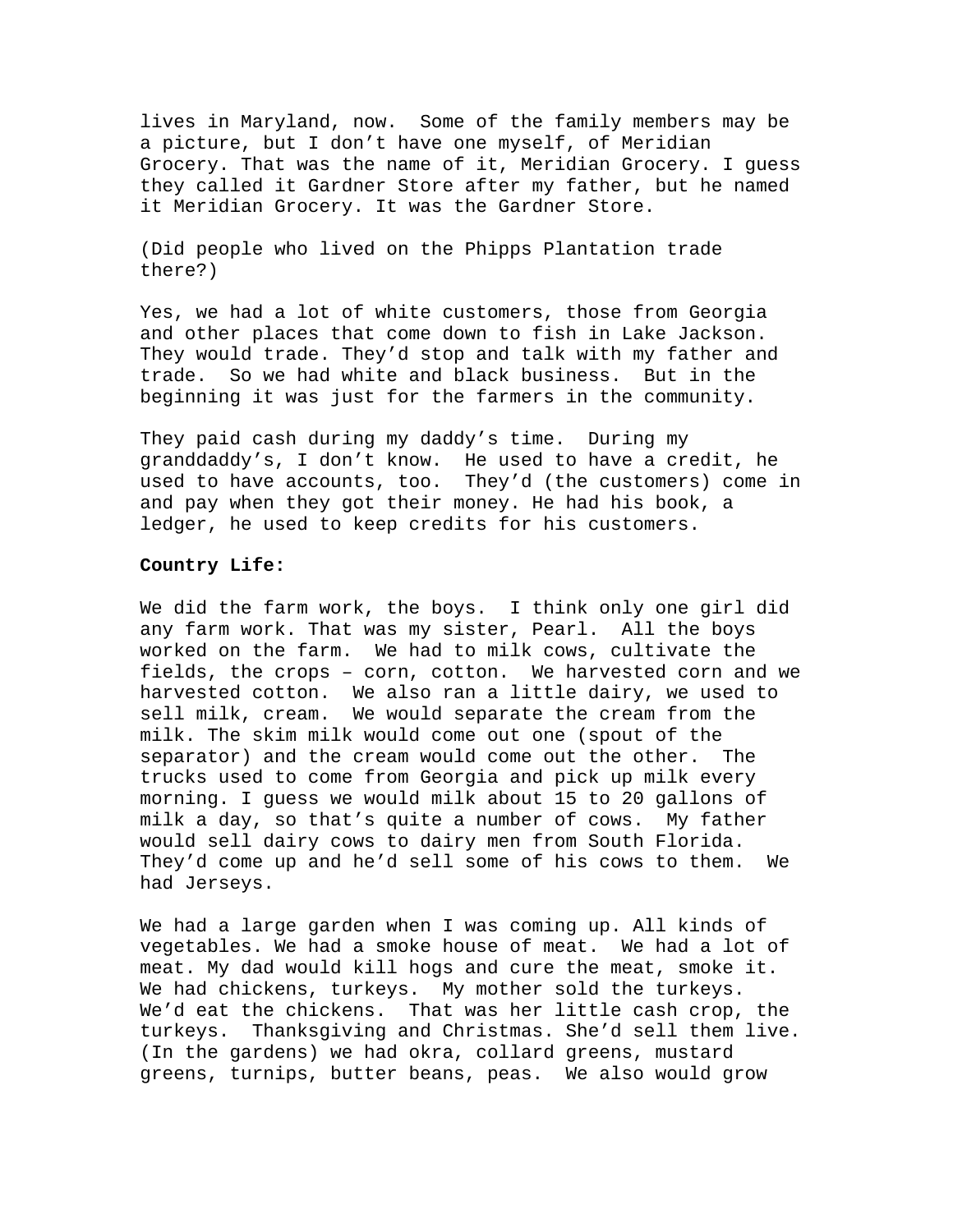watermelons, but not in the garden. That's mostly what we had. Peas, butter beans, okra, tomatoes.

My mother used to can. She had a pressure cooker and she used to can. She used to sew, too. She would make a lot of the dresses for some of the ladies on the farm. Mostly as a favor, lot of people used to work for my father. Sometimes he'd have 15 to 10 working on the farm. Also, she used to cook. Mostly they worked, seasonally. During the summer and the fall. In fact, we didn't go to school until after the crops (were harvested) most of the time. In the rural areas the school term was short. It'd start after you would harvest the crops and when we'd start growing crops again, schools would close.

(Who were some of the other families living in the area where the Gardners lived?)

Well, the Parramores up there across from Hawks Rise. Some of my mother's brother's children live up there. The Thompsons, Louis Thompson, that's my uncle, my mother's brother. Not the younger Louis, but the one that passed away some time ago. He has a son named Louis living up there. Roberta Thompson, that's my uncle's wife, she's still living up there. We are not related to Matthew and Wille Mae Carter, but I've known them since we were children. I went before their time at Shepherd School because I imagine I'm about three years older or something like that. I used to go with my Aunt up there. Mr. Reed, he used to be the teacher/principal of that school when I used to go. One of his legs was amputated but he was over the school. But Willie Carter and Matthew Carter hadn't started school then. I started before my time, I'd just go with my Aunt.

## **Emancipation Day and the Fourth of July**

The 20<sup>th</sup> of May we would go other there (to the Lake) and they would have picnics and baseball and dancing, and swimming. We would celebrate the  $20^{th}$  of May and also the  $4<sup>th</sup>$  of July. We'd go over there (to the Lake), that was one of the main places. You've heard of Miller's Landing. We'd go down there, they'd have a lot of amusement during the  $20^{th}$  of May and the  $4^{th}$  of July. (The  $20^{th}$  of May) that supposedly was when the slaves was freed, it is not the actual date, but that's when a lot found out they were free in the South. That's when the land owners told them. They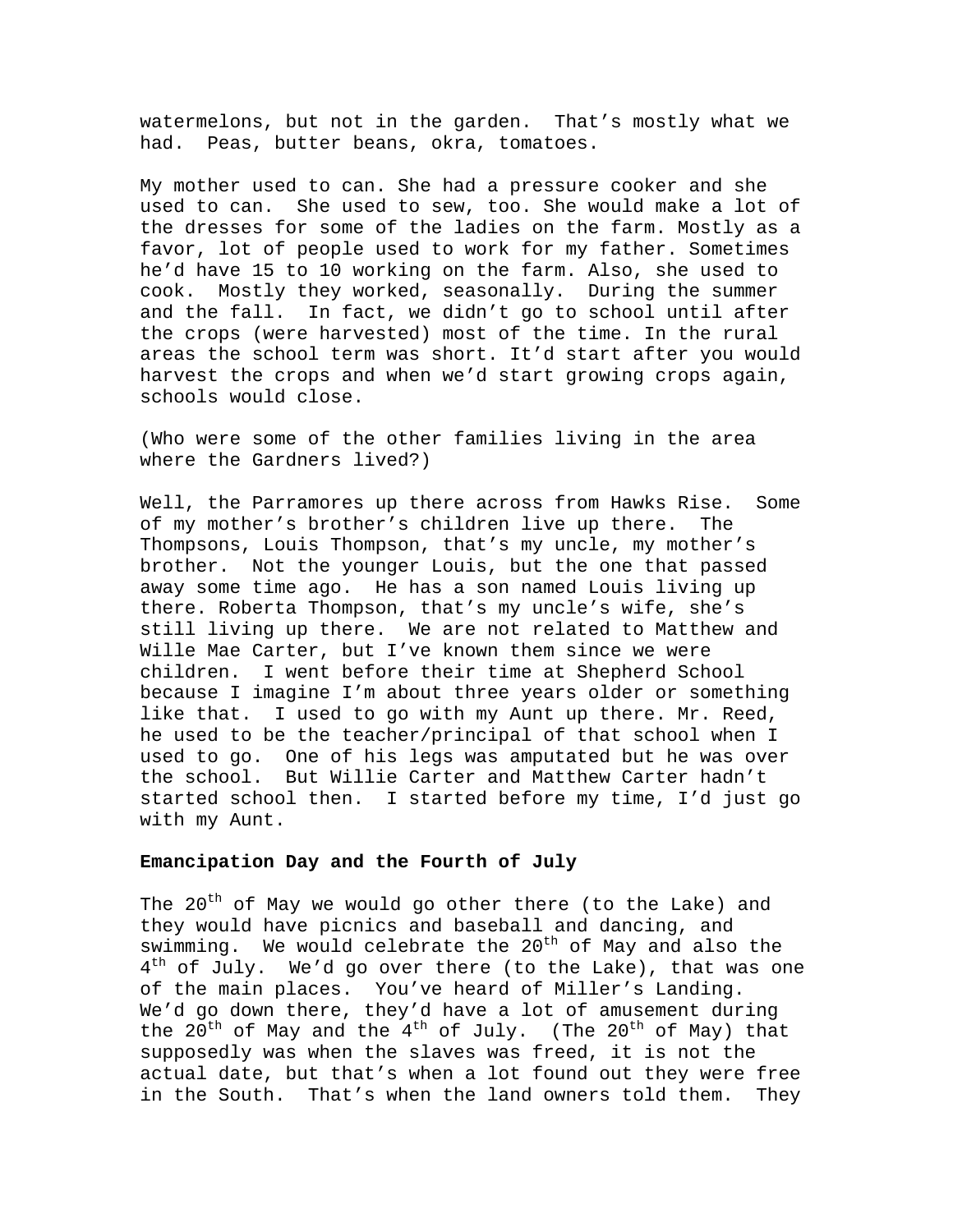were free much earlier. So that's why they celebrate then. The  $4^{th}$  of July, that's all of us, Independence Day.

# **Family History:**

This is my wife, Anita M. Gardner.

## **Anita M. Garnder:**

(Were you in the school system, too?)

Yes, my first school was Berry Hill. My second school was at Riley and when they integrated I was sent to Sealey. I was at Sealey for eighteen years.

#### **Willie Gardner:**

She also taught with my mother at Shepherd.

# **Anita Gardner:**

I sure did.

(Are you from Tallahassee?)

No, I'm not from Tallahassee. I am from Ohio. We met in Arcadia, Florida.

#### **Willie Gardner:**

I got my first teaching job in DeSota County in 1941. I met her after the War. Her brother-in-law was pastor of one of the churches in Arcadia and she was down with her sister, seeing after the children.

My first daughter, Jacqueline Gardner Stevens, she taught in Virginia Beach and Newport News. Now she's teaching out from Baltimore, Maryland. Geraldine's teaching in this county, she's over here at Bond. Geraldine Gardner Williams. Anita is working for the City at the Police Department. She finished in Business Administration and now she's a crime analyst. Willie J. Gardner, III, is now working for the City, too, in the Electrical Department. He sets meters and whatnot in new buildings, and repairs meters. He finished (school) in Political Science, started in pre-med.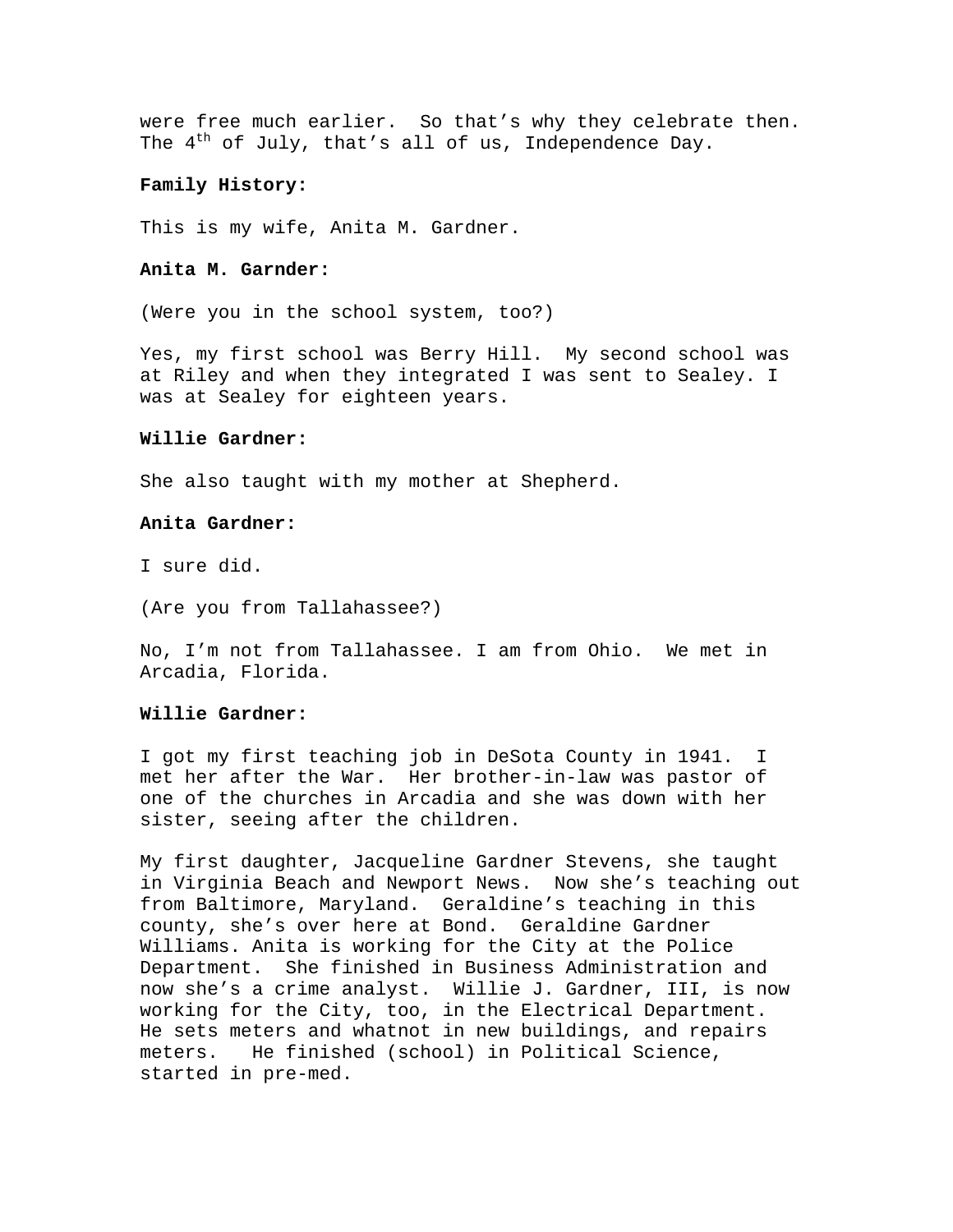Interviewed: 613 Howard Street Tallahassee, Florida 32310 02, May, 1996.

**BURT HADLEY Lived on Ayavalla Plantation C: 1945-1957** 

# **Personal History:**

I moved my membership to Elizabeth Poplar Springs Church on Meridian Road. After a length of time I couldn't get there to give service, so I hd to move to where I could give service. I've been there ever since.

I've been in the church ever since I was sixteen years old. I ain't stopped yet. I've been going to Sunday School ever since I was eight years old. I got converted at Bethlehem Primitive Baptist Church, first, on down the road. But I got where I couldn't give service there. Any place you belong to, anything you're connected with, if you can't give service there, you ought to leave and get where you can give service. You don't want to do half, do no job. A half done job won't pay off. You want to do a well job. You want to hear that welcome voice saying, "Well done, faithful servant." If God said it, I'll believe it. If God wrote it, I'll live by it. And I'll be 85 the  $16^{th}$  of October (1996).

Teaching is more important than preaching. You want to tell people how to live, tell the people how to care for their neighbors, how to love one another. When you miss that love, you've done missed the whole picture. There's nowhere in that Bible you can read " get over love". I don't care how you're preaching, how smart you are, I don't care what color you been. Christ told you to love one another, as I first loved you. You love one another, that's the greatest commandment. And love your neighbors as yourself. Do under others as you wish them to do unto you.

I worked at Tallahassee Nurseries. Started at a dollar a day. I life school in the second grade and graduated all them kids (his children) from Florida A and M University. I was born right out there at Hayward Hall Plantation by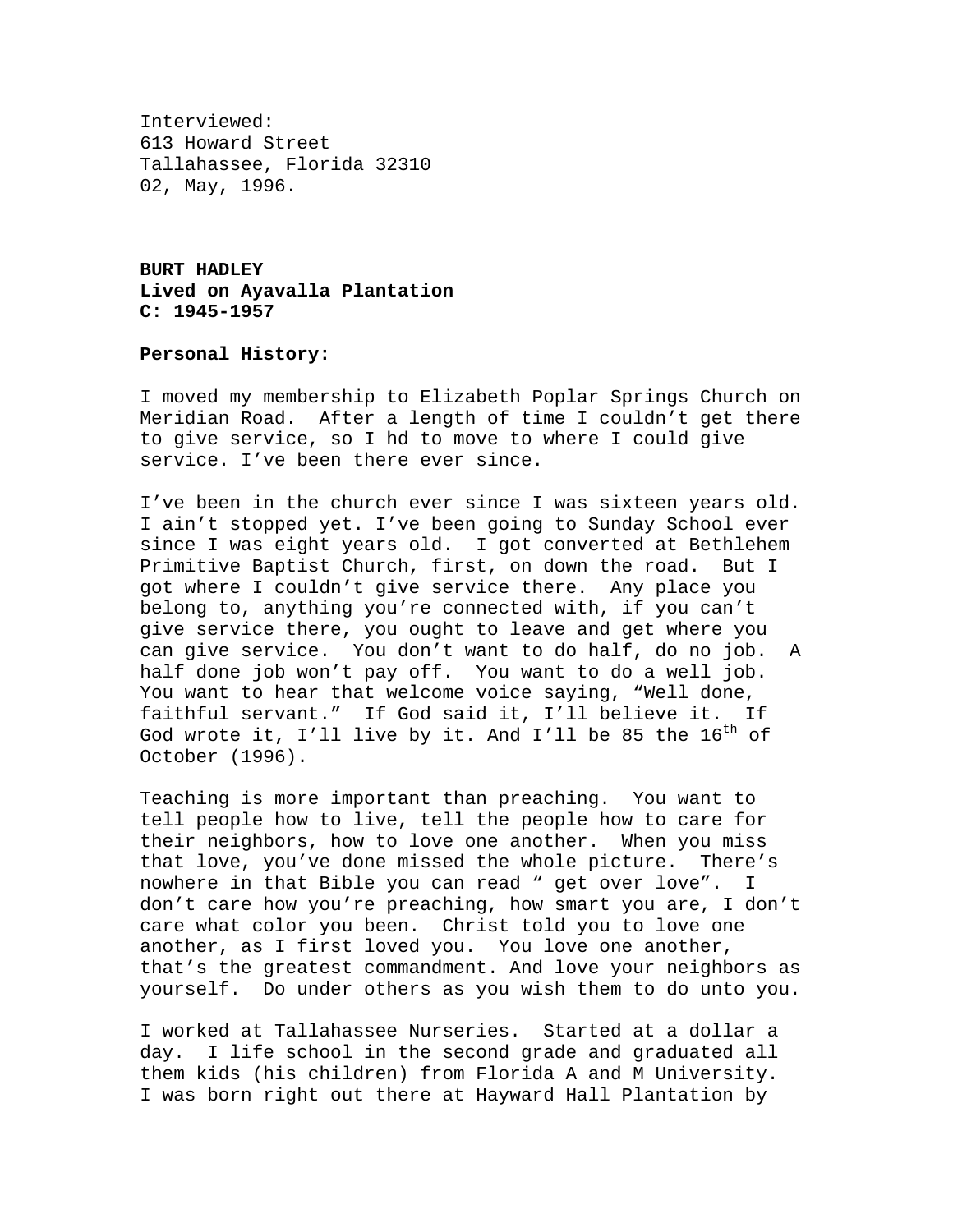Bradfordville. That's where I was born and raised, Bradfordville. Out there in that field, there. Hayward Hall owned it at that time, but since then, Maclay bought the Hall Plantation. Then, on down the road, Phipps ought it from Maclay. And that's who has got it now. When Phipps bought Maclay Plantation, I wasn't living there then. I had moved over here (on Hadley Road). I lived on Phipp's place one time, twelve years. Let's see, I've been here thirty-three years, and that's been about thirty-nine years ago (about 1945 to 1957). I put in forty-five years at Tallahassee Nurseries. And I've been there ever since. I'm the oldest hand there. I worked for his (Gene Ellis' ) dad for a dollar a day.

## **Phipps Association:**

When I worked for the Phipps on the plantation at that time, I was a handyman. I was driving mules, fixing fences, you name it, I done it.

(Did they pay well?)

No, that's where the truth is. No, sixty dollars a month and all like that. And I told them, I said, "I couldn't earn that." I said, "I'm going to have to hunt me a higher bush and a sweeter berry." So, I called up my people who I first started out in life with, when I first got married, at Tallahassee Nurseries. When I first got married, that's where I went. But I left, you know how young folks is. If they can't see no fun they string up their shoes. You know how it is when you are young. So I got out there (on the plantation) and I said, "Now I better go back over yonder. So, I got in touch with them (Tallahassee Nurseries) and they said, "Year, we've been looking for you and I've been there ever since. I've raised all my children working right there.

#### **Family History:**

My wife was the mother of eight children, and three of them died.. And all of the others lived, except Louise died here about three years (ago). Something like three years ago, my oldest daughter died.

(What do you remember about living on the Hall Plantation?)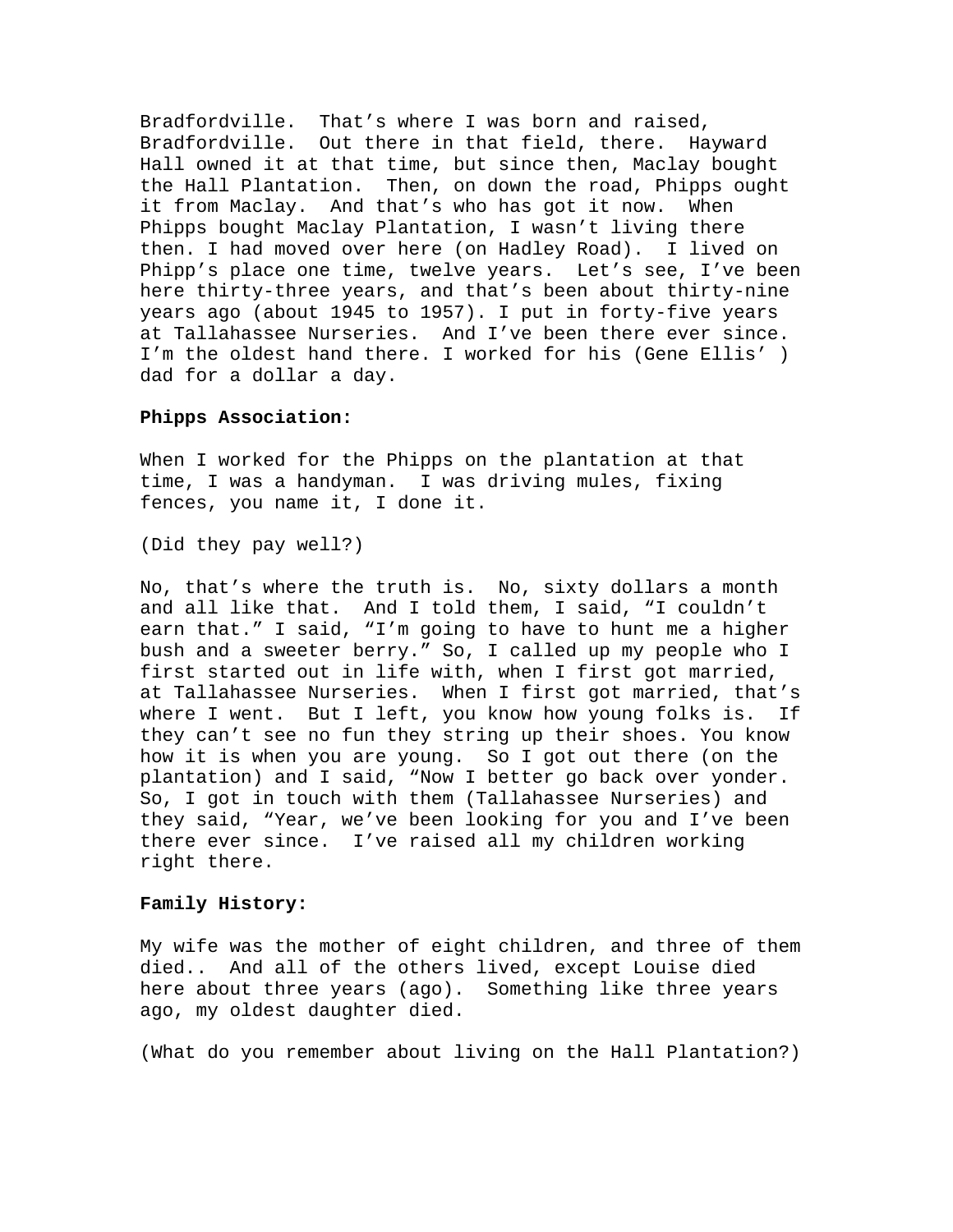Well, when I was on the Hall Plantation, we were farming. I was plowing with a white steer named Joe. Plowing with one line. I anything would go wrong, I had to throw it over there, you had to be quick, go over there and make him get back where he ought to be. People might say, "I don't know how you could have done that." Well, you'll see, too, after you get to the place where you can't do no better. You don't know what you can do until you have to do it.

My parents were farmers. I was with them, you see. I was born there. They stayed there, oh my goodness, well, they stayed there all of their lives. My mother and father died out there. We (Mr. Hadley and his sisters and brothers) were born on Hayward Hall place. Then later, Mr. Maclay, he bought the place. And my parents were still there. Well, after I grow up, I went and stayed on Maclay Land too, for twelve years. Then I left there and I went to Phipps place and I left Phipps place and I come here. But my parents died there.

(My parents were) Robert Hadley and Josie Hadley. She was a Ford, she was Josie Ford. But her daddy, was Wallace Carr. Some called her Josie Carr and some called her Josie Ford. But Wallace Carr was actually her daddy, by Francina Ford.

(Do you remember any of your ancestors past your mother and father?)

Old man Steve Ford was my great-grandfather. I remember him. That was my mama's grandfather. And old lady Nancy Ford was my great grandmother. That was Francina Ford's mama. They all done growed up out there in Bradfordville. Back in them days, they aint' had no way to go. They'd growed (up) out there on them farms….the people didn't fix no decent houses for them back in them days.

You may think I'm telling something wrong, but I'm going to tell the truth. When I got married, you could see the moon shining through the top of the house. Me and my wife was married sixty-three years. I got married at my wife's parents home on Meridian Road, a place called Kirksey.

(There was a school there called Kirksey?)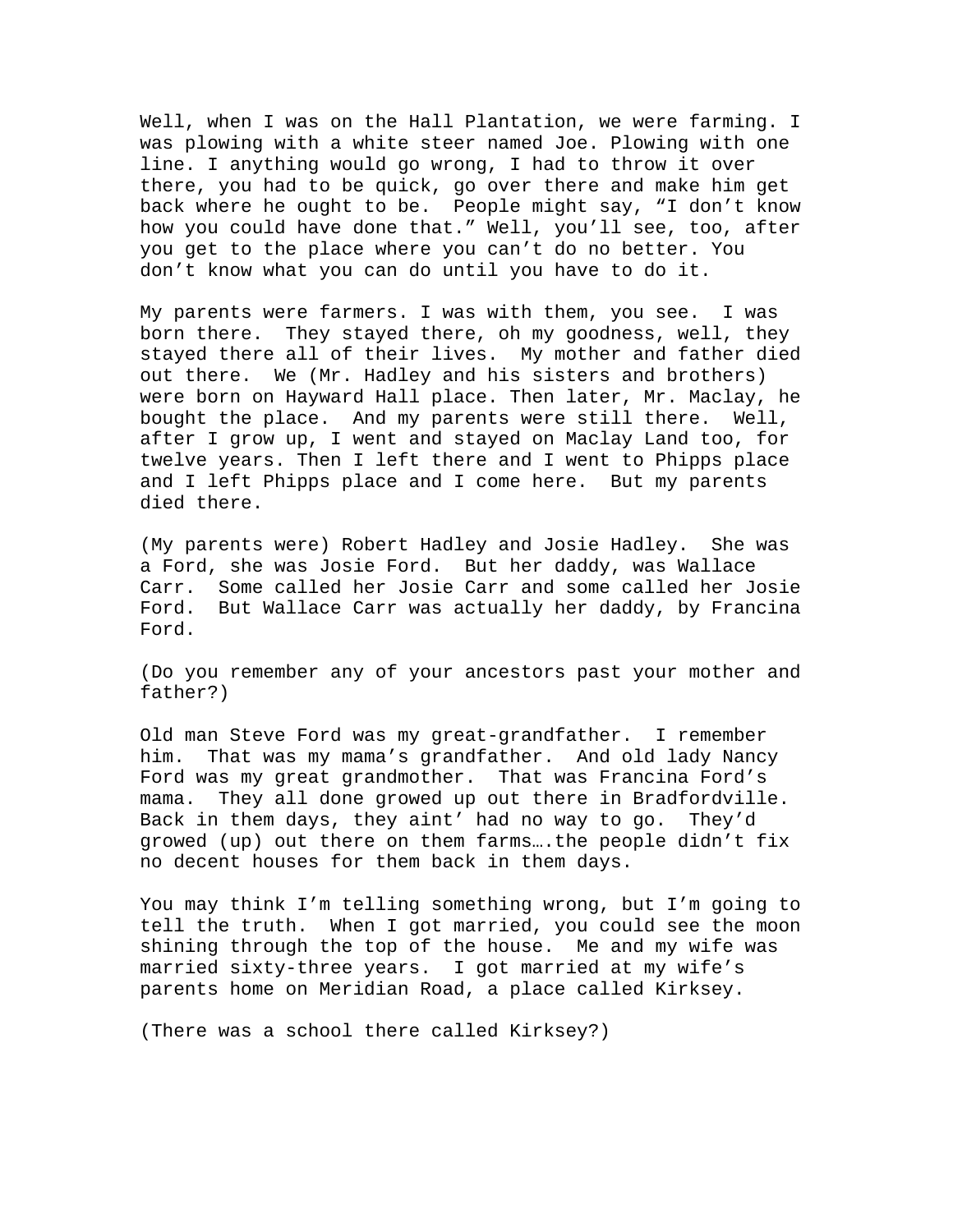Well, yes, and there was a church there called Kirksey Church. The school was right there and the church was over there.

## **Education:**

(When you were a child, what were the education opportunities like? Did you go to school?)

I didn't go much because they didn't give the black people but three months and I had to work part of them. You got the schools eight, nine, ten miles apart. You had to walk.

Then on down, when things were getting a little better, there was a few whites, but they had a better foresight, than the black people. They would tell the black people (that) you don't have to send your children to school. All you do is get on a farm and (get) a steer and a plow and let them make some corn and sweet potatoes and have a milk cow, and kill some hogs – said, all they want to do is make a living. Well, how can I teach this child (pointing to his grandson, Keith Hadley) if I don't got no teaching ahead of me? I can't do it. I have to set an example to this child so he can know what to do as he come along. See, you can't teach what you don't know. And you can't lead where you don't go. So, they said, you didn't need that. There was a few black people could see and they sent their children to school. But it was just a few.

I said, I'm going to try and send mine (children) to school. I went to work and told my children, I said, "Now, you all get an education. I don't have no education, I'll admit it." I said, "Blessed he that acknowledge his faults." I acknowledged I didn't have any. I left school in the second grade. I said, "You all are going to need it. I don't want you to come up like I come up. (I left school) in the second grade. I was going out there to Bradfordville. Bradfordville School. It was the name on it. It was a Leon County School. Just one building, one big room, and that's all you had. And you had to go outdoors and get work to stick in that wood heater. For that whole school. And if you didn't come with some good clothes on, you'd have froze to death. Cause you could look through the wall and hear the wind. You'd better put on some warm clothes. There was about fifty (children in the school). There was a bunch of them, all in one room.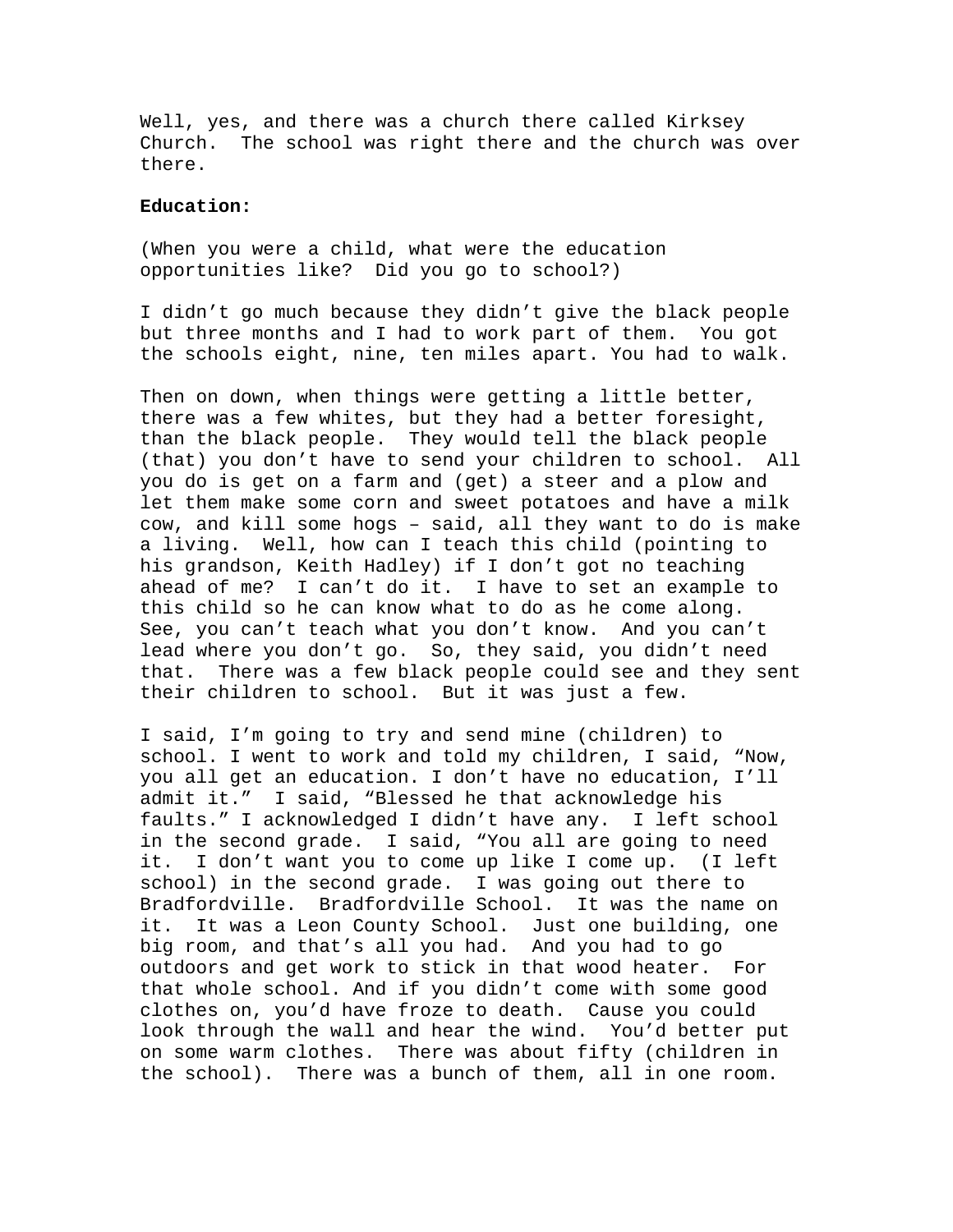(Do you remember the teacher?)

Yeah, my uncle's wife was one of them, Mary Carr. That was my grand-daddy's daughter-in-law, which was Wallace Carr. Willie Carr was my mama's brother. Willie Carr, Tony Carr, and Bootsie Carr, all of them was my mama's brothers. Mary Carr, she was one of them (Teachers). Another teacher out there, name is Farrell, another teacher out there, name is Parris. I remember them well. They put it on you when you didn't get that lesson.

(Did you live a long way from the school?)

Oh, Lord. Take me an hour. It was about eight miles. You know, living way back out there and going way out here to Bradfordville. Do you know that Sing Store on Thomasville Road? It's a Sing Store sits right there, turn to go on Bannerman Road, sets in that corner there. Well, I had to walk from way over there on Hayward Hall place, I mean, middle of that place, too, to half a mile from where that store is at today. The school was on Bannerman Road. I was called Bradfordville School, as far as I could keep account of it. Nothing in there but blacks.

(Where did the white children go to school?)

They had a school down below us. It was right off from the Sing Store to your right. Sing Store sets there and the road goes between the Sing Store and the school. This school set over there to your right. That where the whites went.

(Do you remember what happened to the school you attended?)

Them people has got houses built out there now. They tore it down. And they built another school, down there going toward Moccasin Gap, called the Rosenwald School. That was a pretty nice school. That was way on down later that they did that. I think the black people built that school. If the whites had anything to do with it, I don't remember. But they called it the Rosenwald School. And that's where mostly black people went then.

(Was that at Lake McBride?)

That's right. Now you hit it. Lake McBride School. See, they tore down that school and (then) named the (new)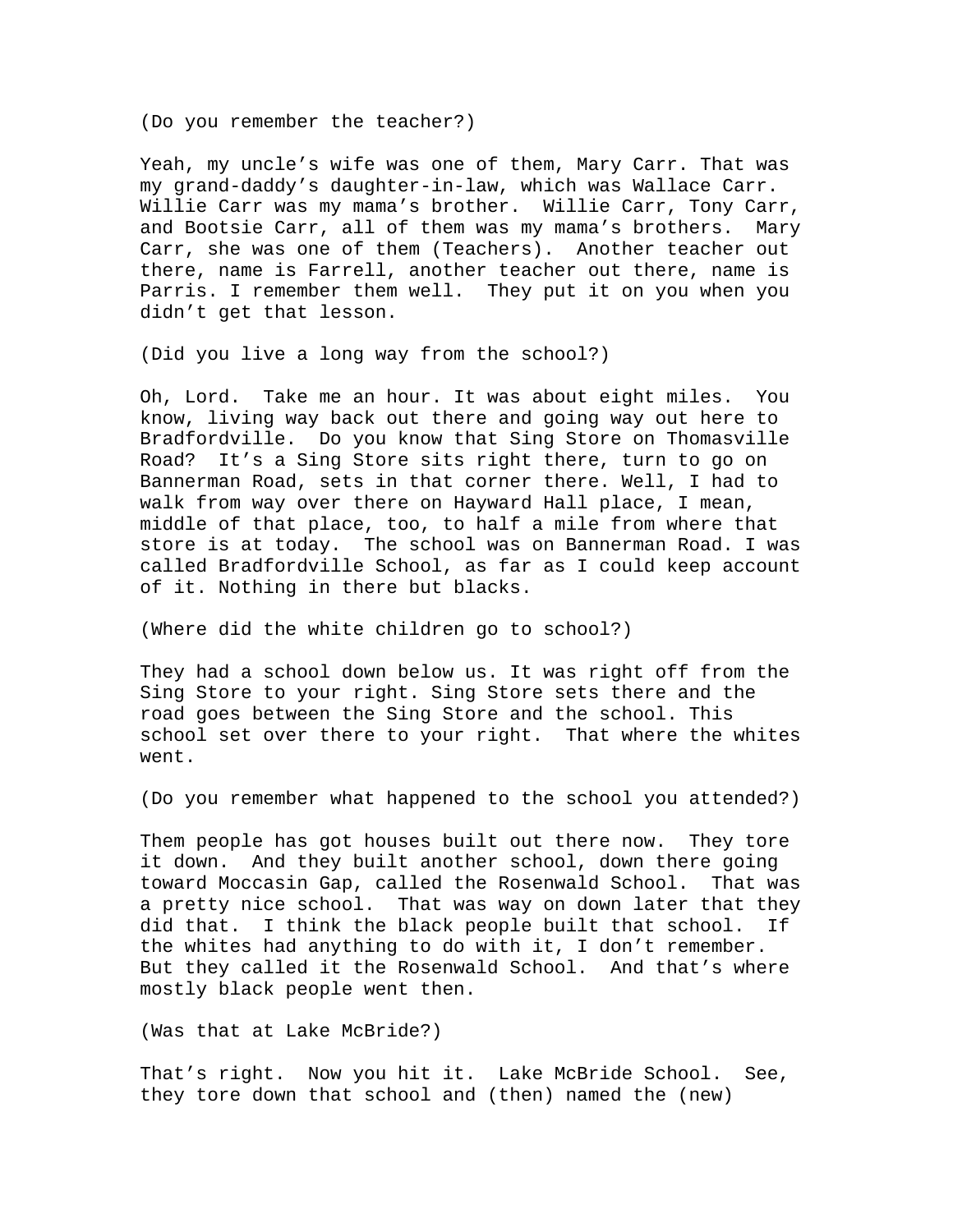school Lake McBride School. But they usually called it Rosenwald School.

(What did you do for fun? When you weren't working, what did you do?)

When I wasn't working? To be honest about it, you just had to sit on the porch or go down in your yard and listen to the birds or whatever, because you ain't had nothing for entertainment.

# **Family History:**

My children, I've got one up there in the University there. He's over a bunch of people, working. Rebecca, she's in West Palm Beach, she's a child counselor. She works at Kennedy. Gloria Ann, she works with Colin Phipps at the TV station, with Colin and Gene Phipps. This other one, he's out here at FCI, he's got a bachelor's degree in agriculture.

Well, Burt, he got graduated after he went down to St. Petersburg. Honeywell sent him to school. Fred, Rebecca, Gloria Ann, Samuel and Wilbur all graduated from Florida A and M University. I've got six children. There was seven of them but one died. Louise. Andrew, I forgot him. Andrew, he went to school, but he didn't go much. He didn't care much about it, couldn't get him to go. The thing about him, he got a good job, and he worked. He always made good money. He's got a nice home, nice car. He's got a real good job. Samuel, he teaches out at Bellevue. He's got a big shop out there where he makes cabinets, too. He's got a master's degree in industrial arts.

The Charltons is first cousin to my wife.

## **Twentieth of May Celebration:**

On the 20<sup>th</sup> of May we would celebrate. The way I was told, they've got a history of it. Here's what happened. The black people were free, I think in January or February. One or the other of the months. But they didn't realize they was free until the  $20^{th}$  of May. See, the old master wouldn't tell them they was free. But somehow or the other they found it out. And it was the  $20^{th}$  of May. That's why they celebrate the  $20^{th}$  of May. Course, the black people are getting away, they hardly ever do it now. But when I was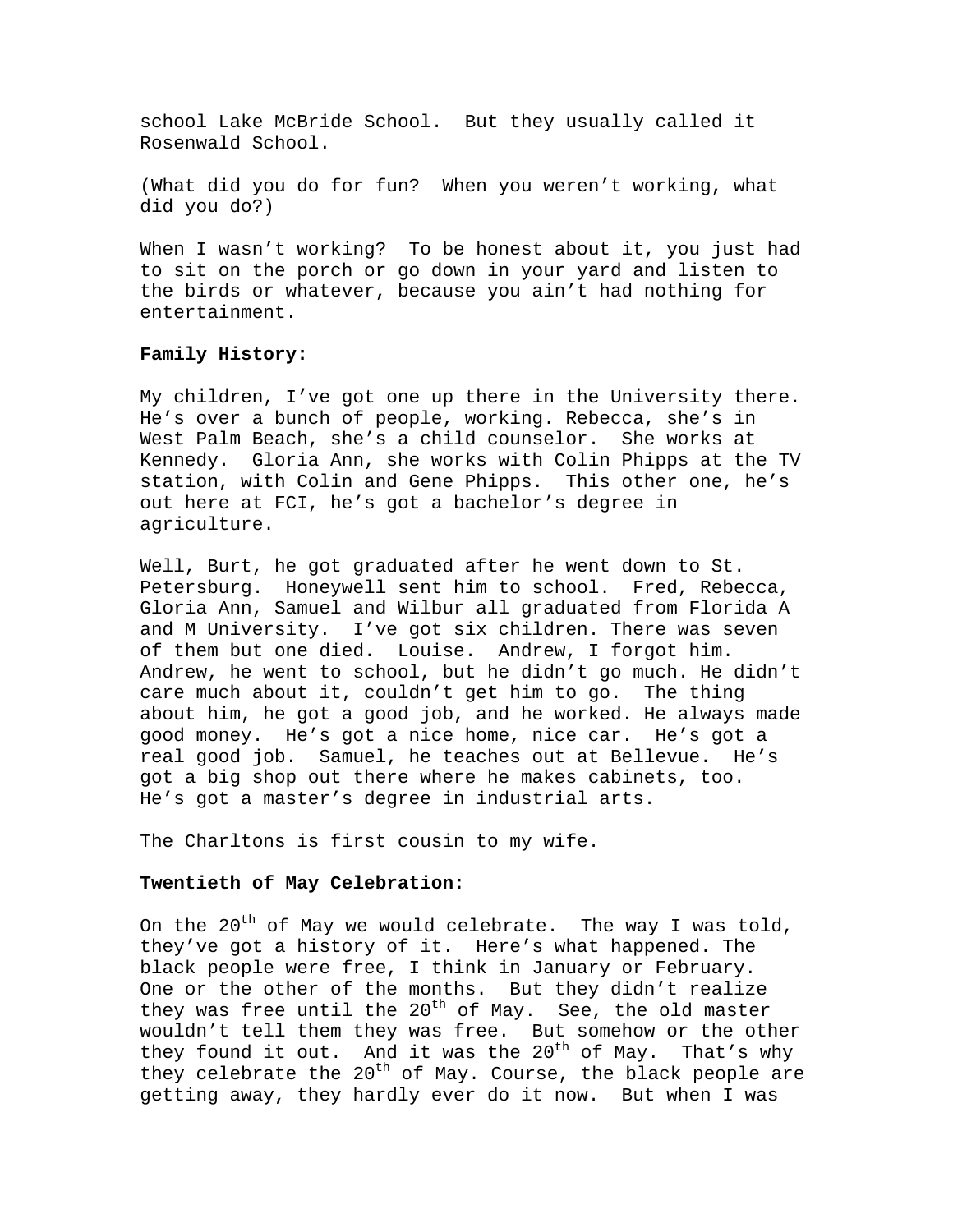growing up – whoooo, I'd go out to the lake and spread out and put all that cake and chicken out there, and pie. That chicken cooked on them fires down in there, that was some good chicken. Eat and beat them drums, some had that good old corn buck, you know. We didn't have no fruit.

They still beat them drums on the  $20^{th}$  of May now. We have a man around here named Eddie Hill, he beats them drums around here so nice. They were regular drums. Like they have at A and M and FSU. Regular drums. Drums sounded good, too. I never did beat none, but I love to see them beat them.

# **Family History:**

(Did any of your elders, or your parents, talk with you about slave times?)

My (great) grandfather used to talk with me about it. My daddy never did. He (my father) used to tell how hard he had to work. He had to do the morest work and the hardest work and get less money, he'd tell me that. But my (great) grandfather used to tell me about it (slavery). (He) said, if you said you didn't do something, you know you didn't do it, but they're still going to put it on you. Whip you, too, and all like that. Granddaddy used to tell me (that) he had to put cotton down in a basket, Old Man Steve Ford told me that, my great-granddaddy. And put a rock in that basket on top of that cotton. Then he'd take more cotton and stuff it on the sides of that basket, and top of it, so it'd weigh the amount he was supposed to get. Tell you to get a certain amount and if you didn't get a certain amount of cotton, so many pounds of cotton, he (the overseer or ownder) would put you across that barrel with that strop. And what they'd leave you wasn't enough to help you. They got the biggest of it from that strop. He say he did it to save hisself, you got to save yourself. I said, "Well, why did you do it?" He said, "We'd reach down and around, the best we could, and talk to the guard, too, all together, and get out of the way, and then we'll go empty the cotton and kick the rock out. He said, because every day you couldn't get that amount of cotton because some of the cotton was thick and thin. And if the cotton was a lot, then you had a lot, but you had to get it. Old man Steve Ford told me that. He come back along in slavery. He lived (at) a place down there, not too far off from Bradfordville, on Hayward Hall place. Yes sir, he said if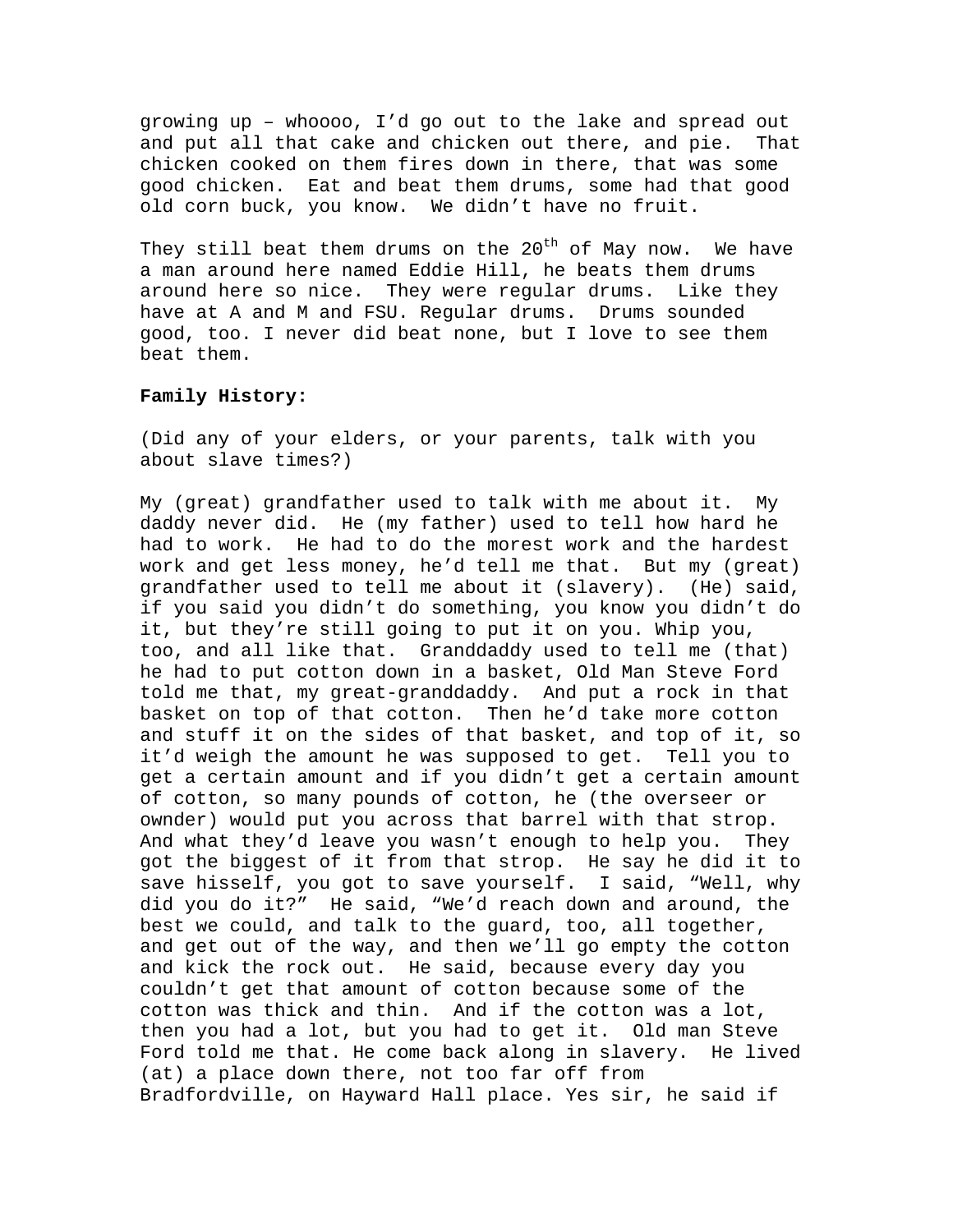you didn't get that amount of cotton to make what you call that bale, they'd put it to you.

I used to go down there many mornings and get milk in the bucket. That's Nancy Ford and Steve Ford. They had a cow. I never will forget it. IT was clabber milk.

I'm going to tell you the truth, because the Bible's got the answer for everything. I don't see how a person could have the heart to do a human being like that. I don't care what color you are. I just couldn't, I can't see the difference. I've come to myself, I can see according to the Bible. There'll come a time that man will not stand up. A man will be naked against naked. There will be hate against hate. Well, for me to treat you like that, I've got to hate you. 'Cause I love you, I wouldn't do it.

I asked God to send me my wife. And I waited until I got an answer. And when I married her, she wouldn't weigh over 95 pounds at the head limb. She was so little (I met her) down here to Kirksey. A place called Bakertown right down where that school and that church (were). There was people living around there. It was a place, there was a bunch of Bakers lived there and they called that place in there Bakertown. It was a school above Bakertown by that church. Thesalonia Church. The church on Meridian Road they called Thesalonia Church. Now, the school sat on this side, and the church over here. She was going to that school, she could almost jump to the school, because she was raised out there on a plantation, too. She was on Dwight Davis plantation at that time, but Phipps bought all that later. She was born and raised on Dwight Davis plantation and that's where I met her. Never will forget it. One Sunday on that porch, I told her, "I wouldn't fight you, if I fight you, I leave." You don't have to do that. Anything you care for, anything you love, you care for it.

(Are you a minister, do you teach Sunday School?)

Some of it, I was born with a kind of gift for that. I was the Deacon out there (Poplar Springs Church) for fifty-five years. I got converted at an early age, sixteen years old. I never will forget a preacher named G. T. Moore. He told me about getting converted. He said, "You first seek the kingdom of Heaven in its rightgeous(ness)." And, he said, these other things will be added later. I obeyed that. He was a pastor up there, Rev. G. T. Moore. Then after I did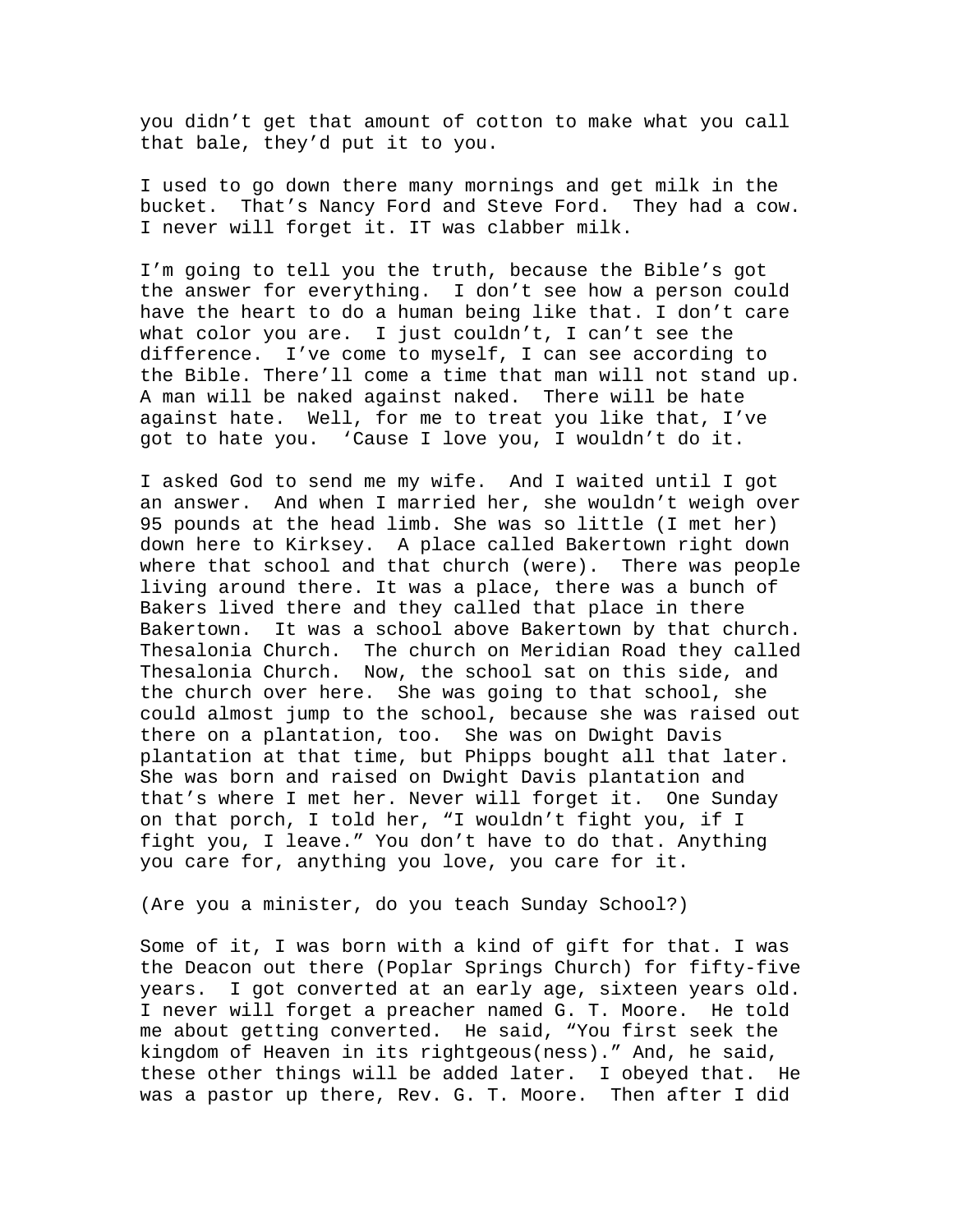that when I was sixteen years old, when I was seventeen years old, then I begin to pay girls attention. I said, "I'm going out here in the world to court." I said, "I don't want to mess around and get trouble." I said, "Lord, send me a wife, I want me a good wife." I prayed and I prayed and I prayed and I prayed. When he sent her, I recognized her in that hour. And she made me a wonderful wife. We lived like two peas in a one hull. Eva Hadley. She was Eva McGriff before I married her. I knew her people. She come from a family of fine people, if she didn't, I wouldn't have had her.

I'm going to tell you all the truth, some things, I ain't never told what I went through. I ain't never told. I ain't told my wife, I ain't told my children. The only thing saved me are common sense and a still tongue. Or I wouldn't have been here today. But I had to do it to stay here. You know, eighty-five years ago, that's been a long time. Do you know eighty-five years ago, some black folk went through something. I ain't never told it all. I ain't told my wife, I never did tell her. I guess I should have. It was all over at that time, and I should have told her. But I tell, I had a white man to tell me, he tried to get me to do something, and I told him I was the wrong one to do something wrong, I wouldn't do it. So I was walking, and he said, "I'll get my gun to you." So I said, "Well, you'll just have to get it, I suppose, but what you want me to do, and me to tell, I ain't going to do that." I said, "You'll just have to kill me." When he see that I was willing to die, then he figured that was wrong. And I meant that.

I got married early and all I had was 60 cents – and that was give to me. Sixty cents. Honeymoon? How am I going on a honeymoon and me and my wife too poor to stay together. She stayed with her people a year and I stayed with mine a year. I shouldn't of did it, but I done it. You asked for the truth. We put our heads together, and we worked hard, and I tell you, I ain't owe nobody a hand. I ain't being pushed around by white nor black nor brown. Nobody now. I'll tell you where to get off in a heart beat if you get in my way. I went through lots, and I took a lot. But no more.

I worked for Mr. Ellis at Tallahassee Nurseries when he was just getting started. I was looking at that dollar a day. You couldn't get nothing to do. Was it a lot of money? I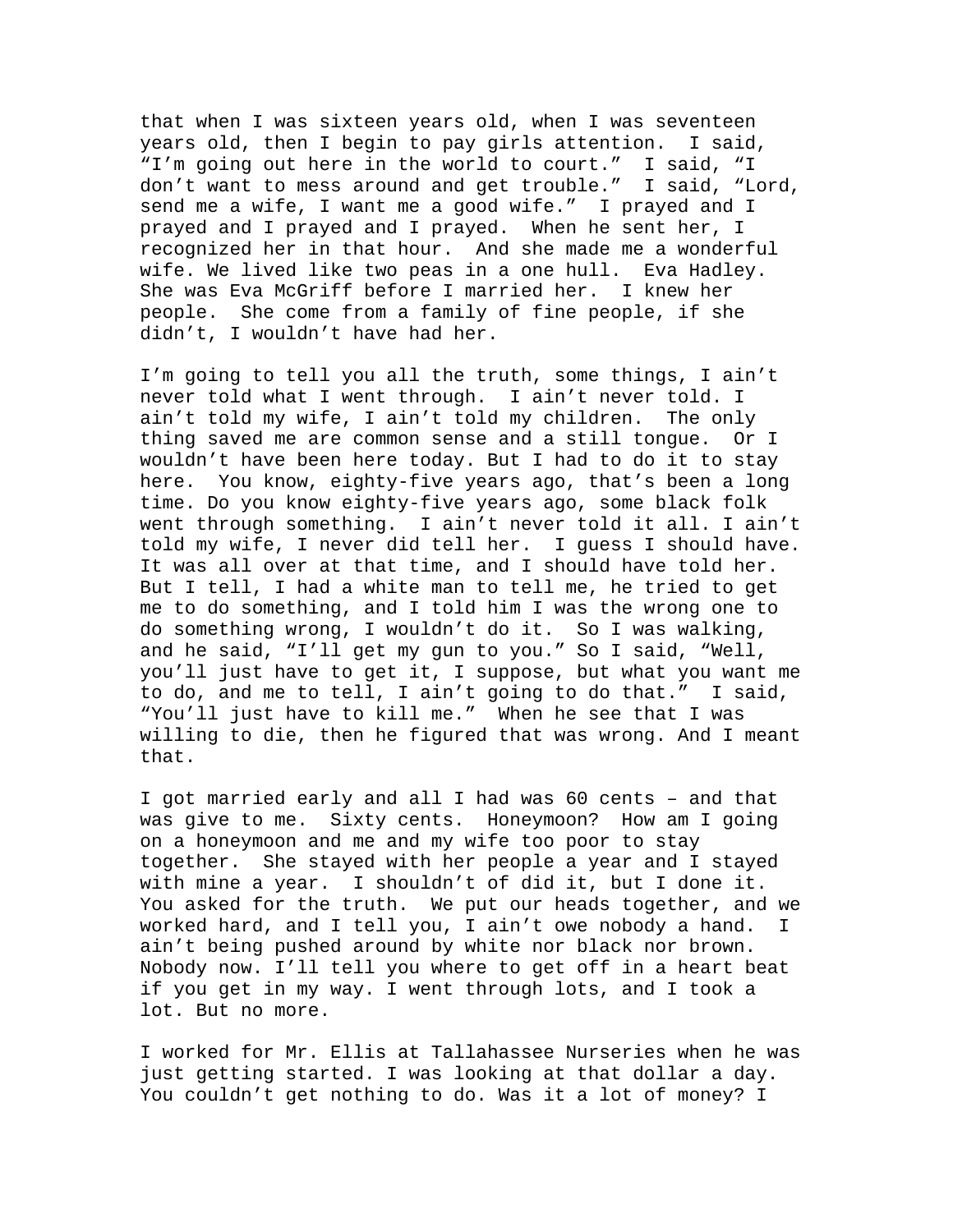reckon to God it was. You could take three dollars and feed your family two weeks. Three dollars. You could buy a pair of shoes for two dollars. You couldn't wear them out hardly.

(Where did you shop, where did you buy your clothes?)

I'd go to town and buy them. He (Mr. Ellis) would take me to town and I'd buy my clothes. The grocery, there was a store down there below Tallahassee Nurseries, I'd come by there and get my groceries and come on home. But if I wanted some clothes, he would take me to town and get me clothes.

(How did your family get things? How did your wife get into town, to get their clothes?)

Their clothes? Well, she'd tell me what she wanted and I'd bring them. I'd bring them. I'd bring them because she ain't no way to get there. I'd bring what she said. If she didn't like it, she had to wear it.

He (Mr. Ellis) carried me to get my clothes when we'd knock off on Saturday. We had to work all day Saturday. Work till Saturday dinner, and I'd say I need to go down and get me a pair of pants. I could get me a pair of pants then for a dollar.

I will never forget it, the man's name was Woodberry. He worked in Lewis State Bank on Monroe Street. I see her sometimes (Mrs. Woodberry) and she says, "Mr. Hadley, me and you will never forget them days. I was the first black man to put money in that bank.

I got the mule and wagon way later. At that time, I didn't have no transportation. Everything I had to do, I had to walk. Walk to work and walk back. Six days a week. To walk to work, I could make it in about an hour, an hour and twenty minutes. When you walk thee, its going to be cool because its going to be night. He (Mr. Ellis) tell you to be there are 7:00 a.m., you were going to be there. When he woke up, I was sitting on his back step. He was a good man, but he sure loved to cuss. "God damn, Burt. You damn sure want to work. You here a little before seven." I say, "Yes, Sir, I'm here." I was on the back step. Now, not the top step, that bottom step.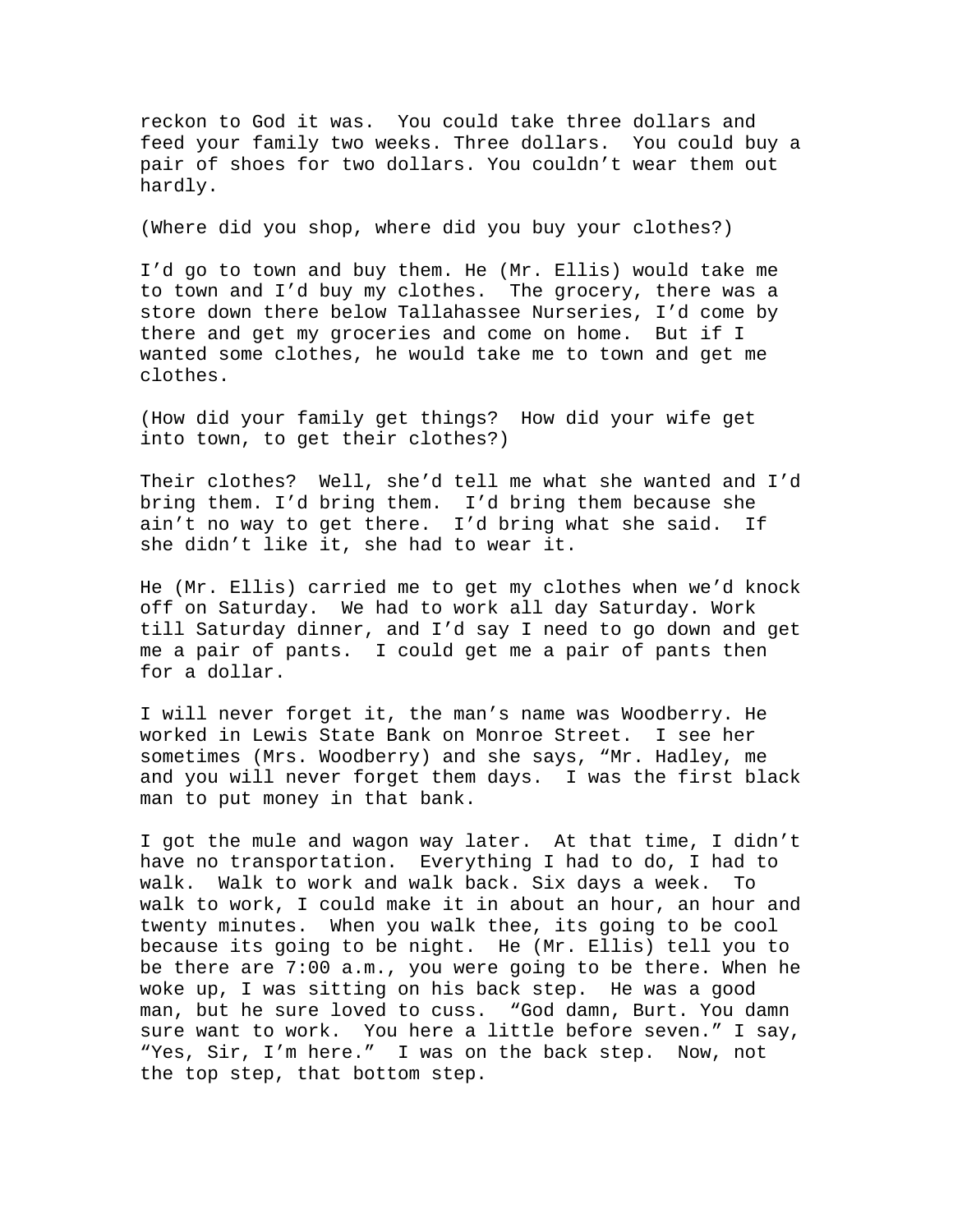Long in time when I was born, the back man didn't have no power. He ain't got no power. Quite a few white folks will tell you, black man ain't got no law. White man make the law, he break it. They'll tell you they're making it, if we have to kill you, we'll kill you. There's a place down there on Calhoun Street, there used to be a jail down there. They had a tree down there. A man came from out of town and asked people in Tallahassee where is the place that black folk hang out at. Quite a few of them told him, "Where they hang out at"? He said, "yeah". (They told him) "you go down there by that jail, and look up there and see them limbs up there, and all those clothes hanging up there, because that's where they hang out at. That's where we hang them at." He said, "I mean, where they have fun at." They said, "We ain't have no fun here."

That's just a little bit of it. I tell you I ain't never told it all. And I had to go come around to the back, my wife did too. I've seen the time they hired black police. They had to talk and the white police ride. I see it. If a white man did something, a black man couldn't arrest him. You had to call the white. When they got ready to carry mail back in them days, the white man rode, the black man would have to walk to carry mail. That's why I tell you, you can't go bear hunting with your naked fist.

You've got to use opportunity when you've got it. What I mean, now, if you get a better opportunity, you ought to use it, and use it sensible and use it wise. Now, you take me. I'm uneducated. But I used common sense to get as far as I did. 'Cause education ain't getting me this far. Education didn't help me educate them boys and my daughters. I had to use common sense and the grace of God to get me this far. I had plenty of common sense. See, I didn't give but \$681.07 for this whole place. And I've been offered enough for an acre or two to last me the rest of my life. But see, I got sense enough not to sell it. And I've sowed gross on a \$1,000 an acre, \$500 an acre. Cows, hogs, horses. Now, one thing about it. You don't have to be a fool 'cause you don't go to school. ' Cause it's a lot of educated fools. And there's another man, just got common sense, and he out-do the man will all the education 'cause he (educated man) don't know how to use it. There's a man right here in Quincy, got about five or six busses, some coming to Tallahassee, some going to Chattahoochee. Got men hired, the man's driving the busses got education, and the man can't write his name. But he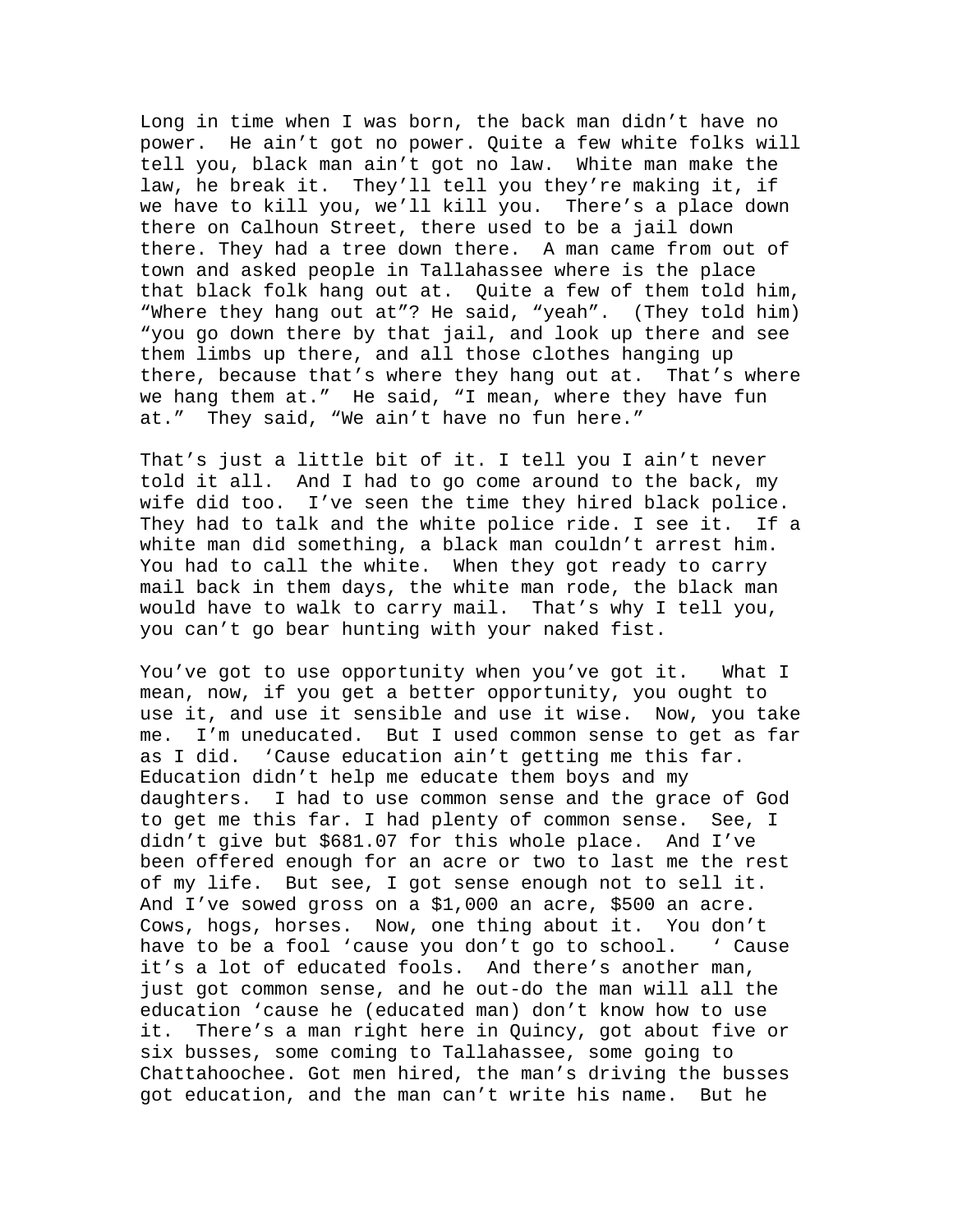got all them busses running. And them people in Quincy say if that black man take his money out that bank, they'll sure miss it. But he got plenty of common sense. And mother wit.

# **Phipps Association:**

(Do you have any relationship with the Phipps family?)

Phipps and them? No, not now. I've been out there some time ago. The Phipps, they wanted to see me and talk with me, they hadn't seen me in a long time. But I go up there every year when they have the people come up and show them on TV. I think around Christmas time I go up there. Me and my granddaughter and my daughter.

# **Description of House:**

(Can you describe the house and the farm you lived on when you were a young boy?)

It was an old house, wooden doors, wooden windows. Hinges on the windows that long (gestures), you'd open the windows and you'd hear them windows crying from here to the road out there. Never would grease them. The windows were solid boards but they had those old big hinges on them. Back in them days, them people building houses for you to stay in, they didn't fix nothing decent for you. As long as you paid that rent, that's all they wanted. Oh, yeah, they (his family) paid rent. They had no choice. They had nothing but themselves. They had no place to go. They ain't had nothing.

(Did the windows have glass in them?)

No, no, ain't had a glass to drink water out of, let alone a glass window. We'd drink out (of) them tin cups. If a hole was in it, you stopped it up and drank right on.

(The house) looked like a barn. Old barn, too. And there weren't nothing but tin on top, nail on a piece of sheeting. And you'd freeze to death. All that cold off that tin coming down on you. Didn't ceil things up for them. You'd better get some quilts and get them fast and have them ready for the winter.

# **Making Quilts:**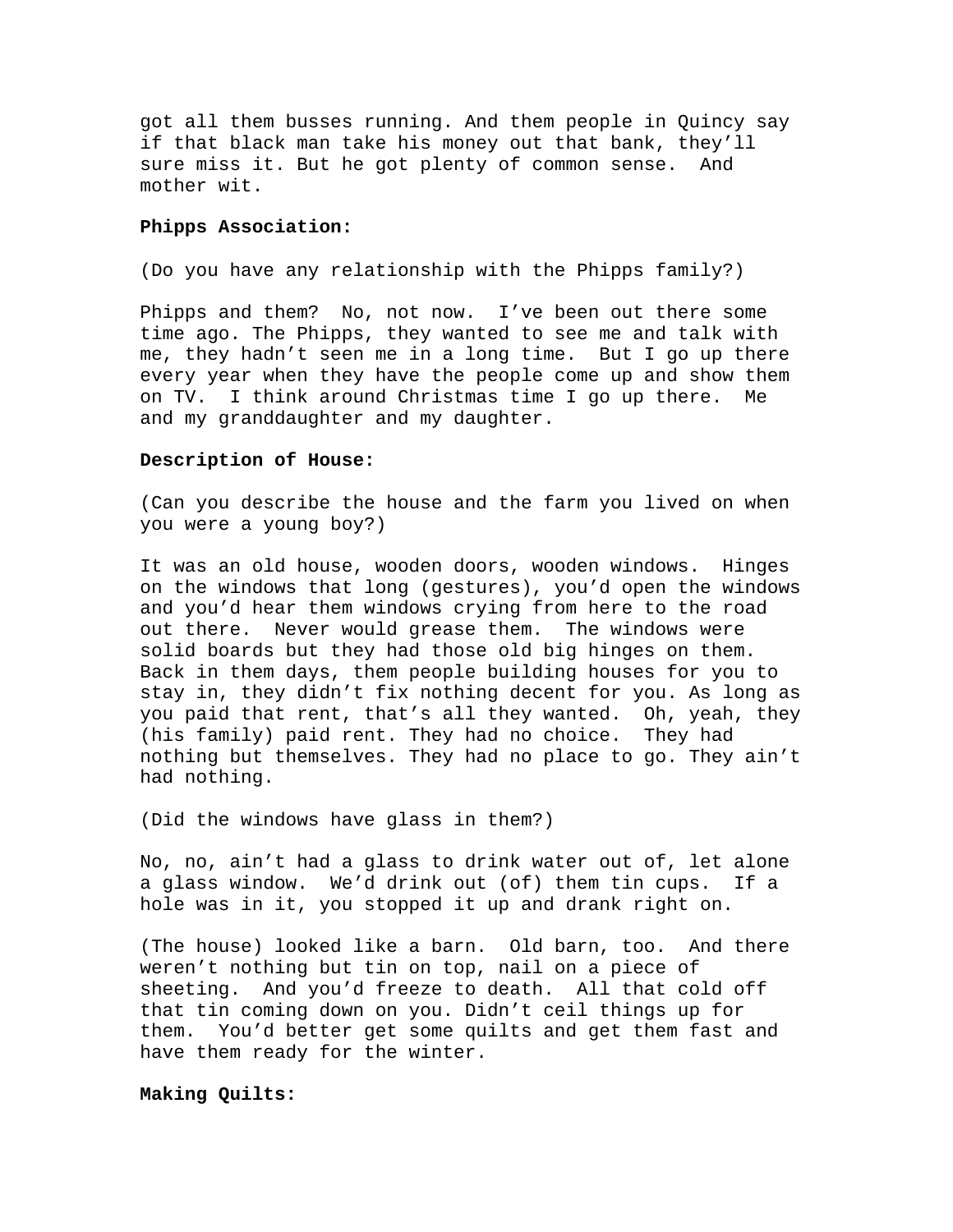My mama made them. They'd go house to house and make quilts. You take those old britches when they get so patchy and get to breaking so bad – and take them old britches and sew them together and make linings. And old pieces of shirts when they get so raggedy and then you couldn't wear them, you'd take them old shirts and piece them together to make quilt lining. If you wen to the gin house, time they gin cotton, all that old waste cotton around the gin house, you'd pick it up and knock the dirt out. You carried a sac to put it in. All around there you could pick up a couple of sacks of that old cotton. And you'd bring it back and take that cotton and dust it out good, and take it and spread it out in the lining and then put another lining on top of that and make them quilts. And when it'd get cold, you wouldn't know because (there'd be) three or four quilts on top of you. Nothing out but your nose.

(How many rooms were in this house, when you were with your parents?)

A little kitchen and two bedrooms. A double chimney, the parents on that side and the children on this side.

(How much did your father pay for rent?)

Well, as far as I know, then he was paying 350 pounds of cotton. That's what you had to pay your rent with. Now, some of those real good farmers, made three or four bales of cotton. What some of them would do, they'd go out in the woods out there, they'd clean the woods up. That crop would grow out there where you'd cleaned up them woods. Watermelons would be that long (gesture), cane, corn, sweet potatoes, peanuts. Some of them would have two or three horses and barns. Some of them was big farmers.

(Did anybody every get put out because they didn't have the rent?)

Yeah, some of them, they'd pull them out. There was just some people wouldn't get up and work and make that crop. So they'd go and stay on somebody else's place. We never did have to be put out. We always made way more than our rent.

They had peanuts. Cane, ground cane and made syrup. Them old horses would pull that sugar mill. We'd kill us four or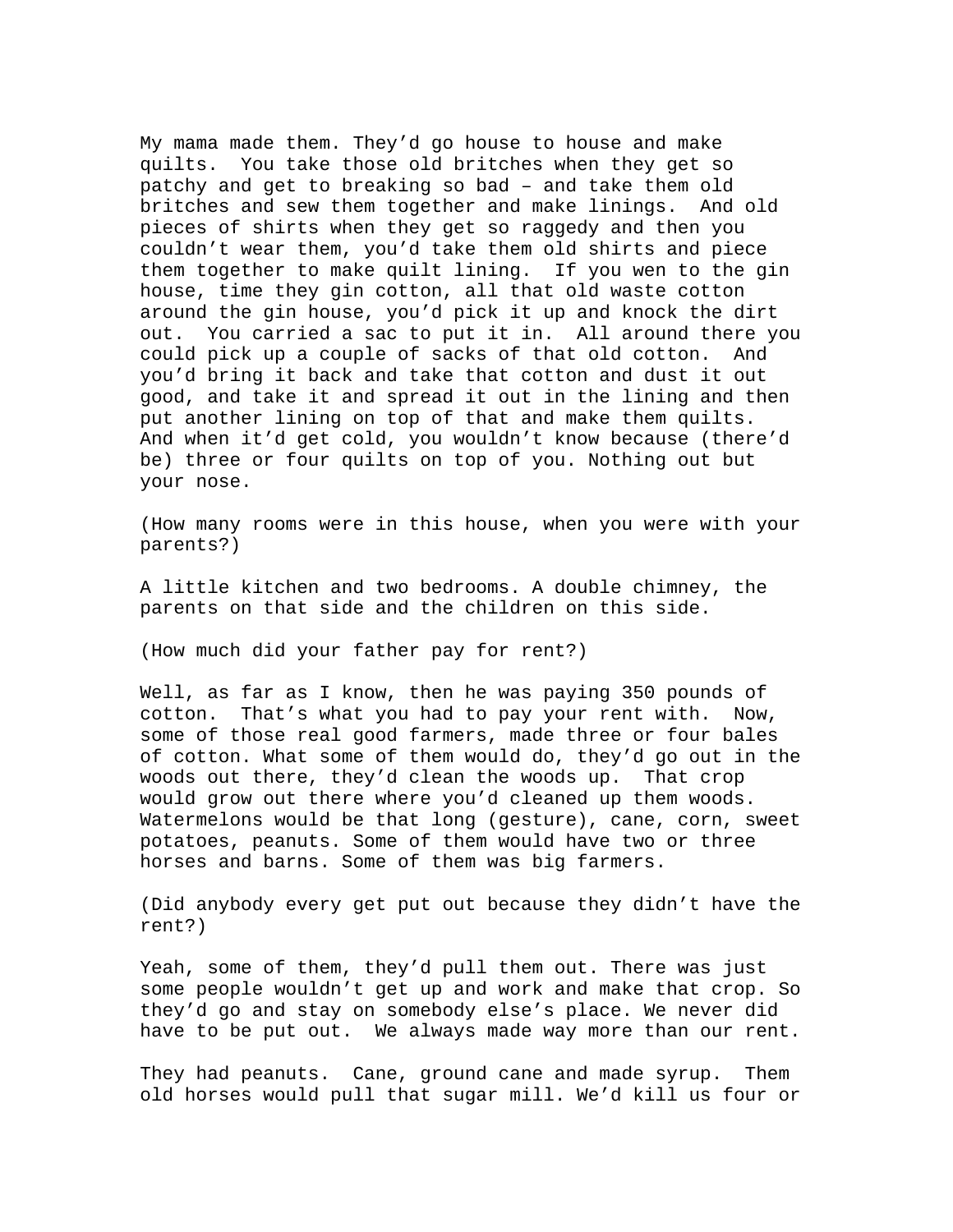five hogs. (Have) two or three cans of lard. You had to raise what you ate, else you died. You may not believe this – I didn't have money to buy a beam to put in my plow. I had to go in the woods and cut down a tree and make me a plow beam. I aint' had nothing to buy it with. I made it, too. Hunt me a fork of a tree. Cut that tree down.

Interviewed: 2849 Hadley Road Tallahassee, Florida 32308 20, August, 1996

**JOHNNY COFIELD Son of Mary Murray Cofield And Albert Cofield, Sr. Tenant Farmers on Ayavalla Plantation** 

# **Personal History:**

My name is Johnny Cofield. I live at 1721 Hillgate Court. I retired from the Tallahassee Police Department. I was born on Lake Jackson, which is the John Phipps plantation. I grew up there on Lake Jackson then I moved from one place to another one, which is back of Poplar Springs Church. That's still on the John H. Phipps plantation. When I grew up, I worked for Mr. Phipps, gathering hay, during the summer. Then I went to school, there was a little school right there called Cotten. I started Cotten in 1945. The school closed down in 1952. I started at a little school called Macon. I left Macon and I graduated from Lincoln (High School) in 1957.

When I was growing up, I lived on a route. There really wasn't what you'd call a house number at that time. It was a route. We'd pick up our mail on Meridian Road, in front of Mr. Mainor Poppell's. When I was in elementary school, it was one school for all (grades), this was Cotten. I started to work at Miller's Boat Landing, washing out boats. I started there when I was ten years old. I gave me something to do while I was in school.

# **Education:**

(At Cotten), school started in September. I think in that time it was September the  $6^{th}$ . We'd go to school, I think,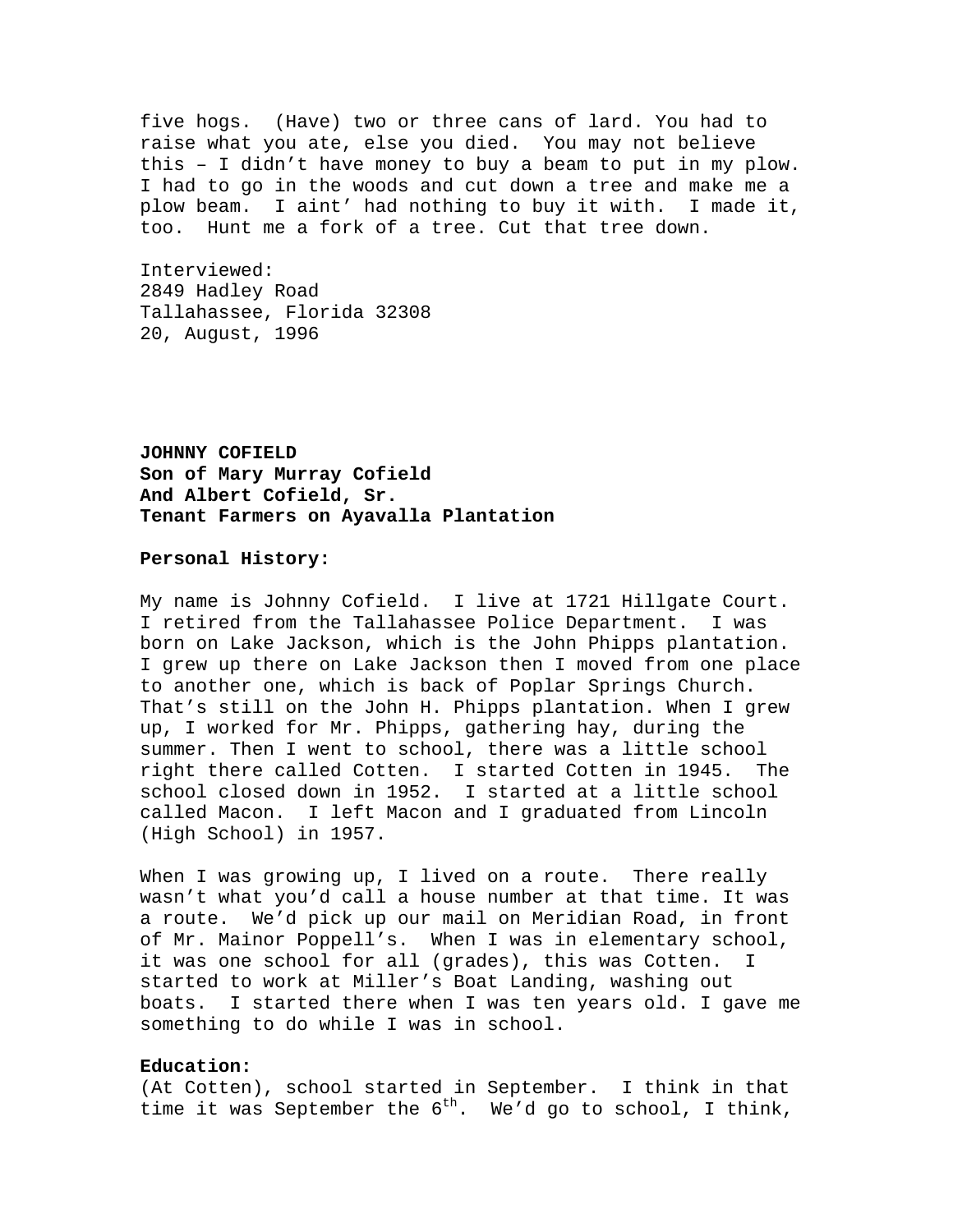it was eight months. My first grade teacher was Miss Emma Jane Douglas. She was a sweet woman. If she found something was going on that ain't right, like why you'd missed school, she'd come by the house and check on you. Why you weren't in school yesterday? If you didn't have a good reason, she took the paddle. During that time we'd leave home for school and stay in the woods all day. Your mom didn't know nothing about this. You'd come back home. It didn't happen too often because you'd start thinking bout those whippings. You had to tell her something, Miss Emma Jane Douglas.

In the second and third grades, she (Miss Douglas) was my teacher. Miss Hilda Garnder, she was my fourth grade teacher. I'll never forget that. She was a sweet person. Miss Emma Jane and Miss Hilda. They was concerned about you.

The (school) building was an old church. They had service in that church every Sunday. A church and a school. One section for the church and back on the end you had your little classes. Everybody was in one room, for school.

We didn't have to pay for lunch way back then. They had free lunches for us. Peanut butter sandwiches and pork and beans, (we) had a lot of pork and beans. I learned later that the school board got together and sent these lunches and these canned goods to different schools to feed the children, because the parents at that time were unable to feed the kids, and send them to school.

We had old books. The names of the books, right now, I can't tell you. But we had all kinds of good books, (or) that we thought was good. We learned later those books came from the white schools, that they had give up. They didn't need them no more, so what they did with them books, they sent them to the black schools, and that's what we had to learn on.

I think it was in the  $7<sup>th</sup>$  grade that I went to Macon. Miss Williams was my teacher. And Miss Jackson.

Cotten School was off Meridian, off that dirt road, going down to Lake Jackson there. It was off to the right, sitting up on a hill there. Cotton, that was the name of that little settlement during that time. And St. Matthew's Church was there. Old people lived back in there. The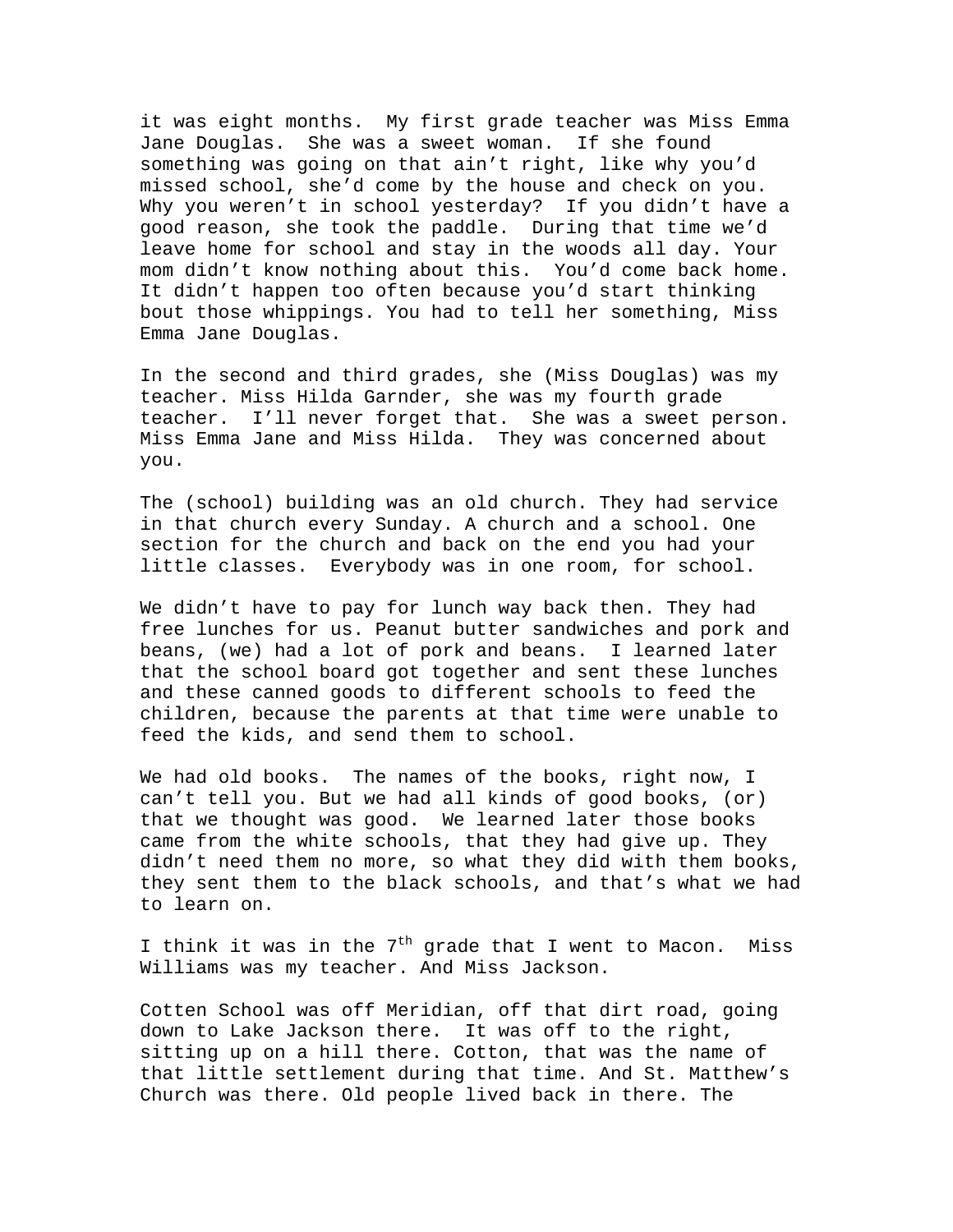Church was St. Matthew's but the school was Cotton School and St. Matthew's all in one. We went from Sunday School to the same classroom where we went to (regular) school. From Meridian Road you turn off what you call Miller's Landing Road now. You turn to your left, right in front of Mainor Poppell's (Sr's store) and you go about two or three miles and its to the right up there.

Shepherd School. That's the same school, but it changed to Cotton. I'm telling you about the old neighborhood school. Shepherd was later, it replaced Cotton. Shepherd was the old Cotton School, where my sisters and brothers went. There is nothing there, they tore it down. Mr. John H. Phipps gave them another piece of property down on the road, Miller's Landing Road, down the hill from there. The cemetery was up there. My grandmother and all them was buried back there. I don't know whether they dug up the graves or what. Its nonexistent, but those old people was buried right back up in there. Now at St. Matthew's Church there's a little cemetery, so what they (The Phipps Family) did was give them the spot (where St. Matthew's is located) and they took this (the area that once was Cotton-Shepherd). There's nothing there, where the tombstones were. You couldn't get back there. Its Phipps Plantation and they've got no trespassing, you can't get back there.

Macon School is out on Meridian Road. About six or seven miles back towards town. I used to ride my bicycle to that school. That's before busses were picking us up. Before busses, we had to ride bicycles or walk to school. After I moved back of Poplar Springs Church, then I bought me a bicycle.

(To get to Cotton School) Miss Emma Jane used to come by the house. We had to meet her out to the road and then she'd take us to school. If we didn't catch her we had to walk. That was a long way. And we was on time.

I started to Lincoln in 1953. Mr. Gilbert Porter was the principal. He left and Frank Nims was the principal when I graduated in 1957 from Lincoln.

# **Family History:**

My mother, they called Chippie. But Mary Cofield was her name. My daddy was Albert Cofield, Sr. He worked for John H. Phipps. My mother didn't work. The only job I remember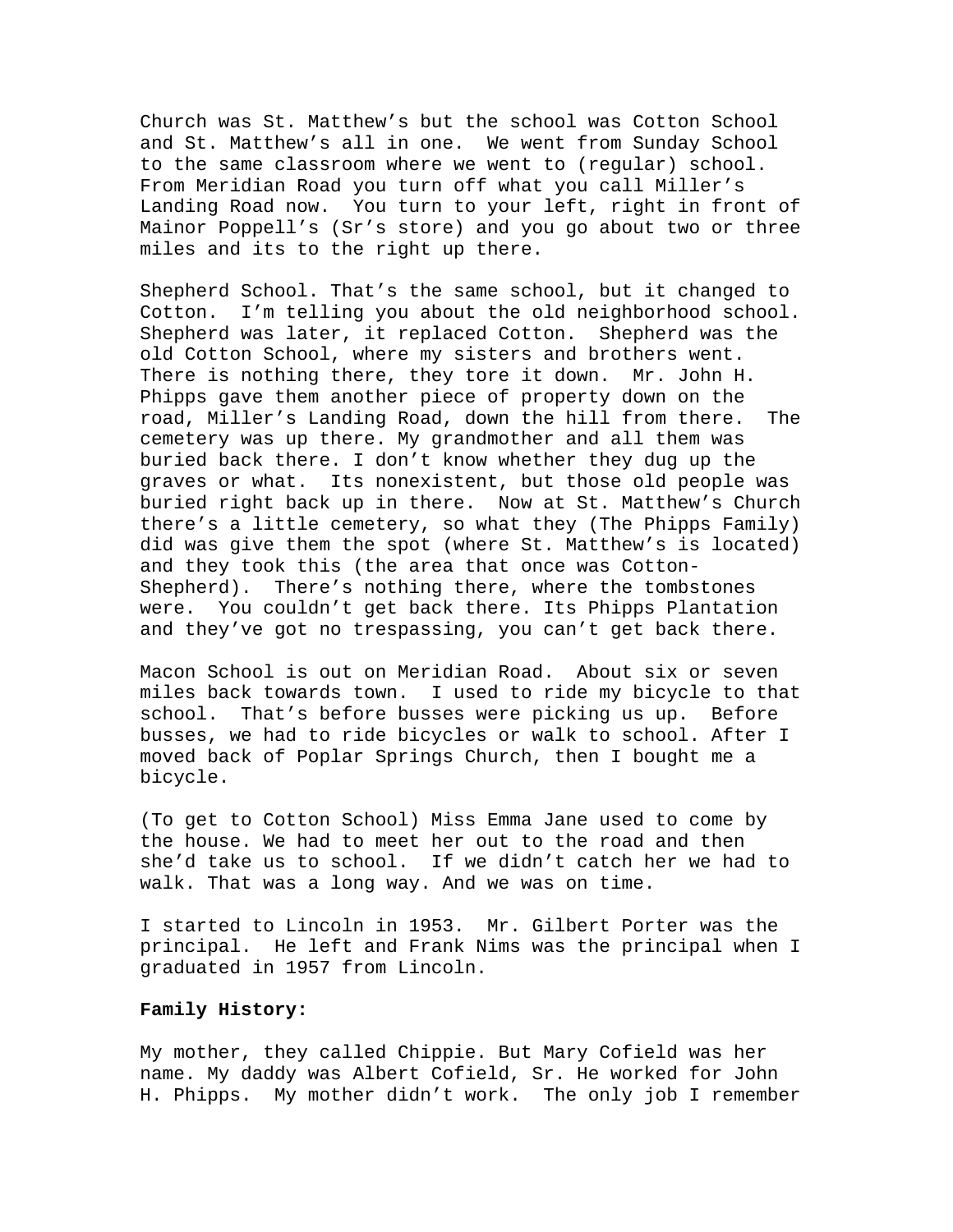my mother working was Miller's Boat Landing, which was Mrs. Clyde Miller. She used to cook for them, go out there every morning, cook and then come back to the house. (Her maiden name was) Murry. All the Murrays, her dad, they lived over there somewhere. I never did pay attention while I grew up. I was a baby when her dad passed and I don't remember nothing about that, unless she told me something.

I had eight sisters and six brothers. One is dead. There was a lot of us out there. There's a years difference between me and Fred. And the other sisters, about six or seven years.

(Of my father's people) my aunt, which is Martha Ann Williams, Martha Ann Horton. Then I had Nancy Williams, then one they called Patsy. They (Patsy and her husband) passed when I was a little boy. I don't know nothing about the grandparents.

# **Life on Ayavalla:**

They (The Phipps) give my father a place to stay. But you had to farm it and work it. If you keep it clean and farm it, you could stay there free. So that's the reason why we was there. Sometimes you'd have to help him (Mr. Phipps) gather his crop.

(My father had) a little one-horse farm, we called it that. Potatoes and a little cotton, had to plant cotton, peas and butter beans. One-horse, that means if you had one horse or a mule you could take care of it with one horse. During that time there wasn't no "garden". There was a place where you just planted stuff and gathered it. A garden is a real small place, but we had this one-horse farm and we had everything on it. We ate off that farm. We had hogs, cows, we had two horses. Milk cow, the cow named Daisy. Just a regular cow. She was white with black spots. She give a lot of milk. Sometimes it was my job (to milk), sometimes it was my mom. We had to feed the cows every evening. I think at one point we had four or five cows. We had to go get them in the evening time, you can't come home until you get them up, if it takes until 10 o'clock at night. We used them for milk cows. You didn't have no beef back then. Pork. Hogs to kill. It was too expensive – beef – during that time.

## **Butter Churning:**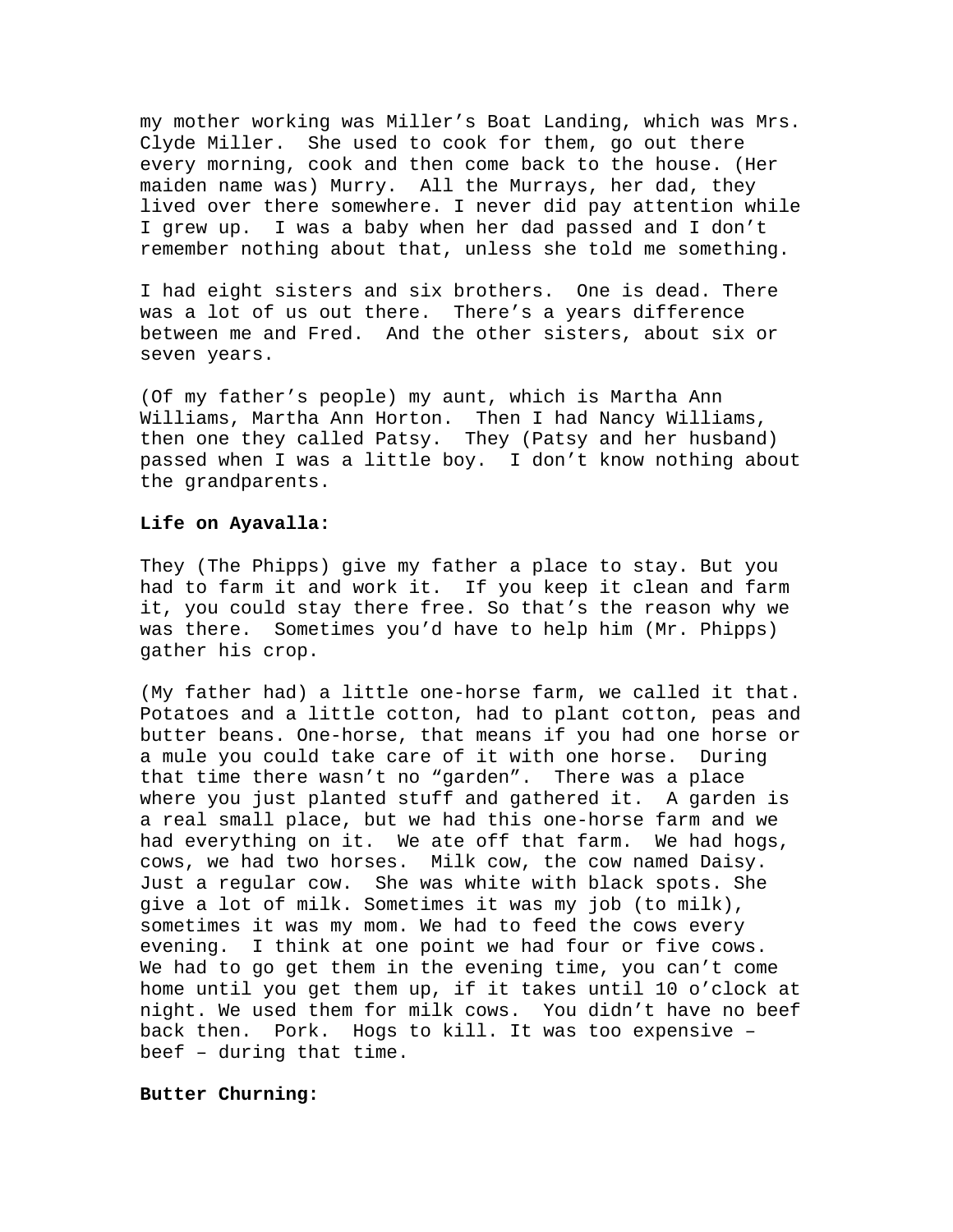We made butter out of milk. The way you make butter, you put some sweet milk in a container, then you set it up and let it get sour and the cream comes to the top. My mom had an old beater and keep beating the cream and milk together and after while the butter comes to the top. That's how we did the butter. This was a daily thing. Milk don't sit around. When it gets sour, it gets sour. We had an icebox. There was no refrigerator, it was an icebox, where the iceman come by and leave ice. We put that butter in the ice box and it'd keep.

Before we had an icebox, I remember the iceman'd come by. My dad had a hole out there in the yard, on the side of the yard, and he'd get sawdust and put that ice and that sawdust (in the hole) and cover it up and it'd keep. That's where we kept the stuff, with the ice. Regular sawdust.

She (Mary Cofield) sold butter beans and peas. She might have had some butter. But most likely, there was one or two white people that used to come by and get butter. Names, I don't' know, I didn't pay attention at that time. She'd give (sell) it to them.

Once a year my dad killed hogs and we had pork. My dad took care of that part (the killing). I don't think I could have done it. He hit them in the head, stabbed them, cut their throats. That's the way life was during that time. He had to do what he had to do. The part of shooting them in the head – that's what you called hog brains, we ate that stuff.

# **Description of Houses:**

The first house was right off Lake Jackson. You could walk right down the hill and go fishing. I was born down there. It had about three rooms. All the kids sleep in the same room and you had a kitchen in the middle with an iron stove, where you cooked. And mama and daddy and some of the kids slept in (the other room) there was so many of them at that time. But when I came along there wasn't that many children. All of the children were about gone. It was a board house. You know about a board window, where you close it at night, shut it and latch it from the inside. No screen. You just open it up in the day time and let the light come in. You didn't have no electricity back then, so light from the outside lighted the house up. We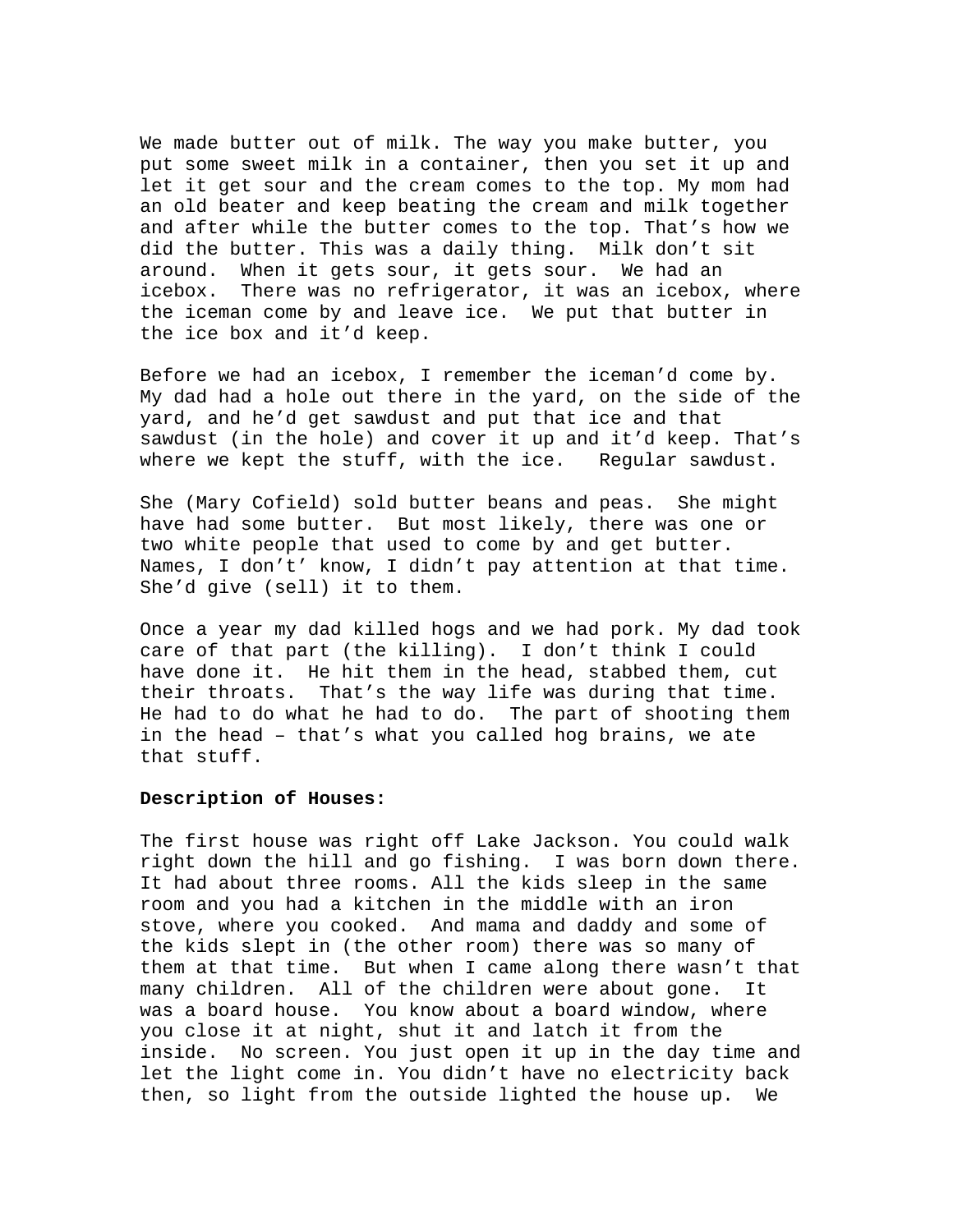used lamps at night. It was too hot to use lamps in the daytime. When you opened those big windows up, you could see everything in the house.

I remember one time it started raining and we were sitting in the house and all of the sudden the water started running in. We had to get buckets and set them in the middle of the floor and gather the water. Sometimes we drank that water, the rain water. Because if you catch just water, you won't have to go down to what you called the running water, which is a branch, is what we called it. Tote water back to the house and take baths. We'd wash with that water. No plumbing. We had an outdoor toilet. It sit off from the house, it looked like a little box.

This picture right here, this is my dad. If you look there is a toilet back there. You see the clothes hanging there. The clothes on the line. This is where I grew up, back of Poplar Springs Church. And this is the front of the house. My dad's just standing in the yard.

This house was on the Phipps plantation, back of Poplar Springs Church. The second house. It was a little old house, three rooms – you could make anything out of them. Then you had a little section for a kitchen, right in the middle, you'd come in there and go to the kitchen (drawing imaginary plan on the table top). Around here a fire place, back there a fire place. This is where my dad used to sit. Everything was in one. It wasn't like it is now. Everybody's got a room now. (Then) everybody was just sleeping together.

(Looking at the photo; is this a swing on the porch?) No, that's not a swing, it's a little place where you hang a bucket or something. I think that's what it is.

# **Life on Ayavalla:**

The only fun we had was when we used to go to school. Telling like it is, there was not what you call fun. But we'd get to see the other people. You were so far apart. You didn't have neighbors. The closest person to us during that time (living at Poplar Springs) was old man Mainor Poppell. That's the closest person to that church, which is Poplar Springs Church. If you didn't go to church on Sunday, you didn't see nobody. You'd just go to school and back in the home. After we moved up to this house (Poplar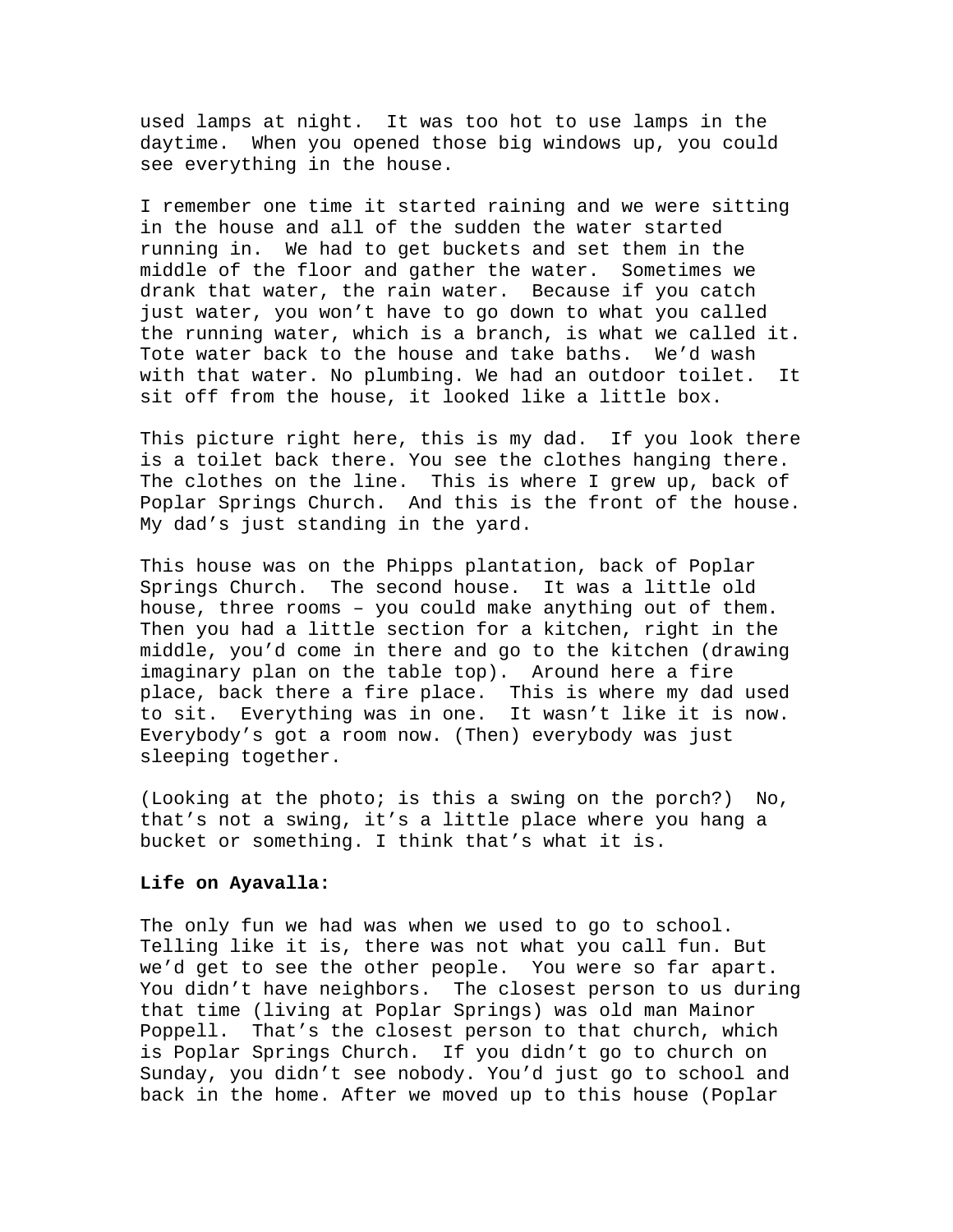Springs), which is on the road, I started to Macon School. I went there for two or three years, then they closed that down.

(My father) was a strict man, he was real strict. He didn't want you to say nothing to Mama. People talk back now to their mom, to their parents. We couldn't talk back to Mom. If we had something to say, (say it to him), but you don't say nothing to Mama. He was pretty quiet. But when he'd tell you to do something, he ain't going to tell you but one time. I think he was a good man. I was crazy about him. Because (of) his teaching. He taught me to treat everybody right. He never talked about the way it is and segregation – what he can't do and what he couldn't do. He did the best he could. I think about that all the time now. That's the reason why I've kept a straight face. I look down the road, I look for the future and I know things are going to be better. He told us that. Things can be better. Sometimes he took things, he never explained nothing to us, what he was going through. He didn't look back, he didn't want us to know about (it). He did a good job with me, I think. I don't mistrust people. He was a church man. All of them was in the church, my Mama and Daddy. If they didn't go to church, they'd send you to Sunday School. You had to go to Sunday School. That's the only learning to know about Christ during that time. My dad couldn't read. My mother could read. What he learned to do, mom taught him. She went to the  $7<sup>th</sup>$  grade, I think, my mother did. During that time if you'd get a  $7<sup>th</sup>$  grade education you had a lot. She was real sharp.

My dad, I think he did a good job. Some of them might say he could have had more, but I don't look at it like that. I look at it that he did the best thing for us. He worked out, when he'd get all the crop together, then he went to work for what you call the W.P.A. That was doing the streets around town. I used to look for him coming home, because he'd save me a little something in his lunch bucket that Mama had fixed for him. Every morning Mama had his lunch bucket reading. You couldn't buy nothing because you didn't have no money. He'd leave me something in that bucket and I'd be glad to get that biscuit or whatever it was.

**Meals:**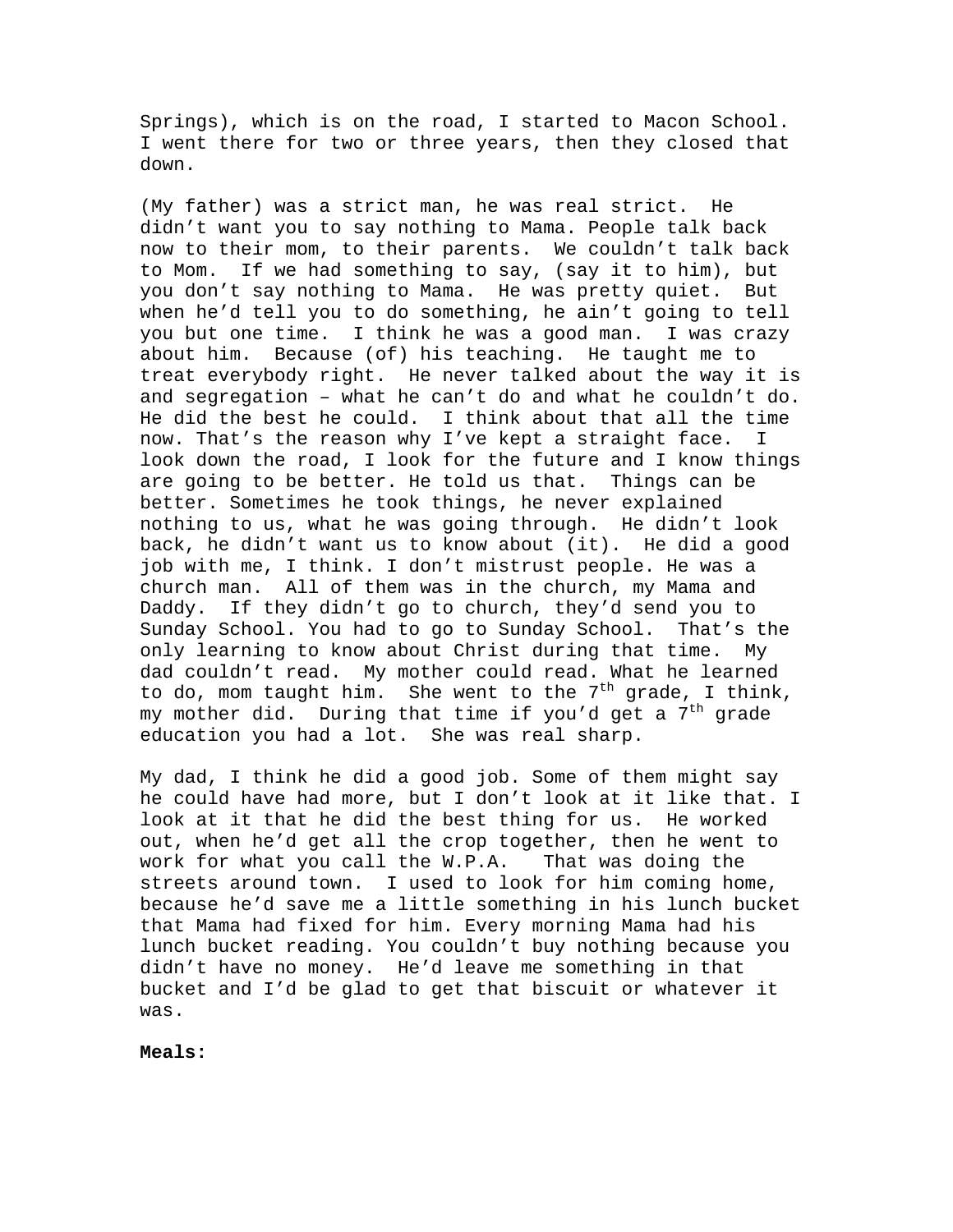(The kinds of food we had) mostly it was neck bones, bacon and biscuits – sandwiches. We didn't have no white bread back then. Just all the biscuits that Mama cooked. The breakfast was probably neck bones, pig feet, sometimes we ate that for breakfast. We didn't have no grits then. Grits, that was expensive, you couldn't have that. There'd be just bacon and cornbread. Milk and bread, which we did. Mama'd cook some hoe cake – some cornbread – and then you'd have milk, we'd use the cow milk, for milk and bread. Milk and bread, that's what you'd have for breakfast. Sometimes for dinner, too. It didn't make no difference, they wanted you to eat.

# **Grist Mill:**

We took the corn to the mill over on Thomasville Road. Martin Mill, where you grind your corn up and make meal. Old Man Martin. My daddy used to take it over there in the wagon and they'd grind it for him and make meal and bring it on back to the house. Sometimes, he'd take some of it for the cost for the man that did the grinding.

# **Family History:**

My wife is Freddie Mae Cofield. I've been married for 39 years. She was a Williams. We have four kids. Johnny Carl, Jr. My next is Sharon Elaine and Cedric and then Natasha. That's my baby, there's about seven or eight years difference (from the other three). Carl sells insurance, Sharon drives a school bus for Leon County school Board, and Cedric's in the Marine Corps, he's staff sergeant. He's been there about 16 years. Natasha works for a doctor down at CHP, she's a receptionist down there. I have nine or ten grandchildren. All of them have their own place, that's the blessing.

My father passed in 1969. When he passed he was living on Dunn Street with my sister. They had left the plantation. They left there in 1961, they moved to town. They was getting old. I got married in 1958, I was the only one home. So they thought it was dangerous for them. My brother and sister wanted them there. My mother was blind, she went fully blind at 60. She needed somebody to help her. My sister moved them in with her. My mother died in 1981. She lived a long time. She never did work for the Phipps. She didn't hardly work out. She worked for Mr. Clyde Miller. She cooked for them.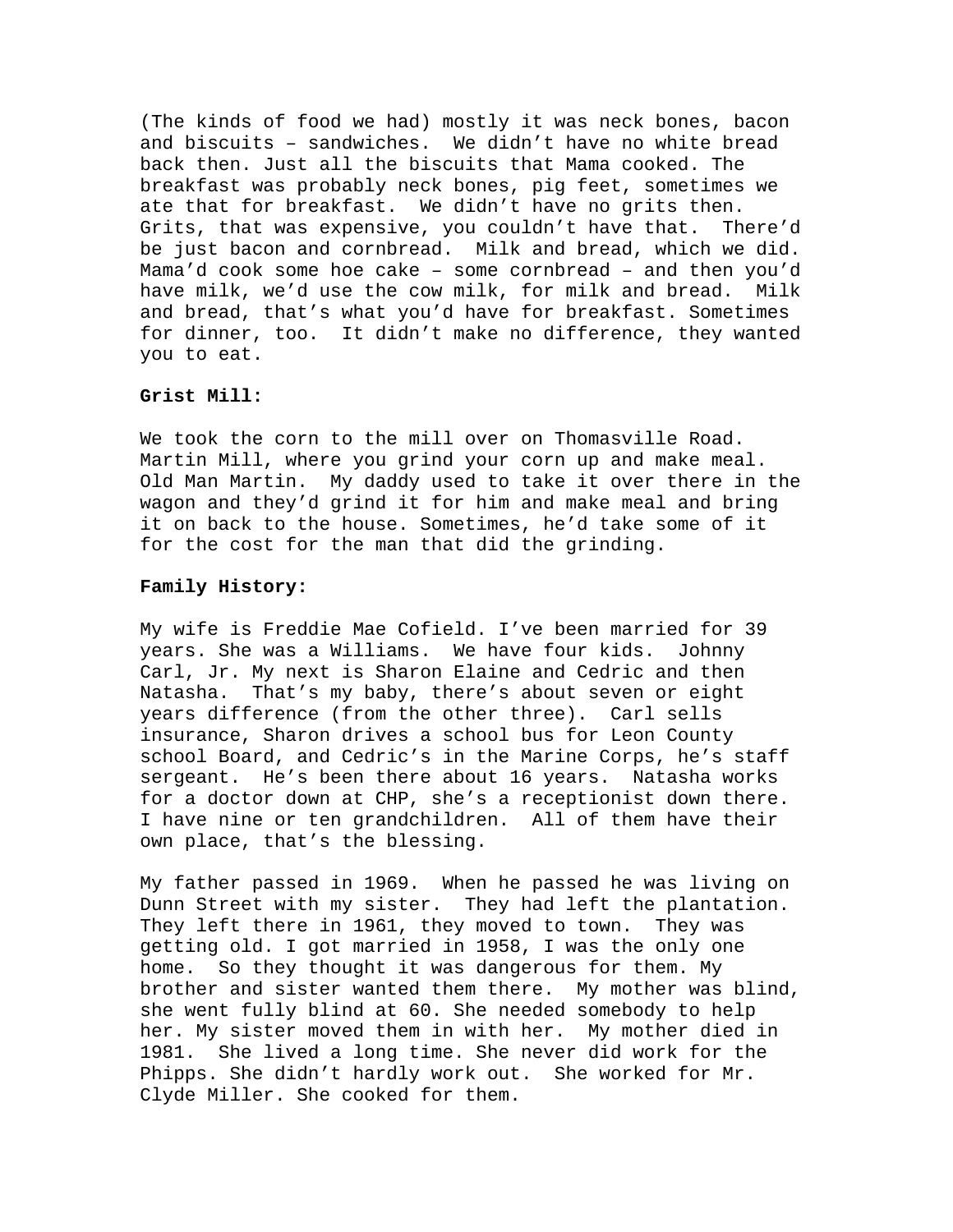#### **Memories of Clyde Miller:**

Mr. Clyde Miller used to buy us shoes way back then. He'd bring us to town and put shoes on our feet. He'd say we were supposed to have some shoes. During that time, we didn't have shoes. There wasn't no such thing as a pair in the fall. It was the year around. The shoes we wore to school, we wore to church. We didn't get a new pair of shoes for school. We got a pair if we needed them. Sometimes we had to have to fix the soles. You'd take some wire and jerk through there and make holes and cut the wire off and put your soles up and continue to wear them. That's the way it was.

They named the road after him – Miller's Landing. That's where I worked. I'd wash the boats down there. I was ten. I started at ten. I remember one time this guy came from Cairo, I forget his name. I was a little boy, I was about eleven. I unloaded his car and put his motor on his boat. During that time we didn't – we just put it on the boat, then they (the boat owners) would tighten it up. I set it back there, I thought he was going to tighten it on the boat – this particular white male. After he went out and lost his motor, he came back to kill me. Well, he say he's going to kill me. And Mr. Clyde Miller took over. He told him, "I'm going to kill you if you hurt him." He said, "You know this is a little boy, you should have tightened you own motor." Mr. Miller paid him. He said, "Listen, I'm going to pay you for this motor." At the time, I don't know how much it was. He said, "I'm going to pay you for it, don't you never come back down here. If you come back down here, I'm going to kill you." That's the way he told it.

Sometimes I look back, and think about segregation, integration. Back then, I was integrated. Me and Mr. Miller. Mr. Miller was a white man. I used to sleep in the same room with him before he got married. He really cared about us. About two years ago, three years ago, he got killed up in Pavo, Georgia. So, last year I took some flowers and put them on his grave. I didn't know he was dead. I was driving up there looking for him. They said he got killed, and his brother got killed, in a car wreck.

That's unusual for a white man during that time. He didn't look at you as a black person in some ways. He looked at you as a person. If you worked, he paid you. He didn't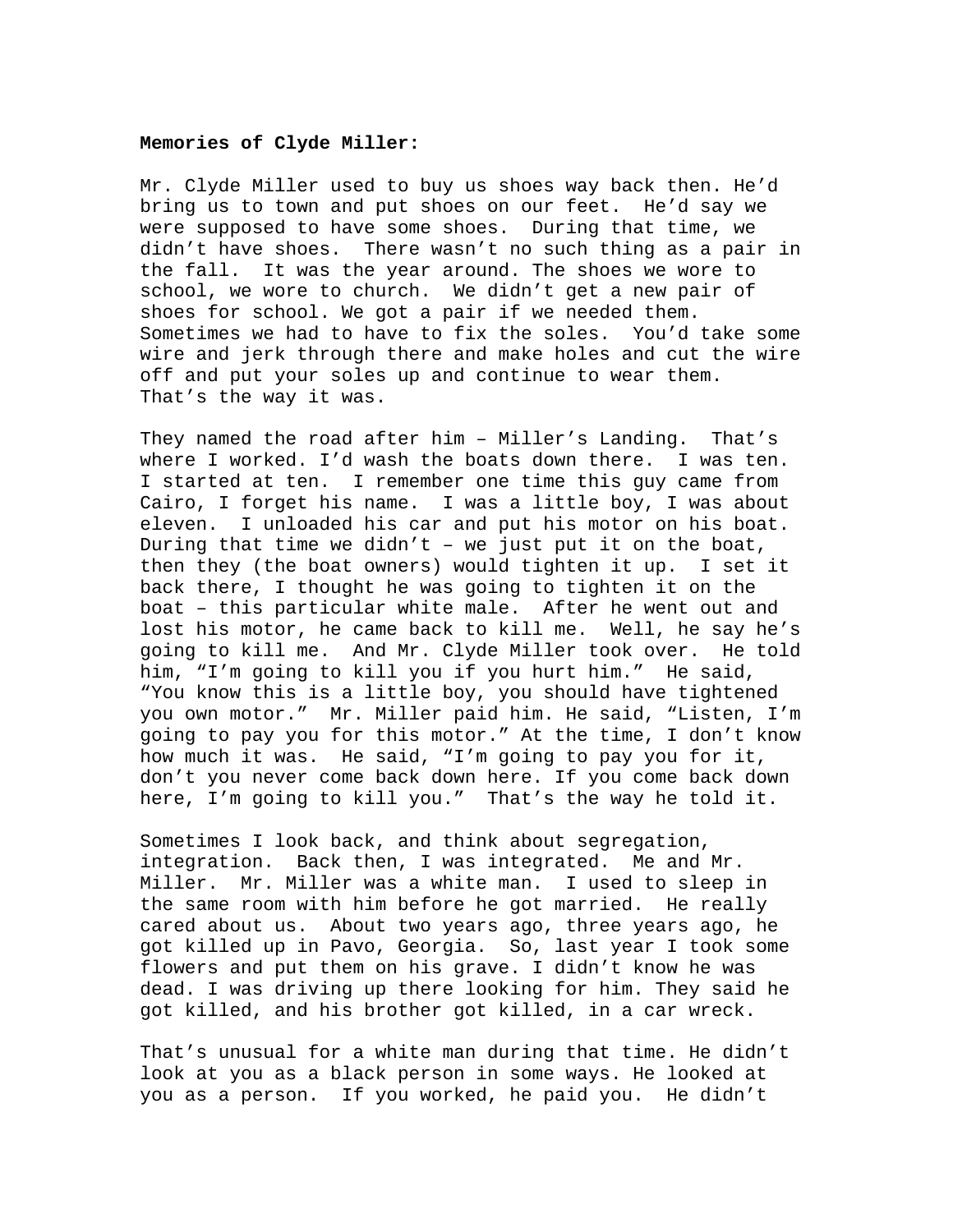work us for nothing, now. He paid us. I think about a dollar a day, what ever it was. And if you didn't feel like going home at night after you'd stopped working (he'd say) "Come on, let's go to bed." He put me in my bed right next to his. He had two beds there. During that time, I could sleep there. He was a sweet person to be a white man during that time. I didn't know no better. I didn't know what segregation was during that time. I thought everybody was supposed to act like that.

(I first noticed segregation) when I started going to high school, and Macon. Macon was about the first part. He (Mr. Miller) taught us. He was telling us these things, but at this particular time, I didn't know what he mean. What to look out for. The way it was. But if you didn't make no contact with these particular people, you'd never know. Because we went to school with blacks, we didn't what you call – mingle, we didn't be with whites. You couldn't go to restaurants. The dime store was the only place uptown where the black people went. They had a place for the whites over here, the blacks eat over here. I though that was real life. But when you started reading, you know things were different, and you had problems.

He (Mr. Miller) would tell us what to look for. But you couldn't see it because you didn't know what he mean. He'd just tell you up front. He got married and his wife, after he got married, his wife was called Velma, didn't want us in the house no more. About two years later he divorced her. I don't know – I thought about us. He said it wasn't, but he never did tell anything.

He took us to his parents house in Pavo, Georgia. His mother, I forgot her first name, she fixed us a little plate off to the side, for us to eat. We couldn't set up to the table. There was a big round table where in the middle you'd pass the food. He told his mama, "Listen, if they can't eat at the table, I won't eat." His mama looked at him and said, "What's wrong with you, boy?" I don't know what she thought. He said, "I'm not going to eat nothing." He said, "I want Johnny and Freddie right here to the table with us." And he didn't, either. He came over to the table where we were sitting at. I didn't pay it no attention. I was too small. I thought it was a way of life. We never made contact with anybody.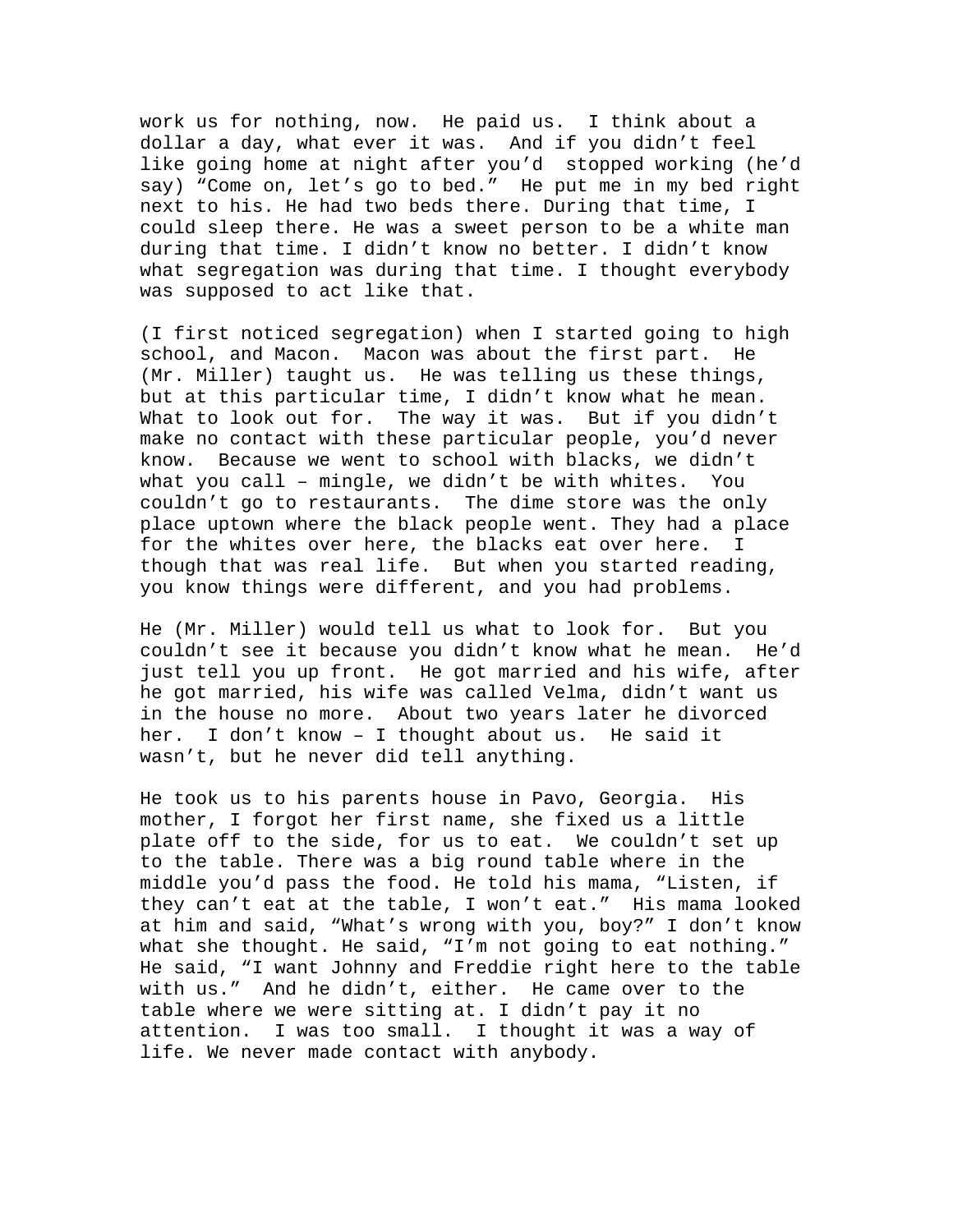This is what I think, after I grew up. He had been in the military. He used to always show me his bunk buddy in the military, which was a black guy. It was unusual. At this particular time, you'd never know whites. But all his surroundings, and his friends, were black. He just didn't like the way white people treat black people. So, I think, he was going to make a difference. He was going to show people that its not supposed to be like that. But he couldn't get out there and fight. Because at that time, to fight for a black, they might burn (his) house down. But he did what he thought was the best for us. (He lived his life) different from his brother. He drank a lot. He used to go on vacation and left me in charge. I never stole a penny from him. I was running the boat landing and everything I made, I give it to him. I didn't have to write nothing down, and say, "I rent this boat and rent that boat." Every boat had a number. I'd rent and he took my word for it. I was about fourteen.

## **Liife at Ayavalla:**

The only time I worked for Phipps was gathering hay, when they cut hay. We had to help him get up the hay, which was to feed his cows, I think. John H. Phipps. That's the old man. And you'd gather hay and go on and do what you'd want to do. Get his crop up. Because he was up north. The game wardens on that plantation were, I think, Buddy Poppell, and Sam Richardson, (he) was a black man, and Will Carter. Old Man Will Carter. They'd look after the farm and gather everything. You couldn't hunt after a certain time on that plantation. You couldn't hunt dove, quail, no time. That was his. But coon, opossum, foxes and things, you'd shoot them.

They (The Phipps family) didn't control the lake. Game and Freshwater Fish Commission controlled the lake, Lake Jackson. But he (John Phipps) owned everything around the lake. In order to get to the lake, you'd have to come through his farm. You couldn't go down in there. You could go to Miller's boat landing. Over by Cotton Church we used to go down there. Down there by our house, Old Man John Austin used to be down there. Unless you'd be trespassing, (those were the only access points to the lake).

Mr. John Austin, he was down at the store there, near Lake Jackson. He owned some property down there. I think John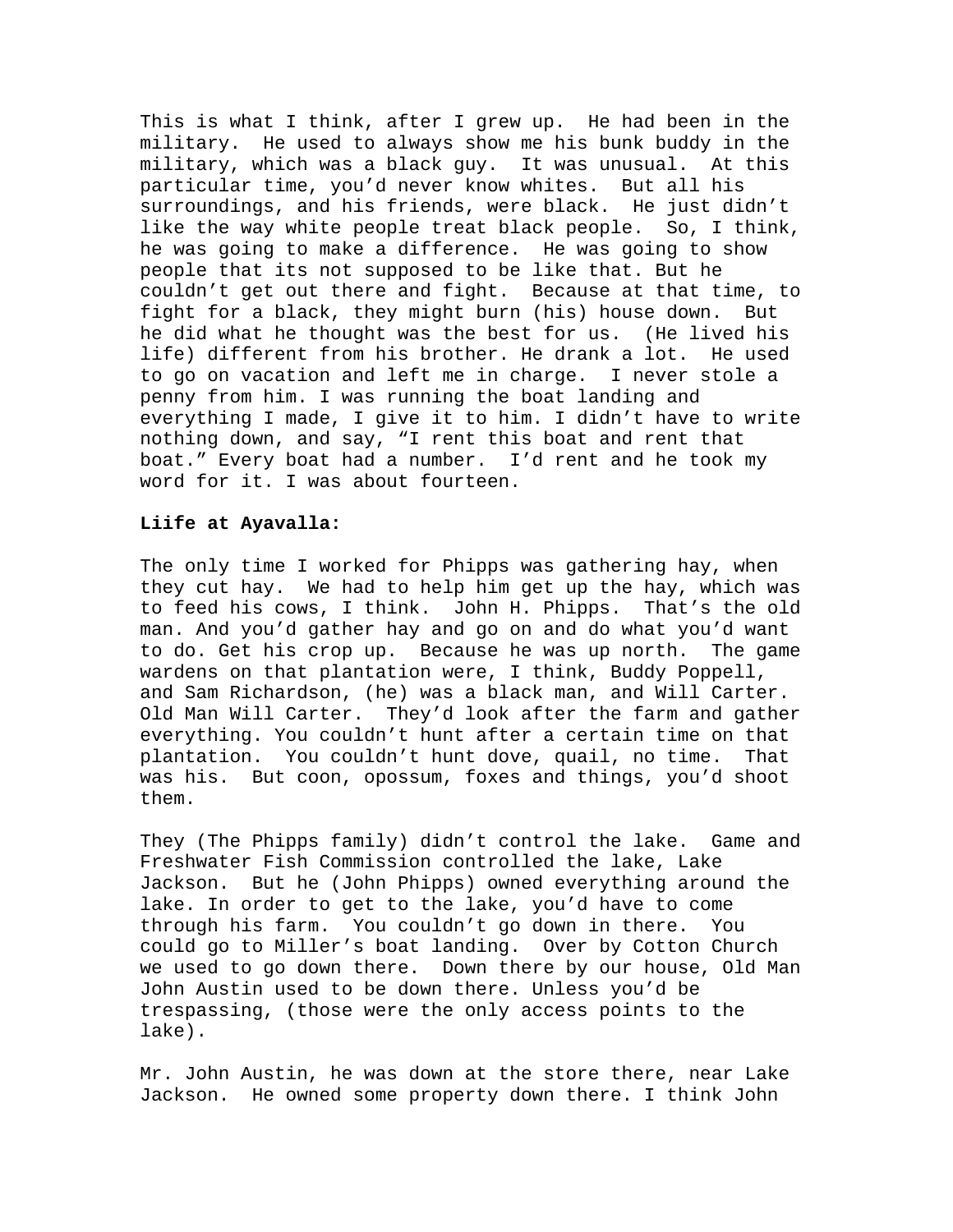H. Phipps swapped him from one section to the other one. But I didn't know too much about that, I was a little boy at that time. Herbert Austin married my sister. Reba Austin and Herbert Lee Austin.

We had dogs (on the plantation). Just regular street dogs. We had a dog called Bullet, and Black Boy. That's the names we had. Them dogs was real smart.

I didn't do it (duck hunting). I'd be too small at that time. I used to be with him (his father). Mama would clean them and cook them. You couldn't kill deer at that time, because John H. Phipps wouldn't allow nobody to kill the deer on his plantation. You had these jack-legged game wardens out there. They were Mr. Phipp's (employees). He had to control the interest to the lake. When you'd get out on the lake, you'd have game wardens out there, too.

## **Food Preservation:**

(Did your mother put up preserves?)

Preserves. Yes, she did. Jars. She'd put them cap tops that'd go on, once a year you'd go buy those. They (the jars) had those rubber seals that'd go around there (the tops). She'd preserve figs, apples, pears, and berries. She'd preserve them so we could eat them year round. Blackberries grew up on the farm. Pears, we had a pear tree. The figs, you could get all that stuff right to the house there.

# **Outbuildings:**

We had a crib. That's where you kept the corn and all the little stuff. Feed the mule and the horse. That's about the only thing (building). It's not as big as a barn, a barn is a big one (building). We had a crib. We kept corn and stuff out there. Like when it dried up, instead of throwing that stuff away, we'd keep the stuff and feed it to the horses year around. We had a place out there called the stable, where the horses go in and eat. They'd get out of the weather in that little stable. They had little stalls. Each one of those horses knew their stall. If they'd go in the wrong one, some of them would kick until you'd get out of there. We had cribs at both placed (where the family lived on the Phipps Plantation). You'd have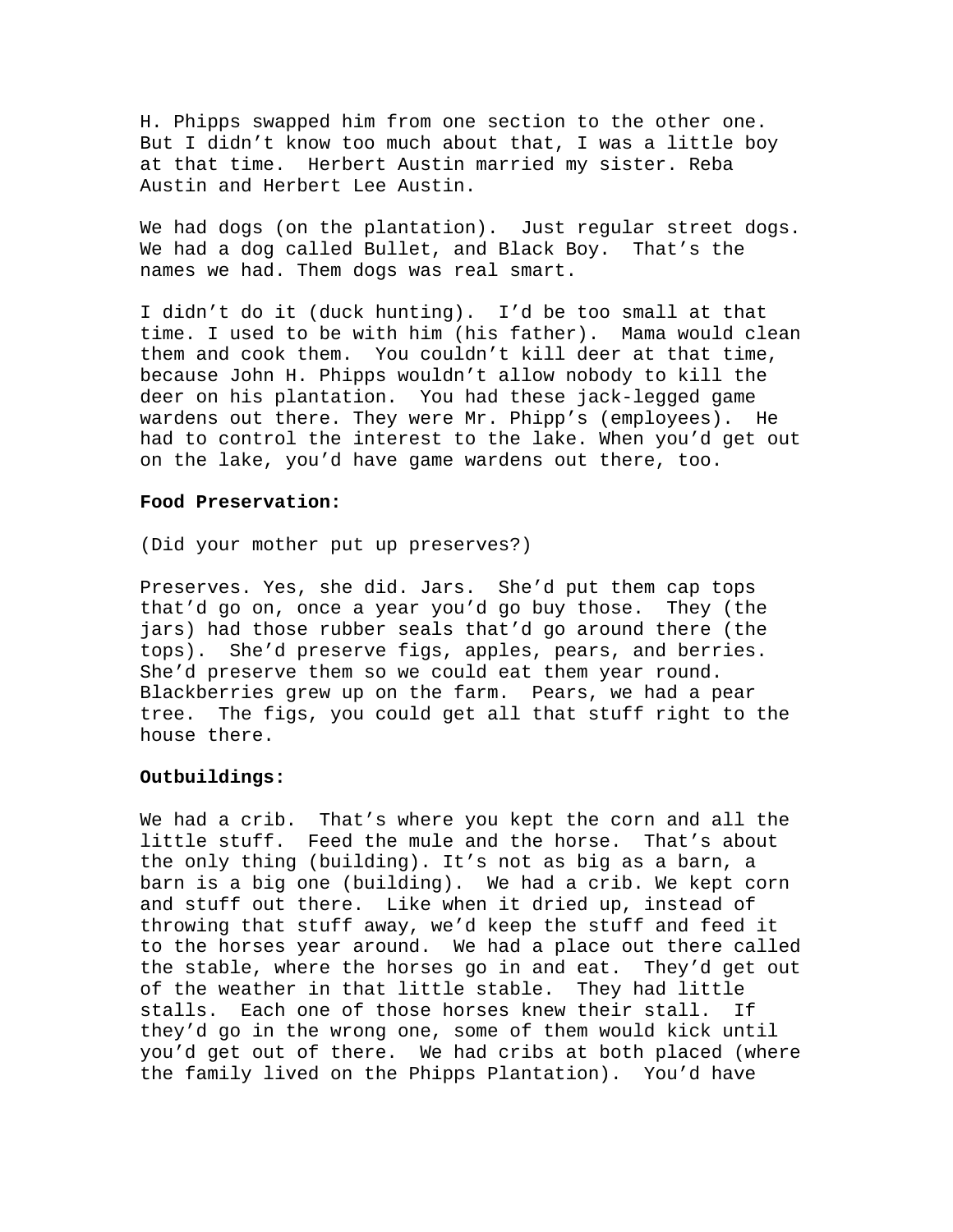dried corn. About every two or three weeks, I'd say about a month, you'd get that corn ground for meal.

### **Laundry Day:**

(My mother) washed with a tub and a wash board. You'd boil your clothes in a black pot. And when you'd boil them, you'd put your dirty clothes in there and she'd build a fire up under a big old black pot. She'd keep a stick and keep jiggling, you'd be surprised at how clean they got in that boiling water. Then she'd take them out of there and put them in a big old wash tube. Then she'd get a rub board. So what she'd do is wash them clothes until they get clean and then she'd rinse them out in some water. You had to have clean water. Then we'd wring them clothes out and put them in the sun to dry. A clothes line. You can see in that picture there the clothes hanging on that line. Papa's clothes, it looks like some of his long sleeves or underwear that he wore.

We didn't have too many clothes. You had about three pants and three shirts. If you want to wear something clean that next day, you have to wash it that evening, before the sun go down, and you might be able to wear it. Sometimes you wore clothes that were wet – but they was clean.

(Did you know Burt Hadley when you lived at Poplar Springs?)

Burt Hadley, I was out there (at the same time he was). He was on the plantation. But he moved out there, somewhere across the river or somewhere, back of Lake Iamonia. Burt Hadley was a strong church man. He was a deacon. If he saw you do something, he was strict. All those people were strict. Everybody around out there was mom and dad at that time. He'd tear you up and your mama was going to tear you up when you get home. All them old people – it wasn't like it is now. (Then) you had to respect everybody and not some. He'd come to the house and say, "Mama, Johnny did this," you're going to get a beating. They'd take his word for it. And nine times out of ten, Johnny did just what he'd said. But looking back, those standards that was set back then was good. Real good. You look back, you appreciate all that stuff they was telling me. My dad never told me to do nothing wrong. Never. He'd say, "If I was you, I wouldn't do that, that's wrong." He didn't tell you not to do it, so if you could read between the lines,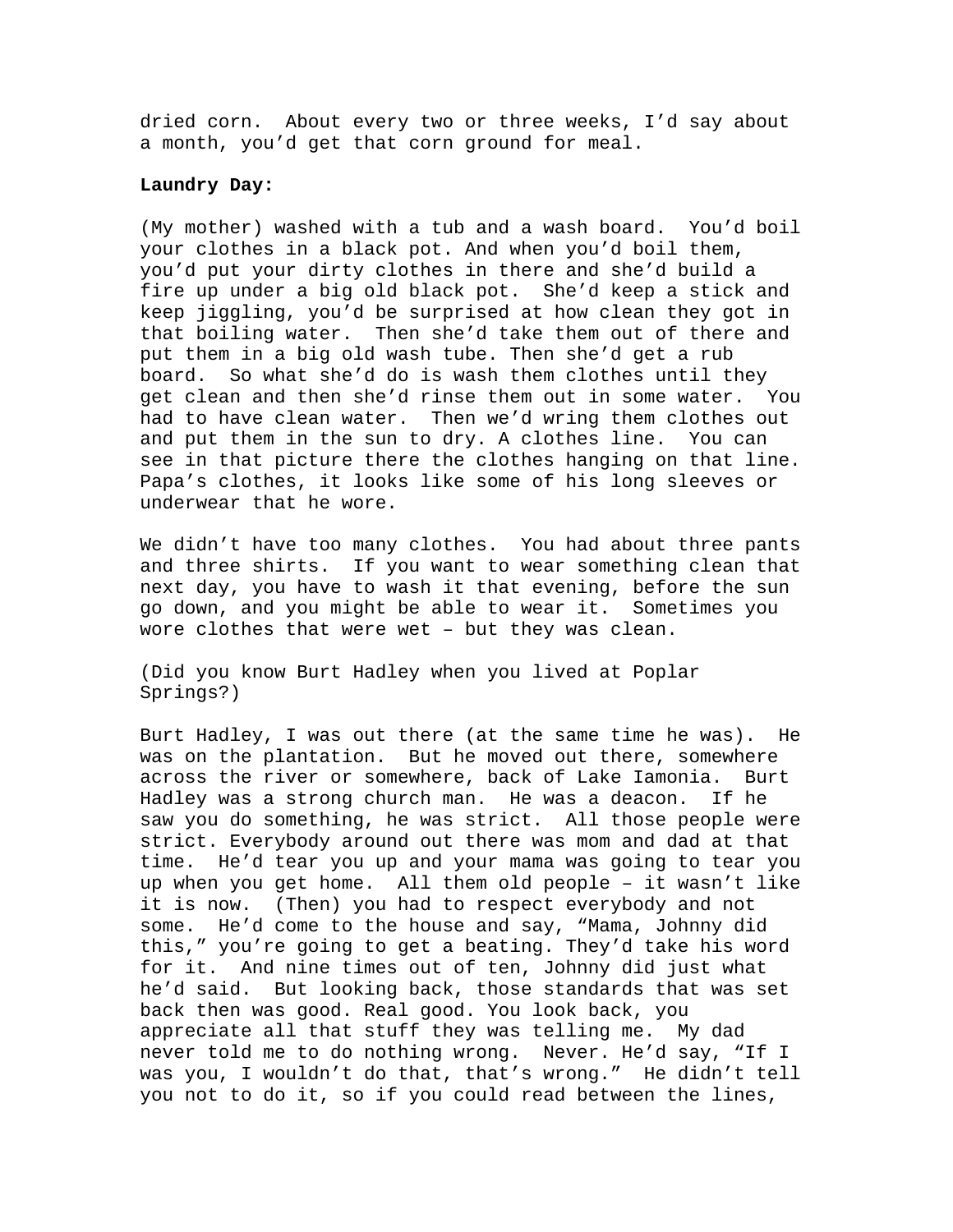you'd better not do it. Because if he said, "Don't do it," what ever the consequences, you're going to get it. That's the way it was back then.

Interviewed: 1721 Hillgate Court Tallahassee, Florida 32308 21 August 1996

**CLIPPER CHARLTON Ayavalla Plantation Cook for 48 years MATTIE CHARLTON Ayavalla Plantation Maid for 49 years** 

#### **Personal/Family History:**

# **Clipper Charlton**

My name is Clipper Charlton. I grew up on Dr. Gwynn's plantation and years later, John H. Phipps bought the plantation. I worked for them (The Phipps Family) about forty-eight years, as a cook. I retired in 1989, and moved off the plantation, out on Carrington Place.

My parent's names were Locke Charlton and Florence Charlton. Locke Charlton and Florence Charlton were the parents of twelve children, seven boys and five girls.

# **Mattie Charlton:**

I'm Mattie Charlton. I used to live on Dr. Gwynn's plantation and now it is owned by the John H. Phipps plantation. My parents were Locke Charlton and Florence Charlton. I worked for John H. Phipps about forty-nine years. I worked as a maid, doing the laundry and keeping up the laundry and things like that.

(Did your parents also work for the Phipps?)

No, they didn't work for the Phipps. Daddy was a superintendent over at Dr. Gwynn's plantation. John H. Phipps bought the plantation, so he did a little work for them, but not very much. But my brother, Ephraim, worked for the Phipps a long time. He used to be a gardener, then he came in the house and worked a few years, before he passed.

# **Clipper Charlton:**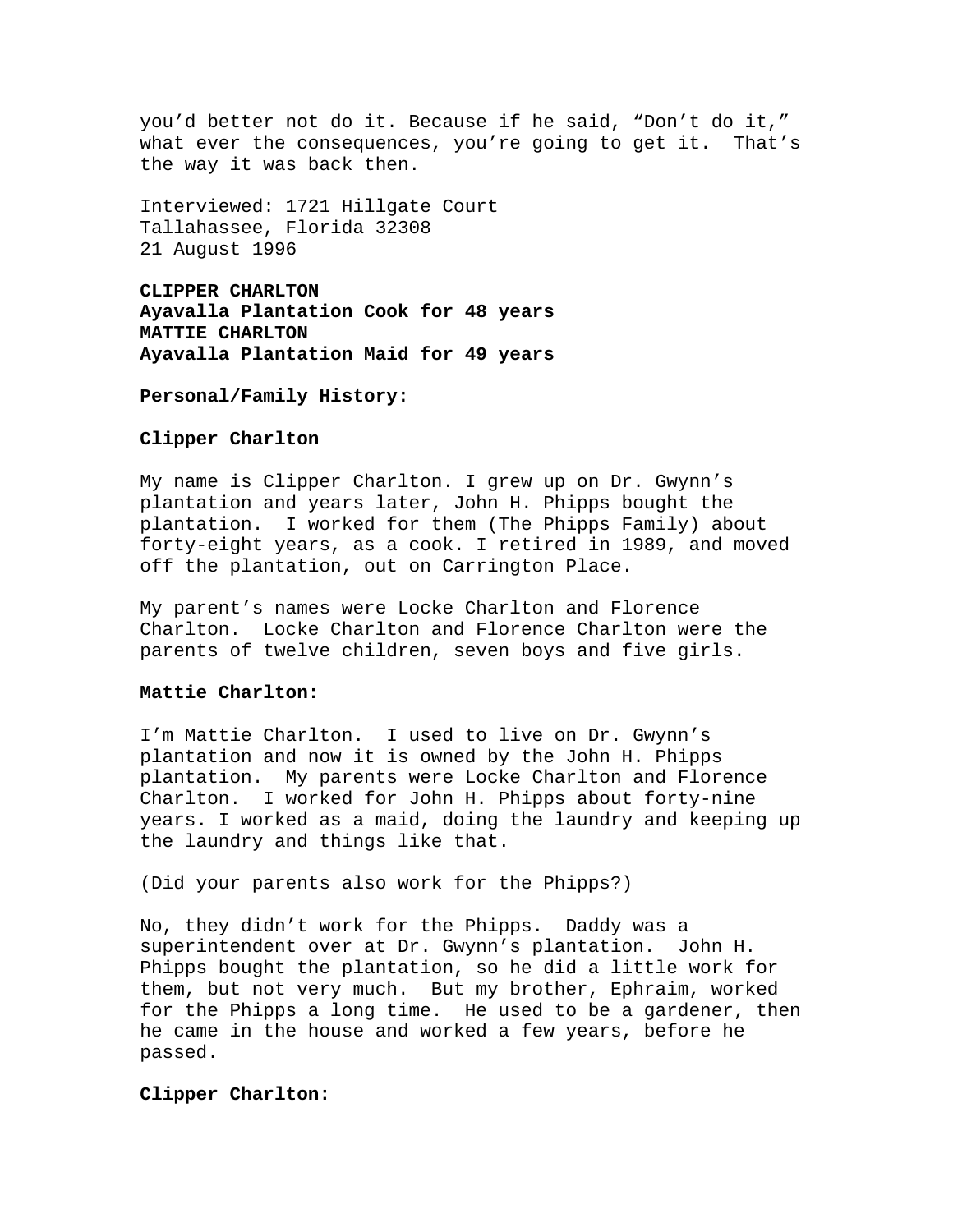My oldest brother, his name was Palmer Charlton. My next oldest brother was Elver Charlton, my third oldest brother was Thomas Chalrton. The next brother was George Charlton. The next brother was Ephraim Charlton. Then Locke Charlton and Lloyd Charlton. My oldest sister was Lorene Charlton, my next oldest sister was Minnie Charlton. I come next (Clipper). Then Florence Charlton, and then Mattie Charlton.

# **Mattie Charlton:**

I'm the knee baby. Lloyd is the baby.

# **Clipper Charlton:**

My oldest brother, I didn't see too much of him. When I got pretty good sized, he left home. He went to Sanford and he stayed down there until his death. The other ones stayed around.

(What was your mother's maiden name?)

Dickey.

(Do you remember your grandparents?)

I remember my grandmother and I remember my granddaddy. I remember my daddy's daddy and I remember my mama's mama. My mama's mama was named Julia.

(Julia Dickey?)

I don't really know, they said her maiden name was Brown, but when I knew her, she was a Herring. I don't remember if they told me my granddaddy's name or not. I can remember a little about my grandmother, but I can't place my granddaddy.

(Can you describe your lives when you were children on Dr. Gwynn's plantation?)

When we were on Dr. Gwynn's plantation we were farming. We had a farm and we worked as farmers before we started working for the Phipps. I started working for the Phipps family at the age of 20. From then on I worked (for them). (When) first I went out (to the plantation), I was helping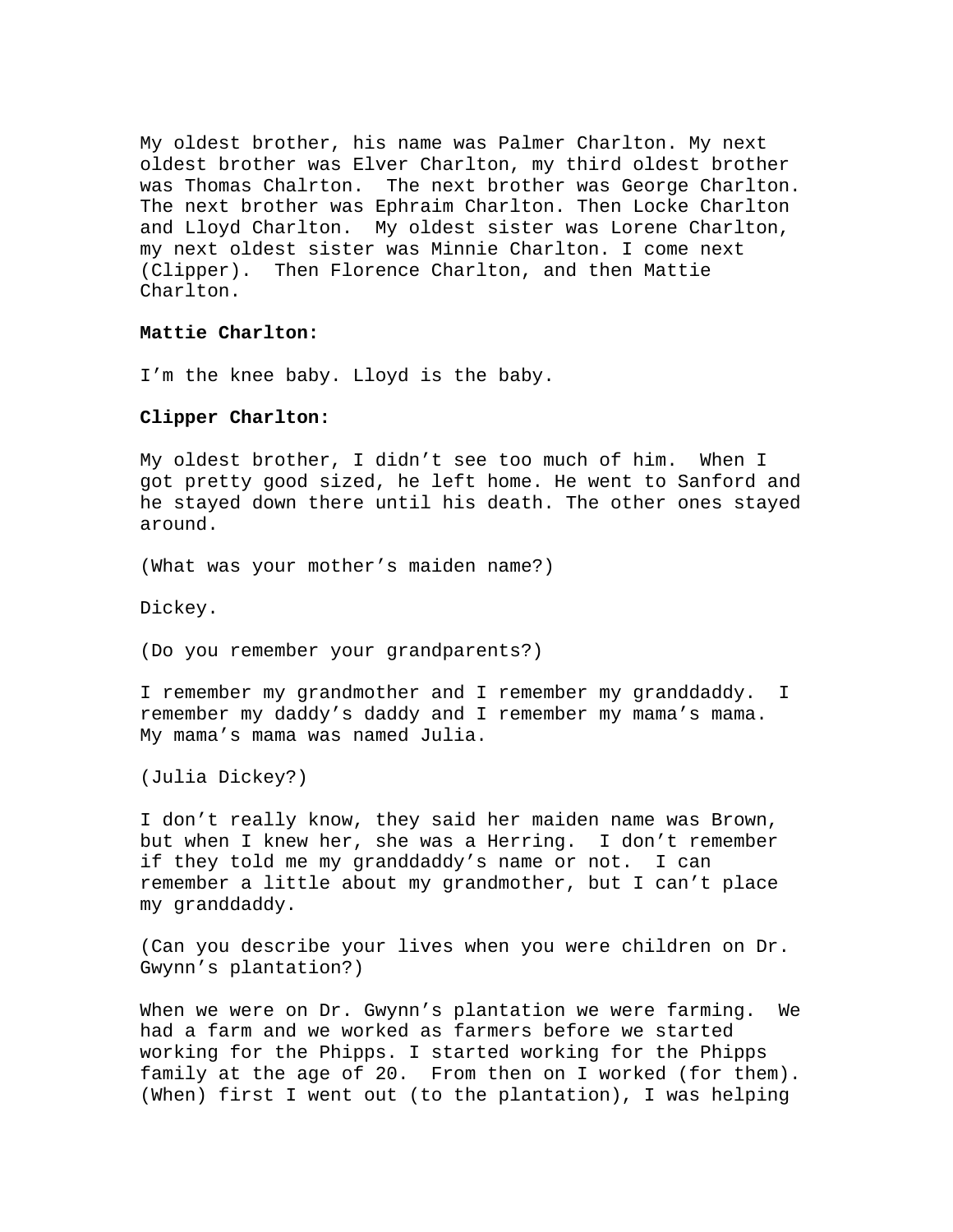the teacher, and then after that, I started cooking. I was the main cook.

(Where did you live when you worked for the Phipps'?)

On the Phipps Plantation. A few years I lived in the main house, and years later they bought us a trailer and we moved out of the main house, not far from the big house, though.

(How old are you?)

I celebrated my 77<sup>th</sup> birthday, February 26, 1996. Well, I don't do too much getting around since I've been moved down here, but it's nice and quiet. My grandson, Clifford Charlton, he bought it, or is buying this house and he wanted us to move in it. So that's why we are here. He graduated from Gainesville (University of Florida) and he played (football) for the Cleveland Browns. He lives in a little place near Orlando, Apopka. We (Mattie and Clipper) together decorated the house.

### **Plantation Life:**

## **Clipper Charlton:**

(Can you describe the house you lived in on the Gwynn Plantation when you were a child?)

It was a board house with a tin top. It had four bedrooms, and a kitchen, but we didn't have a dining room, we just had a kitchen. The kitchen was a little house built off from the house. We drawed water out of a well. We had outside bathrooms.

# **Mattie Charlton:**

I worked on the plantation. Chopping cotton and hoeing corn, feeding the hos and pulling weeds for the hogs. We used to tie the cows out on the plantation and we had to get in the cows. At the age of sixteen I started working for the Phipps. We (she and Clipper) lived together, in the main house. After then, they bought us a trailer and we lived in the trailer together.

# **Clipper Charlton:**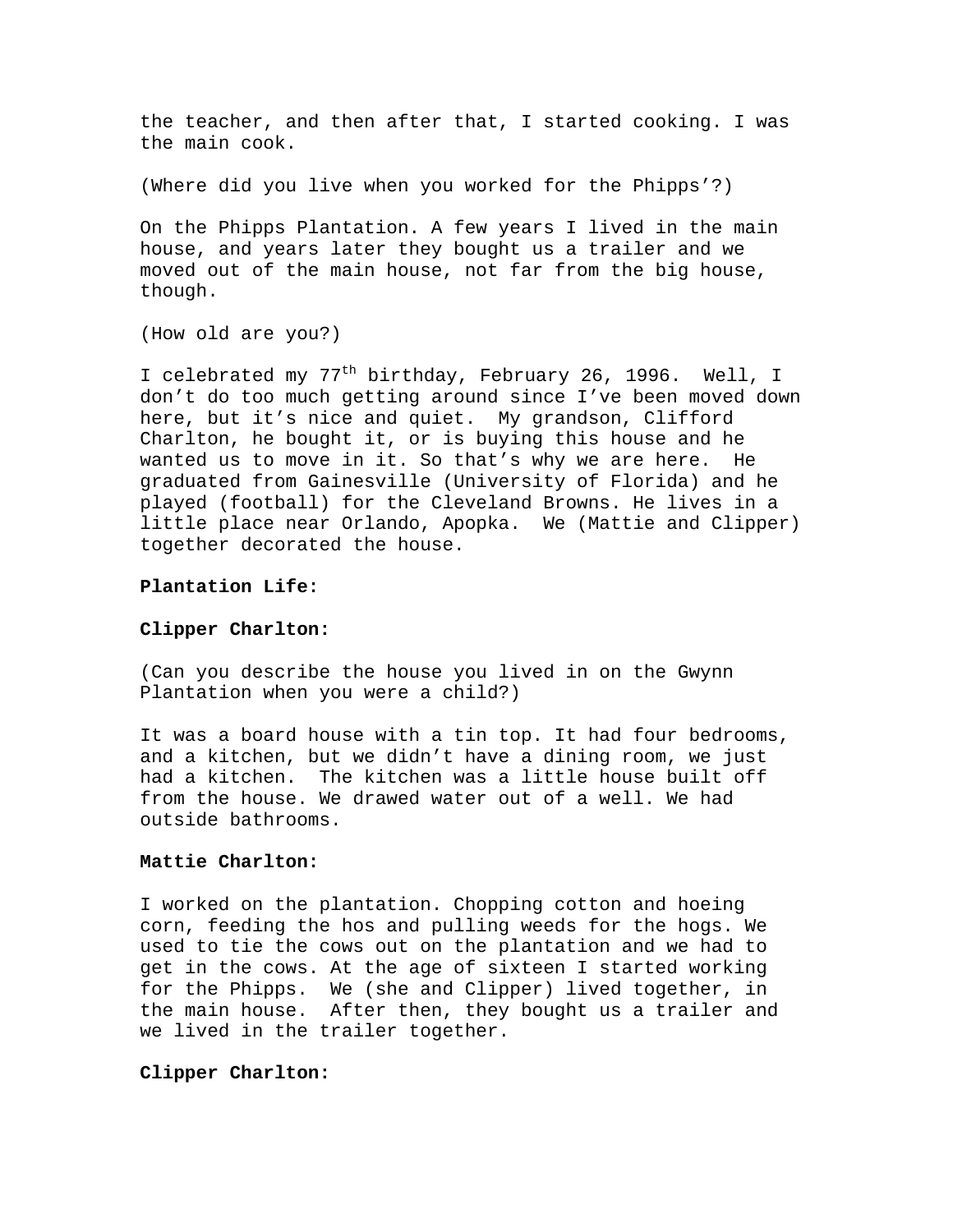We didn't have a real school, they had school in the church. So we went to school in the church, St. Paul Church. I stopped school when I was eighteen years old. (I completed)  $8<sup>th</sup>$  grade. I believe children were going to school then about six months, maybe not quite that many. I really can't tell you. We went to school in the morning. In the afternoon, we'd come home, we'd have to go to work in the field, cotton field or corn field. I believe school started around 8:00 a.m. and it usually turned out around 3:00 p.m. in the afternoon. (Some of the work was done before school). Milk the cows, feed the hogs, and someone would be home cooking breakfast and then you'd get straight for school.

(For breakfast we had) mostly a little fried meat and syrup. Bread. I never did want to take lunch. I didn't want to take lunch to school.

(You went all day without eating?)

Right.

(Why was that?)

I didn't have nothing (to take) but a little piece of meat and bread.

(You said a little piece of meat for breakfast; was that fatback?)

Well, we mostly raised our hogs and cows and we had a lot of milk and chickens. We had a nice garden. Beans, peas, onions, collard greens, turnip greens and rutabagas mostly. Ice potatoes, and squash. White potatoes, but we used to call them ice potatoes.

They (family members) didn't sell so many (vegetables) but we had a garden and these family people were mostly in the same community. We'd give them some and they'd give us some. Whatever you have, you give me some of yours, I'll give you some of mine. Peanuts and potatoes.

# **Mattie Charlton:**

Before I stopped school the government, or whosoever it was, would furnish the schools some lunch. It wasn't too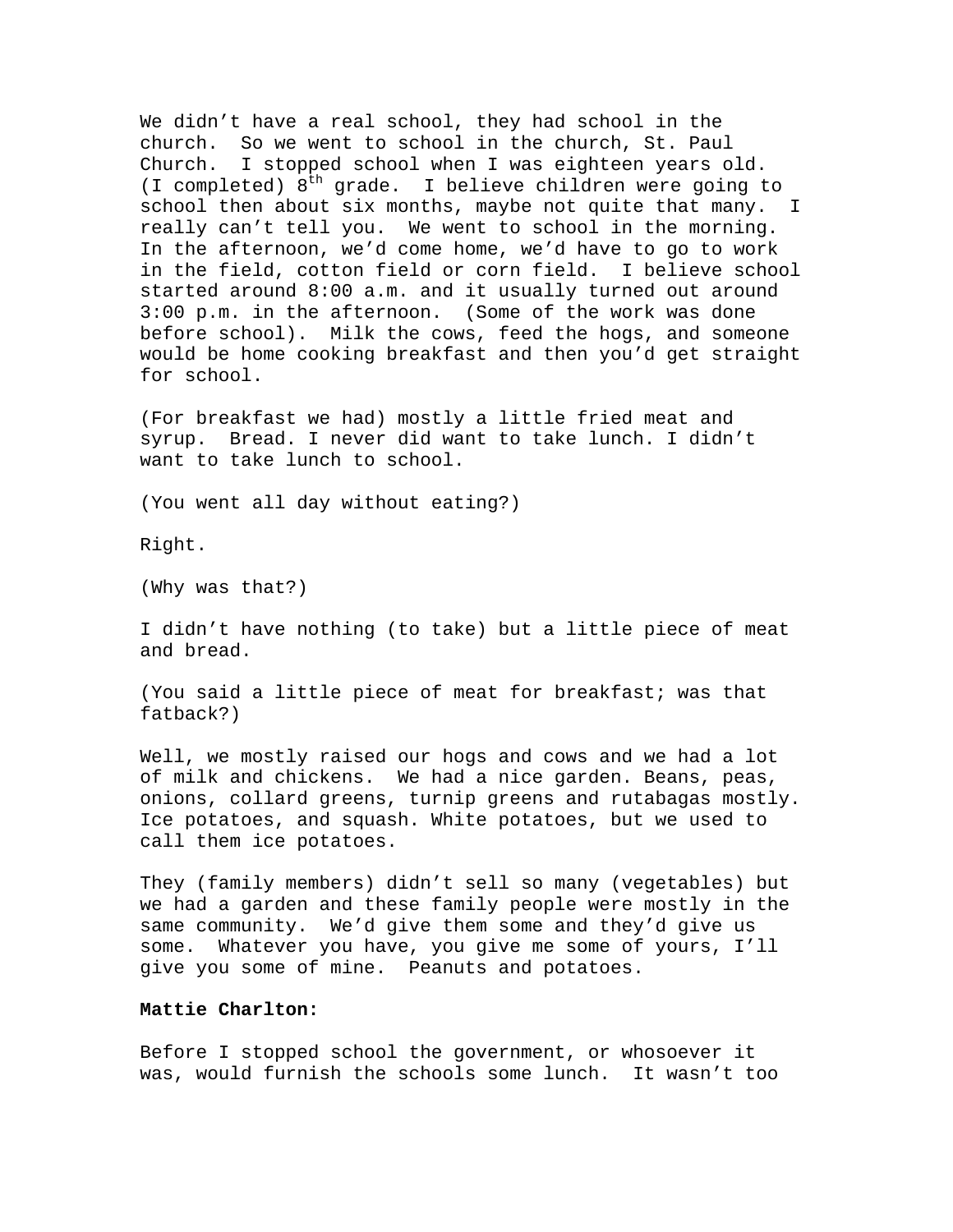much, but it was something (that) they'd prepare for the children for their lunch.

(Who were some of the other families who were living in the area when you were sharing garden crops?)

### **Clipper Charlton:**

The Carters, the Richardsons, the Dickeys, the Browns. I think that's about it.

We had a smoke house. After they'd kill the hogs, you'd pack them down in salt, let them stay until a certain time. I don't know how many days. Then they'd take them in and wash the meat off, and they had a smoke house to hang it up. You'd build a fire under there and make mostly smoke, didn't let it blaze up. Just mostly smoke. And it tasted real good, too. (The smokehouse) was just a little house. Boards, mostly out of boards. It wasn't as big as this kitchen, but the roof on it wasn't quite so high (as the ceiling) but they would have it for the meat to hang down, about like that (Two-three feet from the ground) so the smoke could really get to it. (The kitchen area in the Charlton home is about 10 – 12 feet, with 10 foot ceilings, so the smokehouse Clipper Charlton is describing was somewhat smaller). You would keep it there all day, but I don't know how many days they'd smoke it. But it'd get a good brown on it.

When the hens would start setting, and have little biddies, then we'd put her in a coop. (the rest of the time) they just ran out.

(Didn't the opossums and raccoons get a lot of them?)

Well, some of them. Not too many, it wasn't too bad.

(What kind of chickens did you have?) Rhode Islands. And guinea hens, turkeys. They took the hen eggs to market. But usually they didn't take the turkey eggs. We mostly ate the guinea eggs unless one set and saved enough to sell. We marketed in town. Mostly they sold eggs to the stores. I can't think of the names (of the stores).

(When you were children, living with your parents, what other animals did you have besides poultry?)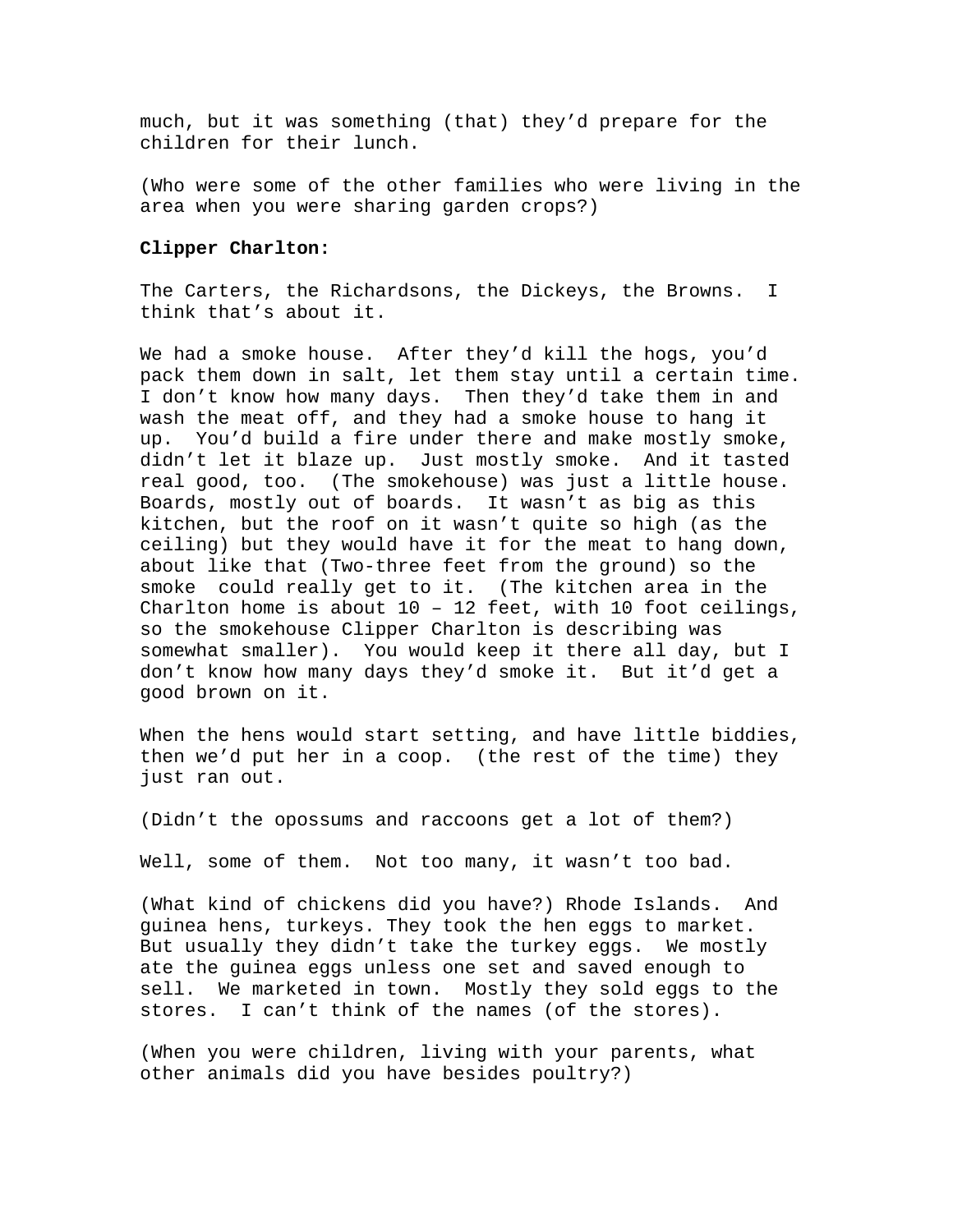We had cows, horses, and once upon a time we had goats. And cats. We had practically everything we needed. The horses, that's what they used for plowing corn, cotton and stuff.

(What did you do with the goats? Were they used for meat?)

Yes, I've eaten some. But it's been so long. It tasted all right.

### **Education:**

# **Clipper Charlton:**

(Was the school and church, St. Paul, right there on the plantation?)

Right. We always went to that church for school. The church was up there by the cemetery, St. Paul's cemetery.

(Do your people still bury in St. Paul's cemetery?)

Uh – huh  $(yes)$ .

(Who were some of your teachers at St. Paul?)

My first teacher, I forget what his name was exactly. Buy my second teacher, as far as I can remember, was Katie Gaines. She lived over at a place called Blockers. Katie Gaines, and George Gaines, was her husband. She used to drive a buggy there to school.

(How did you get to school?)

Walked. It wasn't too overly far, about as far as Old Bainbridge Road (from their present house). Do you know this Winn Dixie (Store) right over yonder? It was about something like that, we lived about that distance to the school (less than half a mile).

I know all of them (children in the family) went to school at St. Paul Church. But I don't know if my oldest brother went or not. They said when they first started going to school they had to go where Willie Mae (Carter) came from – over to Shepherd. But after then, they started teaching over to our side. I never did go to Cotton (school). The first teacher I remember was Hernan or Herdon or something,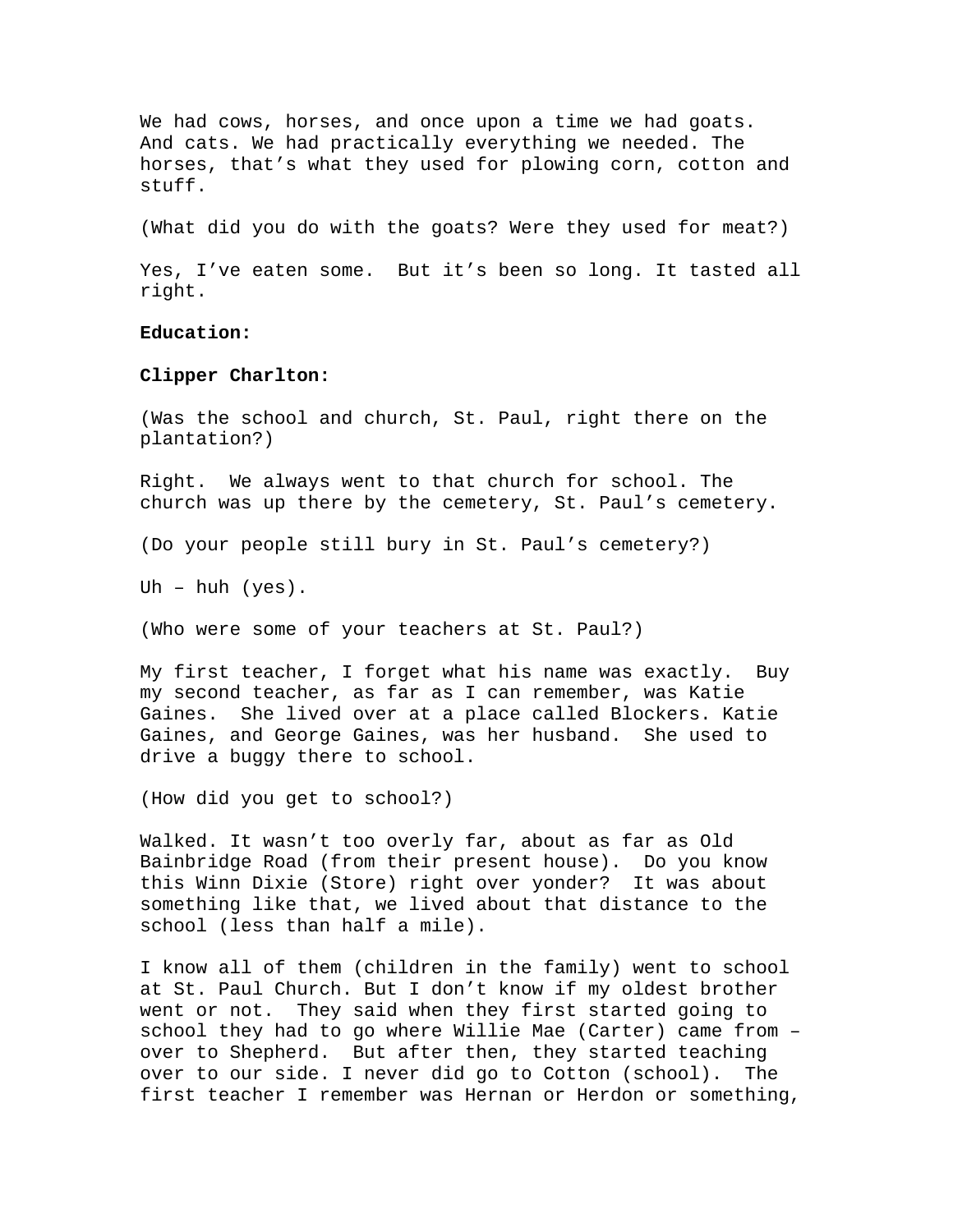that was when I first started to school. I was somewhere around five or six I imagine.

## **Mattie Charlton:**

Five. I was five when I started to school.

#### **Clipper Charlton:**

We always had a Christmas program at the school. I don't know (remember) my speeches, though (for the programs). They'd give out little gifties. They had someone playing Santa Claus. Santa Claus would give to the children, scare them half to death, some of them.

# **Plantation Life:**

# **Clipper Charlton:**

(Are the two of you, and Ephraim, the only Charltons who worked for the Phipps family?)

Lloyd worked a while for them, too. He and Ephraim worked on the yard for a long time.

# **Mattie Charlton:**

They drove tractors on the plantation. They (the Phipps) had a big farm, corn, soybeans, tung oil trees.

# **Clipper Charlton:**

(Did anyone you know work in the tung groves?) I worked in them awhile. Most what we did, they had them (the trees) so many feet apart, they wasn't close together, so the tractor did most of the work, and then what we did, we'd work around the tree. I don't think I ever helped them pick up the tung oils (nuts). They used to pick them up in buckets and give you so much a bucket to pick up a bucket full.

(Did you work in the spring, cultivating, to get the weeds from under the trees?)

Right.

# **Mattie Charlton:**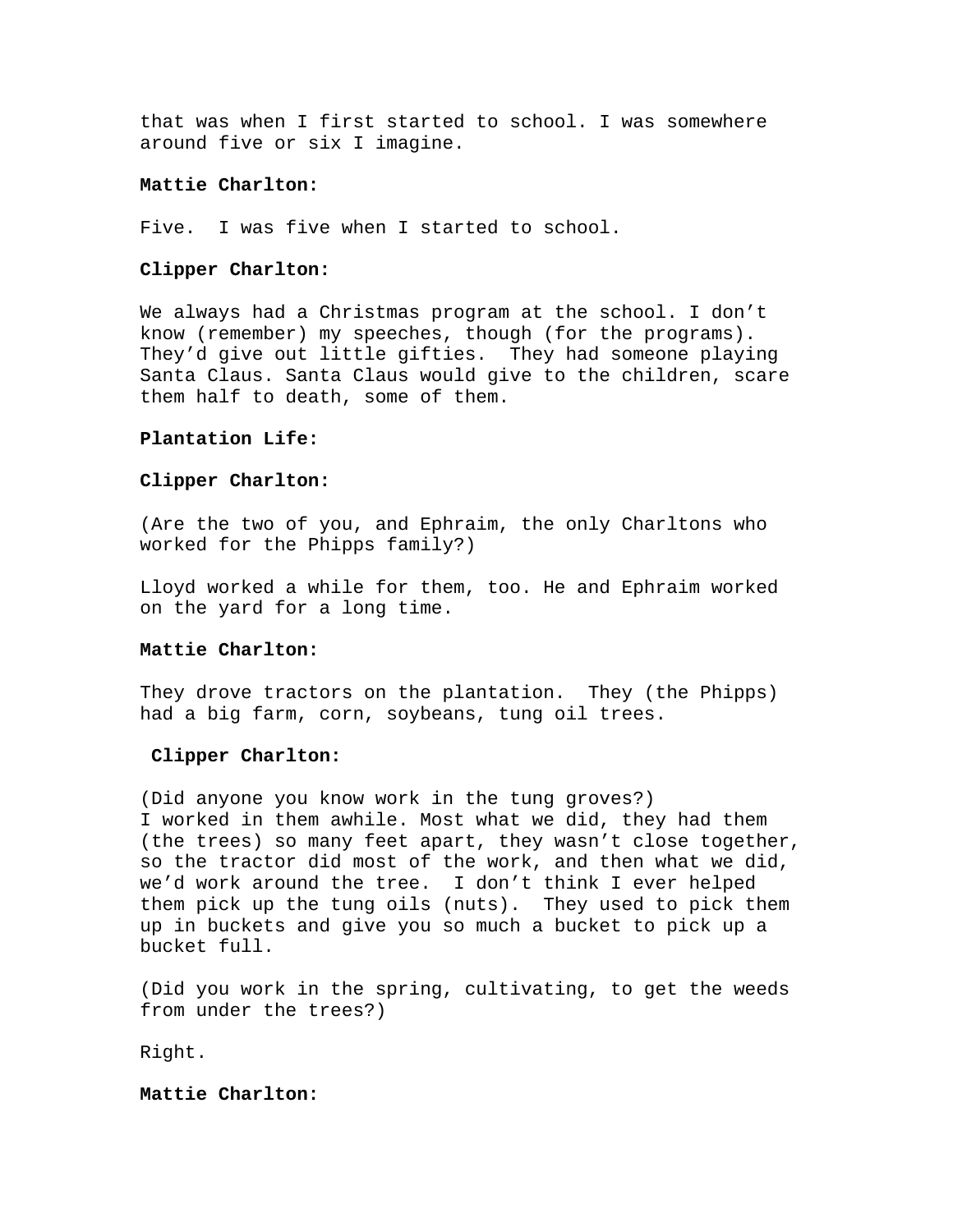I don't think I did (work in the tung groves). I can't remember.

# **Clipper Charlton:**

(Having been a cook, did you keep any of your recipes, did you have any favorites?)

No, not very much.

(What kind of meals did you do for the Phipps?)

Not too fancy. I didn't do too many fancy dishes. To tell the truth, I couldn't put them together right now. I worked awhile (there) before I started cooking. Which I didn't want to do. We had James Tookes. That was the cook when I first started working there. I sure didn't (want to cook). I think I never done so good, but they'd say is was all right. Mrs. Phipps would do the planning of the meals. I'd just try to cook whatever she said. But I sure didn't want to do that. But they'd insist.

(Did Mrs. Phipps plan all three meals for each day?)

Most usually. Just a common breakfast. Cereal, bacon and eggs and grits. A light lunch and a heavy supper. For lunch we'd have cold meats or some sort of egg dish or some sort of macaroni dish.

(How did you spend your time when you weren't preparing the meals?)

I could do some things for myself. Wash and iron, I'd do that for myself. A lot of times, I'd be trying to get the other part of the meal together.

# **Mattie Charlton:**

(My main job) was doing the laundry. Luberta Smith worked there when I first started, then she had her first child. I first started going upstairs a little bit, then after she (Mrs. Smith) got disabled to go upstairs, I went up there. Then after she had the baby, then I mostly did nursing for her baby. Then after the baby got big enough to do for itself, then I started doing laundry. I had to wash and iron, keep up her (Mrs. Phipps' ) clothes, special. When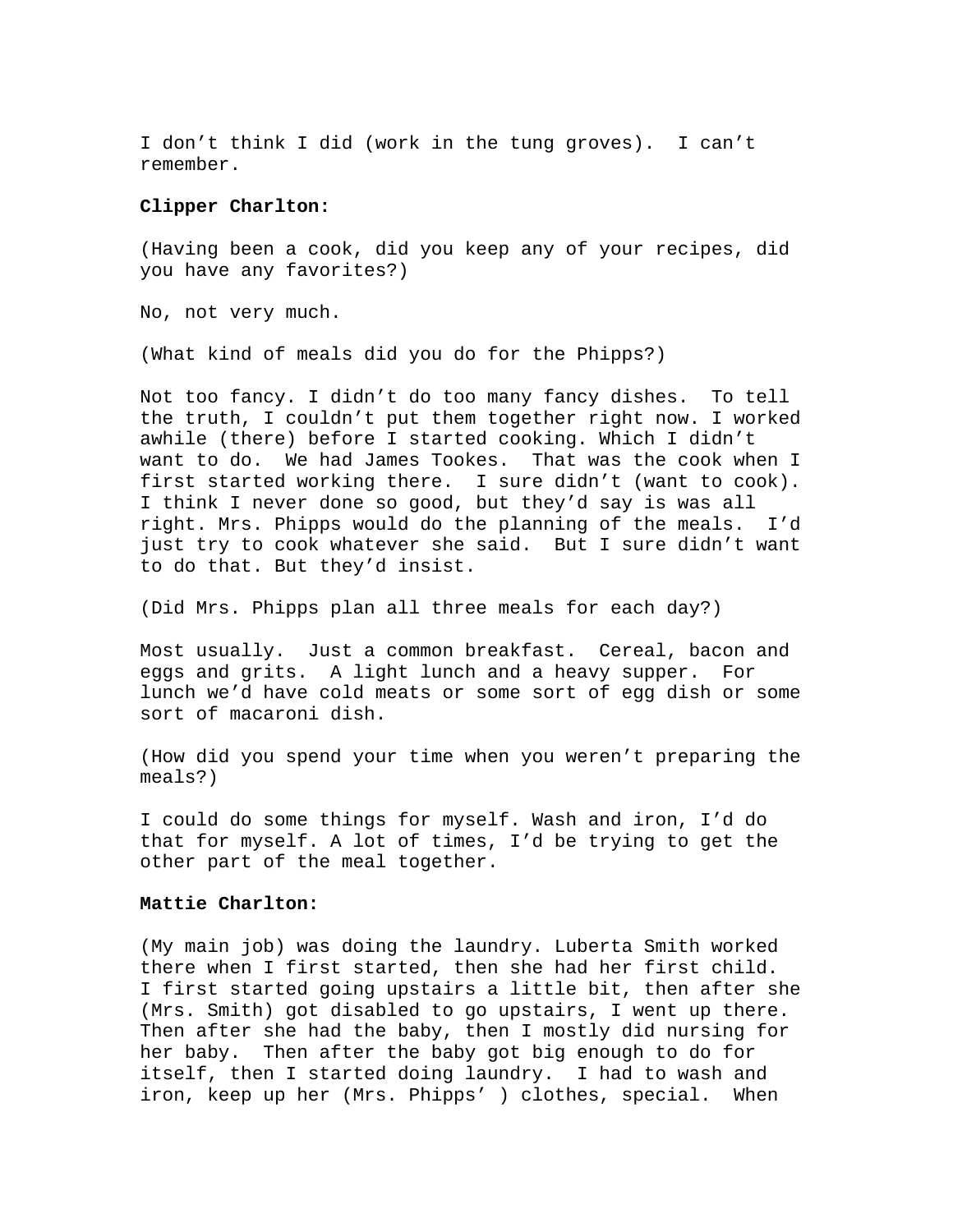she wore something I had to go over them for spots, if there were any wrinkles I had to press them out.

# **Clipper Charlton:**

(What were the Phipps like to work for?)

Lovely. Everybody like them as far as I know. They weren't no hard people to get along with. We had pets, not when we were living in the house with them, but we had some when we were in the trailer. We had a dog, and I believe that's about all. Because the chickens were left at Mama's house. She had chickens and things, but we just had a dog after we moved in the trailer together.

(Other people who lived on the plantation said that they weren't allowed to have dogs or cats because Mr. Phipps was afraid they would eat his quail.)

Yes. Well, he did say, time and time, he didn't want them to have none. Because so many of them (the people living there) had so many dogs, they'd stray across the plantation and things like that. And he was scared they're going to eat up the birds and the eggs, but we always had a dog.

## **EDUCATION:**

#### **Clipper Charlton:**

(When you finished school, did you have some type of special program?)

Well, I guess you would say so. They'd give the children some school work to do for that special day. I'd guess we'd call it a little program. They'd have something special and at the school closing, the parents would come out. It was a little school. At the school closing day, the parents brought a few little baskets with dinner in it. Then the parents and the children all ate togther.

# **Mattie Charlton:**

When I graduated, I marched to the Old Lincoln School. I didn't go to school there, but that's where I marched, after I finished St. Pauls. There were some more schools there (to march) but I don't know what schools. They had a speaker but I don't know who it was. I don't what year it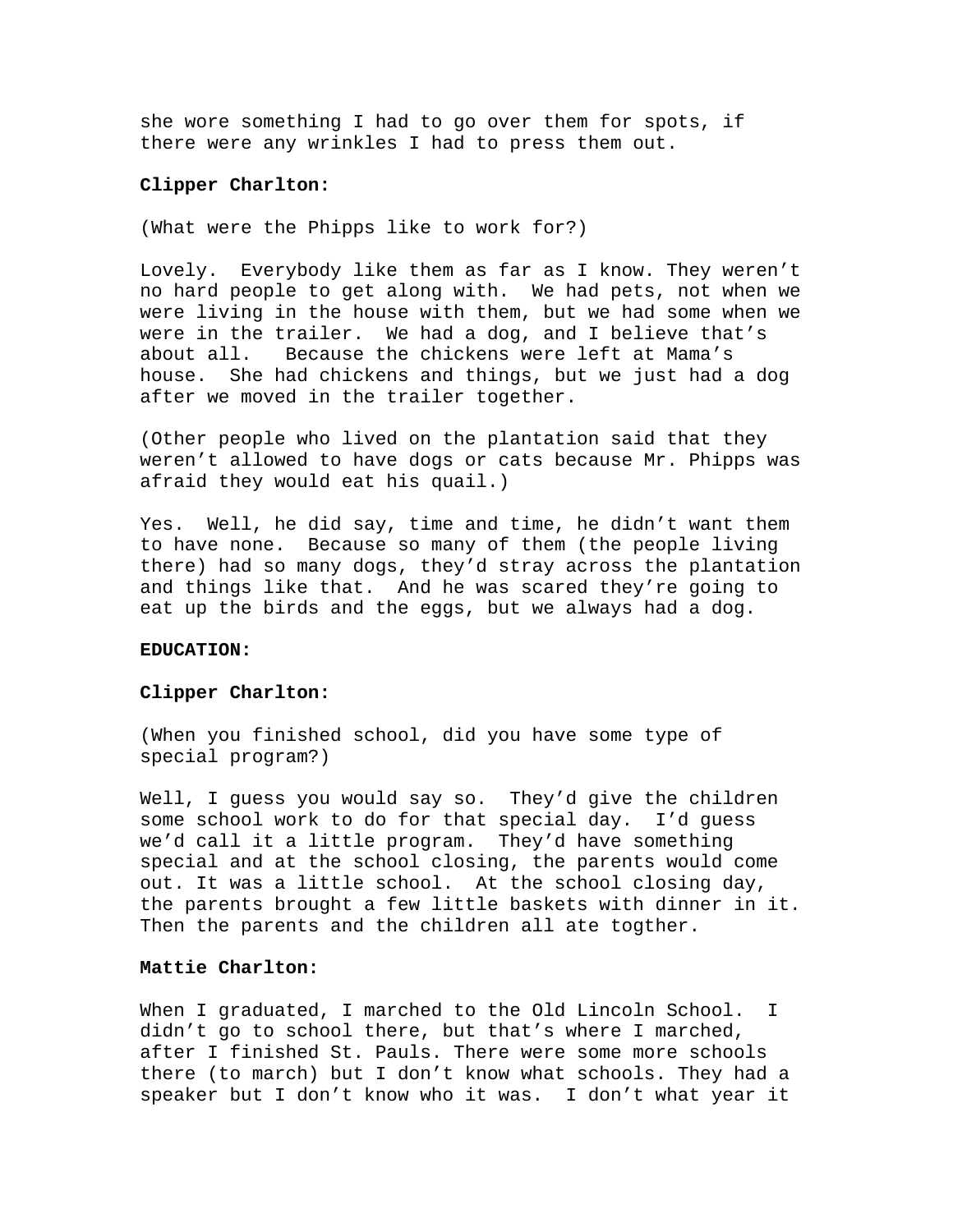was (that I graduated), but I know I was sixteen years old. I was born in 1927. Leola Carter, I marched along with her. That was Matthew Carter's sister. She was going to Cotton to school. After graduation, I was best lady when she married. I used my same dress what I marched in. (Maid of Honor?). Right.

#### **Clipper Charlton:**

(You mentioned baskets. Did people make their baskets or did they buy them?)

They bought the baskets, but they put the food in them. There used to be some straw-like baskets and they usually be about like that, and about that high (gestures with hands). Some of them (Baskets) had a lid over them, some of them (people) would put a towel or something over the food after they put them in the baskets. I don't know what become of ours, the one Mama had. Of course, that's been so, so many years. She bought the baskets, she didn't make them. People were making some, but she bought hers because she never learned how to make them.

## **RECREATION:**

# **Clipper Charlton:**

(Matthew and Willie Mae Carter remember going to a park where there was dancing, and ball games, down on the Lake. Do you have memories of things like that?)

Well, I imagine that's her granddaddy's place. He had a place he used. His place was about the most comfortable place we ever went. There might have been a few more, but that's about the only place we ever went on the Lake, Willie Mae's grandaddy's place. (His name was) Johnny Rollins.

(Was it like a club house or community center?)

Well, yes. It wasn't too big, either. It was out on the Lake, there was an open field out there, so that's where they played ball.

(Was there a  $20^{th}$  of May celebration that you went to?)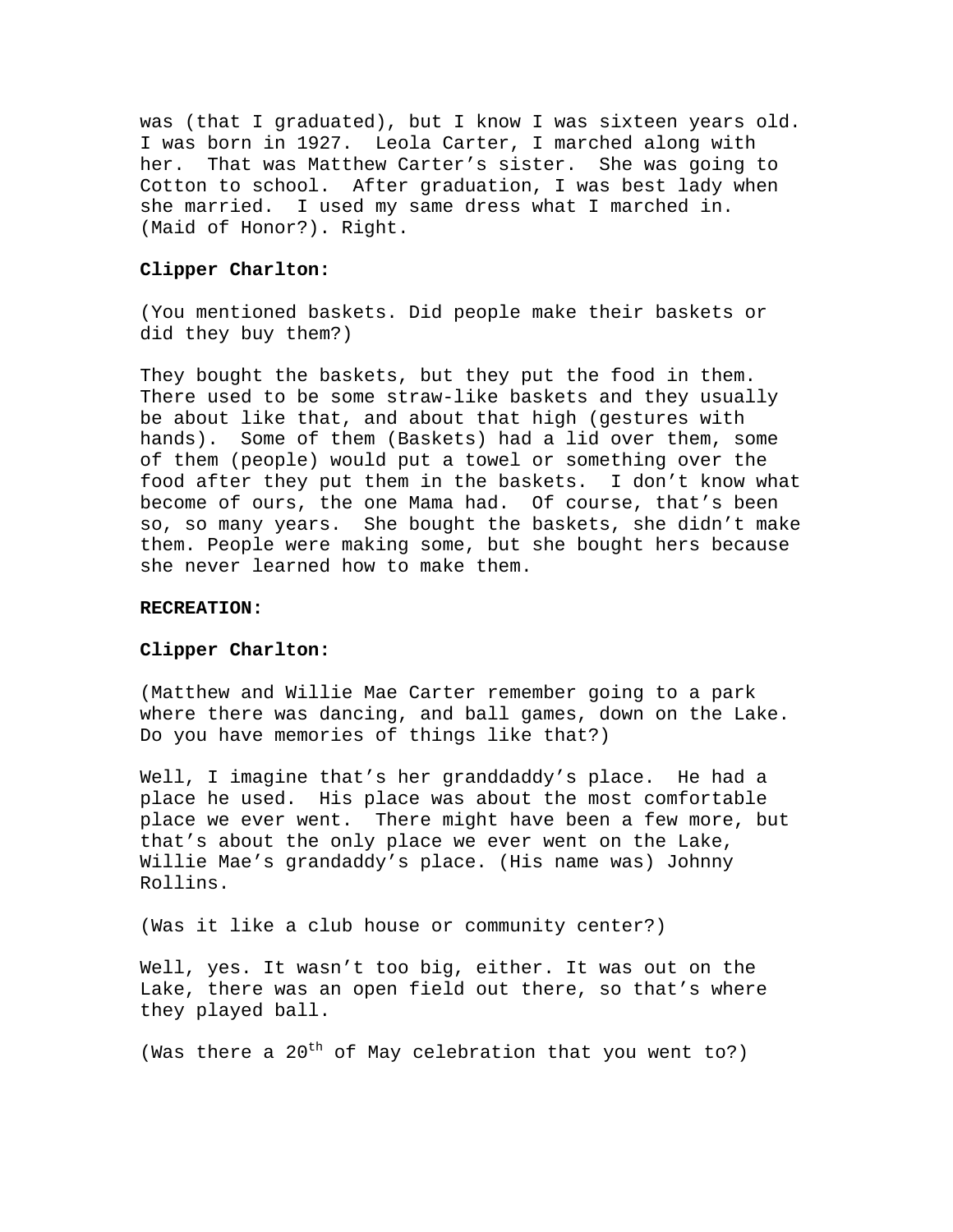Yes. Sometimes they'd let us go – my daddy and mother. Sometimes just a few of the family people would get together and have a little one (Celebration), but after we got a little larger, we'd just cook a little something at home, and the children would wan tot go and be around the place that the Rollins had. Most of them went there, so they stopped having anymore, a little celebration in the family.

(Did anybody ever tell you why you had this day?)

Yes. They said it was something about the world war and something about slavery. Now, we used to have May Day at the school. We called it May Day and teachers would put up a tall pole and put crepe paper, different colors, all the way around the children would go round and plait the May Pole.

(Was that done on May  $20^{\text{th}}$  or May  $1^{\text{st}}$ ?)

I don't know which one it was. I know they'd have a May Day and I don't know which day it was. We'd have a good time that day. They had some food at the school. The parents would bring food at the school that day and they'd have lunch. They'd have different games and things, playing ring play, we called it. We'd all get in a ring and sing, or make a run or two with your partner.

(Sort of like a square dance?)

Right, something like that. Swing your partner.

(How often did you get to town when you were children?)

When I was a child, not very often. Every once in a while, like if they'd want to buy me a dress or some shoes or something like that, they'd take me to town. But not just for pleasure, until I got grown. About three times a year. When I got big enough, my second oldest brother, and the third oldest brother, they could drive. They had a car. I've never been in one a wagon. I rod to what they call the gin house, I guess that's the right name – you know after you pick the cotton and carry it and sell it, I got a chance to ride on the back of the truck on the top of the cotton.

(Where was the gin house?)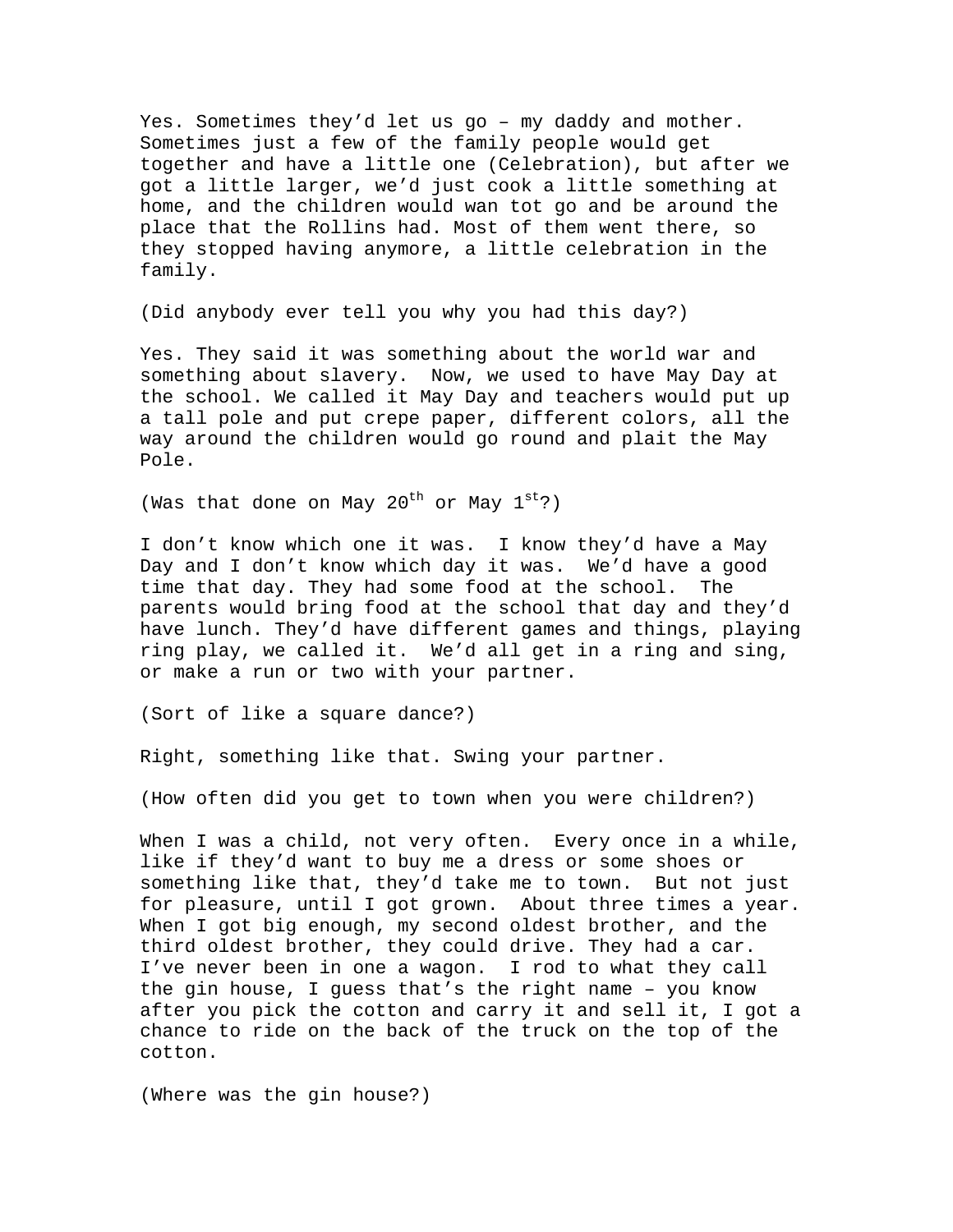They going to, what they call that place, was it Lamont? Some little place.

# **Mattie Charlton:**

In the 40's, a long time ago, they had a gin house downtown.

### **SEWING AND QUILTING:**

# **Clipper Charlton:**

(When you were children did you learn to sew? Did you mother make your clothes?)

No, my mother didn't sew very much. She would mend them. One of the cousins, Bessie Richardson, she used to do sewing, she made a few things for some of the children.

## **Mattie Charlton:**

You (Clipper) made some of my little dresses. She done a little sewing. She just doesn't want to say it.

(Did you quilt?)

# **Clipper Charlton:**

Well, they used to quilt, but I never been bothered with quilting.

**Mattie Charlton:**  Mama did.

#### **Clipper Charlton:**

Mama made them. Matthew's mother and the Richardson's mothers. There'd probably be about four of them, and each one would have a corner. That's how they made the quilt. They'd finish the quilt and put it together, then they'd quilt it. There'd be four of them, usually. Matthew's mama, Jim Richardson's mama, and my mother, those four would usually make quilts together. Seems like they'd be enjoying it.

Interviewed: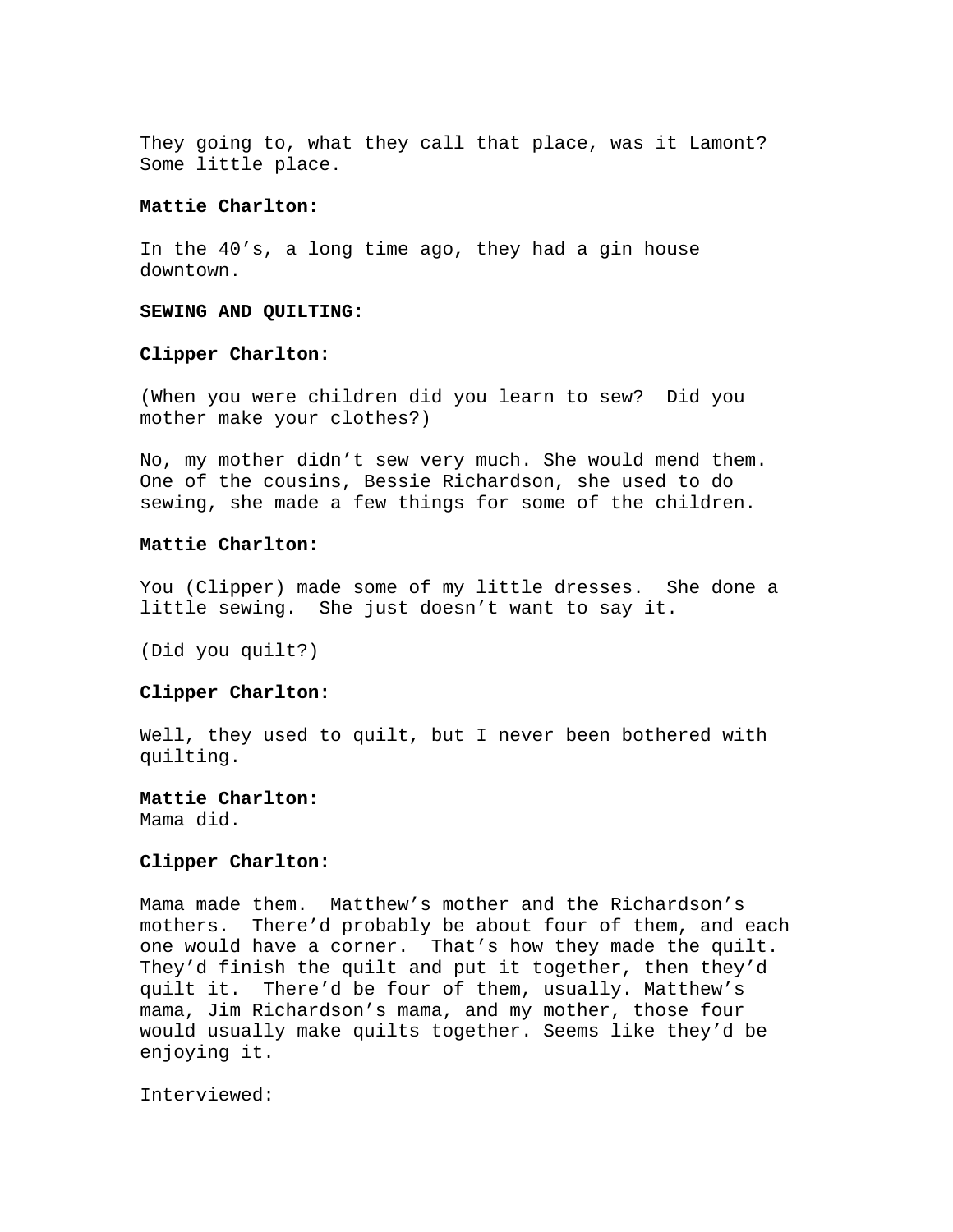3708 Carrington Place Tallahassee, Florida, 32303 April 24, 1996

**ANGES CHARLTON Ayavalla Plantation Cook and Maid Wife of Ephraim Charlton Ayavalla Plantation Gardener and Butler** 

# **Family History::**

Agnes Charlton is my name. My age is 71. I was born July 22, 1925. My parents were Otha Golden and Frances Golden. Born in Leon County. I have one sister living. There were six of us, but all of us are passed, gone, except myself and my baby sister and brother. There's three of us living. The oldest one was named Otha Golden. I'm the second child, my names Agnes Charlton. My sister is Georgeanna Smith. My baby brother is Willie Golden, and the second I mean, the knee baby boy, was David Golden.

Before I moved here (to her present home), I used to live up here on the road, on highway 27. Before I moved there, I used to live on the Phipps Plantation. I was born on the Phipps Plantation, well, the Phipps didn't own it, but they bought the place after I was born. I don't know his real (full) name, but Mr. Fowler owned it before Mr. Phipps bought. On this side over here, Dr. Gwynn owned that.

### **Education:**

When we went to school we walked from home out to Kirksey. After you finished out there, you went to Lincoln High School. Go down the Meridian Road (to Kirksey). That's where I went to school. After I finished out there, I went to Lincoln High School (When I left Kirksey I had completed) the  $9<sup>th</sup>$  grade. Mr. Porter (was the principal at Lincoln). We stayed with some people downtown. My aunt, Elisabeth Wilson. I can't think of the number. She was living on Dover Street. I had two aunts who lived on Dover Street.

(The teachers who were at Kirksey School) Eunice Carter was one. Mrs. Allen, I don't know her first name. And my Aunt used to teach at Kirksey, Elizabeth. Mrs. Emma Booker.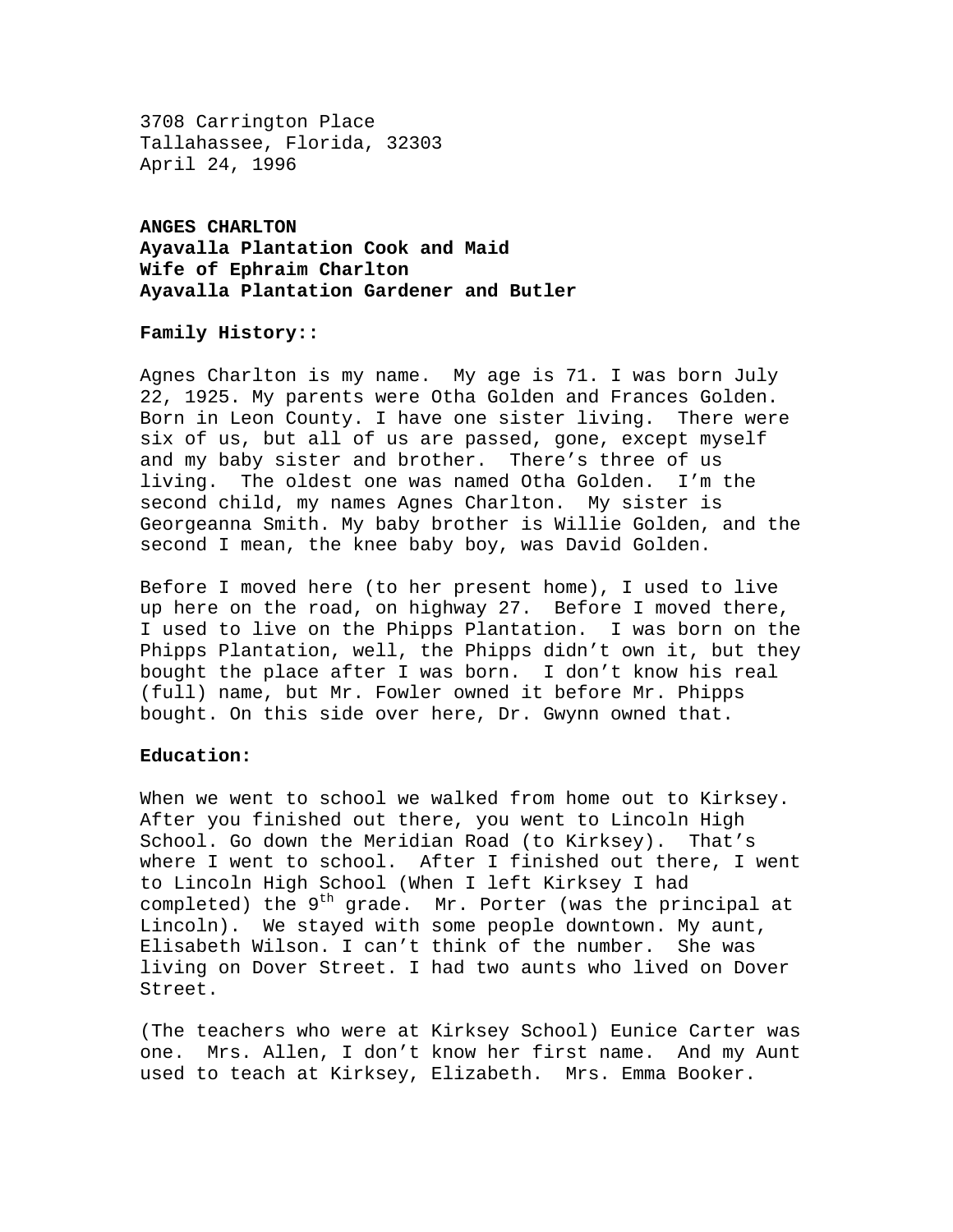### **Life on Ayavalla:**

(During the time you lived on the Phipps Plantation, what did you do?)

I worked there for a little while, not long, maybe two or three years. Just maid work. I cooked sometimes when the other cook wanted to be off.

I was born on the Fowler place. They bought all that land, the Phipps. I was living on his property then, when I was born.

(Did your parents work for Mr. Fowler?)

My mother did.

(What did she do?)

Washed.

Was your house on their property?)

Yes. It was just a house. It was a wood house. After we moved on the Phipps place they built us a little block house. Me and my husband. My mother and father lived where Mr. Fowler had the place, first, and then Mr. Phipps bought it, so they lived on both of them. They lived in a house on both of them. It was just an ordinary house, though.

(Did it have fireplaces?)

Yes, It had double fireplaces.

(How many rooms did it have?)

Four rooms. We had a wood stove. (My mother) she cooked on that. (Outside) we had somewhere to put your corn and stuff. A crib, they called it. That's the only outside house we had. We might have had a place where you put sweet potatoes. I don't know. They used to plant a lot of sweet potatoes during that time. They had to have somewhere to put them.

(Do you remember your parents keeping a garden?)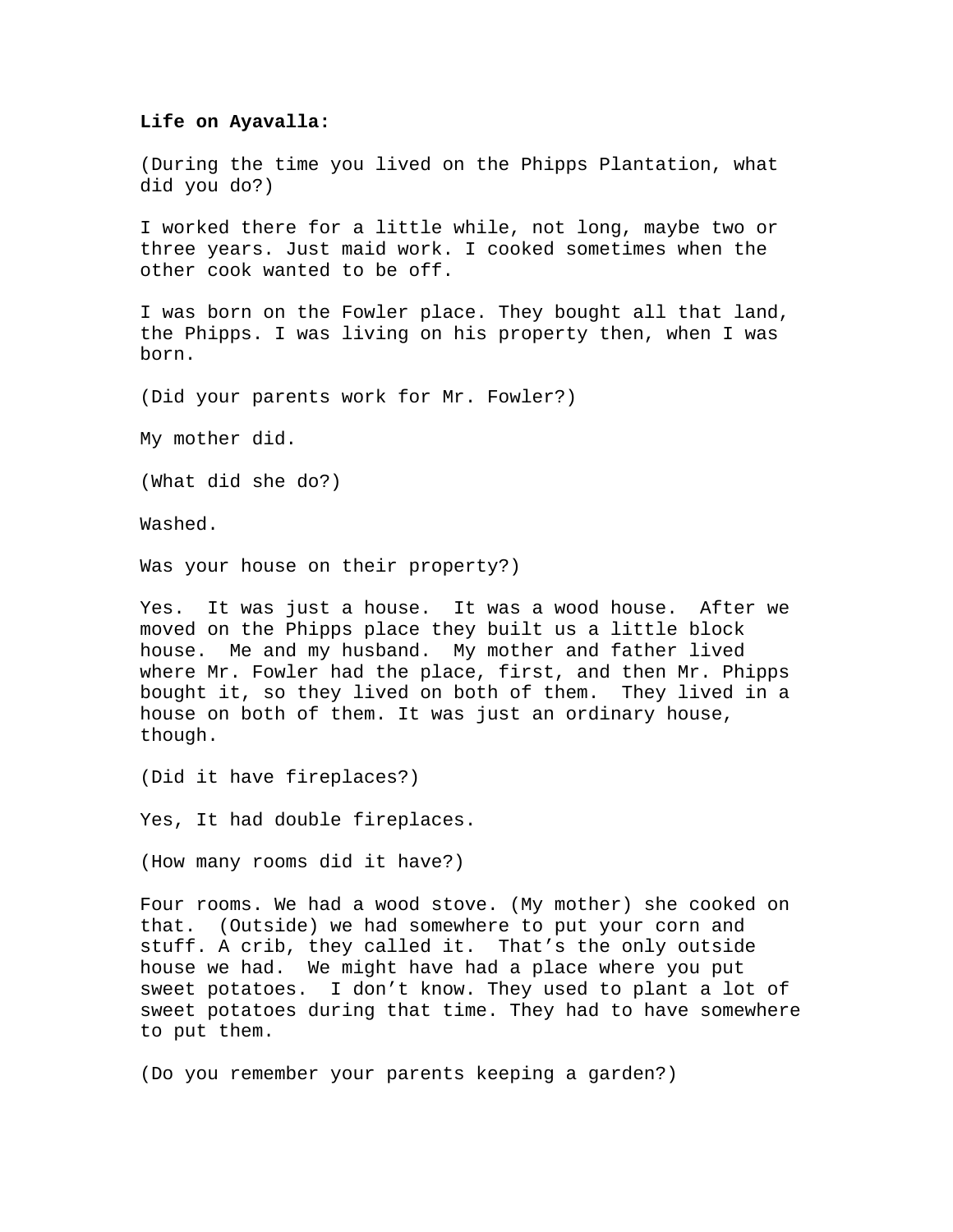Yes, we had a garden. We used to farm.

(Did you sell the vegetables?)

We mostly just canned them or ate them. We had some of everything. Greens, peas, butter beans, okra, you name it, they had it.

(How old were you when you married Ephraim Charlton? How did you meet him?)

I'll tell you the truth, I don't hardly know now. Sometime before I went to Lincoln School, Mr. Matthew used to give socials and things out there. He was a teacher and he would give socials on Saturday night, and Mama'd take us out there.

(What did you do at the socials?)

We danced.

(Was there food?)

No, we didn't have no food.

(Wen did you marry?)

I don't know, but I've got the certificate, I think, somewhere, if I could find it.

(When you got married, was he (Ephraim) already working for the Phipps?)

No.

(What was he doing?)

I really don't know. He was working to FSU, in the dining hall, someway.

(When did he go to work for the Phipps?)

Let's see. My oldest child was born in 1945 – he worked there in the 50's, I think.

(Is that when you moved onto to the property?)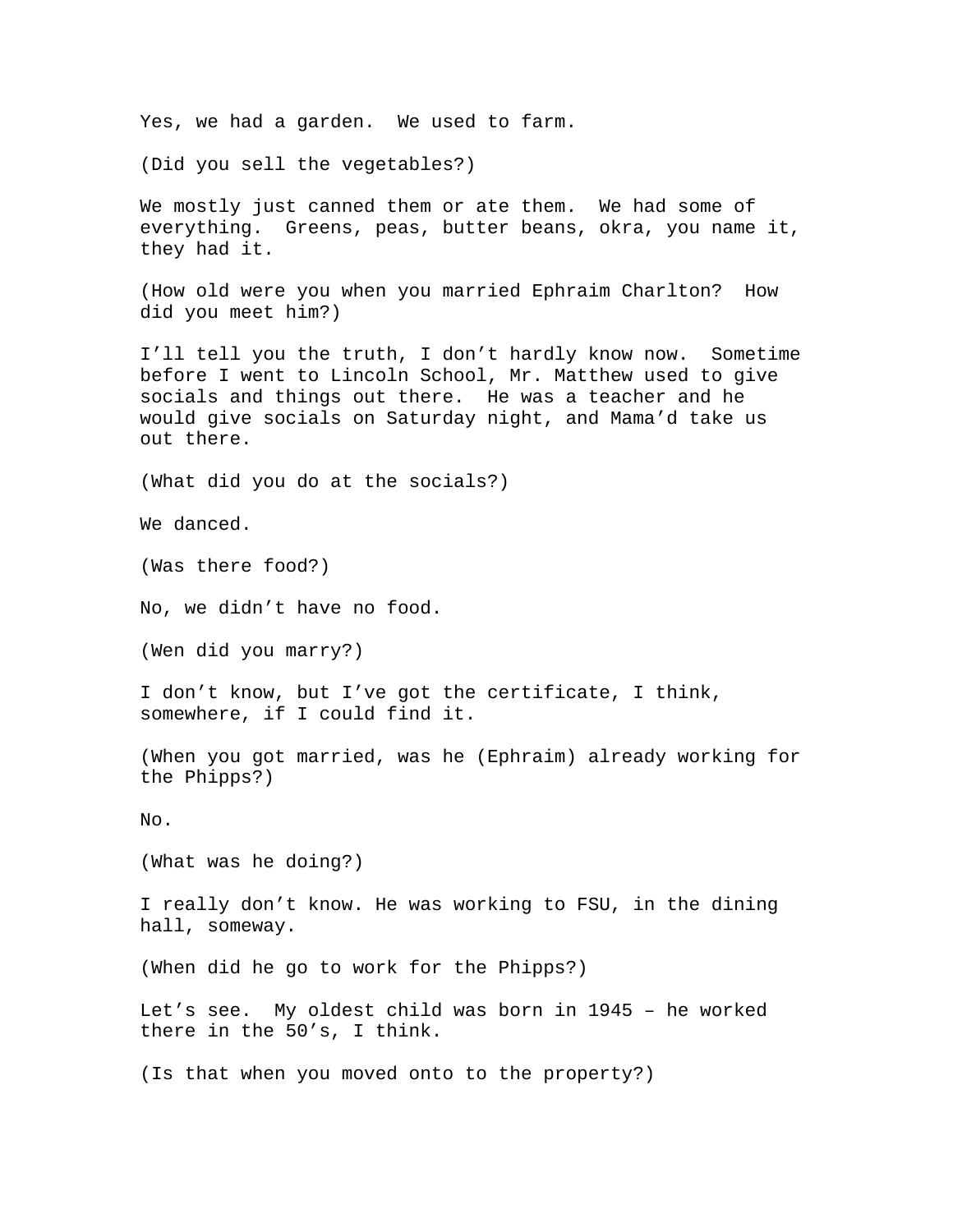Well, when we first moved out there, they didn't build us a house, we just moved out there. But after we stayed there awhile they built the house for us.

(Where did you live before you had your own house?)

I was downtown, going to school.

(When you moved to the Phipps property, before your house was built, where did you live?)

Well, I lived not far from the church up there. That was in an old house.

(Did that look like the house you grew up in?)

Yes.

(How long did Mr. Charlton work for the Phipps?)

About fifty years.

(What were some of the jobs he had?)

Well, he first went there and he drove a tractor. He helped build the house out there. And after, they worked on the tractors awhile, breaking land. He was working on the yard. Then from the yard into the house. . He worked in the house as a butler.

(Did he like that job?)

Yes, I think so. I think he did.

(Mainor Poppell told about a time that Mr. Phipps got so angry with some of his workers that he blew up a dam and flooded Meridian Road. Do you remember any stories like those about the plantation?)

No, I don't remember, but it weren't nothing for him to get mad. He'd get mad in a minute.

(Did he stay mad?)

No, he'd cool off. Mrs. Phipps would say, "He barks a bad bark, but he won't bite." She would tell us that all the time when he was upset about something.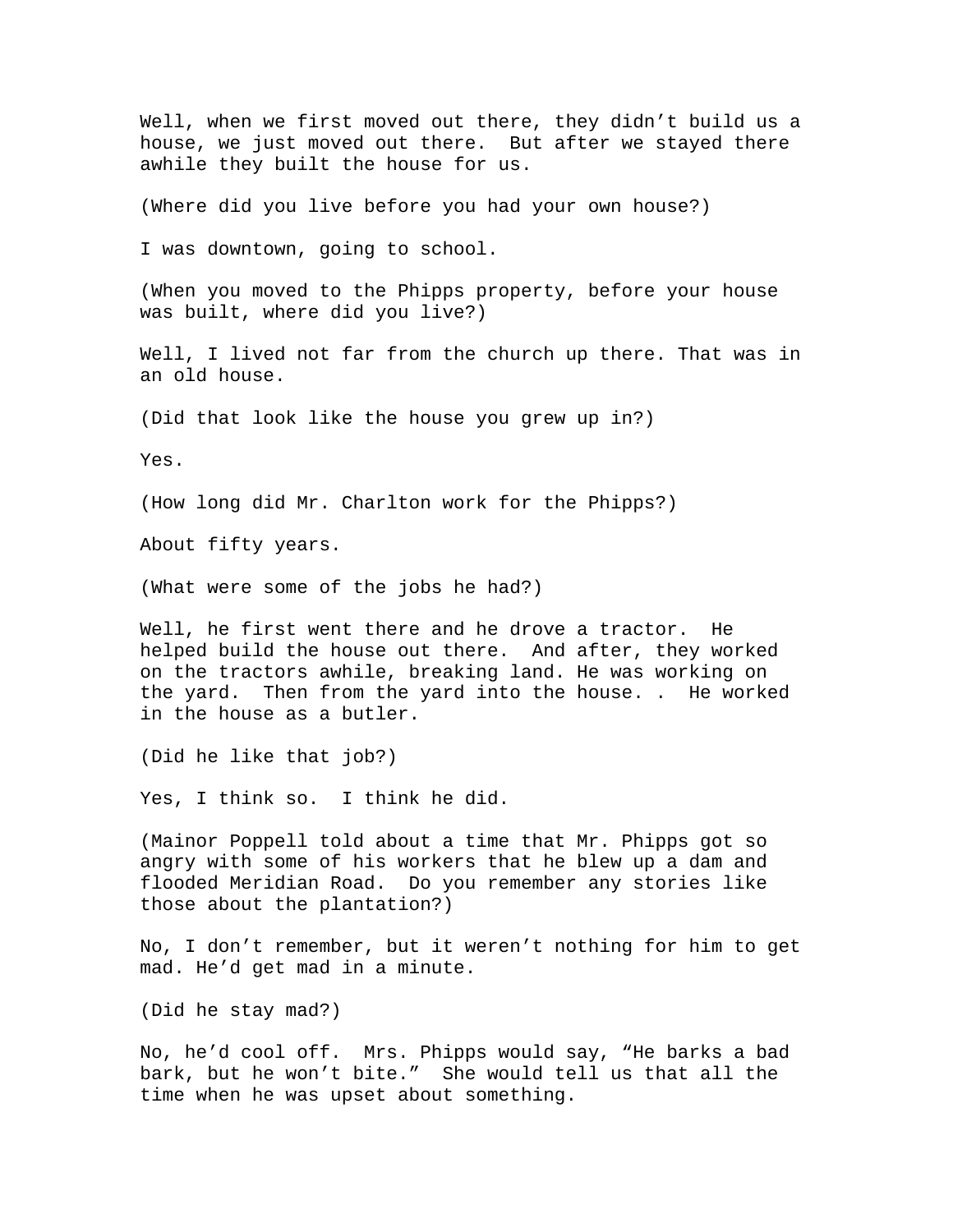(Were your children born on the property?)

All of them was born on the property up there.

(Where did you send them to school?)

Lincoln High. They went to Griffin (School) some of them. As they grew up, they first went to John G. Riley (School) on the hill up there, and then they left there and went to middle school, Griffin, and then to Lincoln.

(Didn't they go to school out in the country?)

At that time they had buses (to town).

(What was life like on Sunday afternoons, on the plantation?)

We'd go to church, some Sundays. At St. Paul. Other Sundays, we'd come downtown to see people.

(How did you get to town?)

My husband had a car.

(Matthew Carter told us that he had a new car every year. Was your husband like that?)

No, he wasn't the same.

(Is Matthew Carter related to you?)

Matthew is related to my husband, not me. Matthew's daddy, and Ephraim's mother, was brother and sister.

Interviewed: Tallahassee, Florida August 14, 1996

**MAINOR S. POPPEL, JR. Employee of Ayavalla Plantation, 1936, to present and WILMA POPPEL** 

**Personal History:** 

**Mainor Poppell**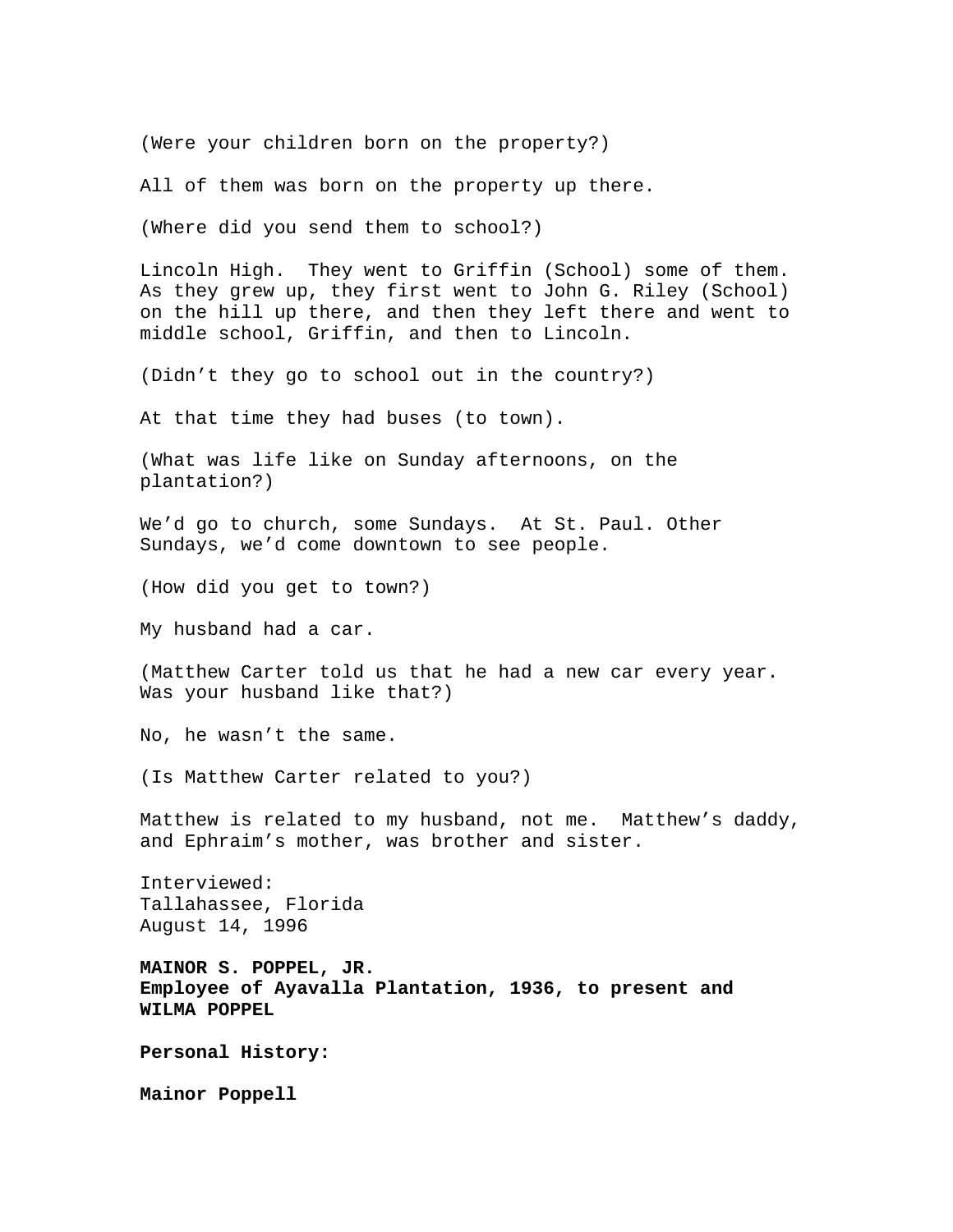I'm Mainor Poppell. (I was born in ) 1916. I'll be 80 years old in August. Then, all of the land here, most of it was tenant farmers. All on the plantation were tenant farmers. They'd farm a little bit and of course, they were supposed to pay a little rent, most of them. But nobody asked them for the rent. If they paid it, all right, if they didn't, it was all right. Just let it go. The plantation wasn't interested in that little thing anyway. They maintained that plantation, it was for quail. Of course, the tenant farmers, with little patches all around, it was for quail.

(Do you know what the farmers raised?)

Mostly cotton was the money crop then. Of course, they growed corn to feed a few hogs and they'd have a cow or two for milk and butter. They'd have a garden, grow all kinds of vegetables, like collards, turnips, peas, beans and so forth. They'd have a few sweet potatoes.

(Do you remember specifically about the Phipps Plantation and any of the people who were here?)

They was there ever since the Phipps have been here. They was quite a few families. I guess we can start right over here, there was quite a few Williams, there was several families of Williams. The Charlton family and Landers.

### **Wilma Poppell**

What was the one that got drowned?

### **Mainor Poppell**

That was Lester Richardson. And Carter, Grant Carter.

(Did all of these people trade at your father's store?)

Back then, a long time ago, they all came out to the little old country store. He had a blacksmith shop and they'd bring their plows and tools there for him to repair.

(Exactly where was the store?)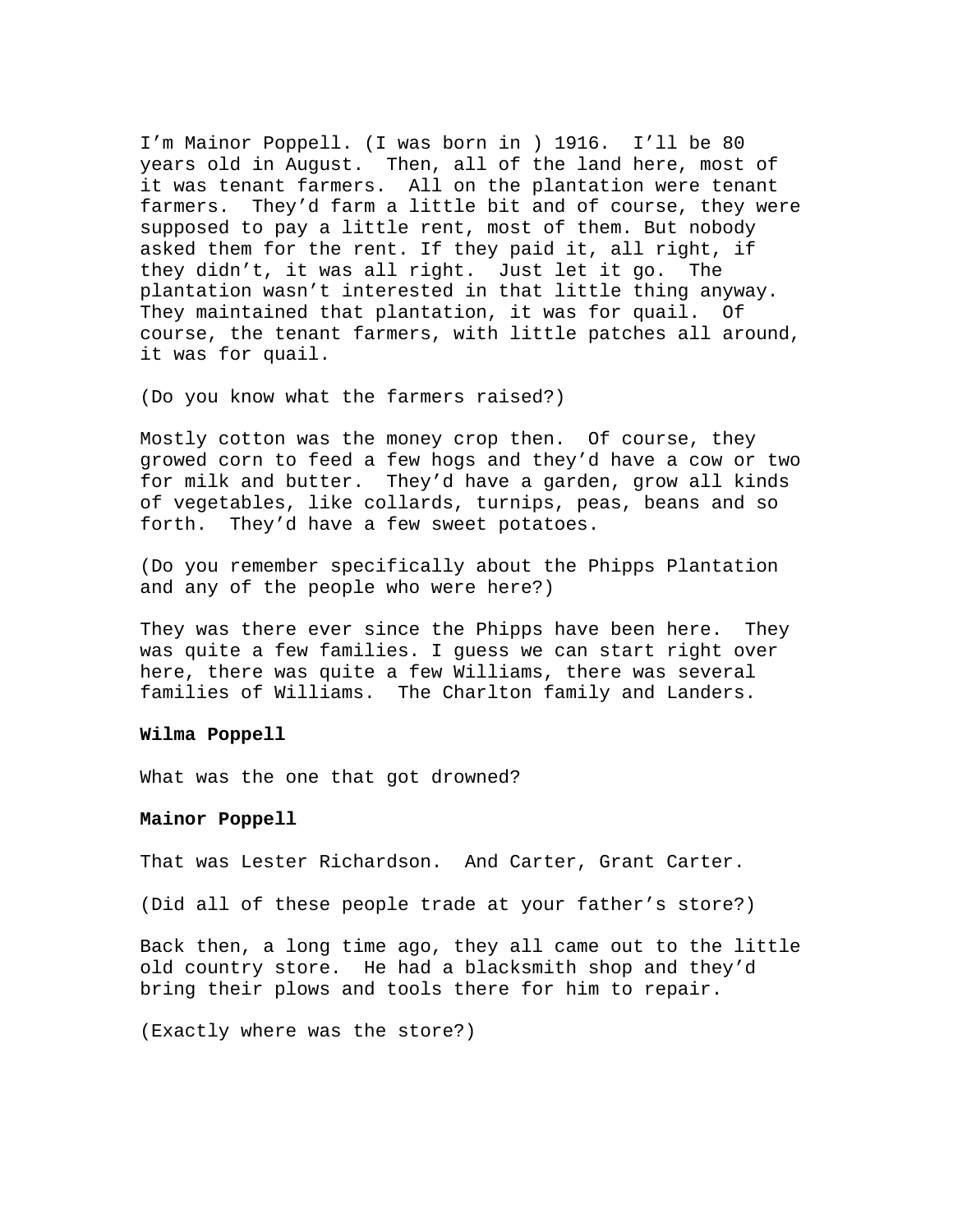About a half a mile right up this road. Do you know that two-story house up there, that's where he lived at. That shop there, my brother-in-law runs a lawn mower place now.

(Where Miller's Landing Road "T's" into Meridian Road?)

Yes. It was mostly just a grocery store. Mostly lard, sugar, coffee, salt and pepper, stuff like that. Most all of the necessities.

(Was the blacksmith shop separate from the store?)

It was all in the same building. My father was the blacksmith. He was blacksmith, store keeper, mechanic, a jack-of-all-trades.

(Did both African-Americans and plantations whites trade at the store?)

There wasn't any whites out here then, we was the only white family out here. You've heard of black families in a white neighborhood, well, we were a white family in a black neighborhood.

(How did it come that your family settled here?)

When my dad and mother got married, he moved off over here, up there north at a place called Blockers and he put in a little store there and a cotton gin. Blacksmith shop there, too.

# **Wilma Poppell:**

He was over in Gadsden County (before moving to Leon County).

# **Mainor Poppell:**

He stayed there two or three years and then moved down here to Tallahassee on what they called the Quincy Bicycle Road. Do you know where the college president's house is \*Current day Florida State University president's house) right on top of that hill there? That's where we lived. My father had 18 acres, there was a good sized wood frame house. He didn't stay there very long. About two years is as long as he stayed there. Then he sold that and we moved out here.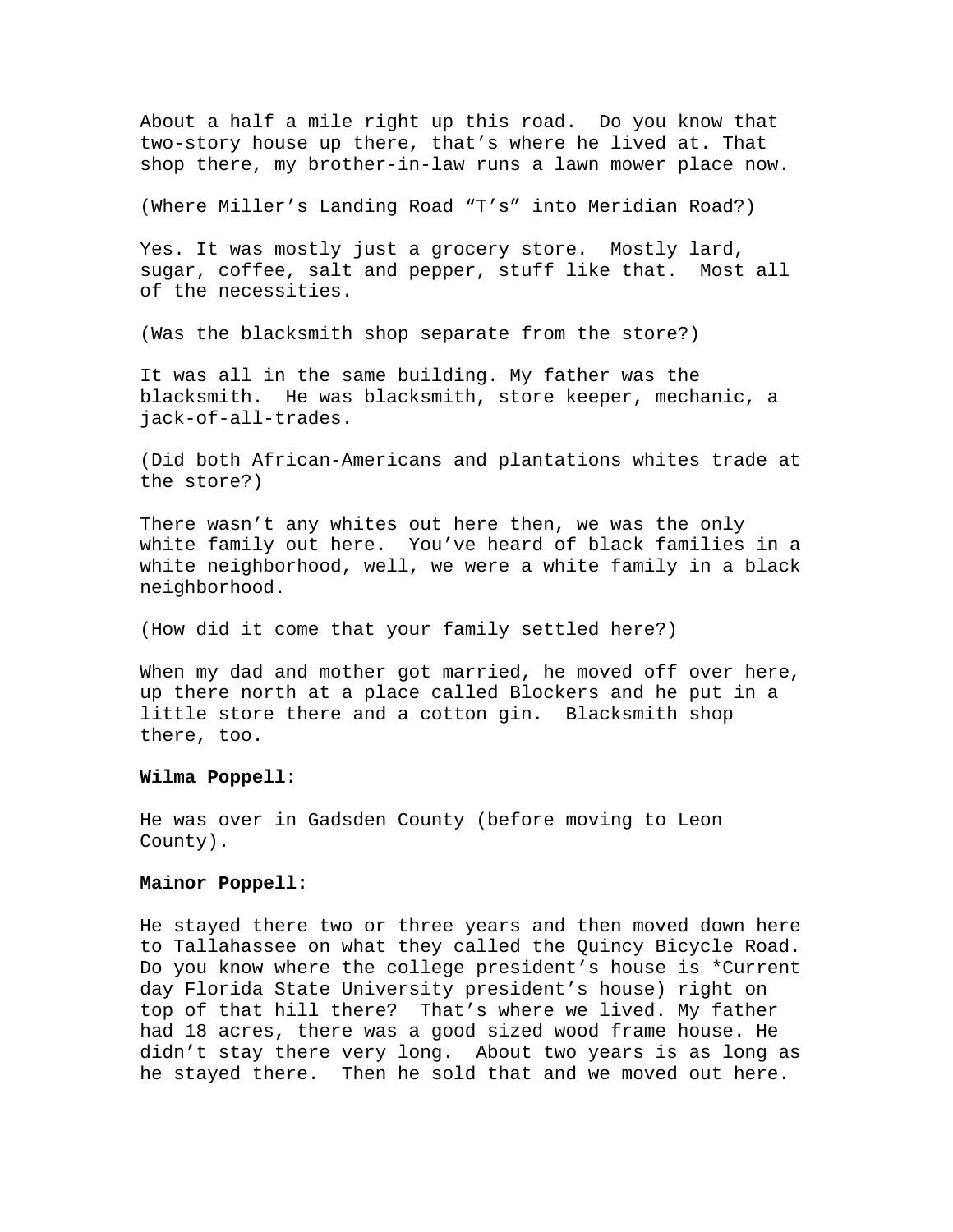(Did he have a mill?)

Yes, he had a grist mill, a corn mill.

# **Wilma Poppell:**

He had a saw mill, too.

# **Mainor Poppell:**

Yeah. He had the grist mill the whole time he was out here. The saw mill, that was in the latter years. I think he started that in 1930-something, I don't remember the exact year, probably 32 or 33. He kept it on up to about the early 40's or the late 30's.

### **Wilma Poppell:**

It was in the latter part of the 30's.

## **Mainor Poppell:**

Then he sold it.

(What year did he move to this property?)

In 1920. He had the grist mill right after he moved out here. The grist mill, he sold that.

(Who did he sell that to?)

Really and true, I don't know, I don't remember. I know he sold the saw mill to, they called him Buddy Peterson. I don't know his first name, but Buddy Peterson. He lived out on the Jacksonville Highway. The Peterson family was an old logging family. He bought the saw mill and I don't know who bought the grist mill. They moved them (the mills).

(Did everyone who lived in this neighborhood carry their grain to your father for grinding?)

Right. For home use. Every Saturday was grinding day. They'd all bring their corn and get it ground for meal, and the next week's grits. **Wilma Poppell:**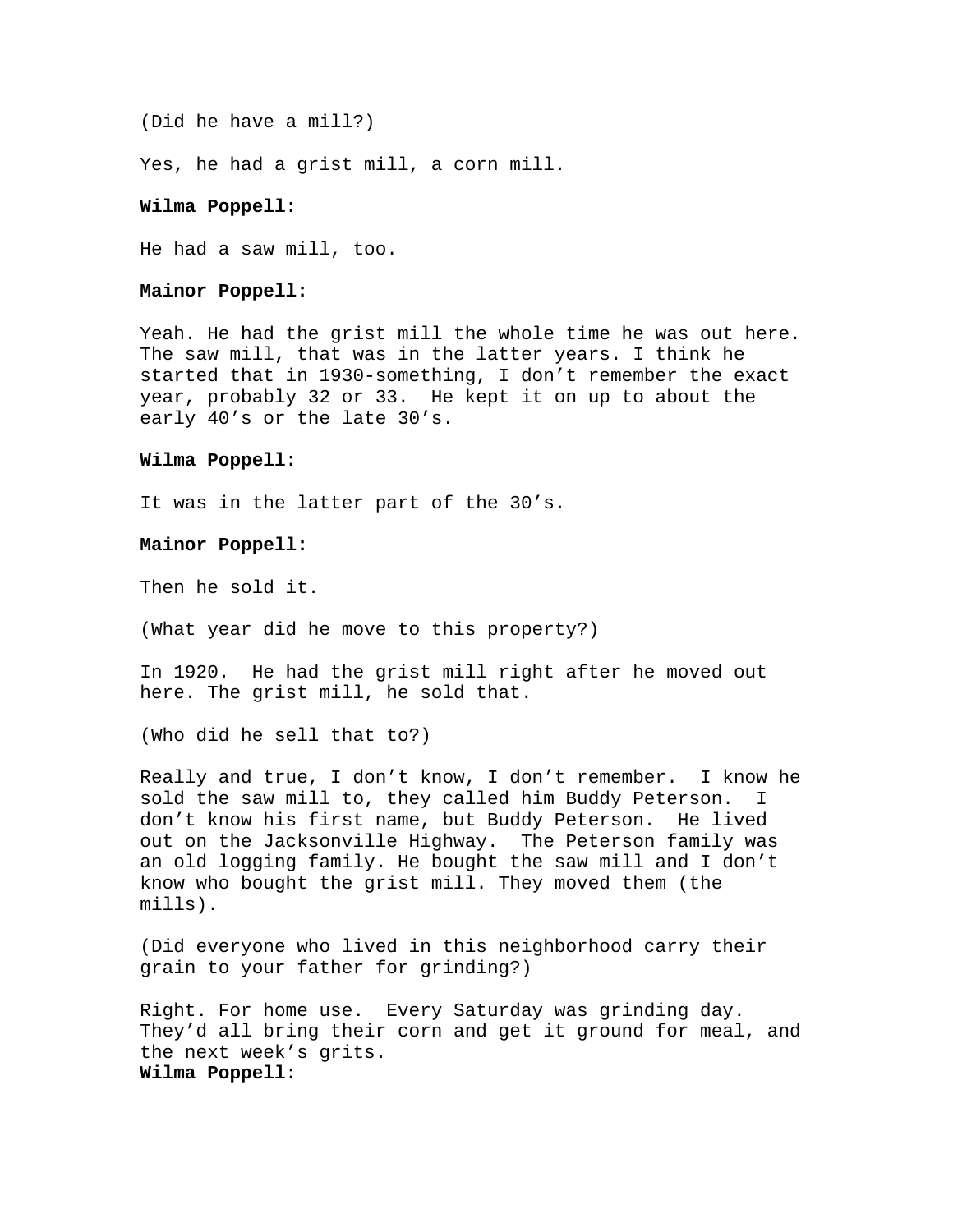Didn't he make some to feed the little chickens with?

## **Mainor Poppell:**

Oh, that was just kind of cracked up a little bit. They'd have some cracked a little coarser and they'd sift that and use if for the crits. Back in the 20's and early 30's, that was back during the Depression. There wasn't no money much, floating around. A dollar was a lot of money. Anybody had a hundred dollars, he was a rich person. The average wage then was about forty or fifty cents a day. If you had a job at all.

#### **Plantation Work and Ways:**

When the Phipps came in here, they came in 1936, I believe, an average wage, around Gadsden County and around over in there, they paid about fifty, sixty cents a day. Mr. Phipps would start off at a dollar and a half a day. About three times what the rest were paying. Some of them got so upset with that, that they come over and talked to him about it. Because he was paying so much, they thought the rest of them would have to raise up and pay that, too.

(Did he demand a lot of the people who worked for him because he paid high wages?)

# **Wilma Poppell:**

No.

# **Mainor Poppell:**

Started to work later over there. Then, most of the people around about here, where you worked at, you worked from daylight to dark, or sunup to sundown. But generally with him, he started to work about 7:30 or 8:00 and knocked off at 5:00 pm. You didn't work but about half the hours they were working in other places.

(Did the people who came into the store tell you stories about their hunting or farming or hog killings?)

We'd hear all kinds of stories. You could hear a lot of stories about the Phipps, I reckon. After the Phipps came in here, about everything around here was centered on the Phipps, more or less. They was the only ones doing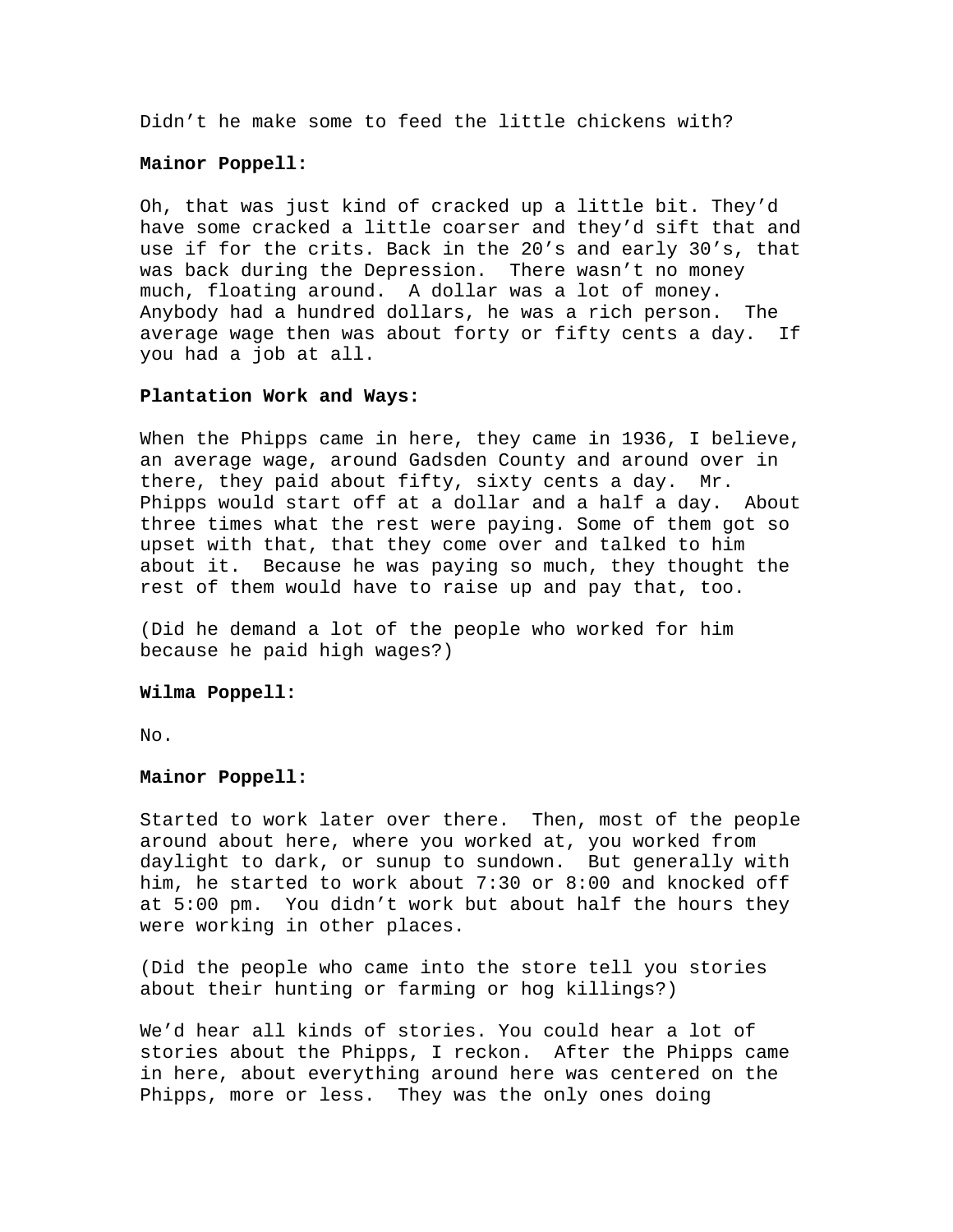anything. He did first one thing and another and finally he started in the cow business and farming himself.

### **Personal History:**

# **Wilma Poppell:**

(Wilma, where are you from?)

Gadsden County. I was a Poppell and married a Poppell. We've been married fifty-eight years.

## **Mainor Poppell:**

In 1938.

# **Wilma Poppell:**

We moved here in 1948.

### **Mainor Poppell:**

We lived in different houses on the plantation.

## **Wilma Poppell:**

We lived over in the yard on the plantation, first year. This (Current residence) was part of the plantation. This was Colin's place. When he sold the part out here to the City, this was reserved out. This is ours till out dying day. A lifetime estate. I worked for Joyce and Colin when their children were little. The oldest son, we kept him about half of the time. This was home, and where his mother and dad lived, that was the house.

# **Mainor Poppell:**

I started to work for them in 1936. I worked for them a couple of years before we got married.

(What did you do for them?)

General everything. General handyman, I guess you'd call it. Then afterwards, they put in a hay dehydrator – it didn't work out – I operated that while it was running. Maintenance. I worked for his father, Mr. J. H.'s father,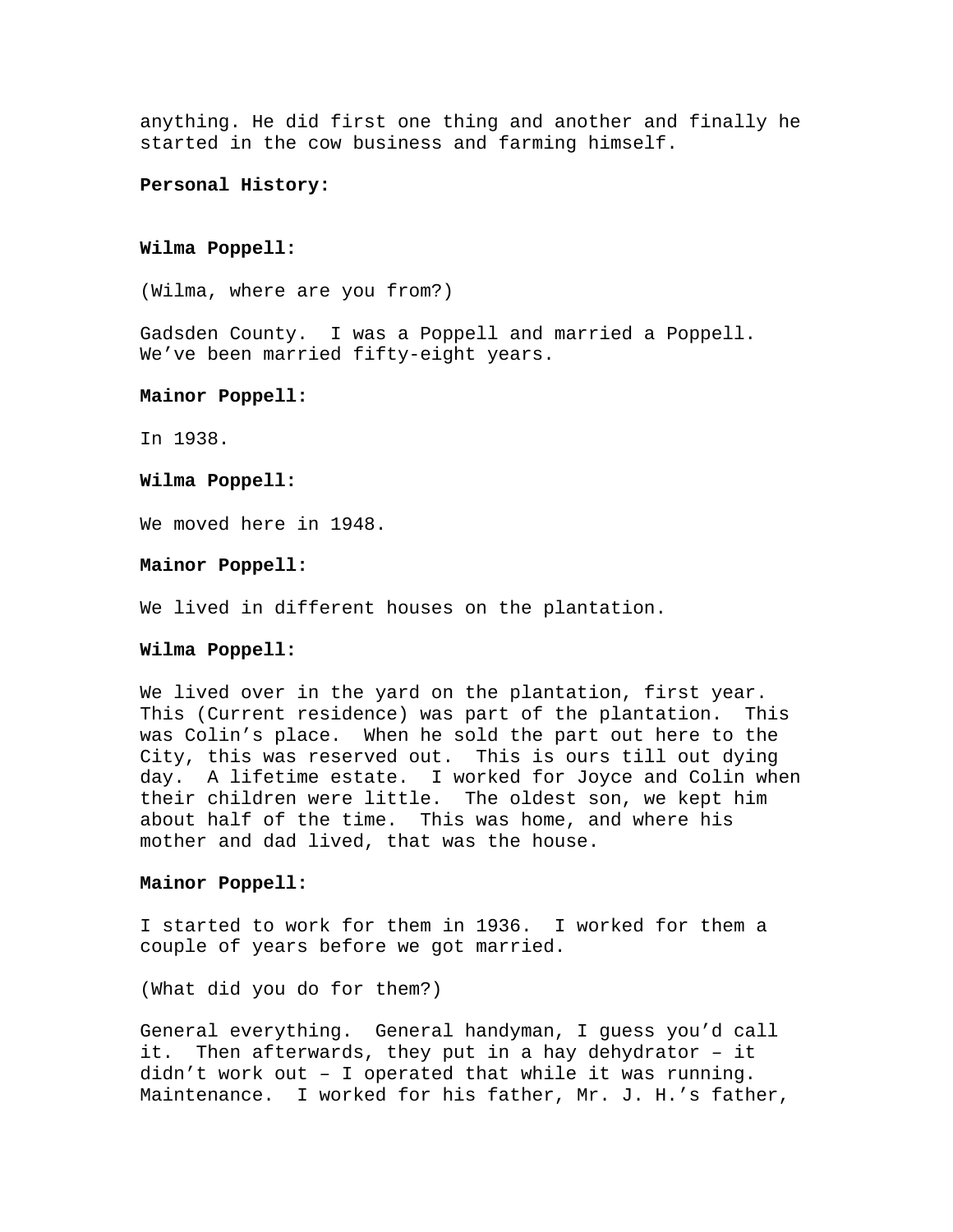I worked for him some, too, up in New York. He used to have race horses and I'd haul the horses from place to place.

# **Wilma Poppell:**

Child care is what I did. I would go over and stay at Mrs. Phipps when they'd be gone. With the nurses. When Gene and his wife would be gone, I'd go over and stay with the maids so they wouldn't be there at night by themselves. Finally, I went with Joyce and Colin. If they were gone, I'd go over there and stay or gather them (the children) to the house.

## **SOUTH DAVIS PARCEL:**

(Are you familiar with this parcel that is now the park?)

### **Wilma Poppell:**

Oh yeah, that used to be our hog farm.

# **Mainor Poppell:**

We had a little hog farm here on our own. Oh, good land, time passes so fast. We've been out of that twenty years or longer. Its been a number of years ago. They put a soccer field out here, and that's been twenty years ago, when Colin had a soccer field out here. I retired, I say retired, I still go over to the plantation a couple of days a week. Fifteen years ago, (when they put the soccer field in), would have been about 1980. It must have been about 1980.

(When did you start your hog farm?)

It was about 1954 or 1955, somewhere along in there when we started dabbling with hogs. It was just small.

### **Wilma Poppell:**

We had as many as 200 hogs out there. If you've got to tend to them, it's a lot. We had a big old male, I rode him like a horse. I'd go down on the back side of the field, I'd get tired and I'd call him. He'd come down and I'd jump on him and I'd ride him back to the house.

**Mainor Poppell:**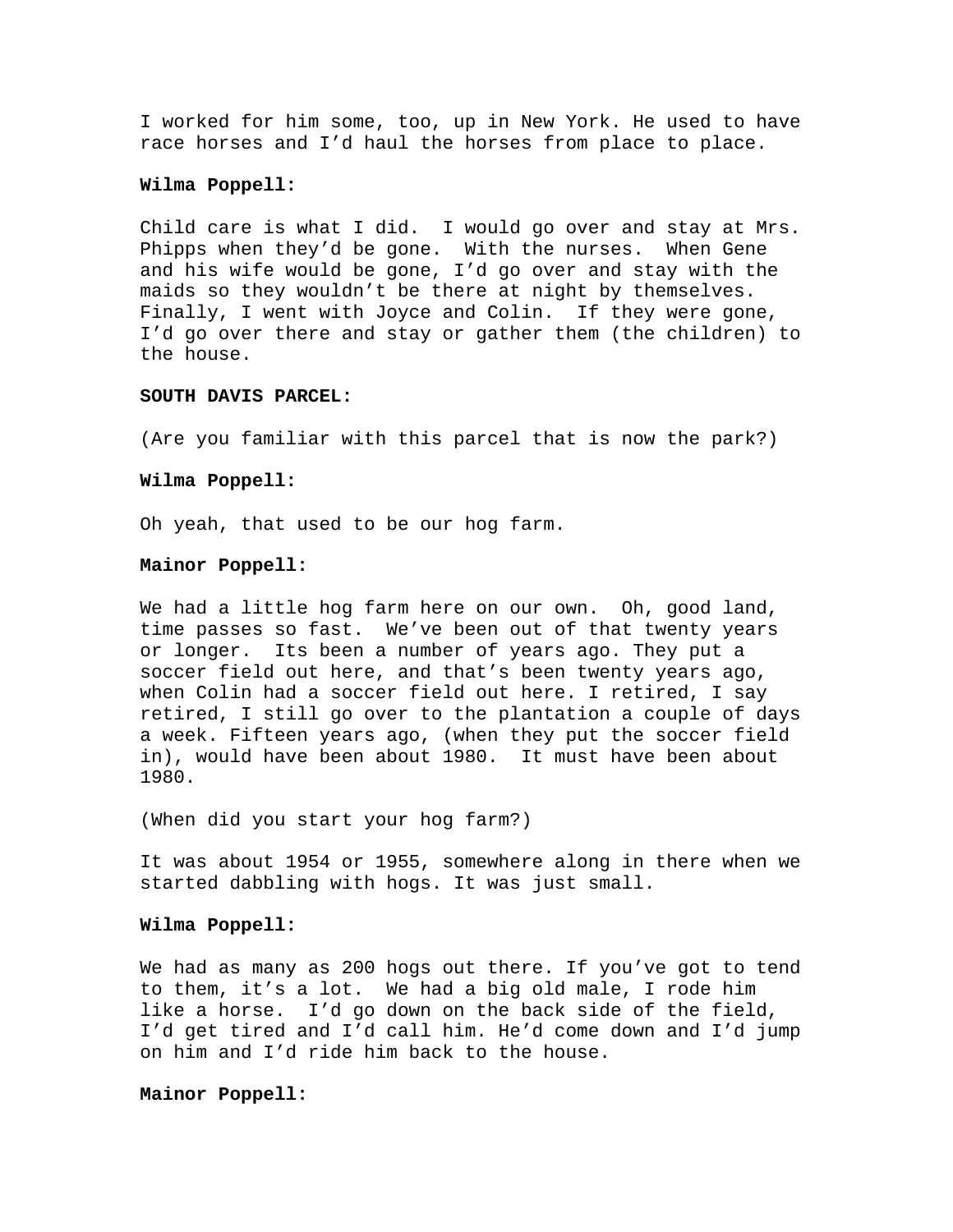(How many acres did your hog farm take in?)

About ten or twelve acres.

(Do you know what took place on the rest of the parcel? Were there crops, was it in timber?)

# **Wilma Poppell:**

It was just woods, back to the lake.

# **Mainor Poppell:**

Yes.

(Was there ever any pasture? Did they run any cattle in there?)

We did put cattle in there in the winter. On South Davis, we ran cattle on the western part in the winter. This Meridian Plantation here belonged to Davis. The Davis family sold it to some relation, Beadle, Griscom Beadle was his name. Then Mr. Phipps bought it from them, and sold part of it to a Shaw, I think. And they kept the rest of it. And of course, we got to calling it South Davis, over there. It's like down the road here – there used to be a white barn up there about forty or fifty years ago. We still call that White Barn, the barn has been gone for fifty years. Like Junius Hill's place over there. We know what we're talking about, but nobody else would.

(Did Junius Hill live on the South Davis parcel?)

No, he lived, a long time ago, on the old Mayberry place. I remember when Mr. Mayberry lived there. He was white. Mayberry sold it to Kinberg. Then Kinberg died and Mrs. Kinberg married a Martin and they sold it to Mr. Phipps.

(Did the house become a tenant house? Was Junius Hill a tenant of the Phipps?)

Yes.

**Wilma Poppell:**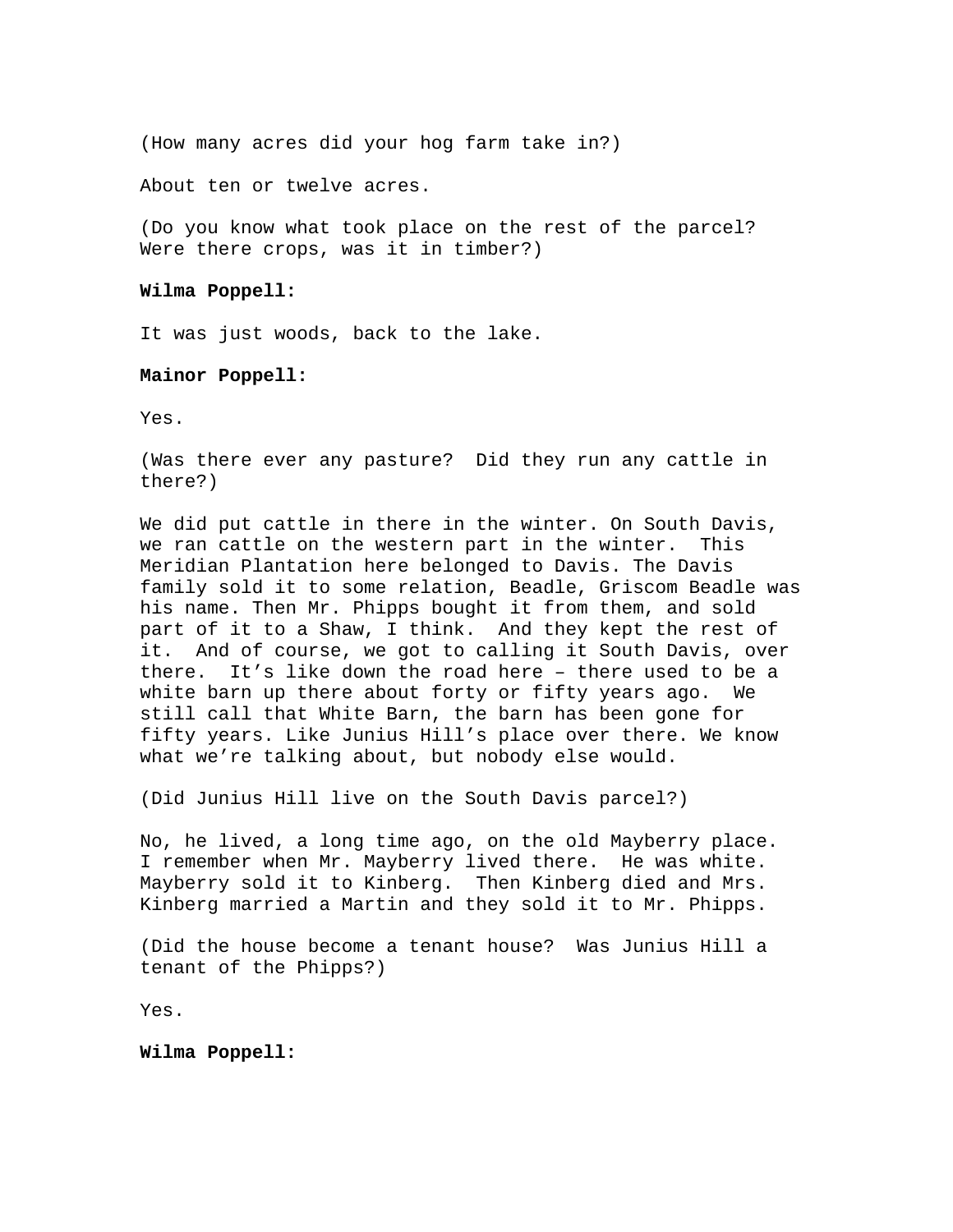He (Junius Hill) had a mule and wagon he drove to town. The woman who worked for me would go with him. He'd stop and pick her up and she'd go to town with him.

(What was her name?)

Mary Cofield.

# **SOUTH DAVIS FAMILIES:**

### **Mainor Poppell:**

After the Phipps got it, there wasn't but one family that lived on it, and that was Walter Walker. He was just a kind of happy-go-lucky fellow.

### **Wilma Poppell:**

There was somebody that lived below us, where we lived in the first little house we lived in.

#### **Mainor Poppell:**

That wasn't on the South Davis, though.

## **Wilma Poppell:**

No, it was over on the other side of the road. Over there on the same side that Junius Hill lived on.

### **Mainor Poppell:**

Well, we're talking about the South Davis parcel now. Walter Walker was the only one who lived over in there, and he was a kind of happy-go-lucky kind of fellow, he'd work a day or two here or yonder.

(Did he work for the Phipps?)

I believe he did work for the Phipps a little bit. Not much.

(Did a family named Thompson live on part of the parcel?)

Thompson, that was an old, old fellow, a long time ago. In fact, it started off, old man Pope, see he was a white mane and I don't know whether he ever married the black woman or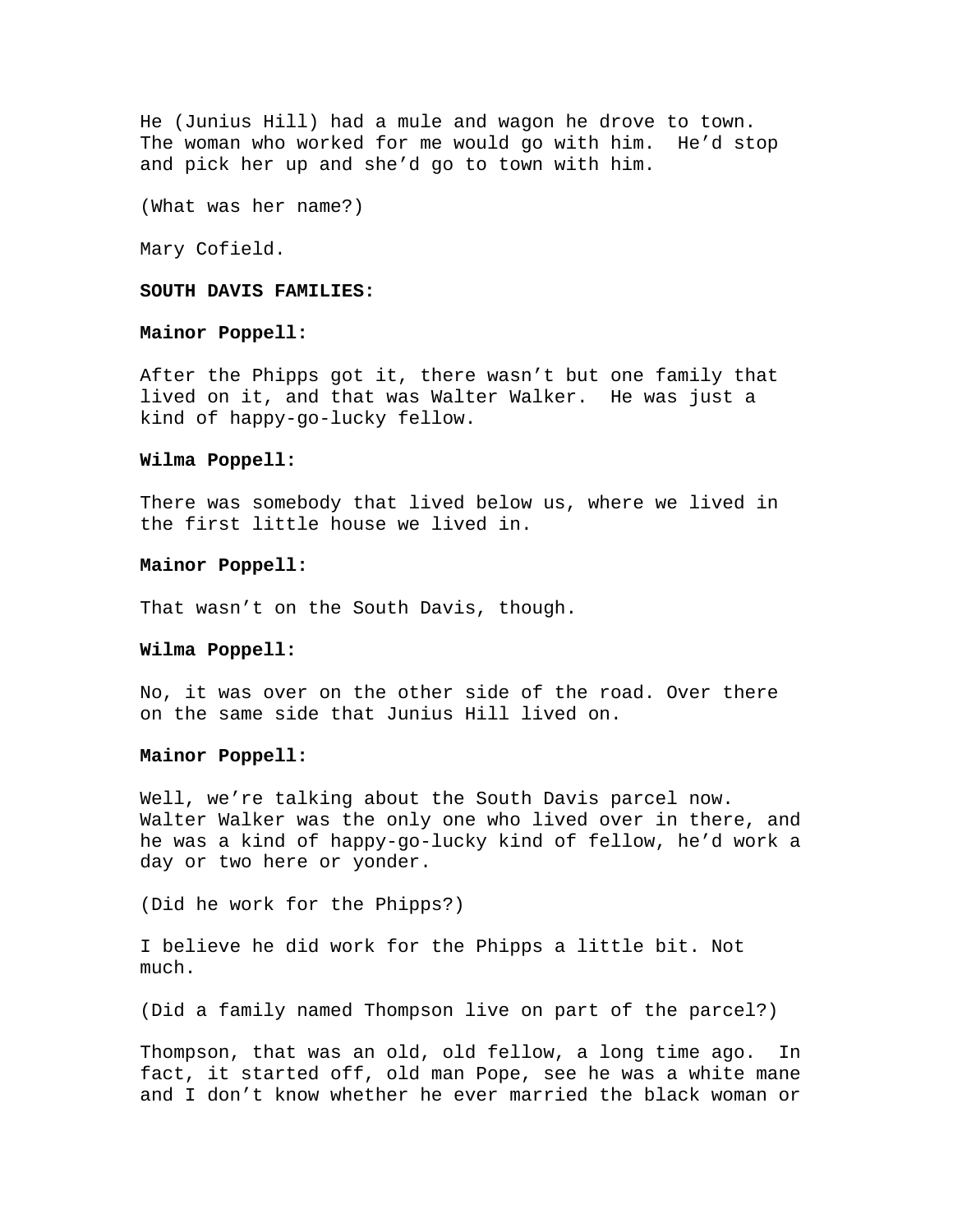not, but anyway, they lived together and had several children They he gave them that land out on the lake out there and eventually they traded it to Mr. Phipps for some out there at the club.

(Was that the Thompson family?)

Yes, the Thompson family.

(So as far as you know, Walter Walker is the only person who lived on South Davis?)

Yeah.

(Do you know what time period that was?)

Well, it would have been from the time the Phipps got it, right on until he died, about fifteen or twenty years ago. He must have died about 1975 or 1980, somewhere in there. He was getting pretty old, too.

# **PLANTATION FAMILIES:**

(What was the name of the family who lived across from you?)

#### **Wilma Poppell:**

The ones that lived down there in that two story house. They lived back in yonder. We lived up on the hill. Douglas.

### **Mainor Poppell:**

It wasn't no two-story house. It was just an old house that he lived in at that time. Rollie Douglas.

#### **Wilma Poppell:**

Yes, because his wife got sick one night and come up to our house and we got up and went and carried her to the doctor, way in the night.

(Were they farmers on the Phipps Plantation?)

### **Mainor Poppell:**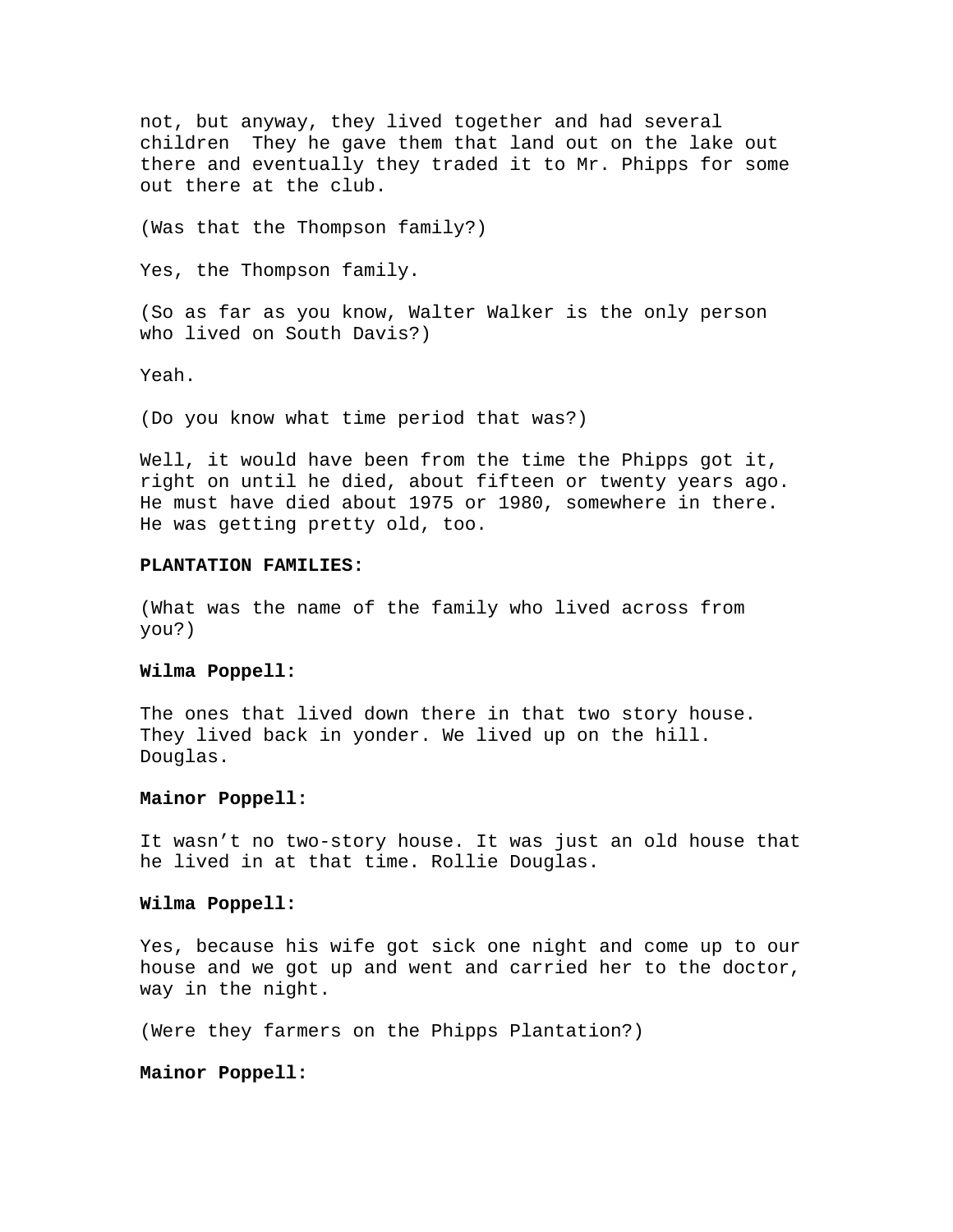Yeah, they were tenants, too.

(Are there any descendants of these people still living?)

### **Wilma Poppell:**

Well, they all have moved into town.

# **Mainor Poppell:**

All that ain't dead. All of the older ones are all passed away, and some of the children, the children are like me now, they're getting pretty old, too, most of them. Ephraim Charlton, he was one of the Charltons, he worked for the Phipps for years and years. He was a yard man for years and finally the butler for a number of years. Then he retired and now he's dead. Grant Carter, he worked for years there. He had cancer and died. Eluster Richardson, he got drowned, he had retired. Jack Smith, he was an old butler, he had cancer, also. That's when Ephraim started butlering, then.

(Are any of their wives still living?)

Grant Carter's wire is still living, but she's in a nursing home.

(What is her name?)

### **Wilma Poppell:**

Annie, isn't it Annie?

### **Mainor Poppell:**

No, it isn't Annie. Oh, I never can call it. Lester's (Eluster Richardson) wife, she's still alive, she lives with her daughter in town.

### **Wilma Poppell:**

Jack Smith's wife is still living.

# **Mainor Poppell:**

Yes, her name is Luberta. She lives on Colorado Street.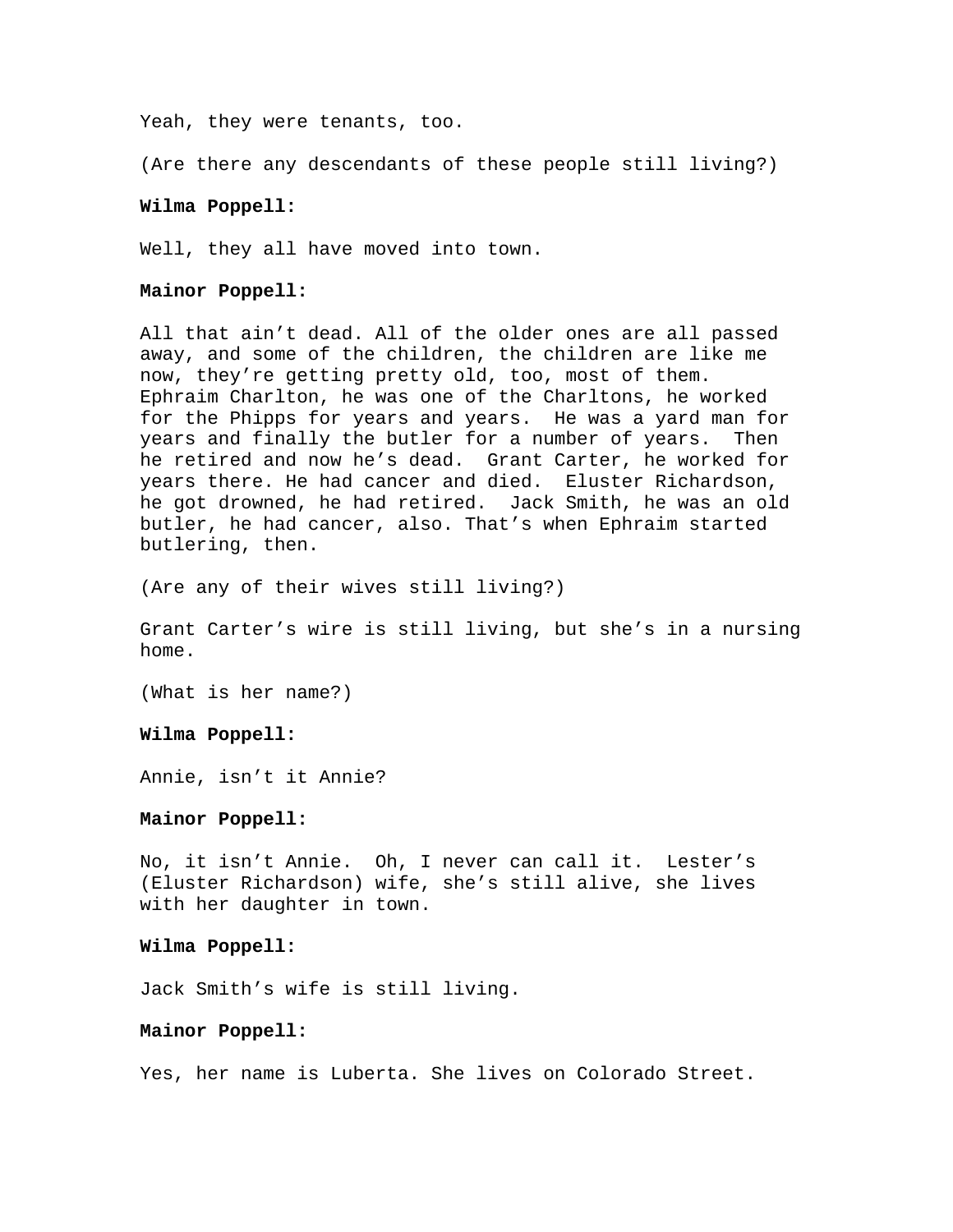### **Wilma Poppell:**

What was his name that lived up there in Blockers?

# **Mainor Poppell:**

Robert Brown. He worked for years, then he retired and he's dead now, too.

(Do you know who Luberta Smith's people were? Who her father was?)

No, I don't, I don't know who her father was. But I know Jack Smith, his father lived on what would have been, well, it was farm ground, it was Phipps, Gabe Smith, years ago. That belonged to Lapsley then. Then Davis, and then Phipps. That was a long, long time ago. Jack Smith, he had kinfolks, I never did know them too well. I know Jack real good. Me and him were good friends.

(Can you describe the houses that the people lived in and what their farms looked like?)

Well, they was mostly just rough houses, then. Maybe two or three, or about three or four rooms, just roughed in more or less. Didn't have any ceiling or anything, no plumbing, no nothing back then. None of them had it back then. That was the way of life back then, so nobody missed it. You don't miss anything you never had. Most of them, they got their water out of a spring or creek that was nearby.

(Who built the houses?)

The plantation would get some fellow to rough them up. I know a long time ago, when I was real small, some of these women's clubs around Tallahassee – Tallahassee was real small then – they go all upset about these people getting water out of a creek and getting water out of a spring and all that. Impure water, they called it. So, they came around and got samples and had it analyzed and it analyzed purer than the city water did at that time. A good running creek, unless there's something pouring into it to pollute it, ain't no purer water you can get than that. Running water purifies itself every few feet anyway. They didn't know that and didn't realize it until they come out. It was purer than the water they were drinking.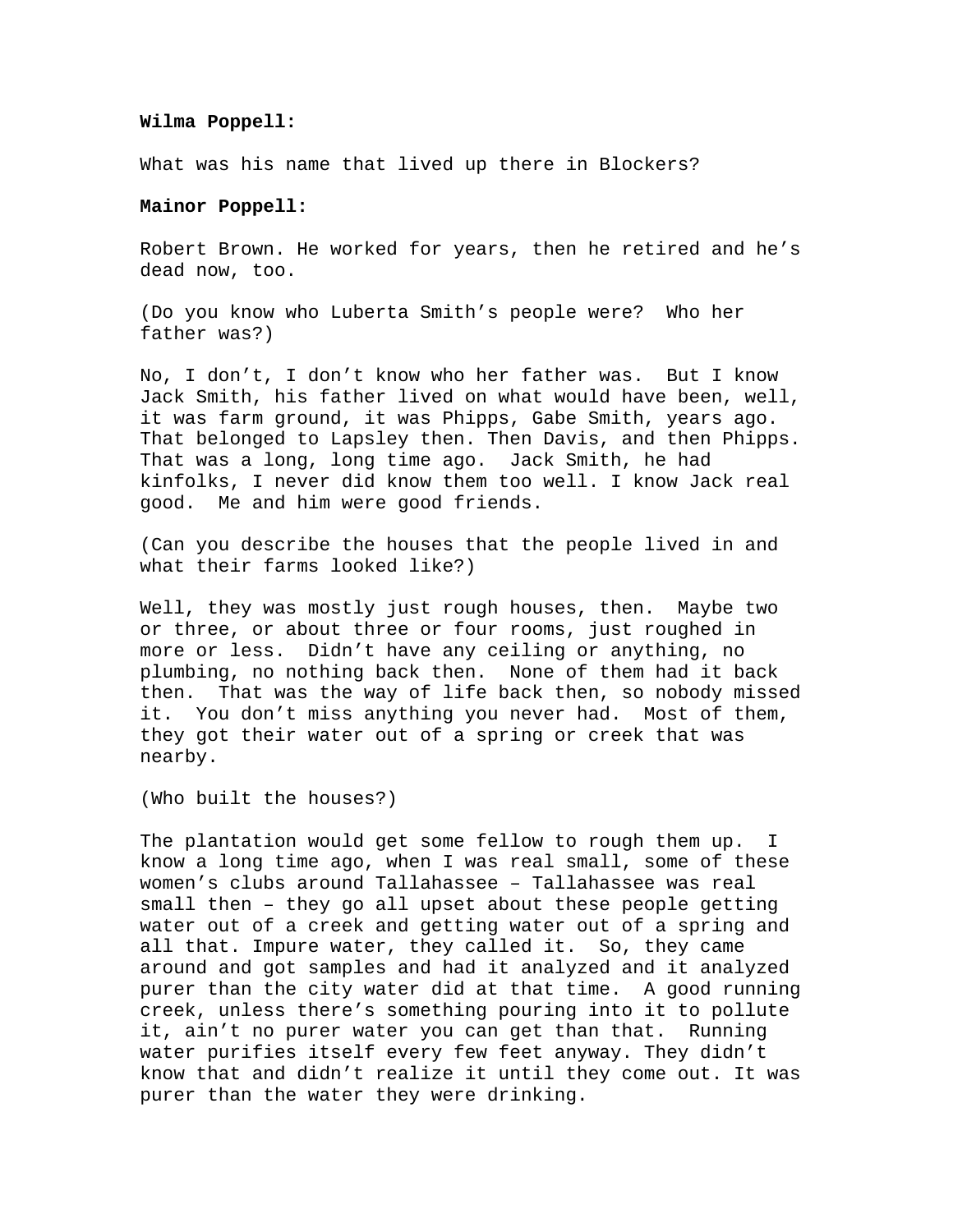(Did people have wells?)

No. There was one or two wells. James Landers, there was a well at his house.

# **Wilma Poppell:**

There was another family that lived over there, back of us. **Mainor Poppell:** 

That was Napoleon Williams that lived over there, back of us.

# **Wilma Poppell:**

The one that lived back down, in behind us, and his made me two or three cakes. Remember she had a cow and she'd churn and make the butter. She made me two or three cakes.

# **Mainor Poppell:**

Cofield?

### **Wilma Poppell:**

Yeah, Albert. No.

# **Mainor Poppell:**

No, that wasn't Albert. That was George Cofield.

# **Wilma Poppell:**

And his wife, Mary.

### **Mainor Poppell:**

No, his wife wasn't named Mary. Albert's wife was named Mary.

#### **Wilma Poppell:**

His wife was named Mary, Too.

**MEMORIES OF MARY COFIELD (MRS. ALBERT COFIELD, SR.)**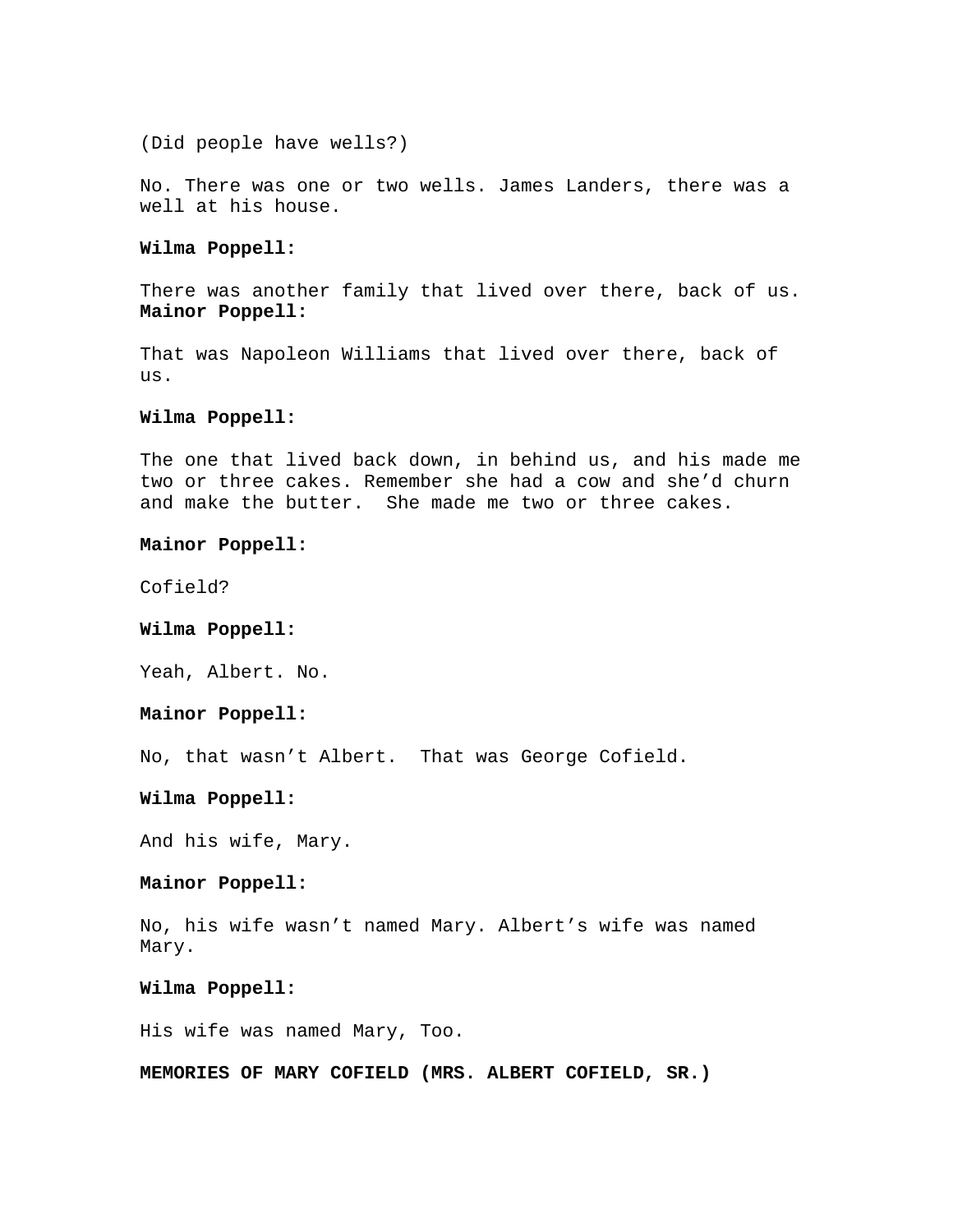(Who went to town with Junius Hill?)

Mary Cofield. One time I was sick. She worked for me here, after we moved here. She hadn't seen me, so she went into town that morning, and she said she told him, "Now, when you get to Mr. Poppell's driveway I want you to stop. I've got to go check on my lady." So she come to see about me, and I was in bed. She says, "Well, I've got to get in that kitchen and get your dinner fixed." So she came in here and fixed dinner for him and the two children. She cleaned up the kitchen and then he took her home.

# **Mainor Poppell:**

She called our children, her children. We had a jeep at the time. My son got to where he could drive the jeep, and him and the daughter, they'd go over there and get her.

# **Wilma Poppell**

They loved that woman, and she loved them. I was working for the state, over at Killearn Gardens, and he was traveling for Mr. J. S. On Sunday, when I had to go to work, I'd let them take me and then they'd come back to the house. They were very good children. They didn't ramble or nothing. They came back and stayed right at this house. So that afternoon, they were going to surprise me and have dinner ready when they come to pick me up. They went out there and got them two chickens, two fryers, and killed them. They couldn't get them picked. They picked and they picked, and they couldn't get them picked. Bobby said to his sister, "Betty Ann, let's go over and get Mary. She'll come help us." She (Mary) said she'll come help us. She (Mary) said she seen them coming, said she was sitting on the porch, her and Albert. She said, "Something's gone wrong. I see Bobby and Betty Ann coming." She said she met them out at the car. She said, "What's going on, children." They said, "Mary, can you come go with us to the house. We want to surprise mother with dinner tonight and we can't get our chickens cleaned. She said, "Let me get my hat." She went and got her hat, she come and dressed those chickens, she had it all cooked and ready to set on the table when they come to pick me up. She called them her children. Says, "Where's my children."

Betty Ann and Bobby both married. There's eleven weeks between our two grandchildren. Mary says, "I want you to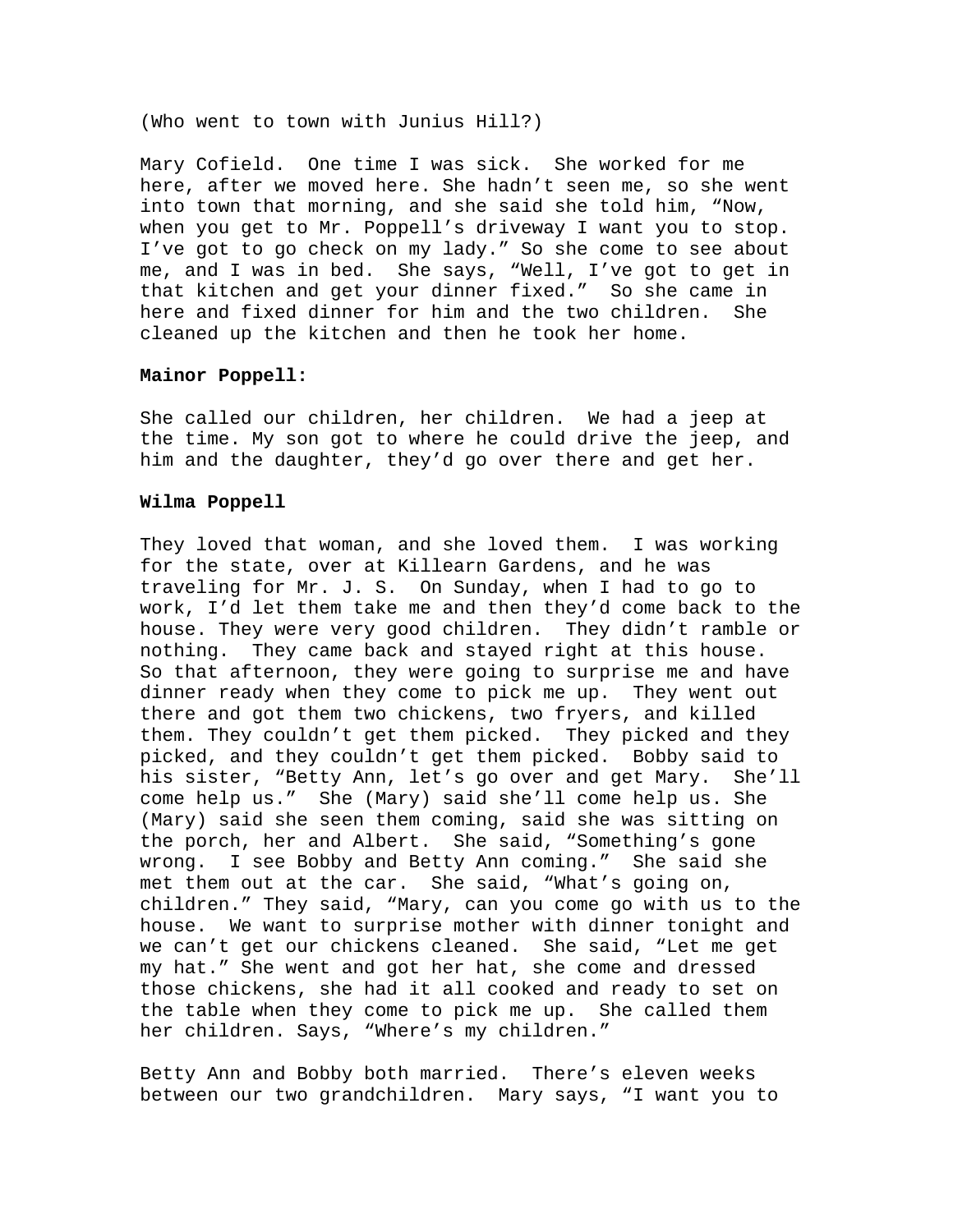bring those girls and let me see them. I can't see them, but I'll feel of them."

### **Mainor Poppell:**

She went blind.

#### **Wilma Poppell:**

She says, "Now Betty Ann, you're going to have a little boy." Sure enough, she did. So I told Bobby, "We're going to take Franny over and let (Mary Cofield) diagnose her". And Mary says, "you're going to have a little boy." And she did. Bless her heart, she couldn't go to town, couldn't do nothing. But she sent to town, by somebody, and bough a dozen bird's eye diapers for each of them. She said, "Now this is for my babies." We'd taken them over put them in her lap and let her hold them. She loved that more than anything in the world.

#### **Mainor Poppell:**

Bobby and Betty Ann, as long as she lived, every time they had a dinner, or (would) go anywhere to dinner, they'd always pick a platter and go take it to Mary.

(Did she still live out here?)

No, she lived in town. She'd moved in town and was living with one of her daughters because she was blind and couldn't get around, and her husband had died.

(Where was her house on the plantation relative to your house here?)

### **Wilma Poppell**

Along up the road, in behind the church up yonder.

(The Poplar Springs Church?)

Yeah, over back in there.

# **Mainor Poppell:**

That old house, its gone now. All of the houses, just about, around on the plantation, are gone now.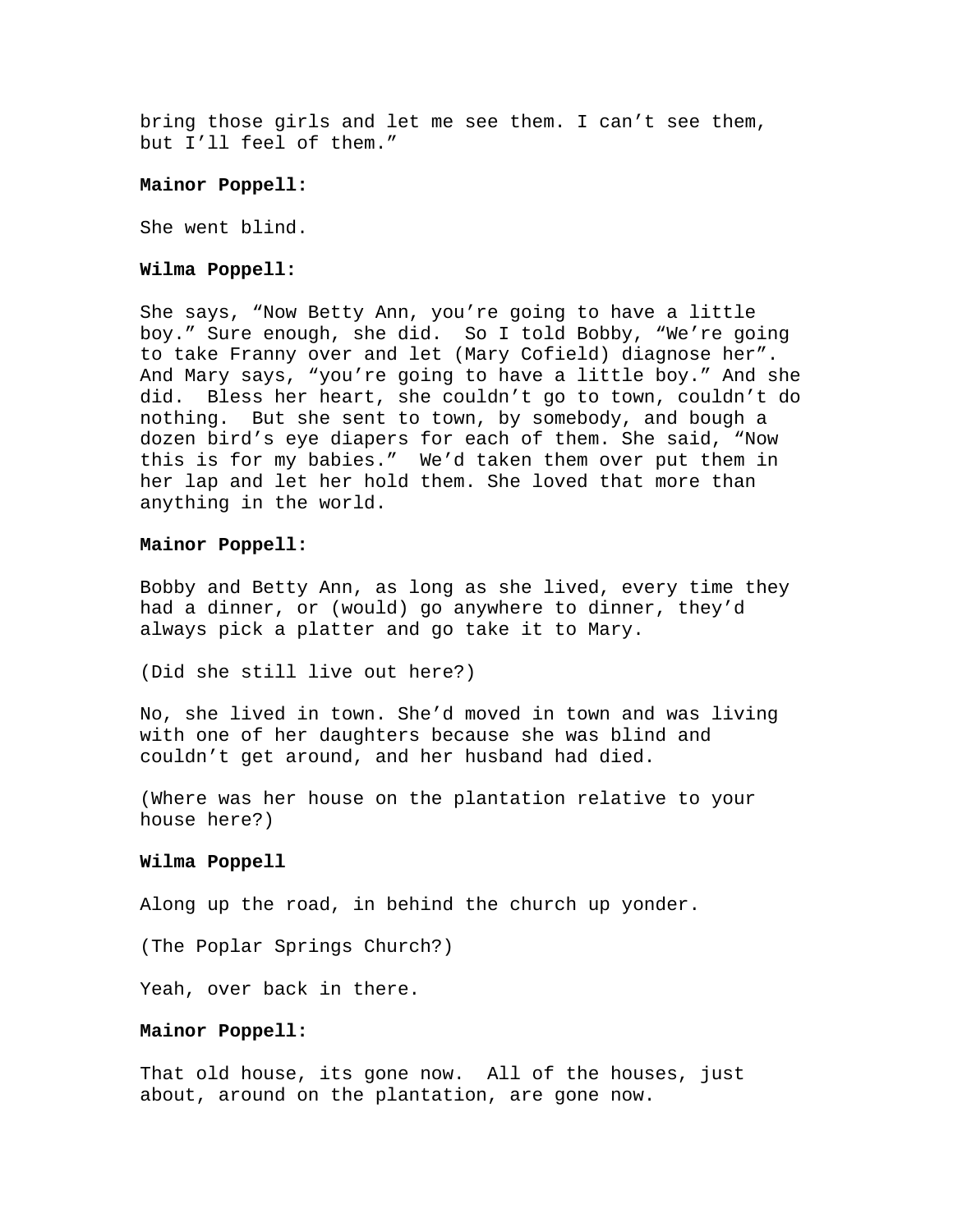(Albert died before she died?)

Yes, she died too. She would have been over one hundred years old if she was still living.

# **Wilma Poppell:**

She had seventeen children.

# **Mainor Poppell:**

Not that many.

# **Wilma Poppell:**

That is exactly the words she told me.

### **Mainor Poppell:**

I think about thirteen.

# **MARY COFIELD'S HOUSE:**

(What did Mary's house look like?)

# **Wilma Poppell:**

Just a quaint little house. She had got in there and papered it. She could have that much fire in the fireplace and it stayed as warm as toast. **Mainor Poppell:** 

Newspaper and one thing and another. Made it air tight. It stayed warm.

(Was it two rooms?)

Yes.

(Did she cook in the fireplace?)

# **Wilma Poppell:**

No, she cooked on her stove in the kitchen. A Wood stove.

### **Mainor Poppell:**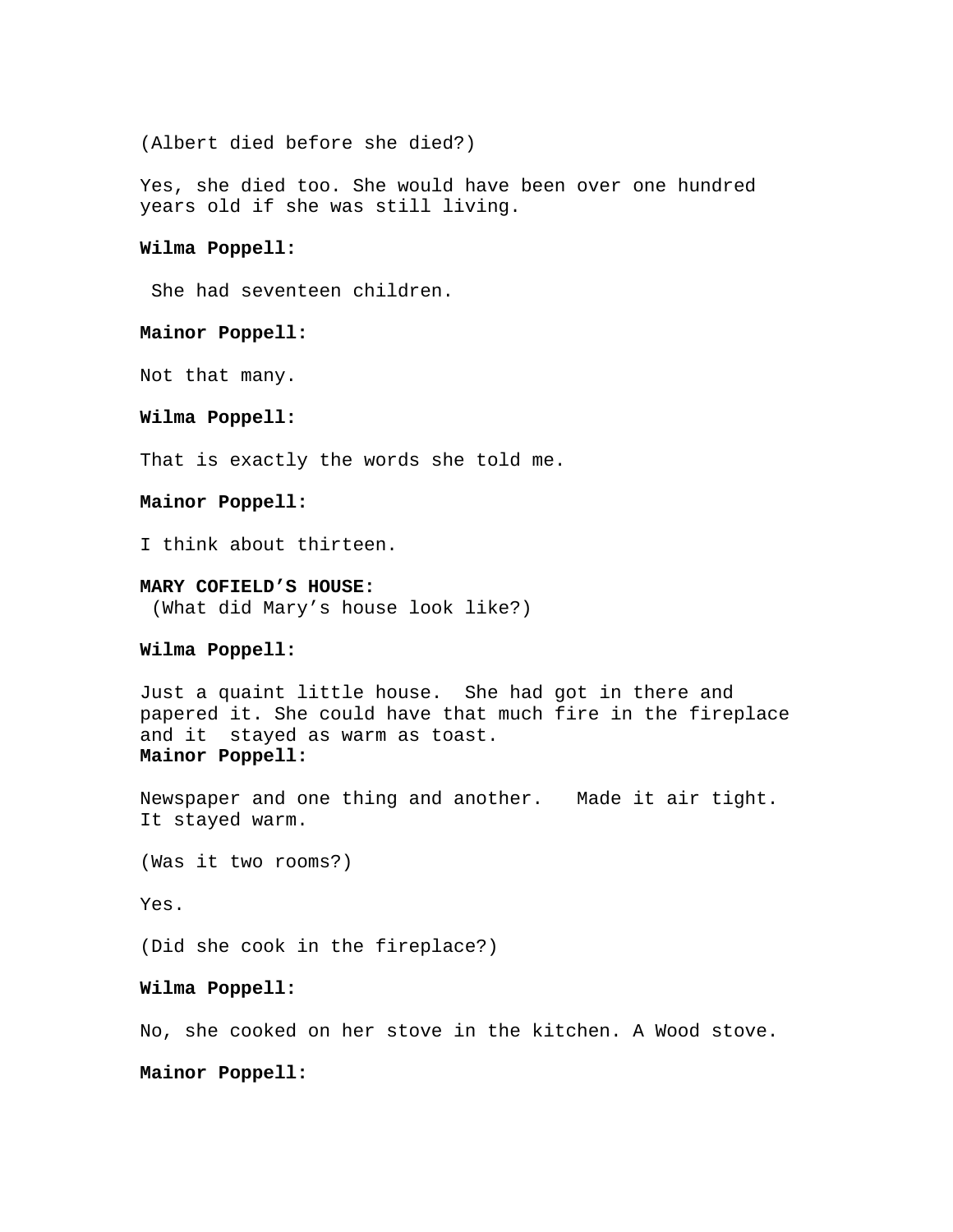One room was her kitchen and dining room, another room was her living room and bedroom.

# **Wilma Poppell:**

I went over there many an evening, when it would be cold, and go in and sit with her, to sit there by her fire. I loved the fire.

(Where was the chimney?)

In the middle of the house.

#### **Mainor Poppell:**

What we called a stacked chimney. You'd have a fireplace on each side, and have a fireplace in two rooms.

(Were there a lot of other houses around like hers? The two rooms with a middle chimney?)

# **Wilma Poppell:**

I didn't go in the other people's houses, like I went into Mary's. But I'm sure they wasn't much bigger because they just didn't have that much area around them. Two to three rooms.

(Did they have porches?)

Yes.

## **EDUCATION:**

(What did the children do? Where did they go to school?) **Wilma Poppell:** 

I think it was right down here, at Macon, where the school was. Its been gone for years and years. Its right where that church is down there. The school house was in the back. They just moved the school house last year. They've taken it to some where to make something else out of it. I'm pretty sure they went to Macon School down here.

(Where did your children go to school?)

Mine? They went into town.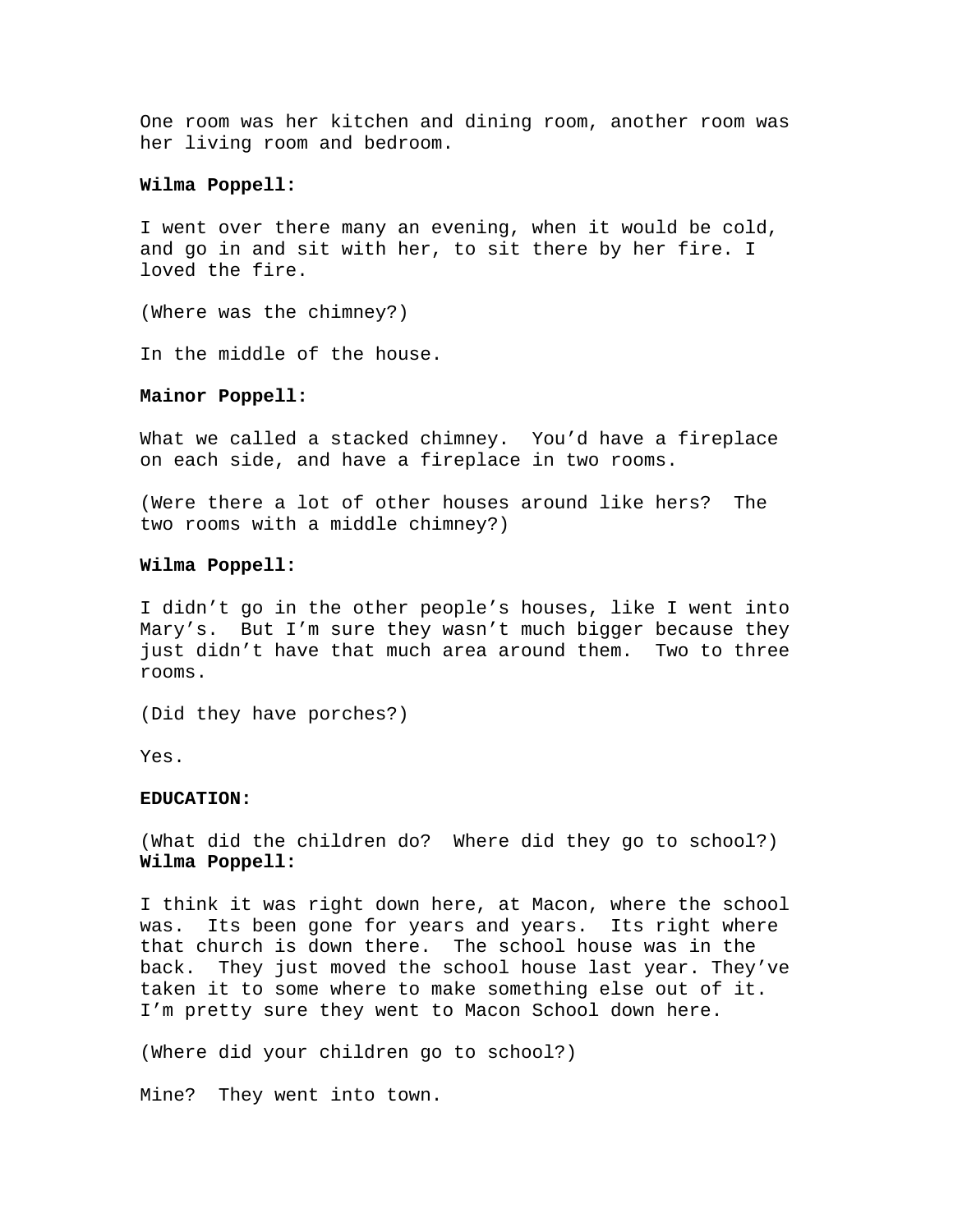(How did they get there?)

On the bus. Mine didn't stand by the road, he (bus driver) would blow (the horn) when he came over the hill and they'd go from the house down there. And if they were going down to the road, they'd drive the car down there and sit there in the car until the bus come.

Honey, where would Mary's children have went to school? At Macon?

**Mainor Poppell:**  Mary Cofield?

**Wilma Poppell:** 

Yes.

**Mainor Poppell:** 

There was a school here called Cotton.

**Wilma Poppell:** 

Oh, that's right. There was one in yonder.

**Mainor Poppell:** 

Back between the Lake. Down Miller's Landing Road. Area over there, they called it Cotton. I don't know why they called it that. There was a church in there, an old church. They built the church down beside the road now. But the church used to be back up there in the woods.

(Is that still called Cotton Church or does it have another name?)

They call it St. Matthew's now.

(Is that where the Carters go to church?)

Everybody around there. Carter, Williams, Landers, and everybody else.

(What about Shepherd School? Was there another school called Shepherd Schoo in the community?)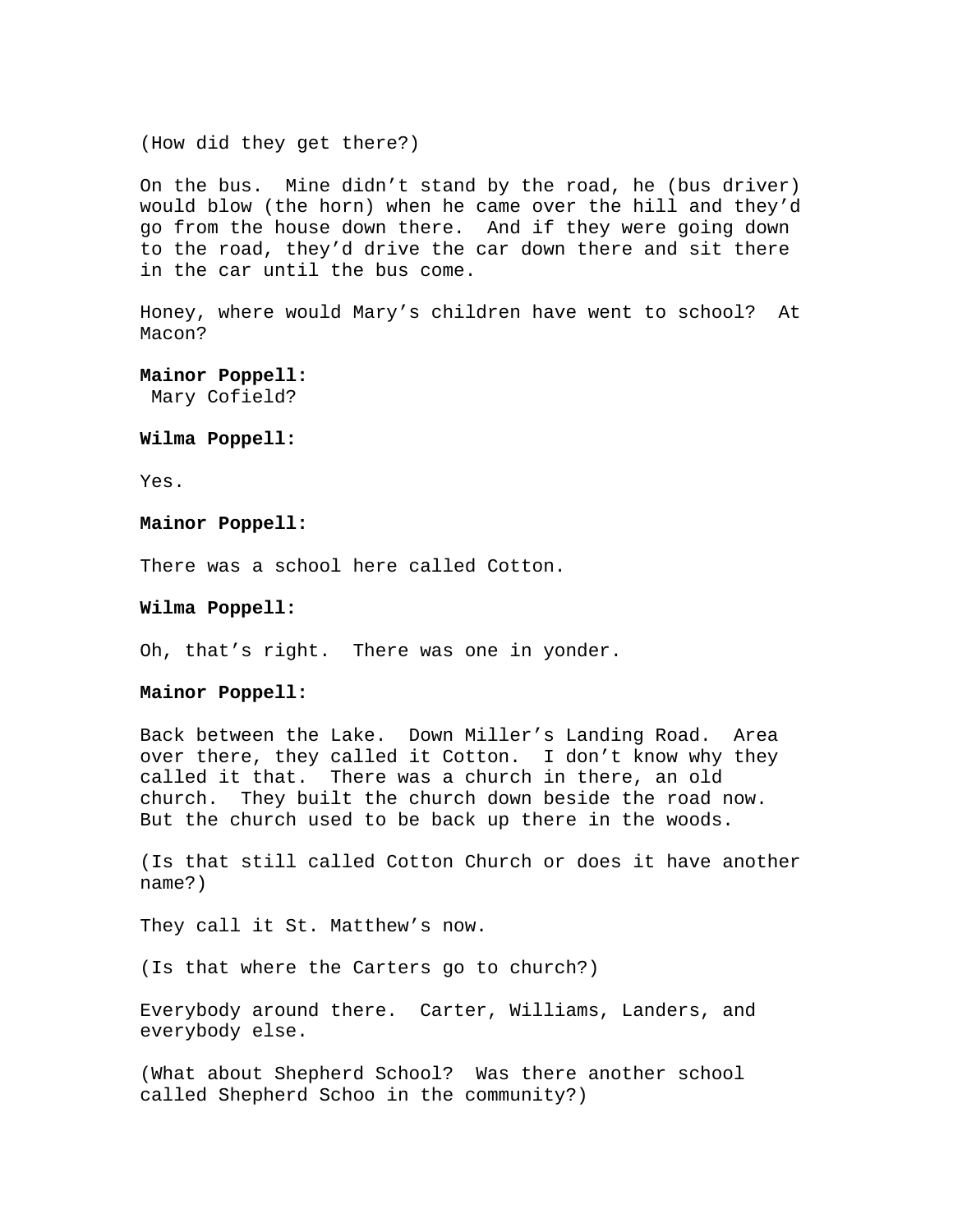Not between here and town. Macon. Then there was one down there off Highway 12.

# **Wilma Poppell:**

There was one right up yonder, Archipond (Orchard Pond) Road. There was a school there where that house is, setting up there. I can't remember the name of it. The hunters used to hunt in up around that school.

(How long did the children go to school then, the Cofield kids and others?)

# **Mainor Poppell:**

The schools then, about  $6^{th}$  or  $7^{th}$  grade was about as high as they went out in the country. Then the ones that could go to town, a few went to town and went to high school.

# **Wilma Poppell:**

She's (Mary Cofield) got one son that's just retired from the police force. Johnny Cofield. That was Mary's son.

# **Mainor Poppell:**

If you'd mention us to him, he'd remember.

(Are any of her other children living in Tallahassee?)

They're scattered everywhere. We've lost track of them. We never was really close to the children. Only Inky, the oldest girl, and Johnny.

(Did they go to local schools?)

Yeah, they went to these local schools.

### **Wilma Poppell:**

When the Phipps first came down here they built on what they all Brill's Point. That old house is gone, its been torn down. They lived in that house and we lived over the hump of the hill on the other side, right there in the yard. Then, we moved from there over to a little log house, over on the other side of the yard.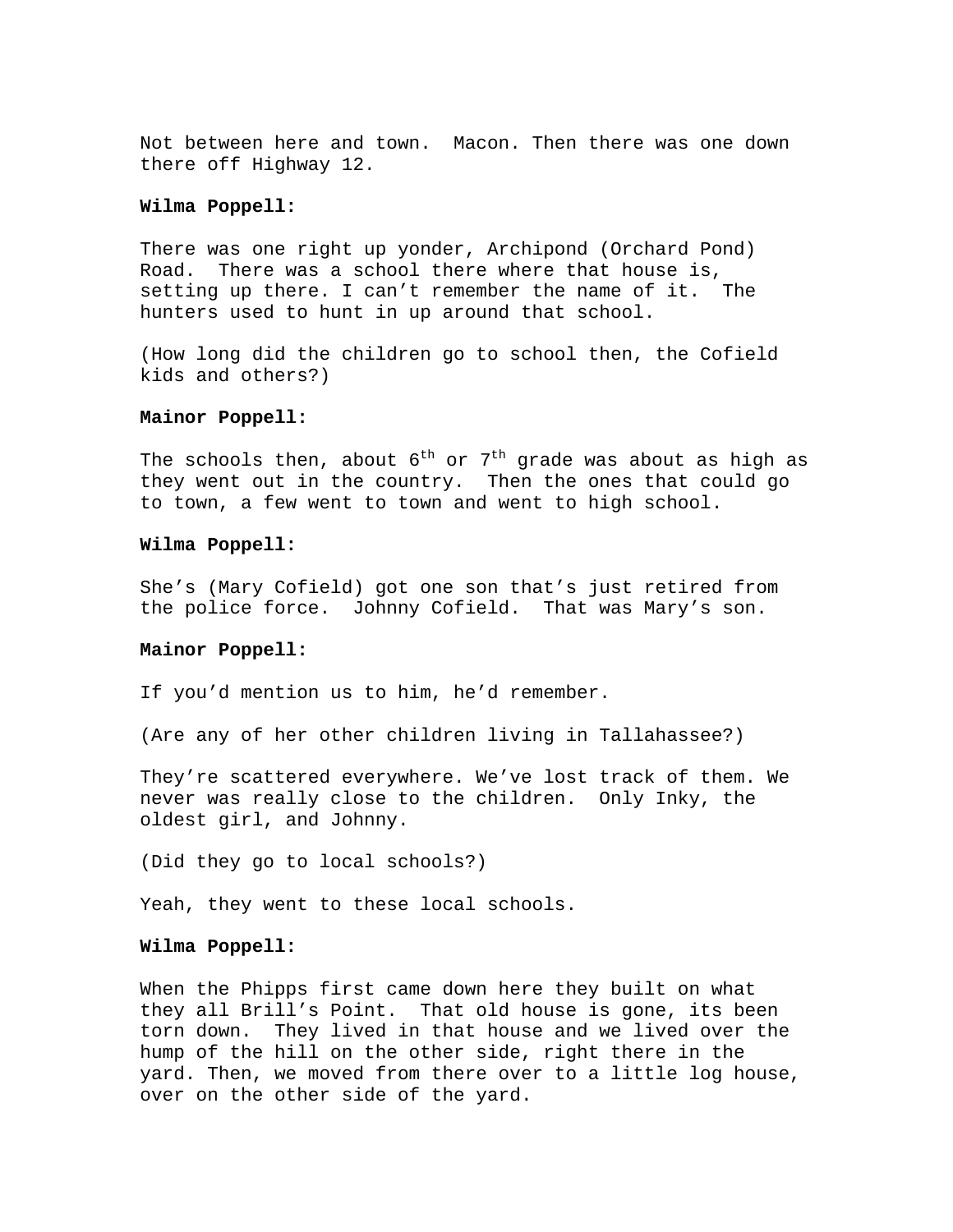#### **Mainor Poppell:**

We moved from there to a log house up on the river, it was an old camp. It was real nice, that log house up on the river.

### **Wilma Poppell:**

Beautiful little home.

(On the river?)

On Orchard Pond Road.

(Are any of those houses still there?)

### **Mainor Poppell:**

No, they're all gone.

(When did you move to this house on Meridian Road?)

#### **Wilma Poppell:**

In 1948.

(All of the families you were talking about, the Cofields, Walter Walker, were they all living here in 1948?)

Um-hmm (yes).

(You said they weren't really tenant farmers because they worked?)

### **Mainor Poppell:**

Walter wasn't at all. The rest of them, they were tenant farmers back years past. Grant Carter, he worked for the Phipps. Lester Richardson, he worked for the Phipps. Salter, he worked for the Phipps.

Their parents were tenant farmers. Well, they'd (The Phipps) never make anybody move. You could live out here as long as you wanted to, you know. If you wanted to stay in the house, you could stay there. Some of them moved away.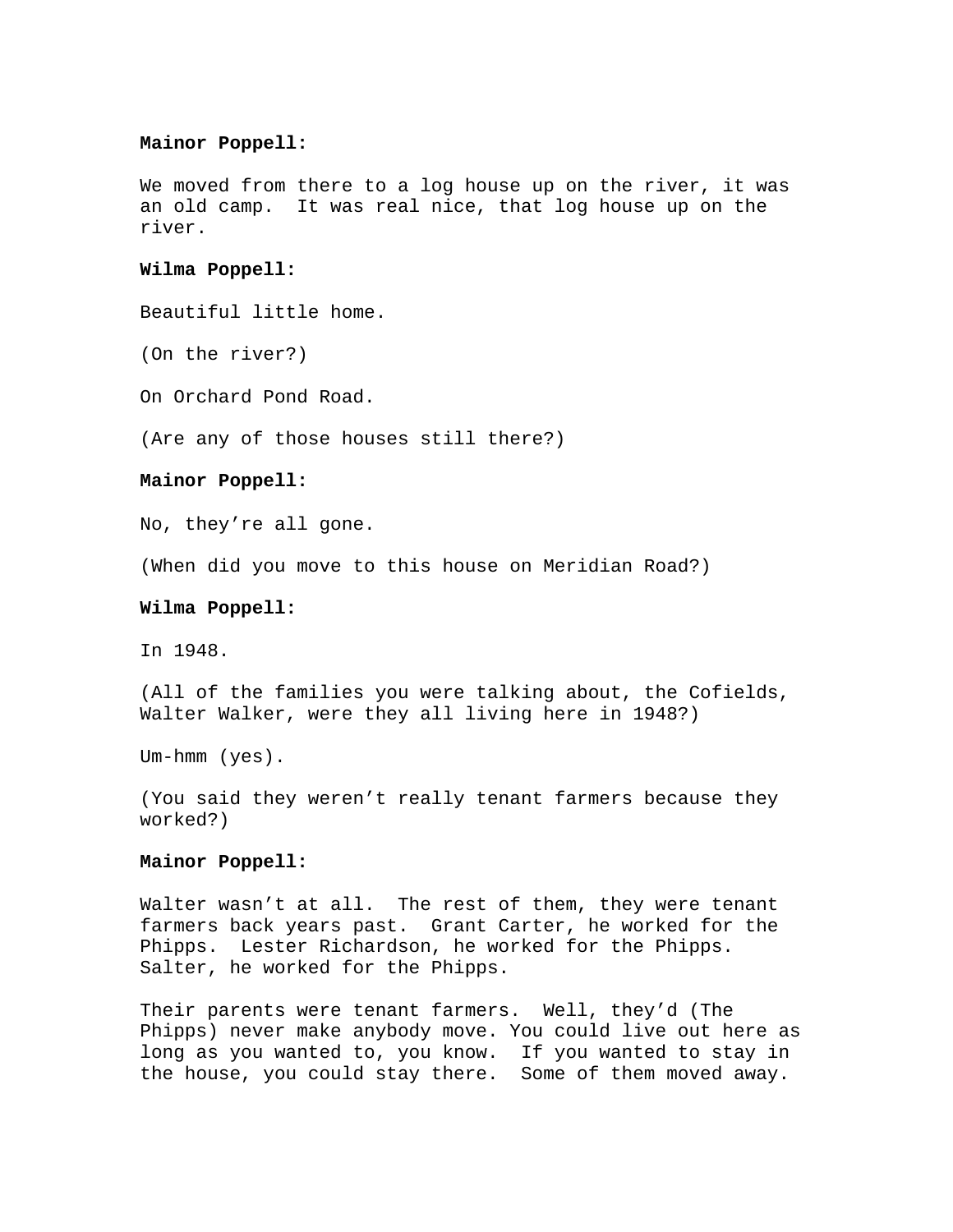Of course, the older ones died. The Phipps built houses for the ones that was working for them to live in.

#### **CEMETERIES:**

(Where were the people who lived in this community buried? Do you know where the cemeteries are?)

Some of them were buried over there where the church was, in the middle of the land, there's a cemetery there. Some of them came out and buried there. On up in years, when the got to having cemeteries around town there, down at what they call Southside, one or two other around there.

Of course, they are kept up. Then there's Memory Gardens and first one place and another around. They all bury in them, now.

(Now hey are buried in these places, but earlier, were they buried in little plots or by the church?)

Yeah, little country cemetery. Some of those country cemeteries you can't even hardly tell where they were at. Very few of them put up any kind of permanent marker. Put up a wooden marker and it would rot away, and they'd never put anything else.

### **GOING TO TOWN:**

(You mentioned driving a mule and wagon. Is that how most people got around?)

Back in the 30's and early 40's, yeah. The road then, it was just a dirt road. I have walked from (here) to town and not seen a soul.

(when you went into town with the mule and wagon, was there a place you went to?)

You know where the City Hall is at now? That used to be where they parked their mules and wagons. They called it Rascal Yard. I don't know, they'd get to drinking and trade horses and mules, that's why its named Rascal Yard.

(What about Buzzard Roost? Was there another one across the street?)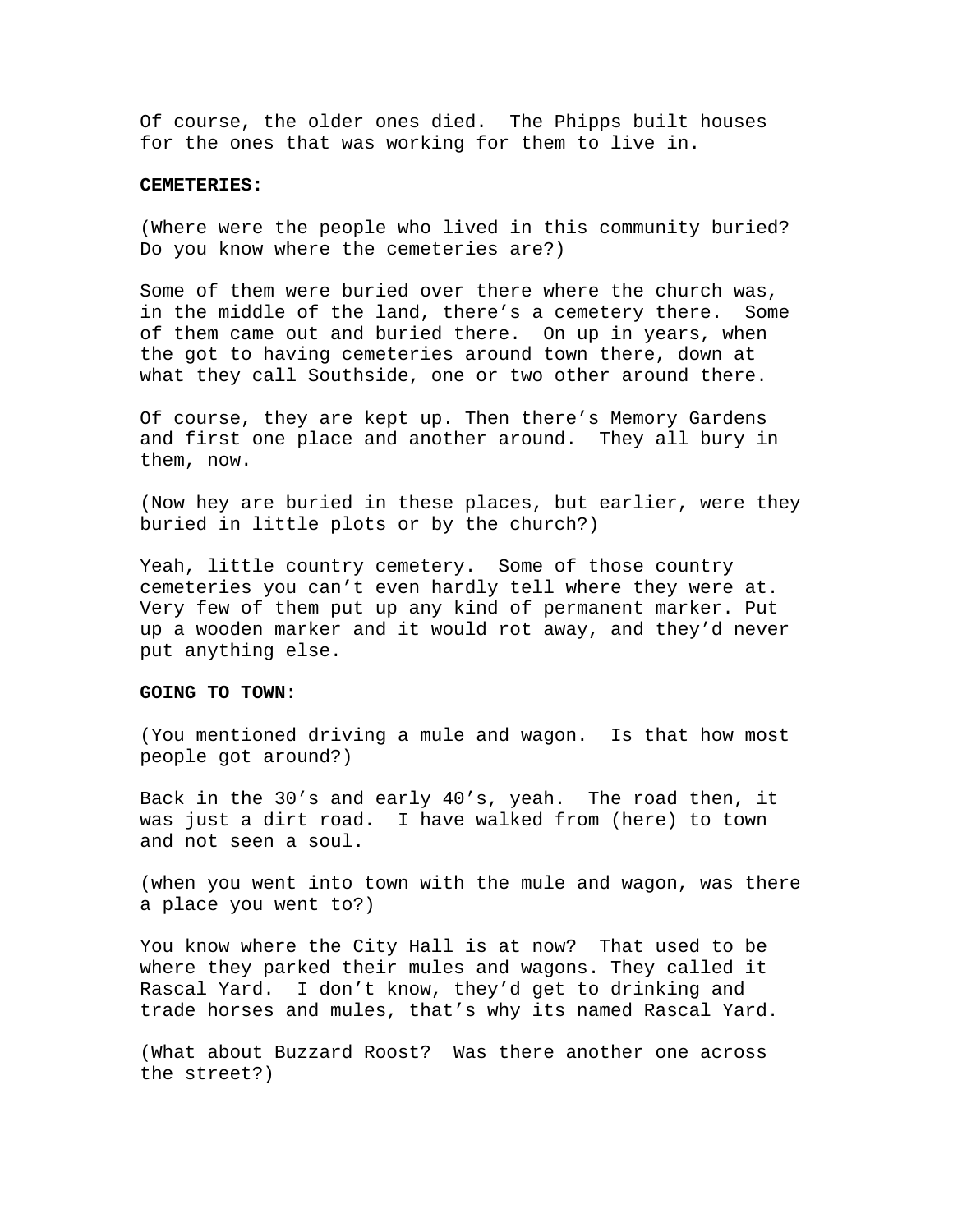No, that was the place there is. It was a big area then. Room for everybody's mules and wagons there. Everybody was good country people. They'd go to town and get them a pint of moonshine.

# **MOONSHINE:**

(Where were the moonshiners? Were there any here?)

We had a few moonshiners around. Everywhere just about then. I never did mess with moonshine so I don't know too much about it. You'd hear some stories about some old bigtime moonshiner that used to be up in the London, Georgia area. He was a Collins. You'd hear quite a few stories about him.

I know they tell about a time there was a Revenue Man, they used to call him Pistol Pete. He went around in a horse and buggy or horseback. Collins was the kind of fellow, nobody messed with him or his family. But Pete got him a search warrant to go back down there because they said he had a couple of whiskey stills back there on the river. Had him a search warrant and he come up there, walking around in front of Mr. Collins. Mr. Collins was setting up there on the porch and he said, "Mr. Collins, I've got a paper here that says I can go back here and search your place." He (Mr. Collins) said, "Yup, let me see it." He got it and he looked at it and he said, "Yup, yup, yup. But, I don't see no word on here that says anything about you coming out."

There was one (moonshiner) lived over here on Lake Jackson. What they called, I don't know what they called that big building, the Moose Lodge, or something, right across from the liquor store on Lake Jackson, just before you get to the truck route.

#### **Wilma Poppell:**

That used to be the opera house.

#### **Mainor Poppell:**

Yes. Well, anyway, it was a long time ago there was a little store and all there. And over the hill, across up there, was a big two story house. This family lived in it. He was a bootlegger. Everybody liked him. Back then, that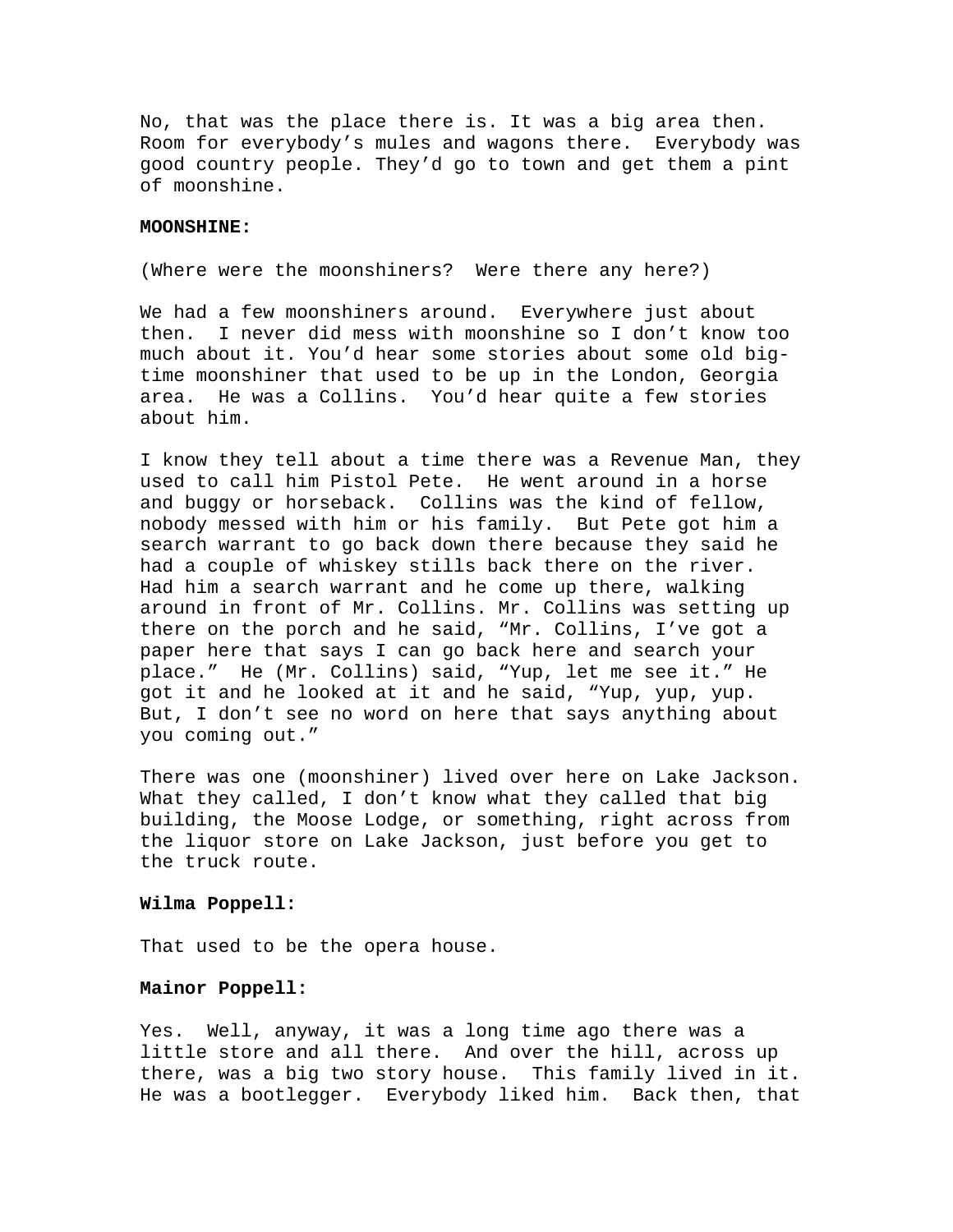was in the late 20's, if anybody'd get sick, he'd have the doctor to come out and doctor them, they needed to go to the hospital he'd send them to the hospital and pay the hospital bill, if anybody died he paid the funeral expenses and everything, around in the whole community. (Was he white or black?) He was white. (He took everybody in the community, white or black, under his wing?) Yeah, and he took care of them. (What was his name?) Well, he probably wouldn't want me to tell. (Is he still living?) Well, some of his children are and they're pretty respectable families now. (But he was taking care of families?) Oh yeah. He'd buy groceries and go around to the houses and unload the groceries. **Wilma Poppell:**  They (his children) should be proud of him, shouldn't they?

**Mainor Poppell:** 

But he was a big-time bootlegger. He hauled moonshine all over North Florida and Georgia, Alabama, and there. He was a big-timer. He had a couple of sons and they'd go to town every Monday morning and buy a new car. Each one of them bought a new automobile every Monday morning.

(What did they do with the "old" ones?)

Traded in for whatever they could get for them. They'd be pretty well used up in a week's time.

# **MEDICAL CARE:**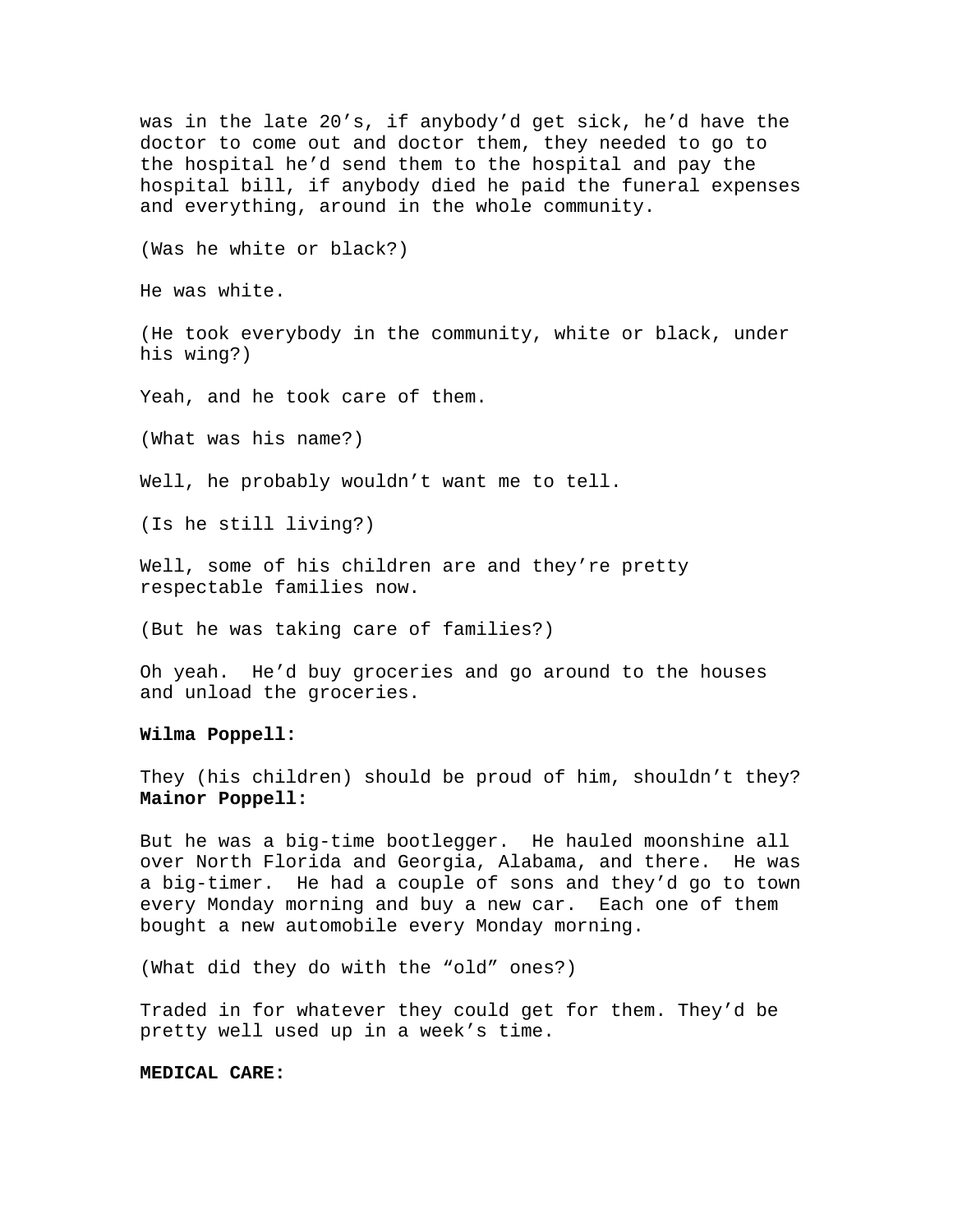(Who doctored sick people then?)

We didn't have many doctors then. I know you've heard of Dr. Campbell. A. O. Campbell. He was a real good doctor. At that time he was one of the most noted doctors in the south. He and Dr. Foote up there at A and M College. He was a black doctor, too. I remember I had a Dr. Ausley. That was the only white doctor I knew, Dr. Ausley. There wasn't too many white doctors around Tallahassee then.

(Did Dr. Foote and Dr. Campbell come out here to doctor?)

Oh yeah, they'd go around. A long time ago, they came out in a horse and buggy. Then, finally got a few people around who got old T-Model Fords and somebody would bring them out or they got one of their own and they'd come in it. Then, most of the doctors went to the house, made house calls.

# **Wilma Poppell:**

Then he'd go back with two, three chickens, a bunch of eggs, that's the way the people paid him.

# **Mainor Poppell:**

I know the old Johnson Sanitarium, they called it, Johnson Hospital, right off of Gadsden Street. That was the first hospital, they called it Johnson's slaughter house, about everybody that went there died. Back then, people thought if you went to the doctor you'd die, so a lot of times people would wait till they were so far gone there wasn't anything they were able to do for them.

(What about childbirth? You mentioned Mary Cofield loving babies so much. Was she a midwife?)

#### **Wilma Poppell:**

No. (Were there any midwives among the families here?)

# **Mainor Poppell:**

Yeah, they had a midwife that lived over there, she was a Williams. She delivered all of the babies all around here.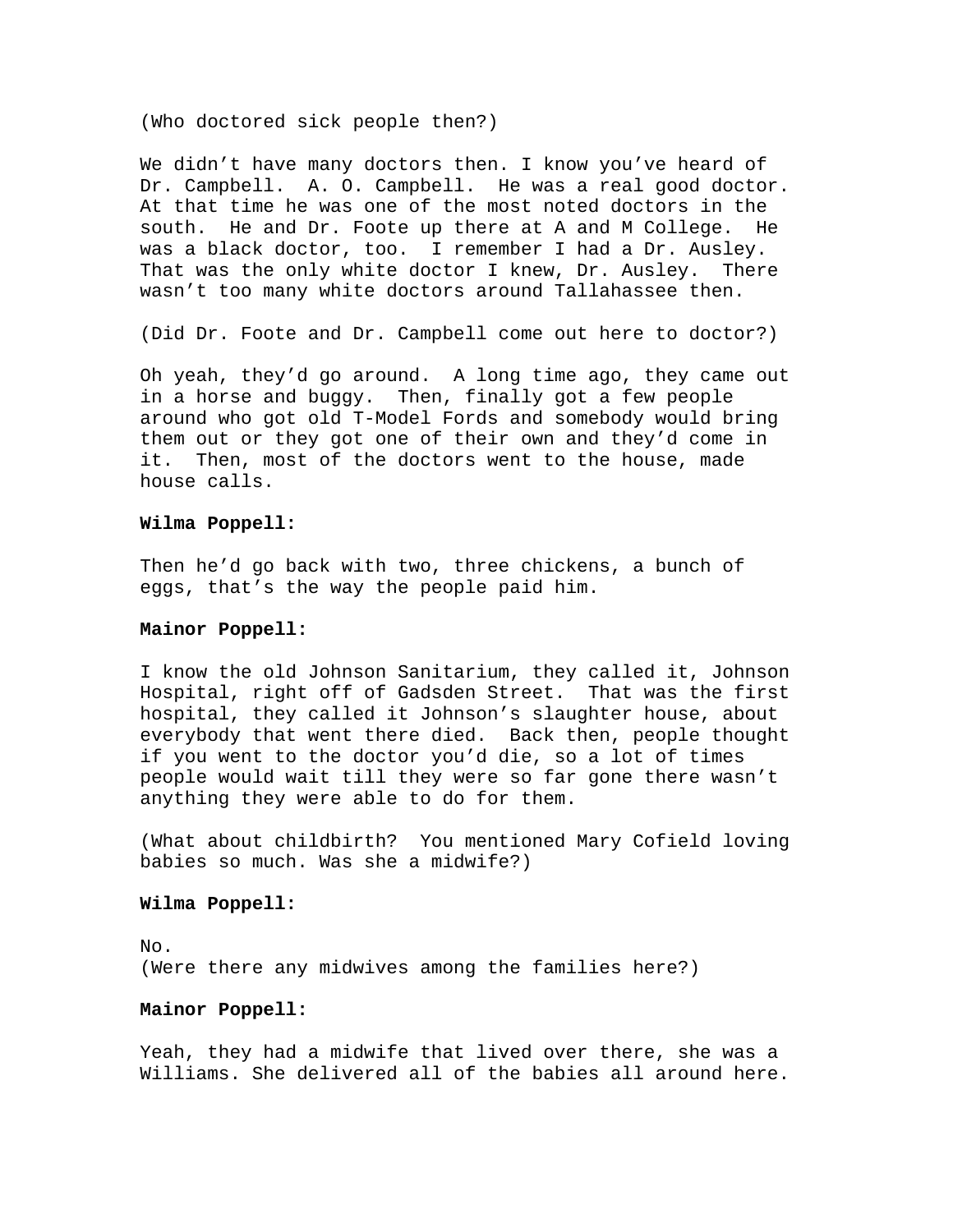(So, the women didn't call doctors, they used her instead?)

She delivered most all of the white babies around about, too. She's been dead for years. Most all babies were delivered by midwives. I was born with a midwife.

(Were you born in Gadsden County?)

No, I was born in Leon County, what they call Blockers Settlement up here.

# **PLANTATION LIFE:**

(Tell me more about the farms. Did they have gardens?)

Oh yeah, they all had a garden. That was a necessity then, a garden.

(Did they have other buildings, like barns, or smokehouses?)

They'd have a little old shed or barn or some small place that they'd use for a smokehouse to keep the meat. Of course, they'd all grow a little patch of cane, make a little syrup. A potato patch, grow some potatoes. They'd plant peas and butterbeans, save them, eat a few in the winter, dried beans. Really, the same thin you go to town now and buy, dried beans and dried peas, that same thing.

But as far as living, most people lived, as far as eating, they just about always had plenty to eat. Just (that) nobody had no money, didn't have maybe very good clothes to wear and didn't have no money. Cotton didn't bring "bout three or four cents a pound, three, four, five cents a pound. By the time they mad e a bale of cotton, a bale of cotton would bring twenty-five to thirty dollars, if that much. A couple of bales of cotton, by the time they bought everybody an outfit of clothes, that money was gone.

#### **IN TOWN:**

Clothes were cheap then. I know you won't believe this, but I have gone to town, when I was young, fifteen, sixteen, seventeen, eighteen years old. I'd have a twenty dollar bill – didn't get very many. I could buy a suit, get two pair of pants with the suit, a shirt, a tie and a pair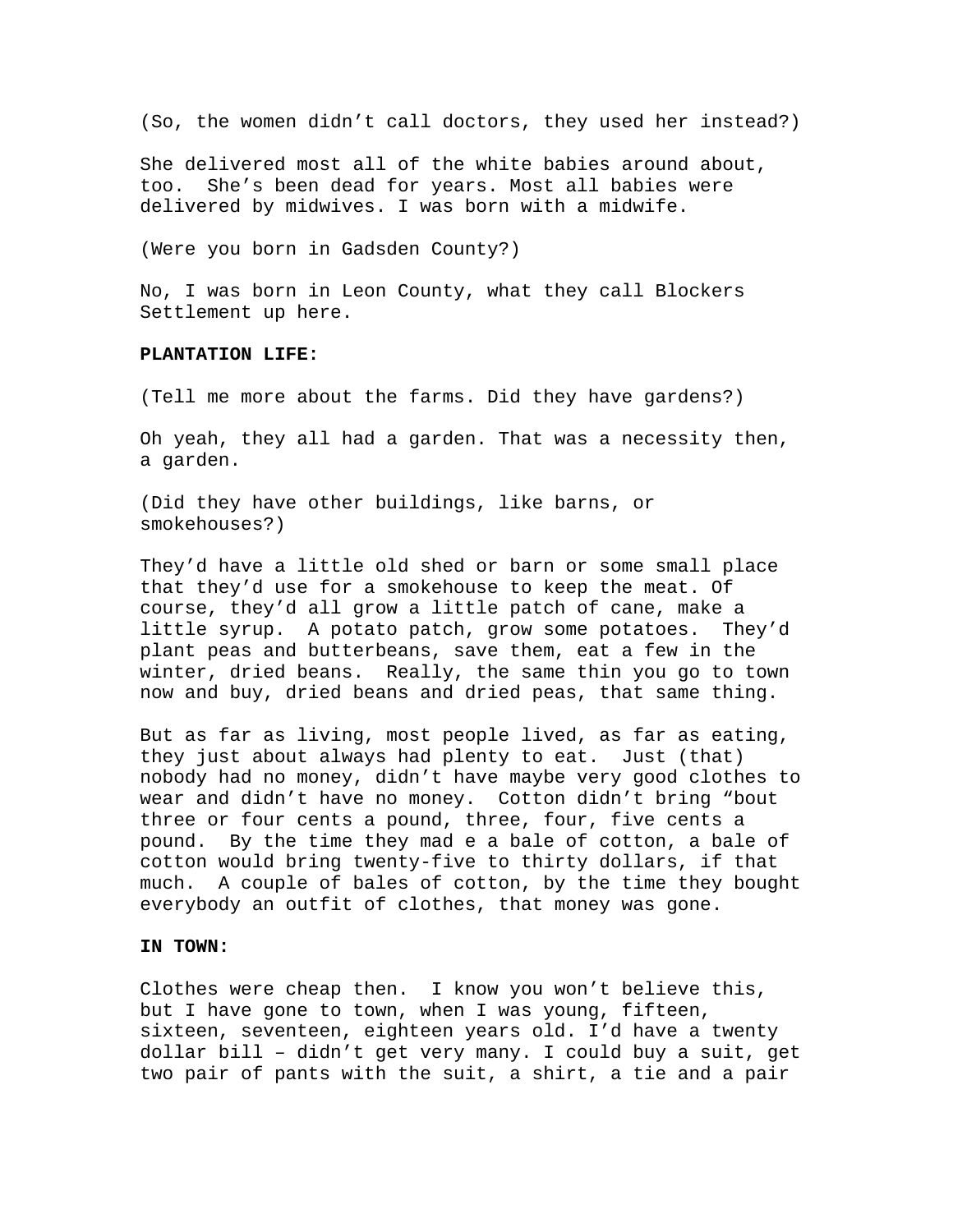of shoes, back then you had to have a hat, a hat and everything else, and still have a little change left over.

(What store did you buy your shoes from?)

There was a fellow called Sam Robbins down there. Everybody traded with Sam Robbins. Then there was two or three other stores around there, one or two other Jews.

(Did the Jewish people in town have most of the stores?)

The dry goods stores. That's where the country people mostly traded. Hoffman (?) Brothers was there at that time, too. A long time ago, years ago. And that's where the most higher class whites went to, places like that but poorer class couldn't afford it.

(Do you remember a cigar factory being downtown?)

Yeah, a packing house and everything. I believe there's some kind of lighting place in there. McGowan's. At one time that was an old cigar place. (He is referring to the Wahnish Cigar Factory and Tobacco Warehouse)

(Did you go in there?)

Not while they were doing their tobacco and all, but I had friends that grew tobacco around here. Over here, where Timberlane Road goes out, that used to be a big tobacco arm out in there, on this side of the road (north). At Market Square there used to be two or three big barns right where they cured the tobacco in. Shade tobacco.

# **RACE RELATIONS:**

(Do you think race relations were better then, in the 1920's and 1930's? Did people live more easily with one another? Is there any difference now?)

I had never heard of race until I got grown. I played with blacks, as children. They'd come over there (to his father's house and store) and we'd play and choose up sides and me and my bother and one or two of my sisters, we'd be on teams with the black children, playing. Of course, the schools were separated. I went to school, there was nothing else but whites, but when I got home there was nothing but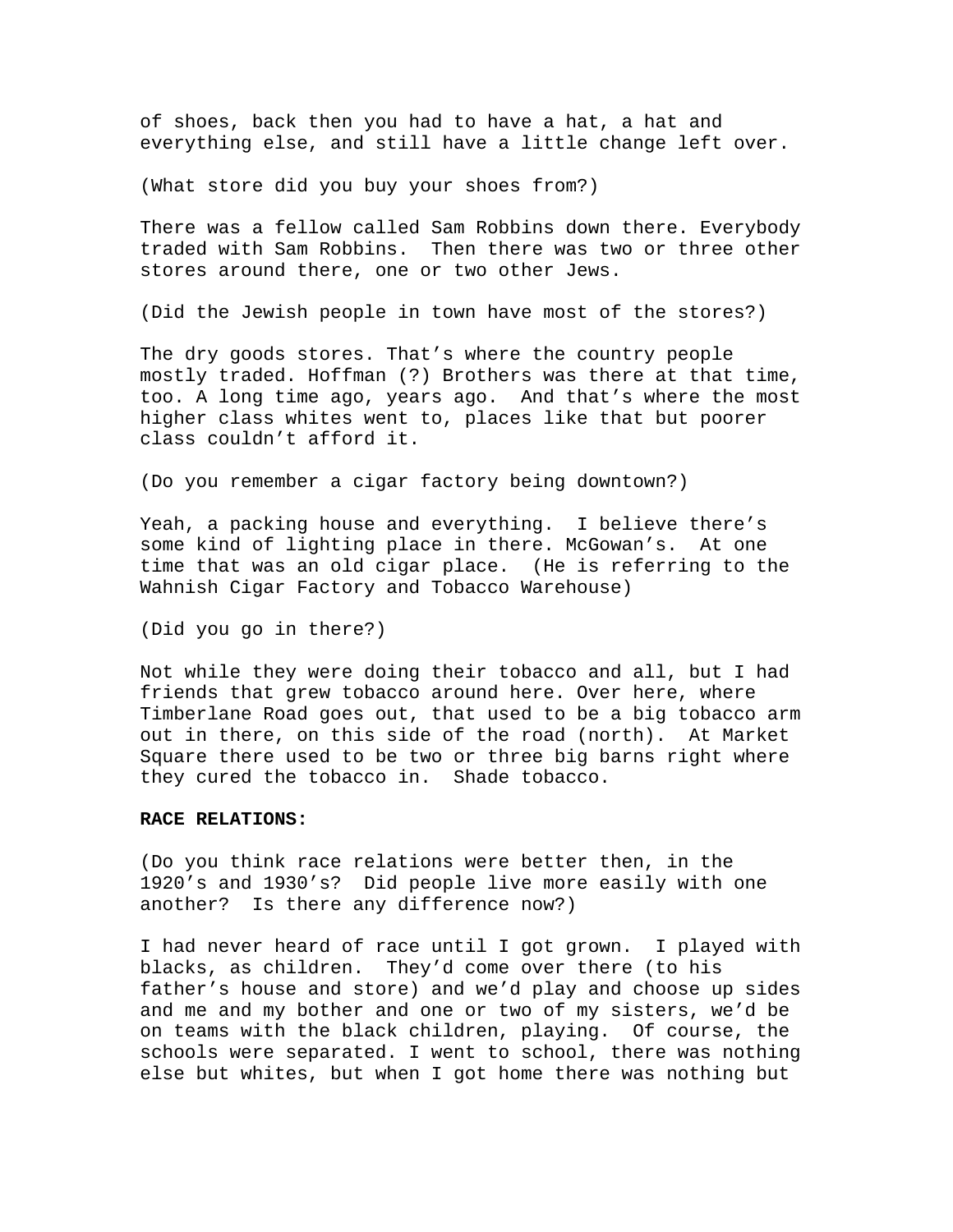blacks around. I played with them and we all got along good, we ate together and did everything else.

(You never questioned that you went to one school and they went to another school?)

That's the way it was.

# **Wilma Poppell:**

I know over at Concord (School, in Gadsden County), there was an elderly lady, well she wasn't real old. She and her husband, they adopted this little black girl. She was pretty as a doll. She had long hair and they'd plait it, it'd be in great big plaits.

## **Mainor Poppell:**

They'd dress her up. They were proud of her.

# **Wilma Poppell:**

They brought her up to Concord School, that was all white. I'm telling you, talk about people coming, they came. They told them that she wasn't going to that school, there was a black school on down the road and if they wanted her to go, that's where she could go. I got so mad about it, I wanted her to go, because I wanted to play with her. There was a lot like us, but you didn't overrule the older people.

(What do you think the Phipp's attitude toward the black people who lived on their property was? The first Phipps people who moved here?)

The Phipps were racial or anything like that. They don't make no distinction between black and white, or anything like that. Of course, they are higher up in society and there are blacks and whites down a little lower in society. As far as the Phipps, they are the only Yankees I ever worked for, but you couldn't find any better people in the world to work for, the Phipps.

Interviewed: 4500 North Meridian Road Tallahassee, FL 32312 May 22, 1996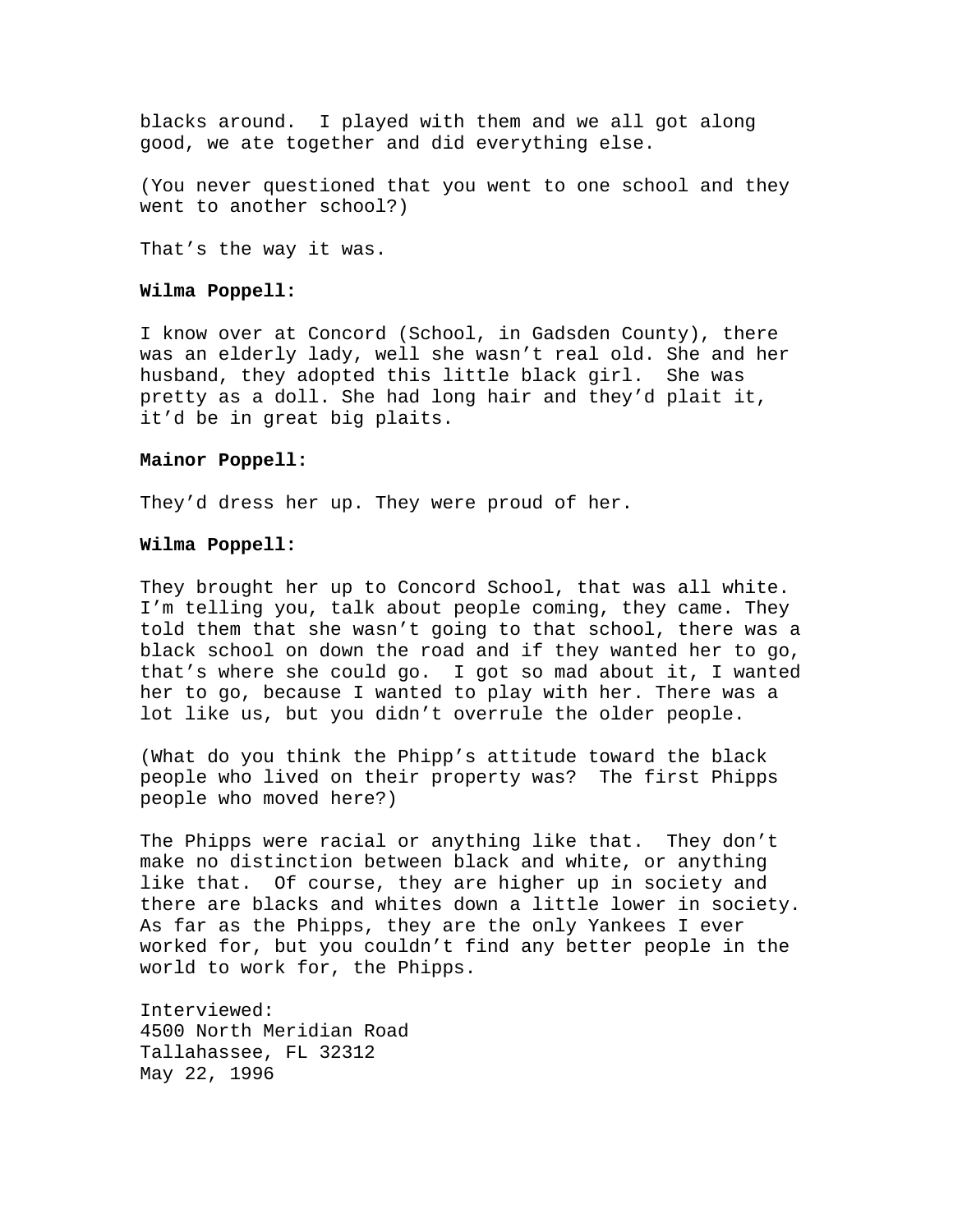**COLIN S. PHIPPS Owner, Meridian Meadows Son of Elinor Klapp-Phipps and John H. Phipps** 

# **PERSONAL HISTORY:**

I am Colin Srinagar Phipps; Srinagar, nice name. It was a joke. My name should have been Shaffer, but I was conceived in the capital of Kashmir, India, so it was Srinagar.

# **HISTORY OF USE OF SOUTH DAVIS PROPERTY:**

The South Davis property…..Father bought it for quail shooting. It added a one day shoot or course to what he had already bought to its north. I believe Dwight Davis, of tennis fame, was one of the previous owners, but I do not believe he is the person Dad bought it from. The land, obviously had previously had tenant farmers and free holders on it. When I got involved, John Austin still owned and lived on the property within South Davis. There was also a fellow called Walker, who lived in a house in an area we called the Chimney Field. I don't know if his real name was Walker, but I remember distinctly that he had a drinking problem and you always saw him walking down the road with a bottle in a paper bag.

Dad traded the South Davis property with me for some muck land that I owned in South Florida. After the exchange the land sat relativelyunused for a number of years because I was away. However, Father still shot on it. The property was managed by controlled burns, similar to Ayavalla and other plantations in the area. Father, before the swap, had used it to run cattle when quail season wasn't in. Now that I think about it, the property was used in various ways, for along with the burning, there was corn cropping and plot plantings to encourage quail. The cattle was put on between seasons so they would not hurt the crop or the quail nesting, , but I remember having to watch the cattle while walking up to a point.

The site where the farm/stables presently sit, and where the present city baseball fields are, used to be tung oil groves. Later, the baseball field area was put in planted pines and the present stables was, at one point, the biggest egg producing facility in the southeast, if I have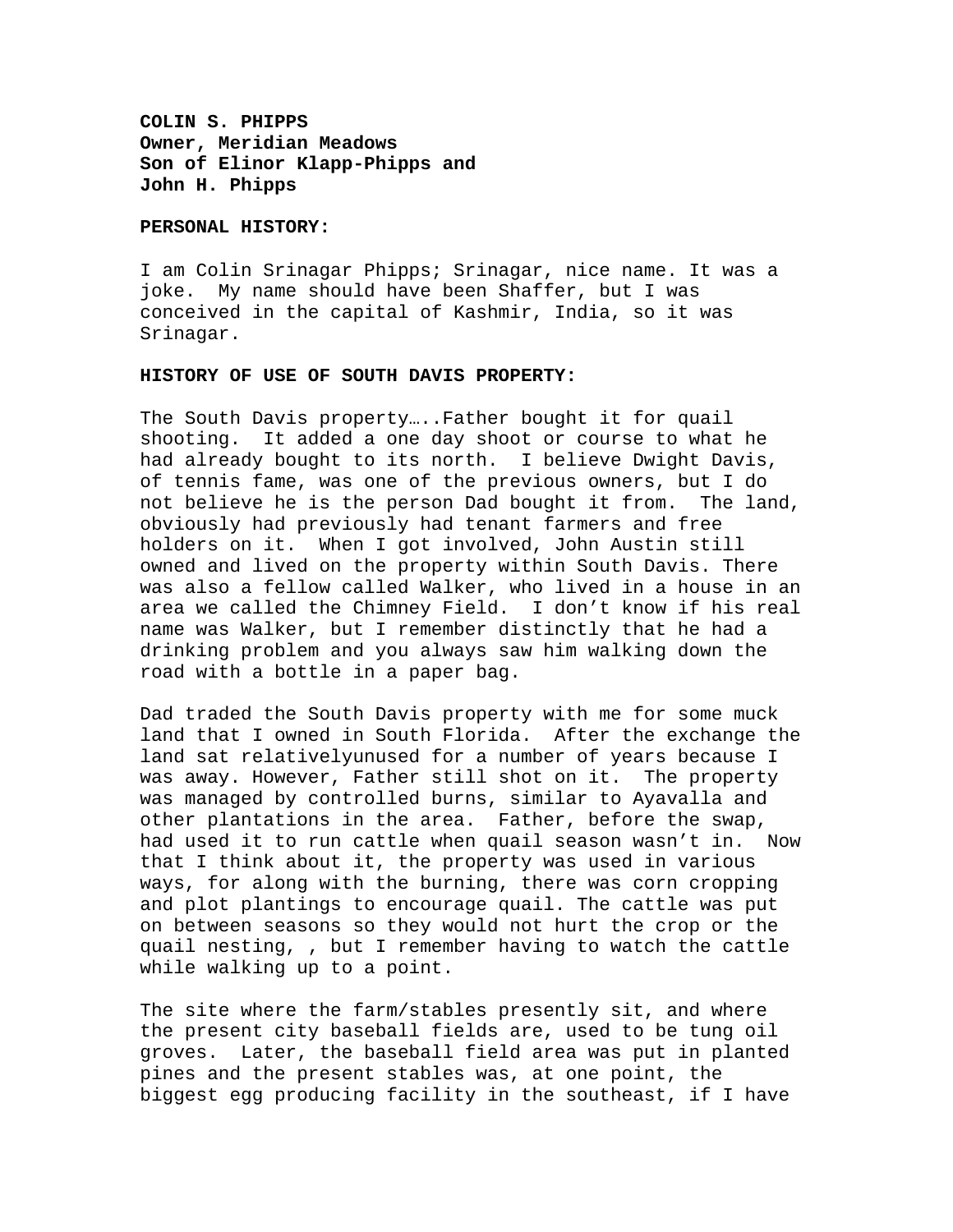my facts right. In fact, the office I use now was their office and included an air conditioned room for holding the eggs, until they were shipped out.

When I came back from South America in the 70's, I became interested in using Paso horses (now called Paso Finos) as plantation shooting horses. A gentleman, Dave Jones, and I designed and built the present fields and paddock area and imported some 80 mares, and a couple of stallions, from Columbia, South America, to start a Paso horse brood farm.

At one time, we had close to 170 horses on the property. I have been out of that business quite a number of years. That came about because I got married and my now ex-wire was extremely interested in show hunters and jumpers.

The rest of the property, after my return from South America, was used casually as a low-key hunting plantation for hunting with friends, some timbering, etc. Fletcher Braswell rented most of the fields for agricultural pursuits, mostly planting corn, the property was just home and land that I love. I will say that Mr. Braswell took very good care of the property. He was the only person who rented the land for farming that really took care of the property, fertilizing correctly, etc. He didn't try to rape the land for everything he could get out of it.

At one time we had a hay operation on the property. The hay field was where the soccer complex is; the Meadows Soccer Complex. We did do some reforestation, by row planting, however, I mostly relied on nature regeneration.

Again, the property was maintained mostly via controlled burning.

There were a few years in the 80's that I rented most of the shooting rights to my cousin, Guy de la Valdene. He eventually bought a place over near Quincy. He is an author, among other things, and mentions the property in his book titled, *For a Handful of Feathers.* 

Lake Victoria was built in an effort to attract ducks and other water fowl as well as to have a private fishing and swimming hole.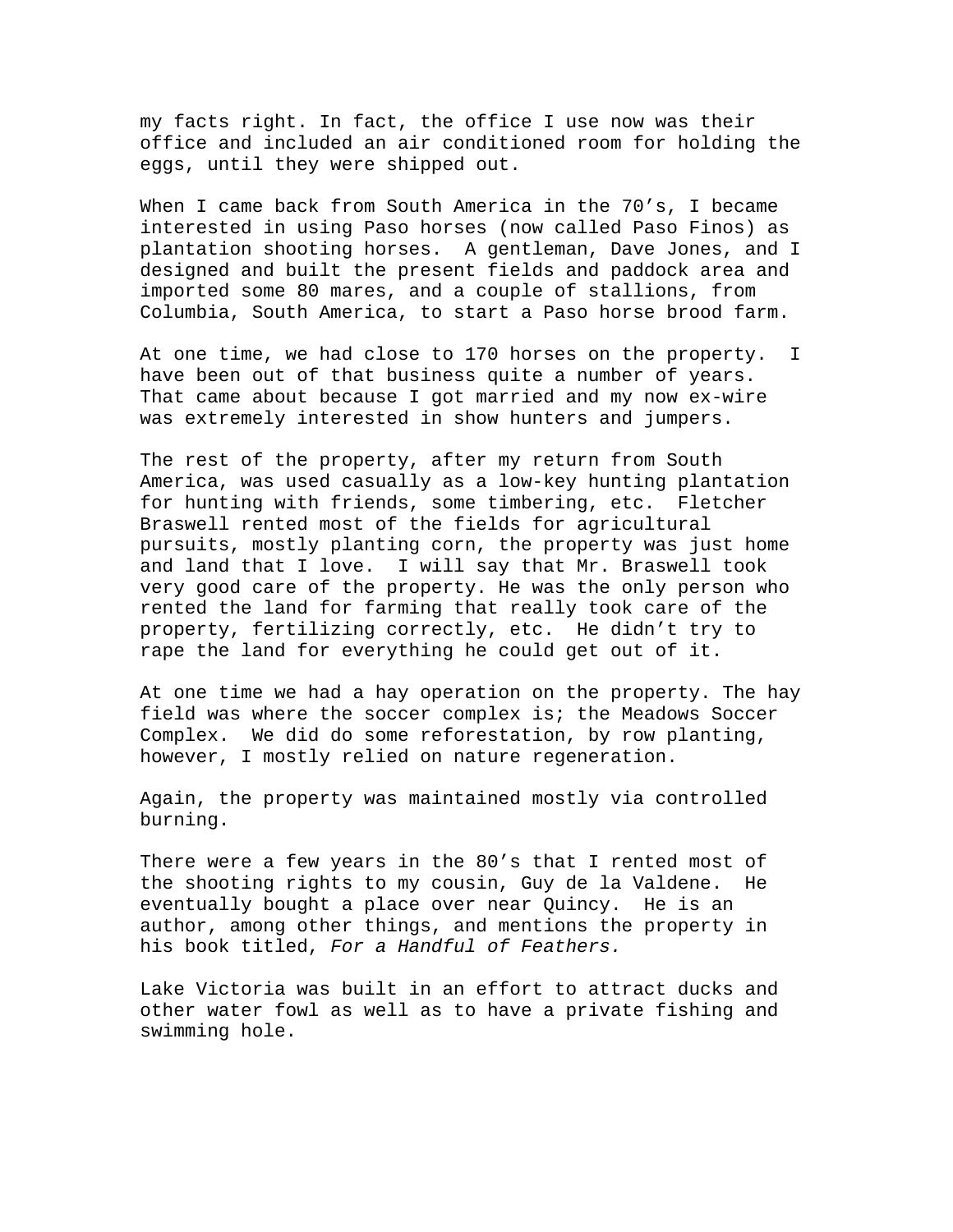The egg farm consisted of a number of very long, open sheds, with at least three double caged rows in each shed. It was quite an extensive egg producing operation.

The earlier cattle operation, of my father's, was almost a free range operation, with only fencing on the boundaries. The cattle roamed wherever they wanted until roundup time.

On Ayavalla, Father got into Charlois and really had a top notch herd. He was the first person to bring in pure bred Charlois from France and at one time, may have had the best breeding herd in North America.

# **TENANTS AT THE PLANTATION:**

I can't remember when I bought the Austin Property but I bought it in two phases. The first was most of the land, the second was the house. Winn Peeples presently lives where the Austin house was.

Mr. Walker just lived in an old tin-roofed tenant house. I don't think it had more than two rooms, but it had the traditional front porch, and the ground around it was swept clean, like all tenant houses were in those days. I am not quite sure why that was done, possibly so one could see snakes.

Mr. Austin's house was tin-roofed, too. It was more or less tongue-and-groove, drop-siding. Of a lighter color, painted. It must have had a fire place or a pot bellied stove or something. Something must of kept it warm. There wasn't any other building on the place.

Tenants obviously did not have electricity and water was drawn from wells. Many of the tenants still carried water jugs on their heads in transporting it to their houses.

The greater plantation, Ayavalla, which my family owns, north of Miller Landing Road, included land that was Orchard Pond Plantation at one time. Orchard Pond was bought by Grandfather Phipps so he could be next to Father. There were a lot of tenants on the property in those early days. The majority worked on the place, but there were a few who did not. I can't remember their names. Then, there were some who worked on the place and lived on their own property. An example would be Buff Snead, who had property by the gas pumping station where Rhoden Cove Road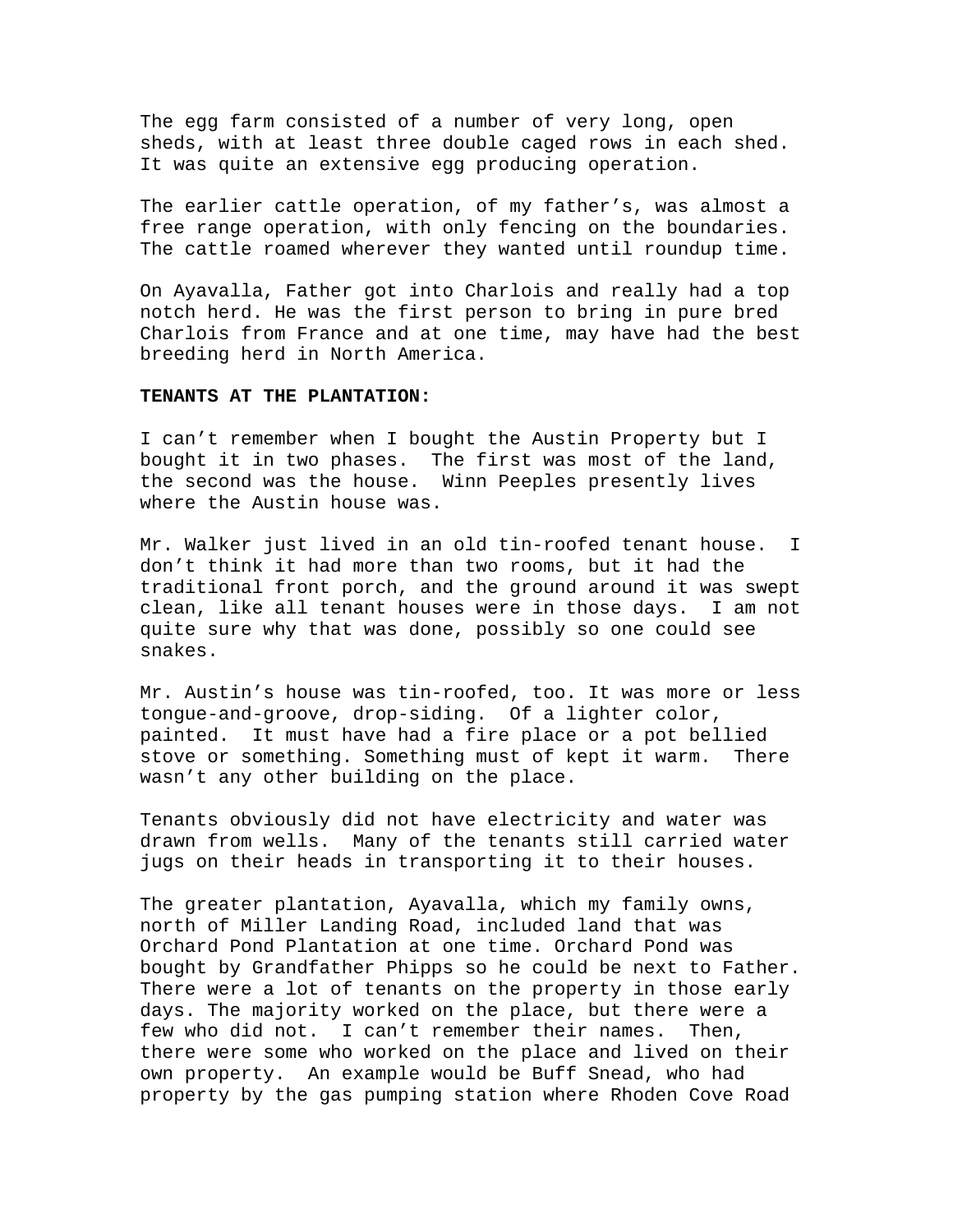starts. Buff ran Orchard Pond for my grandfather. Burt Hadley, still alive, worked there also.

I remember lots of faces but I can't put a name to them. There was Mattie London, Junius, Preacher, Gardener, the Charltons, the Thompsons, Jack and Luberta Smith. Zeta Mae, she did not live on this piece of property, but she did live on the place and she'd get her water from a pipe in the ground. Theny, every body literally carried water jugs and everything on their heads. I don't know what Luster' s last name was, maybe Richardson. There are a number of them still alive.

Cassius Thompson still lives up there and works for WCTV. He was basically raised, and still lives, on the place. He was one of fifteen children, I believe. His father, Louis Thompson, worked for us for years.

Part of my failure to remember names is because I went off to Boarding School in South Carolina in the third grade and only had vacations at home. Sometimes, only for part of the summer, since we spent part of the summer up north or traveled.

Back to tenant houses, other than being swept clean, they all seemed to have china berry trees planted around them. I was told it was to keep witches away – kind of like the Rowan Tree in Scotland, which is actually a mountain ashe, but anyway, they were always planted around dwellings for the same reason. China berry trees, other than shade in the summer, looking good and fast growth, aren't really good for much. The wood has no value or use, they produce no edible item, and they are brittle and rather messy.

The tenants had corn cribs. I don't really remember too much gardening. Not on this section (South Davis). Corn cribs were a fairly common thing. In the very early days, across the road, they did quite a bit of cotton. Now that I think of it, there was a lot of cotton and sugar care grown by tenants on the place in the early days. Chewing sugar cane was a favorite pass time along with rolling tires with sticks down the dirt road and watching ant lions at work.

# **PHIPPS FAMILY HISTORY:**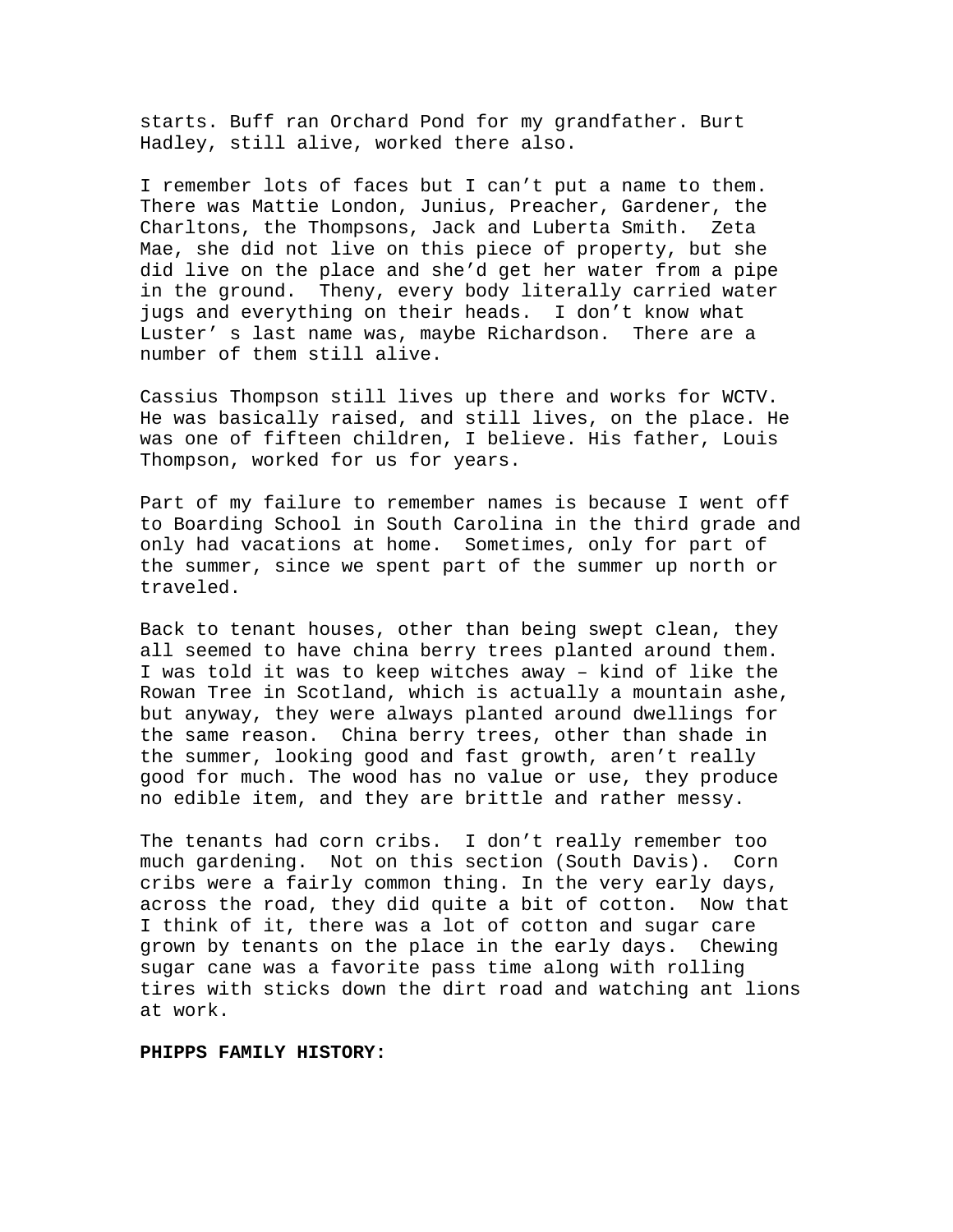Dad bought his first property in Leon County in 1936. We moved here in 1937. He also gave a number of roads to the county so people could get to Carr Lake and Lake Jackson. Examples are Miller Landing Road, Cedar Hill Road and others, north and west on Lake Jackson.

Our residence was on Brill Point. The Brill House consisted three buildings, one that Mother and Father lived in, one that was a kitchen, and the main house comprised of a living room, dining room, and children's rooms upstairs.

After building the residence on Ayavalla, I think somewhere between 1940 and 9142, Aunt Betty and Uncle Clinton (Colonel Brill) moved into the house and that is where Brill Point gets its name. That building is torn down now. It was just a plain wood structure. Down below there we had a barn.

I don't remember much about living there except my brother and our pit dogs seemed to find a lot of skunks. Also, that my brother liked to be daring by jumping in the pen with a goat that charged him with enthusiasm. I was always amused when Gene didn't make it over the fence in time. I was too small and too chicken (to do that). The goat seemed like a monster to me.

# **ACTIVITIES AT AYAVALLA:**

One of my fondest memories was when we had plantation events; activities where all the people who worked on the place, and their families, participated. There were games and we tried to shimmy up greased poles, catch greased pigs, etc. Then, there was burning season and rabbit hunting where groups of us would go out with the dogs and sticks to run down rabbits. A rather primitive activity, but it was an exciting adventure and fun for this young man. Besides, we did eat them.

Another fun adventure that entailed a lot of people and boats were coot shoots. It involved the boats spreading out across the lakes and driving the coots into corners so that they would fly back over and into the guns. We'd pole those boats. The lake was a lot weedier then, so we poled instead of paddling. The coots would be in flocks. There were always boats behind to pick the birds up or chase down cripples. Most of us didn't eat coots, but it was good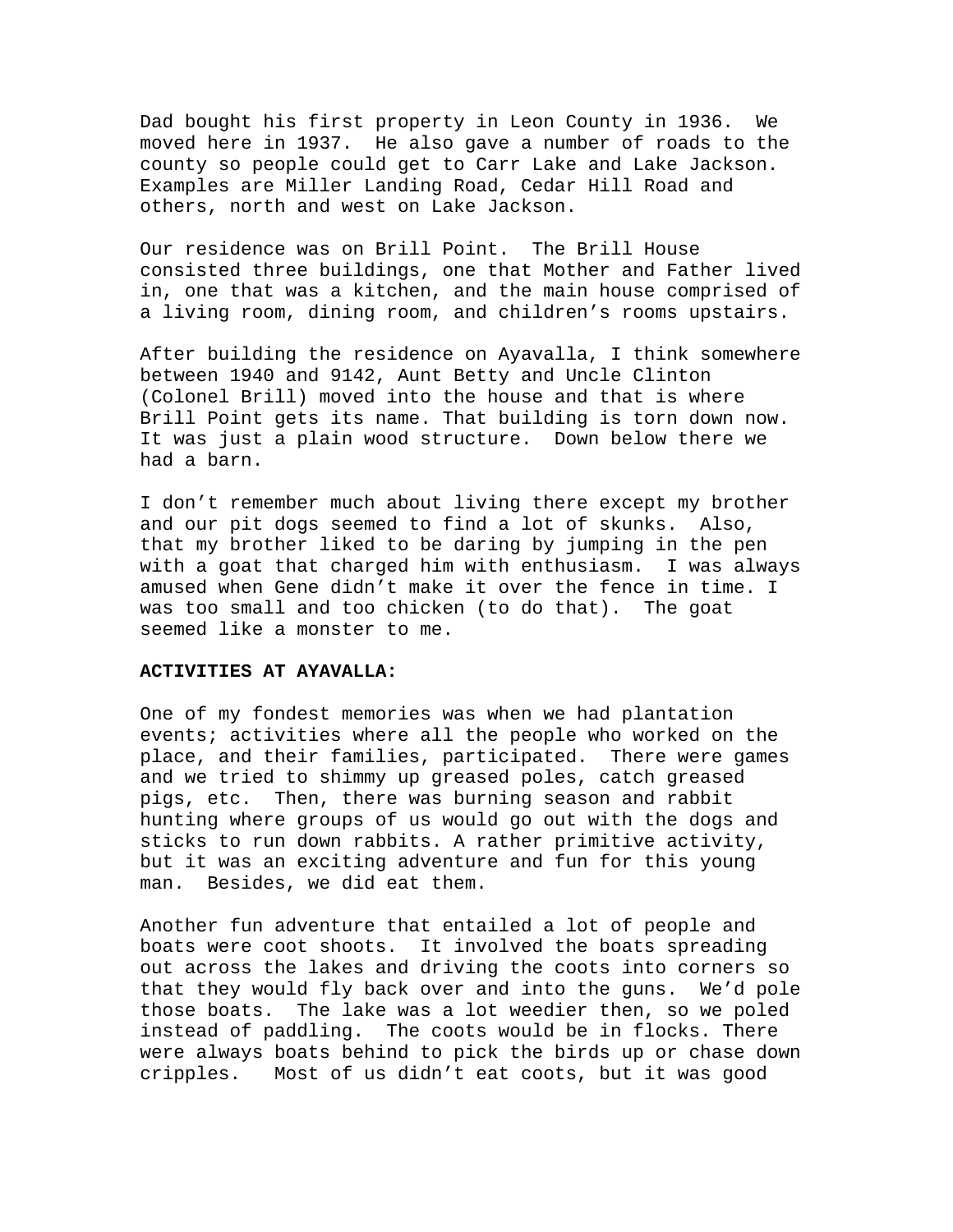food. If you know how to cook them right, coots are a lot better tasting than you might think

The late Ed Kamarick used to say that he could fly over the Tallahassee and Thomasville area and tell you which were historically plantations and which were free hold farmer's land. I'm sure he could have, by the farming patterns. Plantations in the quail hunting era, which continues today, traditionally use smaller fields and plots. This type of agriculture practice leaves quite a bit of edges, which is environmentally friendly to quail. Fields left fallow for a year are also conducive toe the quail habitat.

Cotton is very hard on the land and is probably why farming has shifted to other crops or to timber operations. In the 1930's and 40's there was still a lot of cotton planted.

Lake Jackson, having gone dry, and then been at flood stage a couple of times during my life, has created some nostalgic moments. There were times you could catch fish with your hands as they tried to flop across the road and times where there were a lot of floating islands when you could walk across the lake bottom and peer into the sink holes.

A few years ago, when we had such wind damage from Hurricane Kate, my brother and I were rather startled to see the new look of Ayavalla because it looked so treeless in comparison. However, we soon realized that it really looked quite similar to what it looked like in the 40's. Then the land was just reverting from cotton, there was an awful lot of red clay showing, lots of broom sage, not as many thickets and not anywhere near as many trees. The land has changed and improved greatly since the switch from cotton planting to quail and timber management practices. There is a tremendous change in the landscape.

Dad moved here because it reminded him of Thika, north of Nairobi, where he and mother went on their honeymoon. He wanted to live there, but finally his father got him to come back. Dad just loved this type of life. Somebody told him about the Tallahassee-Thomasville area. He moved here because it was like Africa. Of course, he didn't have the veldt, he lived in the rolling hills.

Another fun thing we used to do was go on coon hunts and opossum hunts at night. That was fun, to listen to the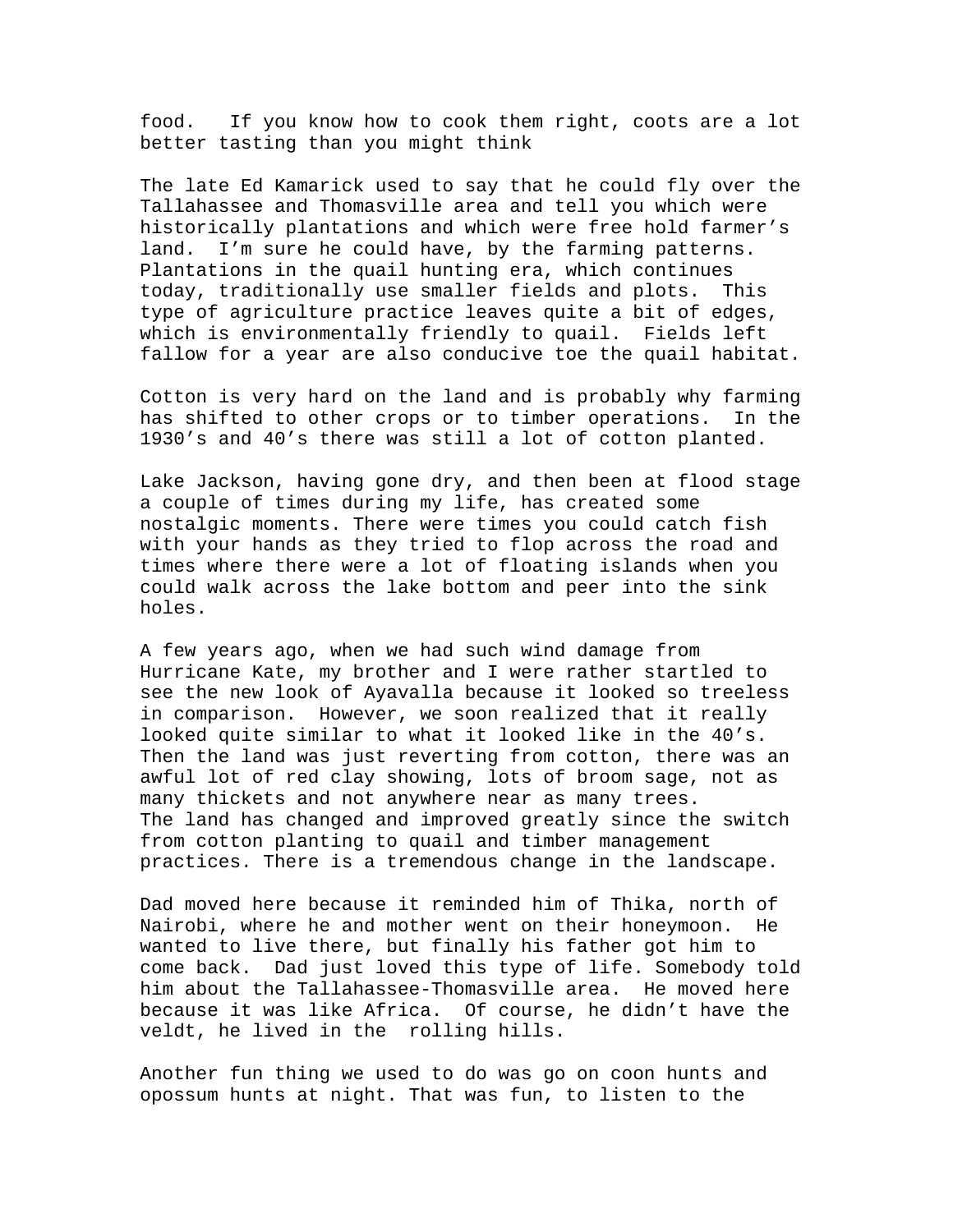dogs. Dad had bear hounds at one time. He used to all over the place to Tate's Hell and everywhere else to hunt bear. I don't know if they (the dogs) were blue ticks or whatever. The type of dogs we had were pointers, not too many setters. Dad liked German Shorthair Pointers. They were house dogs. And we always had American Pitbull Terriers. We used to go pig hunting with them. That was another big activity. I remember, as a kid, one of big entertainments was getting a wheel and a stick and knocking it down the road, running it back and forth. Life was pretty simple. We learned to make up our own games.

Interviewed: The Farm North Meridian Road Tallahassee, FL 32312 November 7, 1996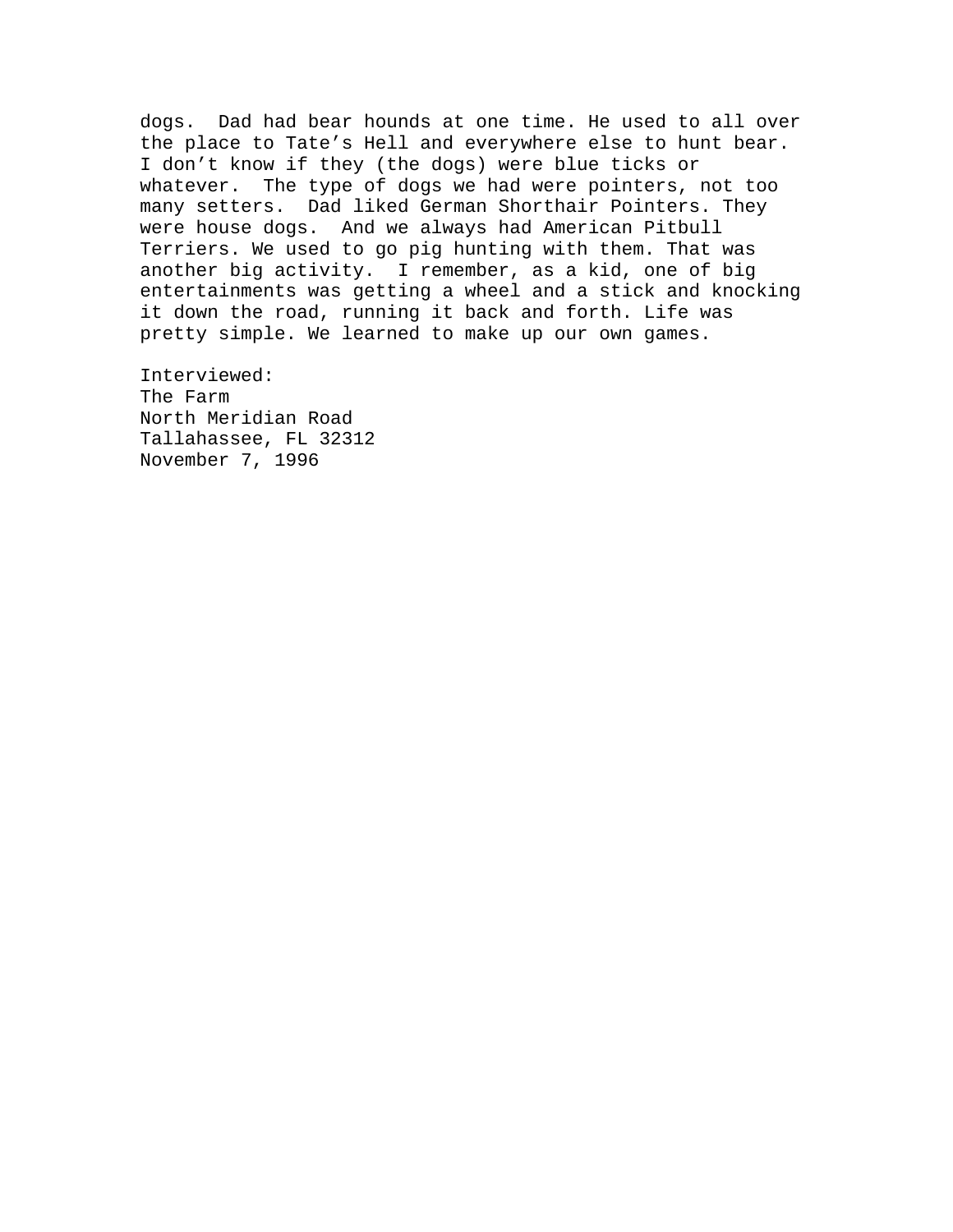# *APPENDIX*

*1988 INTERVIEW NOTES AND MAP LEGENDS* 

# *COMPILED BY*

# *JEFFREY PHIPPS*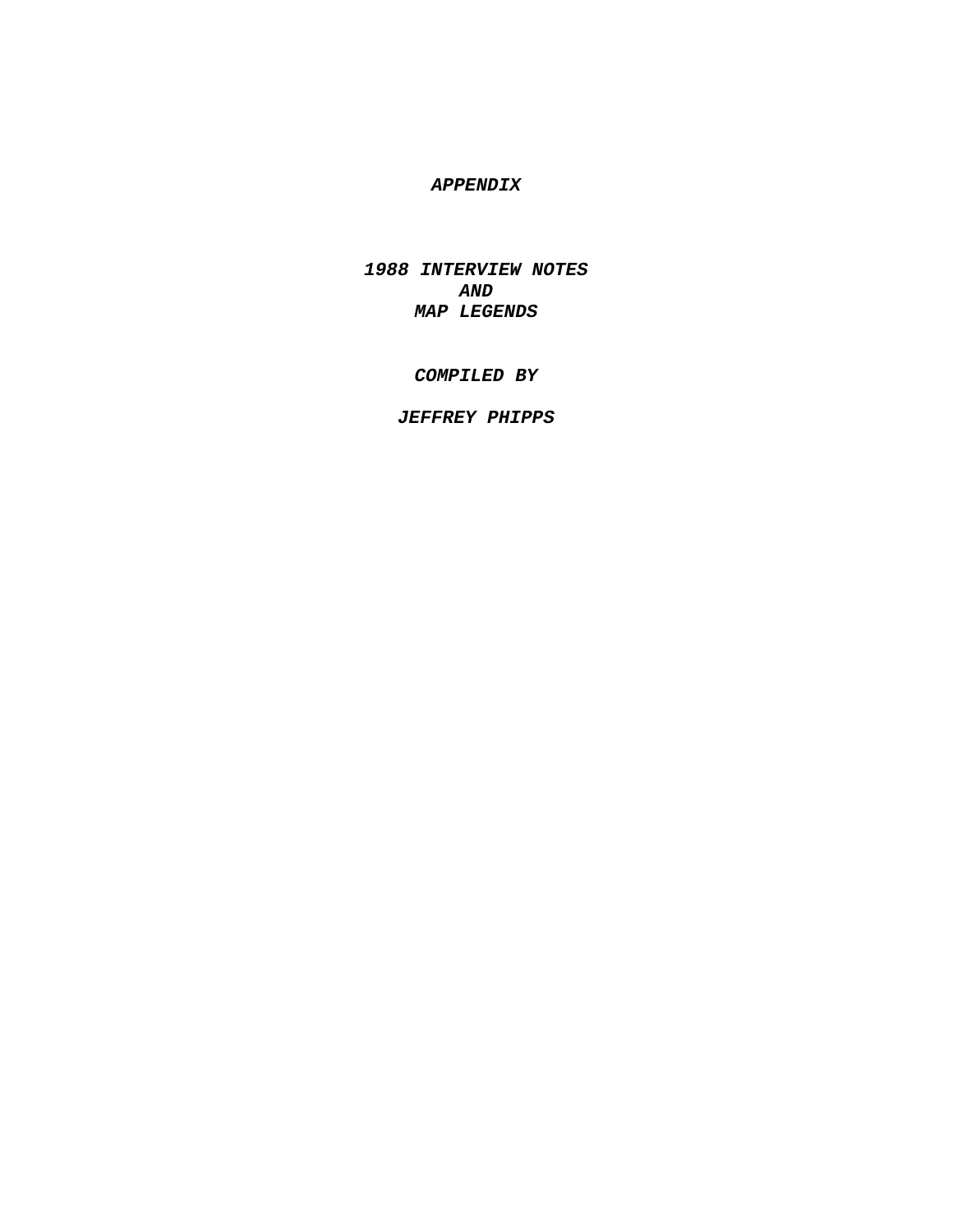**Jeffery Phipps, grandson of Elinor Clapp Phipps and John H. Phipps interviewed several elderly African-Americans who had lived on Ayavalla Plantation and/or worked for his grandparents for a number of years. The following reproduces his hand-written notes of these interviews, with his comments of September 1996 given in bracketed italics.** 

**INTERVIEW BUFF SNEAD AND JACK FORD**  August 6, 1988

Jack Ford's GP (grandpa) named for Fords Arm (on Lake Jackson).

William Ford (Jack Ford's grandfather): Union Soldier in the Civil War, colored, from Washington D.D., fought at Natural Bridge.

Where was the mill for Mill Branch?

"Longwater Branch" down from the Junior Food Store.

"Strauder Branch" down by Waverly Hills. Billy Macon or Henry Macon mortgaged 300 acres to Mrs. Strauder after the Civil War. (*I know there was another mill at what we call Turkey Branch, next to Poppell's house at Meridian.)* 

Henry Macon, father of Billy Macon, paid for it raising cotton. A hard working man.

Lake Elizabeth is "Loch Lizzie", where they baptized, Elizabeth Poplar Springs Church. (*I believe this is in the Rose Hill Plantation or Metler).*

Poplar Springs is down by Harris Hammock

Turkey Branch used to be Harris Hammock.

Jim, James Bolden (Golden?) rented Ruby Diamond's daddy (A broker) who advanced people money for cotton. Sydney and Ruby Diamond's father, Jules Diamond. "Money man" lending it to poor folks until they ginned it up. *(Jules Diamond must have owned the Gin).*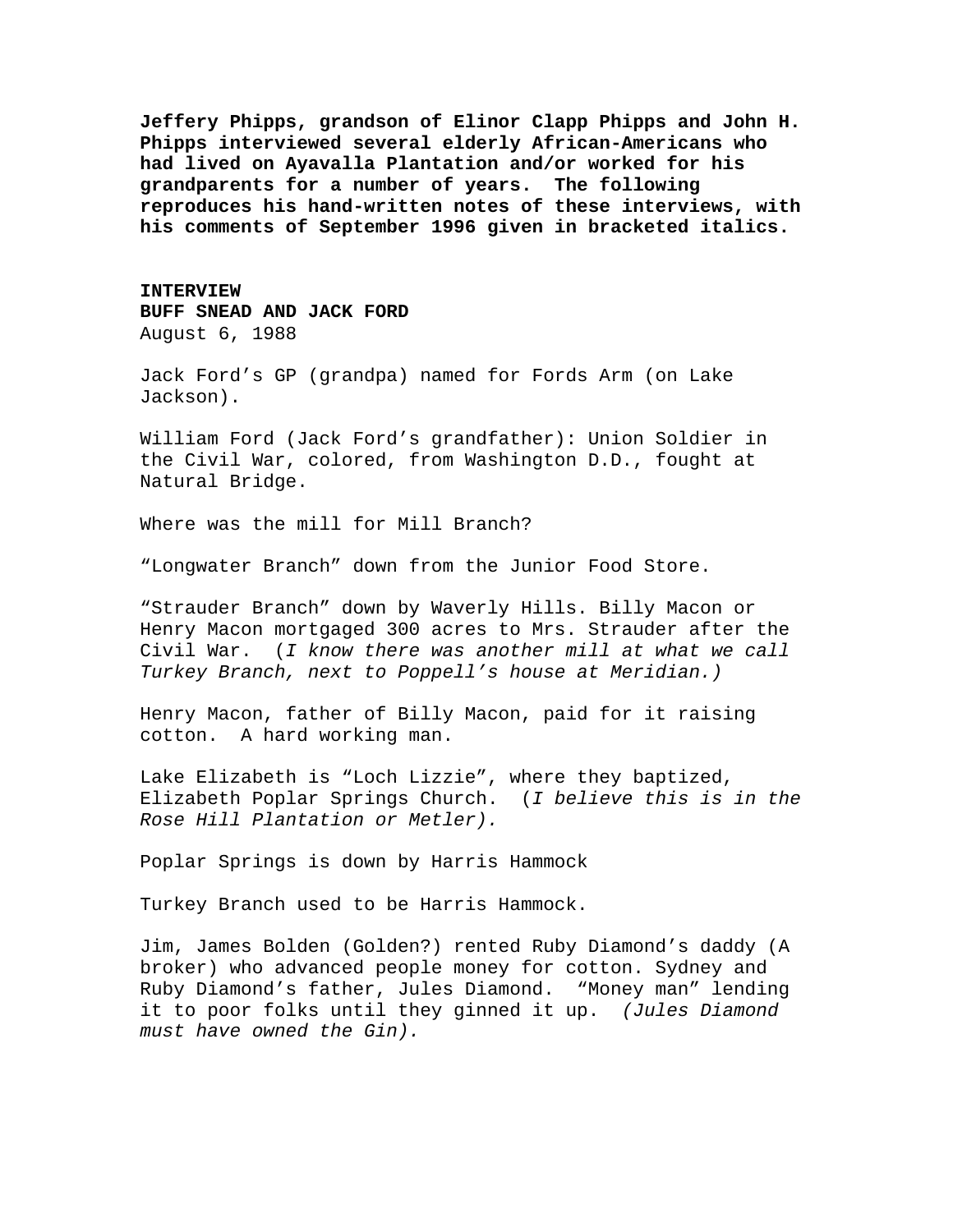Graveyard, Solomon Paramore last man to be buried there. "Walnut Hill Graveyard". (*Non-fenced graveyard within the interior of Ayavalla – Jeff Phipps.)* 

Mr. Maclay land bought and incorporated into Moore's Pond.

"Balis Slew" (Baylis Slough) comes out of Lake McBride and crosses Thomasville Road.

Midyette Moore bought some property from John S. Phipps. Buff Snead fence along Thomasville Road. And fence from Cedar Hill Road up to Meridian Meados in 1973. (*Buff probably built these fences. There were numerous tung oil orchards of Ayavalla, and some may have been by Davis previously –Jeff Phipps).*

Meadows used to be a poultry farm, belonged to John S. Phipps.

Dwight Davis, secretary of WWII went wild putting in tung oil orchards. (*There were numerous tung oil orchards on Ayavalla and some may have been around by Davis previously.)* 

John S. Phipps bought Orchard Pond Plantation in the fall of 1940.

One Cotton Gin.

Cotton Gin just down from Mainor Poppell's (Buddy) on the branch there. This mill blew up and killed somebody. Run by steam and it was a cold morning and they tied down the governor cause they had lots of cotton to gin that day. Found pieces of the gin while farming some two miles away. Killed four men, crippled a bunch.

October22, 1905 had seven or eight gins. 1913 was when it blew. Cassius('s) mother would remember (Cassius Thompson).

Thomas B. Carr place where houses are now close to the road.

Entrance to Luna Plantation that belonged to Lloyd Griscom Kerval (?)

Story: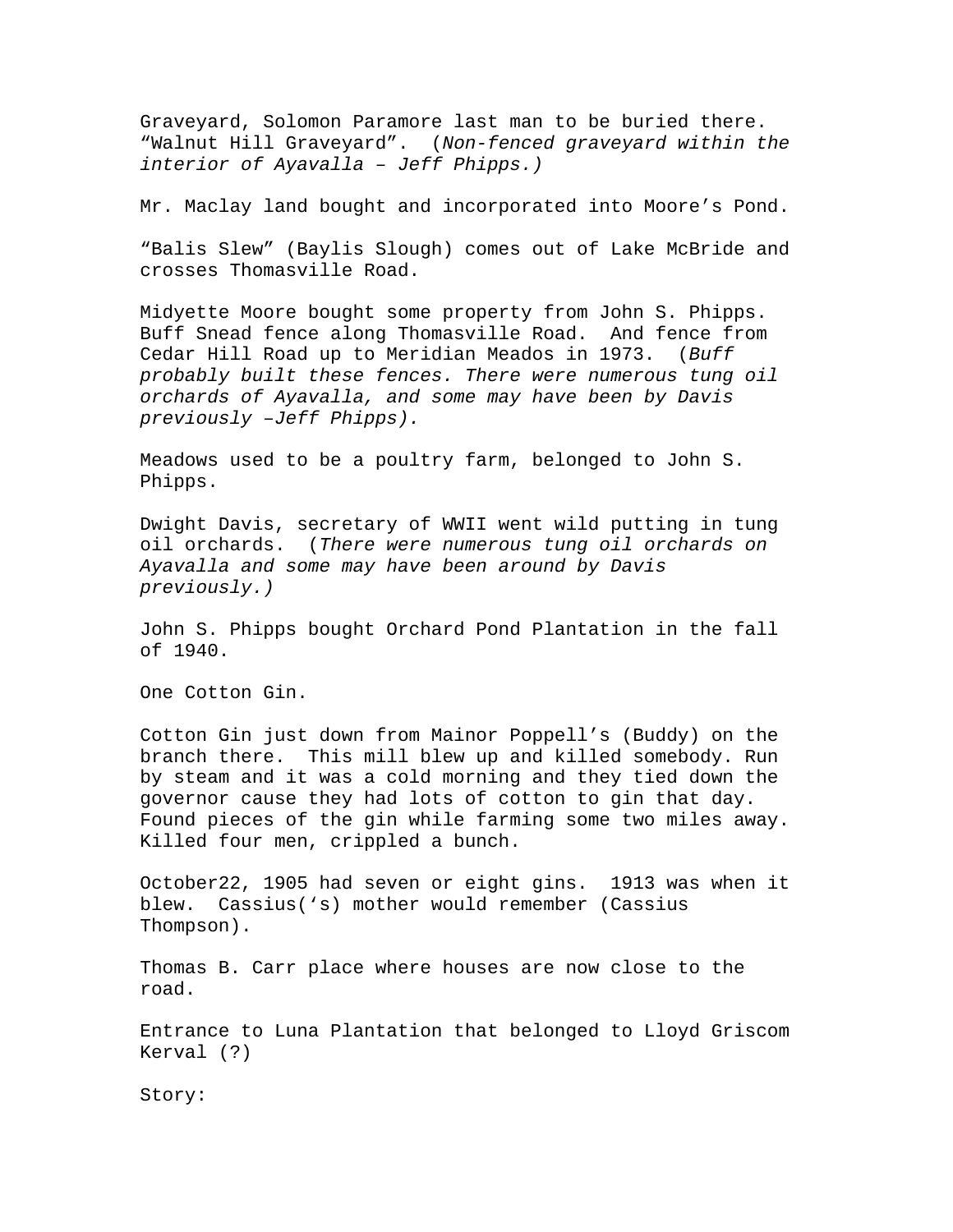Hubert coming down. Ground was stiff with cold Coming down on the coast line To Thomasville Straight Eight Buick Mrs. JSP in blanket Sleeping in car, wrapped up. Didn't wake up even with horn. Hubert knocked on door, woke him up. "Told him I was sleepy headed" Don't need as much (sleep) as you get older.

(*Hubert was a brother to John H. Phipps. Buff was recounting his trip to pick up Hubert from the train station in Thomasville. He drove John S. Phipp's Buick and fell asleep in the car curled up in a blanket. He didn't hear the train whistle, Hubert knocked on the window to wake him up.)* 

Made a raft out of inner tube and cut chainsaw. Two man saw out and cut the tree, cleaned up buck pond, mostly sweet and tupelo gum trees. (*Explaining how they cleared a swamp by hand).* 

Ask about Elizabeth and John Thomas.

Mike shot, that bird must have been whistling down at two hundred miles an hour, it would do you good to just watch Mike Phipps. (*Memories of Mike Phipps shooting duck).* 

Buff taught older sister, Nonie, how to shoot quail and gave her first bird. The released birds (quail) taught the native birds how to go into the trees, the "witches". (*"Witches" are birds that fly into trees.)* 

Dr. Andrews passed away a long time.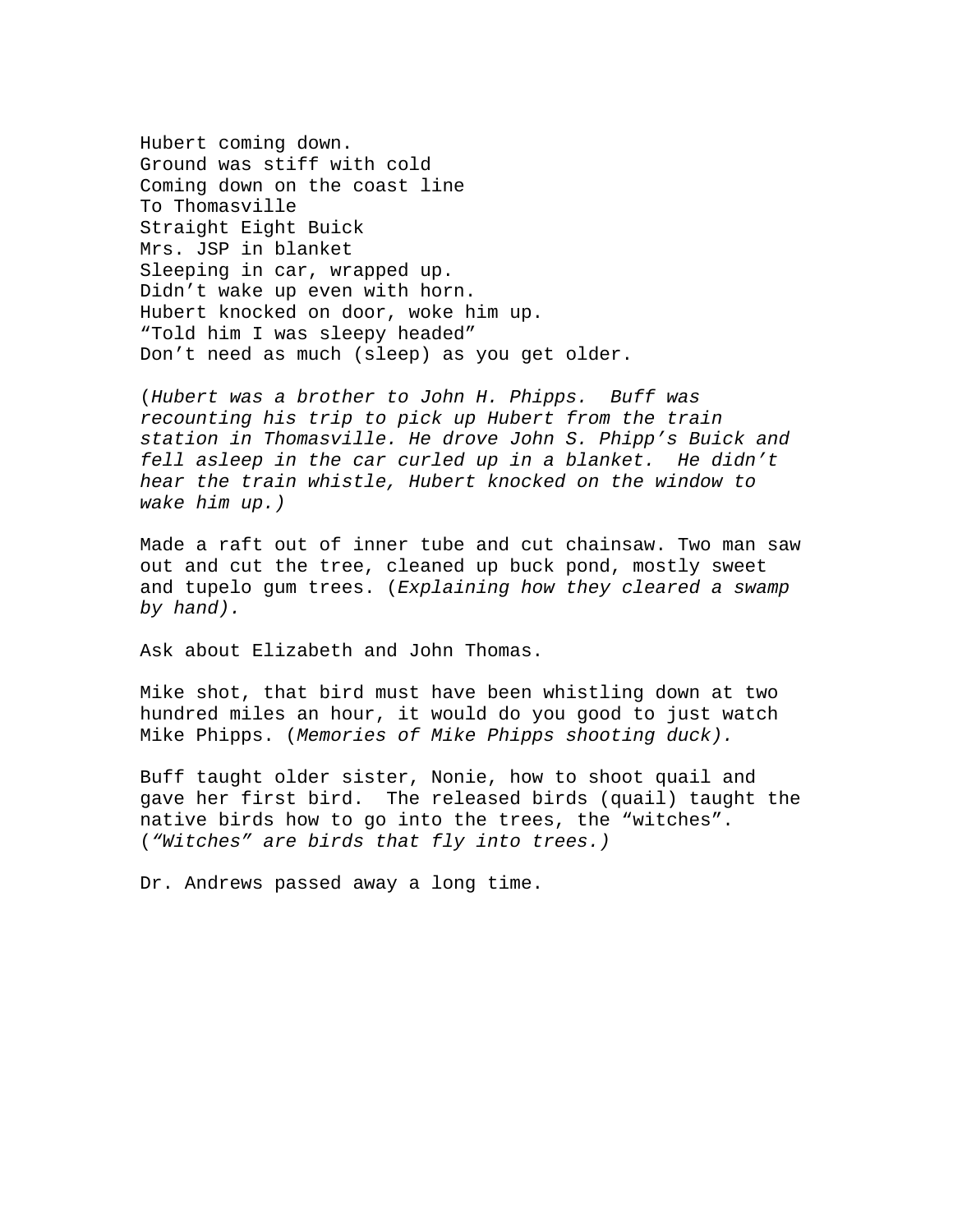# **THE FOLLOWING INFORMATION IS POSSIBLY FROM AN INTERVIEW WITH EPHRAIM CHARLTON, NO DATE. THE NUMBERS LISTED REFERENCE THE LEGEND NUMBERS FOR A MAP COMPILED BY JEFFREY PHIPPS.**

```
5 Cliff Charlton 
6 Arthur Dickey 
7 Ben/Cleveland Brown – South of/next to Rose Charlton 
8 Jerome Henderson – next to Otha Golden 
9 Annie Golden begot Otha Gold, Francis, wife of Otha 
    Lilly Robertson 
    Wash McCormick – Pecan Orchard 
    Doke Chambers – Blind Man – Ephraim Henderson 
     Charlie Richardson – close to Rabbi Allen 
    Baseball Diamond next to Garfield Alexander 
    Julia Herring up hill from Willie Carter by Big Oak 
    Blockers Fork 
    Rett Bottom Mrs. Rett up hill at kudzu thicket from 
    Meridian Road corner gas and power line. 
     Sis Brown then Luster Richardson on the Lake. 
    Go to Sunflower field. 
     Store George right across from Church on Miller's 
     St. Matthew's Church, next to Junius Hill old house 
    Buzzard Corner? 
    X1 Dr. Gwynn Camp 
    X2 Tony Charlton above Lock's House.
```
**Map information compiled by Jeffery Phipps – map is unavailable for copying, but the geographic names and places are listed here to indicate the types of information that will be available when Mr. Phipps has the map converted to AutoCad or GIS system.** 

**Map Number House or Site Information** 

| 01 | Shady Richardson (Luster's grandpa) next to |
|----|---------------------------------------------|
|    | pecan tree east of stables.                 |
| 02 | Planted oak tree? (See Luster)              |
| 03 | Mock Henry                                  |
| 04 | Basin Bottom                                |
| 05 | Cliff Charlton (Ephraim's Uncle) (Big Oak,  |
|    | Hickory, well)                              |
| 06 | Arthur Dickey (East of old N-S Road)        |
| 07 | Maria Rollins ("Maria Field:")              |
| 08 | James Brown (well)                          |
| 09 | Ed Thompson (Pope)                          |
| 10 | Preacher Brown                              |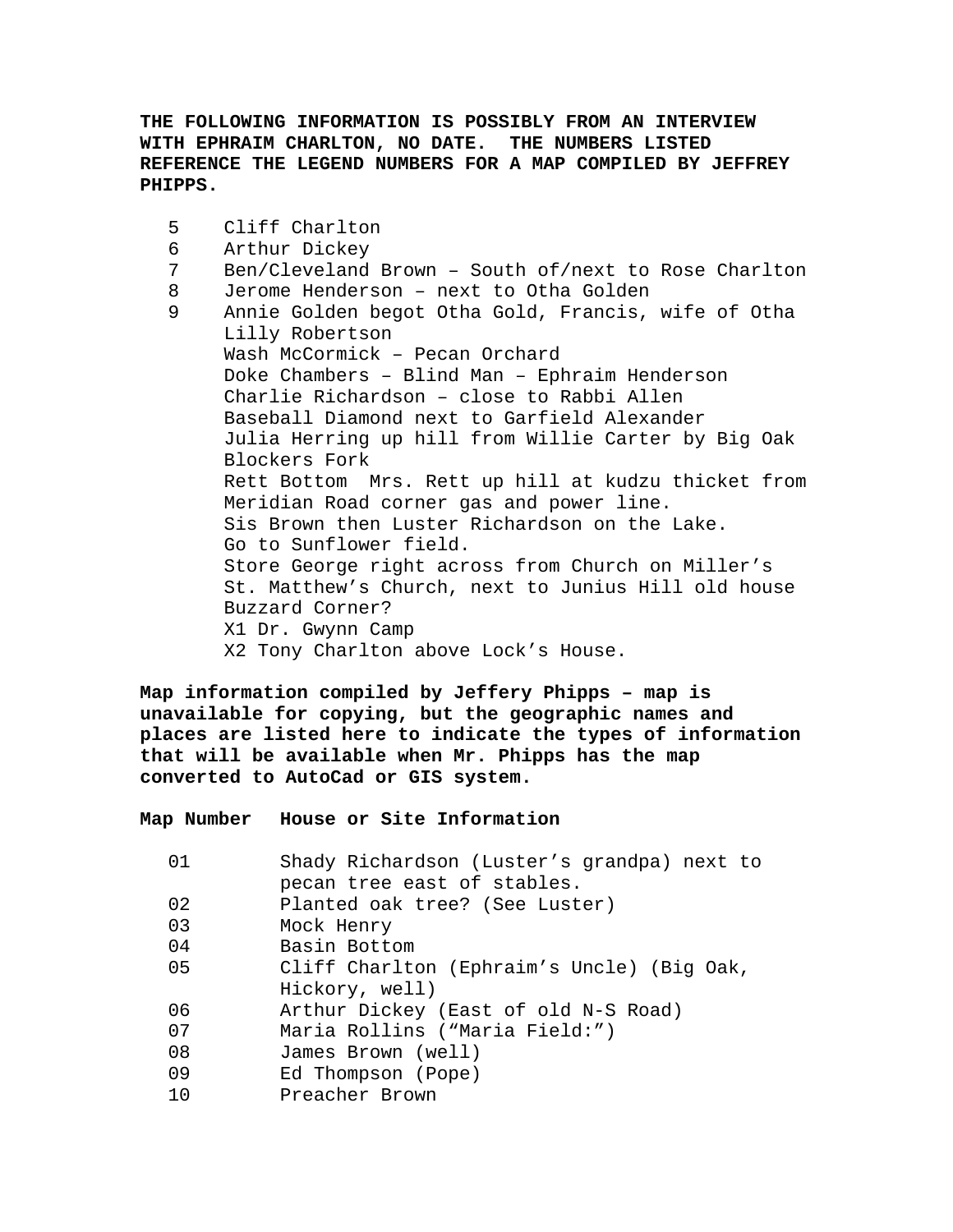```
11 Gardner tract 
12 Charlie Baker 
13 Rose Charlton 
14 Martha McCormick 
15 Wash McCormick 
Map Number House or Site Information 
16 Patty Baker ("Baker Bottom") 
17 Willie and Mary Jane Dickey ("Dickey Bottom") 
18 Otha Golden 
19 Annie Golden 
20 Jim ("Large") Henderson (cattle gap) 
21 Manuel Robertson 
22 Dave Wilson, also Robert Brown 
23 Jim Henderson, also Burdock McCormick and 
        Willis Dickey 
24 George Brant 
25 Buck Henderson 
26 Lot Brighton 
27 Solomon Taylor 
28 Aaron Charlton (Ephraim's uncle) 
29 "Little Peets (Cooter) pond" 
30 Clint Brown 
31 Water Hole 
32 Cane Patch 
33 Willie Dorsey 
34 "Three Covey Corner" 
35 _____ Dorsey (Willie's Sister) 
36 Ganz property 
37 Saul Gardner 
38 Ruby Johnson (Plum Trees) 
39 Doke Chambers, also Ephraim Henderson at old 
        cane mill 
40 Saul Gardner, also Charlie Richardson 
41 Syndicate 
42 Old Tung Grove 
43 Woody and Eliza Johnson at Milk Dairy 
44 Ephraim Henderson 
45 Green Johnson "Woody" Johnson 
46 Roll Douglass, also Woody Johnson 
47 Abe Patterson 
48 Garfield Alexander 
49 Ephraim Henderson (Blind Man), also Henry 
        Sanders (White Man) 
50 Aaron and Caroline Charlton, also Holland 
        Horton 
51 "Old Man" Willis and Elanora Dickey
```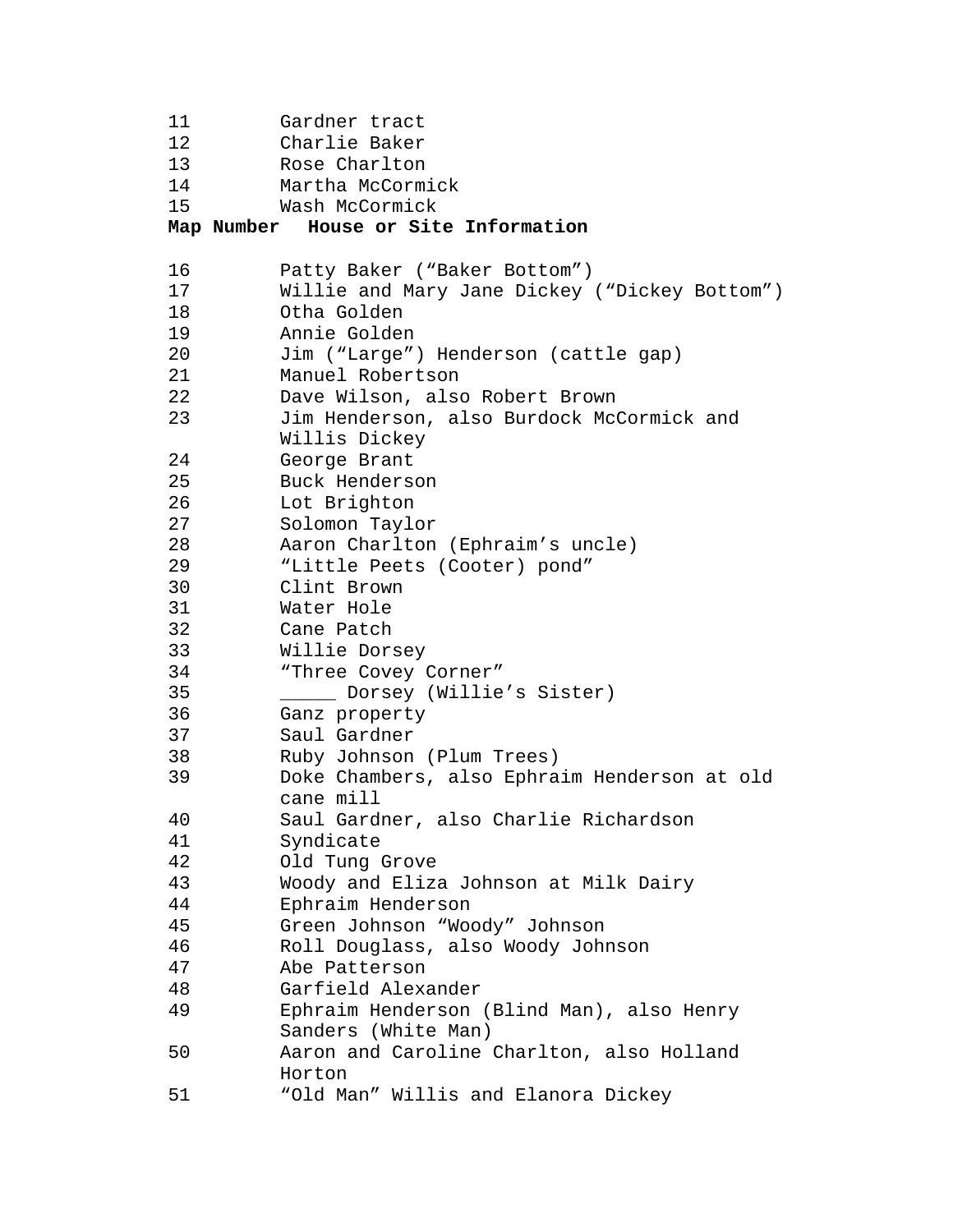```
52 Hogan Williams 
53 Peter Richardson "Hill" 
54 Sam Horton (also 310) 
55 Laura Brown, also Sam Brown 
56 ? Mike Patterson, also Laura Brown 
57 ? Mike Patterson, also Laura Brown 
58 William Newborn, also Garfield "Ball" Brown 
59 ?Sam Brown (Gardner tract?) 
60 ?Wayne Harry (Herring?) 
61 Ghost Haunt "Haint" (in woods behind church) 
62 ?"Haint Tree" 
Map Number House or Site Information 
63 Lock Charlton (Ephraim's Dad) 
64 Lock Lake 
65 Dipping Vat 
66 Corral 
67 Landers "Lantern" Dam 
68 Will Carter House 
69 Mattie London House 
70 "Cotton Grove" 
71 James Landers 
72 "Landers Bottom" 
73 Lawrence Williams 
74 Patsie Williams, also Tony Carter 
75 James Lantern "Landers"? 
76 Church 
77 Francene Walker (50 yards east of church) 
78 School House Site 
79 George Washington 
80 George Williams 
81 ?Junius Hill 
82 ?Junius Hill 
83 Tobie Hill 
84 Lawrence Williams (73) 
85 Polly Ann Williams 
86 "Chufa Field" 
87 Junius Hill Dam 
88 Nancy Cofield 
89 "Cofield Crossing" or "Second Crossing" 
90 Abbot (Albert) Cofield 
91 New Ground 
92 Henry Allen 
93 Henry Allen Field 
94 Walker Gate 
95 ?Abbot (Albert?) Cofield stayed here 
96 Pete Rollins
```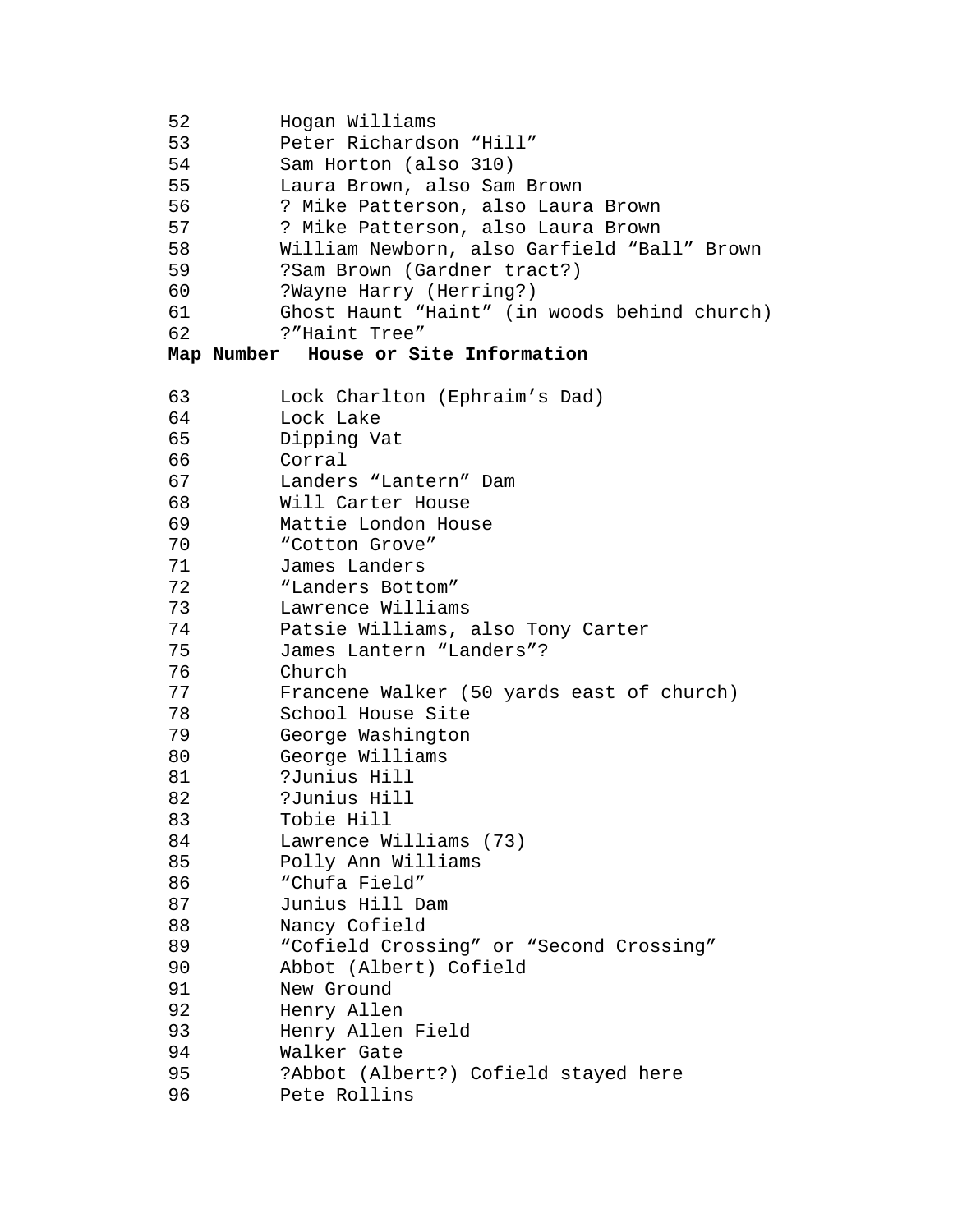| 97<br>98<br>99<br>100<br>101<br>102<br>103<br>104<br>105<br>106<br>107<br>108<br>109 | ?Abbot (Albert?) Cofield<br>?Turkey Blind (picnic area)<br>White Barn<br>Sandy Parramore<br>Martha Parramore<br>Sugar Mill<br>Spencer Stevens<br>?South-North Oak Hill<br>Small Woodberry "Snake Doctor"<br>Cliff Charlton<br>James Brant - No Name<br>"Poor Boy Hill"<br>L-Shaped Field<br>Map Number House or Site Information |
|--------------------------------------------------------------------------------------|----------------------------------------------------------------------------------------------------------------------------------------------------------------------------------------------------------------------------------------------------------------------------------------------------------------------------------|
| 110                                                                                  | Gene's Accident                                                                                                                                                                                                                                                                                                                  |
| 111                                                                                  | Dingle William (Williams)                                                                                                                                                                                                                                                                                                        |
| 112                                                                                  | Tung Grove                                                                                                                                                                                                                                                                                                                       |
| 113                                                                                  | Grant Richardson, also Louis Thompson                                                                                                                                                                                                                                                                                            |
| 114                                                                                  | E. C. Freeman, also M.C. Jones (Children of Ed                                                                                                                                                                                                                                                                                   |
|                                                                                      | Thompson)                                                                                                                                                                                                                                                                                                                        |
| 115                                                                                  | Willie Thompson                                                                                                                                                                                                                                                                                                                  |
| 116                                                                                  | (Willie Carter's Mother)                                                                                                                                                                                                                                                                                                         |
| 117                                                                                  | (Abe Patterson)                                                                                                                                                                                                                                                                                                                  |
| 118                                                                                  | "Bonnet Worm Ponds"                                                                                                                                                                                                                                                                                                              |
| 119                                                                                  | Bob Brown                                                                                                                                                                                                                                                                                                                        |
| 120                                                                                  | "Hairline Point"                                                                                                                                                                                                                                                                                                                 |
| 121                                                                                  | Ervin Brown                                                                                                                                                                                                                                                                                                                      |
| 122-161                                                                              | Gap in Numbers                                                                                                                                                                                                                                                                                                                   |
| 162                                                                                  | Ed Pryor                                                                                                                                                                                                                                                                                                                         |
| 163                                                                                  | ?"Hairline Lake"                                                                                                                                                                                                                                                                                                                 |
| 164                                                                                  | ? "Hudson Woods"                                                                                                                                                                                                                                                                                                                 |
| 165                                                                                  | ?"Piney Woods" Owned by Welsons (Sp?)                                                                                                                                                                                                                                                                                            |
| 166                                                                                  | Rabbi Allen                                                                                                                                                                                                                                                                                                                      |
| 167                                                                                  | Charlie Richardson                                                                                                                                                                                                                                                                                                               |
| 168                                                                                  | "Crossing"                                                                                                                                                                                                                                                                                                                       |
| 169                                                                                  | "Sandy Corner" and "Dipping Vat"                                                                                                                                                                                                                                                                                                 |
| 170                                                                                  | "Old Lady" Iola Pryor                                                                                                                                                                                                                                                                                                            |
| 171                                                                                  | Sim Jackson                                                                                                                                                                                                                                                                                                                      |
| 172                                                                                  | William Baker at Big Oak                                                                                                                                                                                                                                                                                                         |
| 173                                                                                  | Sim Jackson at Syryp Tanks                                                                                                                                                                                                                                                                                                       |
| 174                                                                                  | Jack Pryor                                                                                                                                                                                                                                                                                                                       |
| 175                                                                                  | Bill Johnson Pond                                                                                                                                                                                                                                                                                                                |
| 176                                                                                  | Dipping Vat                                                                                                                                                                                                                                                                                                                      |
| 177                                                                                  | Williams Baker<br>Griffin                                                                                                                                                                                                                                                                                                        |
| 178<br>179                                                                           | Ella Wise                                                                                                                                                                                                                                                                                                                        |
|                                                                                      |                                                                                                                                                                                                                                                                                                                                  |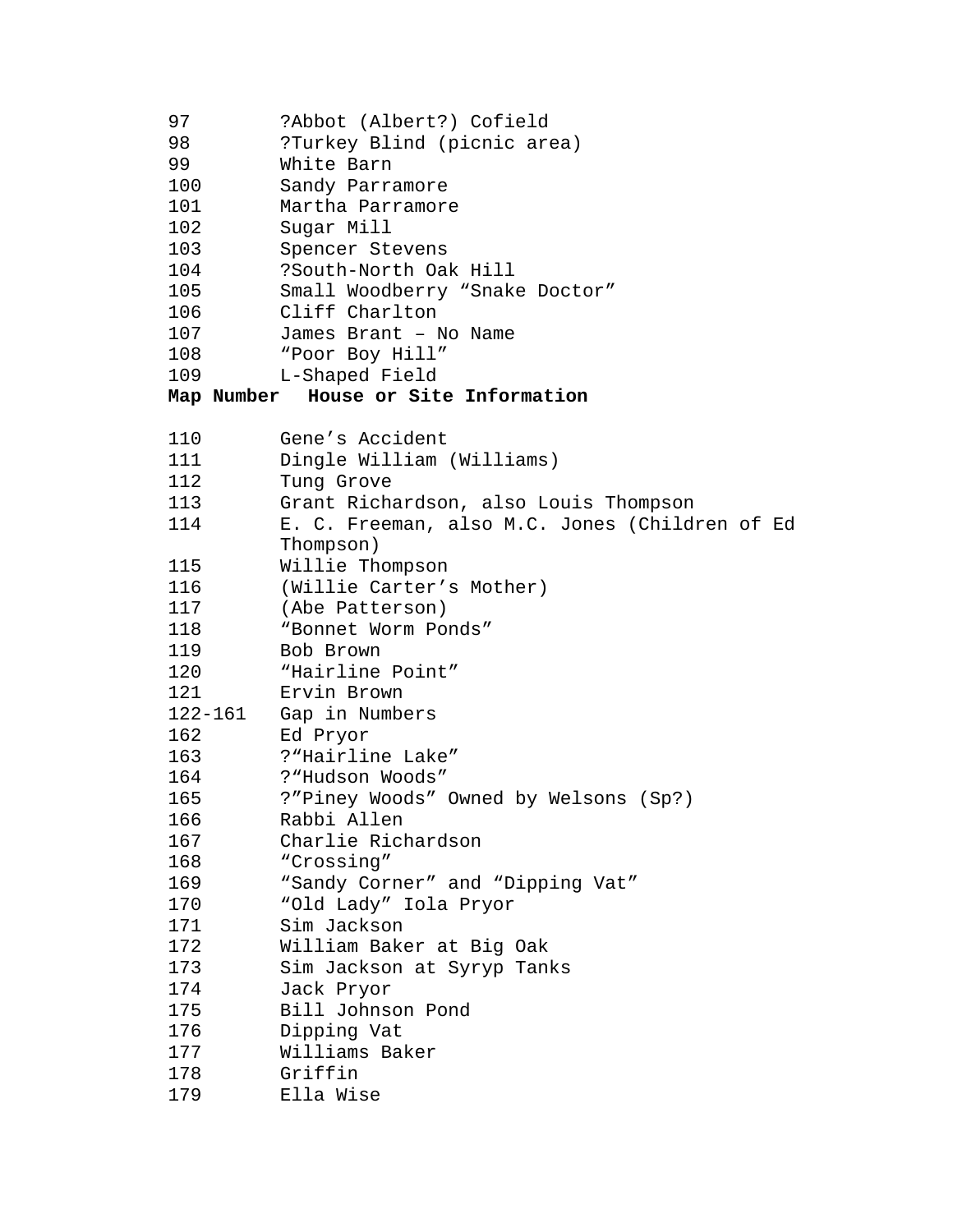| 180        | Carr's Graveyard                                                                 |  |
|------------|----------------------------------------------------------------------------------|--|
| 181        | Baseball Diamond                                                                 |  |
| 182        | Johnson Island                                                                   |  |
| 183        | Baker Island                                                                     |  |
| 184        | Mountain Hole                                                                    |  |
| 185        | Grampa Lake                                                                      |  |
| 186        | John Trench                                                                      |  |
| 187        | Rett Bottom                                                                      |  |
| 188        | ?Robb                                                                            |  |
| 189        | د:                                                                               |  |
| 190        | ? Collins                                                                        |  |
| 191        | "Buck Pond" (Buck as in Moonshine Buck)                                          |  |
| 192        | Henry Hackley, also Charlie Hackley                                              |  |
| 193        | Arnie Brown                                                                      |  |
| 194        | Ruby Johnson                                                                     |  |
| 195        | Pearson                                                                          |  |
|            | Map Number House or Site Information                                             |  |
|            |                                                                                  |  |
|            | GAP IN NUMBERS                                                                   |  |
| 300<br>301 | Celie Sanders<br>Joe and Florida Brown                                           |  |
|            | Joe and Florida Brown after 1920 then Mark and                                   |  |
| 302        |                                                                                  |  |
|            | Tina Brown, then Willie and Cloe Smith, then<br>Wash Preston before Willie Smith |  |
| 303        | May and Cleveland Brown                                                          |  |
| 304        | Laura and Flemming Brown                                                         |  |
| 305        | Robert and Cindy Brown until 1930, then Eluster                                  |  |
|            | Richardson when he married in 1940's.                                            |  |
| 306        | Hogar (sp?) and Jeff Williams                                                    |  |
| 307        | Bonnet Worm Ponds                                                                |  |
| 308        | Mrs. Purdy Store then James Sloan House in                                       |  |
|            | exact spot                                                                       |  |
| 309        | Garfield and Rose Alexander (Blind Man)                                          |  |
| 310        | Sam "Holland" Horton then Arthur "Mooney" and                                    |  |
|            | Stella Horton, then Ephraim and Zella Mae                                        |  |
|            | Brown, also 54                                                                   |  |
| 311        | "Ephraim's Watermelon Patch"                                                     |  |
| 312        | Rookie Pond                                                                      |  |
| 313        | Buck Carry then Matthew Collins (Rollins?),                                      |  |
|            | then Cecil Carry then Rufous Thomas                                              |  |
| 314        | Ephraim Henderson (Blind Man, house burnt down)                                  |  |
| 315        | Ganz Property                                                                    |  |
| 316        | Wayne and Julie (Julia) Herring, then Saul                                       |  |
|            | Gardner                                                                          |  |
| 317        | Josephine                                                                        |  |
| 318        | Mulganey Branch (Orchard Pond drain)                                             |  |
| 319        | Coleman and Annie Henderson in Goose Field                                       |  |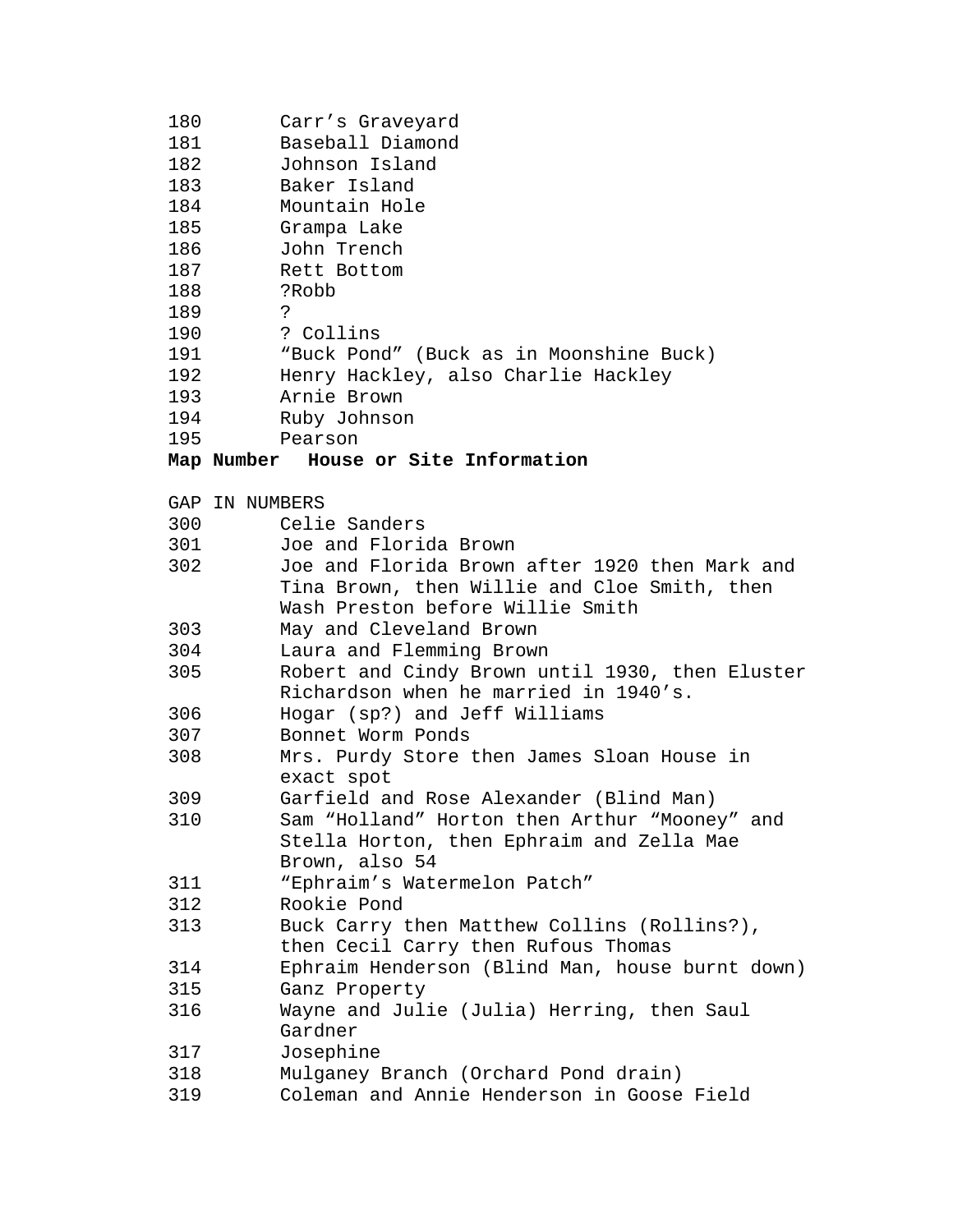320 "Buzzard Corner" (Here's Buzzard again, but this was over on Orchard Pond). 321 "Magnolia Point"